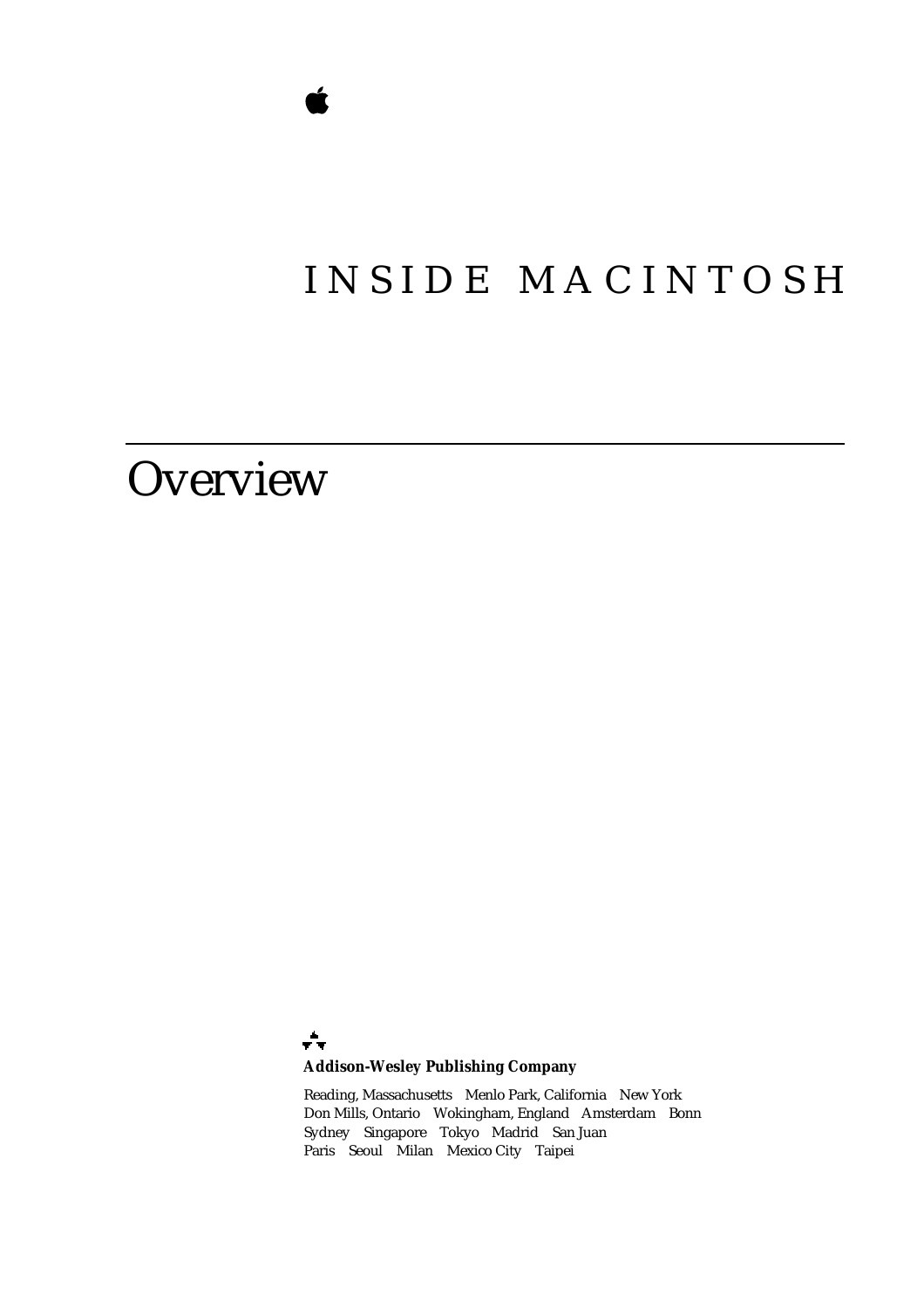**4** Apple Computer, Inc.

© 1992, Apple Computer, Inc. All rights reserved.

No part of this publication may be reproduced, stored in a retrieval system, or transmitted, in any form or by any means, mechanical, electronic, photocopying, recording, or otherwise, without prior written permission of Apple Computer, Inc. Printed in the United States of America. No licenses, express or implied, are granted with respect to any of the technology described in this book. Apple retains all intellectual property rights associated with the technology described in this book. This book is intended to assist application developers to develop applications only for Apple Macintosh computers.

Apple Computer, Inc. 20525 Mariani Avenue Cupertino, CA 95014 408-996-1010

Apple, the Apple logo, APDA, AppleLink, LaserWriter, MacApp, Macintosh, MPW, and MultiFinder are trademarks of Apple Computer, Inc., registered in the United States and other countries.

Balloon Help, Finder, QuickDraw, QuickTime, ResEdit, and SourceBug are trademarks of Apple Computer, Inc. Adobe Illustrator and PostScript are trademarks of Adobe Systems Incorporated, which may be registered in certain jurisdictions.

AGFA is a trademark of Agfa-Gevaert. FrameMaker is a registered trademark of Frame Technology Corporation. Helvetica and Palatino are registered trademarks of Linotype Company. ITC Zapf Dingbats is a registered trademark of International Typeface Corporation.

Simultaneously published in the United States and Canada.

**LIMITED WARRANTY ON MEDIA AND REPLACEMENT**

**ALL IMPLIED WARRANTIES ON THIS MANUAL, INCLUDING IMPLIED WARRANTIES OF MERCHANTABILITY AND FITNESS FOR A PARTICULAR PURPOSE, ARE LIMITED IN DURATION TO NINETY (90) DAYS FROM THE DATE OF THE ORIGINAL RETAIL PURCHASE OF THIS PRODUCT.**

**Even though Apple has reviewed this manual, APPLE MAKES NO WARRANTY OR REPRESENTATION, EITHER EXPRESS OR IMPLIED, WITH RESPECT TO THIS MANUAL, ITS QUALITY, ACCURACY, MERCHANTABILITY, OR FITNESS FOR A PARTICULAR PURPOSE. AS A RESULT, THIS MANUAL IS SOLD "AS IS," AND YOU, THE PURCHASER, ARE ASSUMING THE ENTIRE RISK AS TO ITS QUALITY AND ACCURACY.**

**IN NO EVENT WILL APPLE BE LIABLE FOR DIRECT, INDIRECT, SPECIAL, INCIDENTAL, OR CONSEQUENTIAL DAMAGES RESULTING FROM ANY DEFECT OR INACCURACY IN THIS MANUAL, even if advised of the possibility of such damages.**

**THE WARRANTY AND REMEDIES SET FORTH ABOVE ARE EXCLUSIVE AND IN LIEU OF ALL OTHERS, ORAL OR WRITTEN, EXPRESS OR IMPLIED. No Apple dealer, agent, or employee is authorized to make any modification, extension, or addition to this warranty.**

**Some states do not allow the exclusion or limitation of implied warranties or liability for incidental or consequential damages, so the above limitation or exclusion may not apply to you. This warranty gives you specific legal rights, and you may also have other rights which vary from state to state.**

ISBN 0-201-63247-0 1 2 3 4 5 6 7 8 9-MU-9695949392 First Printing, December 1992

The paper used in this book meets the EPA standards for recycled fiber.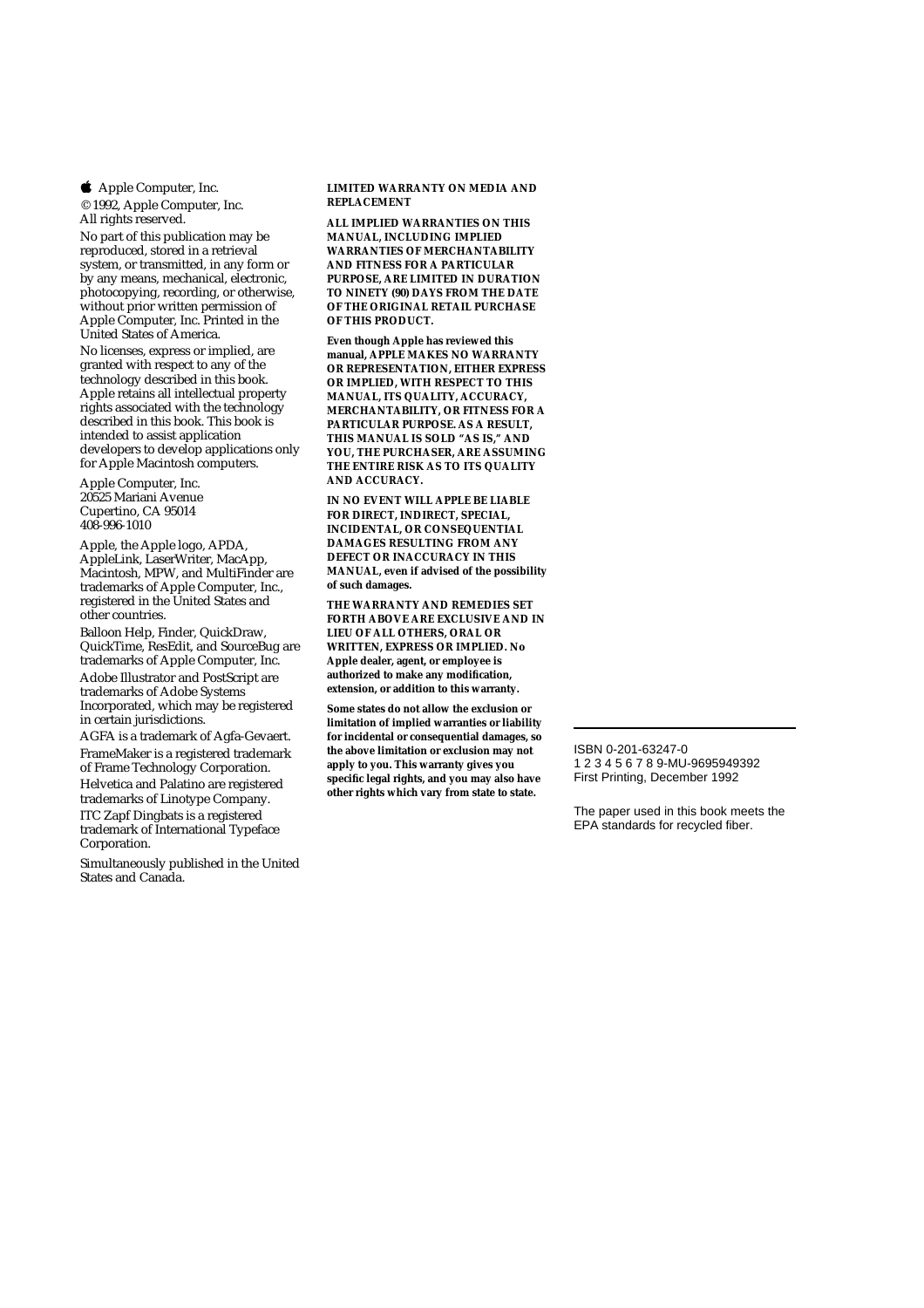## **Contents**

|           | <b>Figures, Tables, and Listings</b><br>vii                                                                                                                                                                                                                                                                                                                                                                                                                       |
|-----------|-------------------------------------------------------------------------------------------------------------------------------------------------------------------------------------------------------------------------------------------------------------------------------------------------------------------------------------------------------------------------------------------------------------------------------------------------------------------|
| Preface   | <b>About This Book</b><br>xi                                                                                                                                                                                                                                                                                                                                                                                                                                      |
|           | <b>About Inside Macintosh</b><br>xii<br>The New Inside Macintosh<br>xiii<br><b>Conventions Used in This Book</b><br>xiii<br><b>Special Fonts</b><br>xiv<br><b>Types of Notes</b><br>xiv<br><b>Development Environment</b><br>xiv<br><b>For More Information</b><br>XV                                                                                                                                                                                             |
| Chapter 1 | Introduction<br>1                                                                                                                                                                                                                                                                                                                                                                                                                                                 |
|           | $\boldsymbol{3}$<br><b>Getting Started</b><br>The Macintosh System Software<br>6<br>The Macintosh Toolbox<br>The Macintosh Operating System<br>11<br><b>Additional System Software Services</b><br>12<br><b>Text Handling</b><br>12<br><b>Interapplication Communication</b><br>14<br>QuickTime<br>17<br><b>Communications Toolbox</b><br>18<br><b>System Software Routines</b><br>19<br>The Sample Application<br>21<br><b>Conventions for Sample Code</b><br>24 |
| Chapter 2 | Memory<br>27                                                                                                                                                                                                                                                                                                                                                                                                                                                      |
|           | <b>About Memory</b><br>29<br>The System Heap<br>31<br>The System Global Variables<br>31<br>32<br><b>Application Partitions</b><br><b>The Application Stack</b><br>33<br>The Application Heap<br>34<br>The Application Global Variables and A5 World<br>37<br><b>Memory Blocks</b><br>38<br><b>Nonrelocatable Blocks</b><br>39<br><b>Relocatable Blocks</b><br>40<br><b>Locking and Unlocking Relocatable Blocks</b><br>42                                         |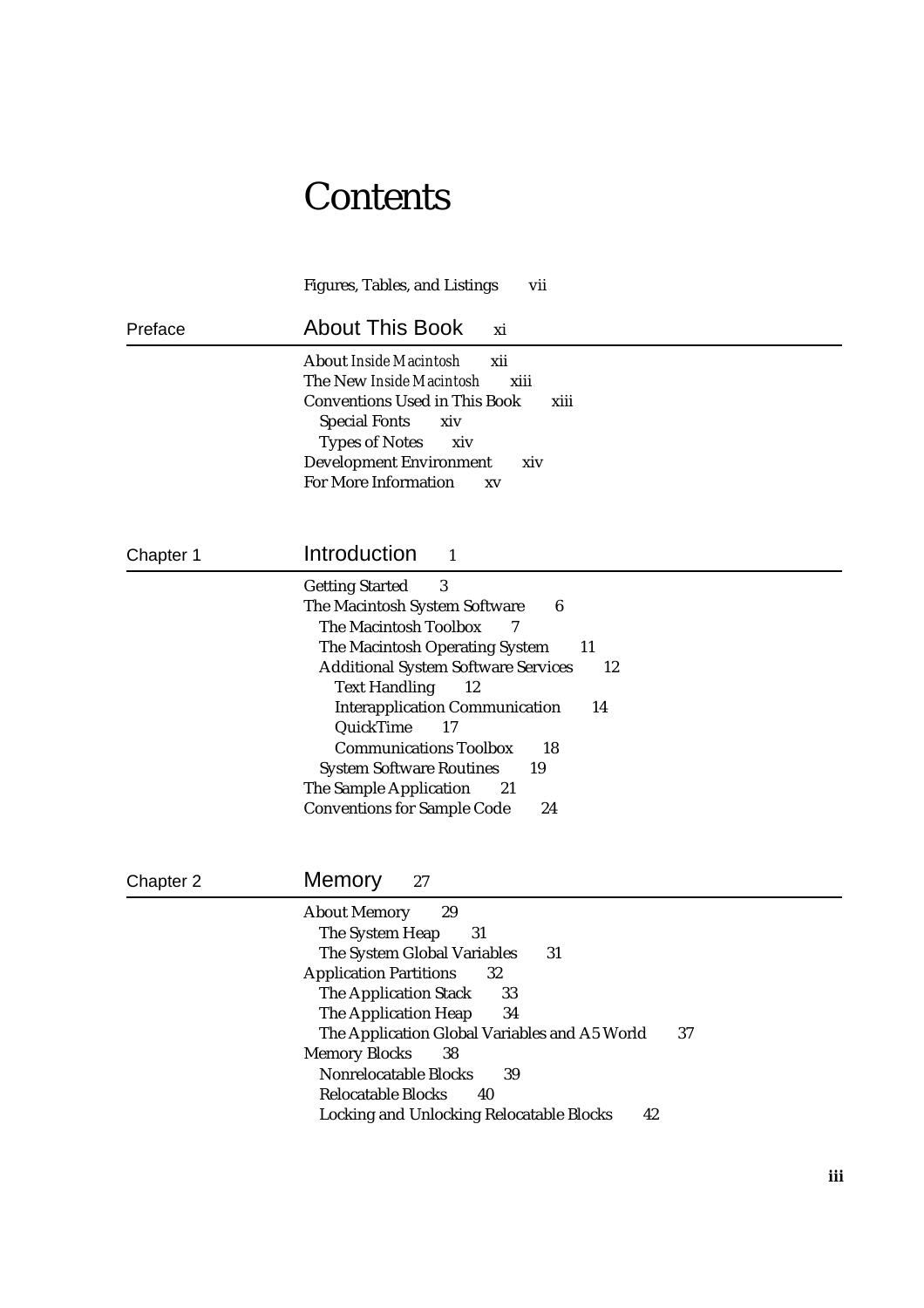|           | 43<br><b>Purging and Reallocating Relocatable Blocks</b><br>Data Types<br>44<br><b>Pointers and Handles</b><br>44<br><b>Strings</b><br>45<br><b>Procedure Pointers</b><br>46<br><b>Type Coercion</b><br>47                              |
|-----------|-----------------------------------------------------------------------------------------------------------------------------------------------------------------------------------------------------------------------------------------|
| Chapter 3 | <b>Resources</b><br>49                                                                                                                                                                                                                  |
|           | <b>About Resources</b><br>51<br><b>Resource Paths</b><br>52<br>55<br><b>Resource Types</b><br><b>Resource Structure</b><br>56<br><b>Using Standard Resources</b><br>59<br><b>Using Custom Resources</b><br>60                           |
| Chapter 4 | <b>Events</b><br>69                                                                                                                                                                                                                     |
|           | <b>About Events</b><br>71<br><b>Initializing an Application</b><br>74<br><b>Receiving Events</b><br>75<br>79<br>Handling Events Outside the Main Event Loop                                                                             |
| Chapter 5 | Drawing<br>83                                                                                                                                                                                                                           |
|           | <b>About QuickDraw</b><br>85<br>Points<br>86<br>Rectangles<br>87<br>Regions<br>89<br><b>Bit Images</b><br>91<br>Ports and Windows<br>92<br><b>Drawing Shapes</b><br>94<br><b>Drawing Bit Images</b><br>99<br><b>Drawing Text</b><br>101 |
| Chapter 6 | Windows<br>107                                                                                                                                                                                                                          |
|           | <b>About Windows</b><br>109                                                                                                                                                                                                             |

 $112$ 

 $115$ 

| <b>Window Parts</b>     | 110 |
|-------------------------|-----|
| <b>Window Records</b>   | 11  |
| <b>Window Types</b>     | 113 |
| <b>Creating Windows</b> | 11  |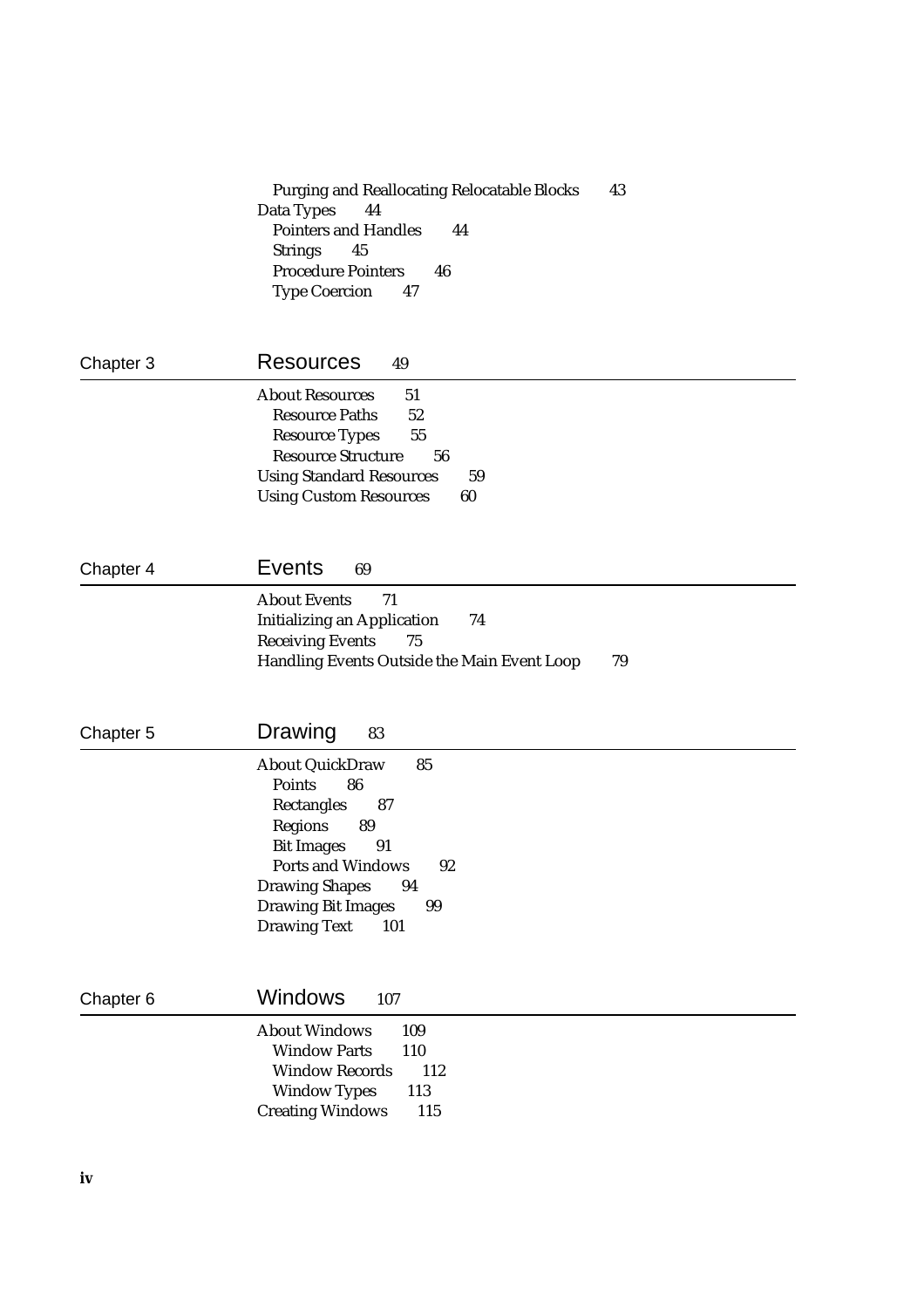|           | <b>Handling Window Events</b><br>119                                                                                                                                                                                                                                                                                           |
|-----------|--------------------------------------------------------------------------------------------------------------------------------------------------------------------------------------------------------------------------------------------------------------------------------------------------------------------------------|
|           | <b>Mouse Events</b><br>119<br><b>Update Events</b><br>123                                                                                                                                                                                                                                                                      |
|           | <b>Activate Events</b><br>125                                                                                                                                                                                                                                                                                                  |
|           | 128<br><b>Closing Windows</b>                                                                                                                                                                                                                                                                                                  |
|           |                                                                                                                                                                                                                                                                                                                                |
| Chapter 7 | Dialog Boxes<br>131                                                                                                                                                                                                                                                                                                            |
|           | <b>About Dialog Boxes</b><br>133<br><b>Using Modeless Dialog Boxes</b><br>137<br><b>Creating a Modeless Dialog Box</b><br>137<br><b>Setting Up Application-Defined Items</b><br>139<br>Handling User Actions in a Modeless Dialog Box<br>141<br><b>Using Modal Dialog Boxes</b><br>144<br>Displaying a Modal Dialog Box<br>145 |
|           | Defining a Modal Dialog Filter Function<br>146                                                                                                                                                                                                                                                                                 |
| Chapter 8 | <b>Menus</b><br>149                                                                                                                                                                                                                                                                                                            |
|           | <b>About Menus</b><br>151<br><b>Creating Menus</b><br>152<br><b>Creating a Menu Resource</b><br>152<br><b>Creating a Menu Bar Resource</b><br>154<br><b>Setting Up the Menu Bar and Menus</b><br>154<br><b>Handling Menu Choices</b><br>156<br>160<br><b>Handling Keyboard Equivalents</b><br><b>Adjusting Menus</b><br>161    |
| Chapter 9 | <b>Processes</b><br>163                                                                                                                                                                                                                                                                                                        |
|           | <b>About Processes</b><br>165<br><b>Specifying Processing Options</b><br>168<br><b>Handling Suspend and Resume Events</b><br>170<br><b>Handling Null Events</b><br>173<br><b>Quitting an Application</b><br>175<br><b>Handling Errors</b><br>176<br><b>Checking the Operating Environment</b><br>178                           |
| Afterword | <b>Going Further</b><br>183                                                                                                                                                                                                                                                                                                    |
|           | <b>Implementing Further Features</b><br>183<br><b>Maintaining Compatibility</b><br>187<br><b>Making Your Application Localizable</b><br>188                                                                                                                                                                                    |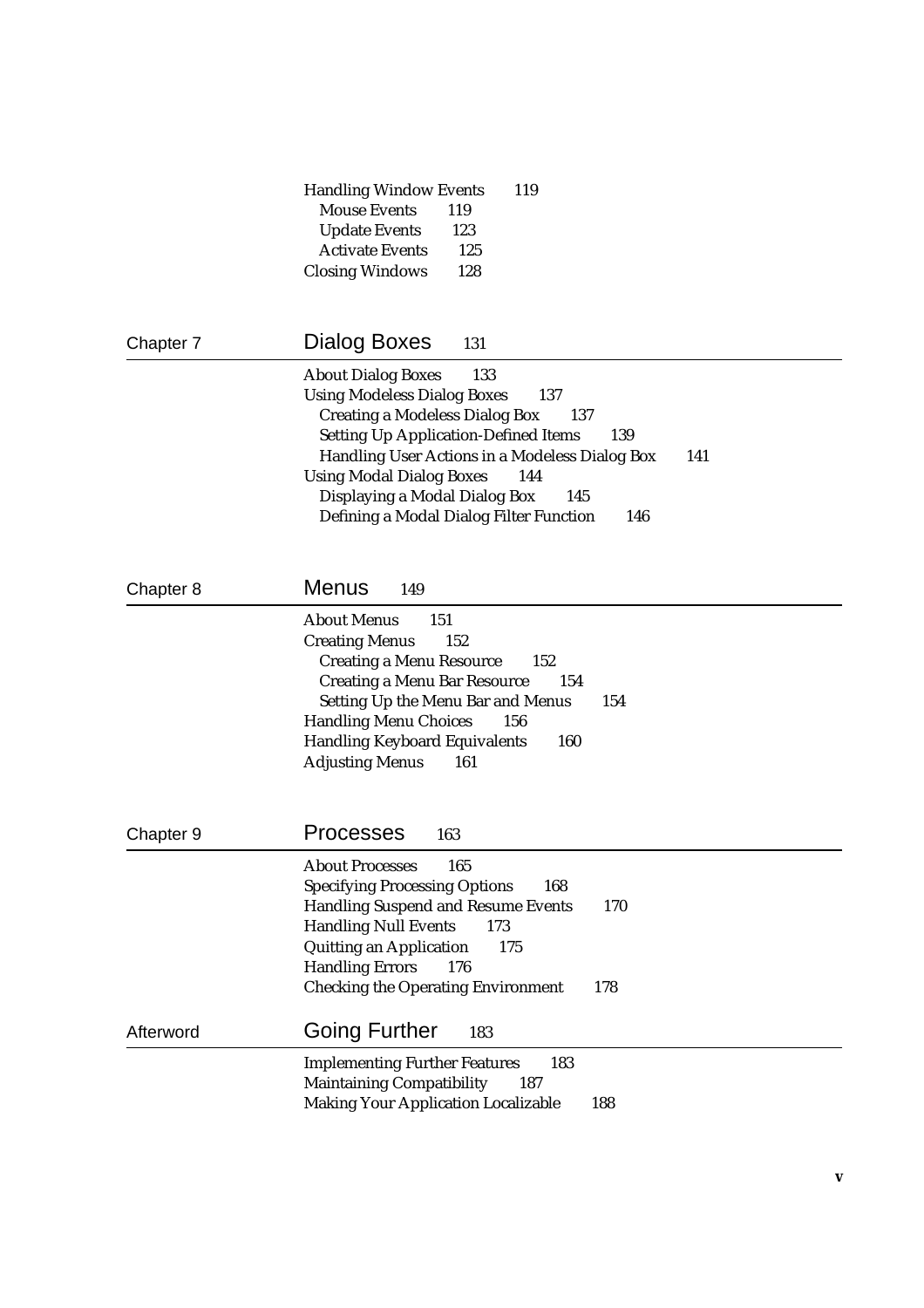| <b>Using Developer Services</b> | 189 |
|---------------------------------|-----|
| <b>Technical Publications</b>   | 189 |
| Training<br>-190                |     |
| <b>Technical Support</b><br>191 |     |

| Appendix A | Constants, Types, and Variables<br>195 |
|------------|----------------------------------------|
|            |                                        |
| Appendix B | <b>Utility Routines</b><br>199         |
|            |                                        |
| Appendix C | <b>Dialog Code</b><br>205              |
|            |                                        |
| Appendix D | <b>Resource Code</b><br>211            |
|            |                                        |
| Appendix E | <b>User Interface Code</b><br>217      |
|            |                                        |
|            | Glossary<br>233                        |
|            |                                        |
|            | Index<br>245                           |
|            |                                        |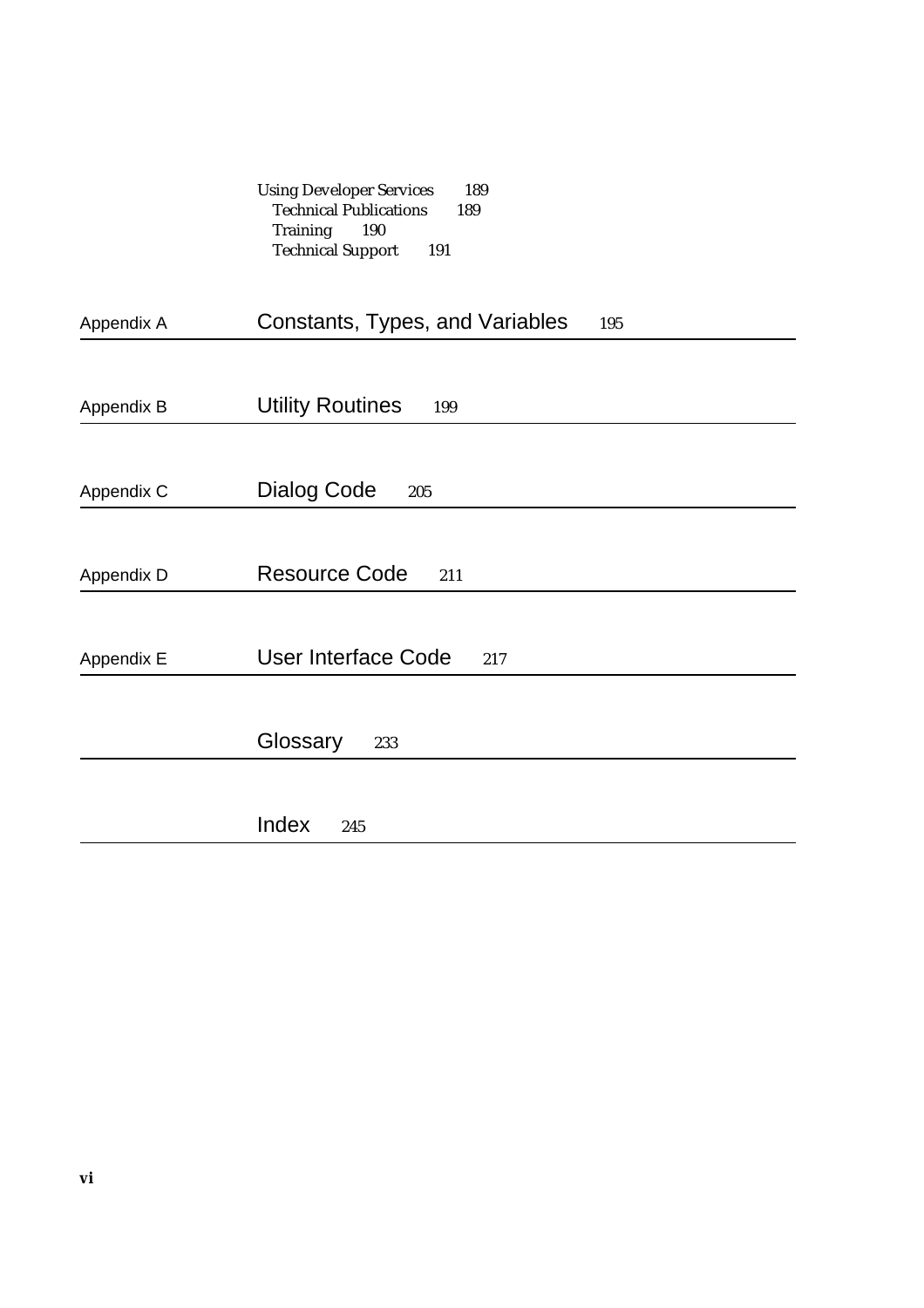## Figures, Tables, and Listings

| Chapter 1 | Introduction             | 1                                                                                         |
|-----------|--------------------------|-------------------------------------------------------------------------------------------|
|           | Figure 1-1<br>Figure 1-2 | 4<br>The window created by the simple application<br>Overview of the system software<br>7 |
|           | Figure 1-3               | Parts of the Macintosh Toolbox<br>8                                                       |
|           | Figure 1-4               | 13<br>A multiscript line of text drawn by QuickDraw                                       |
|           | Figure 1-5               | Input and conversion of Japanese text using the Text Services<br>Manager<br>14            |
|           | Figure 1-6               | 15<br>Sharing dynamic data with other applications                                        |
|           | Figure 1-7               | Sending and responding to Apple events<br>16                                              |
|           | Figure 1-8               | Playing a QuickTime movie<br>18                                                           |
|           | Figure 1-9               | A typical Venn diagram window<br>22                                                       |
|           | Figure 1-10              | The parts of a Venn diagram window<br>22                                                  |
|           | Figure 1-11              | A correctly constructed Venn diagram<br>23                                                |
|           | Figure 1-12              | The Venn menu<br>24                                                                       |
|           | Table 1-1                | Parameters passed to NewWindow in Listing 1-1<br>4                                        |
|           | Table 1-2                | The Macintosh Toolbox<br>10                                                               |
|           | Table 1-3                | The Macintosh Operating System<br>11                                                      |
|           | <b>Listing 1-1</b>       | A simple Macintosh application<br>3                                                       |
| Chapter 2 | Memory<br>27             |                                                                                           |
|           | Figure 2-1               | Memory organization in the cooperative multitasking<br>environment<br>30                  |
|           | Figure 2-2               | Organization of an application partition<br>32                                            |
|           | Figure 2-3               | The application stack<br>34                                                               |
|           | Figure 2-4               | A fragmented heap<br>35                                                                   |
|           | Figure 2-5               | 36<br>A compacted heap                                                                    |
|           | Figure 2-6               | Organization of an application's A5 world<br>37                                           |
|           | Figure 2-7               | A pointer to a nonrelocatable block<br>39                                                 |
|           | Figure 2-8               | A handle to a relocatable block<br>41                                                     |
|           | Figure 2-9               | Purging and reallocating a relocatable block<br>44                                        |
|           |                          |                                                                                           |
| Chapter 3 | Resources                | 49                                                                                        |
|           | Figure 3-1               | 54<br>Searching for a resource                                                            |
|           | Figure 3-2               | The ResEdit version of the Preferences dialog box<br>58                                   |
|           | Figure 3-3               | A resource diagram<br>59                                                                  |
|           | Figure 3-4               | The Preferences dialog box<br>61                                                          |
|           | Table 3-1                | Typical locations of resources<br>53                                                      |
|           | Table 3-2                | Some standard resource types<br>55                                                        |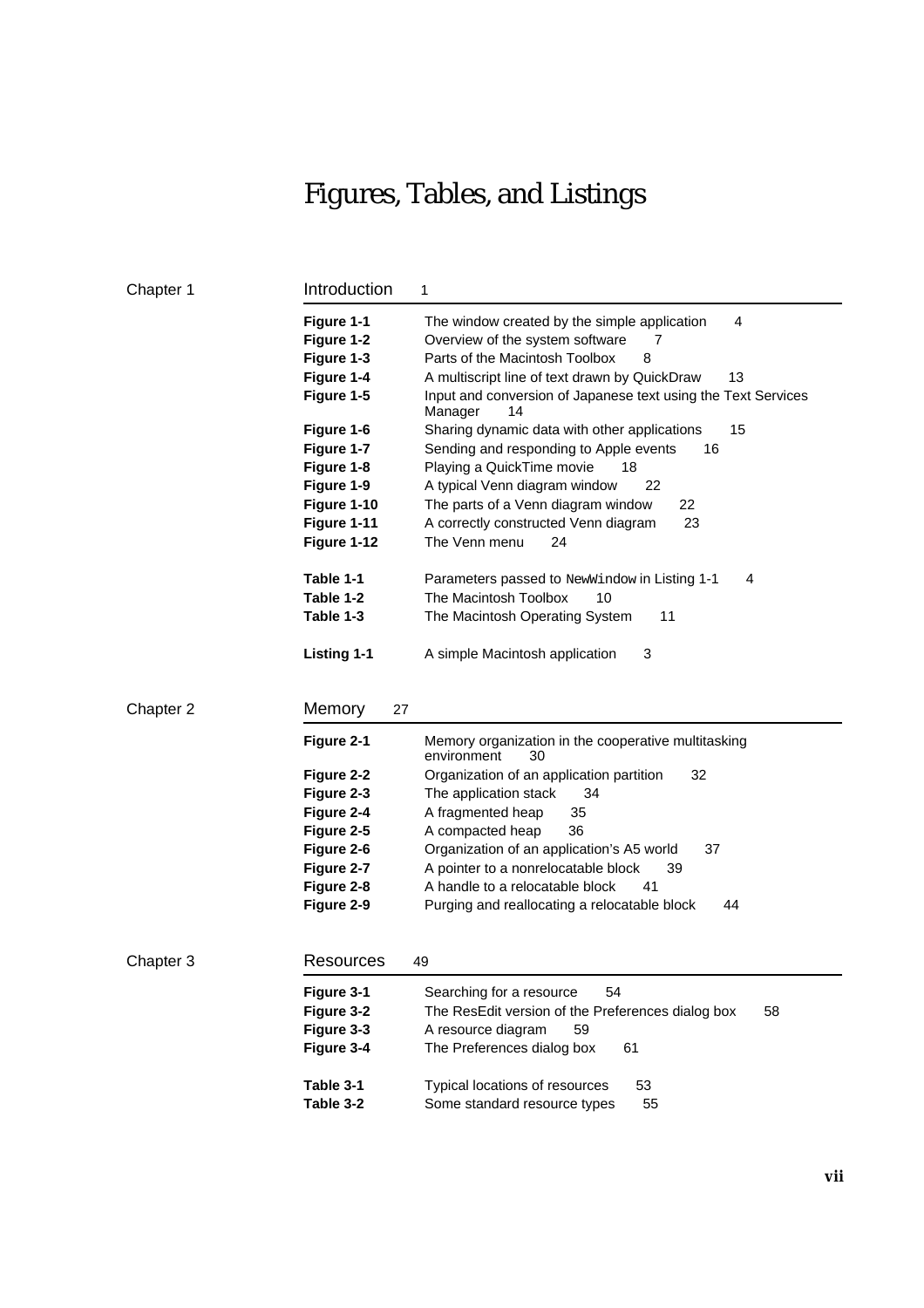| <b>Listing 3-1</b> | Rez input for the Preferences dialog box<br>57                           |    |
|--------------------|--------------------------------------------------------------------------|----|
| Listing 3-2        | The structure of a resource containing Venn diagram<br>preferences<br>61 |    |
| Listing 3-3        | Reading a user's preferences<br>62                                       |    |
| Listing 3-4        | Creating a preferences file<br>64                                        |    |
| Listing 3-5        | Copying a resource from one resource file to another                     | 65 |
| Listing 3-6        | Saving current preferences settings<br>66                                |    |

| Chapter 4 | Events<br>69       |                                                     |
|-----------|--------------------|-----------------------------------------------------|
|           | Figure 4-1         | 73<br>Sources of events sent to your application    |
|           | Listing 4-1        | Initializing your application<br>74                 |
|           | Listing 4-2        | Initializing the main Toolbox Managers<br>75        |
|           | Listing 4-3        | Handling disk-inserted events<br>77                 |
|           | <b>Listing 4-4</b> | An event loop<br>77                                 |
|           | Listing 4-5        | Tracking mouse events in the close box<br>79        |
|           | Listing 4-6        | Tracking the cursor in an arbitrary rectangle<br>80 |
|           |                    |                                                     |

|           | Figure 6-1<br>Figure 6-2 | 111<br>A Venn diagram window<br>An inactive window containing controls<br>127 |
|-----------|--------------------------|-------------------------------------------------------------------------------|
| Chapter 6 | Windows                  | 107                                                                           |
|           | Listing 5-11             | Displaying a status message<br>103                                            |
|           | Listing 5-10             | Informing the user of an argument's validity or invalidity<br>103             |
|           | Listing 5-9              | 102<br>Retrieving a status message from a resource                            |
|           | Listing 5-8              | Drawing a portion of an icon<br>101                                           |
|           | <b>Listing 5-7</b>       | Drawing the tools area of a document window<br>100                            |
|           | Listing 5-6              | Reading 'ICON' resources into memory<br>100                                   |
|           | Listing 5-5              | Defining noncircular regions<br>96                                            |
|           | Listing 5-4              | Defining circular regions<br>96                                               |
|           | Listing 5-3              | geometry<br>94<br>Initializing the geometry record<br>95                      |
|           | Listing 5-2              | The structure of a record describing a document window's                      |
|           | <b>Listing 5-1</b>       | Saving and restoring the current graphics port<br>93                          |
|           | Figure 5-8               | Bit images in a document window<br>99                                         |
|           | Figure 5-7               | 98<br>Calculating the overlap regions of a Venn diagram                       |
|           | Figure 5-6               | A bitmap<br>92                                                                |
|           | Figure 5-5               | Two regions<br>90                                                             |
|           | Figure 5-4               | Pixels and rectangles<br>88                                                   |
|           | Figure 5-3               | A rectangle<br>87                                                             |
|           | Figure 5-1<br>Figure 5-2 | Samples of QuickDraw's abilities<br>85<br>The coordinate plane<br>86          |
|           |                          |                                                                               |
| Chapter 5 | Drawing                  | 83                                                                            |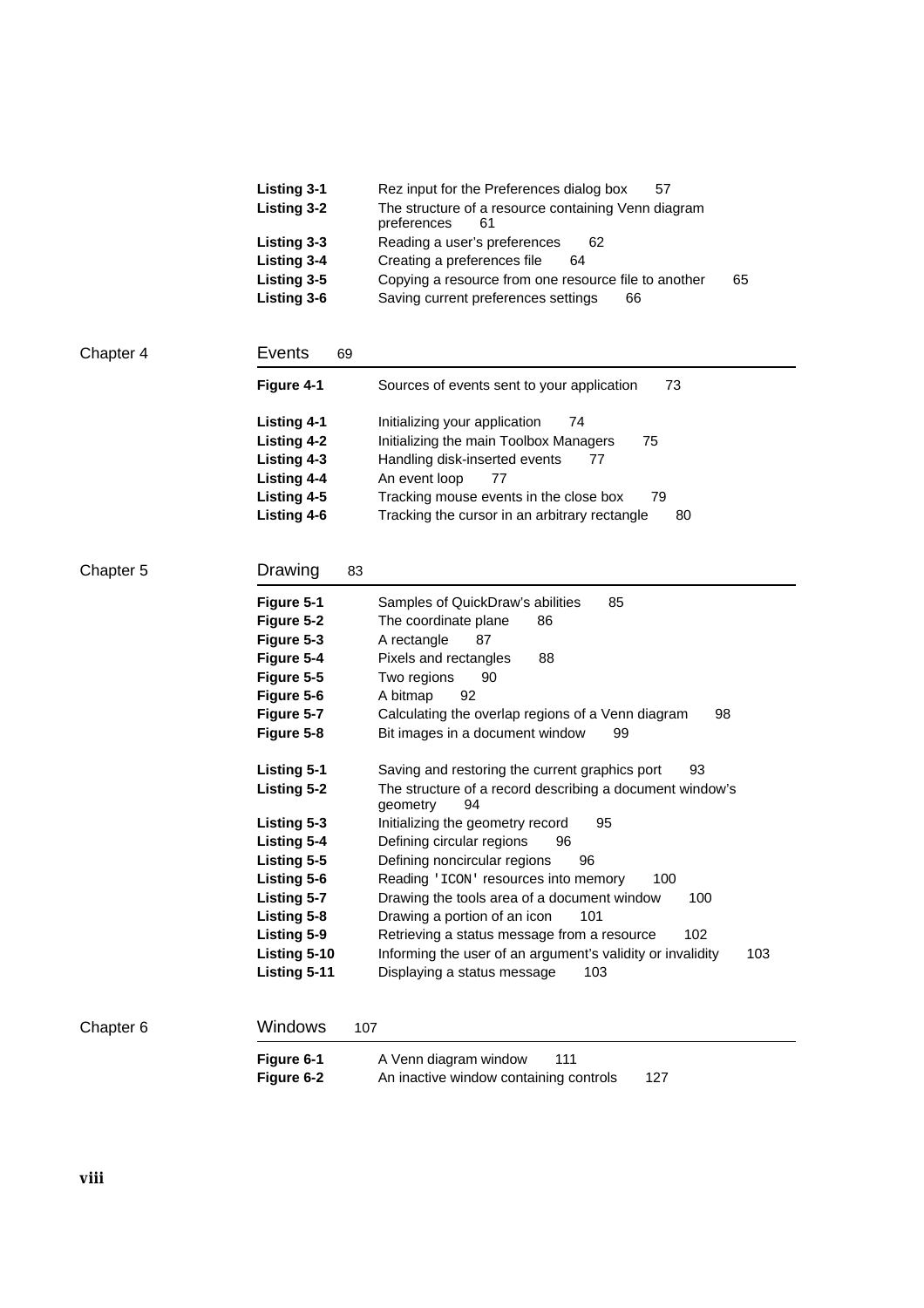| <b>Listing 6-1</b>  | The WindowRecord data structure<br>112                                           |
|---------------------|----------------------------------------------------------------------------------|
| Listing 6-2         | Determining if a window is a document window<br>114                              |
| <b>Listing 6-3</b>  | Determining if a window is a dialog box<br>114                                   |
| Listing 6-4         | Determining if a window is a desk accessory window<br>115                        |
| Listing 6-5         | The structure of a document record for the Venn Diagrammer<br>application<br>115 |
| Listing 6-6         | Creating a new Venn diagram window<br>117                                        |
| Listing 6-7         | Handling mouse-down events<br>120                                                |
| Listing 6-8         | Dragging a window<br>121                                                         |
| Listing 6-9         | Handling clicks in a window's content region<br>121                              |
| Listing 6-10        | Handling a click in a figure icon<br>123.                                        |
| <b>Listing 6-11</b> | Handling update events<br>124                                                    |
| <b>Listing 6-12</b> | Handling window activations and deactivations<br>126                             |
| <b>Listing 6-13</b> | Handling clicks in the close box<br>128                                          |
| Listing 6-14        | Closing a window<br>129                                                          |
| Listing 6-15        | Closing a Venn diagram window<br>129                                             |

| Chapter 7 |
|-----------|
|-----------|

## Dialog Boxes 131

| Figure 7-1<br>Figure 7-2<br>Figure 7-3 | An About box<br>133<br>An alert box<br>134<br>A Preferences dialog box<br>134 |  |
|----------------------------------------|-------------------------------------------------------------------------------|--|
| Listing 7-1                            | Dialog item numbers<br>135                                                    |  |
| Listing 7-2                            | Creating a modeless dialog box<br>138                                         |  |
| Listing 7-3                            | Setting up application-defined dialog items<br>139                            |  |
| Listing 7-4                            | Drawing application-defined dialog items<br>140                               |  |
| Listing 7-5                            | Handling events in a modeless dialog box<br>141                               |  |
| Listing 7-6                            | Setting the state of radio buttons and checkboxes<br>142                      |  |
| Listing 7-7                            | Displaying a modal dialog box<br>145                                          |  |
| Listing 7-8                            | Outlining the default button of a modal dialog box<br>146                     |  |
| Listina 7-9                            | A modal dialog filter function<br>147                                         |  |

Chapter 8 Menus 149

| Figure 8-1<br>Figure 8-2 | A typical pull-down menu<br>151<br>Defining a 'MENU' resource<br>153 |
|--------------------------|----------------------------------------------------------------------|
| Figure 8-3               | Editing a menu command<br>153                                        |
| Figure 8-4               | An 'MBAR' resource in ResEdit<br>154                                 |
| Table 8-1                | Reserved keyboard equivalents<br>161                                 |
| <b>Listing 8-1</b>       | Setting up the menu bar and menus<br>155                             |
| Listing 8-2              | Defining menu numbers and menu item numbers<br>156                   |
| Listing 8-3              | Handling menu selections<br>157                                      |
| <b>Listing 8-4</b>       | Handling Apple menu selections<br>159                                |
| Listing 8-5              | Handling Command-key equivalents<br>160                              |
| Listing 8-6              | Adjusting menus<br>161                                               |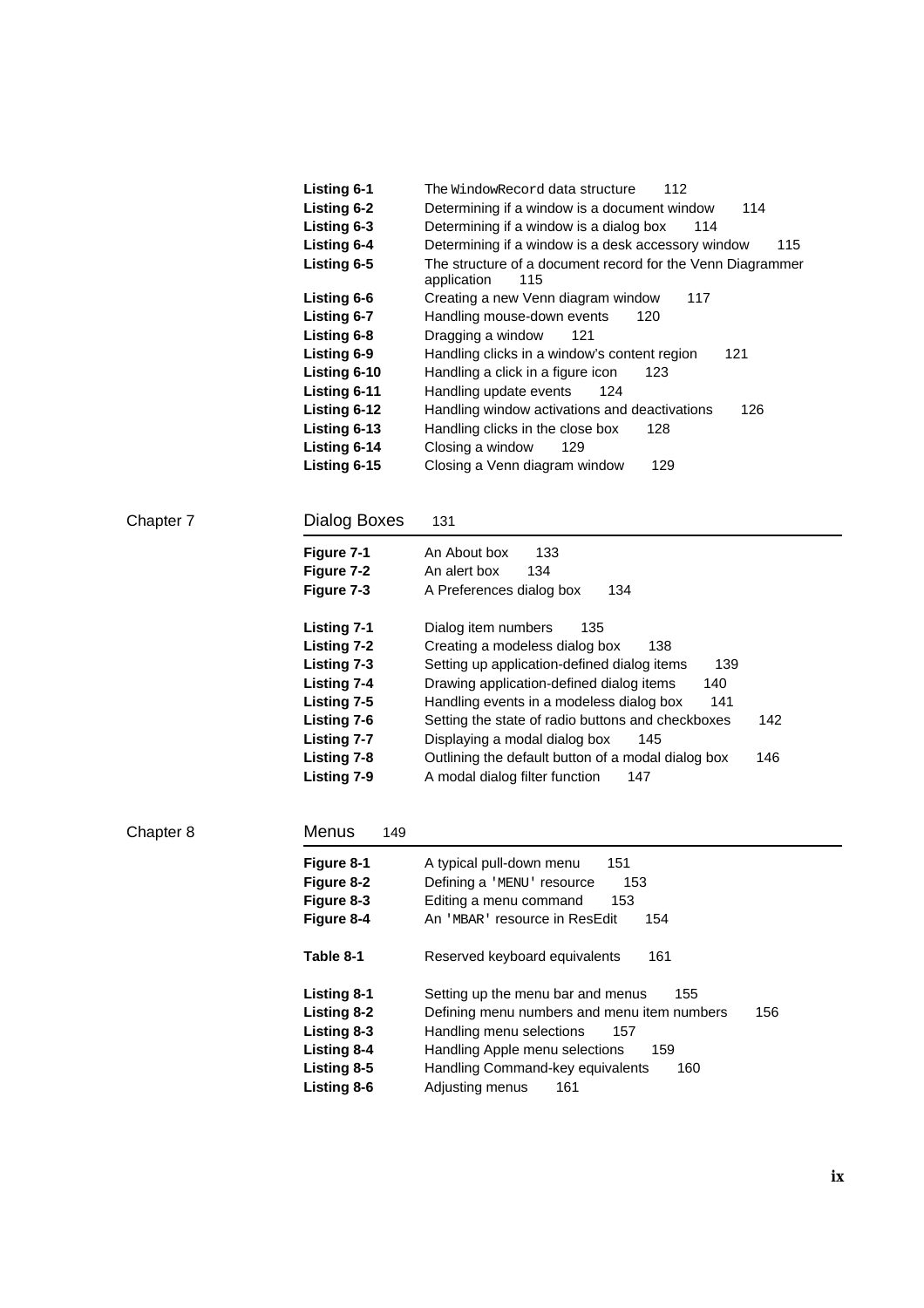| Processes          | 163                                                                         |
|--------------------|-----------------------------------------------------------------------------|
| Figure 9-1         | The desktop with several applications open<br>166                           |
| Figure 9-2         | A Venn diagram before automatic adjusting<br>174                            |
| Figure 9-3         | A Venn diagram after automatic adjusting<br>175                             |
| Table 9-1          | The bits in the message field of an operating-system event<br>record<br>172 |
| <b>Listing 9-1</b> | The Rez input for a sample 'SIZE' resource<br>169                           |
| Listing 9-2        | Handling operating-system events<br>171                                     |
| Listing 9-3        | Handling null events<br>173                                                 |
| <b>Listing 9-4</b> | Quitting your application<br>175                                            |
| Listing 9-5        | Handling serious errors<br>178                                              |
| <b>Listing 9-6</b> | Checking that FindFolder is present<br>179                                  |
| <b>Listing 9-7</b> | Determining whether a trap is available<br>180                              |
| Listing 9-8        | Checking for the availability of the WaitNextEvent function<br>181          |

Chapter 9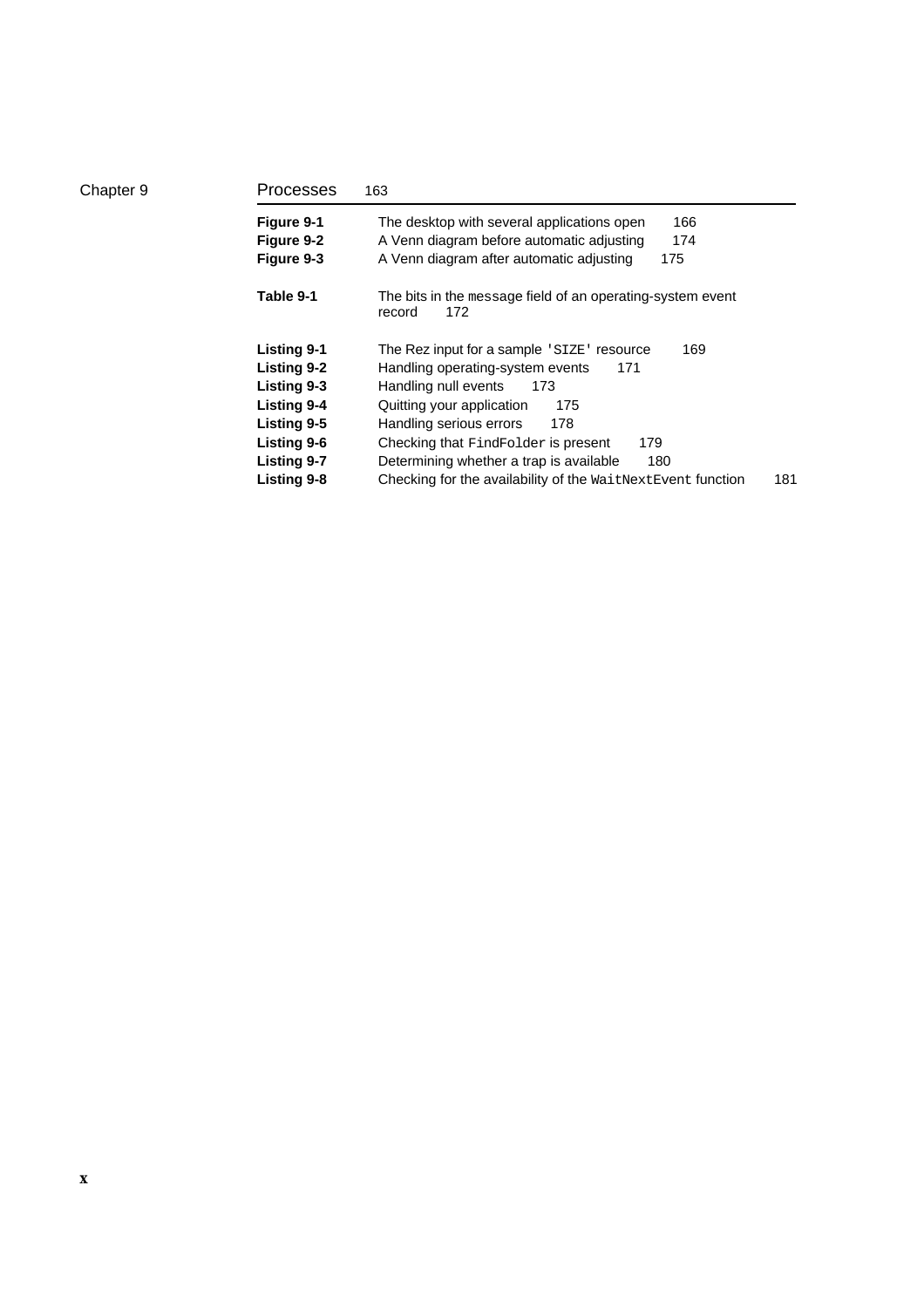## About This Book

This book, *Inside Macintosh: Overview,* provides a general introduction to programming for Macintosh computers and to the *Inside Macintosh* library of reference books. Unless you are already an experienced developer of software for Macintosh computers, you should read this book for a general overview of the Macintosh system software and of the programming techniques that you should use when developing your application.

This book is written for both professional developers and "hobbyists." It assumes only that you understand fundamental programming concepts and that you have had experience using a high-level programming language such as Pascal or C. It is helpful, but not necessary, to have some experience programming for a graphic user interface (like the Macintosh desktop metaphor). At the very least, you should already have extensive experience *using* one or more applications on a Macintosh computer. Before you start programming, you need to understand what the basic elements of the Macintosh desktop metaphor are (windows, menus, scroll bars, and so forth) and how the user expects those elements to operate.

This book leads by example. From the very first page, the fundamental programming techniques are illustrated by source code that you can compile into actual, working routines and applications. Gradually, you will learn how to implement the major features of a Macintosh application, including

- n responding to user actions and other events
- creating and managing windows and dialog boxes  $\mathsf{n}$
- handling menu selections  $\overline{p}$
- storing application data in resources  $\overline{p}$
- managing your application's memory efficiently  $\overline{p}$
- sharing processing time and available memory with other open  $\mathsf{n}$ applications
- checking available system software features  $n$
- n handling errors or unexpected occurrences safely

This book also provides guidelines on how to maximize your application's compatibility with the entire family of Macintosh computers and minimize the amount of work required to localize your application (that is, to adapt it for use in other geographic locations). Compatibility and localizability are features that you should always plan in advance. In general, your best guide to writing software that follows these guidelines is to use the techniques illustrated throughout the *Inside Macintosh* series of books.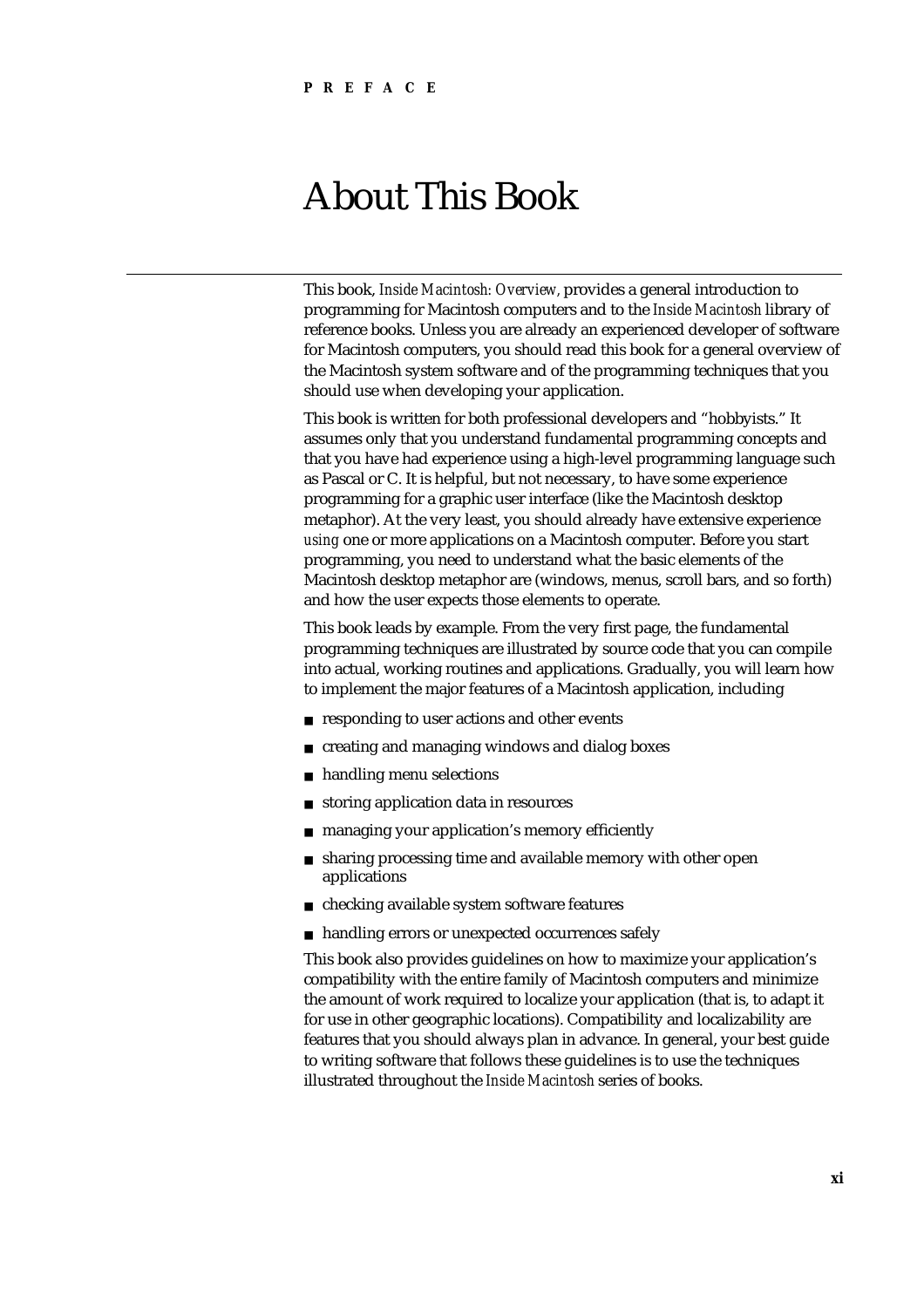## About *Inside Macintosh*

The *Inside Macintosh* library of books is a complete technical reference to the system software provided for Macintosh computers by Apple Computer, Inc. You'll need some or all of the *Inside Macintosh* books—in addition to the documentation for your specific software development environment—to write applications and other software components that run in the Macintosh Operating System.

Books in the *Inside Macintosh* series are designed primarily as reference books and not as step-by-step tutorials. (The main exception to that rule is this book, *Inside Macintosh: Overview*, which is a general introduction to programming on Macintosh computers and to the other *Inside Macintosh* books.) Nonetheless, there is sufficient "how-to" material in each book that you should be able to successfully implement the features of some particular part of the Macintosh system software by reading the appropriate chapters in *Inside Macintosh*. Moreover, some of these books contain special introductory chapters that explain general concepts and provide implementation details for specific parts of the system software. For example, the chapter "Introduction to File Management" in the book *Inside Macintosh: Files* provides a complete explanation of how to implement the typical File menu commands.

If you are new to programming for the Macintosh system software, you should begin by reading this book, *Inside Macintosh: Overview*. Once you understand the material presented here, you can then usefully turn to other *Inside Macintosh* books. In all likelihood, you'll next want to look at two books covering the Macintosh Toolbox:

- *Inside Macintosh: Macintosh Toolbox Essentials*
- *Inside Macintosh: More Macintosh Toolbox*

If your application is concerned with either text or graphics, you need to look at one or both of:

- *Inside Macintosh: Imaging*
- *Inside Macintosh: Text*

You'll also need to learn more about the main parts of the Macintosh Operating System. You can get most of the information you need from these three books:

- *Inside Macintosh: Memory*
- *Inside Macintosh: Files*
- *Inside Macintosh: Processes*

See the Afterword, beginning on page 183, for a more detailed description of the contents of these and other books in the *Inside Macintosh* series.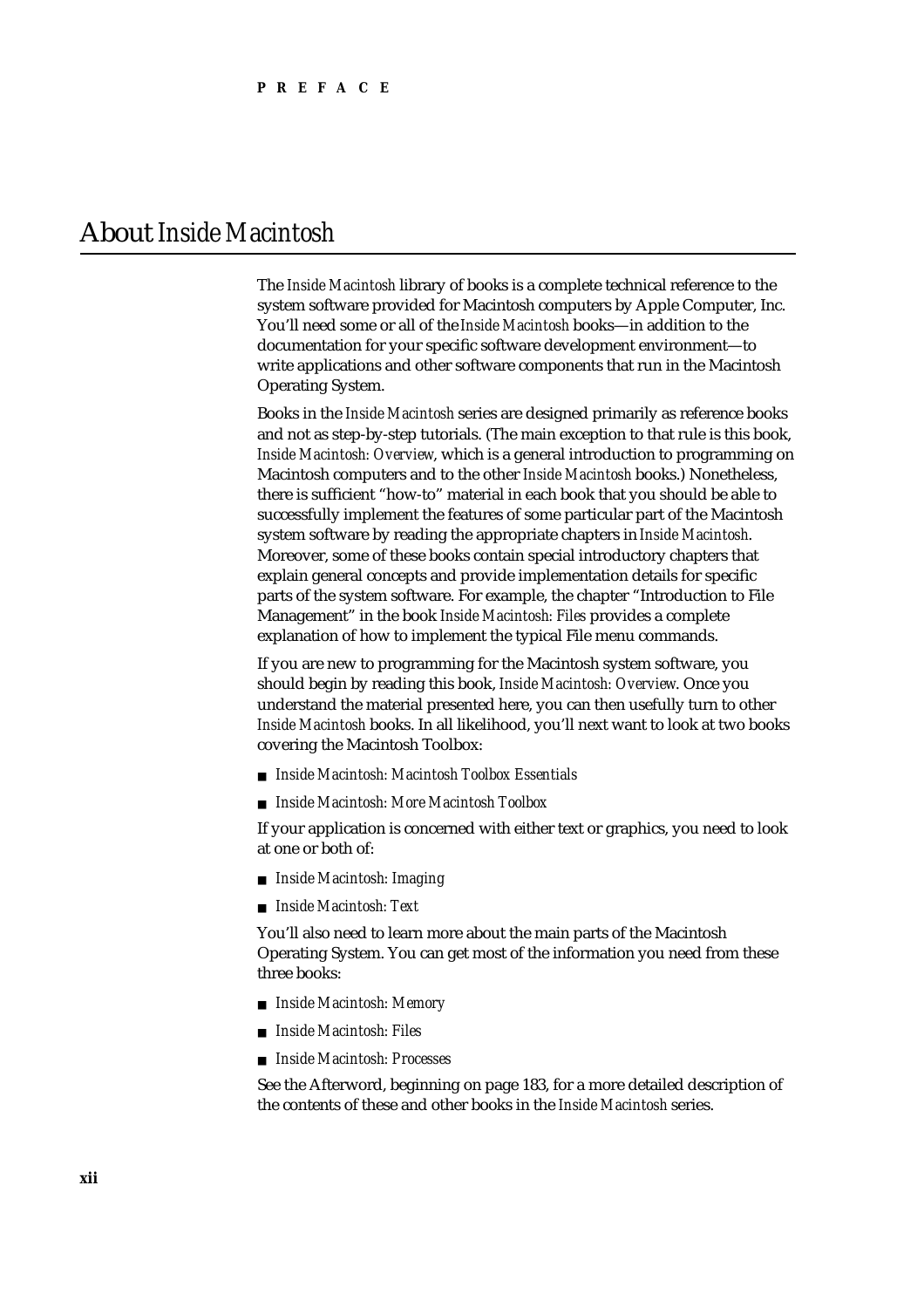## The New *Inside Macintosh*

The original *Inside Macintosh* library of books appeared in six volumes from 1985 to 1991. Those volumes each focused on a particular version of the system software, sometimes prompted by the release of new hardware configurations. Often, the later volumes of the original *Inside Macintosh* described only new system software components or changes to existing system software components.

The new *Inside Macintosh* books are intended to replace the original *Inside Macintosh* books and to provide a more complete and more useful reference to the Macintosh system software. The most obvious improvement in the new books is that they are organized principally by topic. For example, the book *Inside Macintosh: Files* contains virtually all the available information related to files, including complete descriptions of the File Manager, the Standard File Package, the Alias Manager, and the Disk Initialization Manager. Similarly, the book *Inside Macintosh: Text* contains all information about handling text. This topic-oriented organization of books makes it easier for you to find the information you need. It also makes it easier for Apple to add books to the *Inside Macintosh* suite as new technologies emerge in the years ahead.

At the same time that the entire suite of books was reorganized, the chapters in the new *Inside Macintosh* books were completely rewritten. Information that may have been previously scattered across multiple volumes of the original *Inside Macintosh* is now combined into easily accessible chapters. Information that is no longer relevant or useful has been removed. Most importantly, the new *Inside Macintosh* provides far more explanatory material and source code samples than the original. Where appropriate, material from the Macintosh Technical Notes has been incorporated into the new *Inside Macintosh*. Finally, each chapter has been extensively reviewed by Apple engineers, testing personnel, and Developer Technical Support staff.

## Conventions Used in This Book

*Inside Macintosh* uses various conventions to present information. Words that require special treatment appear in specific fonts or font styles. Certain information, such as parameter blocks, appears in special formats so that you can scan it quickly.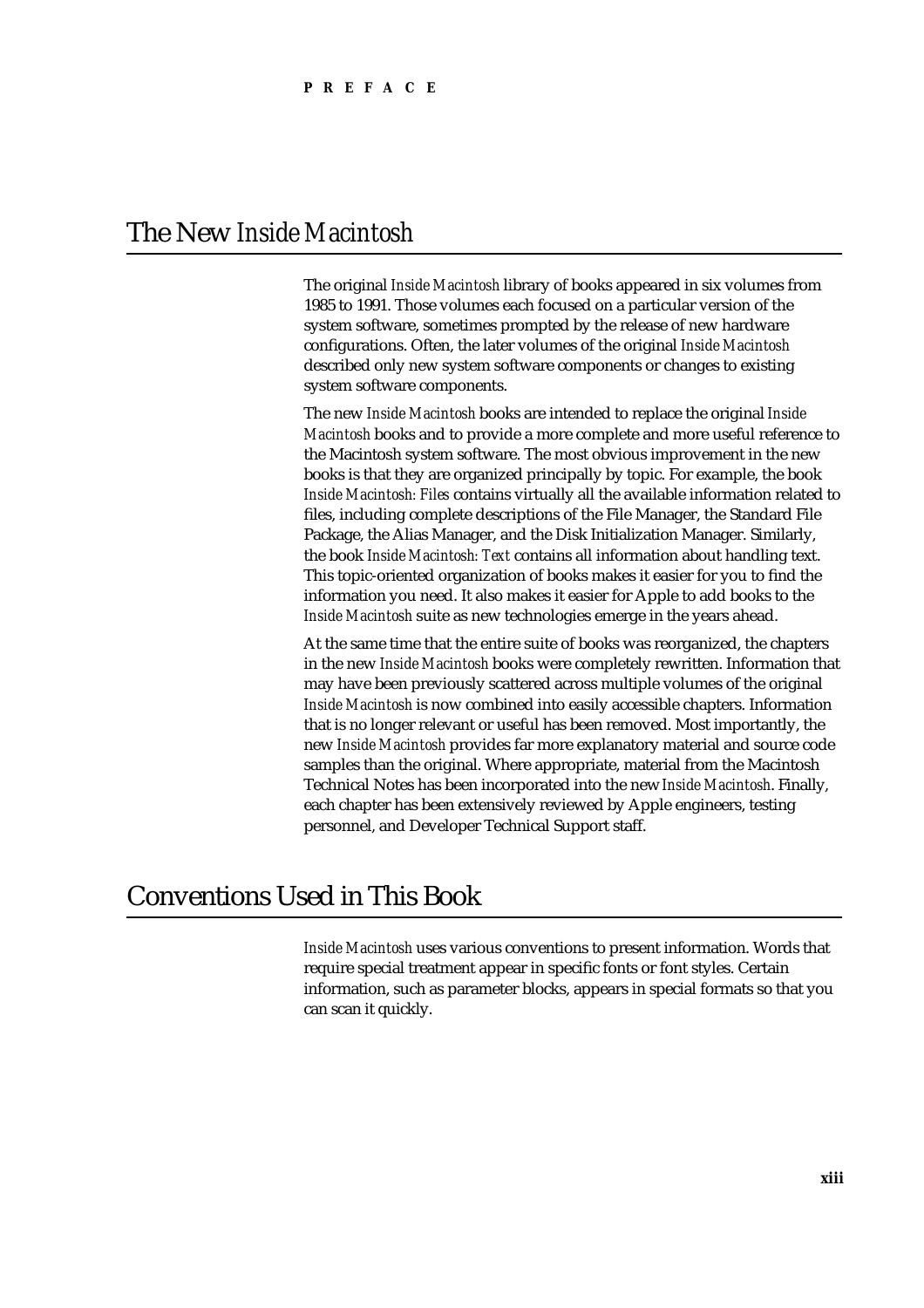### Special Fonts

All code listings, reserved words, and the names of actual data structures, constants, fields, parameters, and routines are shown in Courier (this is Courier).

Words that appear in **boldface** are key terms or concepts and are defined in the Glossary.

### Types of Notes

There are several types of notes used in *Inside Macintosh*.

#### **Note**

A note like this contains information that is interesting but possibly not essential to an understanding of the main text. (An example appears on page 8.) u

#### **IMPORTANT**

A note like this contains information that is essential for an understanding of the main text. (An example appears on page 5.)

#### **WARNING**  $\mathbf{s}$

Warnings like this indicate potential problems that you should be aware of as you design your application. Failure to heed these warnings could result in system crashes or loss of data. (There are no warnings in this book.)

## Development Environment

The system software routines described in this book are available using Pascal, C, or assembly-language interfaces. How you access these routines depends on the development environment you are using. This book shows system software routines in their Pascal interface using the Macintosh Programmer's Workshop (MPW).

All code listings in this book are shown in Pascal. They show methods of using various routines and illustrate techniques for accomplishing particular tasks. All code listings have been compiled and, in most cases, tested. However, Apple Computer does not intend that you use these code samples in your application.

This book occasionally uses *GreetMe* and *Venn Diagrammer* as the names of sample applications for illustrative purposes; these are not actual products of Apple Computer, Inc.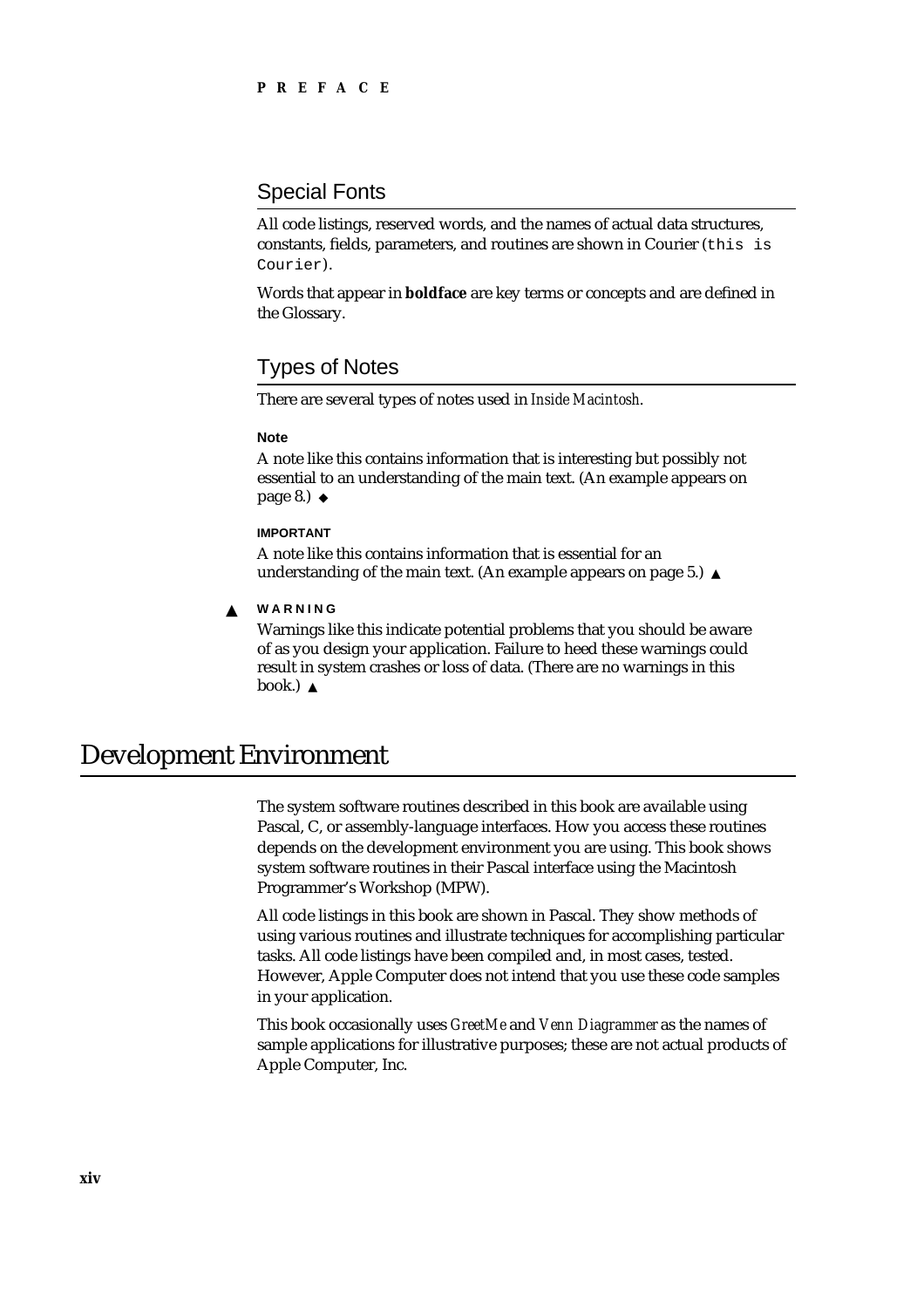## For More Information

APDA is Apple's worldwide source for over three hundred development tools, technical resources, training products, and information for anyone interested in developing applications on Apple platforms. Customers receive the quarterly *APDA Tools Catalog* featuring all current versions of Apple development tools and the most popular third-party development tools. Ordering is easy; there are no membership fees, and application forms are not required for most of our products. APDA offers convenient payment and shipping options, including site licensing.

To order products or to request a complimentary copy of the *APDA Tools Catalog*, contact

APDA Apple Computer, Inc. P.O. Box 319 Buffalo, NY 14207-0319

| <b>Telephone</b>      | 800-282-2732 (United States)<br>800-637-0029 (Canada)<br>716-871-6555 (International) |
|-----------------------|---------------------------------------------------------------------------------------|
| Fax                   | 716-871-6511                                                                          |
| AppleLink             | <b>APDA</b>                                                                           |
| <b>America Online</b> | <b>APDA</b>                                                                           |
| CompuServe            | 76666.2405                                                                            |
| Internet              | APDA@applelink.apple.com                                                              |

If you provide commercial products and services, call 408-974-4897 for information on the developer support programs available from Apple.

For information of registering signatures, file types, Apple events, and other technical information, contact

Macintosh Developer Technical Support Apple Computer, Inc. 20525 Mariani Avenue, M/S 75-3T Cupertino, CA 95014-6299

#### **IMPORTANT**

See the section "Using Developer Services" beginning on page 189 in the Afterword for more information about Apple developer programs and services. s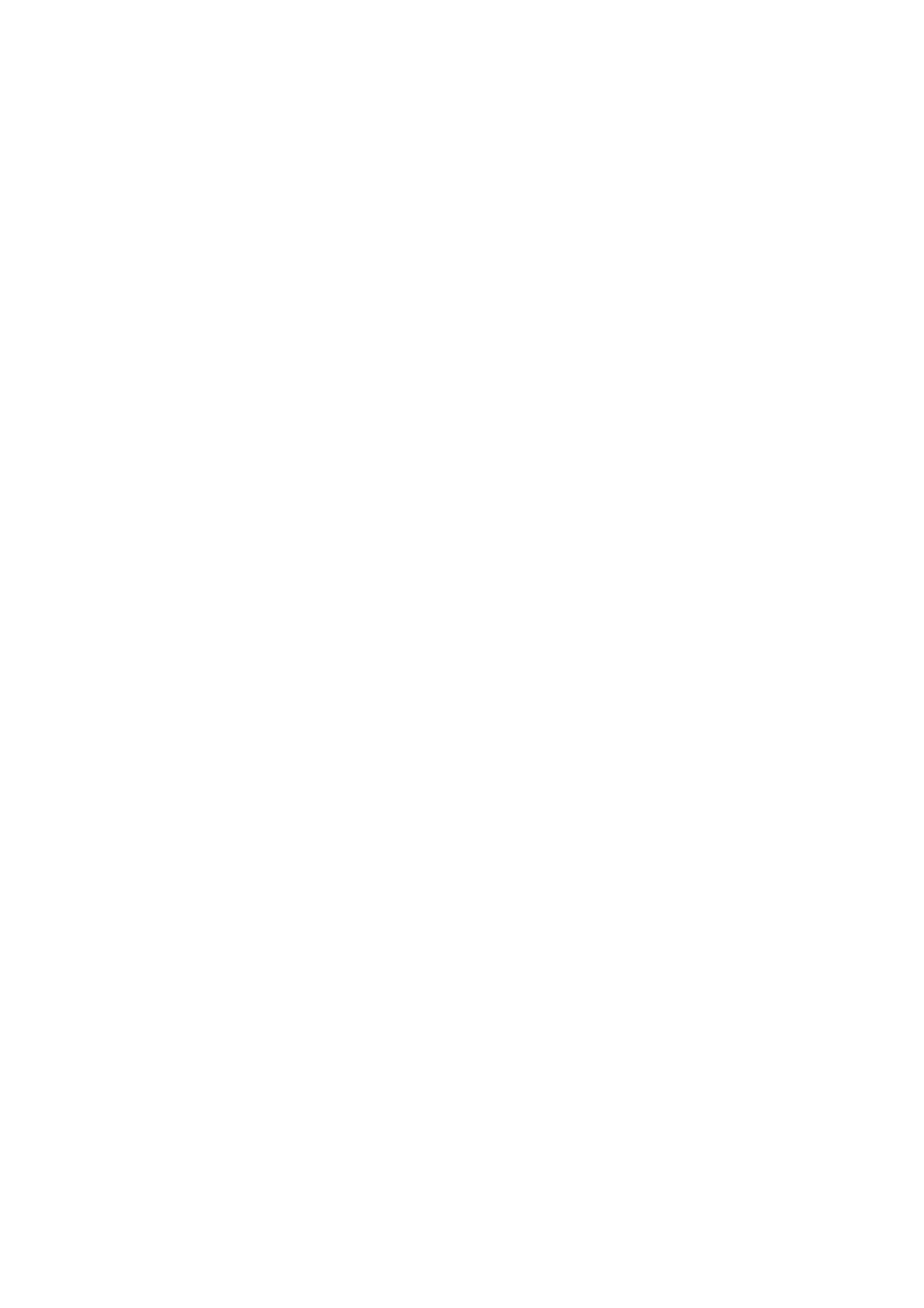## **Contents**

Getting Started 3 The Macintosh System Software 6 The Macintosh Toolbox 7 The Macintosh Operating System 11 Additional System Software Services 12 Text Handling 12 Interapplication Communication 14 QuickTime 17 Communications Toolbox 18 System Software Routines 19 The Sample Application 21 Conventions for Sample Code 24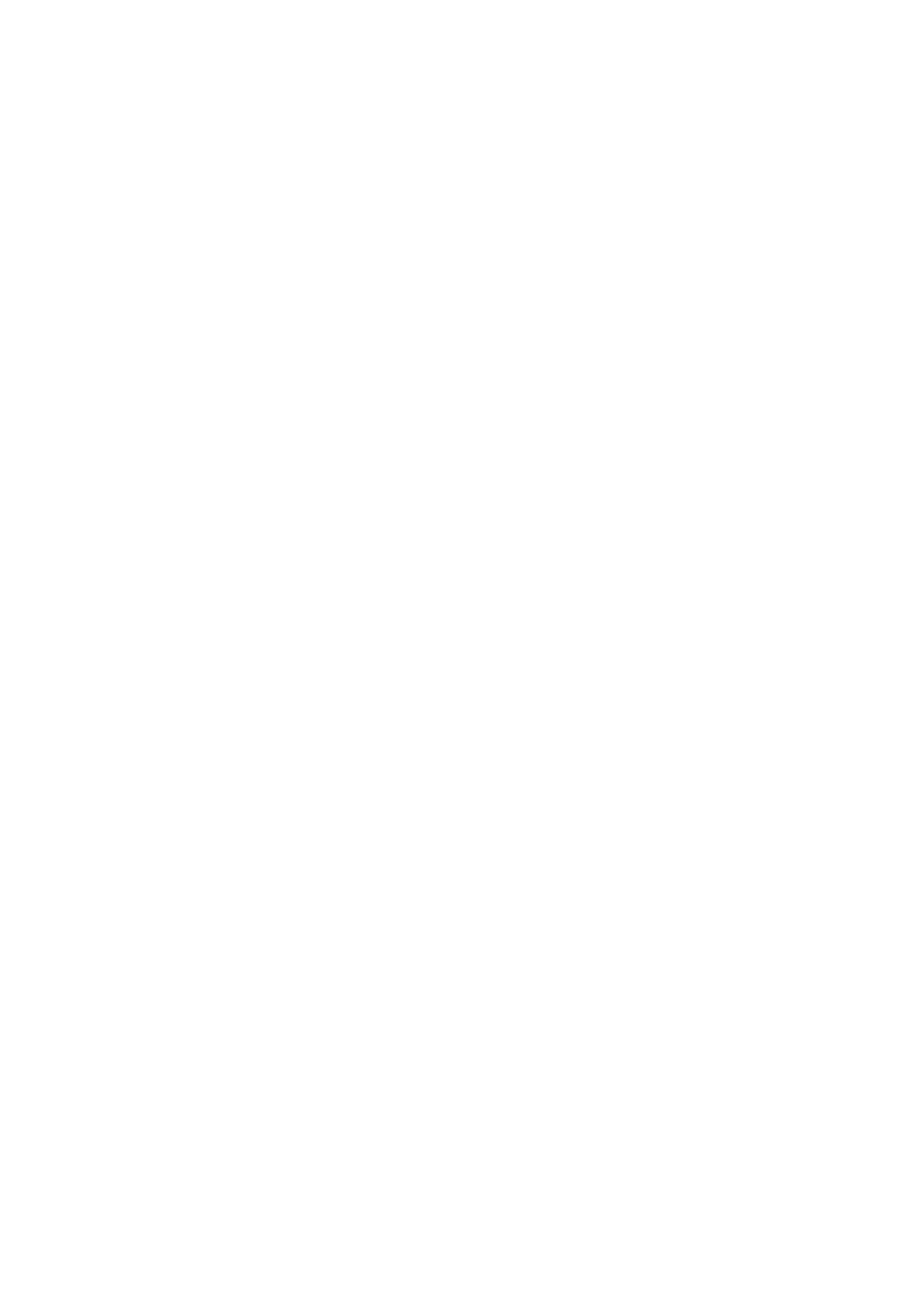Introduction

Welcome inside. This chapter begins the discussion of programming for Macintosh computers by describing the general organization of the **Macintosh system software,** a collection of routines that you'll use to simplify your development of Macintosh applications. The system software provides, among other things, routines that you can use to create and manage the essential parts of your application's user interface. This chapter illustrates the organization and content of the system software by dissecting a very simple sample application.

## Getting Started

Let's begin by looking at the source code for a simple application. Consider Listing 1-1.

```
Listing 1-1 A simple Macintosh application
PROGRAM GreetMe;
VAR
  gWindow: WindowPtr; {pointer to a window record}
  gString: Str255; {the string to display}
  gRect: Rect; \{the window's rectangle\}BEGIN
  InitGraf(@thePort); {initialize QuickDraw}
  InitFonts; \{initialize Font Manager\}InitWindows; {initialize Window Manager}
  InitCursor; \{initialize the cursor to an arrow}
                               {set the position of the window}
  SetRect(gRect, 100, 100, 400, 200);
  gString := 'Hello, world!'; {set the greeting to be displayed}
                               {create a window}
  gWindow := NewWindow(NIL, gRect, '', TRUE, dBoxProc, WindowPLr(-1), FALSE, 0);
  SetPort(gWindow); \{ set the current drawing port \}WITH gWindow<sup>*</sup>.portRect DO {set the position of the pen}
     MoveTo(((right - left) DIV 2) - (StringWidth(gString) DIV 2),
             (bottom - top) DIV 2);
  TextFont(systemFont); {set the font}
  DrawString(gString); \{draw the string\}REPEAT {loop unit1} the mouse button is pressed}
  UNTIL Button;
END.
```
Getting Started **3 3**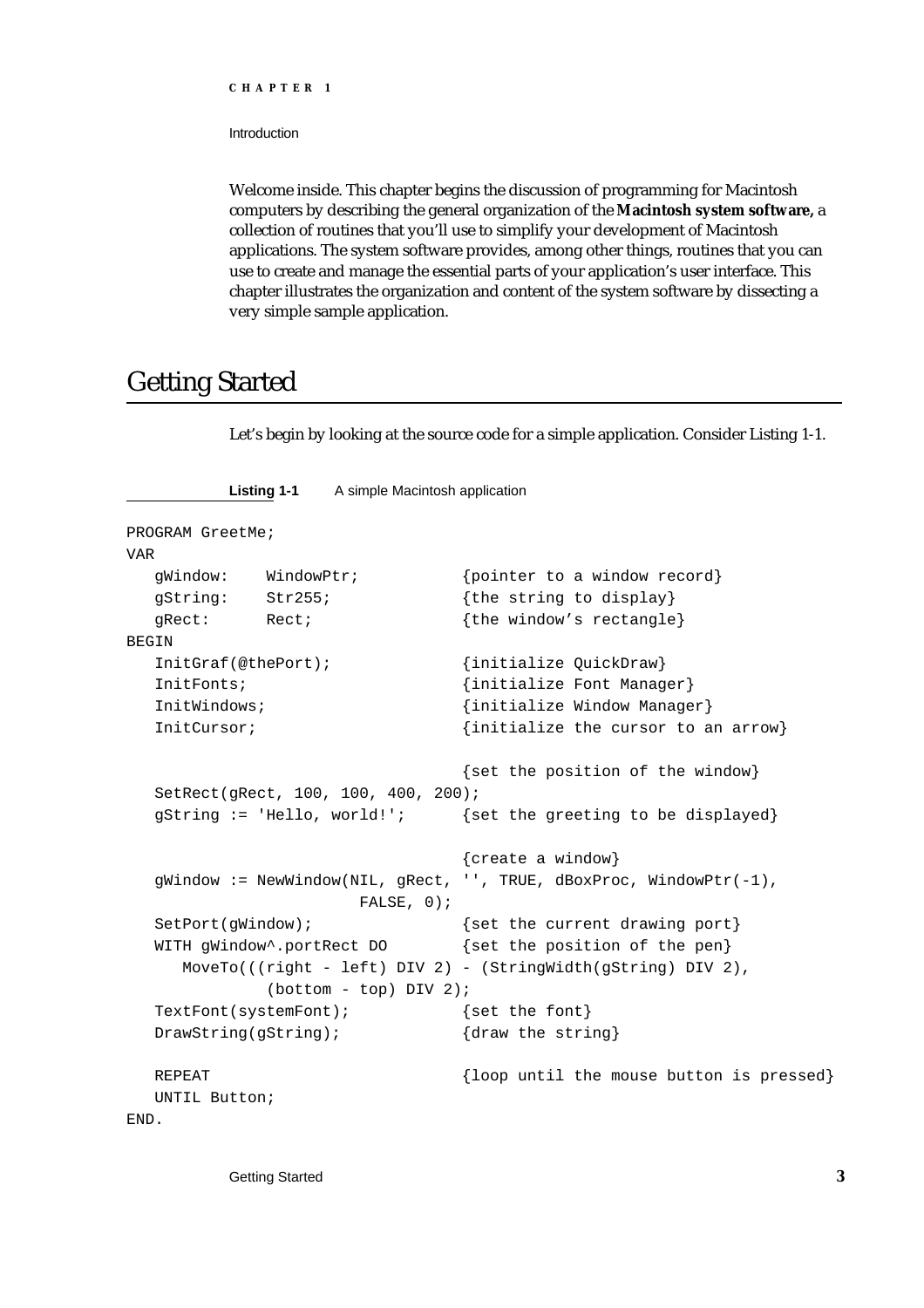```
CHAPTER 1
```
The application GreetMe defined by Listing 1-1 simply displays the window shown in Figure 1-1 and exits as soon as the user presses the mouse button.

**Figure 1-1** The window created by the simple application



This application is remarkably simple, but also quite revealing about some important aspects of Macintosh programming. Consider the call that creates the window in which the greeting is drawn:

```
gWindow := NewWindow(NIL, gRect, '', TRUE, dBoxProc,
                      WindowPtr(-1), FALSE, 0);
```
This call to the NewWindow function creates a window at the specified location in front of any existing windows on the screen. The NewWindow function is a good example of the kind of routines provided by the system software. These routines greatly simplify the creation of the standard "look and feel" of Macintosh applications. By using these routines, you can ensure that your application conforms as closely as possible to the standard Macintosh user interface and hence that users find your application easy to learn and use.

Let's take a closer look at the call to NewWindow. The NewWindow function requires eight parameters, whose meanings are described in Table 1-1.

| <b>Parameter</b> | <b>Meaning</b>                                                                                                                                                                                                                                          |
|------------------|---------------------------------------------------------------------------------------------------------------------------------------------------------------------------------------------------------------------------------------------------------|
| NIL              | The address of a window record, a data structure that contains<br>information about the new window. Specifying NIL as the<br>address of this structure instructs the system software to allocate<br>that required storage itself.                       |
| qRect            | The window's bounding rectangle. This is the rectangle that<br>encloses the new window. The values of the desired rectangle are<br>specified by the previous call to SetRect, which defines the<br>upper-left and lower-right corners of the rectangle. |
| $\mathbf{I}$     | The window's title. The new window has no title bar, so this<br>parameter is specified as the empty string.                                                                                                                                             |

**Table 1-1** Parameters passed to NewWindow in Listing 1-1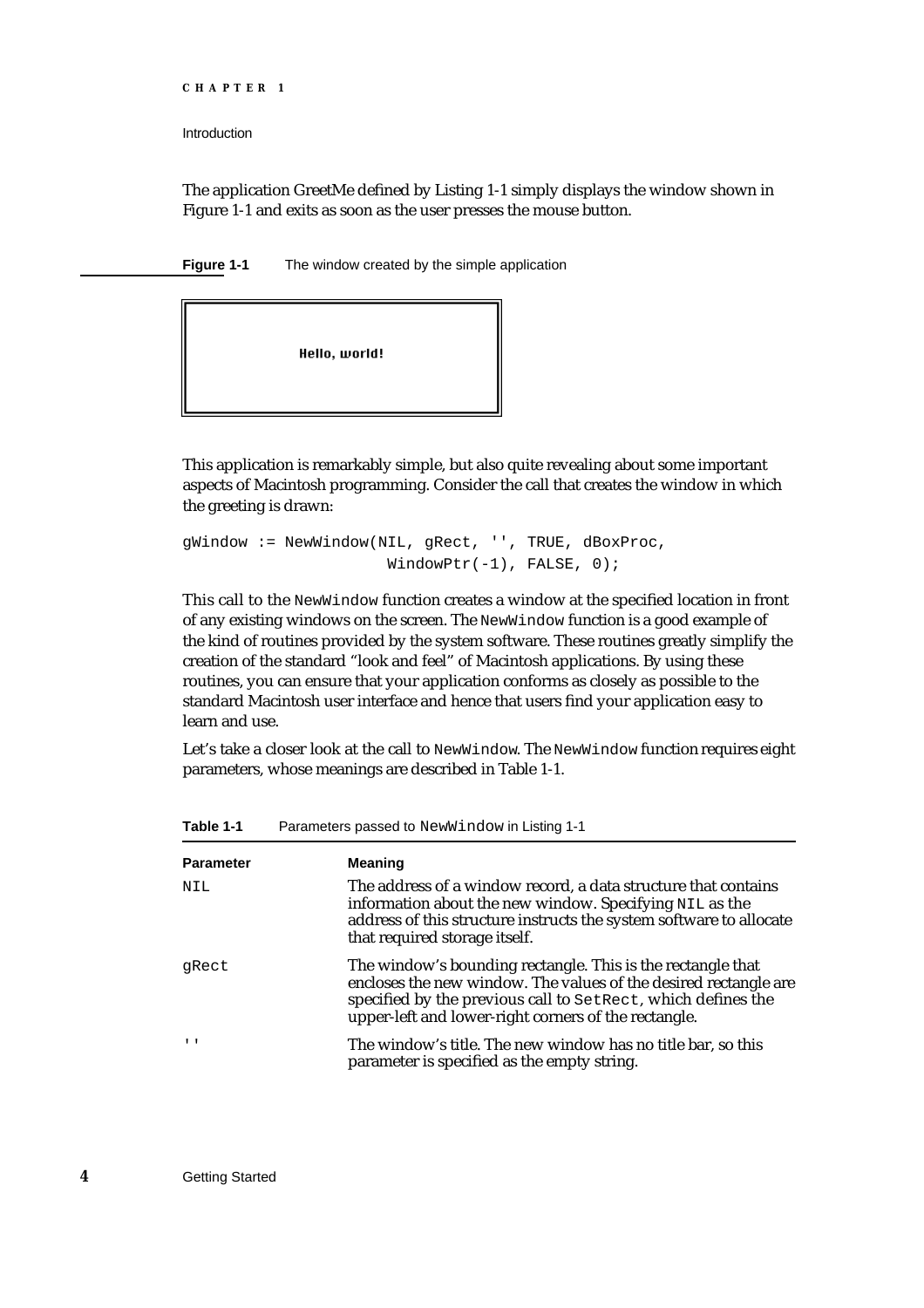| Table 1-1<br>Parameters passed to NewWindow in Listing 1-1 (continued) |                                                                                                                                                                                                                                                                                                                                                                                                                                                                                                                                                                              |
|------------------------------------------------------------------------|------------------------------------------------------------------------------------------------------------------------------------------------------------------------------------------------------------------------------------------------------------------------------------------------------------------------------------------------------------------------------------------------------------------------------------------------------------------------------------------------------------------------------------------------------------------------------|
| <b>Parameter</b>                                                       | <b>Meaning</b>                                                                                                                                                                                                                                                                                                                                                                                                                                                                                                                                                               |
| TRUE                                                                   | An indication of whether the new window should initially be<br>visible or not. This parameter is set to TRUE to indicate that the<br>window is indeed to be made visible.                                                                                                                                                                                                                                                                                                                                                                                                    |
| dBoxProc                                                               | The type of window you want to create. The Macintosh user<br>interface includes a great variety of window types for different<br>purposes. For present purposes, the standard modal dialog box<br>is appropriate. The constant dBoxProc identifies that type of<br>window.                                                                                                                                                                                                                                                                                                   |
| $WindowPtr(-1)$                                                        | The new window's initial plane (or layer) relative to any other<br>existing windows. This parameter is a window pointer to the<br>window behind which you want the new window to appear. The<br>system software recognizes two special values here. If you pass<br>NIL in this parameter, the new window appears behind all other<br>windows. If you pass $-1$ , the new window appears in front of all<br>other windows. Because the NewWindow function expects a<br>window pointer in this parameter, you need to typecast the<br>special value $-1$ as WindowPtr( $-1$ ). |
| FALSE                                                                  | An indication of whether the window has a close box or not. This<br>parameter is set to FALSE to indicate that no close box is desired.                                                                                                                                                                                                                                                                                                                                                                                                                                      |
| $\Omega$                                                               | An application-specific reference number. This number is put<br>into a particular field of the new window record, and can be<br>useful to you if the window has specific data associated with it.<br>Because there is no such data associated with this window, this<br>parameter is set to 0.                                                                                                                                                                                                                                                                               |

The NewWindow function returns a window pointer, which is the address in memory of a window record. The window record contains important information about the window (such as its current location on the screen and the current font and size of text that is to be drawn in the window). When you call a system software routine to perform some operation on a window, you'll typically pass a window pointer as a parameter to that routine. For example, in Listing 1-1, the window pointer is passed to the SetPort procedure to set the new window as the current drawing window.

#### **IMPORTANT**

You need to call SetPort before you do anything at all that affects the contents of a window, such as drawing graphics or text in the window, or even just erasing the contents of the window.

Another notable element of Listing 1-1 is the DrawString procedure, which draws the specified string in the current font at the current drawing location. By default, the current drawing location in a new window is the upper-left corner. In this case, remaining at that location would make the greeting unreadable, because DrawString uses the vertical coordinate of the current point as the baseline of the text to be printed. Instead, GreetMe calls the MoveTo procedure to move the current pen location to a point that centers the greeting in the window: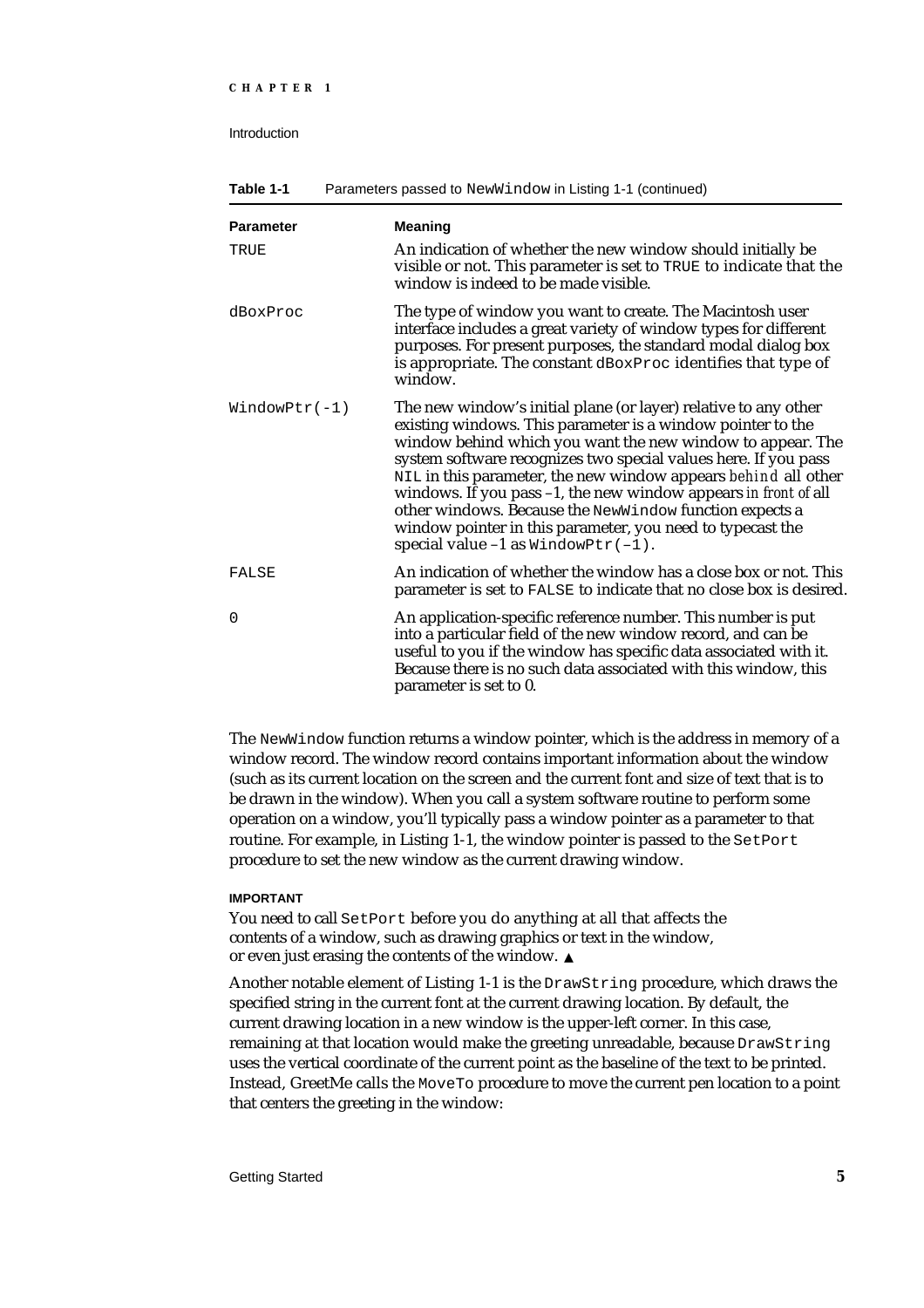```
Introduction
WITH gWindow<sup>*</sup>.portRect DO {set the position of the pen}
   MoveTo(((right - left) DIV 2) - (StringWidth(gString) DIV 2),
             (bottom - top) DIV 2);
```
The MoveTo procedure requires 2 parameters, the horizontal and vertical coordinates within the window of the new drawing position. The origin—point (0,0)—of a window is at its upper left corner. Horizontal coordinates increase as you move from left to right, and vertical coordinates increase as you move from top to bottom. The coordinates passed to MoveTo are calculated from the left, top, bottom, and right coordinates of the window (obtained from the portRect field of the window record).

## The Macintosh System Software

**CHAPTER 1**

The richness of the Macintosh user interface is closely matched by the richness of the Macintosh system software routines. There are currently several thousand system software routines that, like NewWindow, are available to application developers for use in writing applications for the Macintosh operating system. Fortunately, you don't need to learn all of those routines before starting to develop applications for the Macintosh. The sample application defined in Listing 1-1 uses only a dozen or so system software routines. A typical application might directly call a few hundred of these routines.

The entire collection of system software routines is logically divided into functional groups—usually known as **managers**—that handle specific tasks or user interface elements. For example, the NewWindow routine belongs to the Window Manager, the part of the Macintosh system software that allows you to create, move, hide, resize, and otherwise manipulate windows. Similarly, the parts of the system software that allow you to create and manipulate menus belong to the Menu Manager.

Your application calls system software routines to create standard user interface elements and to coordinate its actions with other open applications. The main other application that your application needs to work with is the **Finder,** which is responsible for keeping track of files and managing the user's desktop. Usually, the user launches your application by double-clicking its icon (or one of its document's icons) in a Finder window. The Finder isn't really part of the Macintosh system software, but it is such an important piece of the Macintosh graphic user interface that it's sometimes difficult to tell where the Finder ends and the systems software begins. In fact, the system software provides a set of routines—known as the Finder Interface—that you can use to interact with the Finder.

As shown in Figure 1-2, most of the system software routines are part of either the Macintosh Operating System or the Macintosh Toolbox.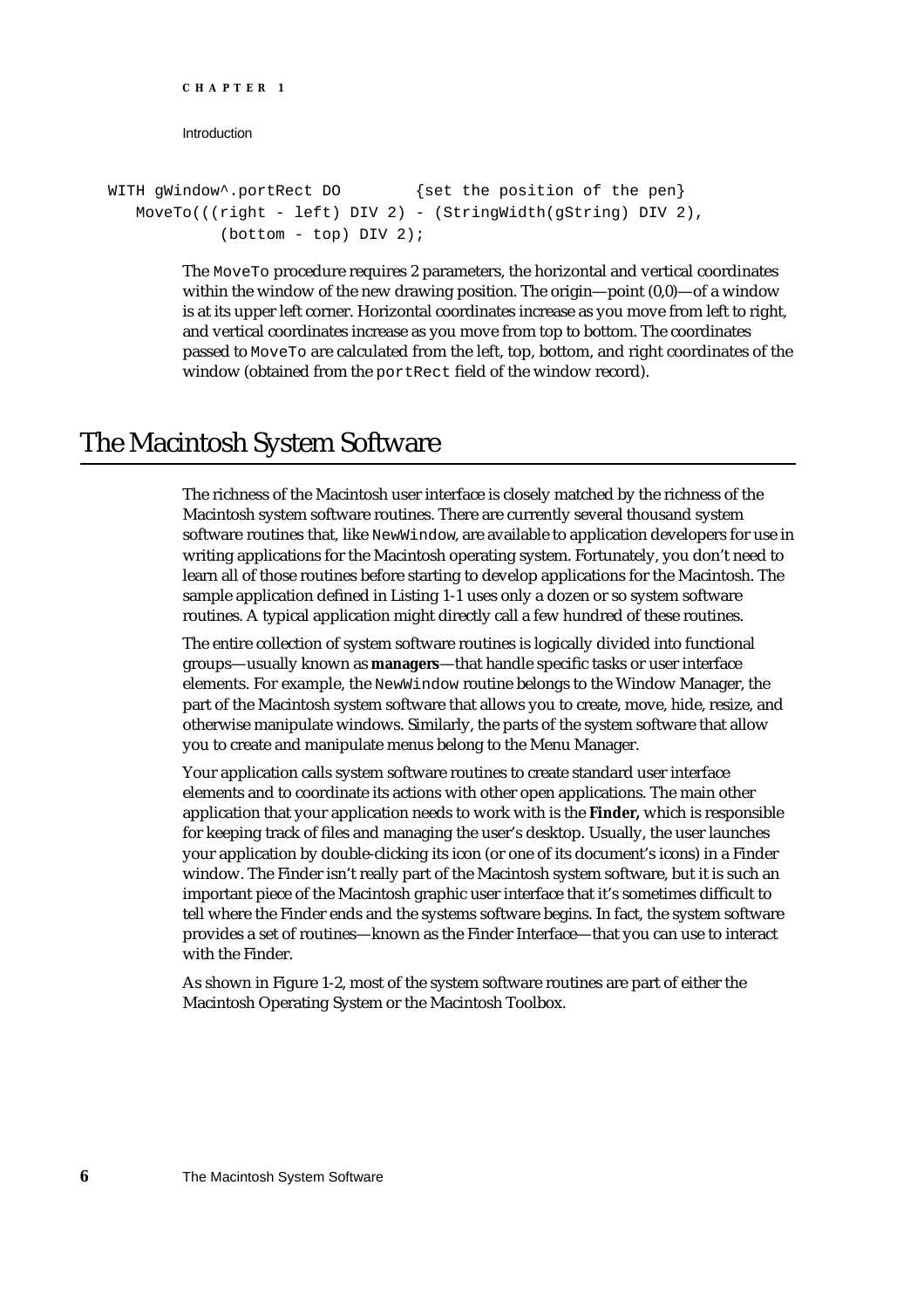



This section describes the division of the Macintosh system software into its logical parts. Understanding this division of system software into managers and other units is essential to understanding Macintosh programming, as well as the general organization of *Inside Macintosh*.

## The Macintosh Toolbox

The system software routines used in Listing 1-1 allow you to manage elements of the Macintosh user interface. These parts of the system software belong to the **Macintosh Toolbox** (sometimes also called the **Macintosh User Interface Toolbox**). By offering a common set of routines that every application can call to implement the user interface, the Toolbox not only ensures familiarity and consistency for the user, but also helps reduce your application's code size and development time. At the same time, the Toolbox offers a great deal of flexibility; your application can, whenever appropriate, use its own code instead of Toolbox routines, and it can define its own types of windows, menus, and controls. In general, however, you should use the Toolbox routines to maximize compatibility with present and future versions of the system software.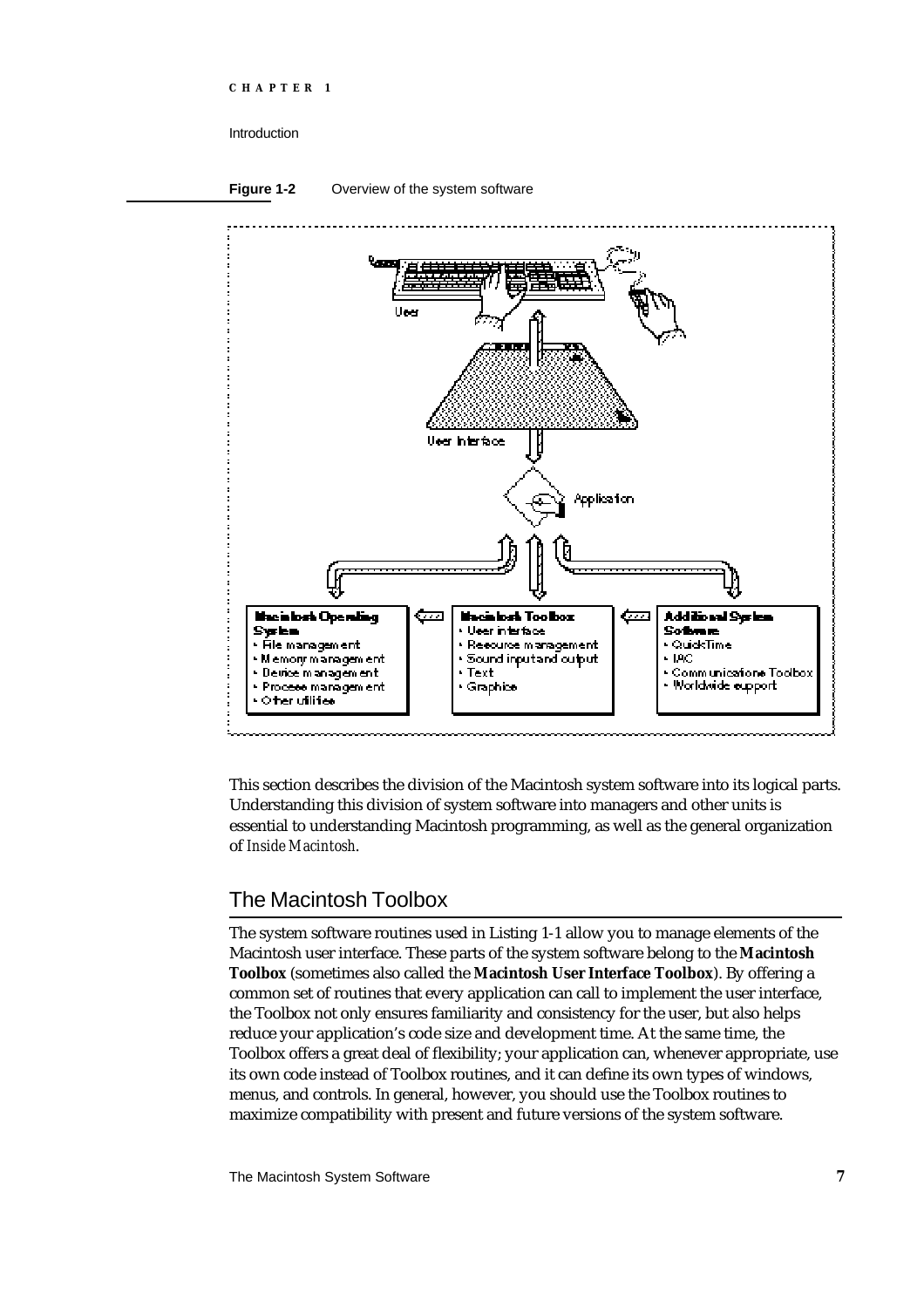```
CHAPTER 1
```
Figure 1-3 illustrates the main parts of the Macintosh Toolbox.

**Figure 1-3** Parts of the Macintosh Toolbox



#### **Note**

For historical reasons, some collections of system software routines are referred to as packages. One example is the Standard File Package (which allows you to present the standard file opening and saving dialog boxes). In general, the distinction between managers and packages is unimportant. Accordingly, the new *Inside Macintosh* has, whenever appropriate, adopted the practice of renaming packages as managers. For instance, the Disk Initialization Manager (described in the book *Inside Macintosh: Files*) was previously known as the Disk Initialization Package.

Consider the first few lines of Listing 1-1 on page 3:

| InitGrad(@thePort); | {initialize QuickDraw} |                              |
|---------------------|------------------------|------------------------------|
| InitFonts;          |                        | {initialize Font Manager}    |
| InitWindows;        |                        | {initialize Window Manager}  |
| InitCursor;         |                        | {initialize cursor to arrow} |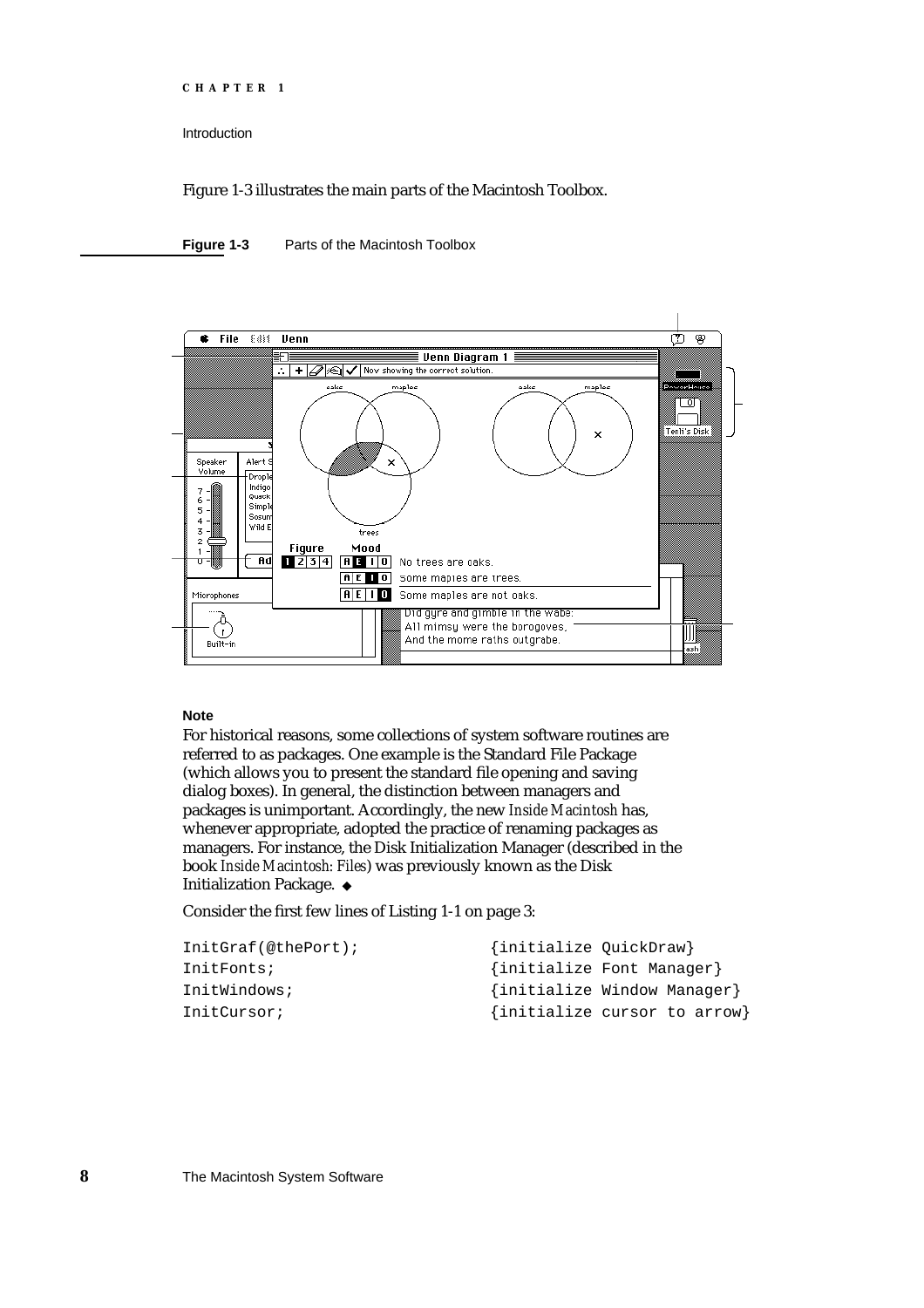#### **Introduction**

These lines of code perform standard initialization of some essential Toolbox managers. You need to initialize these managers in order to set up the drawing environment for your application and to prepare parts of the Toolbox for further use. The InitGraf procedure initializes **QuickDraw,** the part of the Macintosh Toolbox that handles drawing and other graphics operations. Because the Macintosh user interface is largely a graphic user interface, QuickDraw routines are called by virtually all the other Toolbox managers. For example, the Window Manager calls QuickDraw to draw the window frame and any other required parts of a window (for instance, the title bar). For this reason, you need to initialize QuickDraw before you initialize the other main Toolbox Managers.

#### **Note**

QuickDraw gets its name from the fact that it's designed to perform basic graphics operations exceptionally fast. This is important for a user interface that relies so heavily on graphics.

Your application will also call QuickDraw directly, usually to draw inside a window or to set up constructs (like rectangles) that you'll need when making other Toolbox calls. QuickDraw provides a rich array of routines that let you

- change, hide, and display the cursor
- manipulate the current drawing port  $\overline{a}$
- set characteristics of the drawing pen
- draw text n.
- manage colors  $\sf n$
- define rectangles, ovals, arcs, and other basic geometric shapes  $\overline{D}$
- define arbitrarily shaped regions  $\mathsf{n}$
- perform operations on shapes and regions

The essential thing to keep in mind is that if you can see something on the screen, then QuickDraw is lurking somewhere behind it, either directly (you drew it there) or indirectly (you called a Toolbox routine that called QuickDraw to draw it there).

The InitFonts procedure initializes the Font Manager, which supports the use of various character fonts when you draw text with QuickDraw. The TextFont routine sets the current font to that whose font number is passed as a parameter. GreetMe passes the special constant systemFont, which requests the font used by the system (for drawing menu titles and commands in menus, for example).

The InitWindows procedure initializes the Window Manager, and the InitCursor procedure (which belongs to QuickDraw) sets the cursor to the standard arrow cursor. Every application needs to call these routines before creating windows or handling any user actions.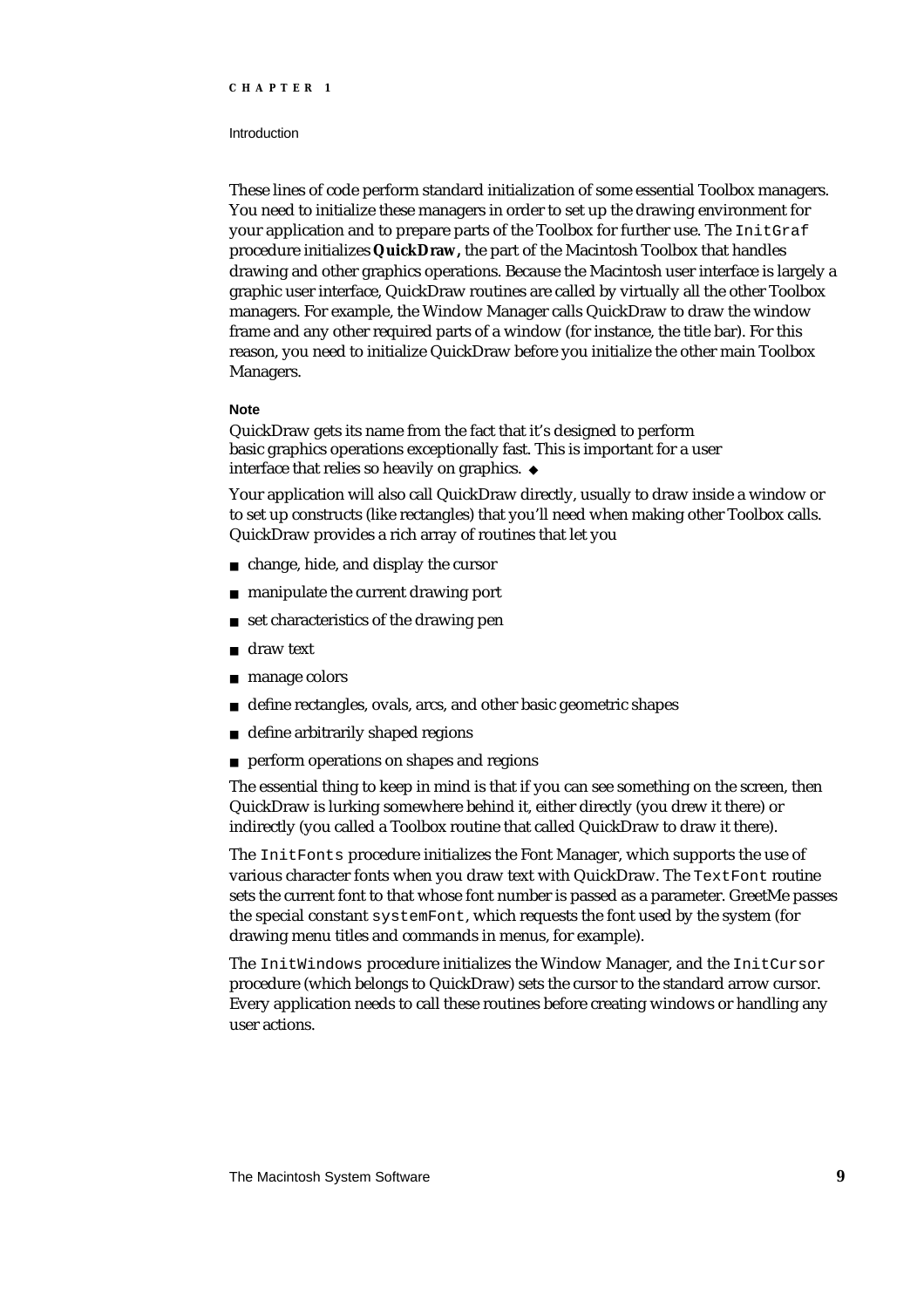Introduction

Notice that Figure 1-3 depicts a number of other Toolbox managers that are not used by GreetMe. You'll encounter many of these as you progress through this book. For now, take a look at Table 1-2 for a brief description of the most commonly used Macintosh Toolbox managers.

|  | Table 1-2 | The Macintosh Toolbox |  |
|--|-----------|-----------------------|--|
|--|-----------|-----------------------|--|

| <b>Manager</b>               | <b>Description</b>                                                                                                                                                                                                                                                                                           |
|------------------------------|--------------------------------------------------------------------------------------------------------------------------------------------------------------------------------------------------------------------------------------------------------------------------------------------------------------|
| QuickDraw                    | Performs all screen display operations, including all drawing<br>of graphics and text.                                                                                                                                                                                                                       |
| <b>Window Manager</b>        | Allows you to create and manage windows of various types.                                                                                                                                                                                                                                                    |
| <b>Dialog Manager</b>        | Allows you to create and manage dialog boxes, which are<br>special kinds of windows. Typically you'll use dialog boxes to<br>alert the user to unusual situations or to solicit information<br>from the user.                                                                                                |
| <b>Control Manager</b>       | Allows you to create and manage controls, such as buttons,<br>radio buttons, checkboxes, pop-up menus, scroll bars, and<br>application-defined controls.                                                                                                                                                     |
| <b>Menu Manager</b>          | Allows you to create and manage your application's menu bar<br>and the menus it contains. Also handles the drawing of menus<br>and user actions within a menu.                                                                                                                                               |
| <b>Event Manager</b>         | Reports to your application events describing user actions and<br>changes in the processing status of your application. Also<br>allows you to communicate with other applications.                                                                                                                           |
| <b>TextEdit</b>              | Provides simple text-formatting and text-editing capabilities,<br>such as text input, selection, cutting, and pasting. Applications<br>that are not primarily concerned with text processing can use<br>TextEdit to handle most text manipulation.                                                           |
| <b>Resource Manager</b>      | Allows your application to read and write resources. Any<br>static data (such as menus, cursors, and windows) used by<br>your application can usefully be stored as a resource. The<br>system software provides a number of standard resources,<br>and your application can define its own custom resources. |
| <b>Finder Interface</b>      | Allows your application to interact with the Finder, the<br>application that helps keep track of files and manages the<br>user's desktop display.                                                                                                                                                            |
| <b>Scrap Manager</b>         | Allows your application to support cutting and pasting of<br>information among applications.                                                                                                                                                                                                                 |
| <b>Standard File Package</b> | Provides the standard dialog boxes that allow the user to<br>select a file to open or a location and name for a file to be<br>saved.                                                                                                                                                                         |
| <b>Help Manager</b>          | Allows your application to provide Balloon Help on-line<br>assistance, information that describes the actions, behaviors,<br>and properties of elements of your application.                                                                                                                                 |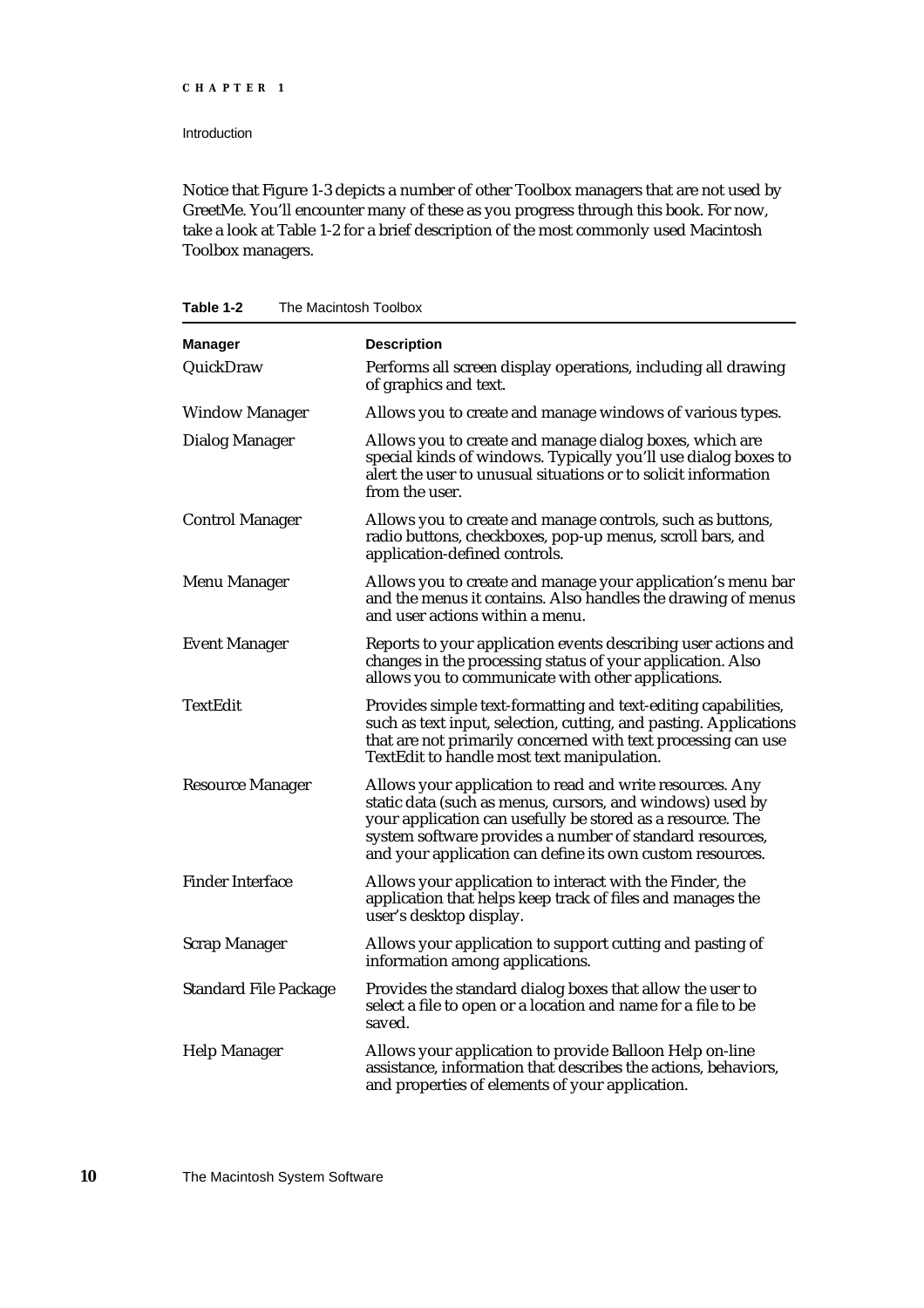Introduction

| Table 1-2 | The Macintosh Toolbox (continued) |  |
|-----------|-----------------------------------|--|
|-----------|-----------------------------------|--|

| <b>Manager</b>             | <b>Description</b>                                                                                                    |
|----------------------------|-----------------------------------------------------------------------------------------------------------------------|
| <b>List Manager</b>        | Allows your application to create lists of items.                                                                     |
| <b>Sound Manager</b>       | Provides sound output capabilities.                                                                                   |
| <b>Sound Input Manager</b> | Provides sound input capabilities for Macintosh computers<br>equipped with a sound input device such as a microphone. |

## The Macintosh Operating System

The Macintosh Operating System provides routines that allow you to perform basic low-level tasks such as file input and output, memory management, and process and device control. The Macintosh Toolbox is a level above the Operating System and, as you've seen, provides routines that help you implement the standard Macintosh user interface for your application. The Toolbox calls the Operating System to do low-level operations, and you'll also need to call the Operating System directly yourself.

The Macintosh Toolbox allows you to create and manage parts of your application's user interface, and in some sense mediates your application and the user. By contrast, the Macintosh Operating System essentially mediates your application and the Macintosh hardware. For example, you'll read and write files not by reading data directly from the medium on which they are stored, but rather by calling appropriate File Manager routines. The File Manager locates the desired data within the logical hierarchical structure of files and directories that it manages; then it calls another part of the Operating System, the Device Manager, to read or write the data on the actual physical device. The File Manager and the Device Manager thereby insulate your application from the low-level details of interacting with the available data-storage hardware.

Similarly, the Memory Manager helps you allocate and dispose of memory within your application's logical address space. The Memory Manager takes care of mapping that logical address space onto the physical address space provided by the available RAM. It also helps manage your application's memory by moving allocated blocks of memory when necessary to create space for new blocks you want to allocate. Table 1-3 briefly describes the main parts of the Macintosh Operating System.

| <b>Description</b>                                                                                                        |
|---------------------------------------------------------------------------------------------------------------------------|
| Handles the launching, scheduling, and termination of<br>applications. Also provides information about open<br>processes. |
| Manages the dynamic allocation and releasing of<br>memory in your application's memory partition.                         |
|                                                                                                                           |

*continued*

**Table 1-3** The Macintosh Operating System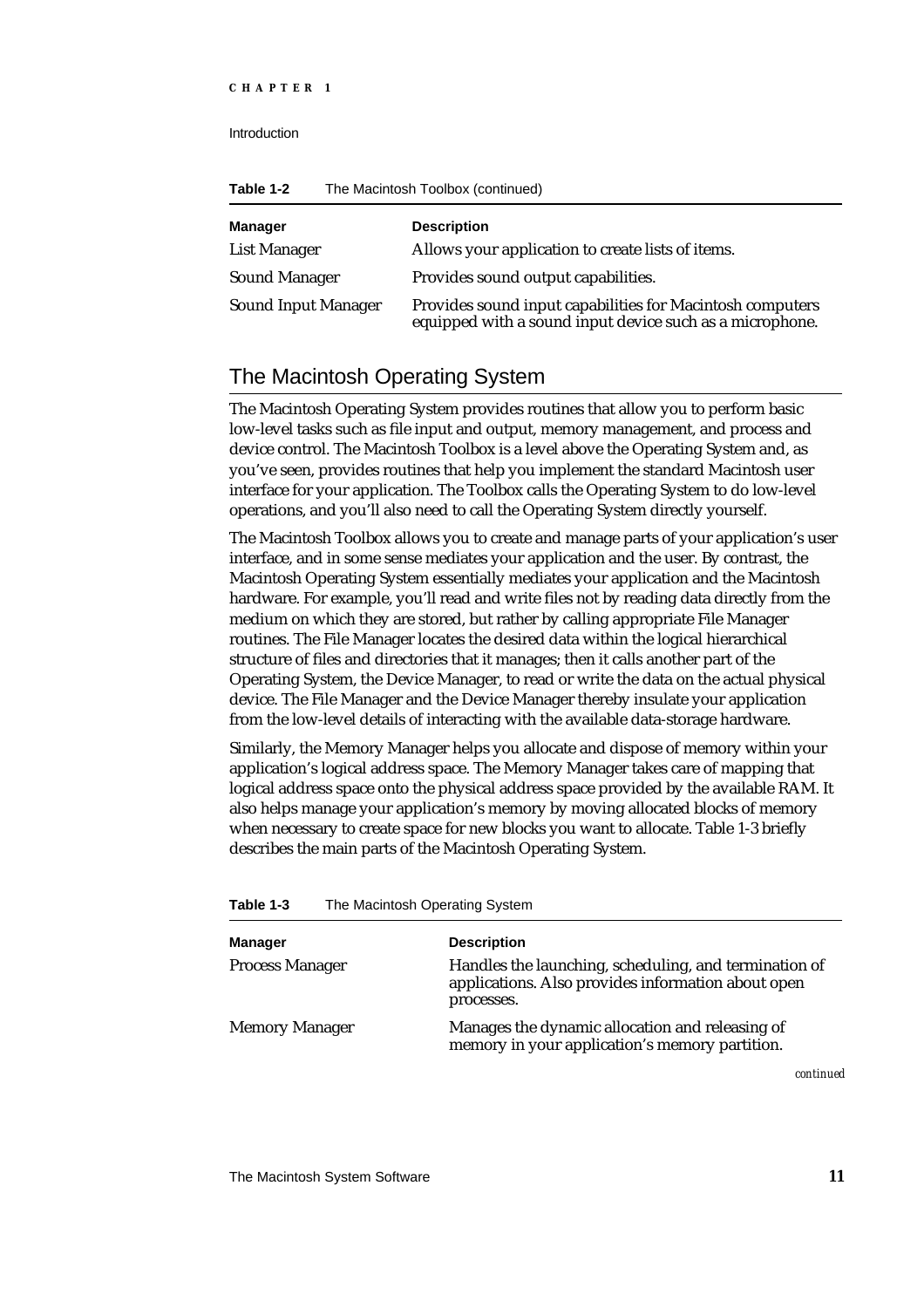| <b>Manager</b>                     | <b>Description</b>                                                                                                                                            |
|------------------------------------|---------------------------------------------------------------------------------------------------------------------------------------------------------------|
| <b>Virtual Memory Manager</b>      | Provides virtual memory services (the ability to have a<br>logical address space that is larger than the total amount<br>of available RAM).                   |
| <b>File Manager</b>                | Provides access to the file system; allows applications to<br>create, open, read, write, and close files.                                                     |
| Alias Manager                      | Helps you locate specified files, directories, or volumes.                                                                                                    |
| <b>Disk Initialization Manager</b> | Manages the process of initializing disks.                                                                                                                    |
| <b>Device Manager</b>              | Provides input from and output to hardware devices<br>attached to the computer.                                                                               |
| <b>SCSI Manager</b>                | Controls the exchange of information between a<br>Macintosh computer and peripheral devices attached<br>through the Small Computer Standard Interface (SCSI). |
| <b>Time Manager</b>                | Allows you to execute a routine periodically or after a<br>specified time delay.                                                                              |
| <b>Vertical Retrace Manager</b>    | Allows you to synchronize the execution of a routine<br>with the redrawing of the screen.                                                                     |
| <b>Shutdown Manager</b>            | Allows you to execute a routine while the computer is<br>shutting down or restarting.                                                                         |

## Additional System Software Services

The Macintosh system software includes a number of other parts that don't historically belong to either the Macintosh Toolbox or the Macintosh Operating System. The system software provides an extremely powerful set of services you can use to handle text and to support the varying text-handling requirements of different languages and writing systems. Other system software components include the interapplication communications architecture, QuickTime, and the Communications Toolbox.

### Text Handling

Text handling on the Macintosh has two basic aspects that make it so powerful. First, it is fundamentally graphic; text is drawn as a sequence of graphic elements; therefore the full power and flexibility of the Macintosh graphic interface is available for drawing text in sophisticated ways.

Second, text handling is designed to function properly across multiple languages and writing systems. As you develop applications for worldwide markets, you need to consider differences in scripts, languages, and regions. The Macintosh system software presents one of the most flexible architectures for developing applications that can support more than one script.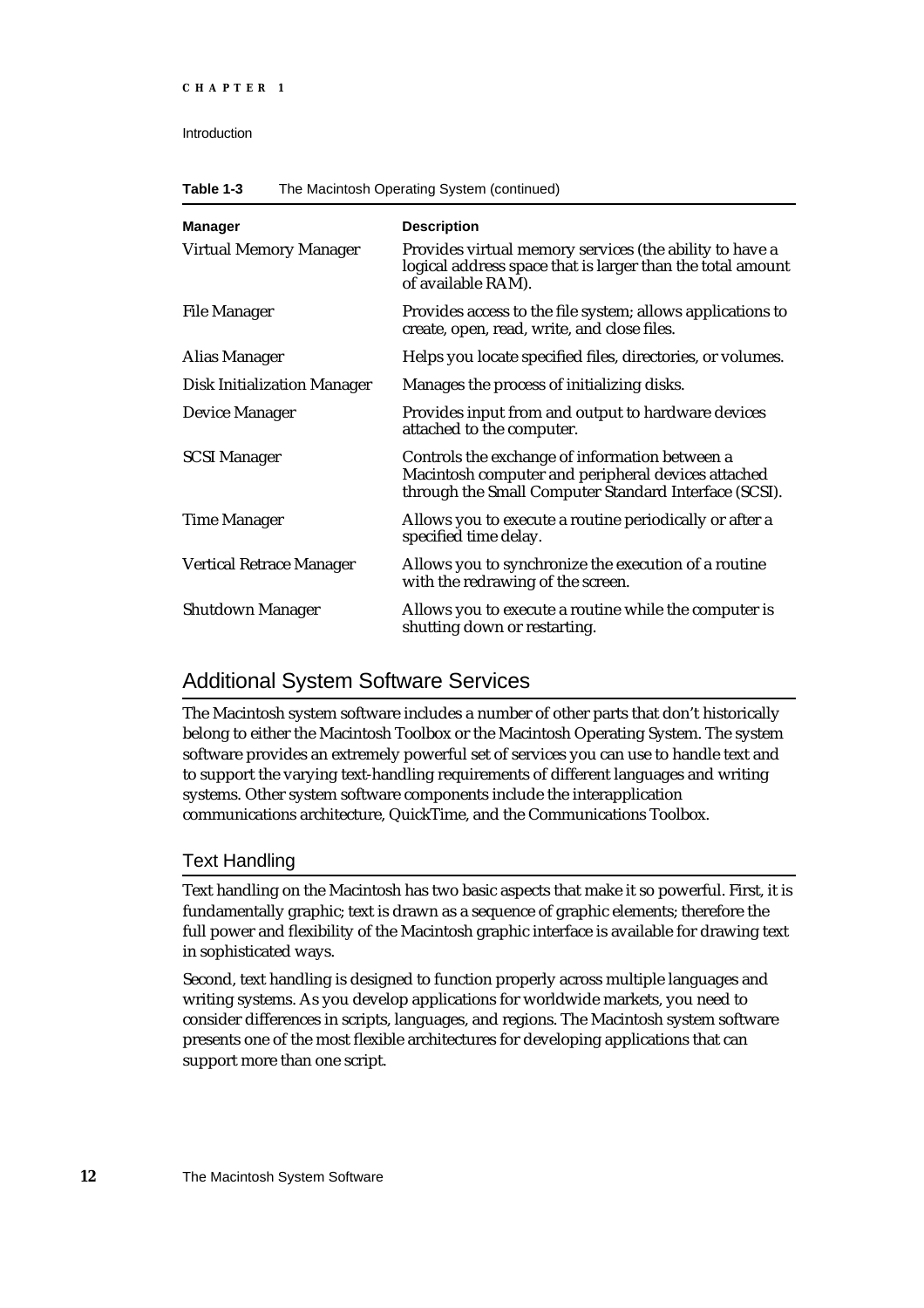#### Introduction

A **script,** such as Roman, Kanji, or Arabic, is a writing system for a human language such as English, Japanese, or Arabic. Scripts have different characteristics; for example, they can differ in the direction in which their characters and lines run and in the number of characters in their character sets. The way in which you need to input, display, render, and edit text may change depending on the script in use.

A Macintosh **script system** is a set of system resources that support text input, manipulation, and display for a given writing system. The **Macintosh script management system** consists of system software managers and the WorldScript extensions, which together give your application the power to create and work with text of any script system. These are the essential text-handling managers:

**QuickDraw** is the graphics manager of Macintosh system software. Your application makes QuickDraw calls to write text to the screen or to a printer. When QuickDraw draws text, it draws it according to the settings of the current window's graphics port record, which includes the location information and complete font information. QuickDraw can draw text of any script system. Figure 1-4 shows some of QuickDraw's text-drawing capabilities.

**Figure 1-4** A multiscript line of text drawn by QuickDraw



- The **Font Manager** supports QuickDraw by providing the fonts that QuickDraw needs, in the typefaces, sizes, and styles that QuickDraw requests. The Font Manager keeps track of all fonts available to an application, and supports fonts for all script systems.
- The **Text Utilities** are an integrated collection of routines for performing a variety of operations on text, ranging from sorting strings to formatting dates and times to finding word breaks. The Text Utilities work in conjunction with the Macintosh script management system and can take into account the differences in text handling among script systems. If you use these routines, you can handle text operations in a manner that is transportable to different parts of the world.
- The **Script Manager** is at the center of the Macintosh script management system. It initializes script systems, maintains important data structures, supports switching text input among different script systems, and provides several text-manipulation services.
- The **Text Services Manager** supports *text service components* such as input methods. If your application uses the Text Services Manager, it can support the special kinds of text input needed for 2-byte script systems such as Japanese, Chinese, and Korean.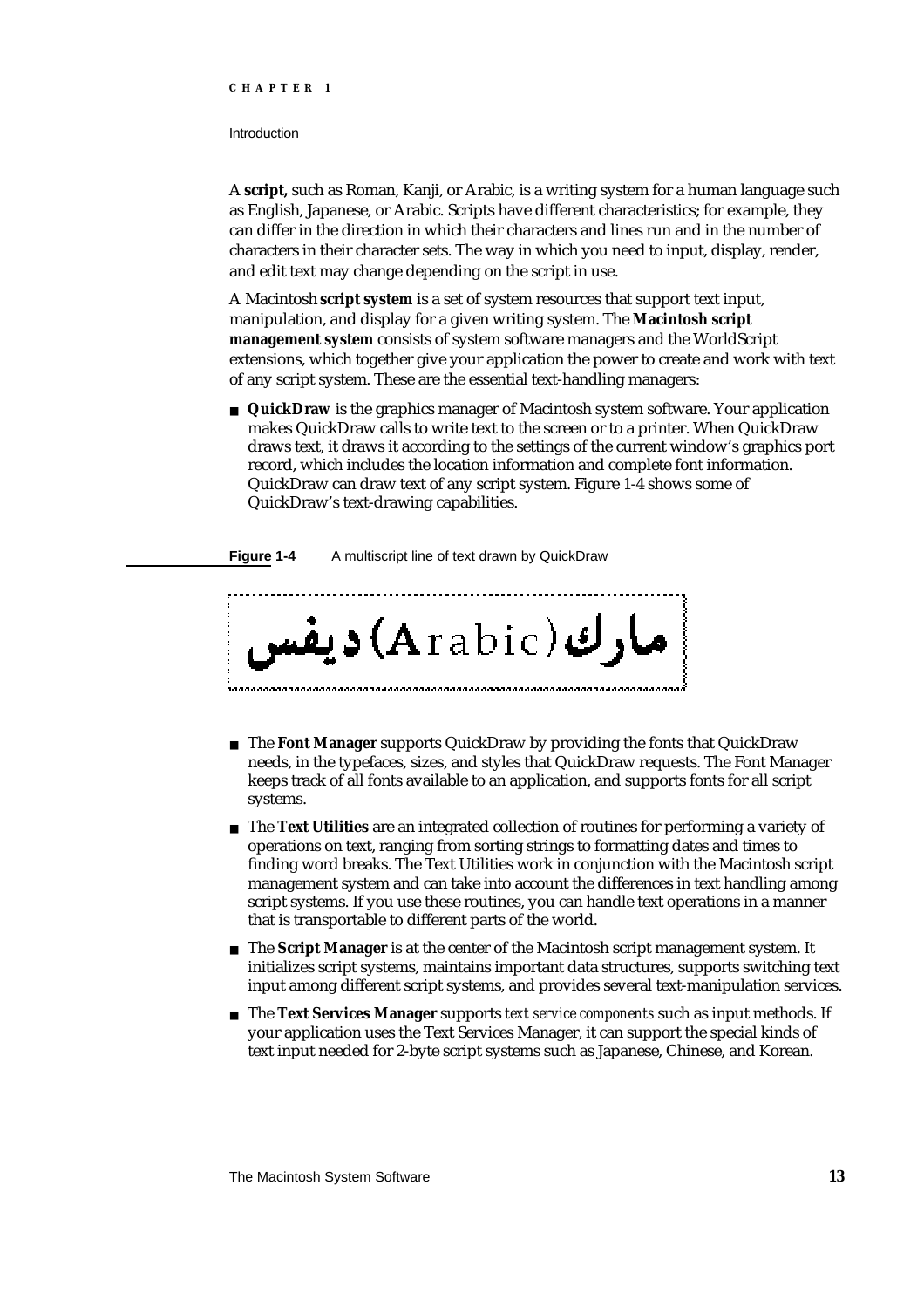```
CHAPTER 1
```
Figure 1-5 shows how you can use the Text Services Manager to convert Japanese text.





You can use the script management system to achieve any level of text-handling sophistication, from simple display of static text in one language to highly sophisticated multilanguage word processing and page layout. The simplest way to achieve basic worldwide flexibility in text handling is to use **TextEdit,** which provides simple text-handling capabilities for text of any script system, including multiscript text. TextEdit automatically handles text with more than one script, style, and direction. For example, TextEdit supports mixing English text (a left-to-right directional script) with Arabic text (a right-to-left directional script) in the same line (as you saw in Figure 1-4).

#### **Note**

For complete information on text handling, including multiscript text handling, see *Inside Macintosh: Text.* For information on individual script systems and how to localize your software for markets around the world, see *Guide to Macintosh Software Localization.*

### Interapplication Communication

The **interapplication communications (IAC) architecture** provides a standard and extensible mechanism for communication among Macintosh applications. The IAC architecture includes these main parts:

The **Edition Manager** allows applications to automate copy and paste operations between applications, so that data can be shared dynamically.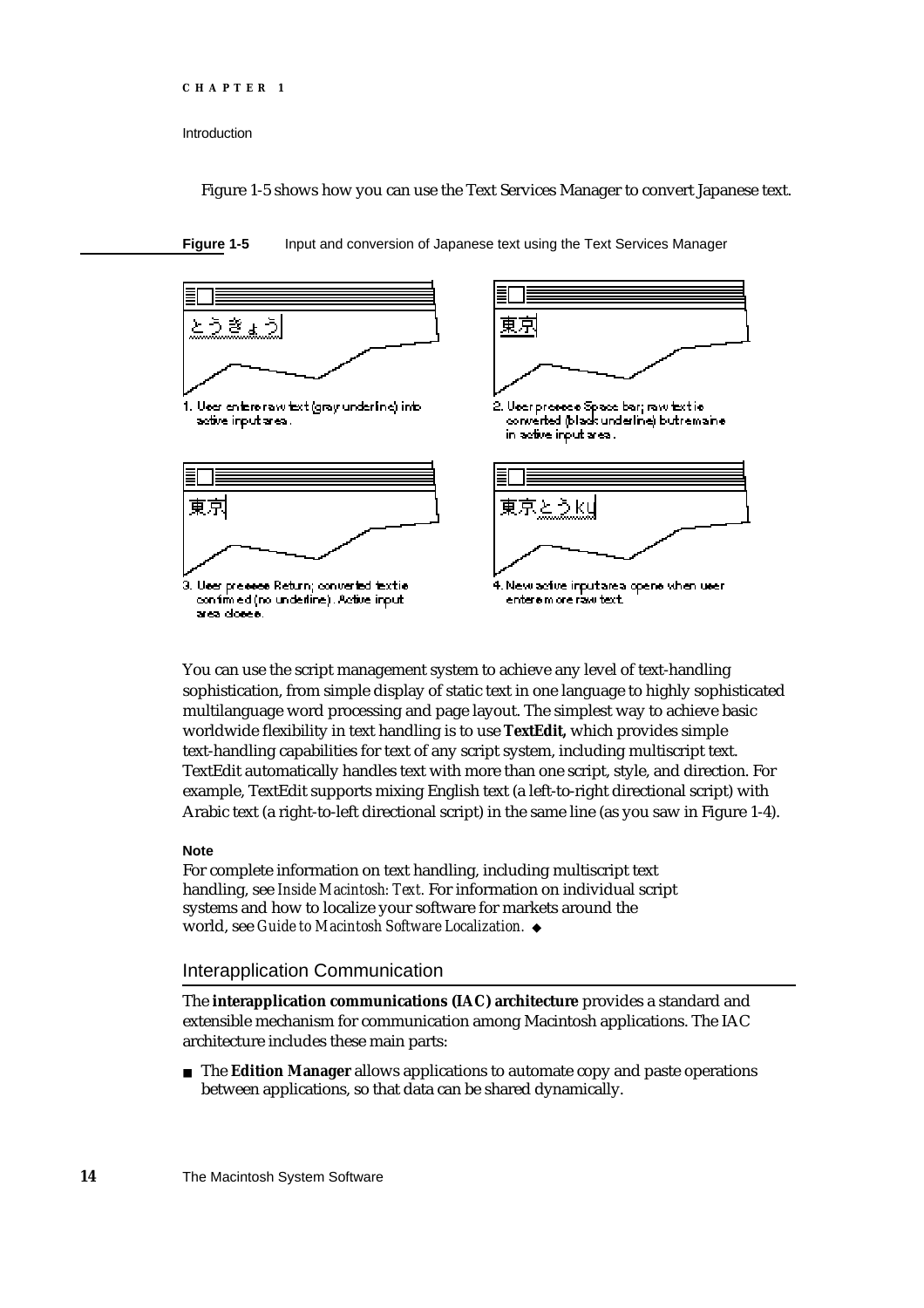#### Introduction

- The **Apple Event Manager** allows applications to send and respond to Apple events.  $\overline{a}$
- The **Event Manager** allows applications to send and respond to high-level events  $\overline{a}$ other than Apple events.
- The **Program-to-Program Communications (PPC) Toolbox** allows applications to exchange blocks of data with each other by reading and writing low-level message blocks. It also provides a standard user interface that allows a user working in one application to select another application with which to exchange data.

The parts of the IAC architecture depend upon each other in fairly straightforward ways. The Edition Manager uses the services of the Apple Event Manager to support dynamic data sharing. The Apple Event Manager, in turn, relies on the Event Manager to send Apple events as high-level events, and the Event Manager uses the services of the PPC Toolbox.

If you want your application to exchange data with another application, you'll probably use either the Edition Manager or the Apple Event Manager. The Edition Manager allows users to copy data from one application's document to another application's document, updating the information automatically when the data in the original document changes. Figure 1-6 shows how you can use the Edition Manager to create a poster whose elements (an illustration, a title, and some text) all originate in documents created by other applications. If, for example, the user changes the illustration in the original document, the copy of that illustration in the poster could be updated automatically.



#### **Figure 1-6** Sharing dynamic data with other applications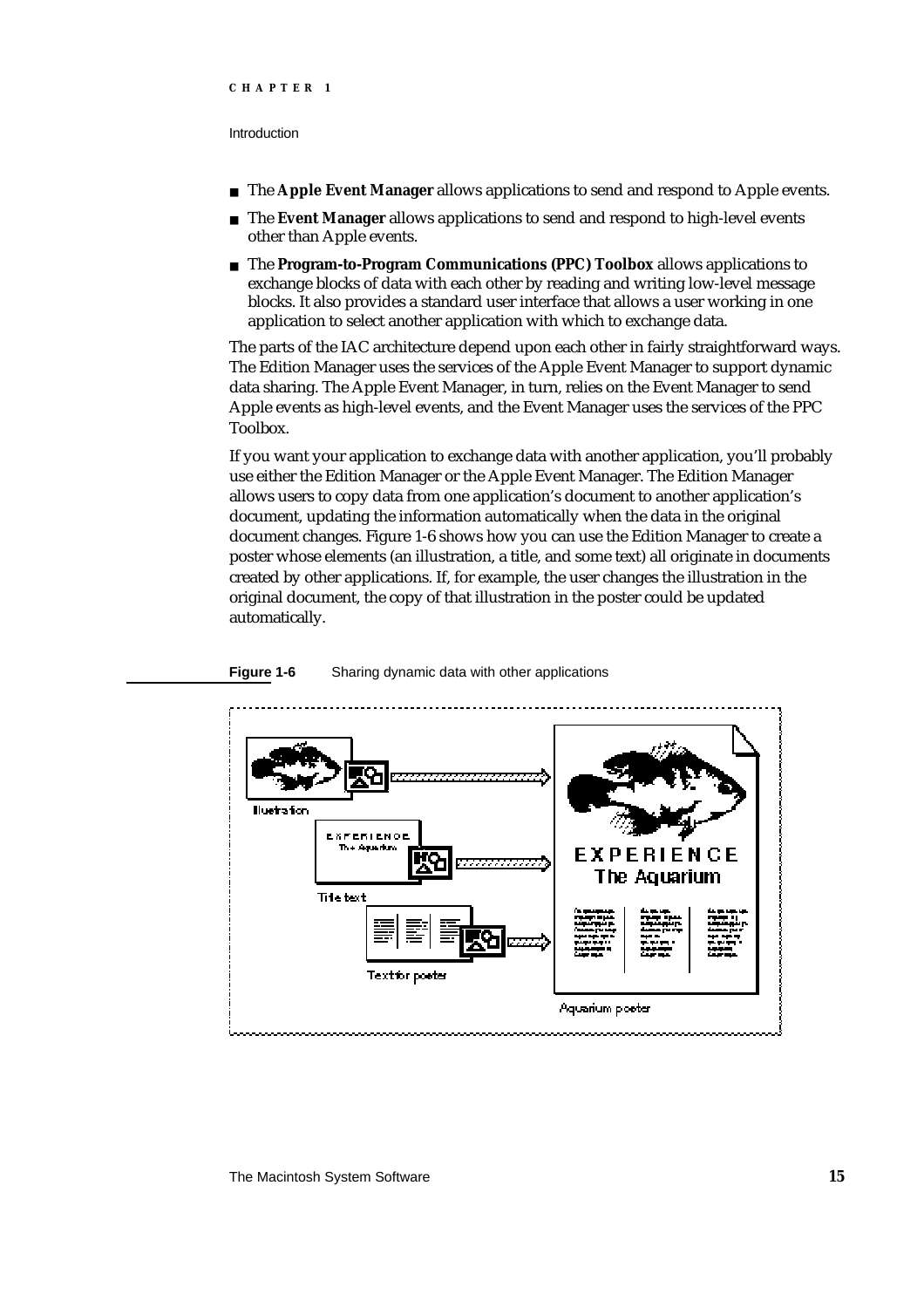#### Introduction

The Apple Event Manager allows you to send and receive Apple events, which are high-level events that conform to the Apple Event Interprocess Messaging Protocol. The *Apple Event Registry: Standard Suites* describes a standard vocabulary of Apple events that you can use to communicate with other open applications. Typically you use Apple events to request services and information from other applications, or to provide services and information in response to such requests.

Communication between two applications that support Apple events is initiated by a client application, which sends an Apple event to request a service or information. For example, a client application might request services such as printing specific files, checking the spelling of a list of words, or performing a numerical calculation; or it might request information, such as one customer's address or a list of names and addresses of all customers living in Ohio. The application providing the service or the requested information is called a server application. The client and server applications can reside on the same local computer or on remote computers connected to a network.

Figure 1-7 shows the relationships among a client application, the Apple Event Manager, and a server application. The client application uses Apple Event Manager routines to create and send the Apple event, and the server application uses Apple Event Manager routines to interpret the Apple event and respond appropriately. If the client application so requests, the server application sends back a reply Apple event.

#### **Figure 1-7** Sending and responding to Apple events



As you might imagine, there are many predefined kinds of Apple events, corresponding to the many services one application might request of another. Apple events are grouped into standard suites or groups of related events. Usually, you implement all the events in a given suite at the same time. The standard Apple event suites include the following: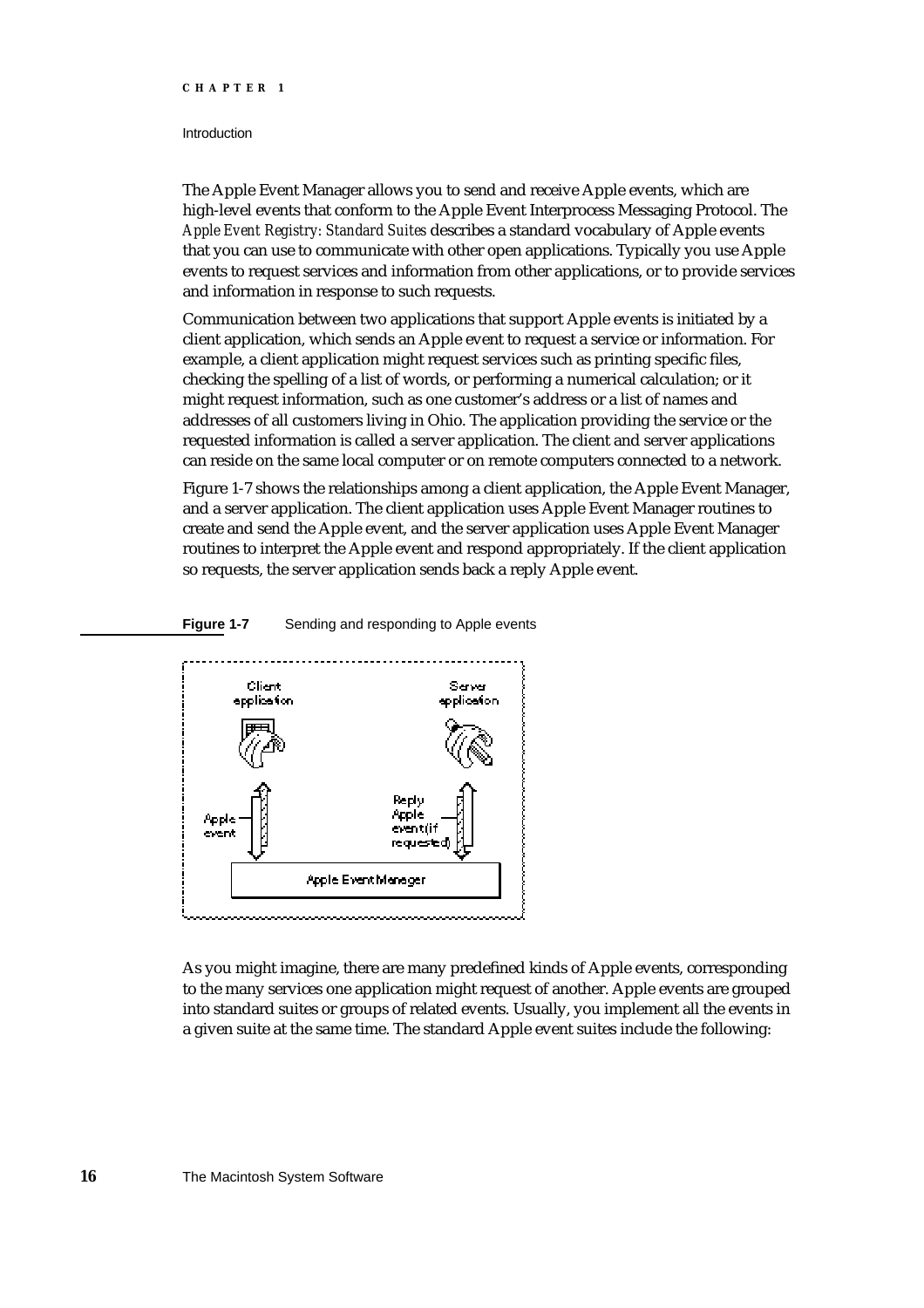- The *Required suite* consists of four basic Apple events that your application must support if it supports any Apple events at all. These events are Open Documents, Open Application, Print Documents, and Quit Application. The Finder uses these events for launching and terminating applications.
- The *Core suite* consists of the basic Apple events that nearly all applications use to communicate, including Get Data, Set Data, Move, Delete, and Save. You should support all the Apple events in the Core suite that make sense for your application.
- A *functional-area suite* consists of a group of Apple events that support a related functional area. One example of a functional area is the Text suite, which includes events related to text processing.

If an Apple event is one of these standard events, the client application can construct the event and the server application can interpret it according to the standard definition for that event. To ensure that your application can respond to Apple events sent by other applications, you should support the standard Apple events that are appropriate for your application.

#### **Note**

See the book *Inside Macintosh: Interapplication Communication* for complete details about the interapplication communications architecture.

#### QuickTime

**QuickTime** is a collection of managers and other system software components that allow your application to control time-based data. QuickTime allows you to integrate time-based data (such as video clips, animation sequences, sound sequences, or time-indexed scientific data) into your application and to let users manipulate it in the same easy, intuitive way that they manipulate other elements of the Macintosh user interface. With QuickTime, your application can allow users to display, edit, copy, and paste time-based data much as they do text and graphics.

A movie is a collection of one or more streams of data, called tracks. Each track represents a stream of data of a particular type, such as video, sound, still images, or animation. Depending on the way the tracks are defined, one or more tracks can be active at certain times while the movie is playing.

QuickTime consists mainly of these pieces:

- n the Movie Toolbox
- n the Image Compression Manager
- a set of predefined components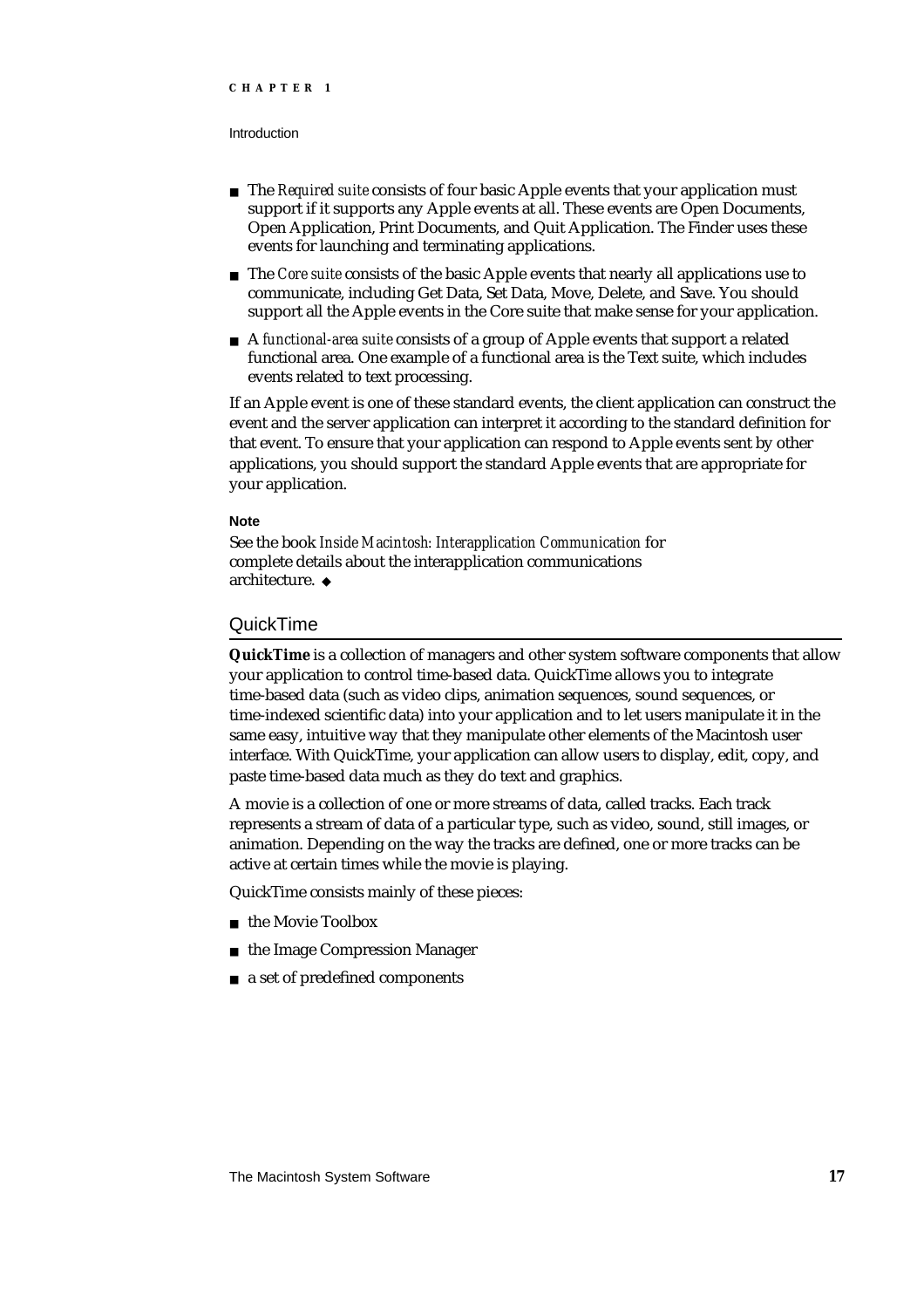#### Introduction

Many applications that incorporate QuickTime capabilities are interested only in playing movies. To do so, they call the Movie Toolbox, which provides routines that allow you to store, retrieve, and manipulate time-based data stored in QuickTime movies. Figure 1-8 illustrates the relationship between the various QuickTime managers and components.





#### **Note**

See the books *Inside Macintosh: QuickTime* and *Inside Macintosh: QuickTime Components* for complete details about QuickTime.

#### Communications Toolbox

The **Communications Toolbox** is a collection of system software managers that you can use to provide your application with basic networking and communications services. You're likely to use the Communications Toolbox only if your application is specifically concerned with communication between computers. Examples of such applications include telecommunications packages and electronic bulletin board applications. By using the Communications Toolbox, you can insulate your application from the details of the actual physical connection between your computer and the remote computer.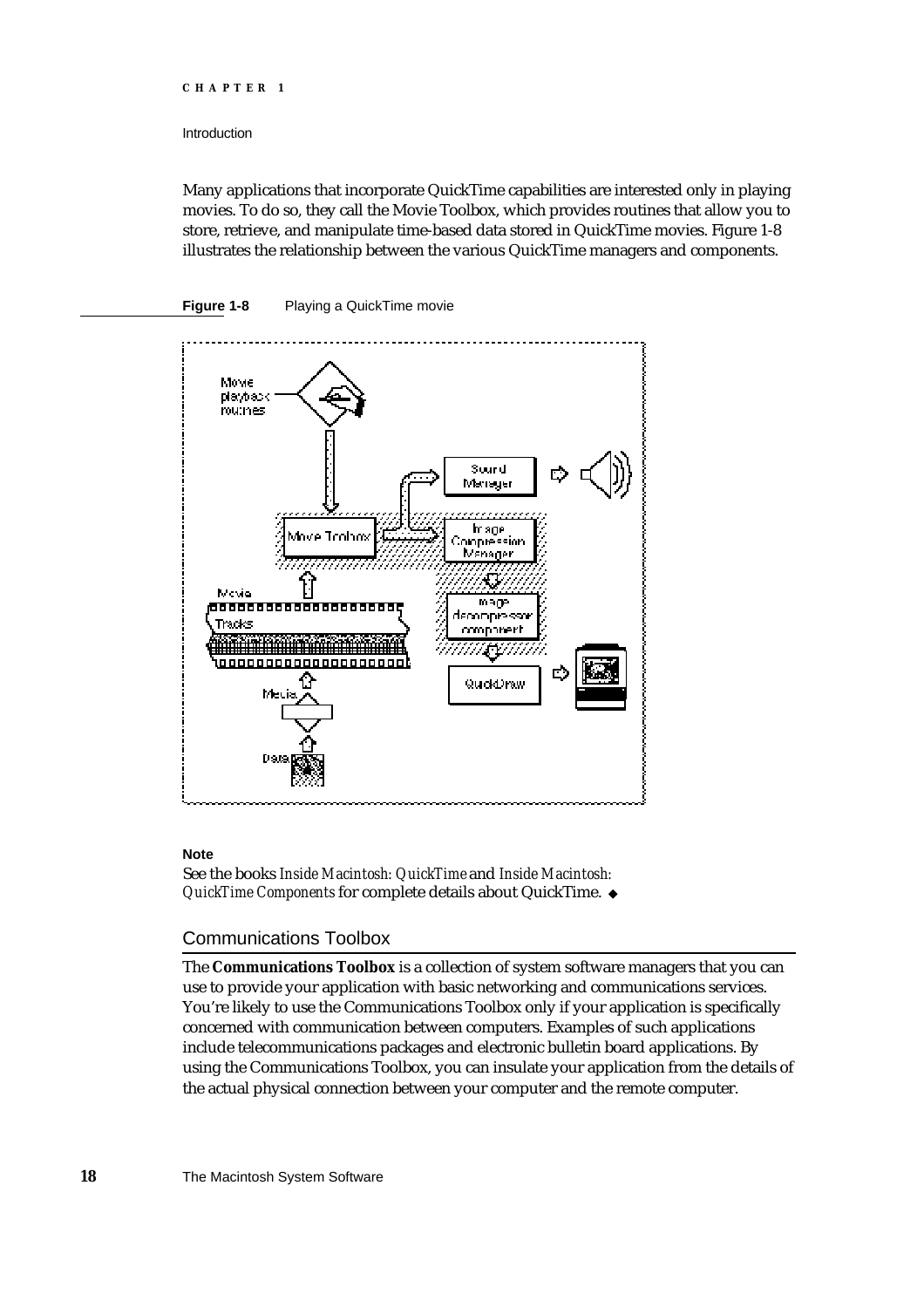The Communications Toolbox consists of four managers:

- n The Connection Manager, which you can use to create and maintain a network connection.
- $n$  The Terminal Manager, which you can use to emulate a particular terminal during a network connection.
- $n$  The File Transfer Manager, which you can use to transfer files between your computer and the remote computer to which you are connected.
- $n$  The Communications Resource Manager, which you can use to register and keep track of communications resources.

#### **Note**

For complete information about the Communications Toolbox, see the book *Inside the Macintosh Communications Toolbox*.

### System Software Routines

By now, you might be wondering how these various system software routines are made available to your application. In traditional programming environments, you gain access to such special routines by linking a subroutine library—which contains the actual executable code of those routines—to your application. The code of the special routine is contained in your application, just like the code of any application-defined routine.

One main drawback of such an approach is that it tends to result in very large applications. As you might imagine, the code comprising the thousands of system software routines takes up quite a bit of space. It would be impractical to link all that code, or whatever subset of it an application actually used, to each application.

Another important drawback of the traditional approach is the difficulty of revising system software routines to provide new capabilities or to fix bugs. You would need to obtain a new subroutine library and then rebuild your application so that the new code is included in it.

The original Macintosh system software circumvented these problems by adopting a fairly novel approach. The software routines that make up the Macintosh Toolbox and the Macintosh Operating System reside mainly in **read-only memory (ROM),** provided by special chips contained in every Macintosh computer. When your application calls a Toolbox routine like NewWindow, the Operating System intercepts the call and executes the appropriate code contained in ROM.

This mechanism provides a simple way for the Operating System to substitute the code that is executed in response to a particular system software routine. Instead of executing the ROM-based code for some routine, the Operating System might choose to load some substitute code into the computer's **random-access memory (RAM);** then, when your application calls the routine in question, the Operating System intercepts the call and executes that RAM-based code.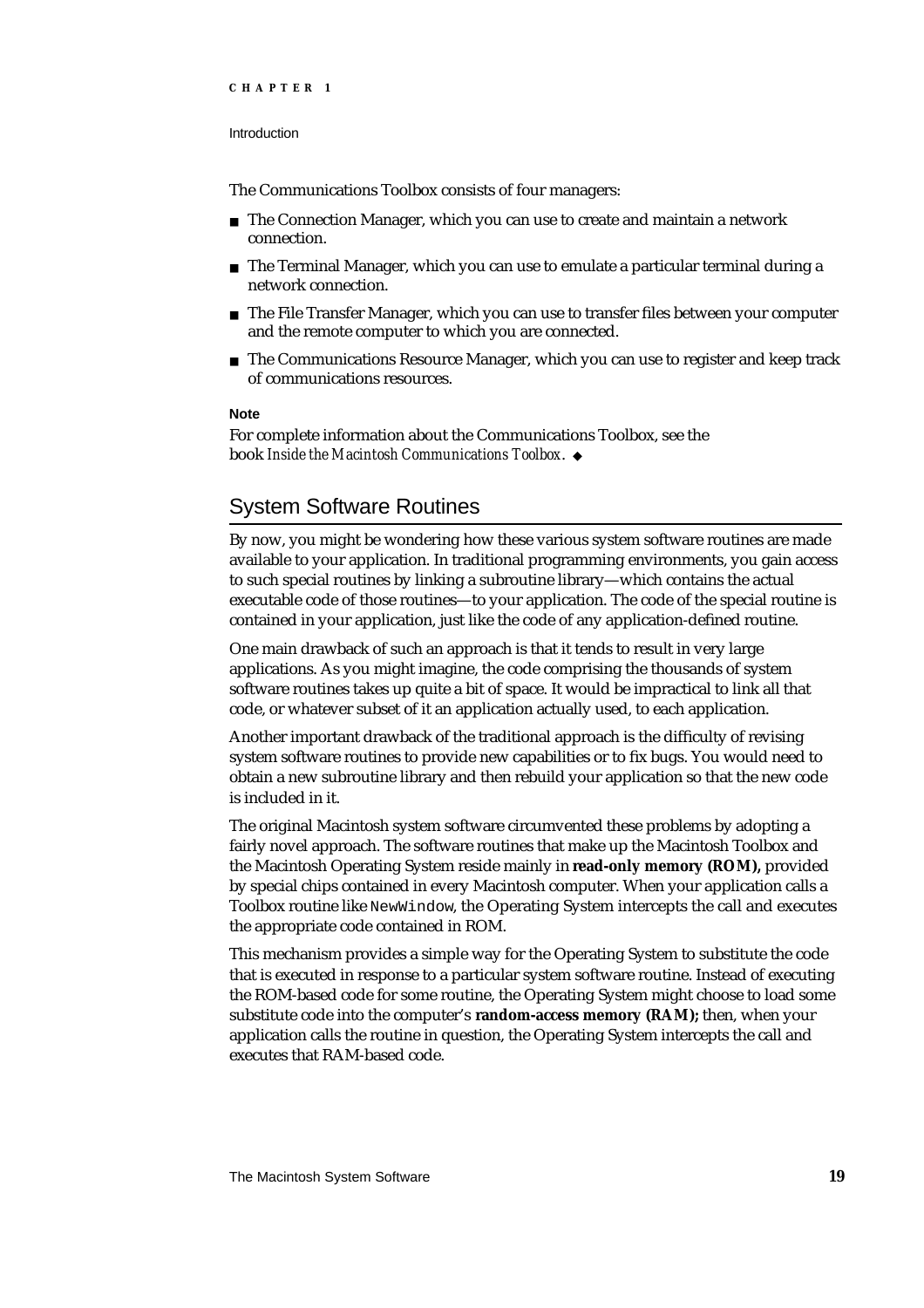#### **Introduction**

RAM-based code that substitutes for ROM-based code is called a **patch.** Patches are usually stored in the **System file,** located in the System Folder. The System file also contains collections of static data, known as resources, that applications can use to help present the standard Macintosh user interface.

The System file can also contain system software components that are not in a computer's ROM. To make one of these components available to your application, the Operating System simply loads it into RAM. This is like a patch, except that the new routines aren't replacing any existing ROM routines. Originally these sorts of RAM-based system software components were called **packages;** they were read into RAM only when some application called any one of the routines contained in them. However, because some of these packages have been included in later revisions of the ROM, the distinction between managers and packages has faded with time.

The current method for adding capabilities to the system software is to include the executable code of the new routines as a **system extension.** Extensions are stored in a special location (namely, in the Extensions folder in the System Folder) and are loaded into memory at system startup time. QuickTime, for example, is currently distributed as an extension.

When your application calls a system software routine, it doesn't matter, in general, whether the code that is executed in response resides in ROM, is a patch in RAM loaded from the System file, or is part of a RAM-based extension. It is, however, important that the appropriate code exist in at least one of these locations, because your application will crash if you attempt to call a routine that isn't defined anywhere. So, especially for code contained in extensions, you'll need to make sure that the code is present in the current operating environment before trying to call it. You can use the Gestalt function to determine whether a particular part of system software is available. For details on calling Gestalt, see the chapter "Gestalt Manager" in *Inside Macintosh: Operating System Utilities*.

There is one further twist in this picture that is worth mentioning. Some routines that are declared in your development system's header files are provided by the development system itself, not by the system software. These routines, known as **glue routines** (or just **glue**), are constructed by modifying available system software routines in some way. Consider the Memory Manager function NewHandle, which allocates a new relocatable block of memory. A call to NewHandle compiles into an executable instruction word. When that instruction is executed, the ROM code (or its RAM patch, if one exists) reads several of the bits in that word to determine exactly what to do. If, for instance, bit 9 of the instruction word is set, the ROM code allocates a block of the requested size and then clears all the bytes in that block to 0.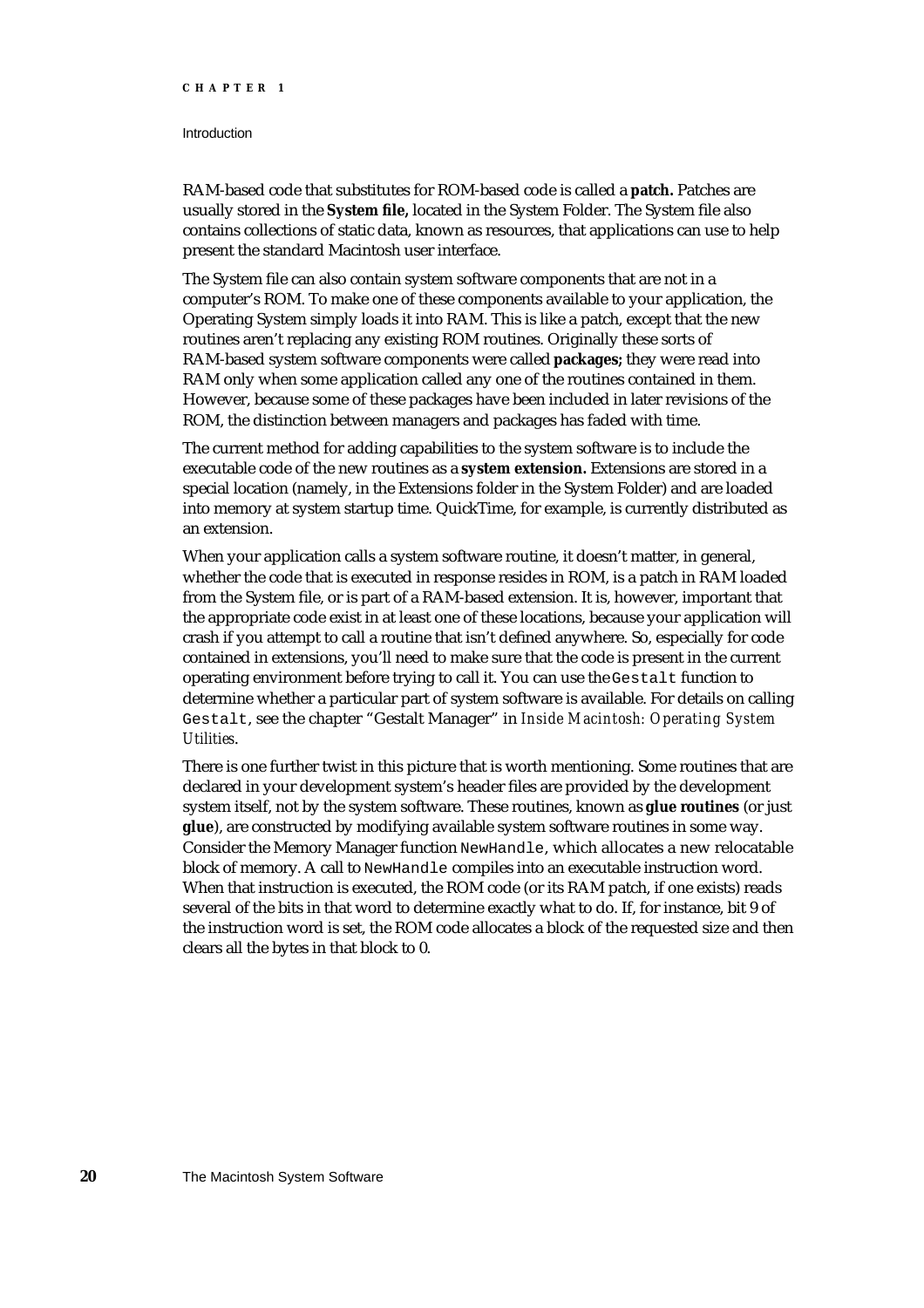#### Introduction

If you're programming in assembly language, you can set the bits of an instruction word directly. However, if you're programming in a high-level language like Pascal, you can't do that. Instead, you need to call a glue routine, in this case NewHandleClear, that takes care of calling NewHandle and setting the appropriate bits in the instruction word. Essentially, NewHandleClear is nothing but NewHandle together with some assembly-language code to set a bit in the instruction word. This translation is handled automatically by your development system at the time your application is compiled.

You'll encounter several other kinds of glue routines. Some glue routines translate high-level routines into low-level routines. Most of the high-level File Manager routines are of this variety. There is, for example, no code in ROM or the System file corresponding to the FSpCreate function. Instead, calling FSpCreate invokes some glue code that creates a parameter block, fills out some of the fields appropriately, and then passes that parameter block to the low-level function PBHCreate.

Some other glue routines are pure assembly-language instructions which don't call any system software routines. You might use glue like this to move a function result or other data from a register onto the stack.

You don't usually need to know whether a particular routine is implemented as glue code, except when you're doing low-level assembly-language debugging. For the time being, you can consider all the routines defined in *Inside Macintosh* as part of the Macintosh system software.

## The Sample Application

The remainder of this book illustrates how to write a Macintosh application by gradually dissecting the source code of a very simple sample application, called Venn Diagrammer. This application allows the user to use Venn diagrams as a method of determining whether a given syllogism is valid (that is, whether the conclusion must be true if both premises are true). This section briefly describes the operation of the Venn Diagrammer application.

### **IMPORTANT**

The account of syllogisms and Venn diagrams given here is inadequate for a full understanding of these topics. Most programmers, however, have encountered Venn diagrams at some point in their lives. For a more complete account, consult a good textbook on introductory logic.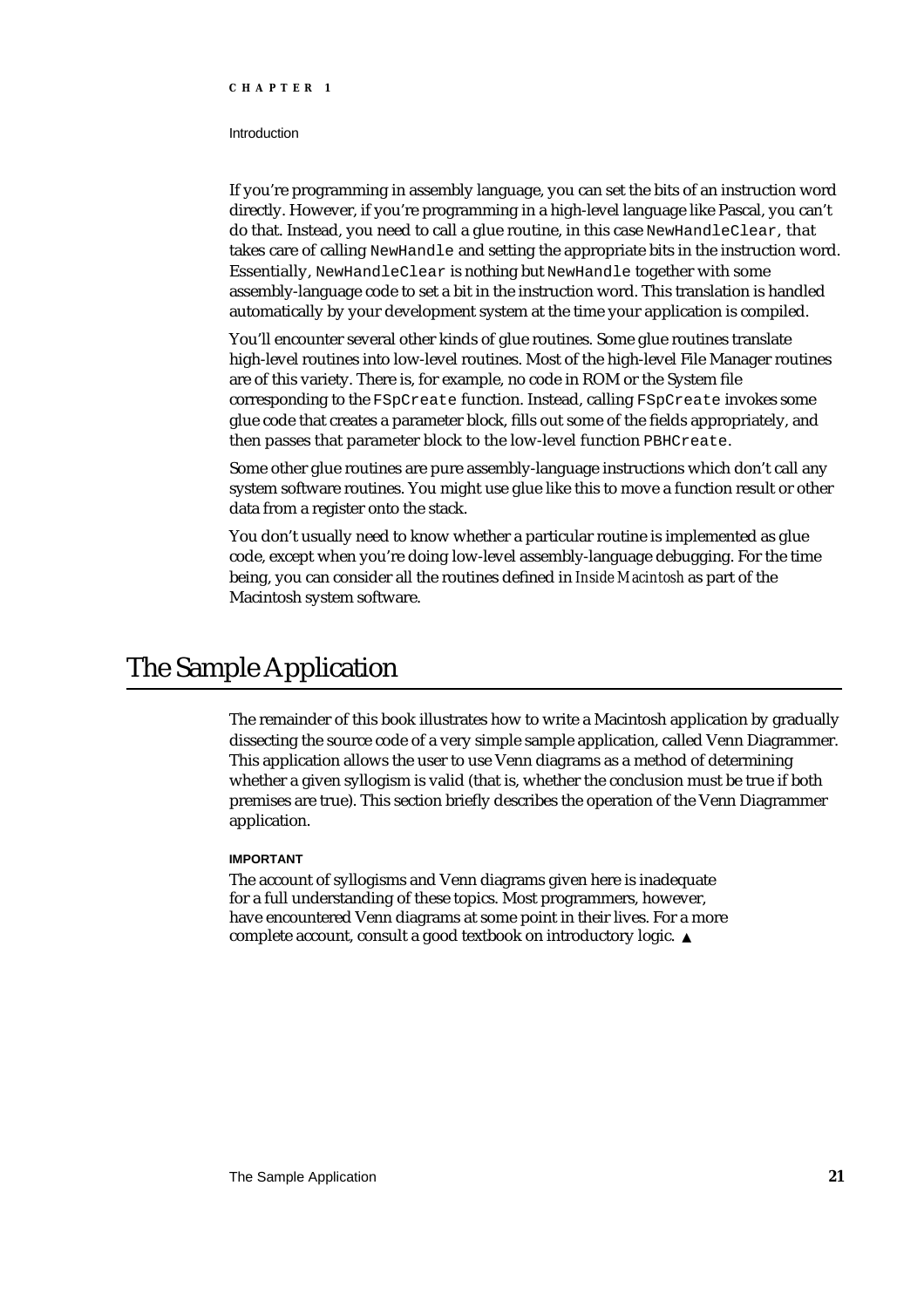```
CHAPTER 1
```
Introduction

When the user launches the Venn Diagrammer application, it opens a Venn diagram window, shown in Figure 1-9.

### **Figure 1-9** A typical Venn diagram window



This window contains a number of distinct parts, shown in Figure 1-10.



**Figure 1-10** The parts of a Venn diagram window

**22** The Sample Application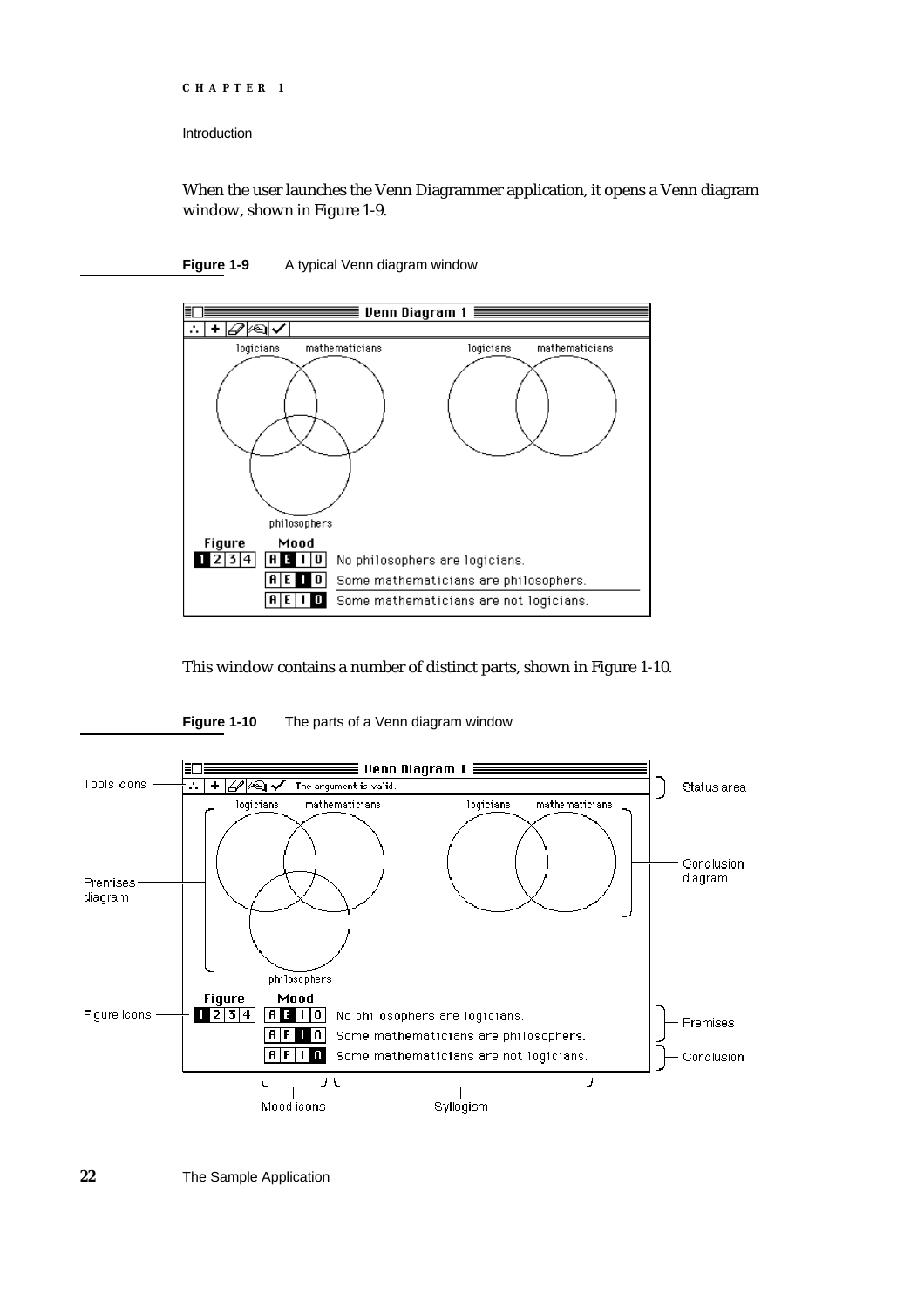### Introduction

This window is designed to let the user select a syllogism and then assess the validity of the syllogism by appropriately modifying the Venn diagram (the five overlapping circles). The user graphs the information contained in the two premises in the three circles on the left and the information in the conclusion in the two circles on the right.

As you can see, a syllogism is an argument containing two premises and one conclusion. These three statements must each be of one of four specific forms, known as the statement's mood. The four moods are often designated by the letters A, E, I, and O, as follows:

- A All philosophers are logicians.
- E No philosophers are logicians.
- I Some philosophers are logicians.
- O Some philosophers are not logicians.

Syllogisms are further classified by figure, which determines the order of the terms in the two premises. A syllogism is completely determined by the three terms involved, the moods of the three statements, and the figure.

The user can graph the information in a syllogism by clicking in the overlapping regions in the circles. If a region is white, nothing is known about the region. If the region is shaded, it's known that there is nothing in that region (that is, the region is empty). Finally, if an X appears in the region, it's known that there is something in that region. A correctly graphed syllogism is shown in Figure 1-11.



**Figure 1-11** A correctly constructed Venn diagram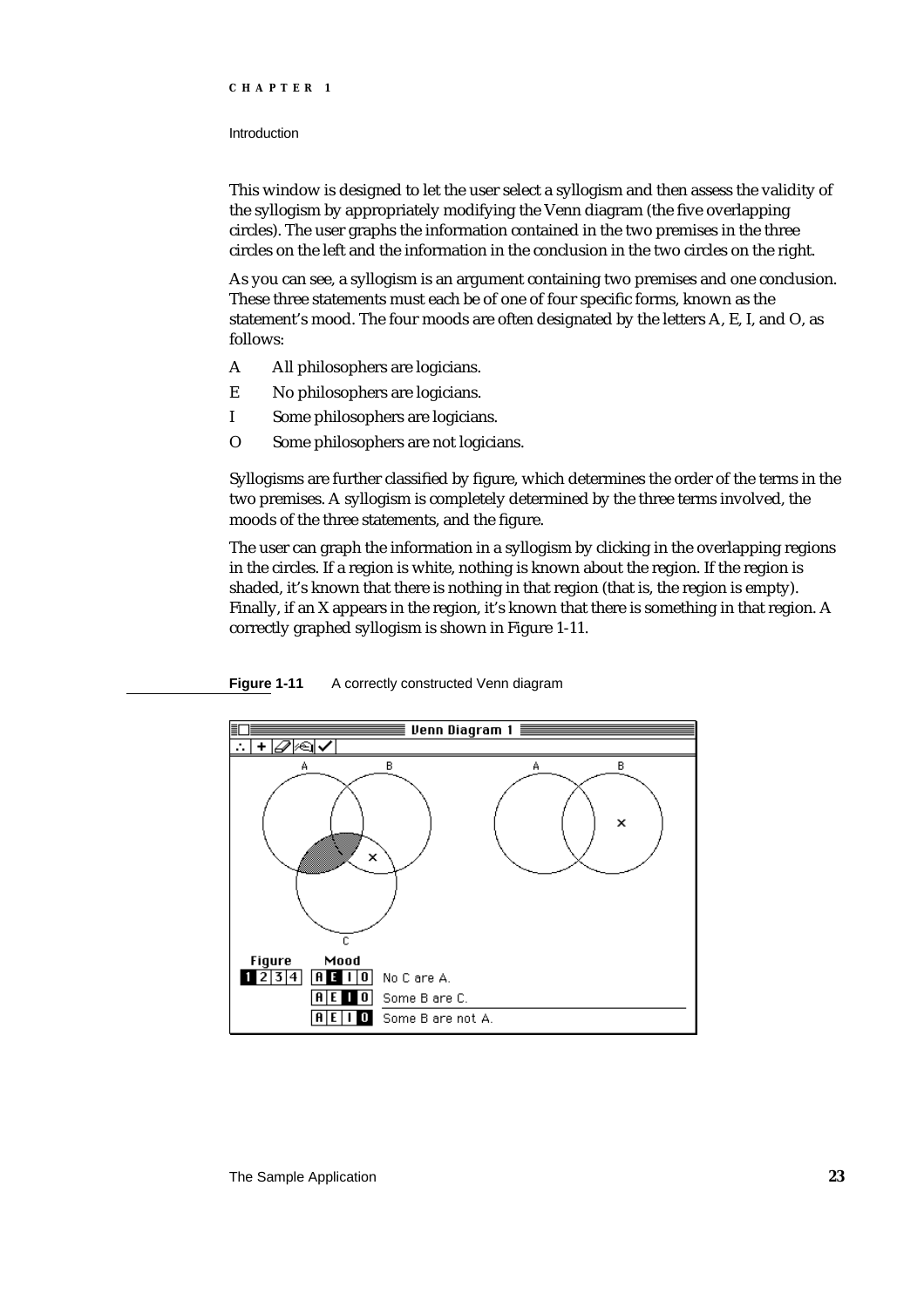Introduction

At the top of the window, just below the title bar, are a set of tool icons and an empty status area. The tool icons allow the user to perform various operations on the diagram without having to move out of the window. For instance, clicking the tool in the middle (the eraser) clears the Venn diagram. These same operations can also be invoked using the Venn menu, as shown in Figure 1-12.

**Figure 1-12** The Venn menu

| Venn                     |    |  |
|--------------------------|----|--|
| Check                    | жK |  |
| Show Solution            | ЖG |  |
| Clear                    | ЖB |  |
| <b>Get Next Settings</b> |    |  |
| Assess Validity          |    |  |
| Preferences              |    |  |

The Venn Diagrammer application displays information in the window's status area. For example, if the user clicks the leftmost tool icon (or chooses the Assess Validity menu command), the application determines whether the currently displayed syllogism is valid or invalid. If it's valid, the application displays the message "The argument is valid." in the status area; otherwise, it displays the message "The argument is invalid."

### Conventions for Sample Code

The sample code presented throughout this book follows a number of conventions to help you understand the code and to distinguish application-defined routines from system software routines. For the most part, the sample code listings presented throughout the *Inside Macintosh* suite of books follow these conventions as well.

- $n$  Constants defined by the Venn Diagrammer application begin with the letter k. For example, the number of tools in a Venn diagram window is specified by the constant kNumTools. There are, however, several exceptions to this rule:
	- $n$  Constants specifying resource IDs begin with the letter  $r$ . For example, the resource ID of the menu bar is specified by the constant rMenuBar.
	- n Constants specifying menu resource IDs begin with the letter m. For example, the resource ID of the File menu is specified by the constant mFile.
	- $n$  Constants specifying menu commands begin with the letter i. For example, the number of the Quit command in the File menu is specified by the constant iQuit.
	- Constants specifying messages displayed to the user in a window's status area begin with the letter e. For example, the message "The argument is valid." is specified by the constant eArgIsValid.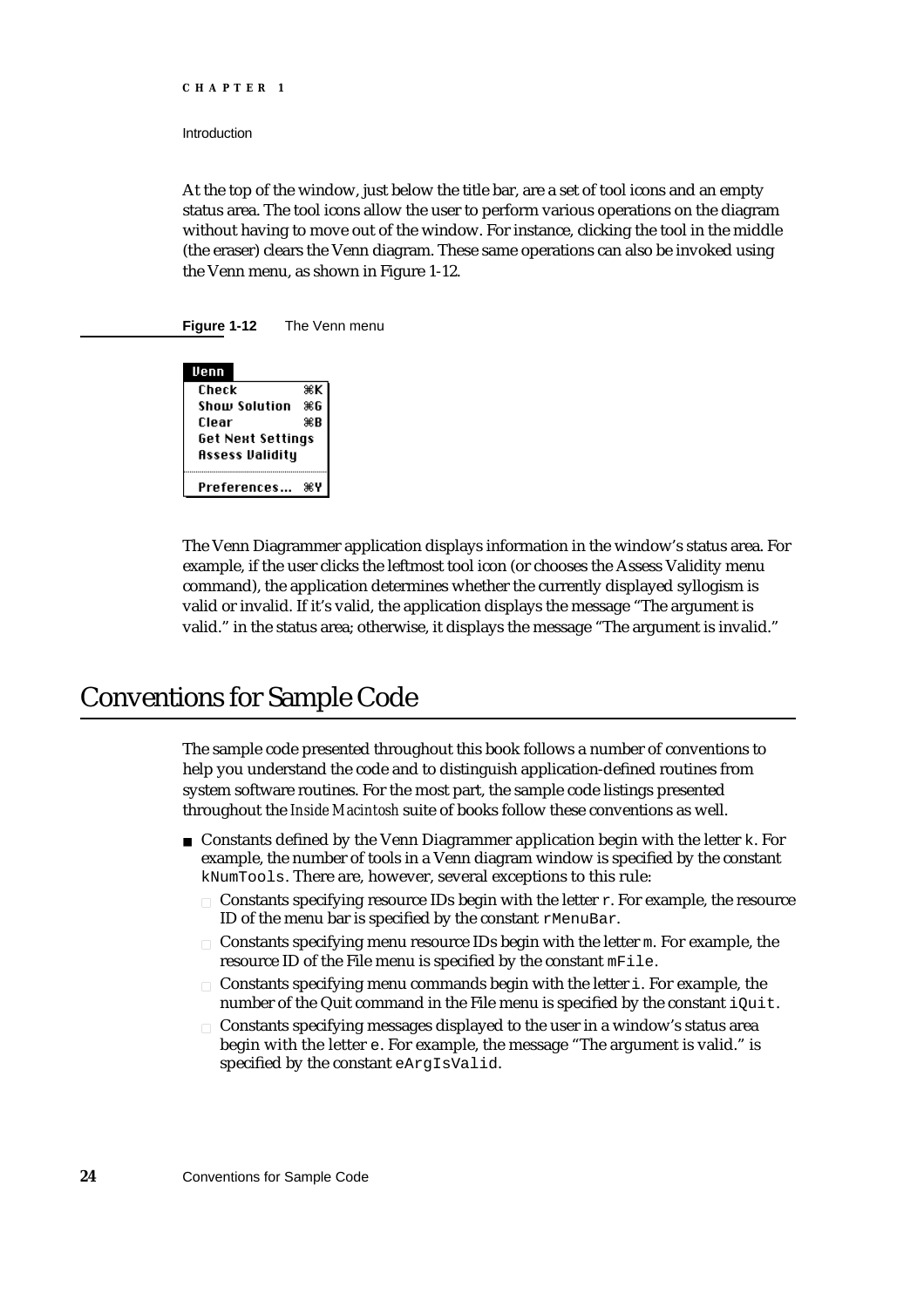#### Introduction

- $n$  Application global variables have names beginning with the letter g. For example, the global variable that indicates whether the user wants to quit the application is called gDone. There are no exceptions to this rule.
- $\overline{A}$  Application-defined routines have names beginning with either the prefix  $D\overline{O}$  or the prefix My. For example, the routine that handles window updating is called DoUpdate. Similarly, the routine that returns a random number is called MyRandom. There is one exception to this rule:
	- $n$  Application-defined routines that return Boolean values have names beginning with the prefix Is. For example, the routine that determines whether a window is a dialog box is called IsDialogWindow. Several system software routines have similar-sounding names. (For instance, the Dialog Manager provides the IsDialogEvent routine.)
- $n_A$  Application-defined data structures and types have names beginning with the prefix My. For example, the structure that holds information about a document window is called MyDocRec. A pointer to a record of type MyDocRec is of type MyDocRecPtr.
- $n$  Routine parameters and local variables have names beginning with the prefix  $m_{\rm V}$ . For example, many of the routines in the Venn Diagrammer application require a window pointer as one of the parameters; this parameter is usually called  $m\gamma W$  indow. This convention has, however, many exceptions.

### **IMPORTANT**

These naming conventions are adopted in this book (and elsewhere in *Inside Macintosh*) solely for reasons of consistency and clarity. They might not be suitable for your purposes.

It's worth mentioning in advance that Venn Diagrammer takes a minimalist approach to error-handling: it tries to detect any errors that might adversely affect its further processing and to work around those errors in such a way as to avoid those adverse effects. In fact, this strategy is far too simple for most applications. Your application should provide far more extensive error detection and reporting to the user. See "Handling Errors" beginning on page 176 for some further discussion of error-handling techniques.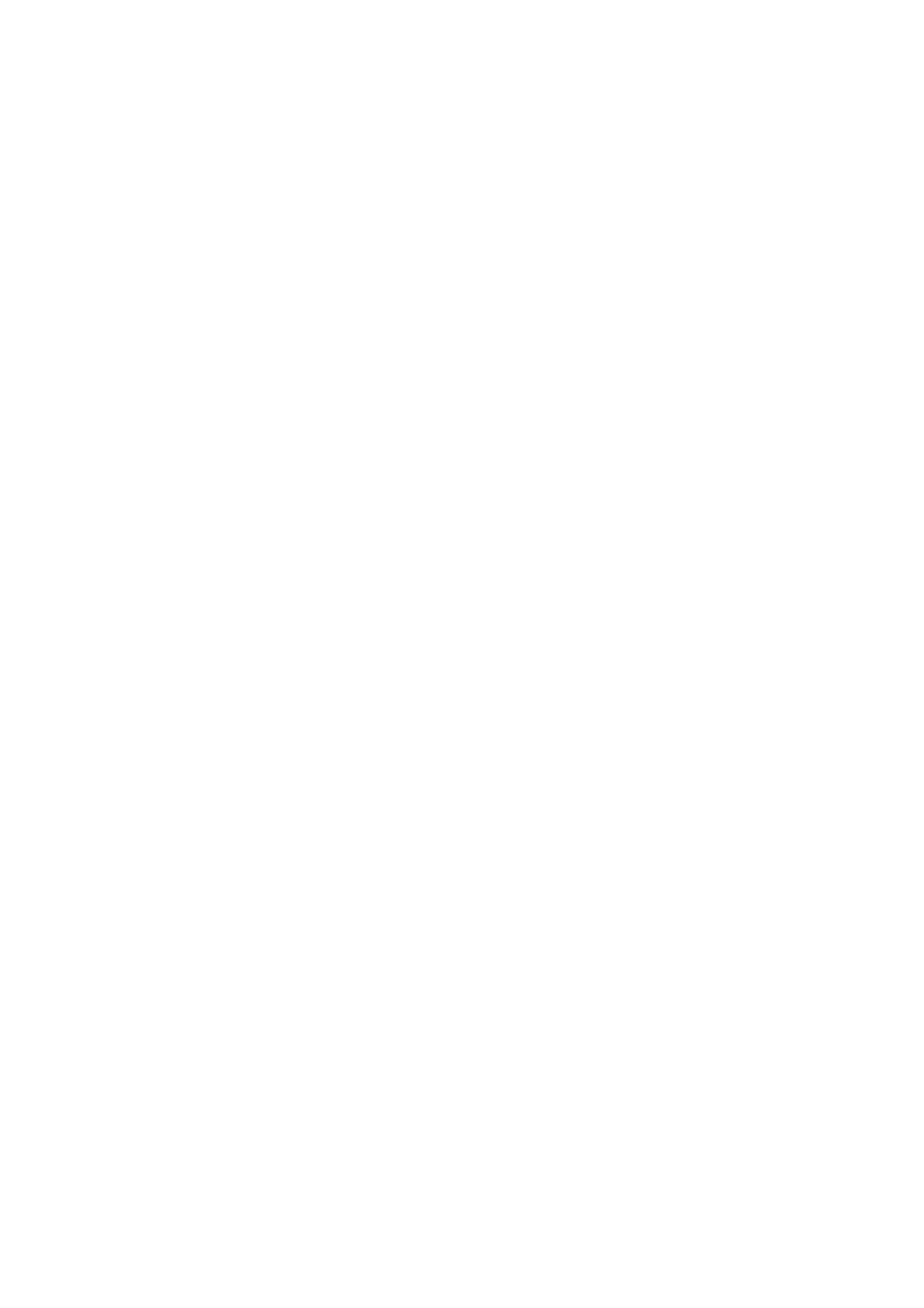### **Contents**

About Memory 29 The System Heap 31 The System Global Variables 31 Application Partitions 32 The Application Stack 33 The Application Heap 34 The Application Global Variables and A5 World 37 Memory Blocks 38 Nonrelocatable Blocks 39 Relocatable Blocks 40 Locking and Unlocking Relocatable Blocks 42 Purging and Reallocating Relocatable Blocks 43 Data Types 44 Pointers and Handles 44 Strings 45 Procedure Pointers 46 Type Coercion 47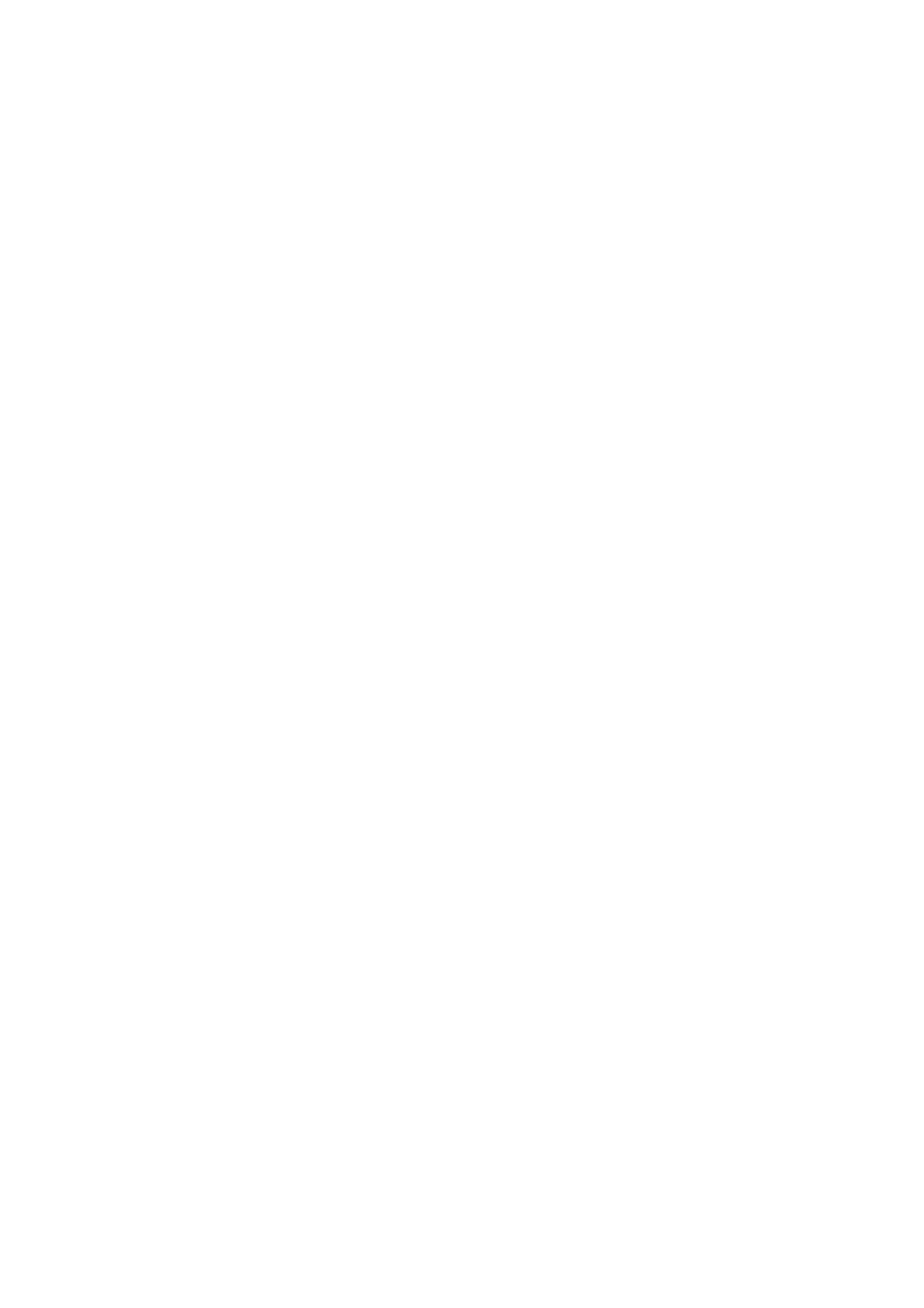#### **Memory**

This chapter provides a brief introduction to memory management on Macintosh computers. It describes the organization of the partition of memory assigned to your application when it is launched and explains the basic data types used by the Macintosh Toolbox and Operating System. This chapter also describes how you can allocate portions of that memory partition for specific purposes and how the Memory Manager helps to maintain an orderly partition.

This chapter provides only the minimum information about memory that you'll need to understand the rest of this book and to begin reading other *Inside Macintosh* books. For a more detailed description of basic memory management strategies, see the chapter "Introduction to Memory Management" in the book *Inside Macintosh: Memory.*

### About Memory

In the cooperative multitasking environment provided by the Macintosh Operating System, your application can use only part of the total amount of RAM available on a computer. Some of the available RAM is reserved for use by the Operating System itself, and the remainder of the available memory is shared among all open applications.

When the Operating System starts up, it divides the available RAM into two broad sections. It reserves for itself a zone or **partition** of memory known as the **system partition.** The system partition always begins at the lowest addressable byte of memory (memory address 0) and extends upward. The system partition consists of two main parts:

- a system heap
- a set of global variables

In general, the memory in the system partition is for use by the Operating System alone. Your application probably won't need to read or write that memory.

All memory outside the system partition is available for allocation to applications or other software components. In the cooperative multitasking environment, the user can have multiple applications open at once. When an application is launched, the Operating System assigns it a section of memory known as its application partition. In general, an application uses only the memory contained in its own application partition.

Figure 2-1 illustrates the organization of memory when several applications are open at the same time. The system partition occupies the lowest position in memory. Application partitions occupy some or all of the remaining space. Note that application partitions are loaded into the top part of memory first. An application partition consists of three main parts:

- an application heap
- a stack
- an A5 world, which includes the application's global variables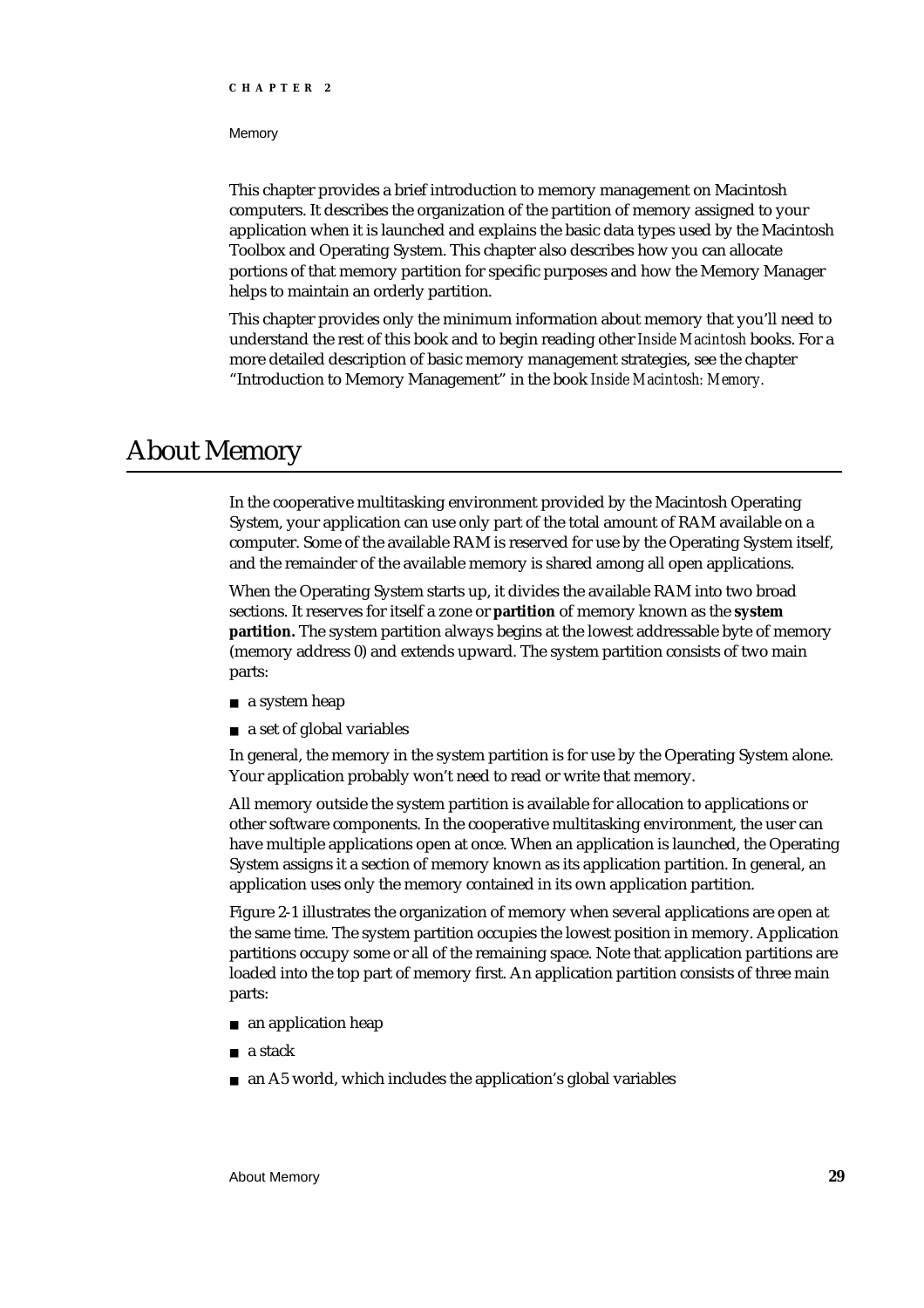```
CHAPTER 2
```


**Figure 2-1** Memory organization in the cooperative multitasking environment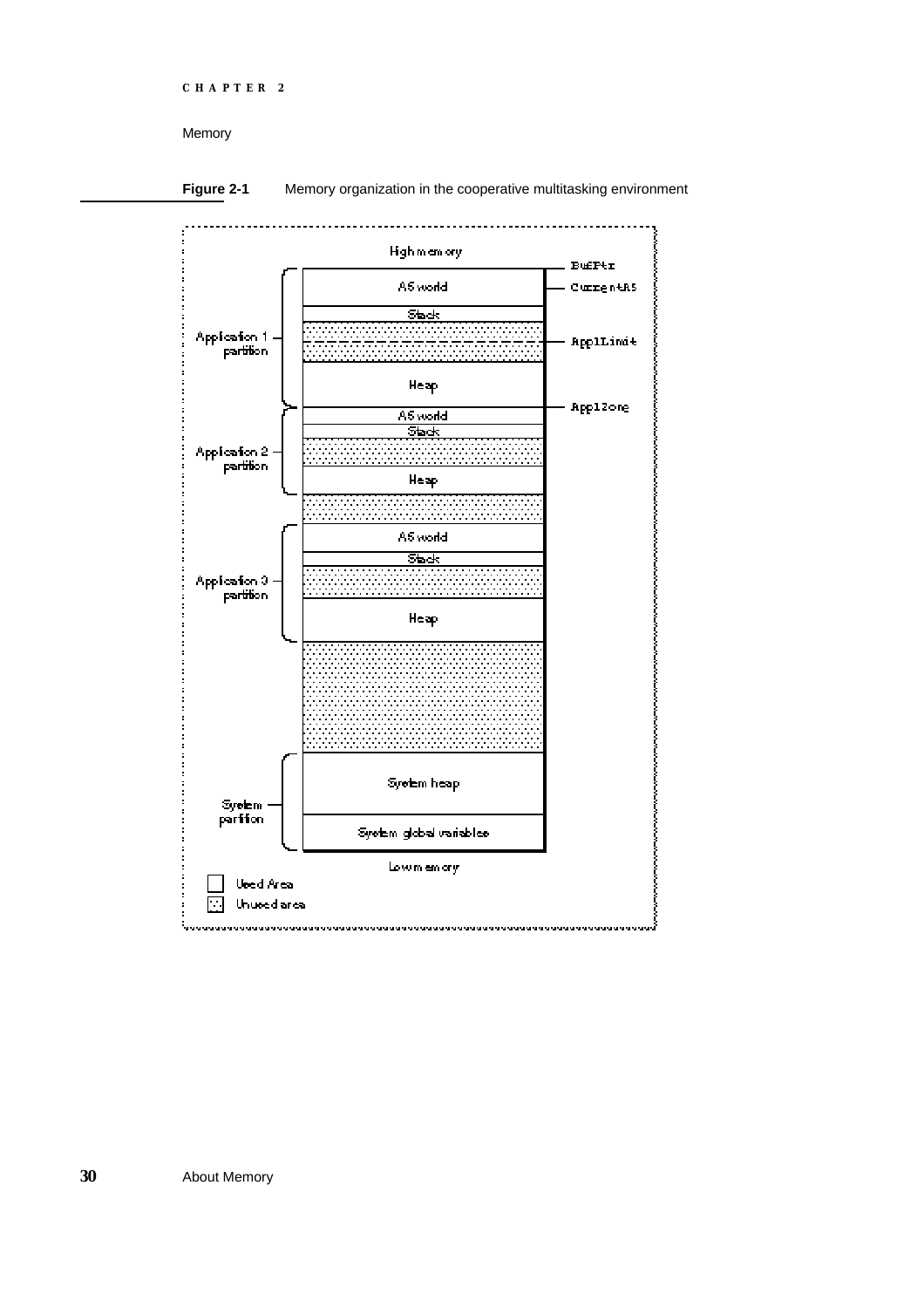### The System Heap

The main part of the system partition is an area of memory known as the **system heap.** In general, the system heap is reserved for exclusive use by the Operating System and other system software components, which load into it various items such as system resources, system code segments, and system data structures. All system buffers and queues, for example, are allocated in the system heap.

The system heap is also used for code and other resources that do not belong to specific applications, such as code resources that add features to the Operating System or that provide control of special-purpose peripheral equipment. System patches and system extensions (stored as code resources of type 'INIT') are loaded into the system heap during the system startup process. Hardware device drivers (stored as code resources of type 'DRVR') are loaded into the system heap when the driver is opened.

### The System Global Variables

The lowest part of memory is occupied by a collection of global variables called **system global variables** (or **low-memory system global variables**). The Operating System uses these variables to maintain different kinds of information about the operating environment. For example, the Ticks global variable contains the number of ticks (sixtieths of a second) that have elapsed since the system was most recently started up. Similar variables contain, for example, the height of the menu bar ( $MBarHeight$ ) and pointers to the heads of various operating-system queues (DTQueue, FSQHdr, VBLQueue, and so forth). Most low-memory global variables are of this variety: they contain information that is generally useful only to the Operating System or other system software components.

Other low-memory global variables contain information about the current application. For example, the ApplZone global variable contains the address of the first byte of the active application's partition. The ApplLimit global variable contains the address of the last byte the active application's heap can expand to include. The CurrentA5 global variable contains the address of the boundary between the active application's global variables and its application parameters. Because these global variables contain information about the active application, the Operating System changes the values of these variables whenever a context switch occurs (that is, whenever an application takes control of the CPU from another application).

In general, it is best to avoid reading or writing low-memory system global variables. Most of these variables are undocumented, and the results of changing their values can be unpredictable. Usually, when the value of a low-memory global variable is likely to be useful to applications, the system software provides a routine that you can use to read or write that value. For example, you can get the current value of the Ticks global variable by calling the TickCount function.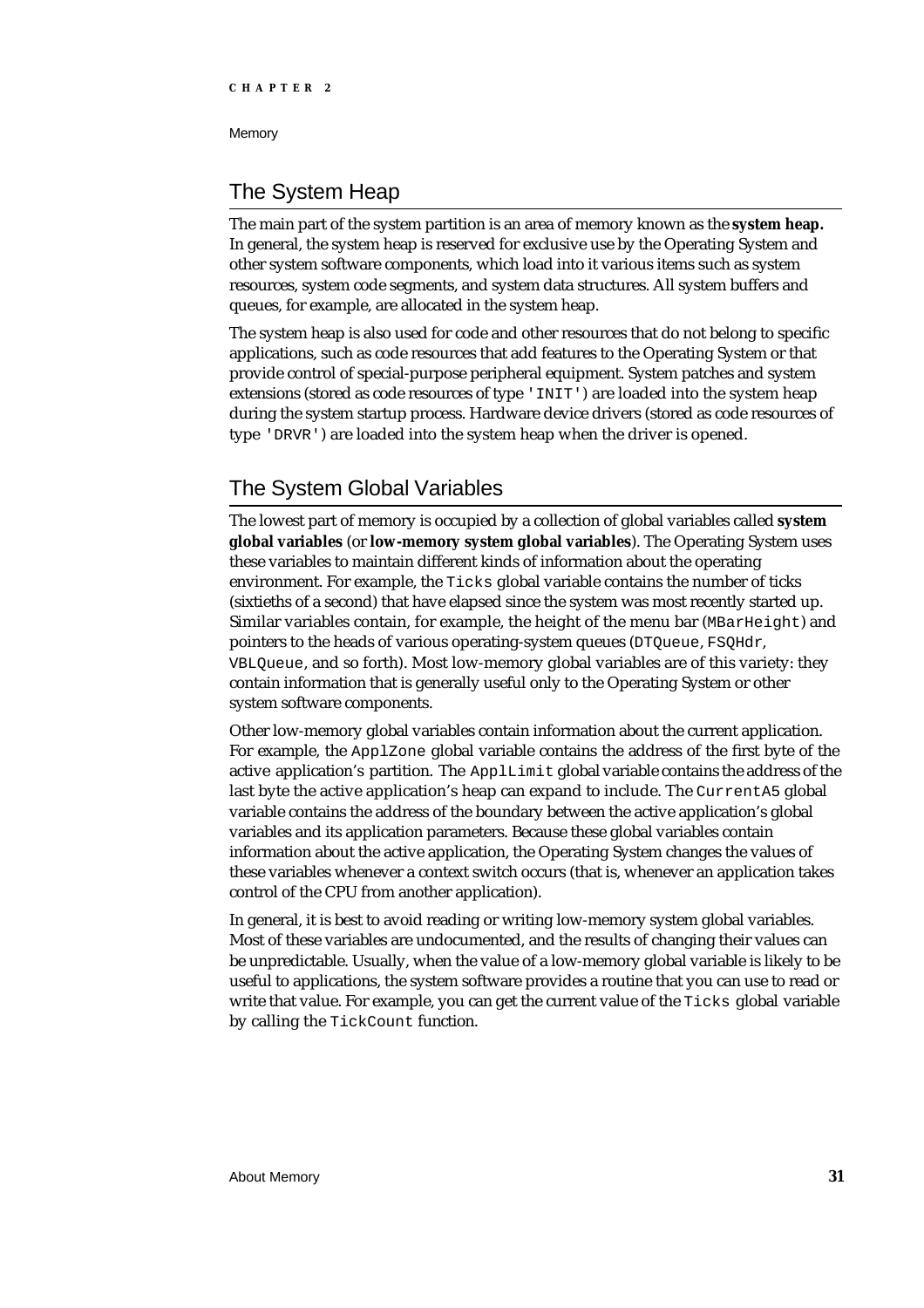### Application Partitions

When your application is launched, the Operating System allocates for it a partition of memory called its **application partition.** That partition contains required segments of the application's code as well as other data associated with the application. Figure 2-2 illustrates the general organization of an application partition.



### **Figure 2-2** Organization of an application partition

Your application partition is divided into three major parts:

- n the application stack
- $n$  the application heap
- n the application global variables and A5 world

The heap is located at the low-memory end of your application partition and always expands (when necessary) toward high memory. The A5 world is located at the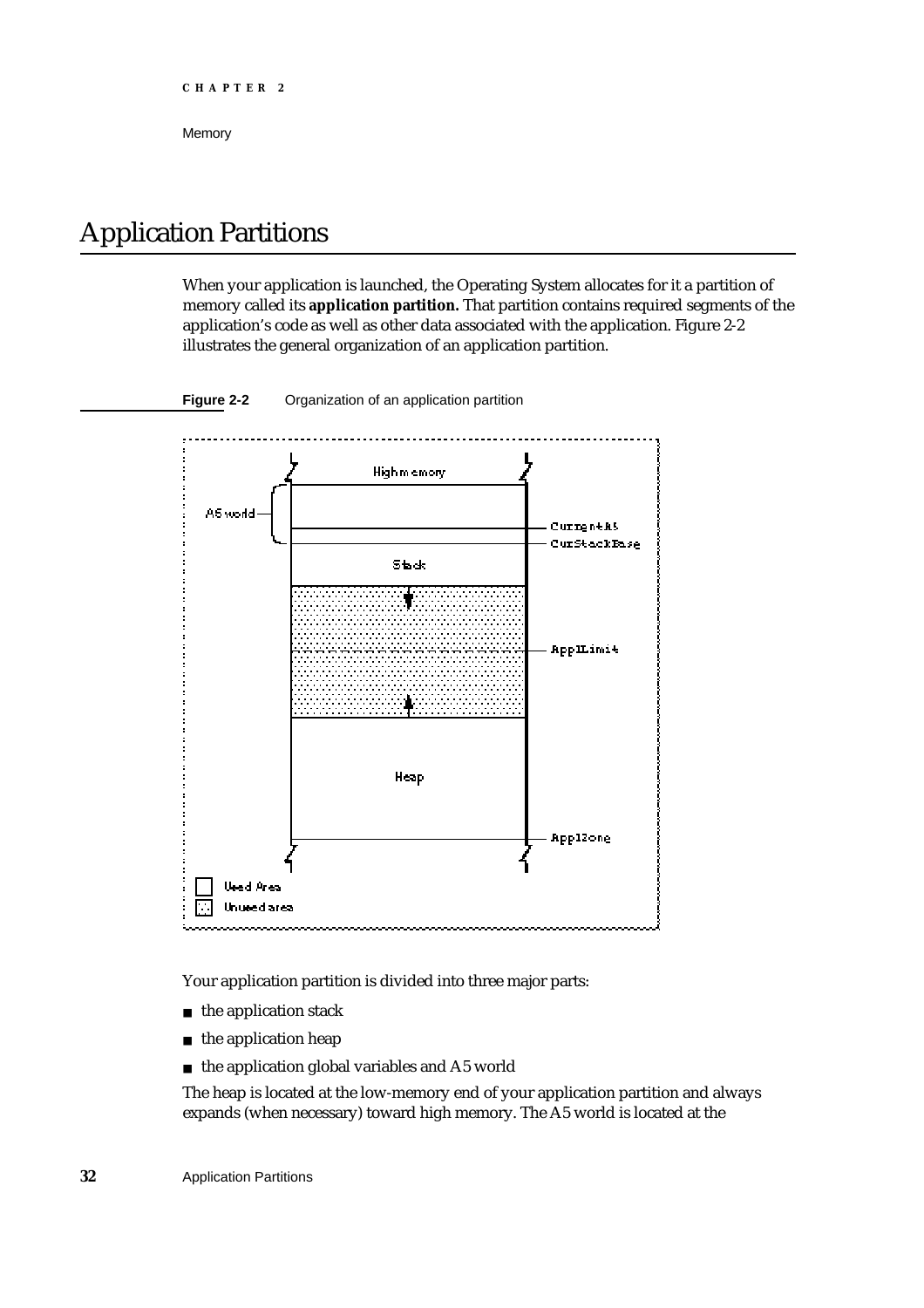### **Memory**

high-memory end of your application partition and is of fixed size. The stack begins at the high-memory end of the A5 world and expands downward, toward the top of the heap.

As you can see in Figure 2-2, there is usually an unused area of memory between the stack and the heap. This unused area provides space for the stack to grow without encroaching upon the space assigned to the application heap. In some cases, however, the stack might grow into space reserved for the application heap. If this happens, it is very likely that data in the heap will become corrupted.

The ApplLimit global variable marks the upper limit to which your heap can grow. If you call the MaxApplZone procedure at the beginning of your program, the heap immediately extends all the way up to this limit. If you were to use all of the heap's free space, the Memory Manager would not allow you to allocate additional blocks above ApplLimit. If you do not call MaxApplZone, the heap grows toward ApplLimit whenever the Memory Manager finds that there is not enough memory in the heap to fill a request. However, once the heap grows up to ApplLimit, it can grow no further. Thus, whether you maximize your application heap or not, you can use only the space between the bottom of the heap and ApplLimit.

Unlike the heap, the stack is not bounded by ApplLimit. If your application uses heavily nested procedures with many local variables or uses extensive recursion, the stack could grow downward beyond ApplLimit. Because you do not use Memory Manager routines to allocate memory on the stack, the Memory Manager cannot stop your stack from growing beyond ApplLimit and possibly encroaching upon space reserved for the heap. However, an Operating System task checks approximately 60 times each second to see if the stack has moved into the heap. If it has, the task, known as the "stack sniffer," generates a system error.

### The Application Stack

The **stack** is an area of memory in your application partition that can grow or shrink at one end while the other end remains fixed. This means that space on the stack is always allocated and released in LIFO (last-in, first-out) order. The last item allocated is always the first to be released. It also means that the allocated area of the stack is always contiguous. Space is released only at the top of the stack, never in the middle, so there can never be any unallocated "holes" in the stack.

By convention, the stack grows from high-memory addresses toward low-memory addresses. The end of the stack that grows or shrinks is usually referred to as the "top" of the stack, even though it's actually at the lower end of memory occupied by the stack.

Because of its LIFO nature, the stack is especially useful for memory allocation connected with the execution of functions or procedures. When your application calls a routine, space is automatically allocated on the stack for a stack frame. A **stack frame** contains the routine's parameters, local variables, and return address. Figure 2-3 illustrates how the stack expands and shrinks during a function call. The leftmost diagram shows the stack just before the function is called. The middle diagram shows the stack expanded to hold the stack frame. Once the function is executed, the local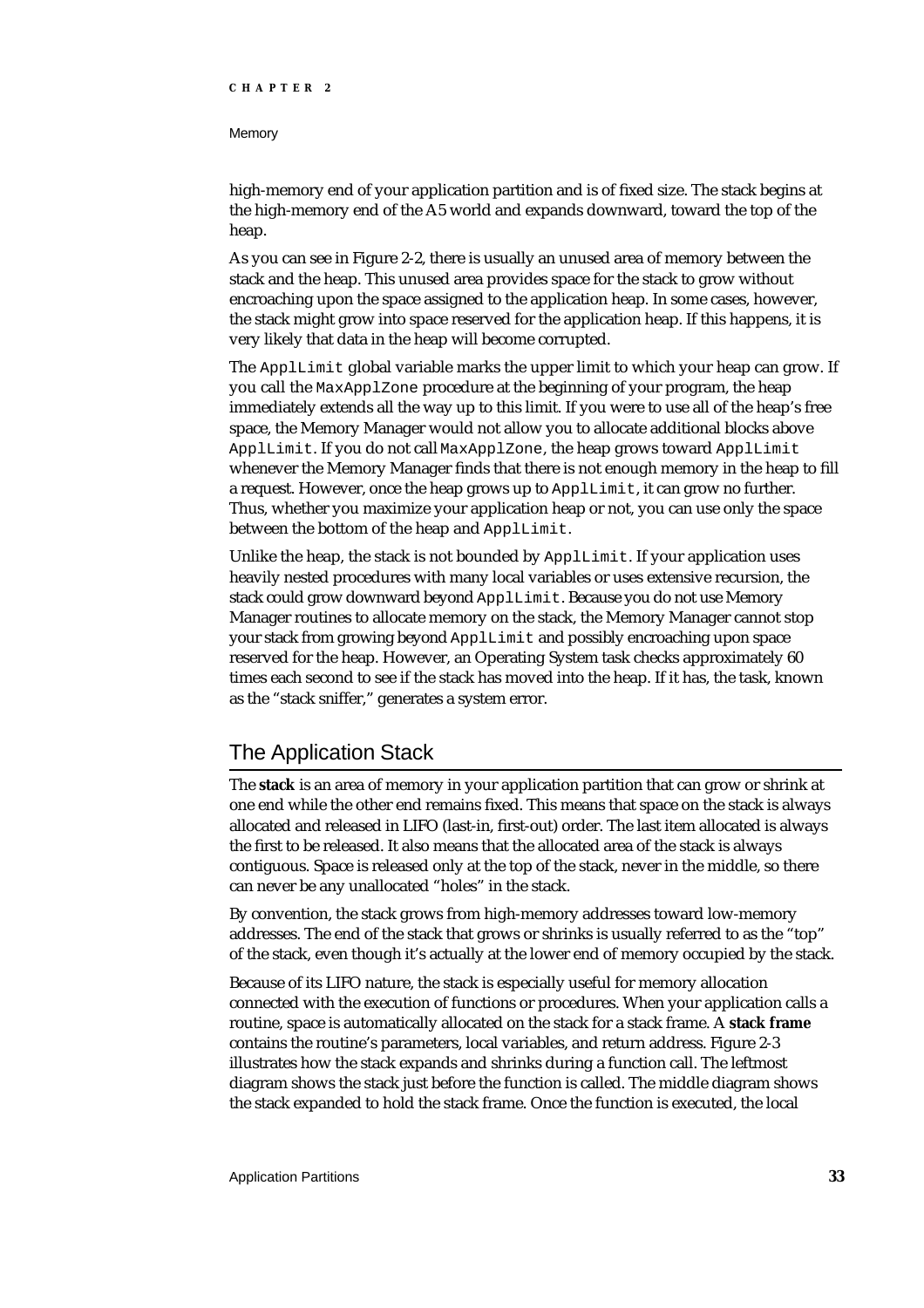```
CHAPTER 2
```
variables and function parameters are popped off the stack. If the function is a Pascal function, all that remains is the previous stack with the function result on top.

### **Figure 2-3** The application stack



### **Note**

Dynamic memory allocation on the stack is usually handled automatically if you are using a high-level development language such as Pascal. The compiler generates the code that creates and deletes stack frames for each function or procedure call.

### The Application Heap

An **application heap** is the area of memory in your application partition in which space is dynamically allocated and released on demand. The heap begins at the low-memory end of your application partition and extends upward in memory. The heap contains virtually all items that are not allocated on the stack. For instance, your application heap contains the application's code segments and resources that are currently loaded into memory. The heap also contains other dynamically allocated items such as window records, dialog records, document data, and so forth.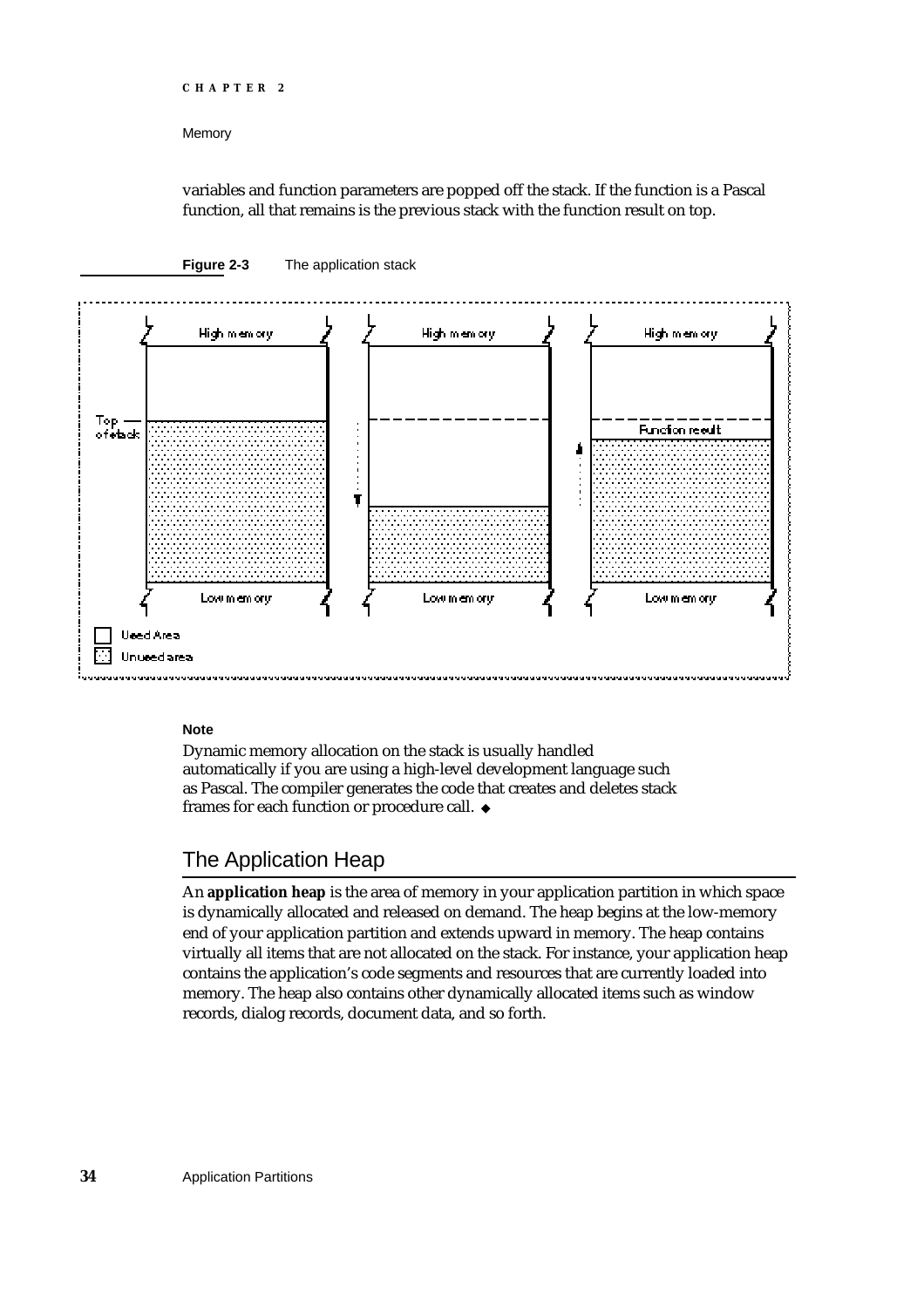#### **Memory**

You allocate space within your application's heap by making calls to the Memory Manager, either directly (for instance, using the NewHandle function) or indirectly (for instance, using a routine such as the Window Manager's NewWindow, which in turn calls Memory Manager routines). Space in the heap is allocated in **blocks,** which can be of any size needed for a particular object.

The Memory Manager does all the necessary housekeeping to keep track of blocks in the heap as they are allocated and released. Because these operations can occur in any order, the heap doesn't usually grow and shrink in an orderly way, as the stack does. Instead, after your application has been running for a while, the heap can tend to become fragmented into a patchwork of allocated and free blocks, as shown in Figure 2-4. This fragmentation is known as **heap fragmentation.**



**Figure 2-4** A fragmented heap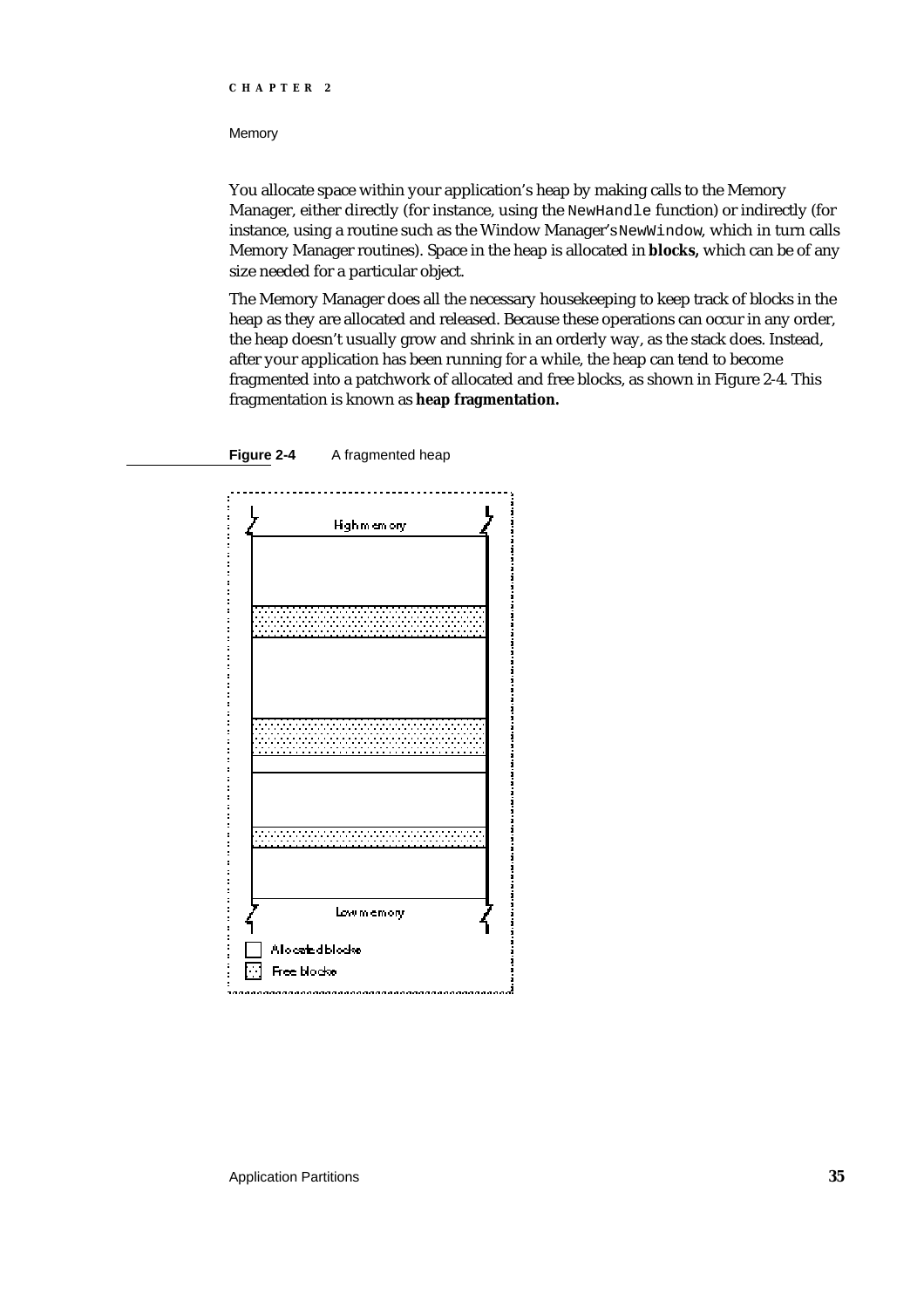**Memory** 

One result of heap fragmentation is that the Memory Manager might not be able to satisfy your application's request to allocate a block of a particular size. Even though there is enough free space available, the space is broken up into blocks smaller than the requested size. When this happens, the Memory Manager tries to create the needed space by moving allocated blocks together, thus collecting the free space in a single larger block. This operation is known as **heap compaction.** Figure 2-5 shows the results of compacting the fragmented heap shown in Figure 2-4.





Heap fragmentation is generally not a problem as long as the blocks of memory you allocate are free to move during heap compaction. There are, however, two situations in which a block is not free to move: when it is a nonrelocatable block, and when it is a relocatable block that is temporarily locked in place. To minimize heap fragmentation, you should use nonrelocatable blocks sparingly, and you should lock relocatable blocks only when absolutely necessary. See "Memory Blocks" starting on page 38 for a description of relocatable and nonrelocatable blocks.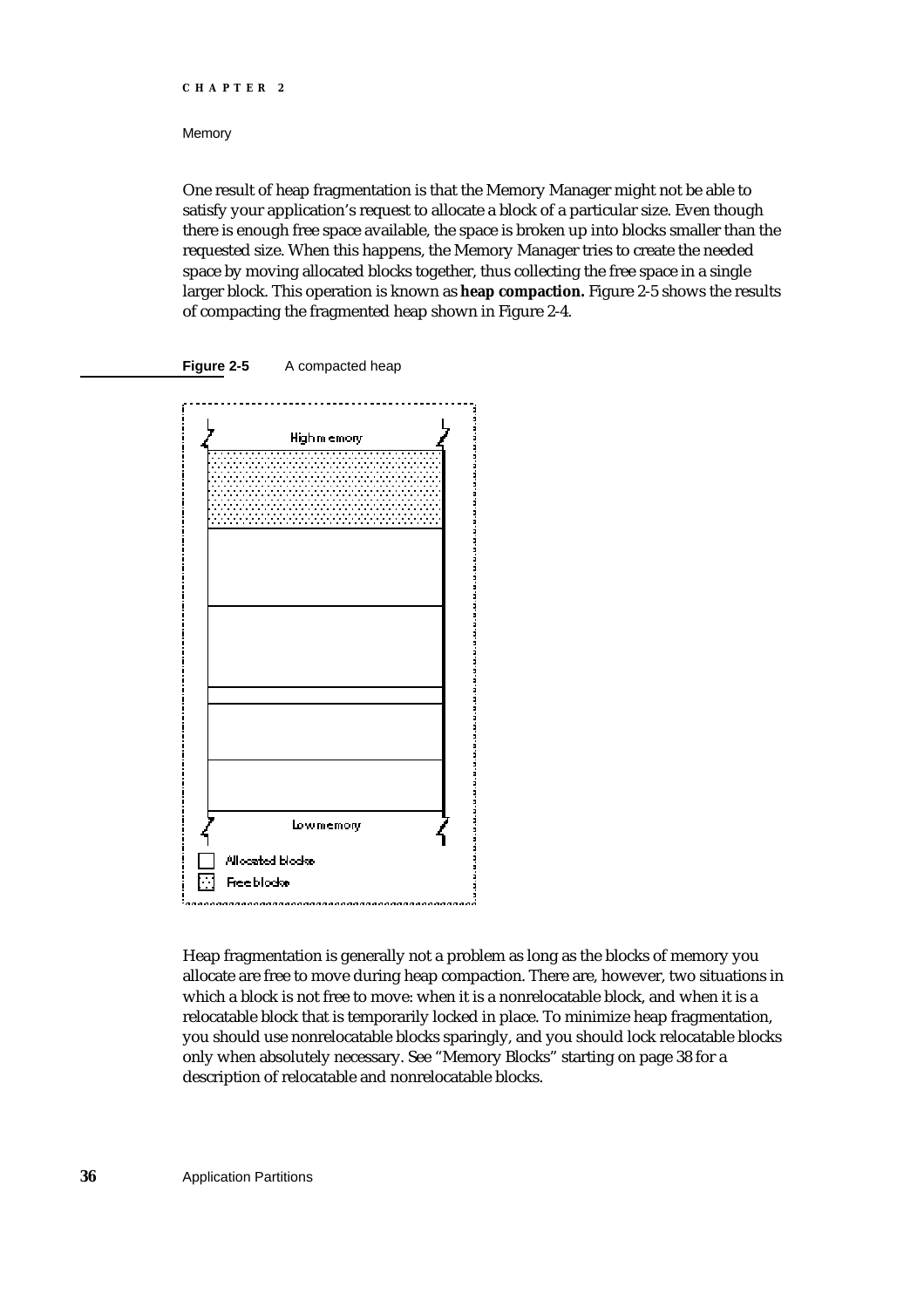### The Application Global Variables and A5 World

Your application's global variables are stored in an area of memory near the top of your application partition known as the application **A5 world.** The A5 world contains four kinds of data:

- application global variables
- application QuickDraw global variables
- application parameters  $\overline{p}$
- $n$  the application's jump table

Each of these items is of fixed size, although the sizes of the global variables and of the jump table vary from application to application. Figure 2-6 shows the standard organization of the A5 world.



### **Note**

An application's global variables may appear either above or below the QuickDraw global variables. The relative locations of these two items are determined by your development system's linker. In addition, part of the jump table might appear below the boundary pointed to by CurrentA5. u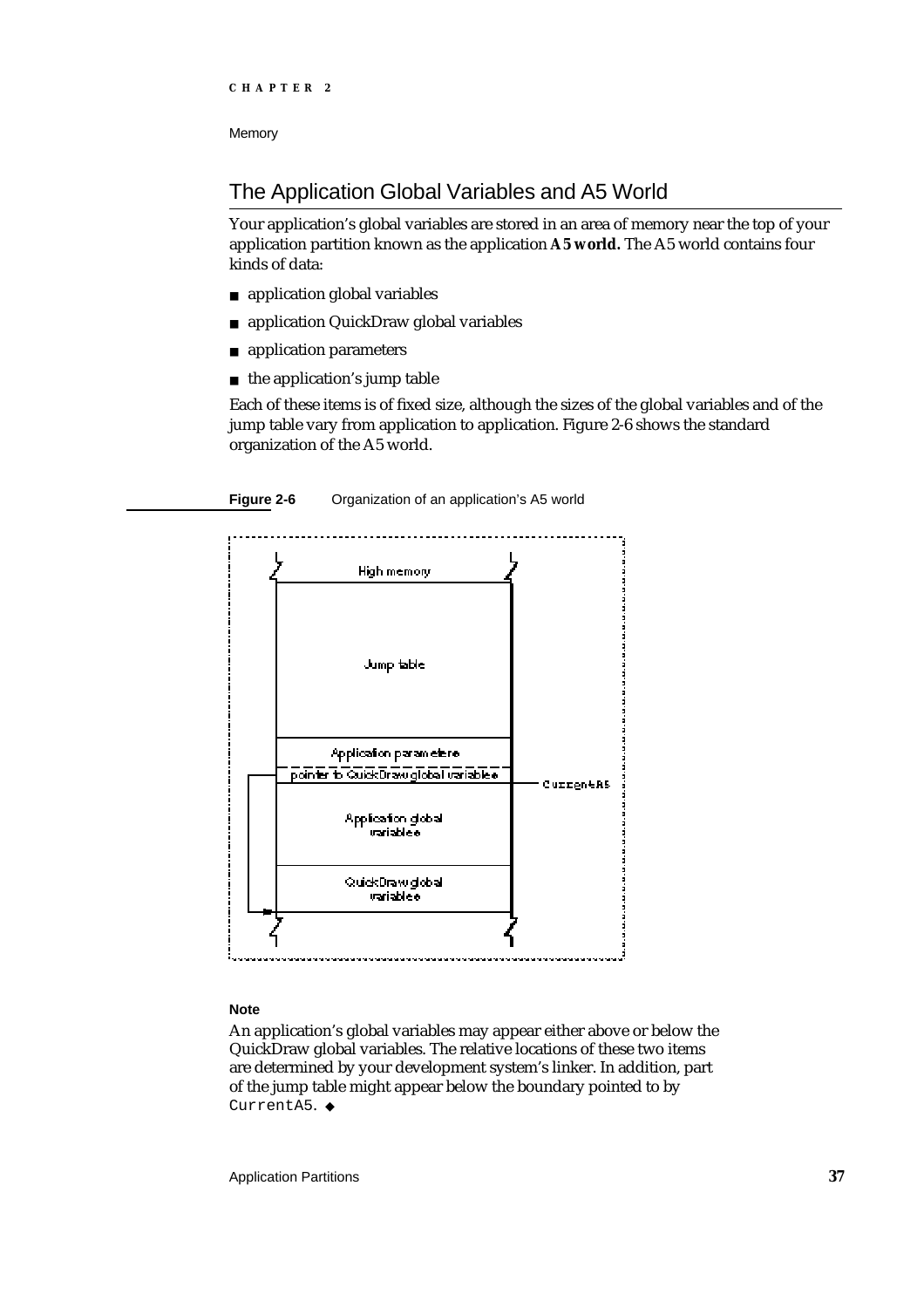### **Memory**

The system global variable CurrentA5 points to the boundary between the current application's global variables and its application parameters. For this reason, the **application's global variables** are found as negative offsets from the value of CurrentA5. This boundary is important because the Operating System uses it to access the following information from your application: its global variables, its QuickDraw global variables, the application parameters, and the jump table. This information is known collectively as the A5 world because the Operating System uses the microprocessor's A5 register to point to that boundary.

Your application's **QuickDraw global variables** contain information about its drawing environment. For example, among these variables is a pointer to the current graphics port.

Your application's **jump table** contains an entry for each of your application's routines that is called by code in another segment. The Segment Manager uses the jump table to determine the address of any externally referenced routines called by a code segment. For more information on jump tables, see the chapter "Segment Manager" in *Inside Macintosh: Processes*.

The **application parameters** are 32 bytes of memory located above the application global variables; they're reserved for use by the Operating System. The first long word of those parameters is a pointer to your application's QuickDraw global variables.

### Memory Blocks

You can use the Memory Manager to allocate two different types of blocks in your heap: nonrelocatable blocks and relocatable blocks. A **nonrelocatable block** is a block of memory whose location in the heap is fixed. In contrast, a **relocatable block** is a block of memory that can be moved within the heap (perhaps during heap compaction). The Memory Manager sometimes moves relocatable blocks during memory operations so that it can use the space in the heap optimally.

The Memory Manager provides data types that reference both relocatable and nonrelocatable blocks. It also provides routines that allow you to allocate and release blocks of both types.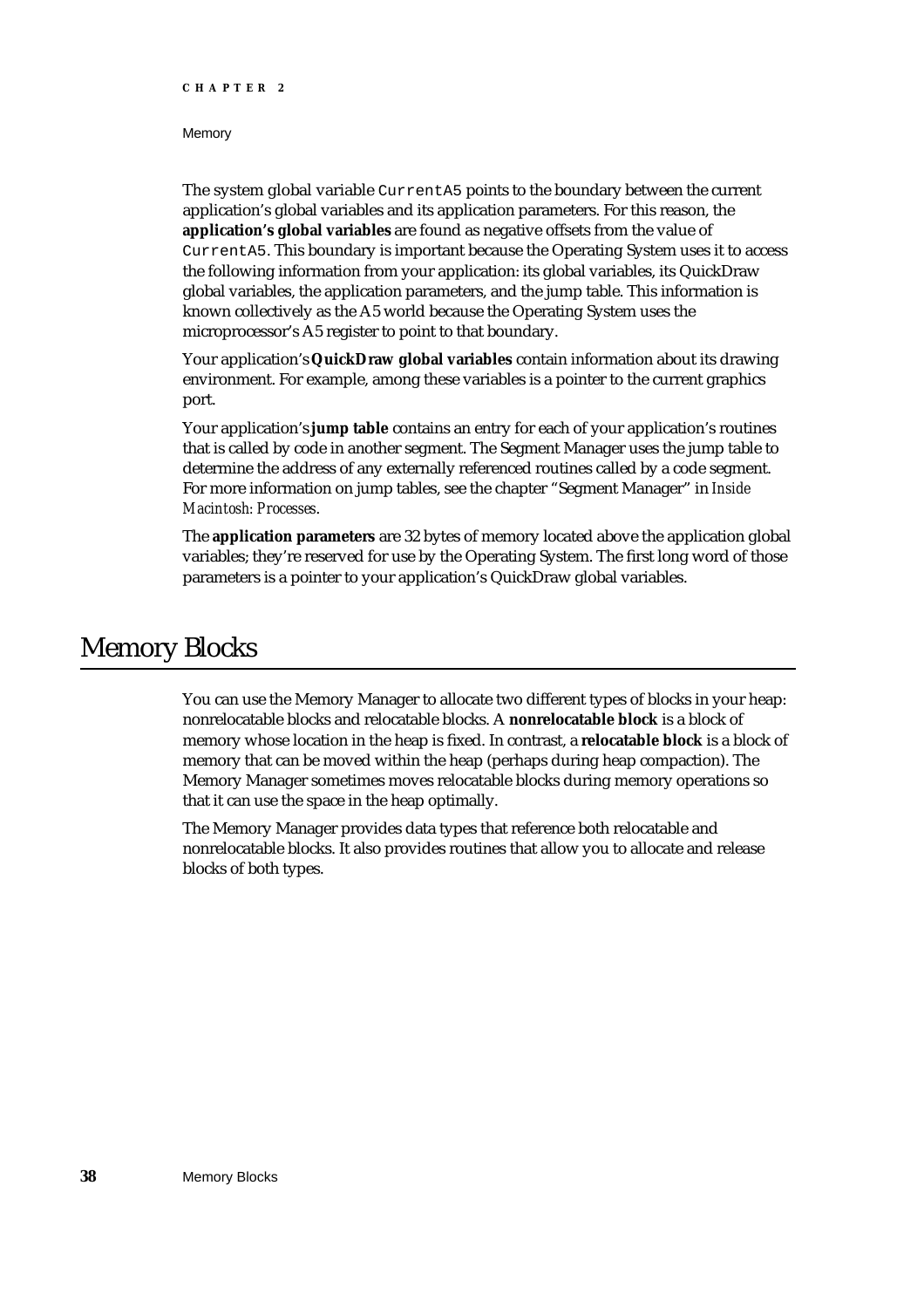### Nonrelocatable Blocks

To reference a nonrelocatable block, you can use a **pointer** variable, defined by the Ptr data type.

| TYPE.      |                          |
|------------|--------------------------|
| SignedByte | $= -128127;$             |
| Ptr        | $=$ $\Delta$ SiqnedByte; |

A pointer is simply the address of an arbitrary byte in memory, and a pointer to a nonrelocatable block of memory is simply the address of the first byte in the block, as illustrated in Figure 2-7. After you allocate a nonrelocatable block, you can make copies of the pointer variable. Because a pointer is the address of a block of memory that cannot be moved, all copies of the pointer correctly reference the block as long as you don't dispose of it.



Figure 2-7 A pointer to a nonrelocatable block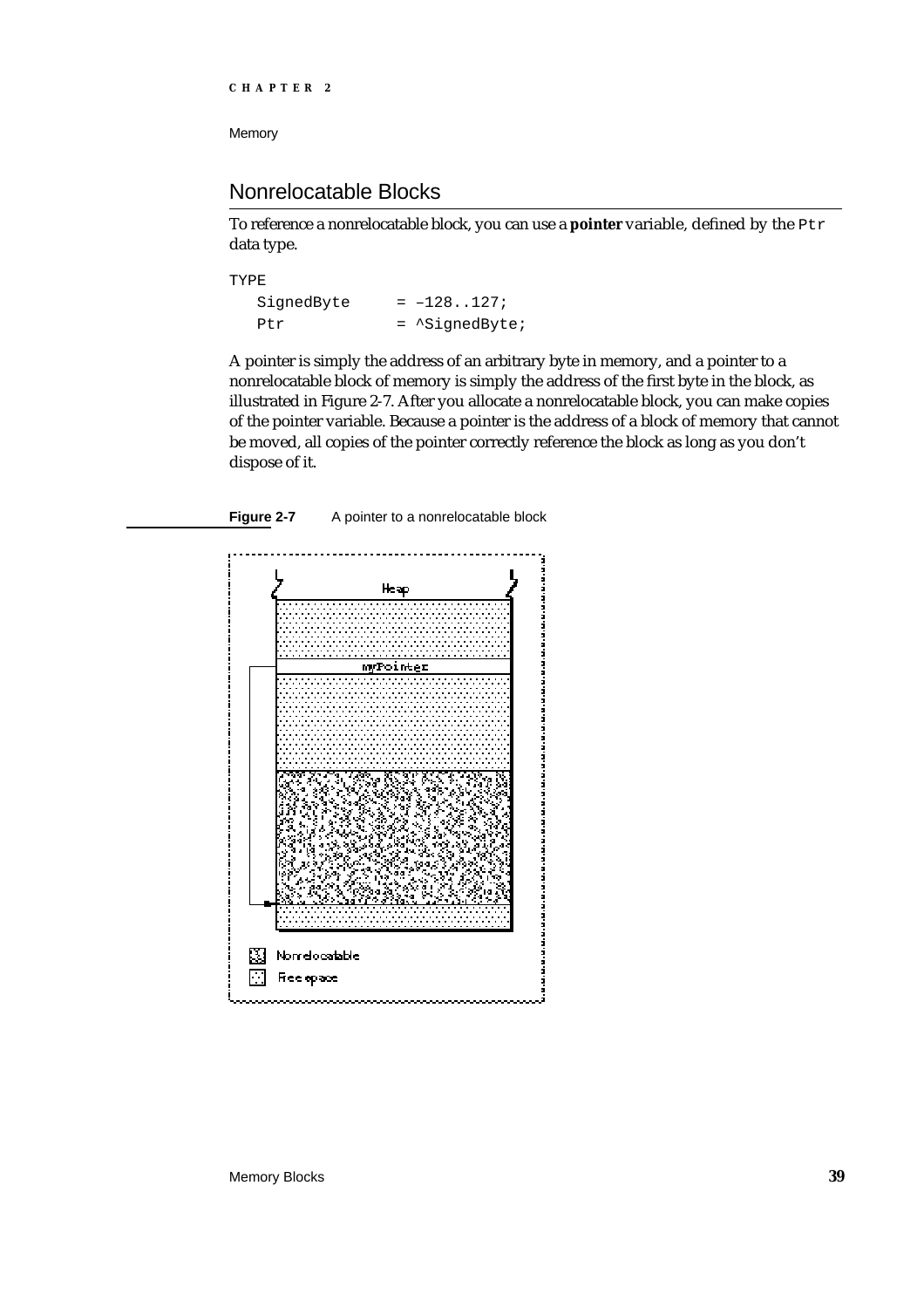### Memory

You can allocate a nonrelocatable block of memory by calling the Memory Manager function NewPtr. The Venn Diagrammer application uses the following line of code to allocate a new window record each time the user creates a new document window:

myPointer := NewPtr(sizeof(WindowRecord));

Here, myPointer is of type Ptr. (To see this line of code in context, look at Listing 6-6 on page 117.)

### Relocatable Blocks

To reference relocatable blocks, the Memory Manager uses a scheme known as **double indirection.** The Memory Manager keeps track of a relocatable block internally with a **master pointer,** which itself is part of a nonrelocatable **master pointer block** in your application heap.

### **Note**

The Memory Manager allocates one master pointer block (containing 64 master pointers) for your application at launch time, and you can call the MoreMasters procedure to request that additional master pointer blocks be allocated. u

When the Memory Manager moves a relocatable block, it updates the master pointer so that it always contains the address of the relocatable block. You reference the block with a **handle,** defined by the Handle data type.

TYPE Handle  $=$   $\Delta P$ tr;

A handle contains the address of a master pointer. The left side of Figure 2-8 shows a handle to a relocatable block of memory located in the middle of the application heap. If necessary (perhaps to make room for another block of memory), the Memory Manager can move that block down in the heap, as shown in the right side of Figure 2-8.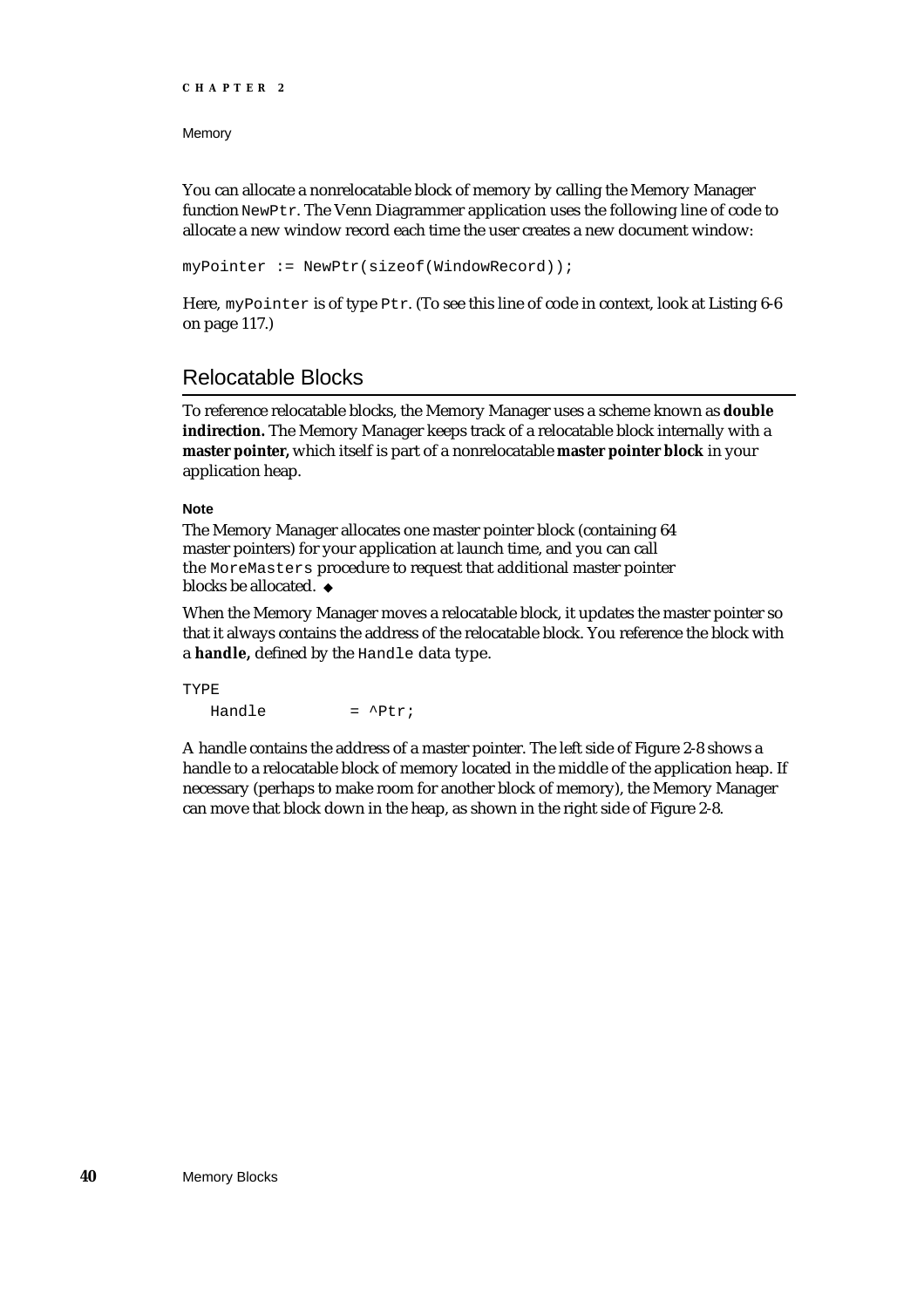



Master pointers for relocatable objects in your heap are always allocated in your application heap. Because the blocks of master pointers are nonrelocatable, it is best to allocate them as low in your heap as possible. You can do this by calling the MoreMasters procedure when your application starts up.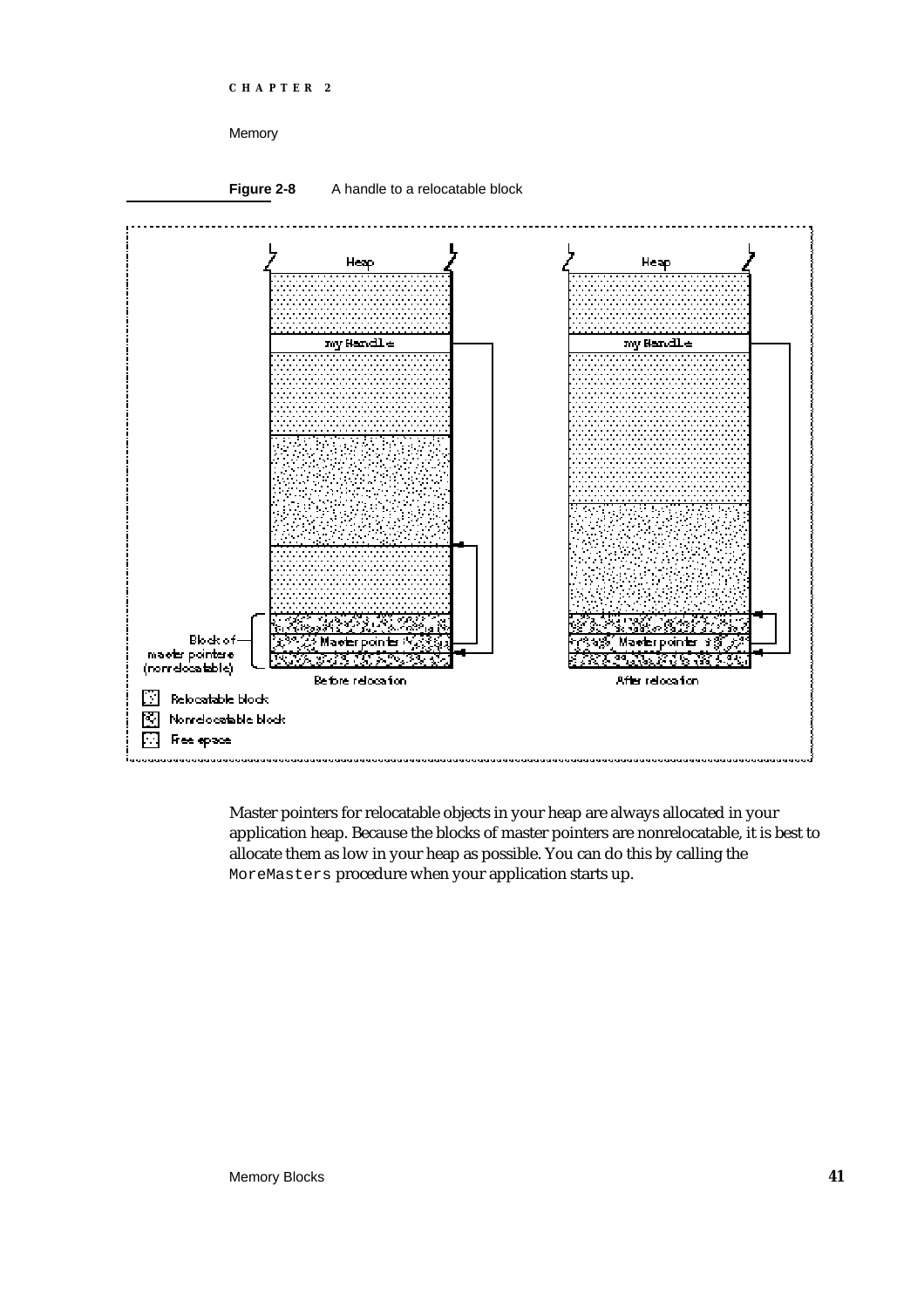### **Memory**

You can allocate a relocatable block of memory by calling the Memory Manager function NewHandle. The Venn Diagrammer application uses the following line of code to allocate a new document record each time the user creates a new document window:

myHandle := MyDocRecHnd(NewHandleClear(sizeof(MyDocRec)));

Here, myHandle is of type MyDocRecHnd. The NewHandleClear function is a variant of NewHandle that clears all bytes in the new block to 0. (To see this line of code in context, look at Listing 6-6 on page 117.)

Whenever possible, you should allocate memory in relocatable blocks. This gives the Memory Manager the greatest freedom when rearranging the blocks in your application heap to create a new block of free memory. In some cases, however, you may be forced to allocate a nonrelocatable block of memory. When you call the Window Manager function NewWindow, for example, the Window Manager internally calls the NewPtr function to allocate a new nonrelocatable block in your application partition. You need to exercise care when calling Toolbox routines that allocate such blocks, lest your application heap become overly fragmented.

Using relocatable blocks makes the Memory Manager more efficient at managing available space, but it does carry some overhead. As you have seen, the Memory Manager must allocate extra memory to hold master pointers for relocatable blocks. It groups these master pointers into nonrelocatable blocks. For large relocatable blocks, this extra space is negligible, but if you allocate many very small relocatable blocks, the cost can be considerable. For this reason, you should avoid allocating a very large number of handles to small blocks; instead, allocate a single large block and use it as an array to hold the data you need.

As you have seen, a heap block can be either relocatable or nonrelocatable. The designation of a block as relocatable or nonrelocatable is a permanent property of that block. If relocatable, a block can be either locked or unlocked; if it's unlocked, a block can be either purgeable or unpurgeable. These attributes of relocatable blocks can be set and changed as necessary. The following sections explain how to lock and unlock blocks, and how to mark them as purgeable or unpurgeable.

### Locking and Unlocking Relocatable Blocks

Occasionally, you might need a relocatable block of memory to stay in one place. To prevent a block from moving, you can **lock** it, using the HLock procedure. Once you have locked a block, it won't move. Later, you can **unlock** it, using the HUnlock procedure, allowing it to move again.

In general, you need to lock a relocatable block only if there is some danger that it might be moved during the time that you read or write the data in that block. This might happen, for instance, if you dereference a handle to obtain a pointer to the data and (for increased speed) use the pointer within a loop that calls routines that might cause memory to be moved. If, within the loop, the block whose data you are accessing is in fact moved, then the pointer no longer points to that data; this pointer is said to **dangle.**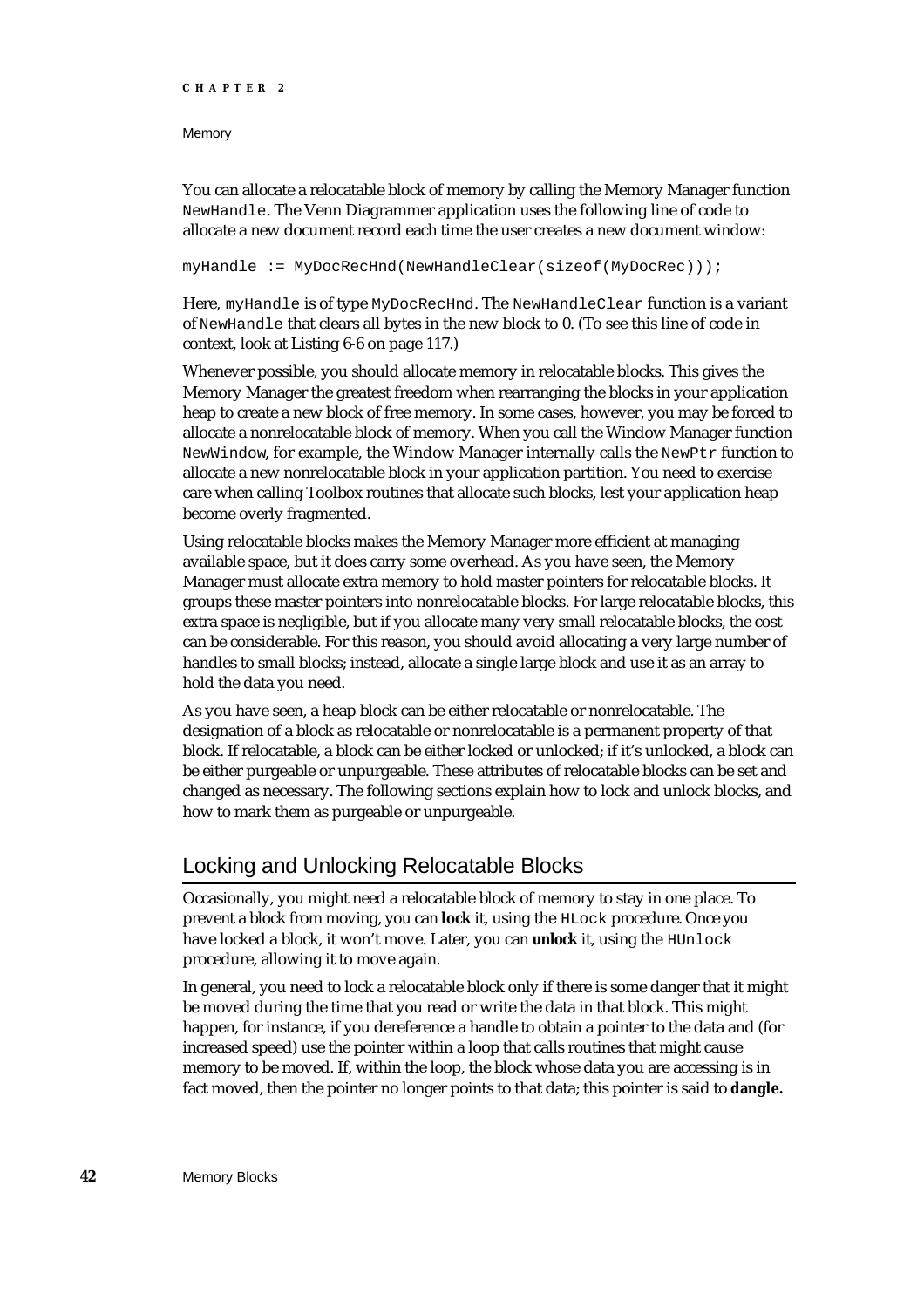#### **Memory**

Using locked relocatable blocks can, however, hinder the Memory Manager as much as using nonrelocatable blocks. The Memory Manager can't move locked blocks. In addition, except when you allocate memory and resize relocatable blocks, it can't move relocatable blocks around locked relocatable blocks (just as it can't move them around nonrelocatable blocks). Thus, locking a block in the middle of the heap for long periods can increase heap fragmentation.

Locking and unlocking blocks every time you want to prevent a block from moving can become troublesome. Fortunately, the Memory Manager moves unlocked, relocatable blocks only at well-defined, predictable times. In general, each routine description in *Inside Macintosh* indicates whether the routine could move or purge memory. If you do not call any of those routines in a section of code, you can rely on all blocks to remain stationary while that code executes.

### Purging and Reallocating Relocatable Blocks

One advantage of relocatable blocks is that you can use them to store information that you would like to keep in memory to make your application more efficient, but that you don't really need if available memory space becomes low. For example, your application might, at the beginning of its execution, load user preferences from a preferences file into a relocatable block. As long as the block remains in memory, your application can access information from the preferences file without actually reopening the file. However, reopening the file probably wouldn't take enough time to justify keeping the block in memory if memory space were scarce.

By making a relocatable block **purgeable,** you allow the Memory Manager to free the space it occupies if necessary. If you later want to prohibit the Memory Manager from freeing the space occupied by a relocatable block, you can make the block **unpurgeable.** You can use the HPurge and HNoPurge procedures to change back and forth between these two states.

### **IMPORTANT**

A block you create by calling NewHandle is initially unlocked and unpurgeable. As a result, you don't have to worry about the block being purged unless you make the block purgeable.

Once you make a relocatable block purgeable, you should subsequently check handles to that block before using them if you call any of the routines that could move or purge memory. If a handle's master pointer is set to NIL, then the Operating System has purged its block. To use the information formerly in the block, you must reallocate space for it (perhaps by calling the ReallocateHandle procedure) and then reconstruct its contents (for example, by rereading the preferences file). Figure 2-9 illustrates the purging and reallocating of a relocatable block. When the block is purged, its master pointer is set to NIL. When it is reallocated, the handle correctly references a new block, but that block's contents are initially undefined.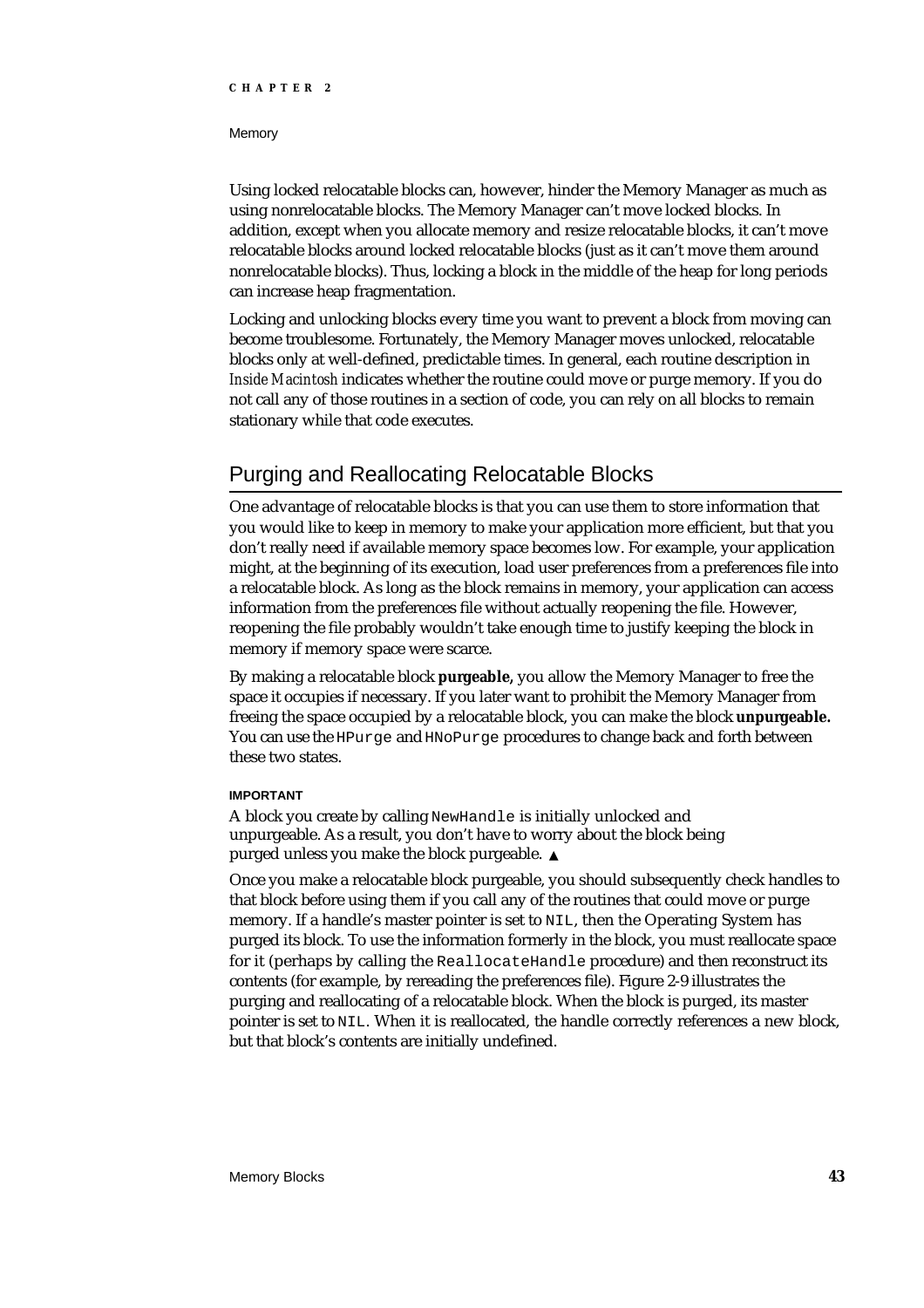```
CHAPTER 2
```
### Figure 2-9 Purging and reallocating a relocatable block



### Data Types

This section describes some of the general-purpose data types that the Memory Manager defines. These data types are used throughout the Macintosh Toolbox and Operating System.

### Pointers and Handles

As you've seen, the Memory Manager uses pointers and handles to reference nonrelocatable and relocatable blocks, respectively. The data types Ptr and Handle define pointers and handles as follows:

TYPE

```
SignedByte = -128..127; {any byte in memory}
Byte = 0.255; \{an\ unsigned\ byte\}Ptr = \text{SignedByte}; {address of a signed byte}
Handle = \left\{ address \text{ of a master pointer} \right\}
```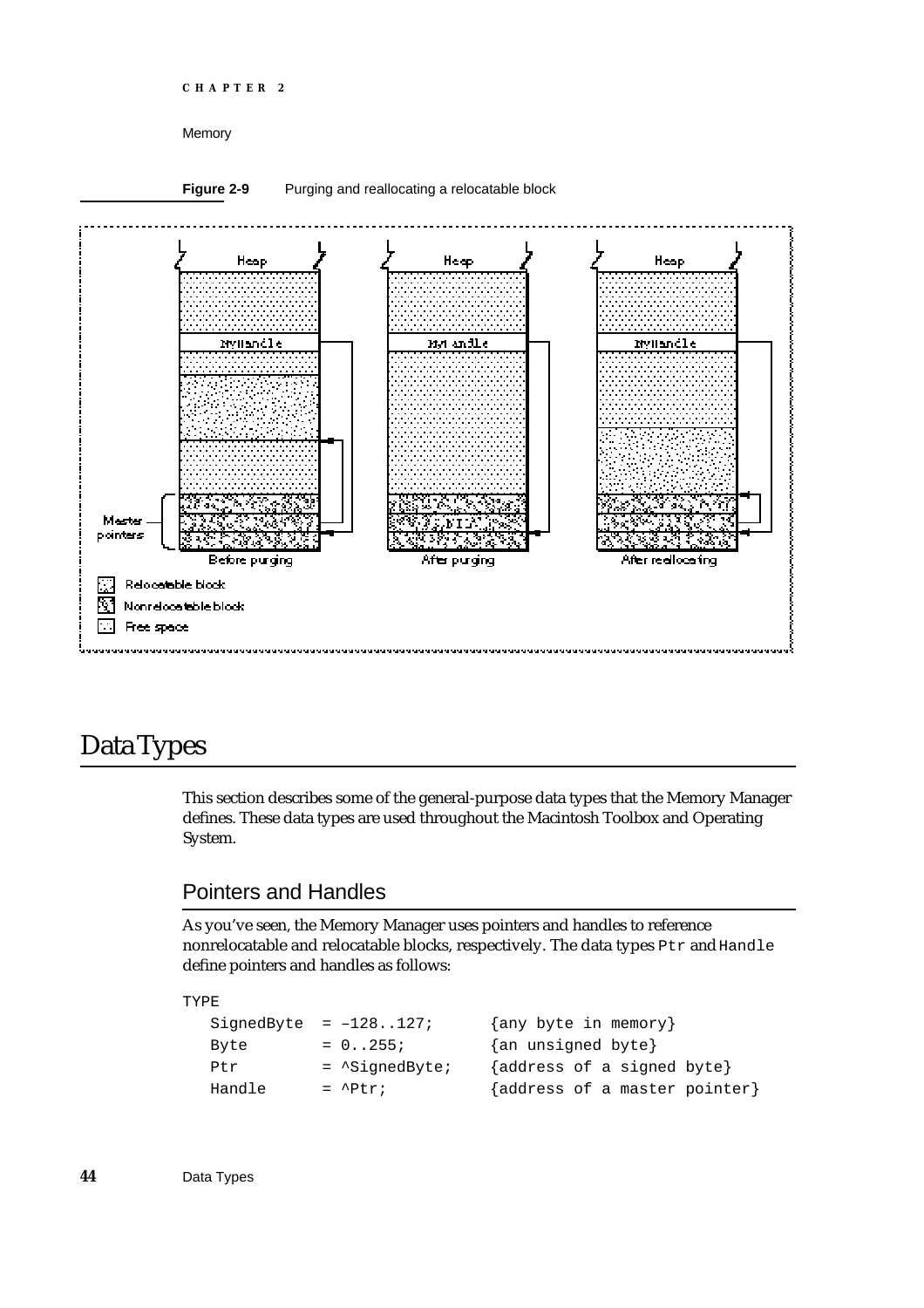**Memory** 

The SignedByte data type stands for an arbitrary byte in memory, just to give Ptr and Handle something to point to. The Byte data type is an alternative definition that treats byte-length data as an unsigned rather than a signed quantity.

The Pascal language defines the special symbol NIL, which can be the value of any pointer type. You can assign NIL to any pointer (and hence to any handle) to indicate that the pointer has a defined value but does not point anywhere useful. Some system software routines return NIL as the value of a pointer or handle if the routine fails to perform the requested action. For example, the NewHandle routine returns NIL if the requested amount of memory is not available in the application heap.

For C, the type declarations look like this:

| typedef char SignedByte;    | /*any byte in memory*/          |
|-----------------------------|---------------------------------|
| typedef unsigned char Byte; | /*an unsigned byte*/            |
| typedef char *Ptr;          | /*address of a signed byte*/    |
| typedef Ptr *Handle;        | /*address of a master pointer*/ |

Unlike Pascal, the C language does not contain a reserved symbol for a nil pointer. Most development systems, however, include definitions of both nil and NULL:

#define NULL 0 #define nil 0

Because of C's loose type conventions, you can assign the values nil and NULL to data types other than pointers and handles. In Pascal, the compiler generates an error if you try to assign the value NIL to an object whose data type is not defined as a pointer to some data type.

### **Strings**

The Macintosh system software uses strings in arrays of up to 255 characters, with the first byte of the array storing the length of the string. Some Toolbox routines allow you to pass such a string directly; others require that you pass a pointer or a handle to a string. The Memory Manager provides the following type definitions that define character strings in terms of the Pascal String data type:

### TYPE

| Str15        | $=$ String[15];         |
|--------------|-------------------------|
| Str27        | $= String[27];$         |
| Str31        | $= String[31];$         |
| Str63        | $= String[63];$         |
| Str255       | $=$ String[255];        |
| StringPtr    | $=$ $^{\sim}$ Str255;   |
| StringHandle | $=$ $\Delta$ StringPtr; |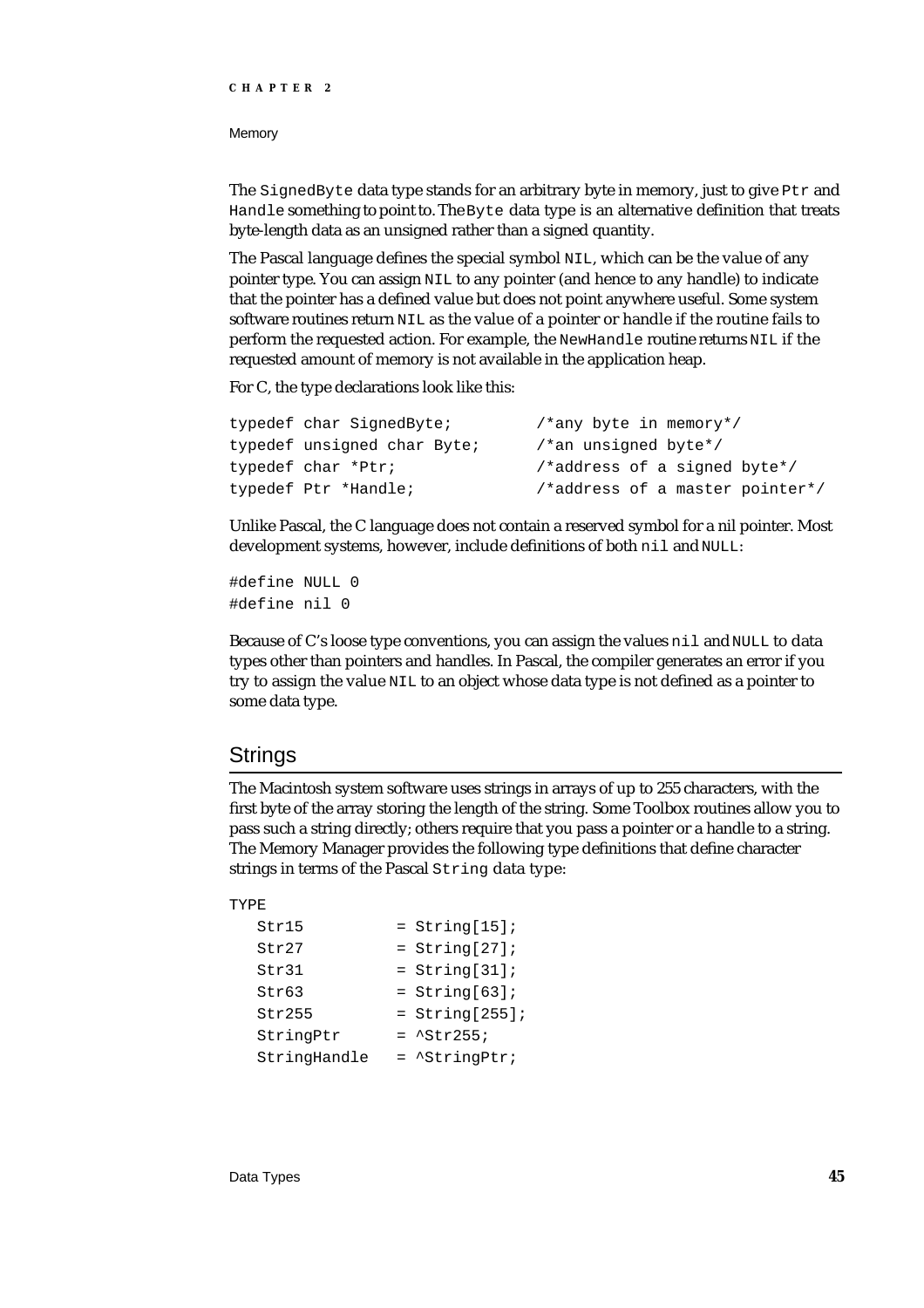**Memory** 

The C language treats strings differently than Pascal does. In C, strings are of variable length, with the end of the string marked by a special delimiter, usually the null character (ASCII 0). If you are using C, you must make certain to pass Pascal-style strings to Toolbox routines or to use special versions of the Toolbox routines that accept C strings. Check the documentation for your development environment for complete details.

### Procedure Pointers

For treating procedures and functions as data objects, the Memory Manager defines the ProcPtr data type:

TYPE

ProcPtr  $= Ptr$ ; {pointer to a procedure}

For example, after the declarations

```
VAR
  myProcPtr: ProcPtr;
PROCEDURE MyProc;
BEGIN
   ...
END;
```
you can make myProcPtr reference the MyProc procedure by using Pascal's @ operator, as follows:

myProcPtr := @MyProc;

With the @ operator, you can assign procedures and functions to variables of type ProcPtr, embed them in data structures, and pass them as arguments to other routines. Notice, however, that the data type ProcPtr technically points to an arbitrary byte, not an actual routine. As a result, there's no way in Pascal to access the underlying routine via this pointer in order to call it. Only routines written in assembly language can actually call routines designated by pointers of type ProcPtr.

### **Note**

You can't use the @ operator to reference procedures or functions whose declarations are nested within other routines.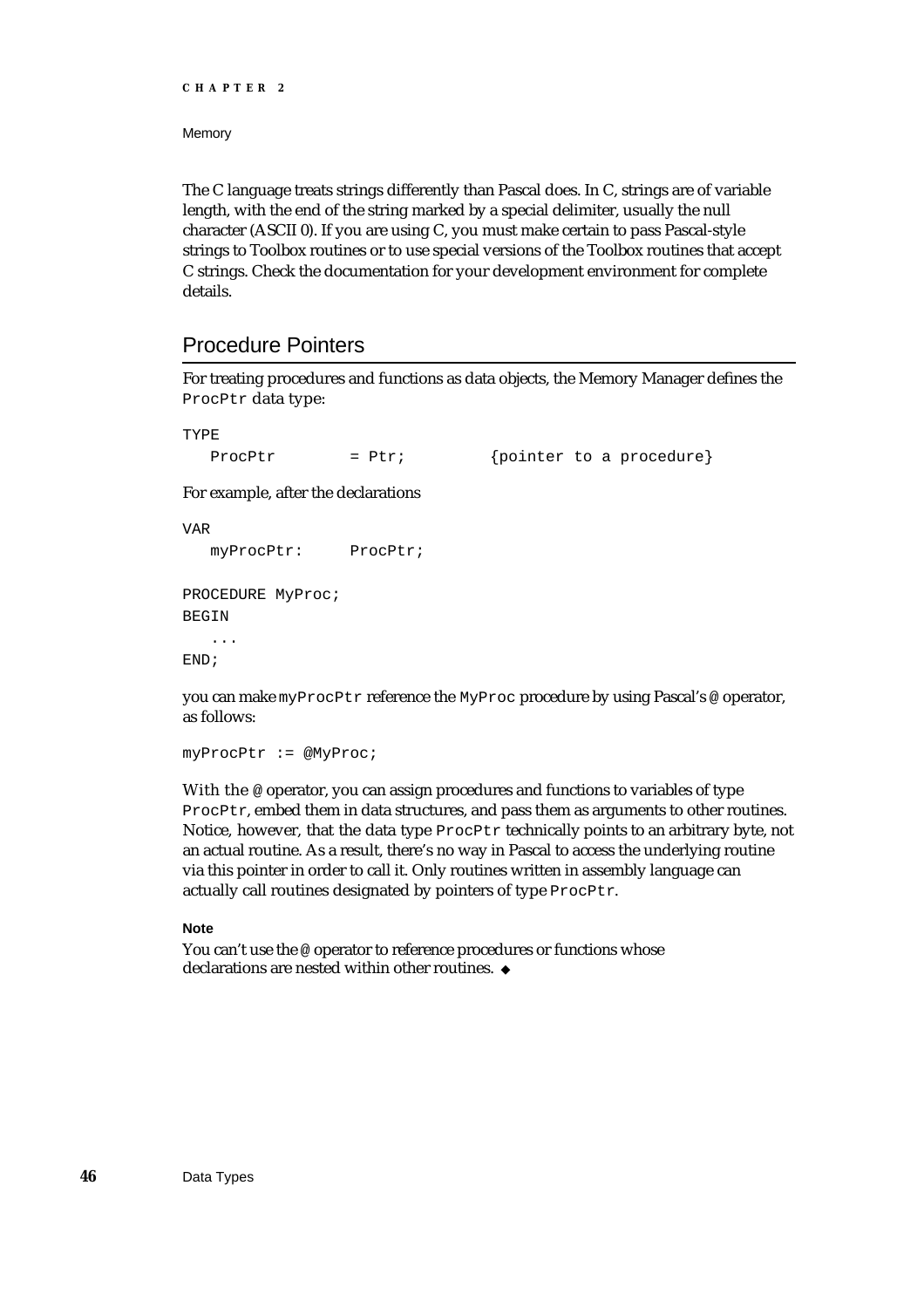### Type Coercion

Because of Pascal's strong typing rules, you can't directly assign a pointer value to a variable of some other pointer type, or pass a pointer variable to a routine requesting some other pointer type. Instead, you have to coerce the pointer from one type to another.

For example, you can call the HLock procedure to lock a relocatable block of memory. The HLock procedure requires a parameter of type Handle. If the block you want to lock isn't referenced by a variable of type Handle, you must coerce the variable to the required type. Here's an example:

```
HLock(Handle(myData));
```
Similarly, the GetDialogItem procedure returns in a VAR parameter a handle to an item in a dialog box. If you were to use the procedure to obtain the handle to a button in the variable itemHand of type Handle, you might need to access the button as a control. For example, you could access the button's enclosing rectangle with the code:

ControlHandle(itemHand)^^.contrlRect;

You can use this same syntax to equate any two variables of the same length. For example:

VAR myChar: Char; myByte: Byte; myByte := Byte(myChar);

You can also use the functions ORD, ORD4, and POINTER to coerce variables of different length from one type to another. For example:

```
VAR
  myInteger: Integer;
  myLongInt: LongInt;
  myPointer: Ptr;
myInteger := ORD(myLongInt); {two low-order bytes only}
myInteger := ORD(myPointer); {two low-order bytes only}
myLongInt := ORD(myInteger); {packed into high-order bytes}
myLongInt := ORD4(myInteger); {packed into low-order bytes}
myLongInt := ORD(myPointer);
myPointer := POINTER(myInteger);
myPointer := POINTER(myLongInt);
```
### **Note**

Assembly-language and C language programmers don't need to bother with type coercion. u

Data Types **47**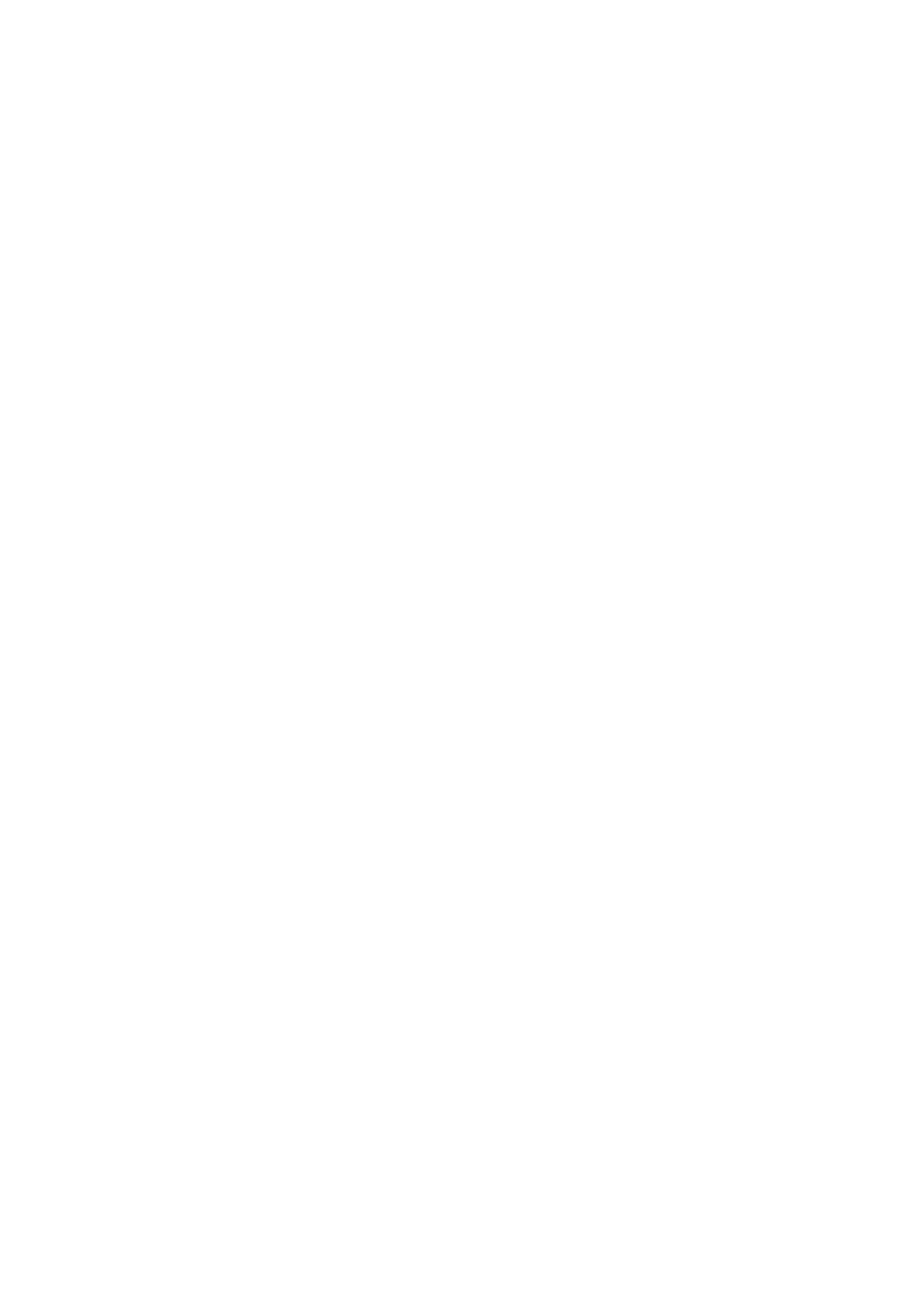# **Resources**

### **Contents**

About Resources 51 Resource Paths 52 Resource Types 55 Resource Structure 56 Using Standard Resources 59 Using Custom Resources 60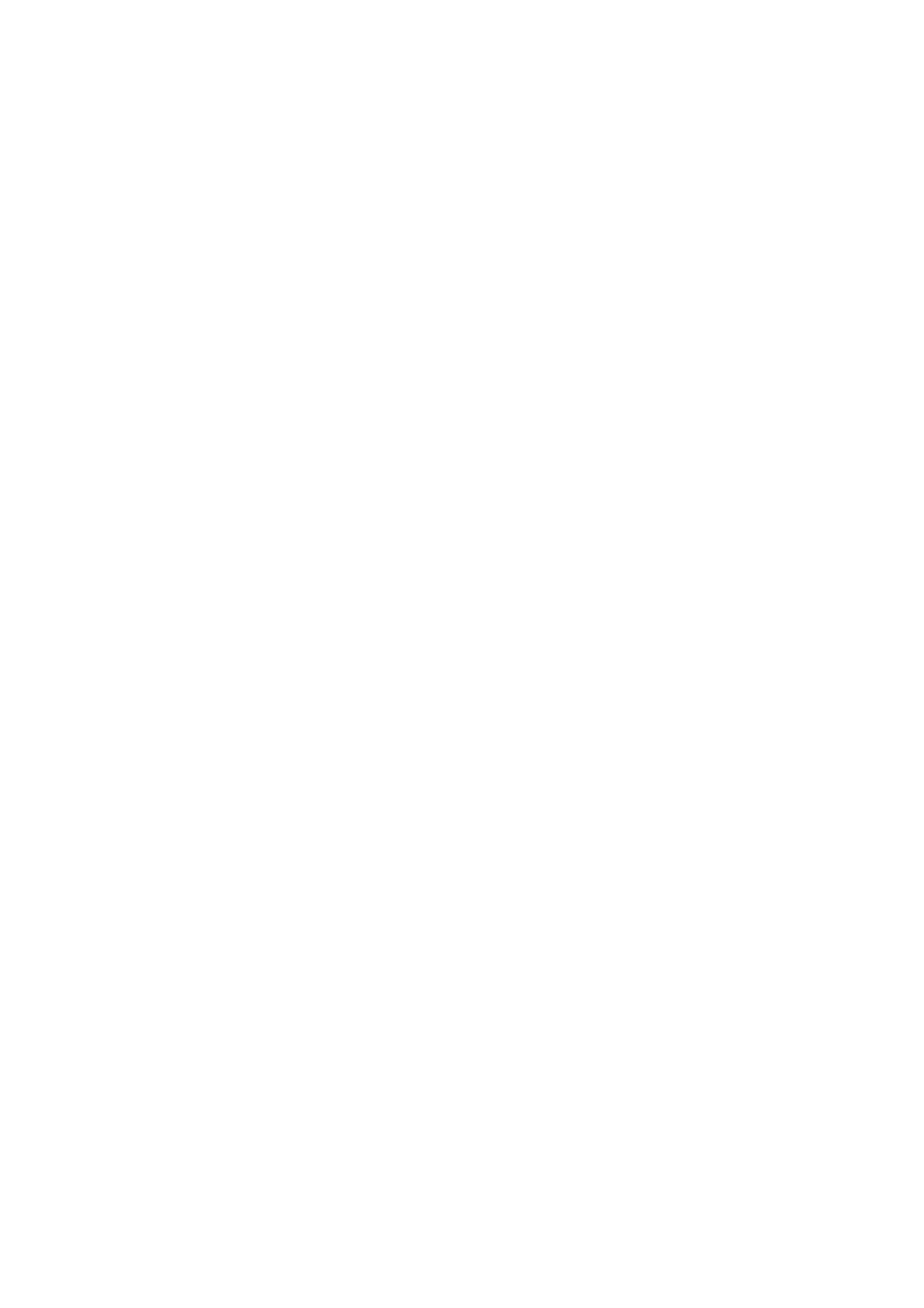#### Resources

This chapter describes how your application can use the Resource Manager to create and manage resources, collections of data stored in a file's resource fork that have a defined structure or type. The Macintosh Operating System and the Macintosh Toolbox define a large number of resource types. You'll need to include resources of some of these types in your application's resource file to meet various requirements of the system software. In addition, the system software provides a number of resources (such as fonts, patterns, and icons) that you can use to help create the standard Macintosh user interface for your application.

This chapter begins with a general description of resources. Then it shows how to

- use predefined system resources
- n create resources of a standard type
- n define your own custom resources and resource types

For a complete description of the capabilities of the Resource Manager and for code samples illustrating more advanced resource-handling techniques, see the chapter "Resource Manager" in *Inside Macintosh: More Macintosh Toolbox*.

### About Resources

An experienced Macintosh programmer might cringe at several features of the GreetMe source code shown in Listing 1-1 on page 3. One of the main sins it commits is this line:

```
gString := 'Hello, world!';
```
The problem with this line is that it includes, as part of the source code of the application, the message string that is to be displayed in the output window. While such an intermixing of code and data might be standard in some programming environments, it's definitely nonstandard in the Macintosh environment. To change the message, or to produce a version of the message in a different language, you'd need to change the source code and recompile the application. It would be better to isolate the changing data (the message string) from the application's code.

When you're programming on the Macintosh, you can do this by creating a resource that contains the message string. A **resource** is any collection of data having a defined structure that is stored in a file designed to hold resources, known as a **resource file.** Then you can read the message string from the resource file using a call like this:

GetIndString(gString, kMessages, kGreetingString);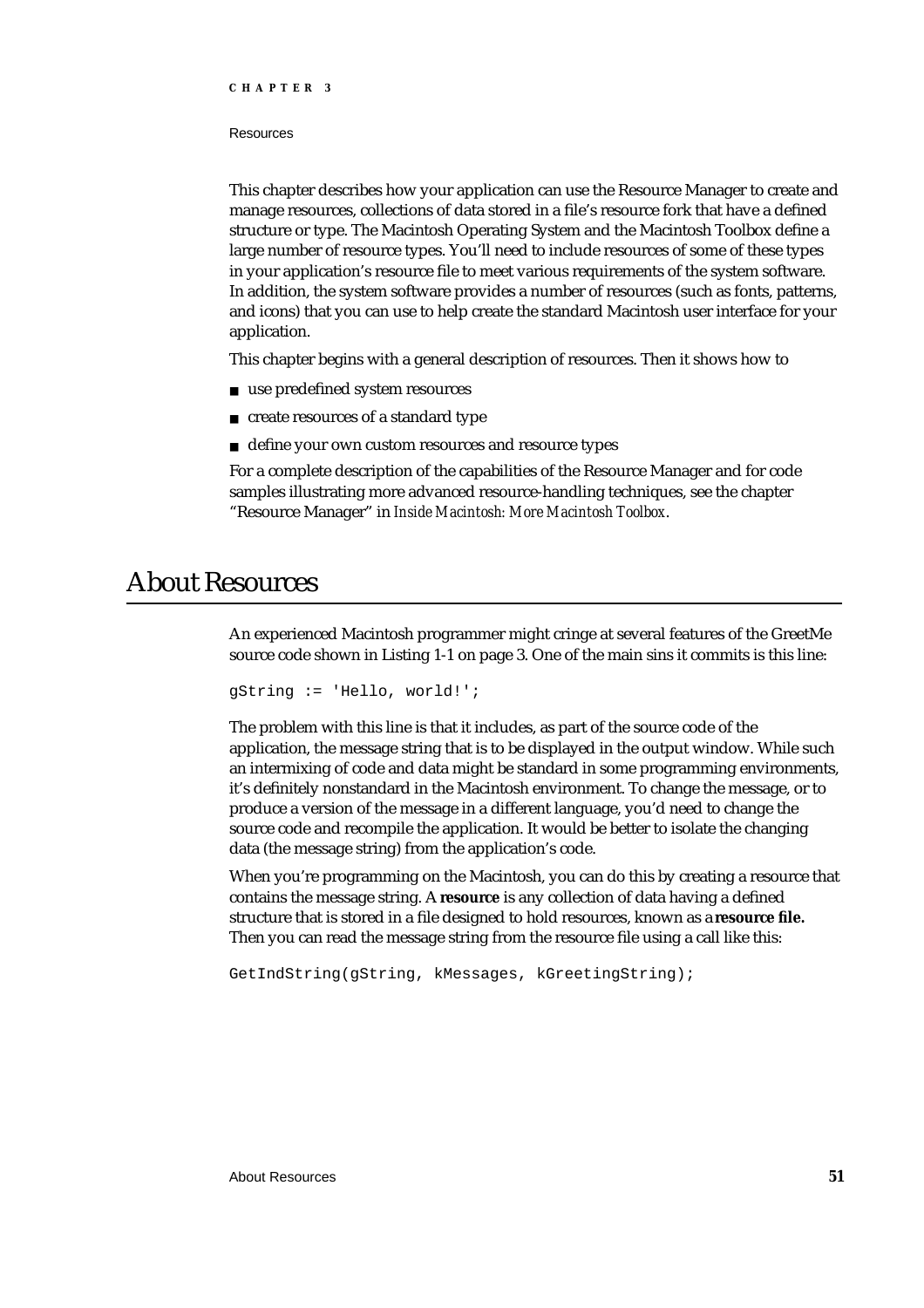### Resources

The GetIndString procedure reads the resource of type 'STR#' that has the resource ID kMessages in an open resource fork. This type of resource contains a string list, which is a sequential list of Pascal strings. Then Get IndString selects the string having the index kGreetingString. If there are at least that many strings in the string list, it puts the appropriate string into the first parameter (in this case,  $qString$ ).

### **Note**

The GetIndString procedure is not part of the Resource Manager, but it does call the Resource Manager. Many Toolbox and Operating System routines internally call the Resource Manager to retrieve information from resources.

The resources used by an application can be created and changed separately from the application's code. This separation is the main advantage to having resource files. A change in a simple greeting or in the title of a menu, for example, won't require any recompilation of code, nor will translation to another language.

### **IMPORTANT**

Properly written Macintosh applications should store *all* language- or location-sensitive data as resources, so that localization is largely a matter of editing the application's resources.

### Resource Paths

At any given time during your application's execution, there are usually two or more open resource files from which you can read information. The system resource file is opened by the Operating System at startup time. It contains standard resources, called **system resources,** shared by all applications. Among these are icons, fonts, sounds, and other collections of data. The system resource file also contains a number of code resources that you call indirectly to help create the standard Macintosh user interface. For example, the standard appearance and behavior of pull-down menus is governed by a menu-definition procedure, stored as a resource of type 'MDEF' in the system resource file. The system resource file also contains code resources that help you create standard windows and controls.

Your application's resource file is opened when your application is launched. You can call the CurResFile function early in your application's execution to get the reference number of your application's resource file.

gAppsResourceFile := CurResFile;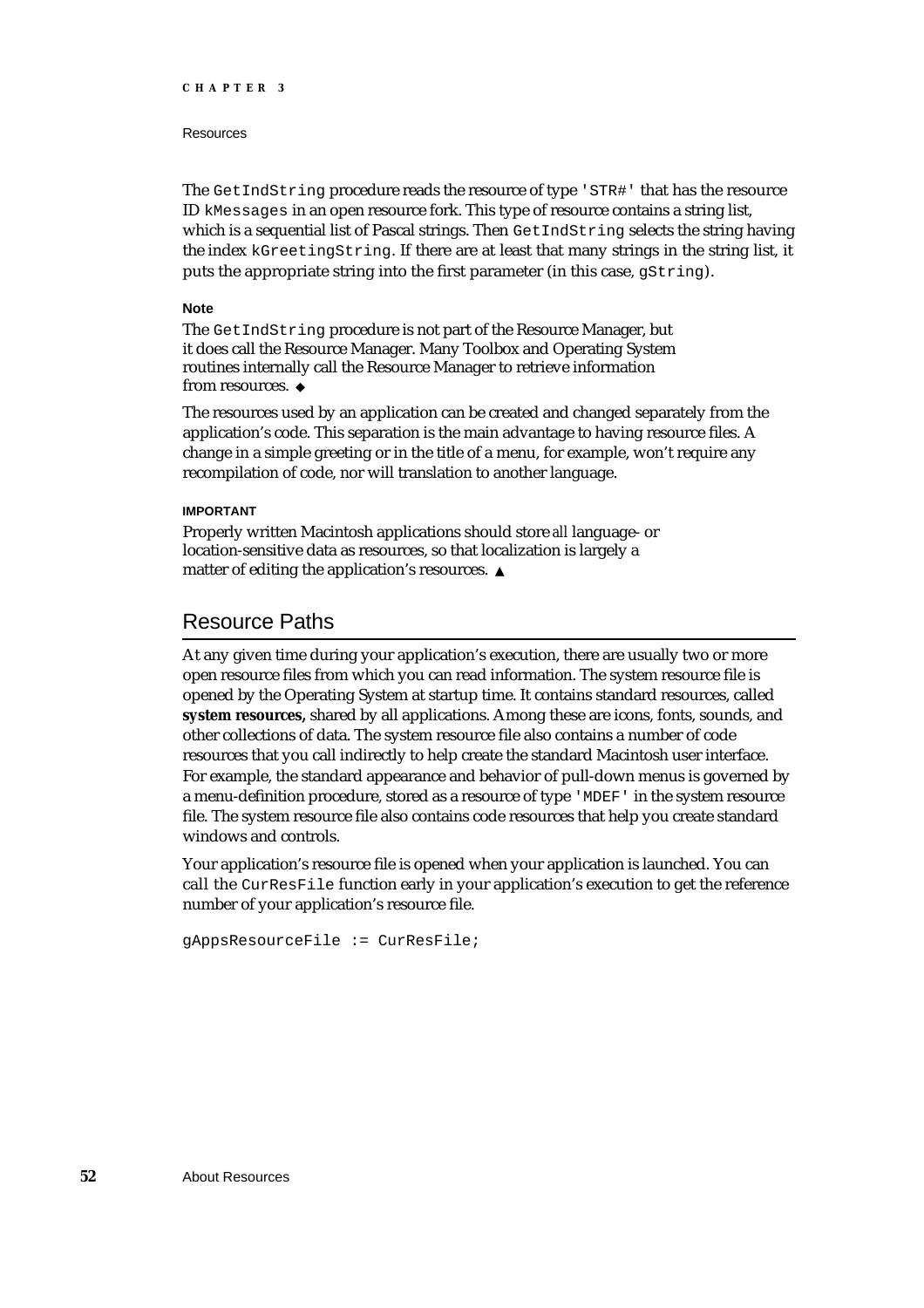#### Resources

You need to keep track of your application's resource file because the Resource Manager always looks for resources in the current resource file, which can change. Each time you open a resource file, it becomes the current resource file. You're likely to open a number of different resource files at various points in your application's execution. For instance, many applications store the user's general preferences in a resource file in the **Preferences folder** in the System Folder. In addition, if your application supports document files, you'll probably store some of the document's settings in the document's resource file. Table 3-1 summarizes the typical locations of resources used by an application.

| Table 3-1 | Typical locations of resources |
|-----------|--------------------------------|
|-----------|--------------------------------|

| Resource file                       | Resources contained in file                                                                                                                                                                                                |
|-------------------------------------|----------------------------------------------------------------------------------------------------------------------------------------------------------------------------------------------------------------------------|
| System resource file                | Standard elements of the Macintosh user interface<br>(such as fonts, sounds, and icons) shared by all<br>applications, and code resources that manage user<br>interface elements (such as menus, controls, and<br>windows) |
| <b>Application resource file</b>    | Resources containing static data (such as menu titles,<br>menu items, and text strings) used by the application                                                                                                            |
| <b>Application preferences file</b> | Resources encoding the user's global preferences for<br>the application                                                                                                                                                    |
| Document resource file              | Resources used only in this document, or resources that<br>govern the appearance of the document's window<br>(such as its location on the screen)                                                                          |

When searching resource files, the Resource Manager generally begins with the most recently opened one. When you ask it to open a resource of a particular type and ID, it first looks in the current resource file. If the Resource Manager doesn't find the specified resource there, it then looks in the resource file opened just before the current resource file. As long as the resource remains unfound, the Resource Manager continues until it reaches the last resource file in the chain, which is probably the system resource file. If the specified resource isn't there either, the Resource Manager gives up and notifies your application that the resource can't be found.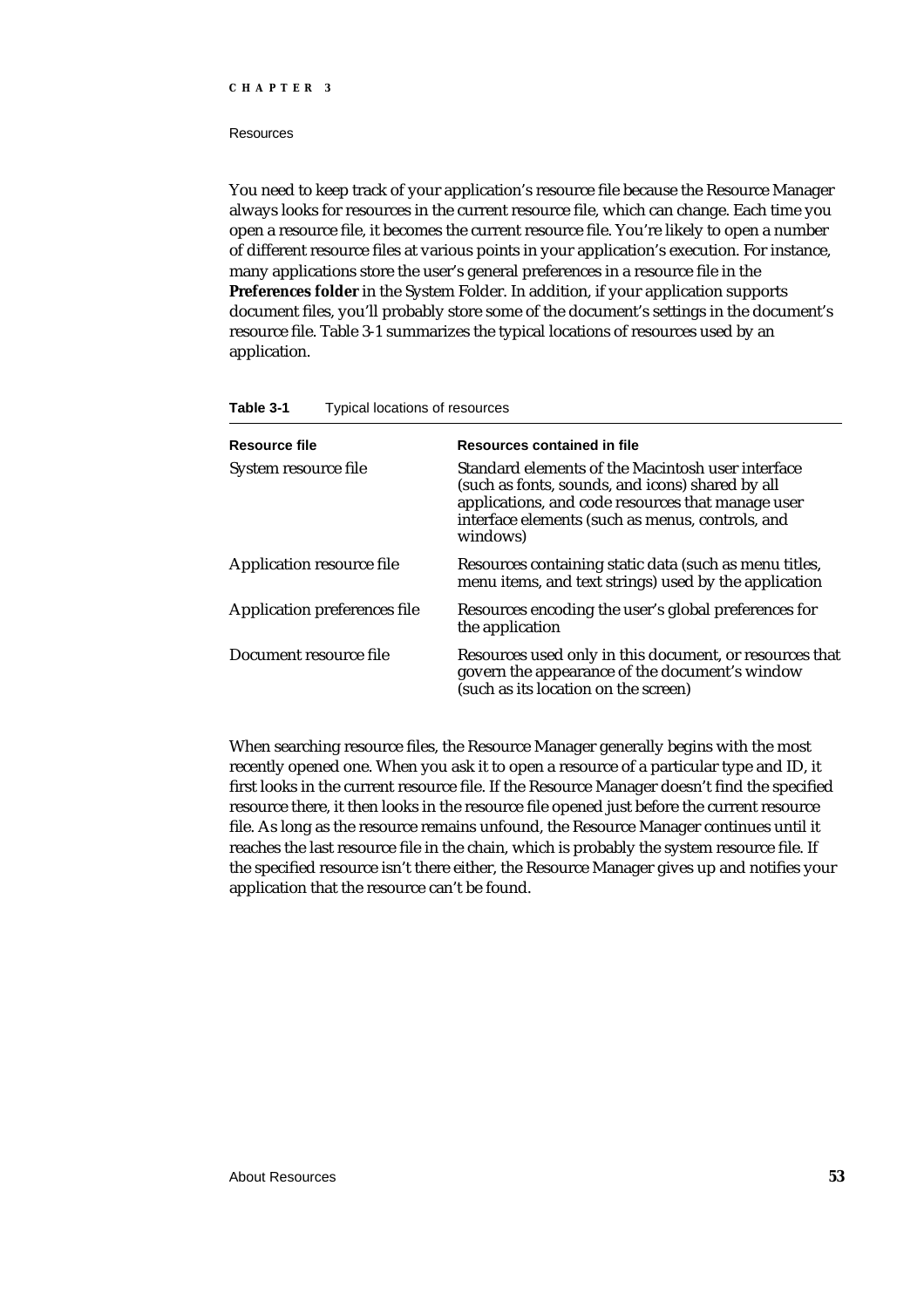#### **Resources**

Figure 3-1 illustrates a typical search path followed by the Resource Manager as it looks for a particular font.

### **Figure 3-1** Searching for a resource



### **Note**

Unlike the system resource file and your application's resource file, a document's resource file is not automatically opened when you open the document's data fork. If you want to include a document's resource fork in the chain of open resource files, you need to open it explicitly (for instance, using the HOpenResFile routine).

In general it's best not to rely too much on the Resource Manager's ability to search through open resource files; instead, you should explicitly set the appropriate resource file as the current resource file (by calling SetResFile) before you read or write any resource data. In addition, you can restrict the Resource Manager's search for a resource to the current resource file by using special Resource Manager routines. For example, instead of calling GetResource, you can call Get1Resource. This instructs the Resource Manager to look only in the first resource file in the chain of open resource files.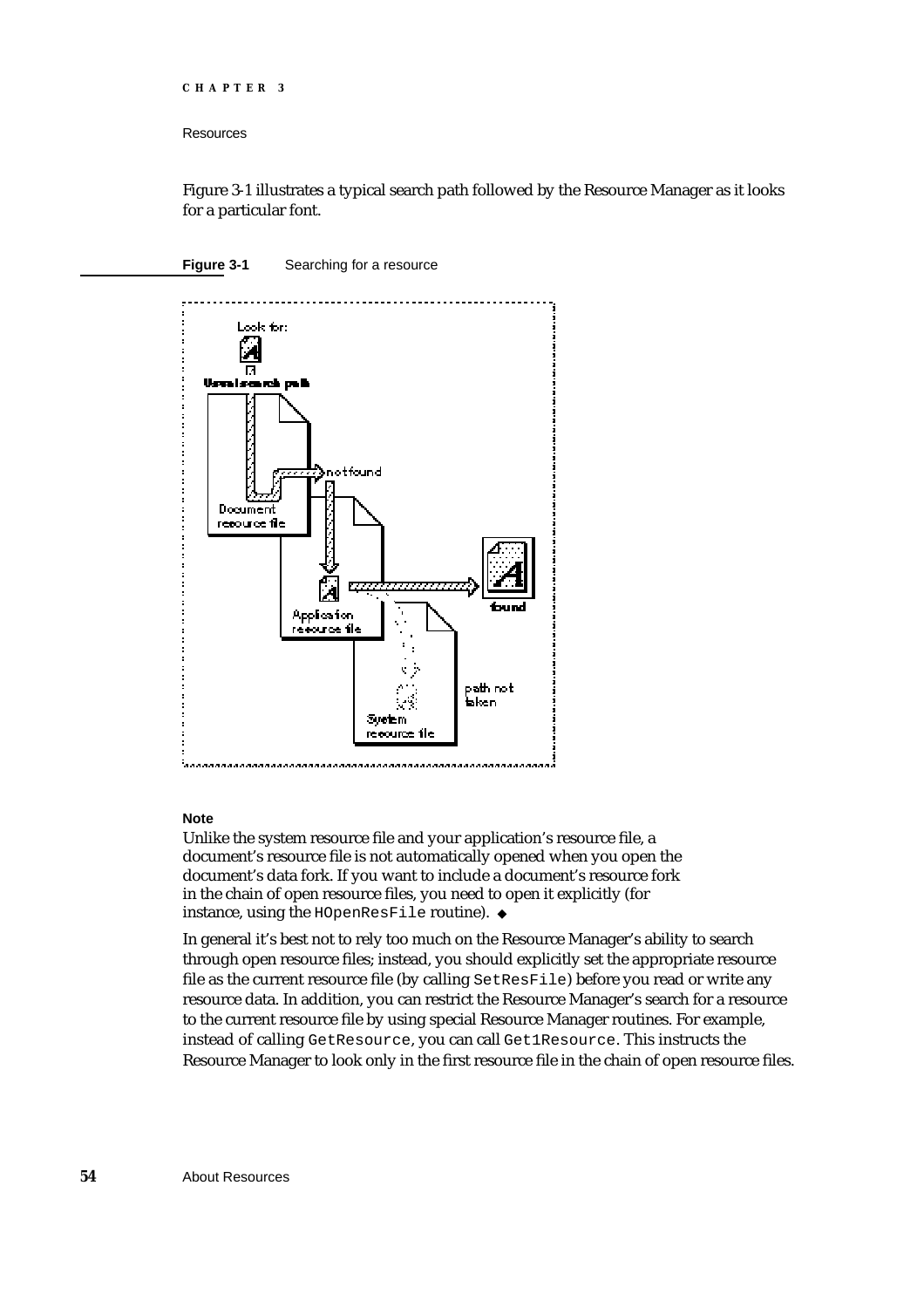Resources

### Resource Types

As indicated above, resources are grouped logically by function into **resource types.** You refer to a resource by passing the Resource Manager a **resource specification,** which consists of the resource type and an ID number or a name. Any resource type is valid, whether one of those recognized by the Toolbox as referring to a standard Macintosh resource (such as a pattern), or a custom type created for use by your application.

### **Note**

The Resource Manager knows nothing about the formats of the individual types of resources. Only the routines in the other parts of the Toolbox and Operating System that call the Resource Manager have this knowledge. u

A resource type can be any sequence of four alphanumeric characters, including the space character. You can create resource types for your application, provided that they consist of all uppercase letters and do not conflict with the standard resource types already created. A resource type is defined by the ResType data type:

TYPE ResType = PACKED ARRAY[1..4] OF CHAR;

### **IMPORTANT**

Uppercase letters are distinguished from their lowercase counterparts in resource types. In addition, Apple reserves for its own use all resource types that include any lowercase letters. If you create custom resource types for use by your application, make sure that the type includes all uppercase letters.

Table 3-2 lists the names and uses of some of the standard resource types used by the Macintosh system software. Uppercase resources are listed first.

| <b>Resource type</b><br>'ALRT' | <b>Meaning</b><br>Alert box template                  |
|--------------------------------|-------------------------------------------------------|
| ' CODE '                       | Application code segment                              |
| 'CURS'                         | <b>Cursor</b>                                         |
| 'DITL'                         | Item list in a dialog or alert box                    |
| 'DLOG'                         | Dialog box template                                   |
| ' FONT'                        | <b>Bitmapped font</b>                                 |
| ' ICON'                        | Icon.                                                 |
| ' MBAR '                       | Menu bar                                              |
| ' MENU '                       | Menu                                                  |
| 'PAT '                         | Pattern (The space in the resource type is required.) |

### **Table 3-2** Some standard resource types

*continued*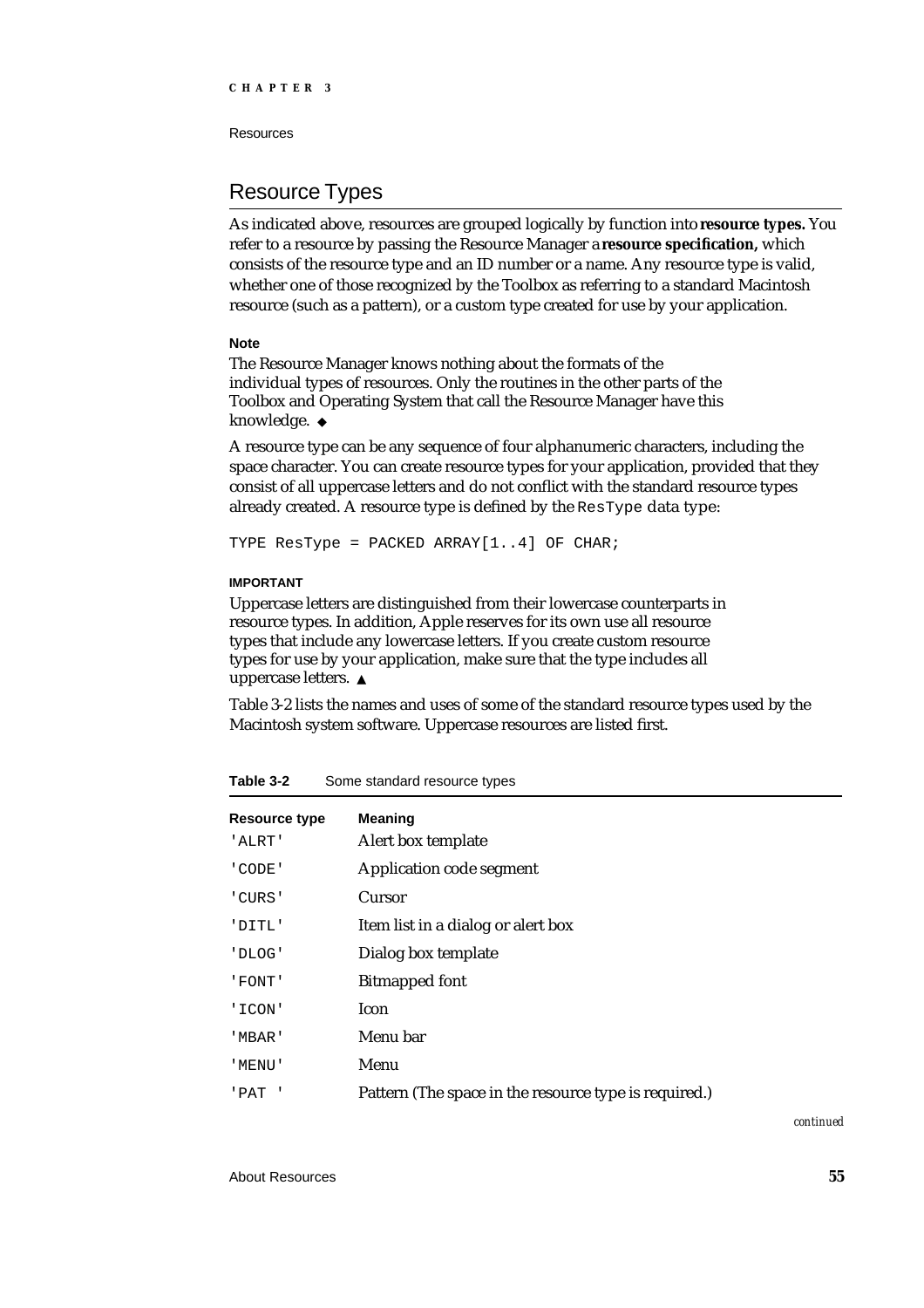Resources

| <b>Resource type</b><br>'PICT' | <b>Meaning</b><br>QuickDraw picture                      |
|--------------------------------|----------------------------------------------------------|
| 'SIZE'                         | Size of an application's partition and other information |
| ' STR '                        | String (The space in the resource type is required.)     |
| 'STR#'                         | <b>String list</b>                                       |
| 'WIND'                         | Window template                                          |
| 'hdlg'                         | Help for dialog box or alert box items                   |
| 'sfnt'                         | Outline font                                             |
| 'snd'                          | Sound (The space in the resource type is required.)      |

| Table 3-2 | Some standard resource types (continued) |  |
|-----------|------------------------------------------|--|
|-----------|------------------------------------------|--|

You pick out a particular resource by specifying its type together with a **resource name** or a **resource ID** number. In general, it's best to use resource IDs because they're guaranteed to be unique within any given resource file. By contrast, it's possible to have two different resources of the same type with the same name.

### Resource Structure

A resource file consists of a number of individual resources together with a **resource map,** an indication of where in the resource file the data for a given resource is to be found. You usually don't need to know about the structure—or even the existence—of the resource map. The Resource Manager uses it to keep track of a resource file's resources. If you lengthen or shorten a resource, or remove one from the resource file entirely, the Resource Manager takes care of modifying the resource map accordingly.

Often, you don't even need to know about the structure of the individual resources you access in a resource fork. Sometimes you just need to open a resource and pass the handle you receive from the Resource Manager to some Toolbox routine. Here's an example:

```
FOR count := 1 TO 4 DO
   qEmptyPats[count] := GetPattern(kEmptyID + (count - 1));FillRgn(myRegion, gEmptyPats[gEmptyIndex]^^);
```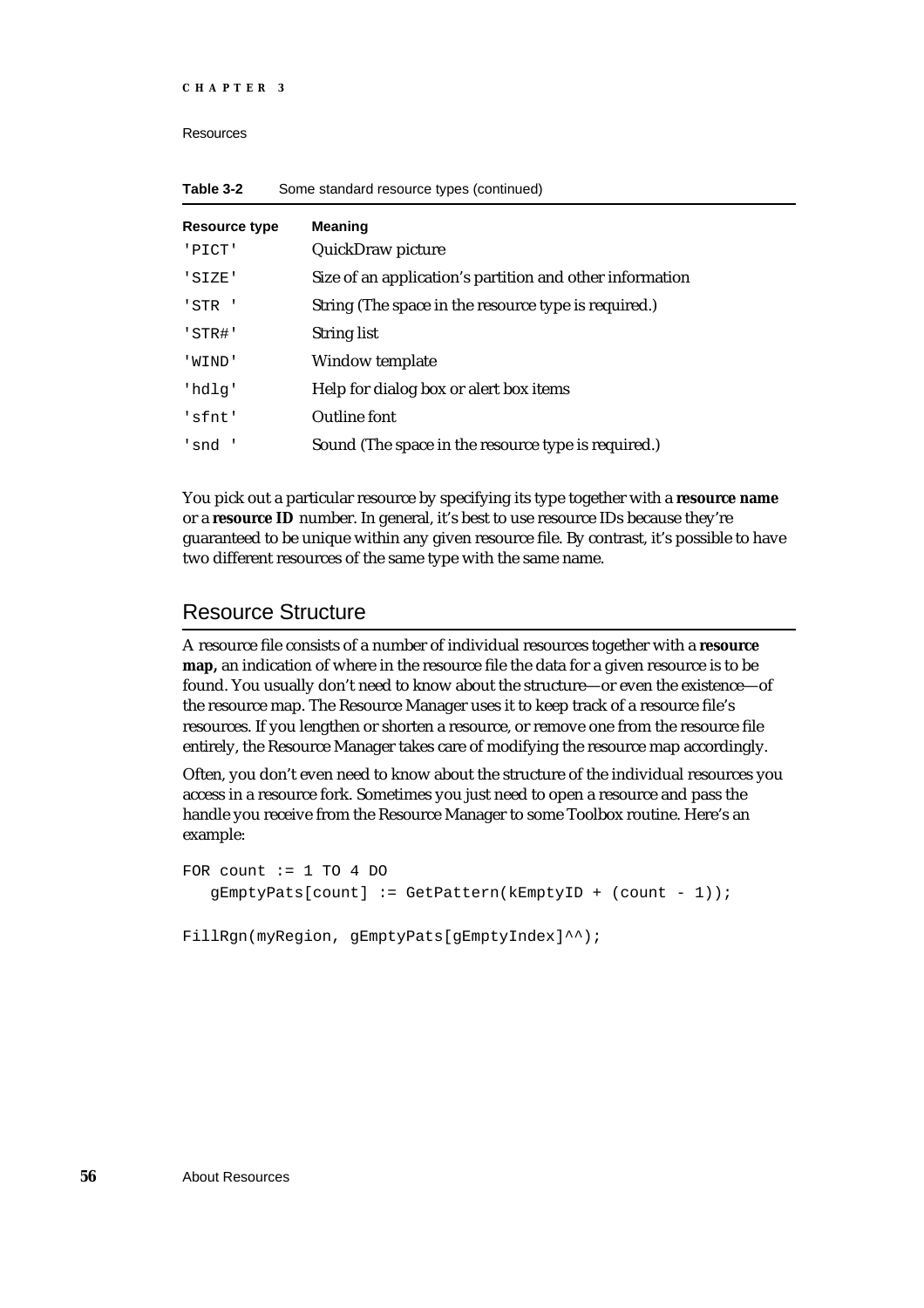## Resources

At application startup time, the Venn Diagrammer application reads the four available emptiness patterns from the application's resource file. Later, when it is drawing the current contents of the Venn diagram, it might fill a specified region with the current pattern. The application itself knows nothing about the actual structure of a pattern.

Sometimes, however, you do need to know about the structure of the individual resources you want to use in your application. This is certainly true for any resources your application defines itself. Occasionally, you also need to know how the data in a system resource is structured. *Inside Macintosh* uses two general methods for displaying the structure of a resource's data: resource descriptions and resource diagrams.

The first method used in *Inside Macintosh* to describe the structure of a resource involves specifying a description in the Rez resource description language. Listing 3-1 shows the Rez input for a sample dialog box.

**Listing 3-1** Rez input for the Preferences dialog box

```
resource 'DLOG' (rVennDPrefsDial, purgeable) { /*dialog resource*/
  {84, 82, 264, 362}, /*rectangle for dialog box*/
  noGrowDocProc, /*window definition ID for modeless dialog*/
  visible, /*display this dialog box immediately*/
  goAway, /*draw a close box*/
  0x0, /*initial refCon value of zero*/
  rVennDPrefsDial, /*use item list with res ID rVennDPrefsDial*/
  "Venn Diagram Preferences",/*window title*/
  noAutoCenter /*don't automatically center the window*/
};
```
Rez is a resource compiler: it takes a resource description like the one shown in Listing 3-1 and produces a compiled resource. As you can see, the Rez description includes information about the desired dialog box, including the box's rectangle, window definition ID, and initial window title.

Rez is provided as part of the Macintosh Programmer's Workshop (MPW) and as part of some third-party development environments. If you prefer, you can create and edit resources using tools like ResEdit, a graphic resource editor provided by Apple Computer, Inc. Using ResEdit, you'll create and modify resources in a slightly more friendly atmosphere, by manipulating windows like the one shown in Figure 3-2.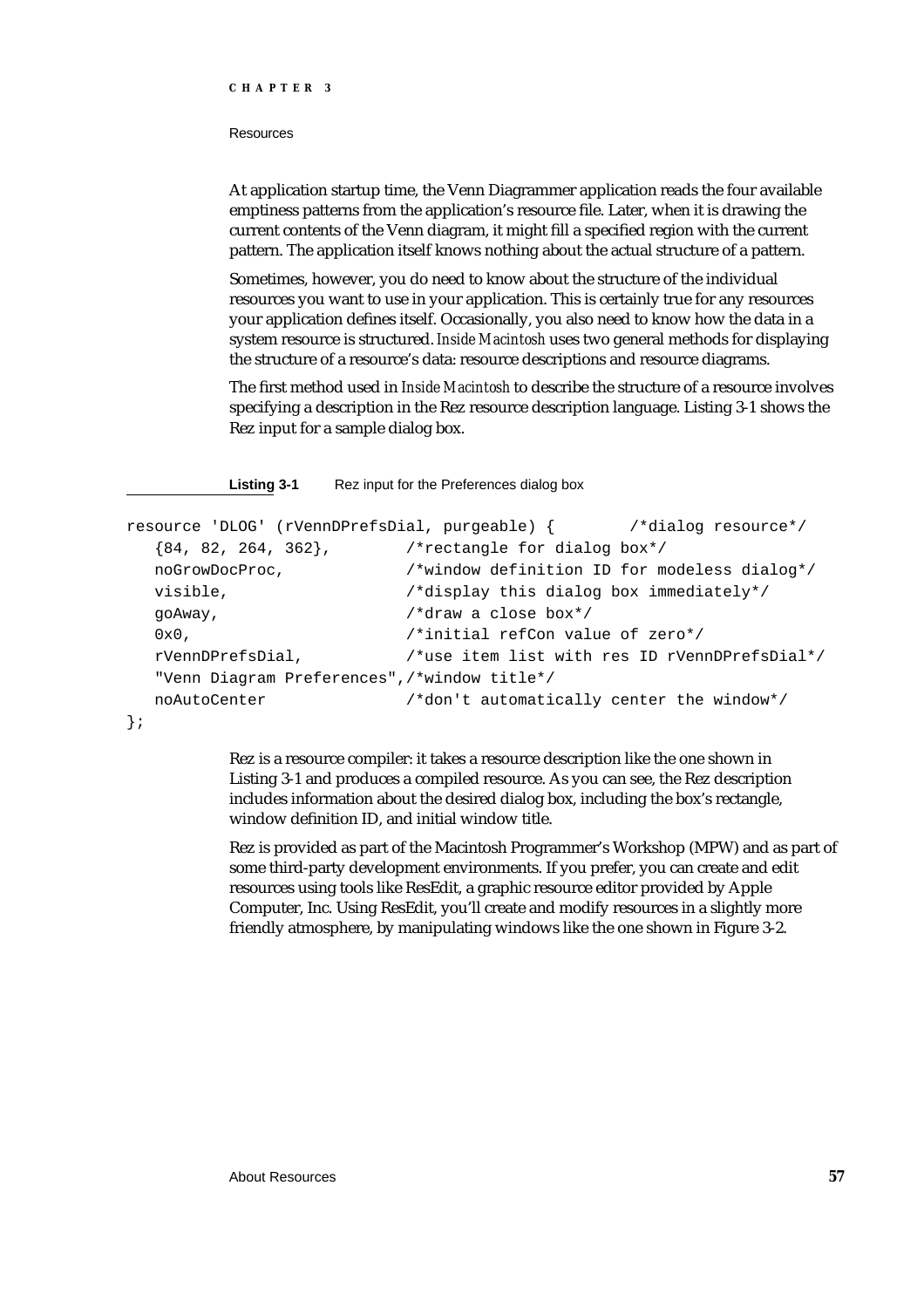```
CHAPTER 3
```
**Figure 3-2** The ResEdit version of the Preferences dialog box

| $\exists$ DLOG "Venn Diagram Preferences" ID = 3040 from   $\equiv$ |                                               |  |  |
|---------------------------------------------------------------------|-----------------------------------------------|--|--|
| BoundsRect                                                          | 362<br>84<br>264<br>82<br>∫ Set `             |  |  |
| ProclD                                                              |                                               |  |  |
| Uisible                                                             | $\circledcirc$ True $\circlearrowright$ False |  |  |
| GoAway                                                              | $\circledcirc$ True $\circlearrowright$ False |  |  |
| RefCon                                                              | п                                             |  |  |
| ltems ID                                                            | 3040                                          |  |  |
| Title                                                               | Venn Diagram Preferences                      |  |  |
| Auto                                                                | \$0000                                        |  |  |
| Position                                                            |                                               |  |  |
|                                                                     |                                               |  |  |

ResEdit uses an internal resource compiler to turn this graphic representation of a resource into a compiled resource.

## **Note**

For most purposes, and especially for programmers new to the Macintosh environment, ResEdit is a perfectly adequate tool for creating and editing resources. For information about using ResEdit to create resources, see *ResEdit Reference*. For complete information about using Rez to compile resource descriptions into resources, see *Macintosh Programmer's Workshop Reference*.

Whether you use Rez or ResEdit's internal resource compiler to create resources, the compiled resource will have the same structure. This structure is sometimes depicted in *Inside Macintosh* using a resource diagram, as illustrated in Figure 3-3.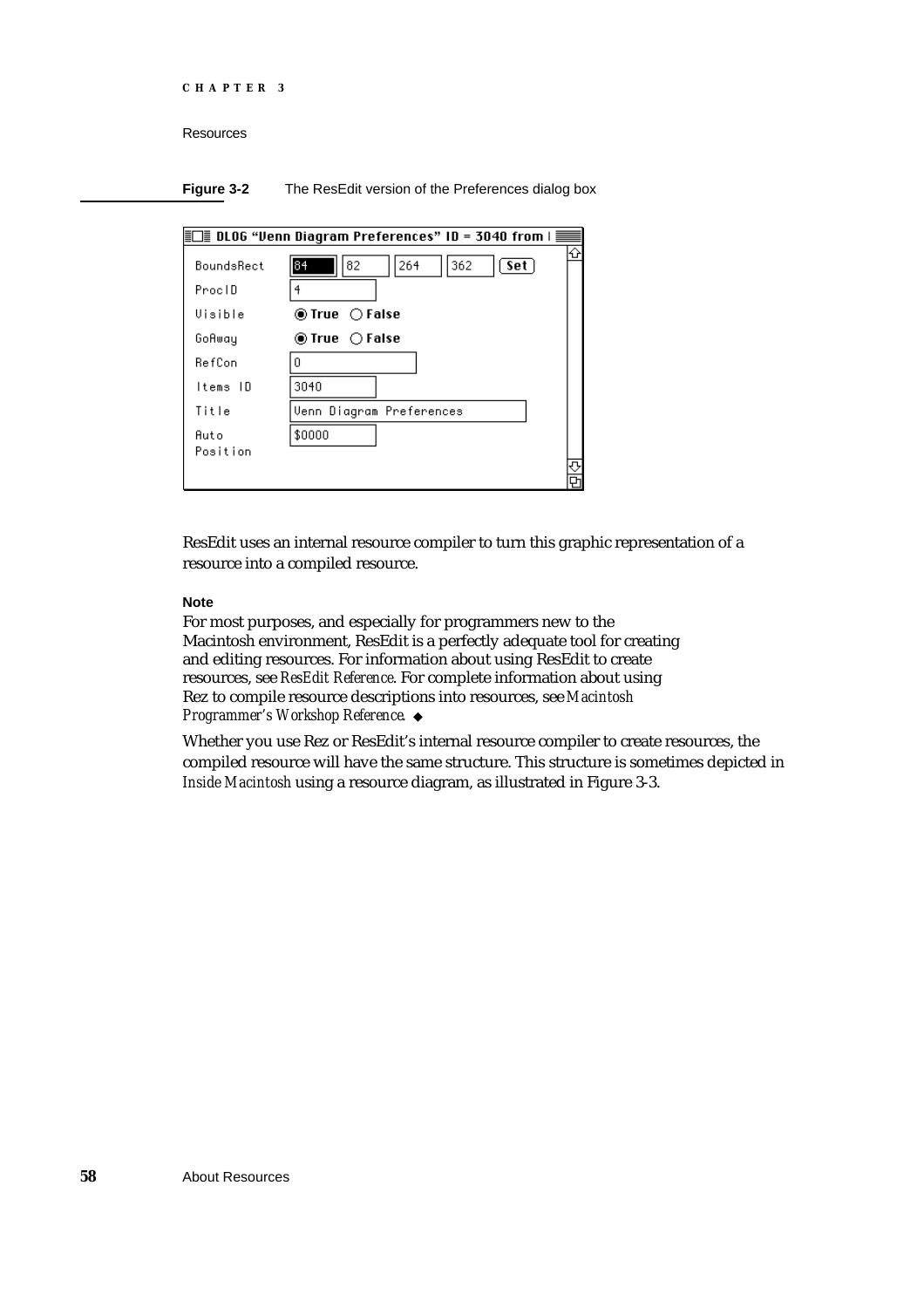Resources

Figure 3-3 A resource diagram



# Using Standard Resources

In general, you'll need to create resources describing the standard user interface elements used by your application, including

- dialog boxes
- dialog box item lists  $\overline{\mathsf{n}}$
- n menus
- windows  $\overline{\mathsf{n}}$
- n controls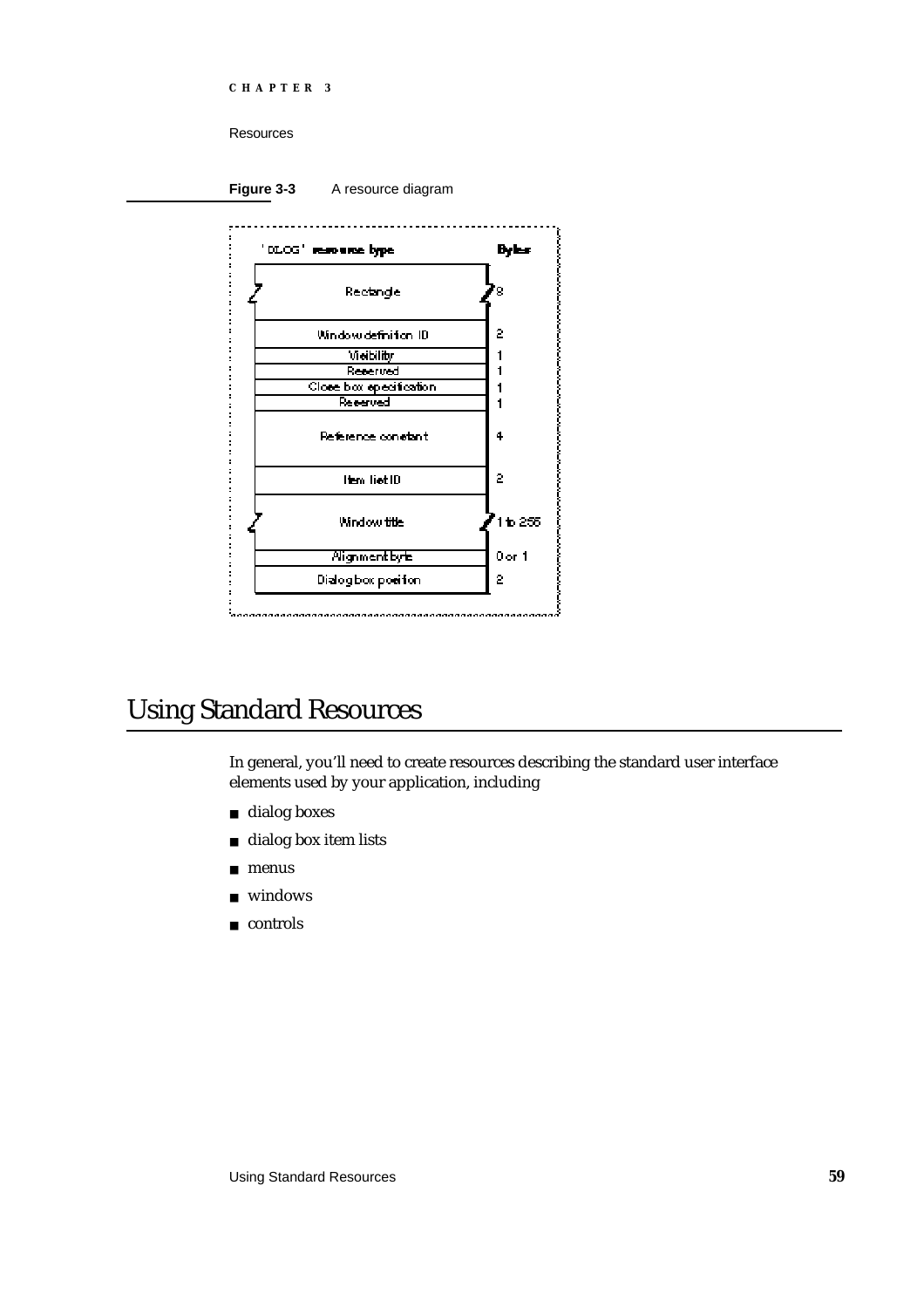Resources

For standard user interface elements, the Macintosh Toolbox provides special routines you can use to open the appropriate resources. For instance, you can call the Dialog Manager function GetNewDialog to read a dialog box resource (of type 'DLOG') and the corresponding item list (of type 'DITL') from your application's resource fork.

myDialog := GetNewDialog(myKind, myPointer, WindowPtr(-1));

Similarly, you can call the Window Manager routine GetNewWindow to open a window description resource (of type 'WIND'). Internally, these routines call Resource Manager routines such as GetResource to read the resource data from the resource file.

Some Toolbox routines are simply loosely disguised Resource Manager calls. For example, the code shown on page 56 which uses GetPattern to open four available emptiness patterns could be replaced by this functionally equivalent code:

```
FOR count := 1 TO 4 DO
  qEmptyPats[count] := GetResource('PATH ', kEmptyID + (count - 1));
```
Most Resource Manager routines that open resources return a handle to the specified resource data. You can pass that handle to other Resource Manager routines, or doubly dereference it to get at the resource data.

## Using Custom Resources

In addition to using system resources to help create the standard Macintosh user interface for your application and standard resource types to help isolate its localizable data, you'll probably also want to create custom resources. This section illustrates how to define a custom resource type and how to create and manage resources of that type. The source code provided here shows how to handle a preferences file. This file stores the user's global preferences, and your application can retrieve them each time it is launched. When it starts up, the Venn Diagrammer application tries to open a preferences file, which contains a single resource with the following type and ID:

CONST

| kPrefResType | $=$ 'PRFN'; | {type of preferences resource} |
|--------------|-------------|--------------------------------|
| kPrefResID   | $= 259;$    | {ID of preferences resource}   |

As you've seen earlier in this book, the preferences file needs to contain information about the user's Venn diagram preferences, as displayed in the Preferences dialog box shown in Figure 3-4.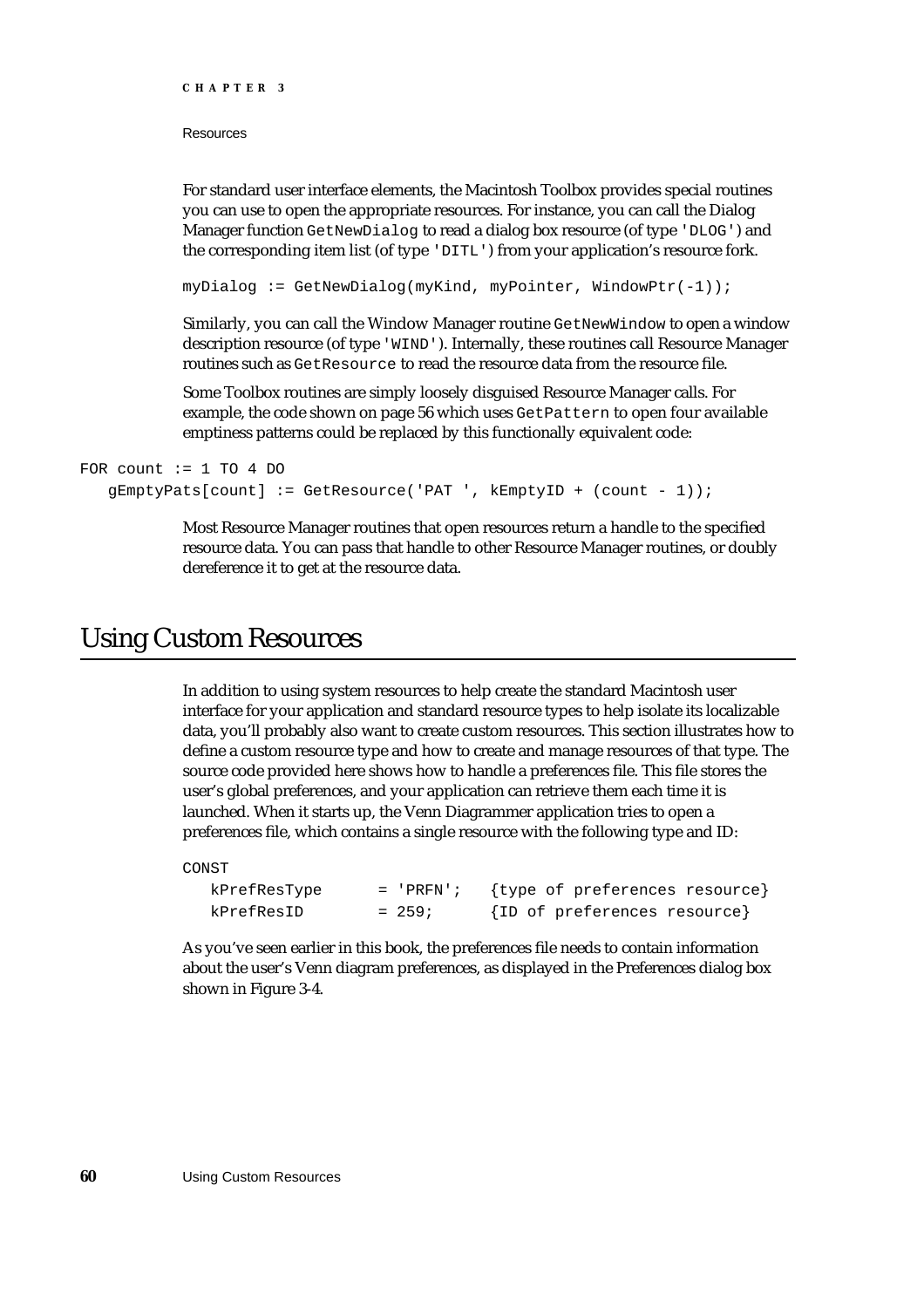```
CHAPTER 3
```
**Figure 3-4** The Preferences dialog box



Here, there are six pieces of information that need to be tracked. To maintain this information, the Venn Diagrammer application defines a data structure of type MyPrefsRec (defined in Listing 3-2).

**Listing 3-2** The structure of a resource containing Venn diagram preferences

```
TYPE
```

```
MyPrefsRec = RECORD
  autoDiag: Boolean; {do we automatically fix the diagram?}
  showName: Boolean; {do we show names of valid arguments?}
  isImport: Boolean; {do subjects have existential import?}
  isRandom: Boolean; {do we select next setting randomly?}
  emptyInd: Integer; {index of the desired emptiness pattern}
  existInd: Integer; {index of the desired existence symbol}
END;
MyPrefsPtr = ^MyPrefsRec;
MyPrefsHnd = ^MyPrefsPtr;
```
When it is first launched, the Venn Diagrammer application calls the application-defined routine DoReadPrefs (defined in Listing 3-3) to read the user's existing preferences settings. First, DoReadPrefs determines the name of the preferences file by reading a resource in the application's resource file that contains that name. By convention, the name of the preferences file consists of the name of the application followed by the string " Preferences", for instance, Venn Diagrammer Preferences.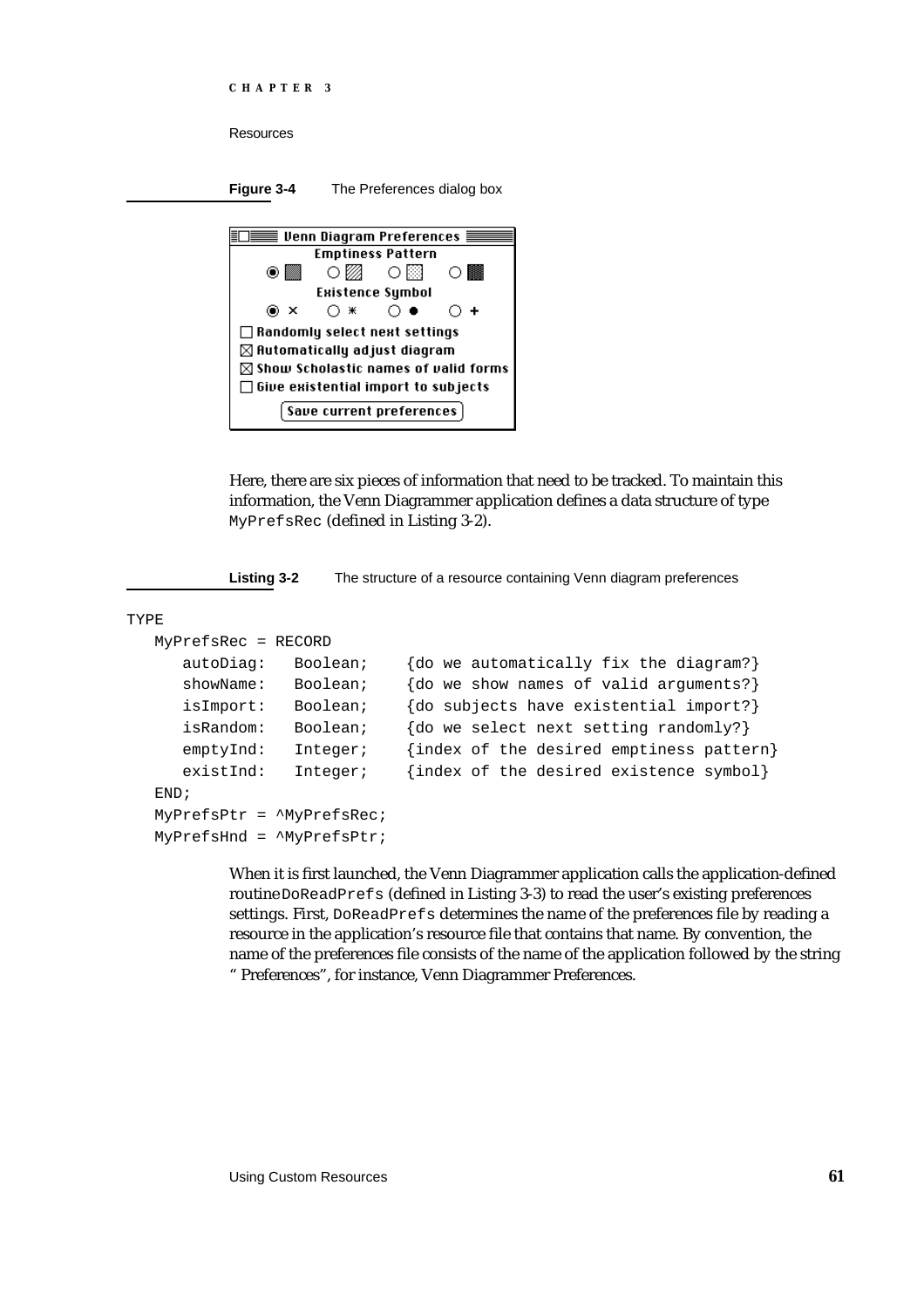```
CHAPTER 3
```

```
Listing 3-3 Reading a user's preferences
```

```
PROCEDURE DoReadPrefs;
  VAR
     myVRefNum: Integer;
     myDirID: LongInt;
     myName: Str255; {name of this application}
     myPrefs: Handle; {handle to actual preferences data}
     myResNum: Integer; {reference number of opened resource file}
     myResult: OSErr;
  CONST
     kNameID = 4000; {resource ID of 'STR#' with filename}
BEGIN
  {Determine the name of the preferences file.}
  GetIndString(myName, kNameID, 1);
  {Figure out where the preferences file is.}
  IF IsFindFolder THEN
     myResult := FindFolder(kOnSystemDisk, kPreferencesFolderType,
                              kDontCreateFolder, myVRefNum, myDirID)
  ELSE
     myResult := -1;IF myResult <> noErr THEN
     BEGIN
        myVRefNum := 0; {use default volume}
        myDirID := 0; \{use default directory\}END;
   {Open the preferences resource file.}
  myResNum := HOpenResFile(myVRefNum, myDirID, myName, fsCurPerm);
  {If no preferences file successfully opened, create one }
   { by copying default preferences in app's resource file.}
  IF myResNum = -1 THEN
     myResNum := DoCreatePrefsFile(myVRefNum, myDirID, myName);
  IF myResNum <> -1 THEN {if we successfully opened the file...}BEGIN
        UseResFile(myResNum); {make the new resource file current one}
        myPrefs := Get1Resource(kPrefResType, kPrefResID);
        IF myPrefs = NIL THEN
           exit(DoReadPrefs);
        WITH MyPrefsHnd(myPrefs)^^ DO
```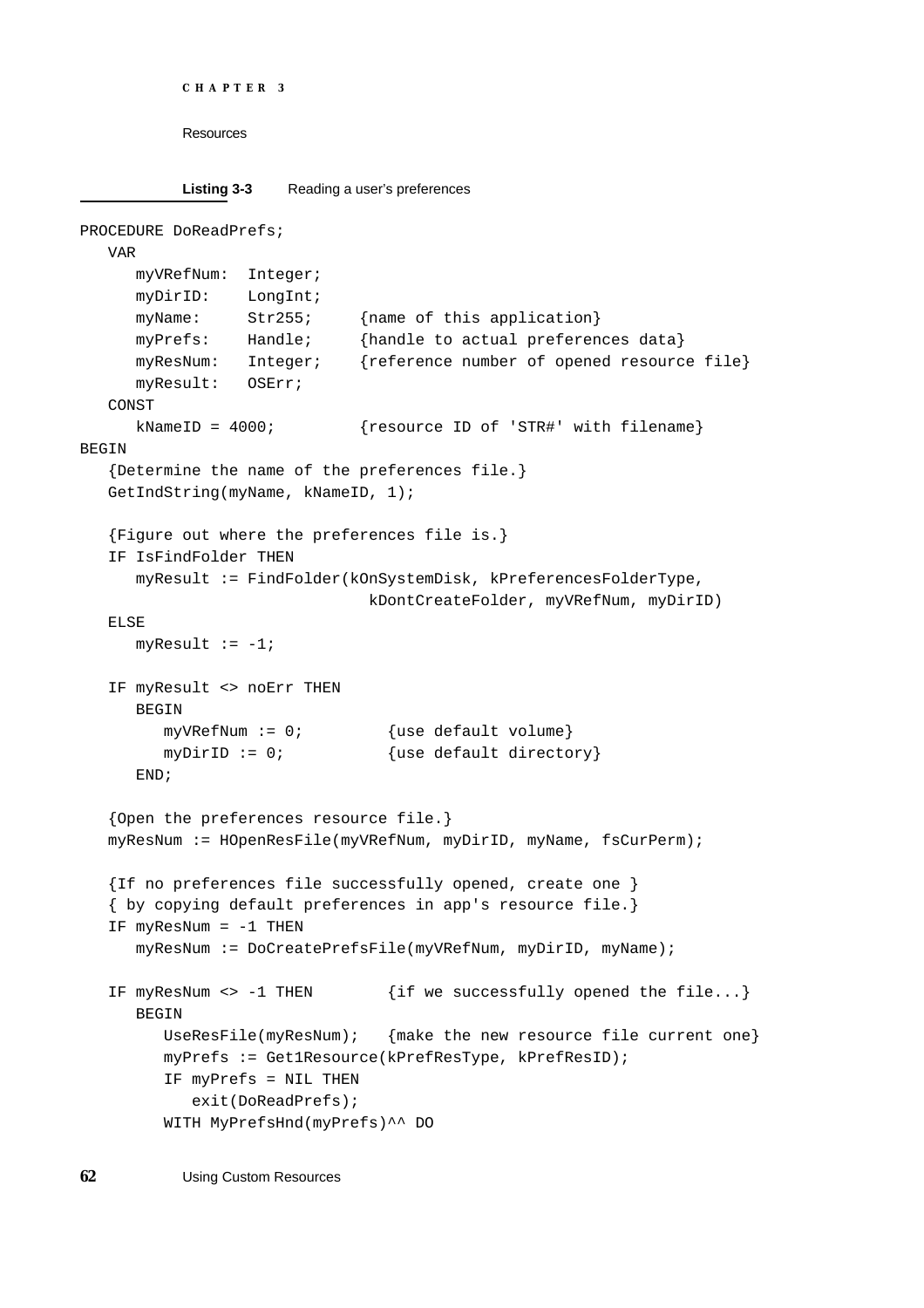```
CHAPTER 3
```

```
BEGIN {read the preferences settings}
           gAutoAdjust := autoDiag;
           qShowMames := showName;gGiveImport := isImport;
           gStepRandom := isRandom;
           gEmptyIndex := emptyInd;
           gExistIndex := existInd;
        END;
      {Make sure some preferences globals make sense.}
     IF NOT (gExistIndex IN [1..4]) THEN
        qExistIndex := 1;IF NOT (gEmptyIndex IN [1..4]) THEN
        qEmptyIndex := 1;{Reinstate the application's resource file.}
     UseResFile(gAppsResourceFile);
  END;
gPreferencesFile := myResNum; {remember its resource ID}
```
END;

After determining the name of the preferences file, DoReadPrefs calls the application-defined utility IsFindFolder to see whether the operating environment supports the FindFolder function. (See Listing 9-6 on page 179 for a definition of IsFindFolder.) If it does, DoReadPrefs calls FindFolder to find the location of the Preferences folder. The FindFolder function returns the volume reference number and the directory ID of that folder, if it can be found. If FindFolder isn't available or if it cannot find the Preferences folder, DoReadPrefs looks in the default directory on the default volume.

## **IMPORTANT**

Just looking in the default directory when you cannot find the Preferences folder isn't really the best thing to do. Your application would probably want to look in the System Folder to see if your preferences file is there.

Once the target folder is successfully located, DoReadPrefs calls the HOpenResFile function to try to open a file having the required name in that folder. If no such file can be opened (as indicated by a returned reference number of  $-1$ ), DoReadPrefs calls the application-defined function DoCreatePrefsFile to attempt to create a new preferences file. (See Listing 3-4 for a definition of DoCreatePrefsFile.)

If the existing or newly created preferences file is successfully opened, then DoReadPrefs calls UseResFile to make that file the current resource file. Then it reads the resource of type kPrefResType and ID kPrefResID from that file. If all goes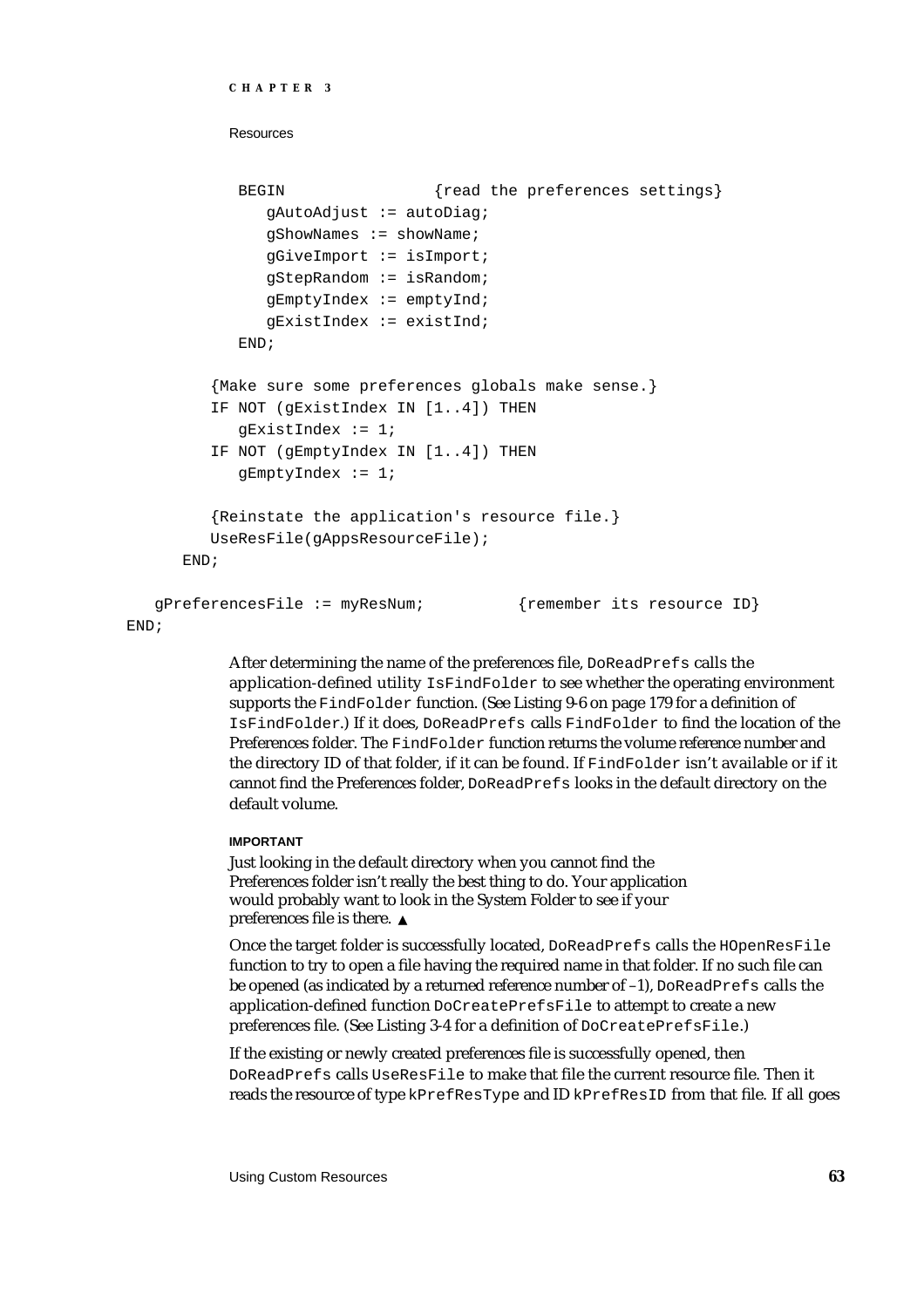## Resources

well, DoReadPrefs reads the current settings from that resource and assigns them to the appropriate global variables:

```
WITH MyPrefsHnd(myPrefs)^^ DO
  BEGIN {read the preferences settings}
     gAutoAdjust := autoDiag;
     gShowNames := showName;
     gGiveImport := isImport;
     gStepRandom := isRandom;
     gEmptyIndex := emptyInd;
     gExistIndex := existInd;
  END;
```
Finally, DoReadPrefs ensures that the values of the two index variables are within acceptable limits and then restores the application's resource file as the current resource file by calling UseResFile once again. Notice that the preferences resource file is left open; this way, the Venn Diagrammer application need not reopen the file if the user wants to change the stored preferences settings.

The DoCreatePrefsFile function that is called by DoReadPrefs is defined in Listing 3-4. Essentially, DoCreatePrefsFile creates a resource file in the appropriate location and with the appropriate name; then it copies into that new resource file an existing set of preferences (stored in the application's resource fork).

**Listing 3-4** Creating a preferences file FUNCTION DoCreatePrefsFile (myVRefNum: Integer; myDirID: LongInt; myName: Str255): Integer; VAR

```
myResNum: Integer;
myResult: OSErr;
myID: Integer; {resource ID of resource in app's res fork}
```

```
myHandle: Handle; {handle to resource in app's res fork}
     myType: ResType; {ignored; used for GetResInfo}
BEGIN
```

```
myResult := noErr;
HCreateResFile(myVRefNum, myDirID, myName);
```

```
IF ResError = noErr THEN
```

```
BEGIN
```

```
myResNum := HOpenResFile(myVRefNum, myDirID, myName, fsCurPerm);
IF myResNum <> -1 THEN
   BEGIN
      UseResFile(gAppsResourceFile);
      myHandle := Get1Resource(kPrefResType, kPrefResID);
```

```
IF ResError = noErr THEN
```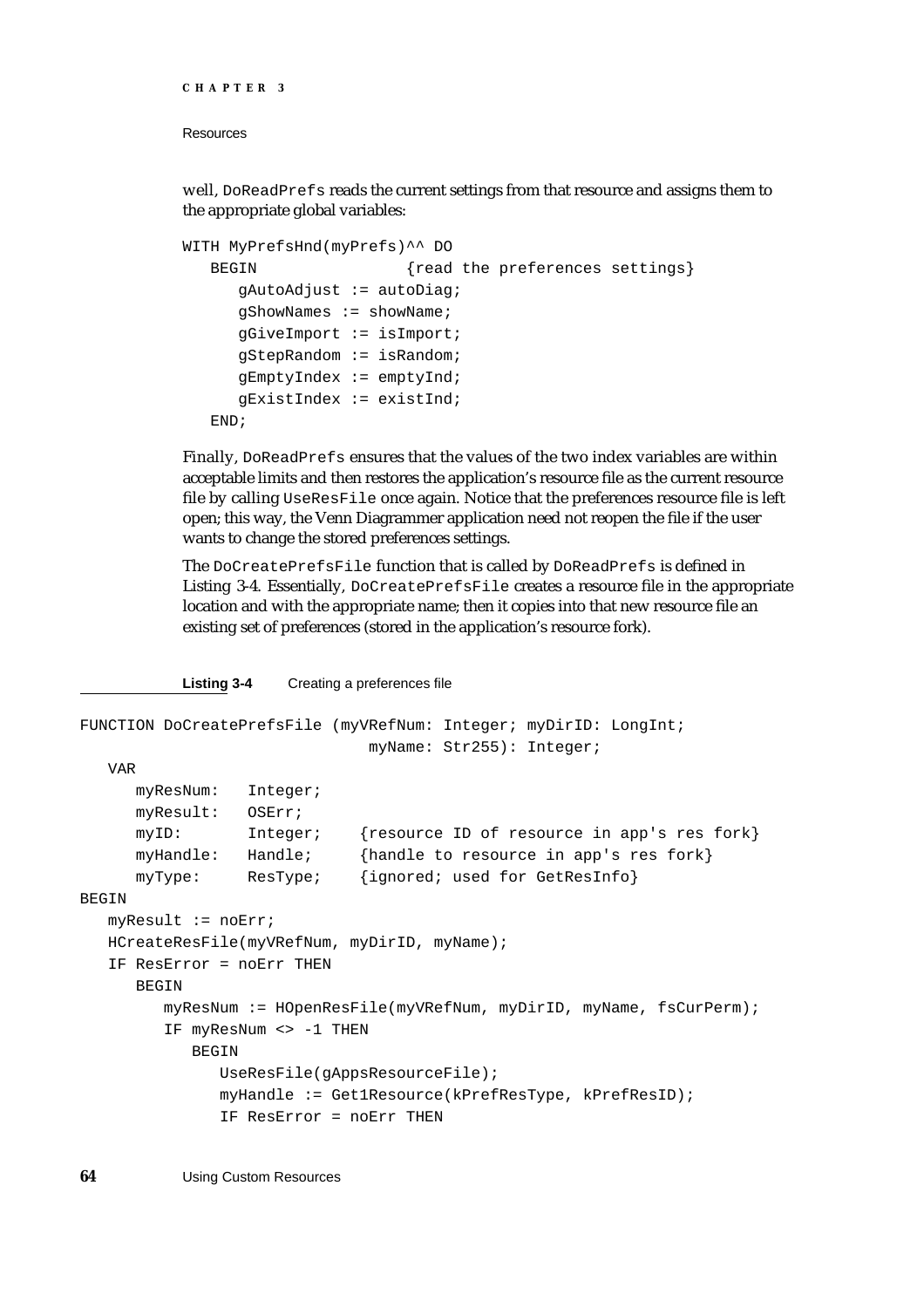```
CHAPTER 3
```

```
BEGIN
            GetResInfo(myHandle, myID, myType, myName);
            myResult := DoCopyResource(kPrefResType, myID,
                                    gAppsResourceFile, myResNum);
         END
      ELSE
         BEGIN
            CloseResFile(myResNum);
            myResult := HDelete(myVRefNum, myDirID, myName);
            myResNum := -1;END;
   END;
DoCreatePrefsFile := myResNum;
```
END;

END;

To copy the existing resource from the application's resource file to the new preferences resource file, DoCreatePrefsFile calls the application-defined routine DoCopyResource. A version of DoCopyResource is shown in Listing 3-5.

**Listing 3-5** Copying a resource from one resource file to another

```
FUNCTION DoCopyResource (rType: ResType; rID: Integer; source: Integer;
                         dest: Integer): OSErr;
  VAR
     myHandle: Handle; {handle to resource to copy}
     myName: Str255; {name of resource to copy}
     myAttr: Integer; {resource attributes}
     myType: ResType; {ignored; used for GetResInfo}
     myID: Integer; {\{ \text{ ignored; used for GetResInfo} \}}myResult: OSErr;
     myCurrent: Integer; {current resource file on entry}
BEGIN
  myCurrent := CurResFile; {remember current resource file}
  UseResFile(source); \{set \{set the source resource file\}myHandle := Get1Resource(rType, rID); {open the source resource}
  IF myHandle <> NIL THEN
     BEGIN
       GetResInfo(myHandle, myID, myType, myName); {get res name}
       myAttr := GetResAttrs(myHandle); {get res attributes}
       DetachResource(myHandle); {so we can copy the resource}
       UseResFile(dest); \{set fet destination resource file}
```
Using Custom Resources **65**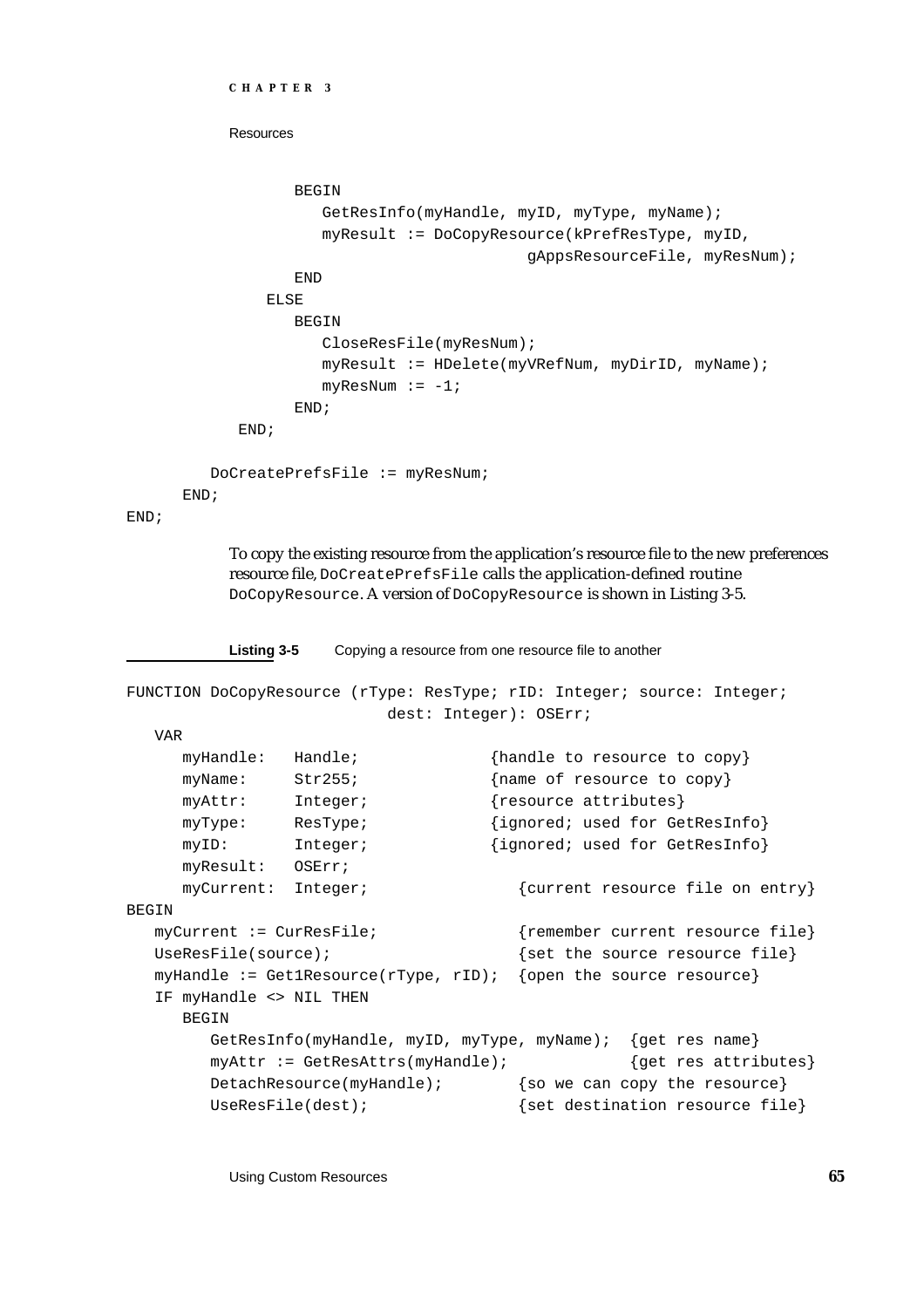```
CHAPTER 3
```

```
IF ResError = noErr THEN
        AddResource(myHandle, rType, rID, myName);
     IF ResError = noErr THEN
        SetResAttrs(myHandle, myAttr);{set res attributes of copy}
     IF ResError = noErr THEN
        ChangedResource(myHandle); {maxk resource as changed}
     IF ResError = noErr THEN
        WriteResource(myHandle); \{write resource data}
  END;
DoCopyResource := ResError; {return result code}
ReleaseResource(myHandle); <br> \{ qet rid of resource data}
UseResFile(myCurrent); {r} {restore original resource file}
```
END;

As you can see, DoCopyResource opens the resource to be copied. It copies that resource into the destination resource file by making the destination file the current resource file and then calling the Resource Manager routine AddResource. However, before calling AddResource, you need to disassociate the source resource from its resource file. Because AddResource requires a handle to some data in memory that is not a handle to an existing resource, you need to call the DetachResource procedure to cut the link between the resource data and its original resource file.

You can determine whether a Resource Manager call succeeded by calling the function ResError, which returns the result code from the most recently executed Resource Manager routine. The DoCopyResource function calls ResError repeatedly to make sure that the resource data was successfully added, that the resource attributes were successfully copied, that the destination resource was successfully marked as changed, and that the data was successfully written out to disk.

It's easy to see how to save a set of preferences to the user's preferences file. In essence, you simply need to reverse the strategy employed in reading the preferences. Listing 3-6 defines the DoSavePrefs procedure, which the Venn Diagrammer application calls whenever the user wants to save the current preferences settings. The DoSavePrefs procedure assumes that the application's preferences file is already open.

**Listing 3-6** Saving current preferences settings

```
PROCEDURE DoSavePrefs;
  VAR
```

```
myPrefData: Handle; {handle to new resource data}
myHandle: Handle; {handle to resource to replace}
myName: Str255; {name of resource to copy}
myAttr: Integer; {resource attributes}
myType: ResType; {ignored; used for GetResInfo}
myID: Integer; {ignored; used for GetResInfo}
```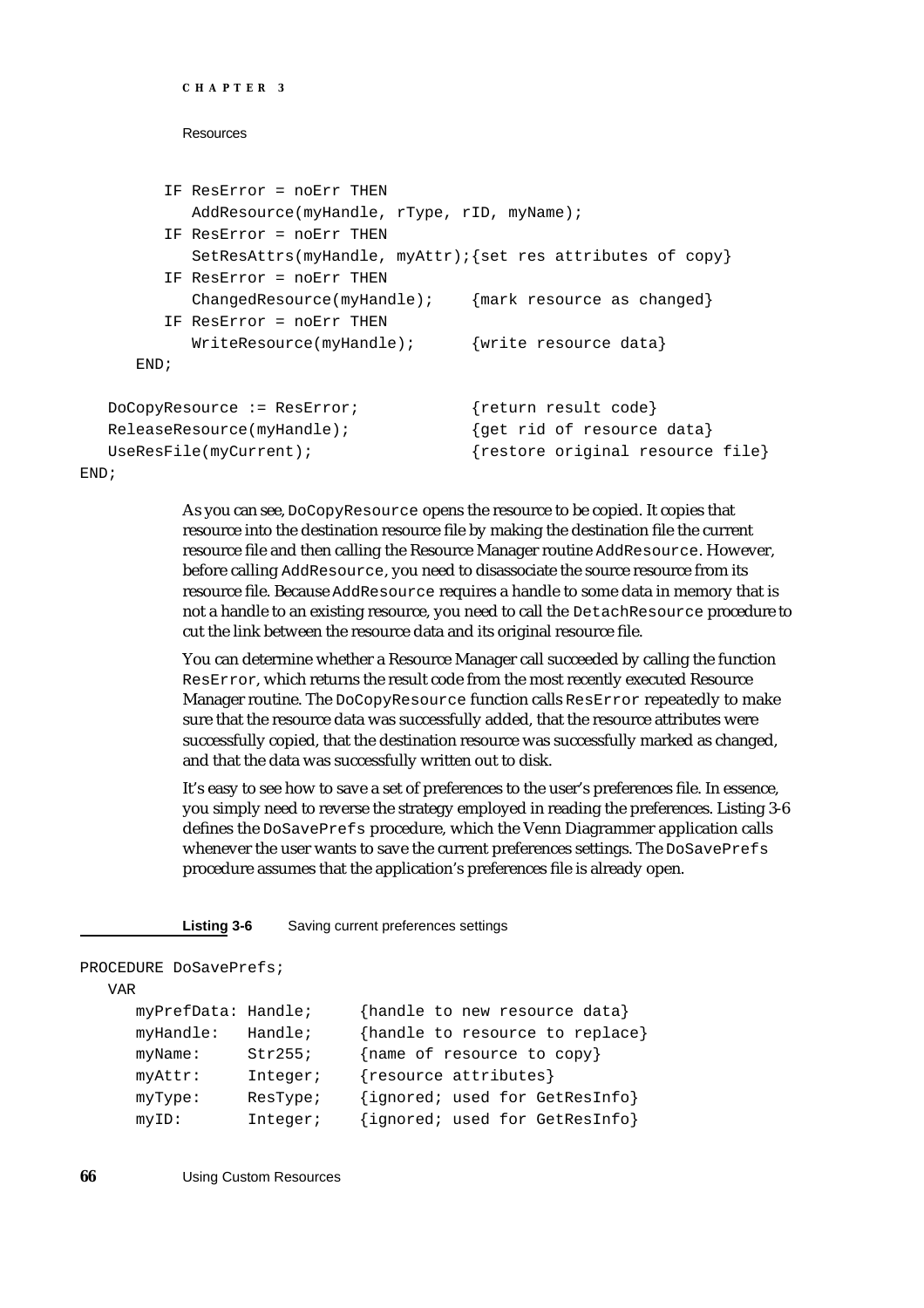```
CHAPTER 3
```

```
BEGIN
```

```
{Make sure we have an open preferences file.}
  IF gPreferencesFile = -1 THEN
     exit(DoSavePrefs);
  myPrefData := NewHandleClear(sizeof(MyPrefsRec));
  HLock(myPrefData);
  WITH MyPrefsHnd(myPrefData)^^ DO
     BEGIN
        autobiag := gAutodjust;showName := gShowNames;
        isImport := gGiveImport;
        isRandom := gStepRandom;
        emptyInd := gEmptyIndex;
        existInd := gExistIndex;
     END;
  UseResFile(qPreferencesFile); {use preferences file}myHandle := Get1Resource(kPrefResType, kPrefResID);
  IF myHandle <> NIL THEN
     BEGIN
        GetResInfo(myHandle, myID, myType, myName); {get res name}
        myAttr := GetResAttrs(myHandle); {get res attributes}
        RmveResource(myHandle);
        IF ResError = noErr THEN
           AddResource(myPrefData, kPrefResType, kPrefResID, myName);
        IF ResError = noErr THEN
           WriteResource(myPrefData);
     END;
  HUnlock(myPrefData);
  ReleaseResource(myPrefData);
  UseResFile(gAppsResourceFile); {r} {restore app's resource file}
END;
```
The DoSavePrefs procedure creates a new preferences record and fills in the fields as appropriate. Then it removes the existing preferences resource from the preferences file and adds a new resource. To make sure that the new resource data is written out to disk, DoSavePrefs calls the WriteResource procedure. Finally, DoSavePrefs restores the application's resource file as the current resource file.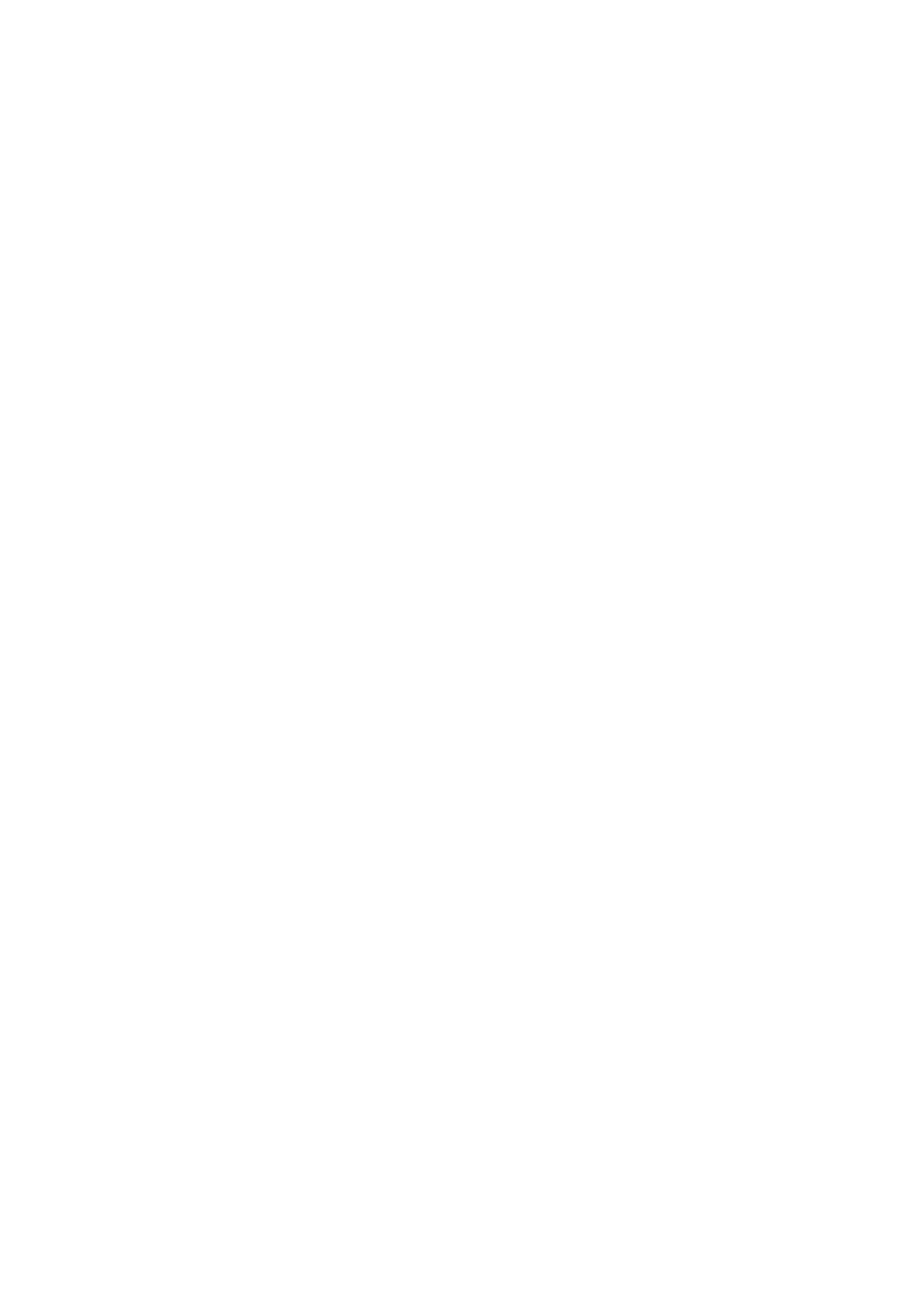# **Contents**

About Events 71 Initializing an Application 74 Receiving Events 75 Handling Events Outside the Main Event Loop 79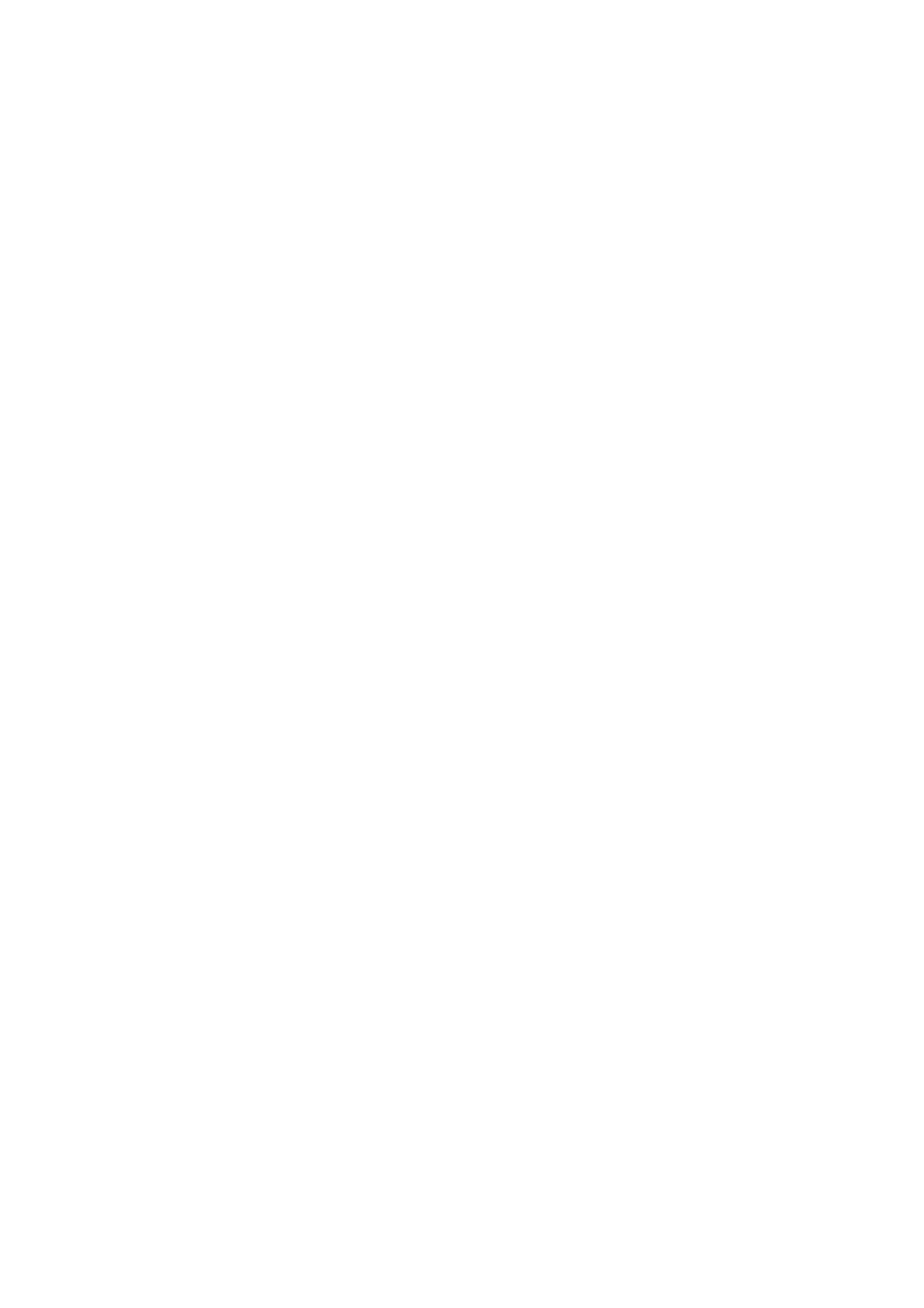#### **Events**

This chapter describes how you can use the Event Manager to receive information about user actions and to receive notice of changes in the processing status of your application. One of the key elements of a well-written Macintosh application is its "user-centered" design. This means, among other things, that instead of carrying out a sequence of steps in a predetermined order, the application is driven primarily by user actions (such as moving the mouse, pressing the mouse button, and typing characters) whose order cannot in general be predicted. This chapter describes how the Macintosh system software reports user actions to your application and shows how to structure your application to facilitate the implementation of user-centered design.

This chapter begins by describing some of the features of a good user-centered design and some general ways to implement them. Then it shows how to

- initialize the basic Toolbox managers
- n receive information from the Event Manager about user actions
- n respond to user actions

For a complete description of the capabilities of the Event Manager, see the chapter "Event Manager" in *Inside Macintosh: Macintosh Toolbox Essentials*. For the complete story on the features of a good user interface, see *Macintosh Human Interface Guidelines*.

# About Events

Probably the most distinctive aspect of a well-written Macintosh application is that it puts users in control of the application, not the other way around. To be in control, the user should be able to perform, at any particular time, any of a wide array of actions. These actions might include pulling down one of your application's menus, choosing a menu command, typing some characters, moving a window, and so forth. A key concept here is that users should feel that your application is always ready to do something for them.

Even when your application is busy performing some lengthy operation (for instance, saving a document to disk) and you need to prevent the user from doing other things, you should provide some safe way for the user to cancel the operation and regain control. Typically you accomplish this by displaying a dialog box indicating that a lengthy operation is underway; the dialog box should indicate some safe way for the user to stop the operation.

The essence of this user-centered design is the use of an **event-driven programming model**. In other words, the system software breaks up the user's actions into their component **events,** which are passed one by one to your application for handling. For example, when the user presses a key on the keyboard, the system software sends your application information about that event. This information includes which key was pressed, when the key was pressed, whether any modifier keys (for instance, the Command key) were being held down at the time of the keypress, and so forth. Your application responds to the event by performing whatever actions are appropriate.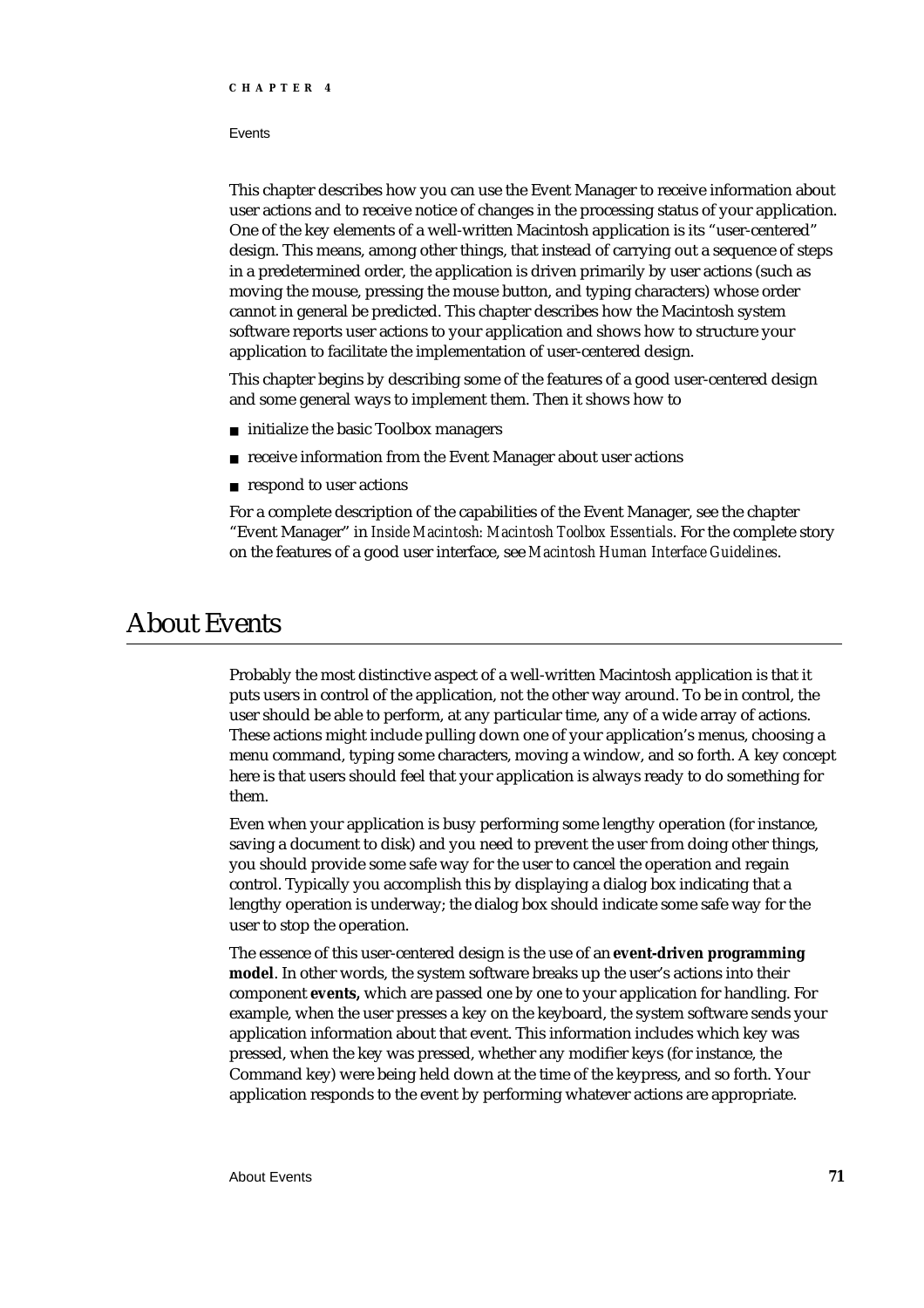```
CHAPTER 4
```
Your application can receive many types of events. Events are usually divided into three categories:

- n low-level events
- operating-system events
- high-level events

The Event Manager returns **low-level events** to your application for occurrences such as the user pressing the mouse button, releasing the mouse button, pressing a key on the keyboard, or inserting a disk. The Event Manager also returns low-level events to your application if your application needs to activate a window (that is, make changes to a window based on whether it is in front or not) or update a window (that is, redraw the window's contents). When your application requests an event and there are no other events to report, the Event Manager returns a **null event.**

The Event Manager returns **operating-system events** to your application when the processing status of your application is about to change or has changed. For example, if a user brings your application to the foreground, the Process Manager sends an event through the Event Manager to your application. Some of the work of reactivating your application is done automatically, both by the Process Manager and by the Window Manager; your application must take care of any further processing needed as a result of your application being reactivated.

The Event Manager returns **high-level events** to your application as a result of communication directed to your application from another application or process.

## **Note**

Low-level events, except for update events and null events, are always directed to the foreground process. Operating-system events are also always directed to the foreground process. High-level events, update events, and null events can be directed to the foreground process or background processes.

Figure 4-1 illustrates the various sources of events that can be passed to your application. As you can see, events originate from a number of different sources: the Operating System Event Manager, Window Manager, Process Manager, and PPC Toolbox.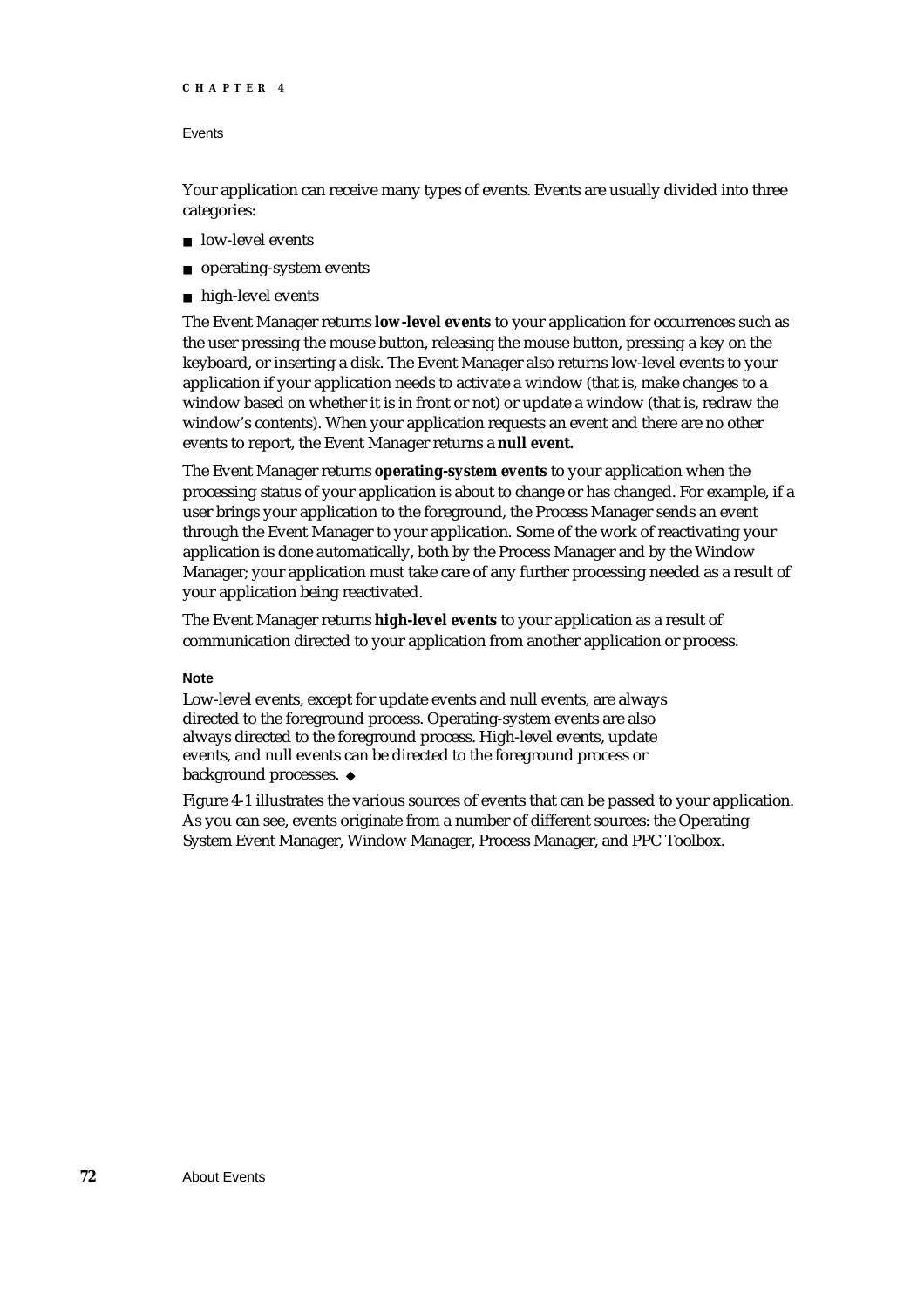**Figure 4-1** Sources of events sent to your application



The Event Manager maintains, for each open application, an event stream containing those events that are available to that application. Your general strategy is to retrieve an event, process it, retrieve the next event, process it, and so on indefinitely. You stop this process only when the user elects to quit your application.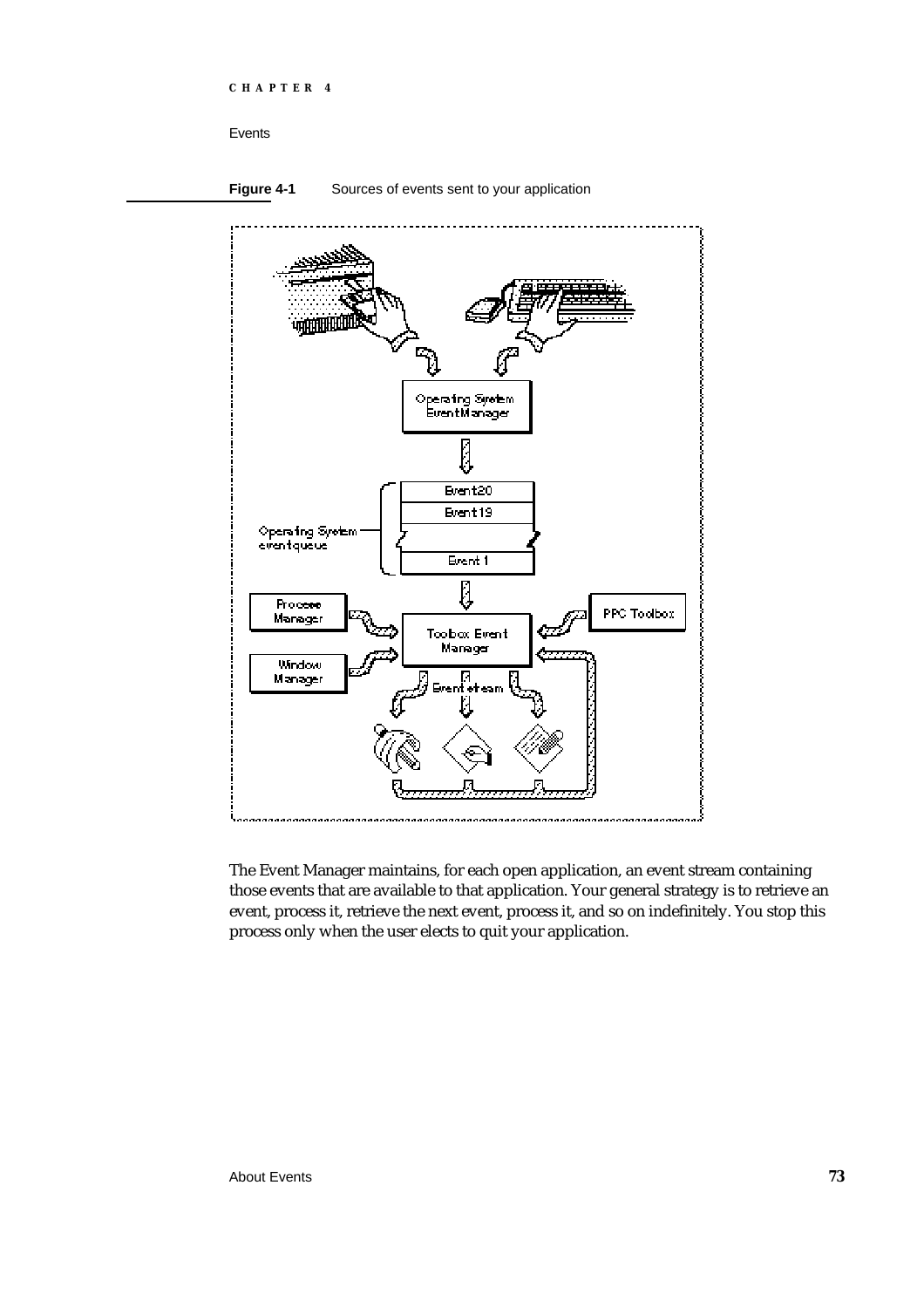# Initializing an Application

When your application first starts up, and even before you begin to receive and process events describing the user's actions, you need to do some initial setting up. As you've already seen (page 3), you need to initialize some of the Macintosh Toolbox managers. You also need to set up your menu bar and menus, and perform some other standard initialization. Listing 4-1 shows the code executed by the Venn Diagrammer application when it first starts up.

**Listing 4-1** Initializing your application

```
DoInitManagers; {initialize Toolbox managers}
DoSetupMenus; {initialize menus}
gDone := FALSE; {initialize global variables}
gNumDocWindows := 0; {initialize count of open doc windows}
gPrefsDialog := NIL; {initialize ptr to Preferences dialog}
gAppsResourceFile := CurResFile; {get refnum of the app's resource file}
gPreferencesFile := -1; \{initialize res ID of preferences file\}DoReadPrefs; {r} and the user's preference settings}
DoVennInit;
DoMainEventLoop; {and then loop for every ...}
```
The first thing the Venn Diagrammer application does is call the application-defined routine DoInitManagers to set up its application partition and initialize several Toolbox managers. Then it calls DoSetupMenus to create its menu bar and menus. (See Listing 8-1 on page 155 for the definition of DoSetupMenus.)

After its menu bar has been created, Venn Diagrammer initializes several global variables and reads the user's current preferences from a preferences file. Then the application calls another routine, DoVennInit, to handle any other initialization. This includes defining the rectangles and regions in a Venn diagram window and displaying a window.

**Note**

The DoVennInit procedure is not defined in this book. u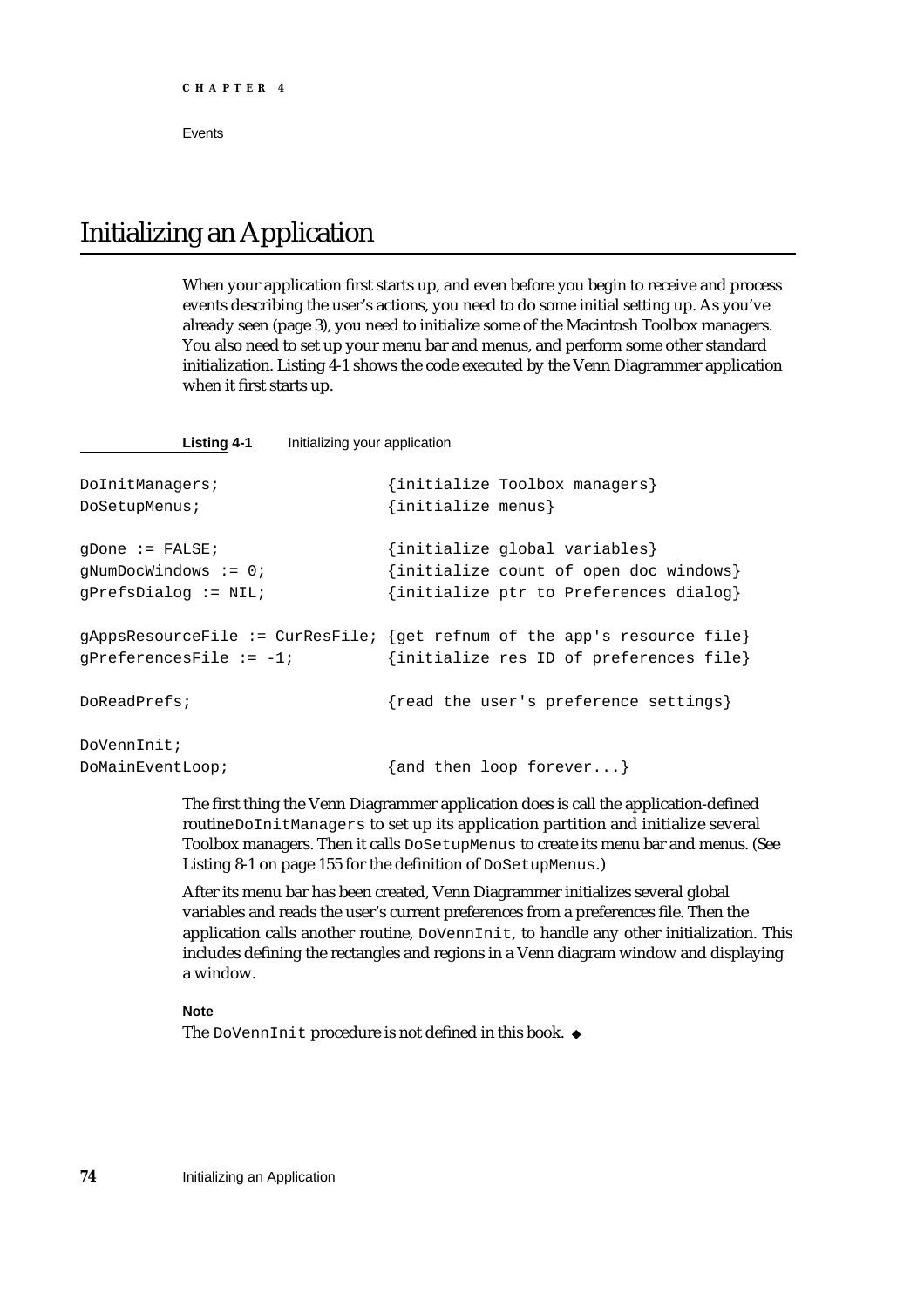Once the application has initialized itself, it starts executing its main event loop by calling the DoMainEventLoop procedure. In the main event loop, the application calls the Event Manager to get an event, responds to the event, then loops back to repeat the process. See Listing 4-4 on page 77 for a sample event loop.

Listing 4-2 defines the DoInitManagers routine. It begins by calling two Memory Manager routines to expand the heap zone to its limit and to create an additional block of master pointers.

## **Listing 4-2** Initializing the main Toolbox Managers

| PROCEDURE DoInitManagers;   |                                 |
|-----------------------------|---------------------------------|
| BEGIN                       |                                 |
| MaxApplZone;                | $\{extend heap zone to limit\}$ |
| MoreMasters;                | {get 64 more master pointers}   |
| InitGraf(@thePort);         | {initialize QuickDraw}          |
| InitFonts;                  | {initialize Font Manager}       |
| InitWindows;                | {initialize Window Manager}     |
| InitMenus;                  | {initialize Menu Manager}       |
| TEInit;                     | {initialize TextEdit}           |
| InitDialogs(NIL);           | {initialize Dialog Manager}     |
| FlushEvents(everyEvent, 0); | {clear event queue}             |
| InitCursor;                 | {initialize cursor to arrow}    |
| END;                        |                                 |

Then DoInitManagers calls the standard Toolbox initialization routines. Finally, it clears the event queue and calls the QuickDraw routine InitCursor to make sure that the cursor is the standard arrow cursor.

# Receiving Events

You receive events by calling an Event Manager routine, usually WaitNextEvent. When you ask for an event, the Event Manager returns the next available event according to its **event priority.** The Event Manager returns events in this order of priority:

- 1. activate events
- 2. mouse-down, mouse-up, key-down, key-up, and disk-inserted events in FIFO (first-in, first-out) order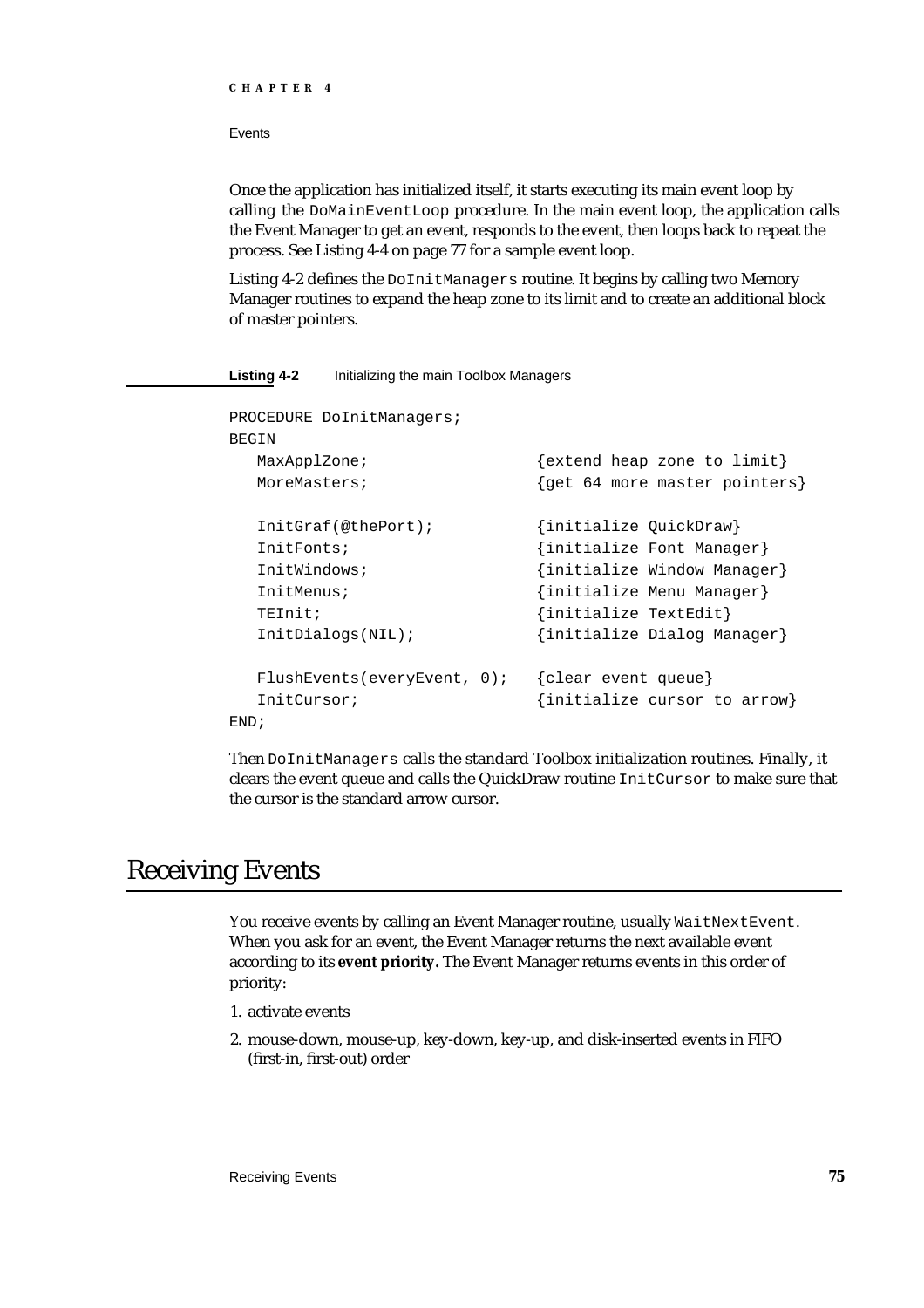```
CHAPTER 4
```
- 3. auto-key events
- 4. update events (in front-to-back order of windows)
- 5. operating-system events (suspend, resume, mouse-moved)
- 6. high-level events
- 7. null events

To retrieve an event, you pass the WaitNextEvent function an **event record,** defined by the EventRecord data type:

```
TYPE EventRecord =
```

```
RECORD
  what: Integer; {event code}
  message: LongInt; {event message}
  when: LongInt; {ticks since startup}
  where: Point; {mouse location}
  modifiers: Integer; {modifier flags}
END;
```
On return from WaitNextEvent, the what field of the event record contains an integer that specifies the type of event received. The Event Manager uses this set of predefined constants to indicate the event type:

```
CONST
```

| nullEvent       | $= 0$ ; | {no other pending events}    |
|-----------------|---------|------------------------------|
| mouseDown       | $= 1i$  | {mouse button pressed}       |
| mouseUp         | $= 2i$  | {mouse button released}      |
| keyDown         | $= 3i$  | {key pressed}                |
| keyUp           | $= 4;$  | {key released}               |
| autoKey         | $= 5i$  | {key held down}              |
| updateEvt       | $= 6i$  | {a window needs updating}    |
| diskEvt         | $= 7i$  | {disk inserted}              |
| activateEvt     | $= 8i$  | {activate/deactivate window} |
| osEvt           | $= 15;$ | {operating-system event}     |
| kHighLevelEvent | $= 23i$ | {high-level event}           |
|                 |         |                              |

The message field of the event record contains additional information about the event. The interpretation of this field depends on the type of event you've received. For some events (such as null events, mouse-up, and mouse-down events), the value in the message field is undefined. For keyboard events, the message field indicates which key was pressed. For activate and update events, the message field contains a window pointer to the affected window. For disk-inserted events, the message field contains the drive number in the low-order word and the result code of the File Manager's attempt to mount that disk in that drive. Listing 4-3 illustrates how an application reads parts of the message field while handling disk-inserted events.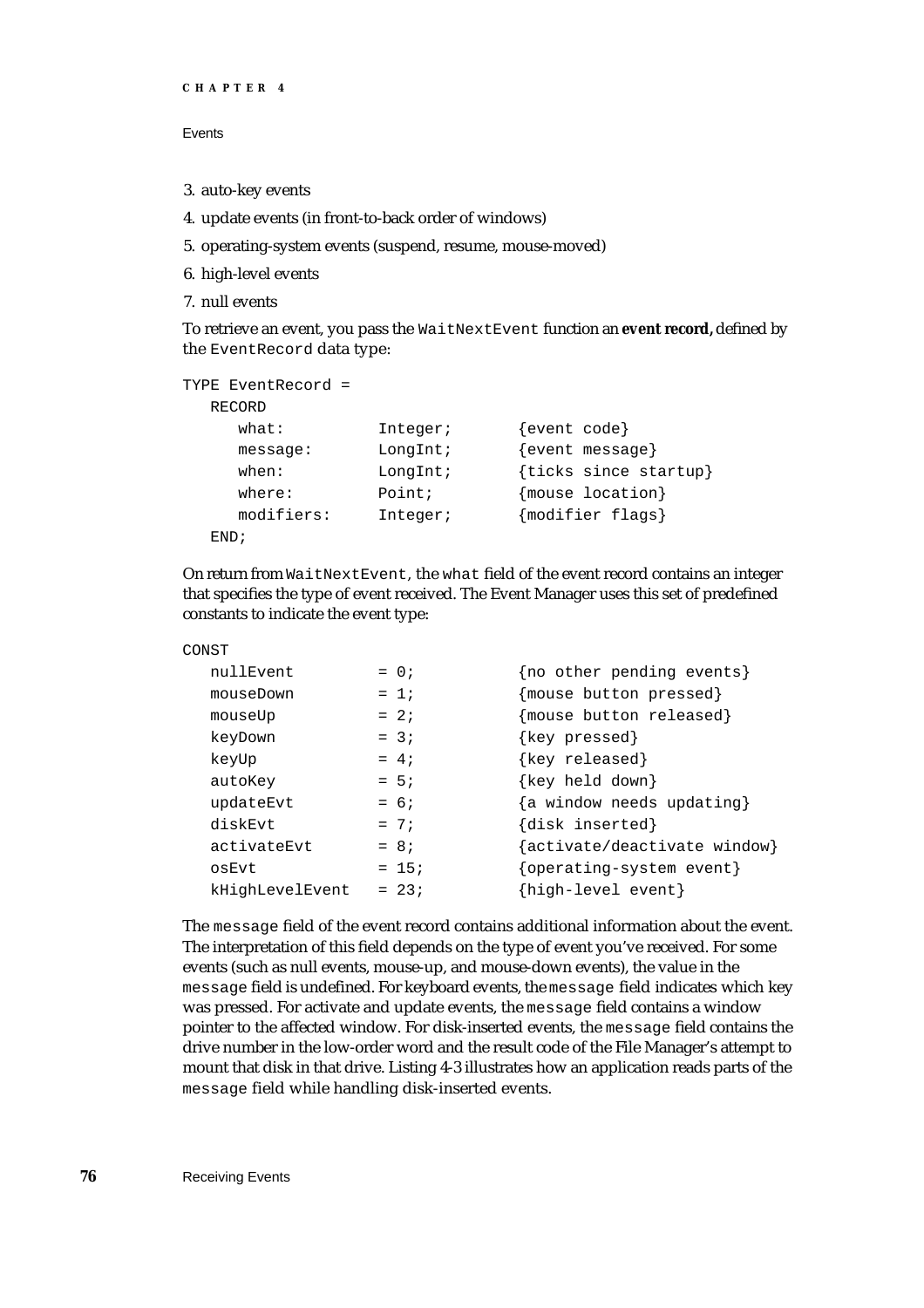**Listing 4-3** Handling disk-inserted events PROCEDURE DoDiskEvent (myEvent: EventRecord); VAR myResult: Integer; myPoint: Point; **BEGIN** IF HiWord(myEvent.message) <> noErr THEN BEGIN SetPt(myPoint, 100, 100); myResult := DIBadMount(myPoint, myEvent.message);

END;

END;

If the disk was not successfully mounted (that is, if the high-order word of the message field does not contain  $noErr$ ), then  $DoDiskEvent$  calls the system software routine DIBadMount to inform the user and allow the disk to be ejected or reformatted. (See the chapter "Disk Initialization Manager" in *Inside Macintosh: Files* for more information about handling disk-inserted events.)

The where field of the event record contains, for low-level events, the location of the cursor at the time the event was posted. You can use this information to determine where on the screen a mouse-down event occurred, for instance.

The modifiers field contains information about the state of the modifier keys and the mouse button at the time the event was posted. For activate events, this field also indicates whether the window should be activated or deactivated. (In System 7, it also indicates whether a mouse-down event caused your application to switch to the foreground.)

To handle an event, you simply take whatever action is appropriate for the kind of event it is. Listing 4-4 shows one way to structure an event-handling routine.

**Listing 4-4** An event loop

```
PROCEDURE DoMainEventLoop;
  VAR
     myEvent: EventRecord;
     gotEvent: Boolean; {is returned event for me?}
BEGIN
  REPEAT
     gotEvent := WaitNextEvent(everyEvent, myEvent, 15, NIL);
     IF NOT DoHandleDialogEvent(myEvent) THEN
        IF gotEvent THEN
           BEGIN
              CASE myEvent.what OF
```
Receiving Events **77**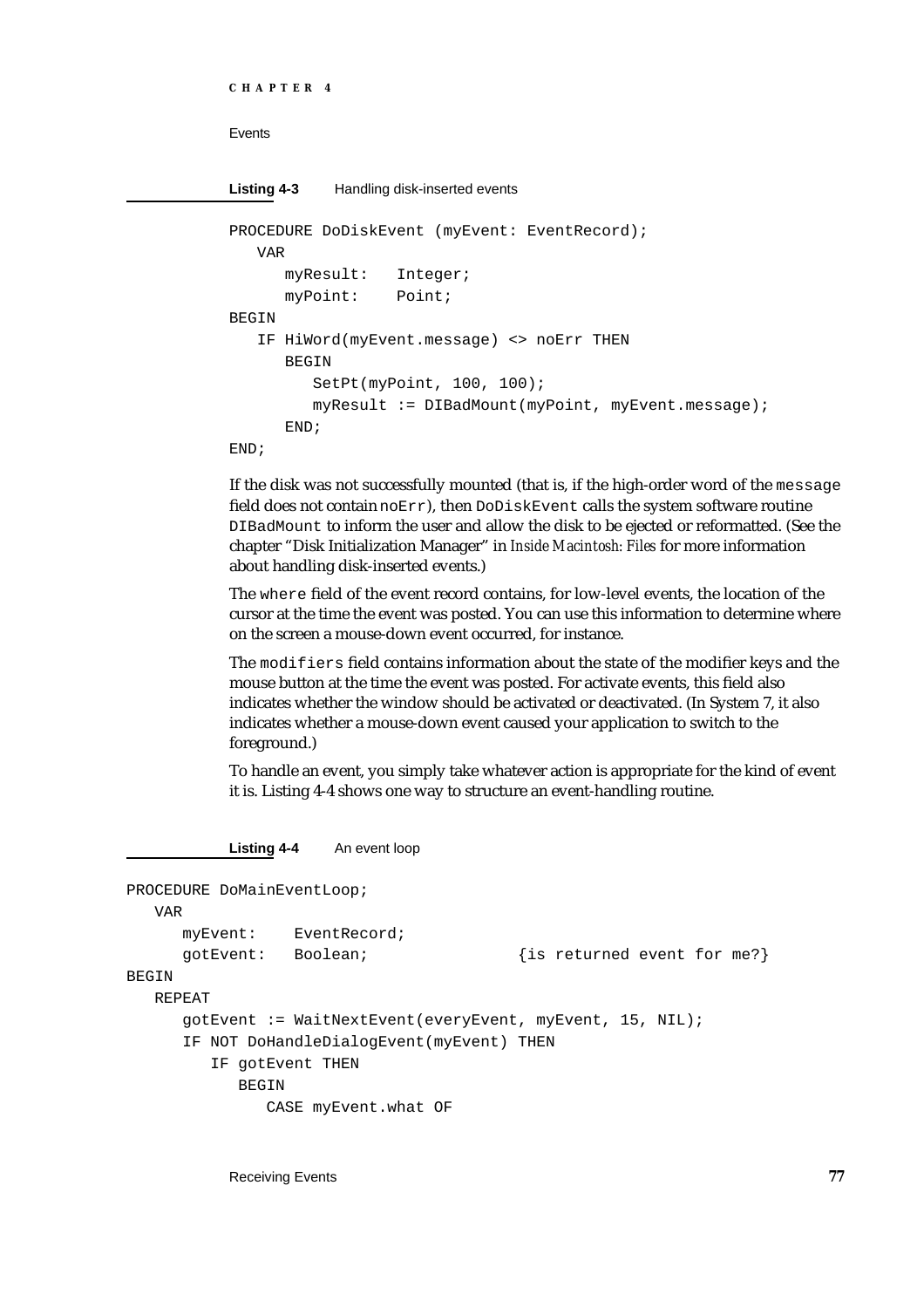```
CHAPTER 4
```

```
mouseDown: 
               DoMouseDown(myEvent); \{see page 120\}keyDown, autoKey: 
               DoKeyDown(myEvent); \{see page 160\}updateEvt: 
               DoUpdate(WindowPtr(myEvent.message)); {see page 124}
             diskEvt: 
               DoDiskEvent(myEvent); \{see page 77\}activateEvt: 
               DoActivate(WindowPtr(myEvent.message),
                           myEvent.modifiers); {see page 126}
             osEvt: 
               DoOSEvent(myEvent); {see} page 171}
             keyUp, mouseUp: 
               ;
             nullEvent: 
               DoIdle(myEvent); \{ See page 173}
             OTHERWISE
               ;
          END; {CASE}
       END
     ELSE<sup>T</sup>
       DoIdle(myEvent);
UNTIL gDone; \{loop until user quite}\}
```
END;

The event loop defined in Listing 4-4 repeatedly calls the WaitNextEvent function to retrieve the next available event. This function returns a value of FALSE if there are no events of the desired type (other than null events) pending for your application. Otherwise, WaitNextEvent returns TRUE.

After the next available event is retrieved, the DoMainEventLoop procedure calls the application-defined function DoHandleDialogEvent (defined in Listing 7-5 on page 141) to determine whether the event applies to a dialog box. The DoHandleDialogEvent function returns TRUE if it handled the event and FALSE otherwise.

## **Note**

Dialog boxes receive special treatment because the system software automatically handles many user actions in dialog boxes. For example, the Dialog Manager handles update events for dialog boxes, and it calls the Control Manager to handle user actions affecting any controls in the dialog box. u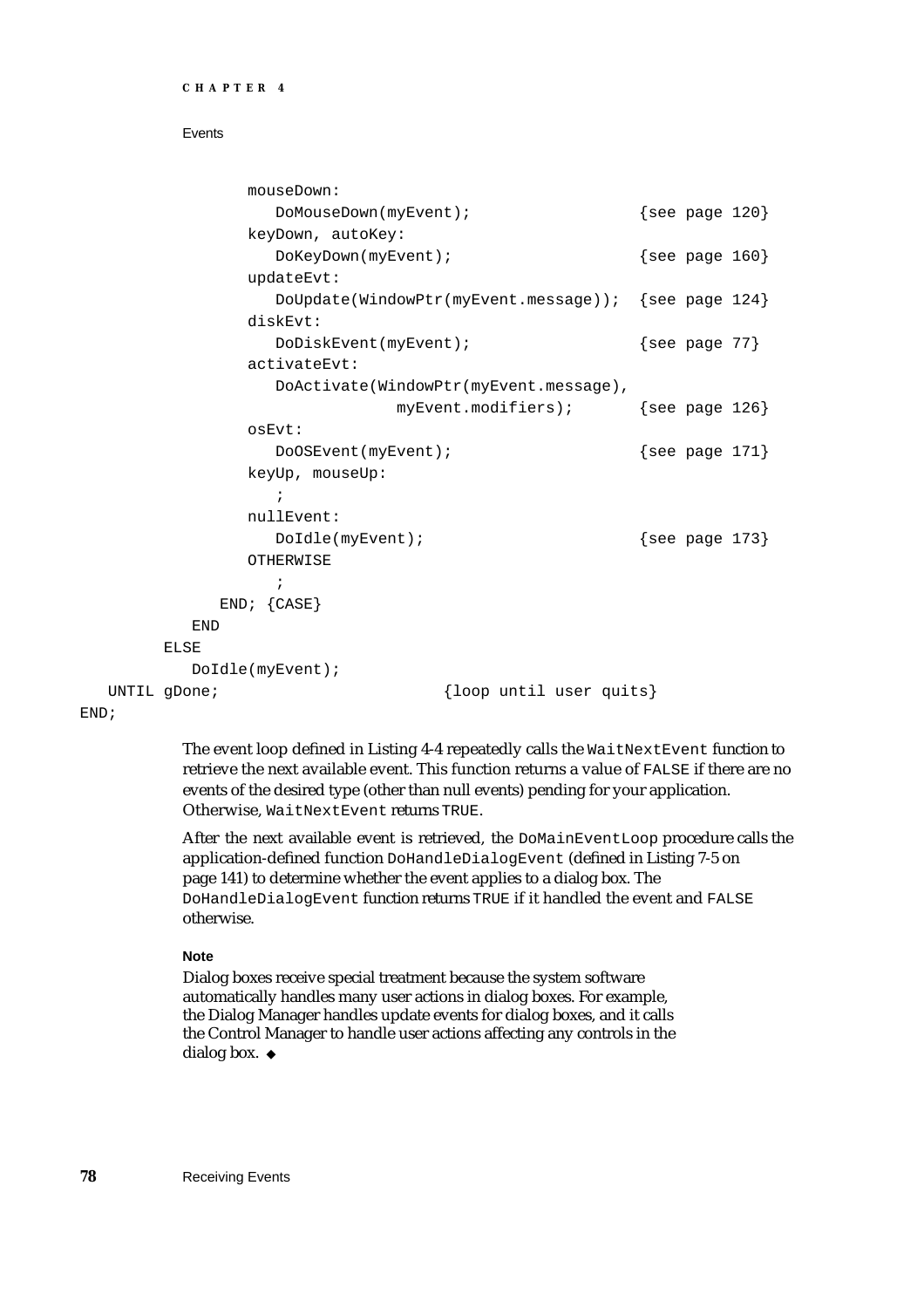**Events** 

If the event retrieved does not apply to a dialog box, and if it isn't a null event, then DoMainEventLoop branches into a Pascal CASE statement in which the labels are simply the predefined constants for each event type. As you can see, the event loop calls an application-defined routine to handle each particular kind of event. These routines are defined throughout this book.

# Handling Events Outside the Main Event Loop

You'll notice that some types of events—for example, keyUp and mouseUp—are simply ignored by the main event loop defined in Listing 4-4. Key-up events are ignored because most applications don't need to know that a key was released, only that it was pressed. Similarly, you usually don't need to know when the mouse button was released, because you're more interested in knowing whether (and where) the mouse button was pressed. In certain cases, however, you will be interested in a mouse-up event. For example, if the user presses the mouse button while the cursor is in a window's close box but then moves the cursor outside the close box before releasing the mouse button, you don't want to handle the mouse-down event. (This is another good example of user-centered design: allowing users to change their minds.)

It might appear that a problem is lurking, because the main event loop defined in Listing 4-4 ignores mouse-up events. How, then, can your application determine that the user released the mouse button when the cursor was outside of the close box? The answer is simple: the system software provides a routine, TrackGoAway, that you call in response to a user click in the close box. The TrackGoAway function tracks user actions involving the close box; it returns the Boolean value TRUE if the cursor is still inside the close box when the button is released and FALSE otherwise. Listing 4-5 illustrates how to call TrackGoAway.

**Listing 4-5** Tracking mouse events in the close box

PROCEDURE DoGoAwayBox (myWindow: WindowPtr; mouseloc: Point); **BEGIN** IF TrackGoAway(myWindow, mouseloc) THEN DoCloseWindow(myWindow); END;

The TrackGoAway function exits only when the mouse button is released. Because it determines internally when that happens, your application doesn't need to.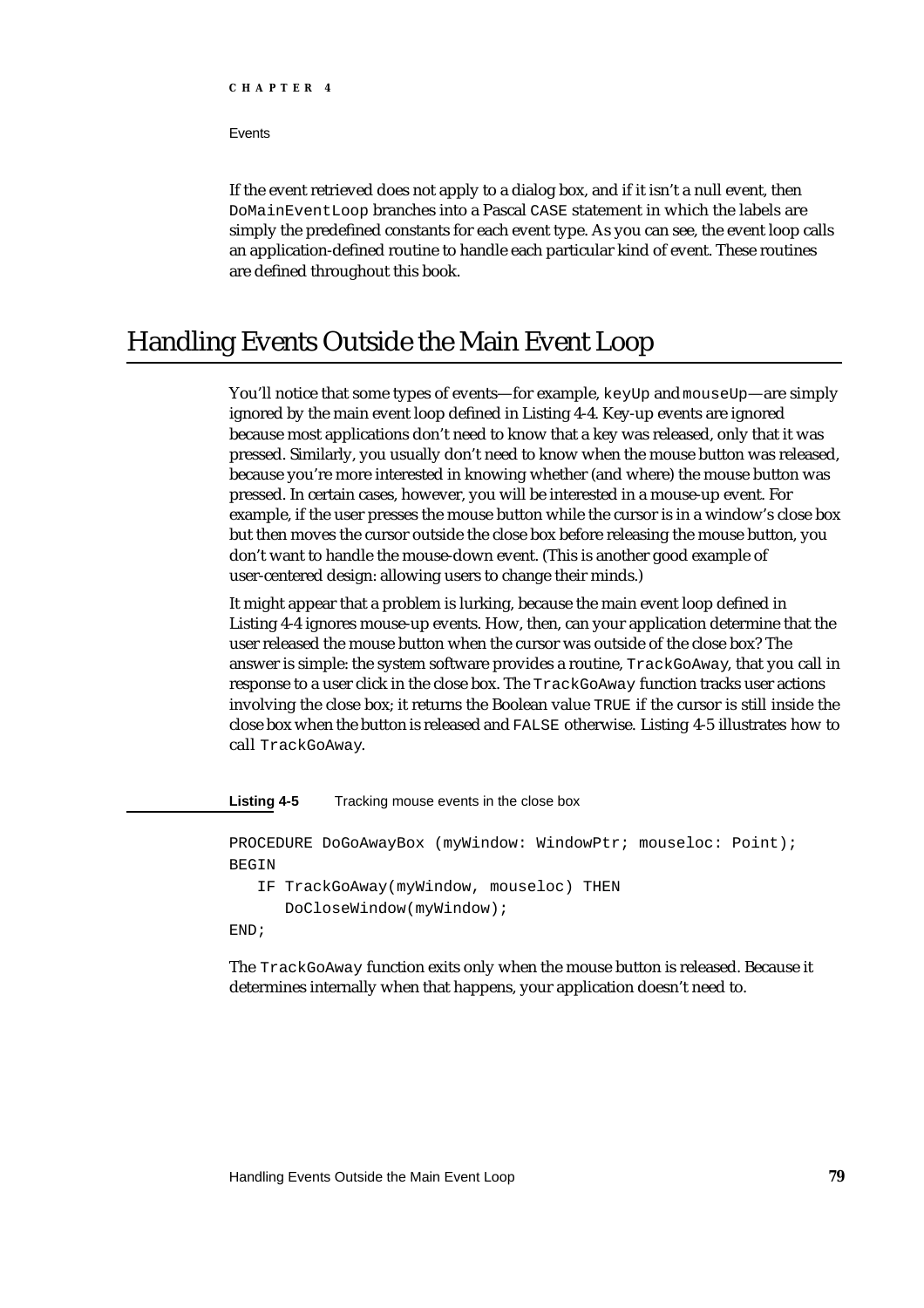```
CHAPTER 4
```
The system software provides routines to handle the three main cases in which you need to track the mouse and determine if the cursor is in a particular location when the button is released. Here are the main routines you'll use:

| <b>Mouse-tracking routine</b> | <b>Action</b>                            |
|-------------------------------|------------------------------------------|
| TrackBox                      | Track the cursor in a window's zoom box  |
| TrackControl                  | Track the cursor within a control        |
| TrackGoAway                   | Track the cursor in a window's close box |

For various purposes, you might need to perform similar tracking on an arbitrary rectangle in a window. The function DoTrackRect defined in Listing 4-6 shows one way to define such a function.

## **Note**

Venn Diagrammer calls DoTrackRect to handle mouse-down events in the tool icons. See Listing 6-9 beginning on page 121.

**Listing 4-6** Tracking the cursor in an arbitrary rectangle

```
FUNCTION DoTrackRect (myWindow: WindowPtr; myRect: Rect): Boolean;
  VAR
     myIgnore: LongInt;
     myPoint: Point;
BEGIN
  InvertRect(myRect); {invert the rectangle}
  REPEAT
     Delay(kVisualDelay, myIgnore)
  UNTIL NOT StillDown; {until mouse is released}InvertRect(myRect);
  GetMouse(myPoint); { {get mouse location}DoTrackRect := PtInRect(myPoint, myRect);
END;
```
The DoTrackRect function inverts the specified rectangle and keeps it inverted until the user releases the mouse button. The Event Manager function StillDown looks in your application's event queue for a mouse-up event; if none is found, StillDown returns TRUE; otherwise, StillDown returns FALSE. Note that DoTrackRect loops until StillDown returns FALSE, indicating that the corresponding mouse-up event has been found. The call to the Delay procedure within the loop is to ensure that the rectangle is inverted for some minimum, user-perceptible amount of time.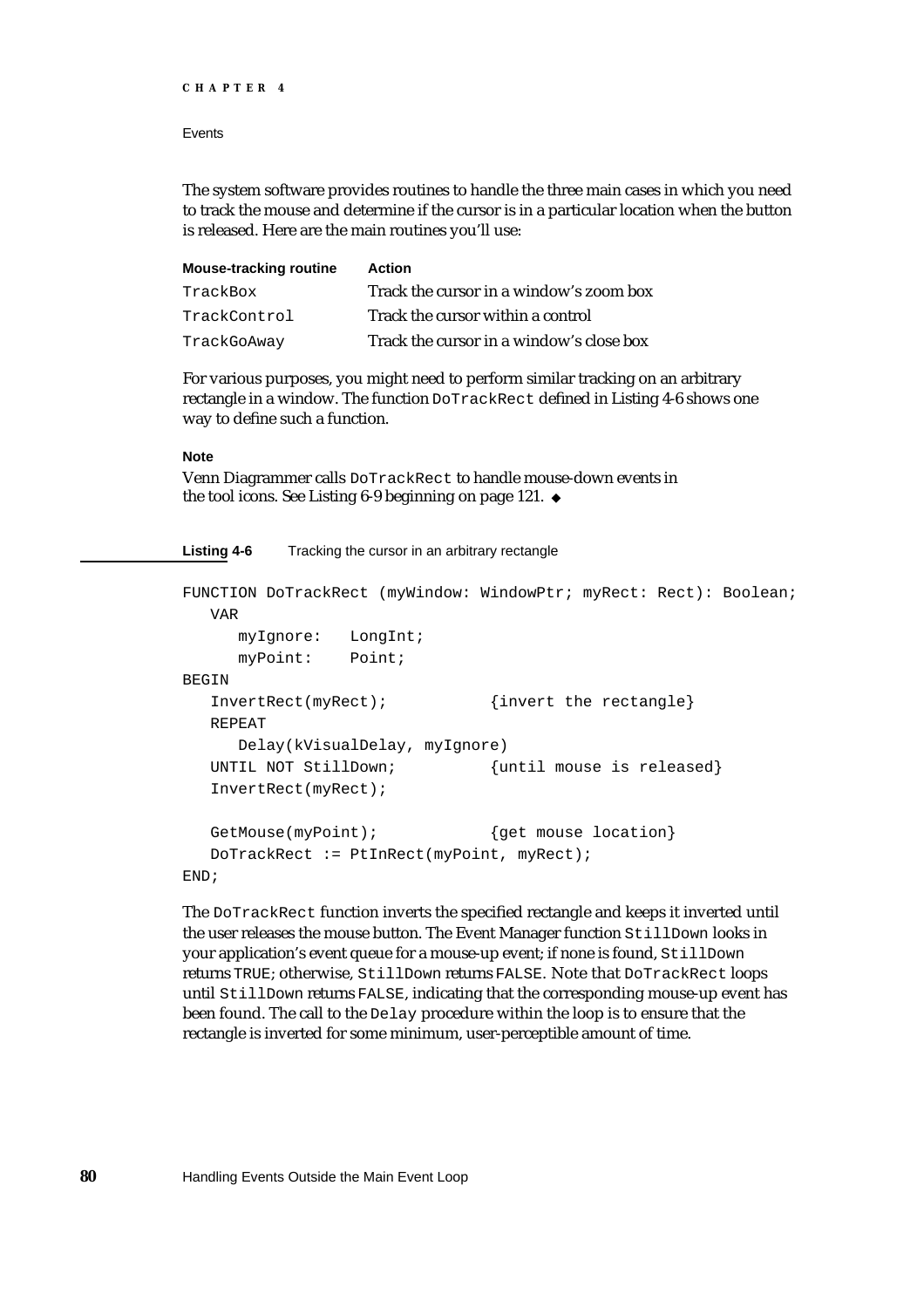## CONST

| kVisualDelay | $= 6:$ |  |  | {wait 6 ticks (one-tenth second)} |  |
|--------------|--------|--|--|-----------------------------------|--|
|--------------|--------|--|--|-----------------------------------|--|

The DoTrackRect function loops until StillDown detects the appropriate mouse-up event and then returns the specified rectangle to its original state by inverting it again. Next, DoTrackRect calls the Event Manager function GetMouse to determine the current position of the cursor. If, when the mouse button is released, the cursor is still inside the specified rectangle (as determined by the QuickDraw routine PtInRect), then DoTrackRect returns TRUE.

As you can see, you sometimes want to call Event Manager routines from outside your main event loop, most often to monitor mouse movements and button states once the user has clicked in some particular part of a window.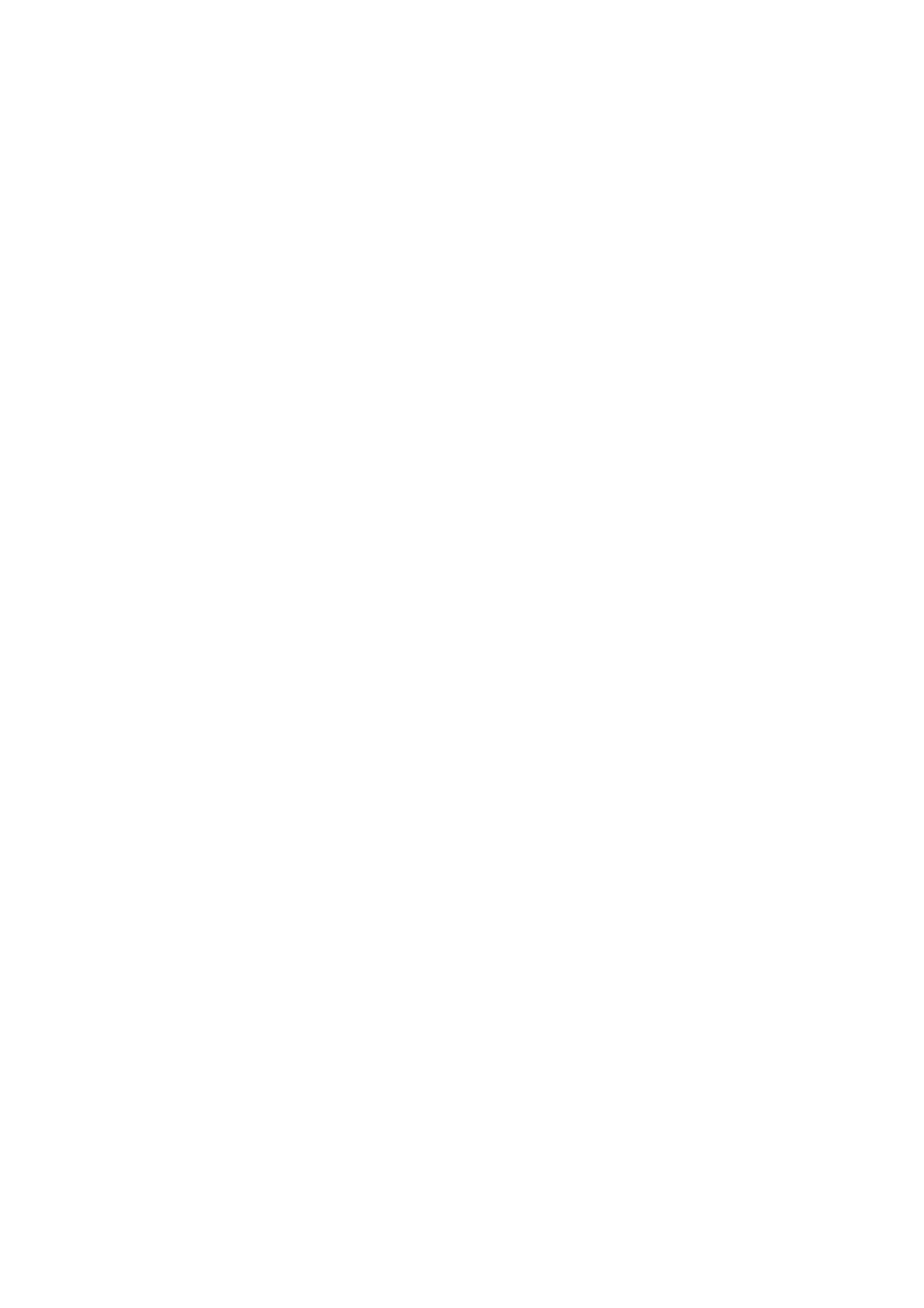# Drawing

# **Contents**

About QuickDraw 85 Points 86 Rectangles 87 Regions 89 Bit Images 91 Ports and Windows 92 Drawing Shapes 94 Drawing Bit Images 99 Drawing Text 101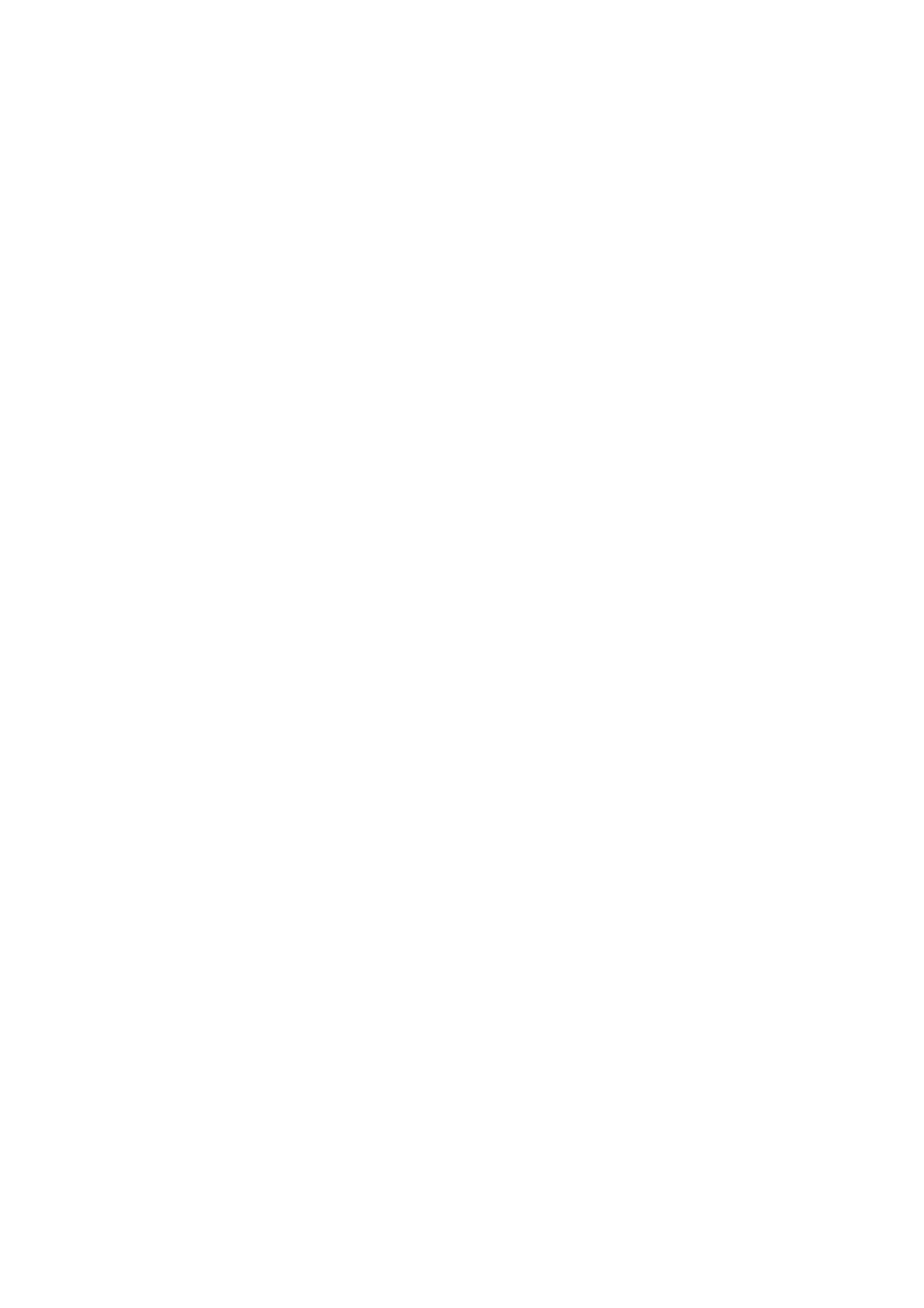## Drawing

This chapter shows how you can draw simple graphics and text inside of windows using QuickDraw, the part of the Macintosh Toolbox that performs graphics operations on the user's screen. All Macintosh applications use QuickDraw indirectly whenever they call other Toolbox managers to create and manage the basic graphic user interface elements (such as windows, controls, and menus). Most applications also call QuickDraw directly to define areas in a window and to draw appropriate graphic elements in those areas. The Venn Diagrammer application, for instance, calls QuickDraw to draw the overlapping circles, the tool icons, and the figure and mood selection icons. It also calls QuickDraw to draw all the text displayed in a window.

This chapter begins with a description of QuickDraw, its basic drawing model, and some of the data structures QuickDraw uses. Then it shows how to

- define and draw simple objects such as lines, rectangles, and circles
- define complex graphic objects by combining simple objects  $\overline{p}$
- outline and fill graphic objects  $\overline{p}$
- draw static (that is, noneditable) text in a window n.

For a complete description of the drawing capabilities of QuickDraw, see the chapter "QuickDraw Drawing" in *Inside Macintosh: Imaging*. For a complete description of the text capabilities of QuickDraw, see the chapter "QuickDraw Text" in *Inside Macintosh: Text*. To learn how to handle editable text, see the chapter "TextEdit" in *Inside Macintosh: Text*.

# About QuickDraw

**QuickDraw** allows you to draw many types of objects on the Macintosh display screen. Some of these objects are illustrated in Figure 5-1.



**Figure 5-1** Samples of QuickDraw's abilities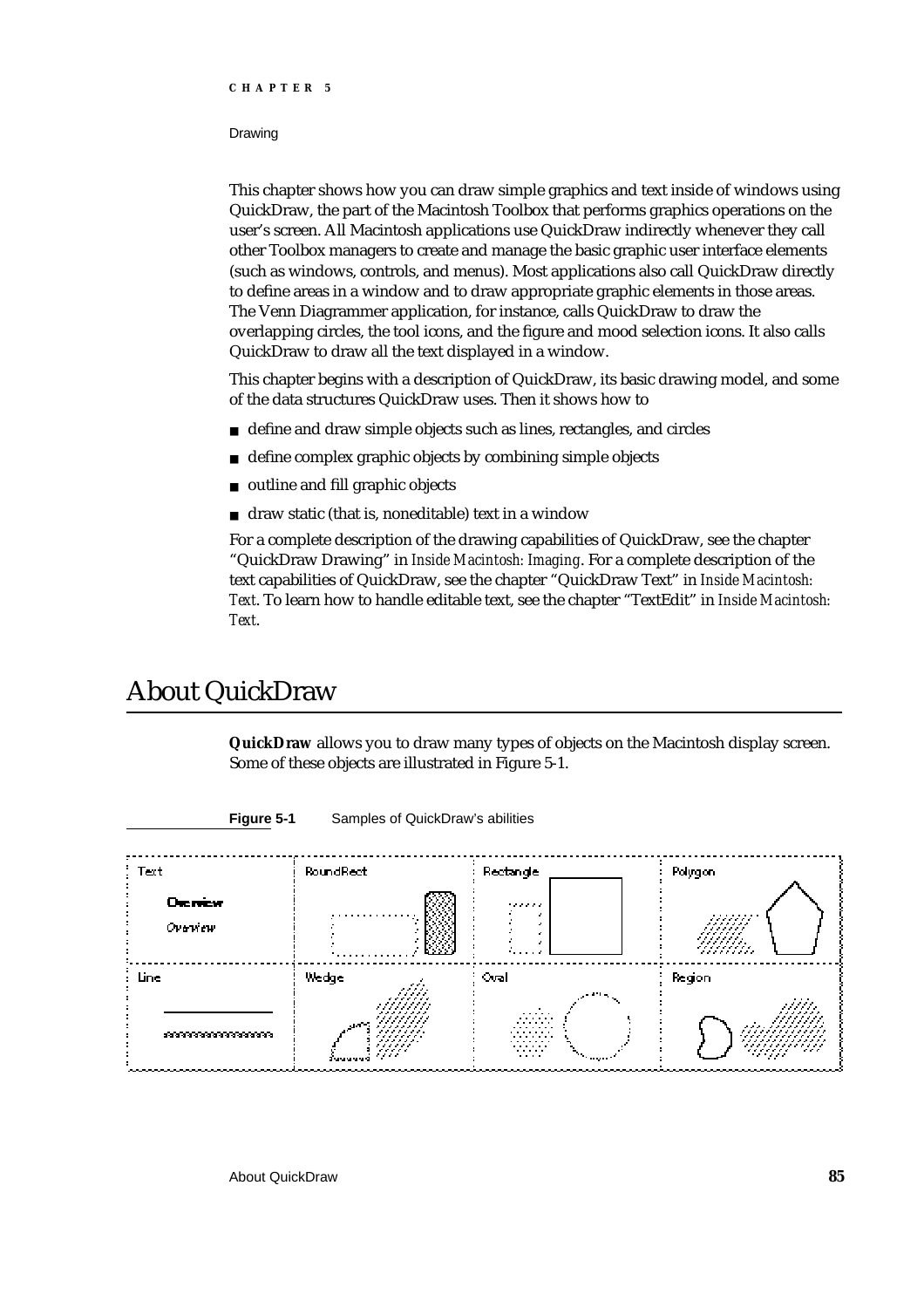```
CHAPTER 5
```
## Drawing

As you can see, you can use QuickDraw to draw

- n text characters and strings in a number of fonts, sizes, and styles
- straight lines of any length, width, and pattern
- a variety of simple shapes, including rectangles, rounded-corner rectangles, circles, and ovals
- n polygons
- arcs of ovals, or wedge-shaped sections filled with a pattern  $n$
- any other arbitrary shape or collection of shapes  $\overline{p}$
- bit images, such as icons, cursors, and patterns

This section explains the basic mathematical model employed by QuickDraw and shows how you can define several of these sorts of objects.

## **Points**

QuickDraw measures location and movement in terms of coordinates on a very large plane. The plane is a two-dimensional grid, with integer coordinates ranging from –32767 to 32767, as illustrated in Figure 5-2.

### **Figure 5-2** The coordinate plane



The intersection of a horizontal and a vertical grid line marks a **point** on the coordinate plane. Because all coordinates are limited to simple integers, there are 4,294,836,224 unique points in the QuickDraw plane.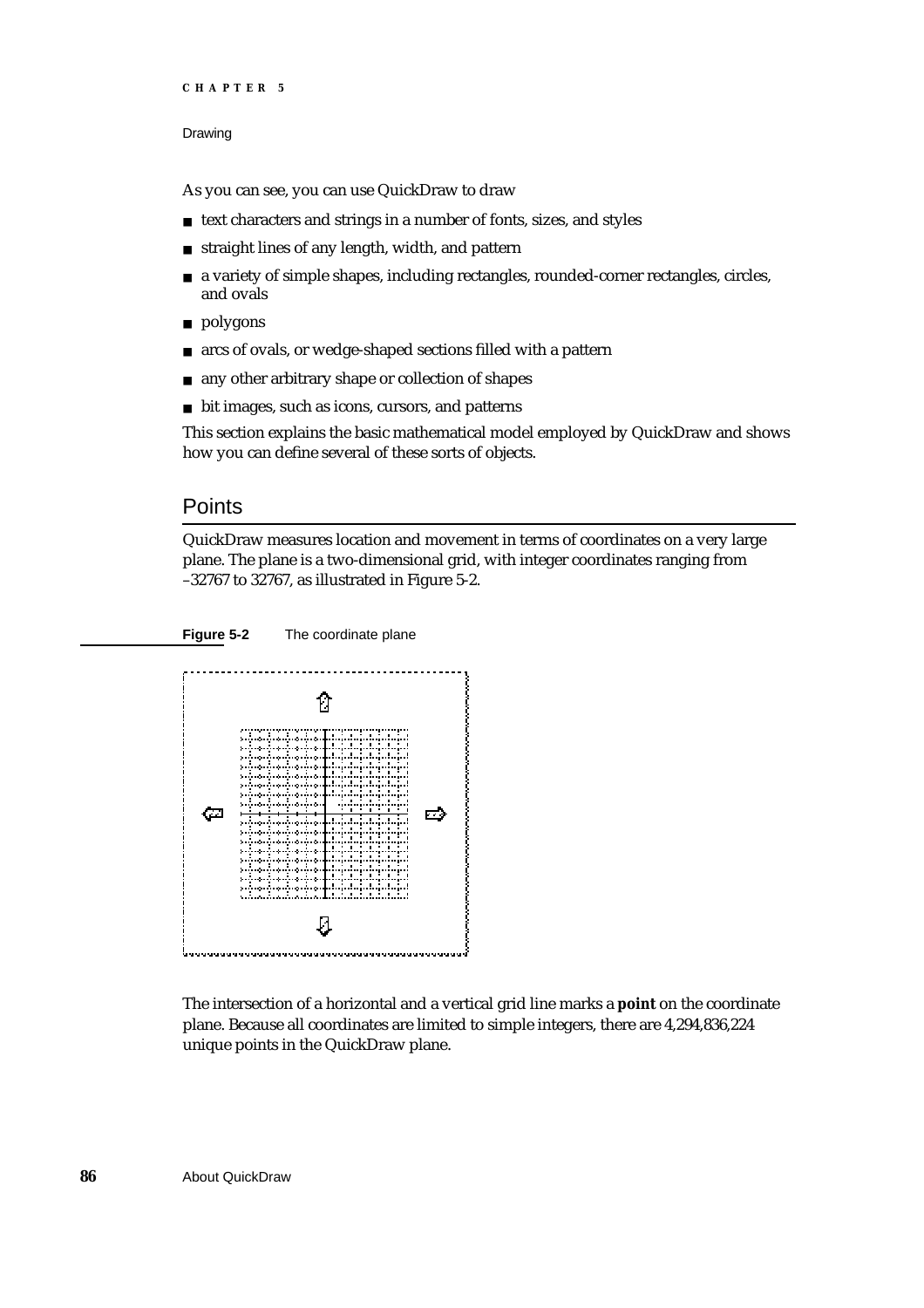## Drawing

You can store the coordinates of a point into a Pascal variable of type Point, defined by QuickDraw as a record of two integers:

```
TYPE
  VHSelect = (v,h);
  Point =
  RECORD
     CASE INTEGER OF
        0: (v: Integer; {vertical coordinate}
            h: Integer); {horizontal coordinate}
        1: (vh: ARRAY[VHSelect] OF Integer);
  END;
```
The variant part of this record lets you access the vertical and horizontal coordinates of a point either individually or as an array. This book will always use the first way of specifying the coordinates. So, for example, the vertical coordinate of the variable myPoint is accessed as myPoint.v.

## **Rectangles**

Any two points can define the upper-left and lower-right corners of a **rectangle** on the coordinate plane, as shown in Figure 5-3.



**Figure 5-3** A rectangle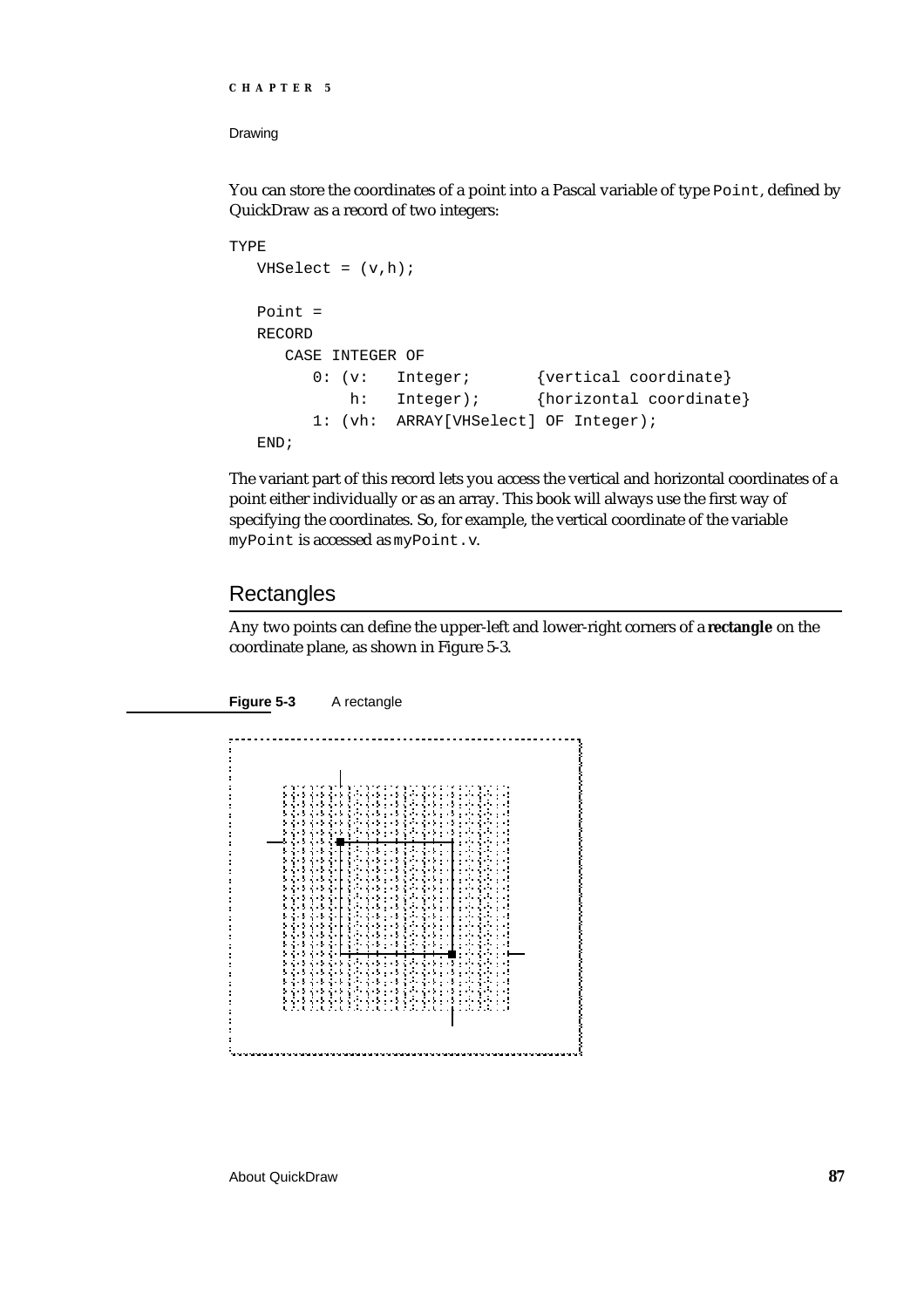```
CHAPTER 5
```
## Drawing

You can describe a rectangle using a data structure of type Rect, which consists of four integers or two points.

```
TYPE Rect =
  RECORD
    CASE INTEGER OF
       0: (top: Integer; {top coordinate}
           left: Integer; {left coordinate}
           bottom: Integer; {bottom coordinate}
           right: Integer); {right coordinate}
       1: (topLeft: Point; {upper-left point}
           botRight: Point); {lower-right point}
  END;
```
Once again, the record variant allows you to access a variable of type Rect either as four boundary coordinates or as two diagonally opposite corner points. This book will always use the first way of specifying a rectangle. So, for example, the top coordinate of the variable myRect is accessed as myRect.top.

## **Note**

If the bottom coordinate of a rectangle is less than or equal to the top coordinate, or if the right coordinate is less than or equal to the left coordinate, the rectangle is treated as an empty rectangle (that is, one that has no area). u

A **pixel** is a physical dot on the screen and corresponds to a rectangle in the QuickDraw coordinate plane that has sides one coordinate long, as shown in Figure 5-4. (This, of course, is the smallest possible rectangle.)



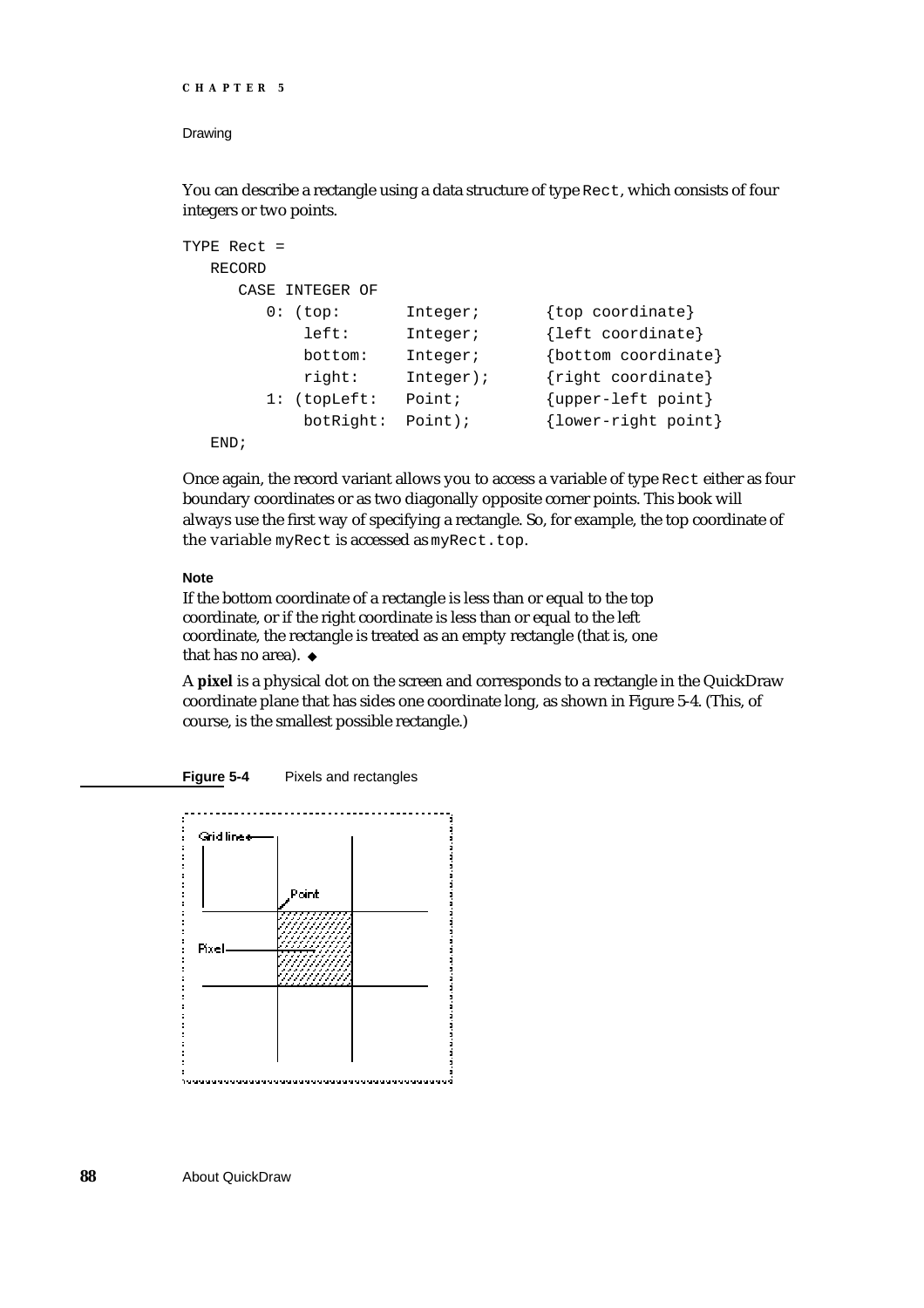## Drawing

You can think of a pixel as corresponding to the point at the top left of the rectangle. There are many more points in the QuickDraw coordinate plane than there are pixels on the screen. As a result, you'll associate small parts of the coordinate plane with areas on the screen. In general, you don't need to worry about where in that large coordinate plane you're working, because QuickDraw always forces you to work with a particular graphics port, which has its own local coordinate system. (A graphics port is a complete drawing environment that defines where and how graphics operations will take place; see page 92 for more information on graphics ports.)

To draw a line, you can simply move to the desired starting point of the line and draw to the desired end. For example, to draw a line in the current graphics port from point (100,150) to the point (200,250), you could do this:

```
MoveTo(100, 150);
LineTo(200, 250);
```
To draw a rectangle, you need to proceed in a slightly different manner. You first need to define the rectangle in the coordinate plane and then perform some graphical operation on the rectangle. Here's an example:

```
SetRect(myRect, 100, 200, 300, 400);
FrameRect(myRect);
```
These two lines of code define a rectangle and then frame it (that is, draw its outline). Instead of just drawing the rectangle's outline, you could also fill the rectangle with the current pattern (by calling PaintRect) or with some other pattern (by calling FillRect).

## **Note**

Coordinates are passed to SetRect in the order left, top, right, bottom (which is different from the order in the Rect data type). The word *litterbug* is a useful mnemonic; it contains the letters l, t, r, and b in the correct order. u

QuickDraw does not contain data types that describe circles or ovals. Instead, you draw an oval by defining a rectangle and then asking QuickDraw to draw the oval that fits inside of the rectangle. The oval is completely enclosed within the rectangle, and never includes any pixels lying outside the boundary. If the rectangle is a square, then the oval is a circle.

## Regions

One of QuickDraw's most powerful capabilities is the ability to work with **regions** of arbitrary size, shape, and complexity. You define a region by drawing its boundary with QuickDraw operations. The boundary can be any set of lines and shapes (even including other regions) forming one or more closed loops. A region can be concave or convex, can consist of one connected area or many separate ones, and can even have holes in the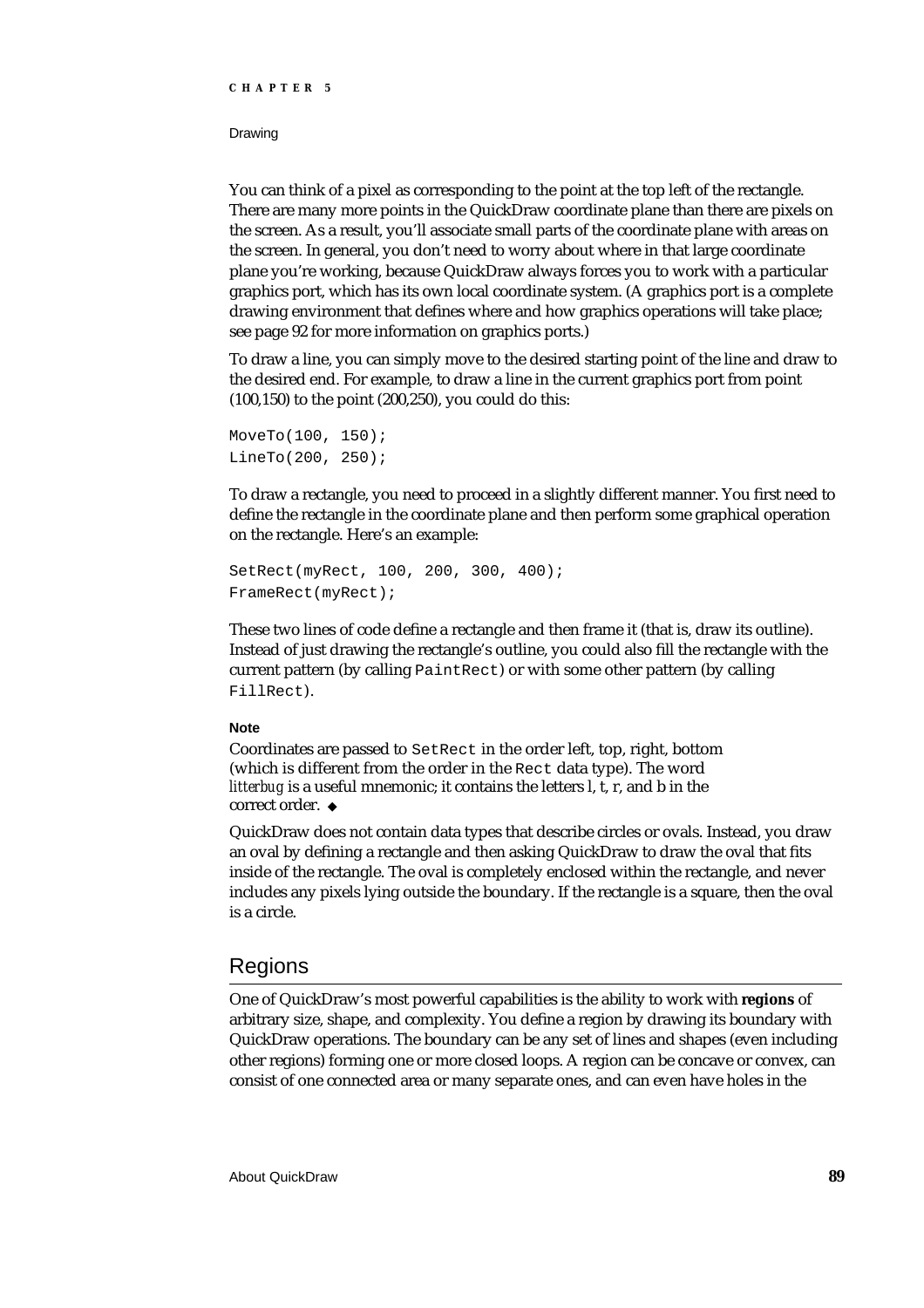## Drawing

middle. In Figure 5-5, the region on the left has a hole in it, and the region on the right consists of two disjoint areas.



QuickDraw describes a region using a data structure of type Region. This structure contains two fixed-length fields followed by a variable-length field.

```
TYPE Region =
  RECORD
     rgnSize: Integer; {size in bytes}
     rgnBBox: Rect; {enclosing rectangle}
     {more data if not rectangular}
  END;
  RgnPtr = ^Region;
  RgnHandle = ^RgnPtr;
```
The rgnSize field contains the size, in bytes, of the region variable. The rgnBBox field contains a rectangle that completely encloses the region. In general, however, you'll treat the Region data structure like a "black box"; you shouldn't need to read the two named fields except in special circumstances.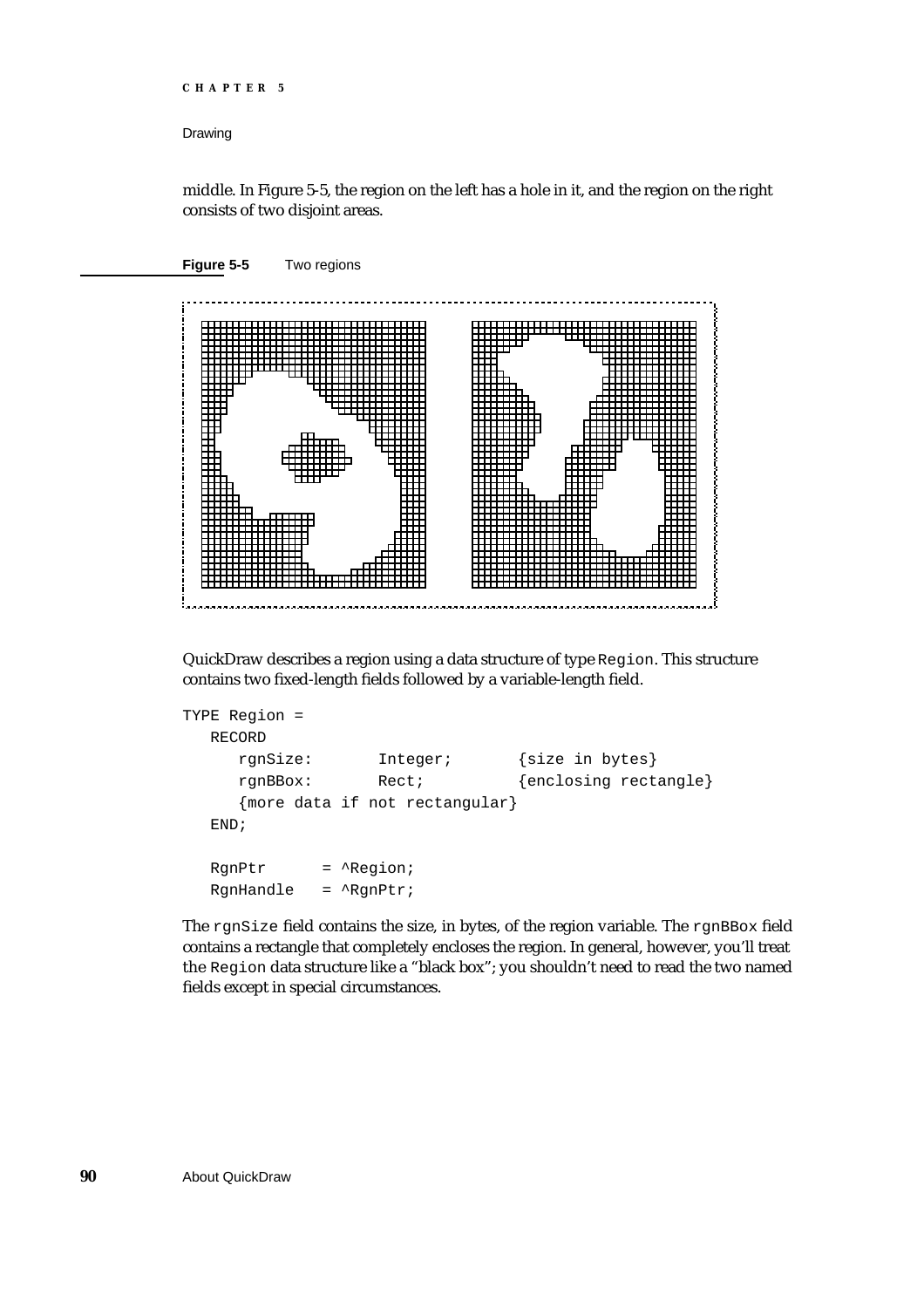Drawing

The Venn Diagrammer application uses a number of regions to pick out the areas defined by the overlapping circles. See "Drawing Shapes" beginning on page 94 for details.

## Bit Images

Points, rectangles, and regions are mathematical models—data types that QuickDraw uses for defining areas on the screen—but they can also be graphic elements that actually appear on the screen. A rectangle, for example, can mathematically define a particular visible area, but it can also be an object to be framed, painted, or filled. QuickDraw also defines a number of other graphic elements, including icons, bitmaps, patterns, and other bit images, that have only a direct graphic interpretation. An icon, for instance, defines an image not by mapping an abstract mathematical representation onto the screen pixels but by directly indicating which pixels in a given area are to be black and which are to be white.

## **IMPORTANT**

The discussion in this section applies only to black-and-white bit images, which are the simplest cases. For complete information on color bit images (such as color icons), see *Inside Macintosh: Imaging*.

The Macintosh user interface uses bit images extensively, so QuickDraw contains a number of additional data types describing such direct entities and routines to draw them. The Venn Diagrammer application uses two kinds of bit images: bitmaps and patterns.

A **bitmap** is a data structure that defines a physical bit image in terms of the coordinate plane. A bitmap has three parts: a pointer to a rectangular collection of bits, the row width of that rectangular collection, and a boundary rectangle that gives the bitmap both its dimensions and a coordinate system.

The structure of a bitmap is defined by the BitMap data type:

| TYPE BitMap = |          |                        |
|---------------|----------|------------------------|
| RECORD        |          |                        |
| baseAddr:     | Ptr;     | {pointer to bit image} |
| rowBytes:     | Integer; | $\{row width\}$        |
| bounds:       | Rect;    | {boundary rectangle}   |
| END ;         |          |                        |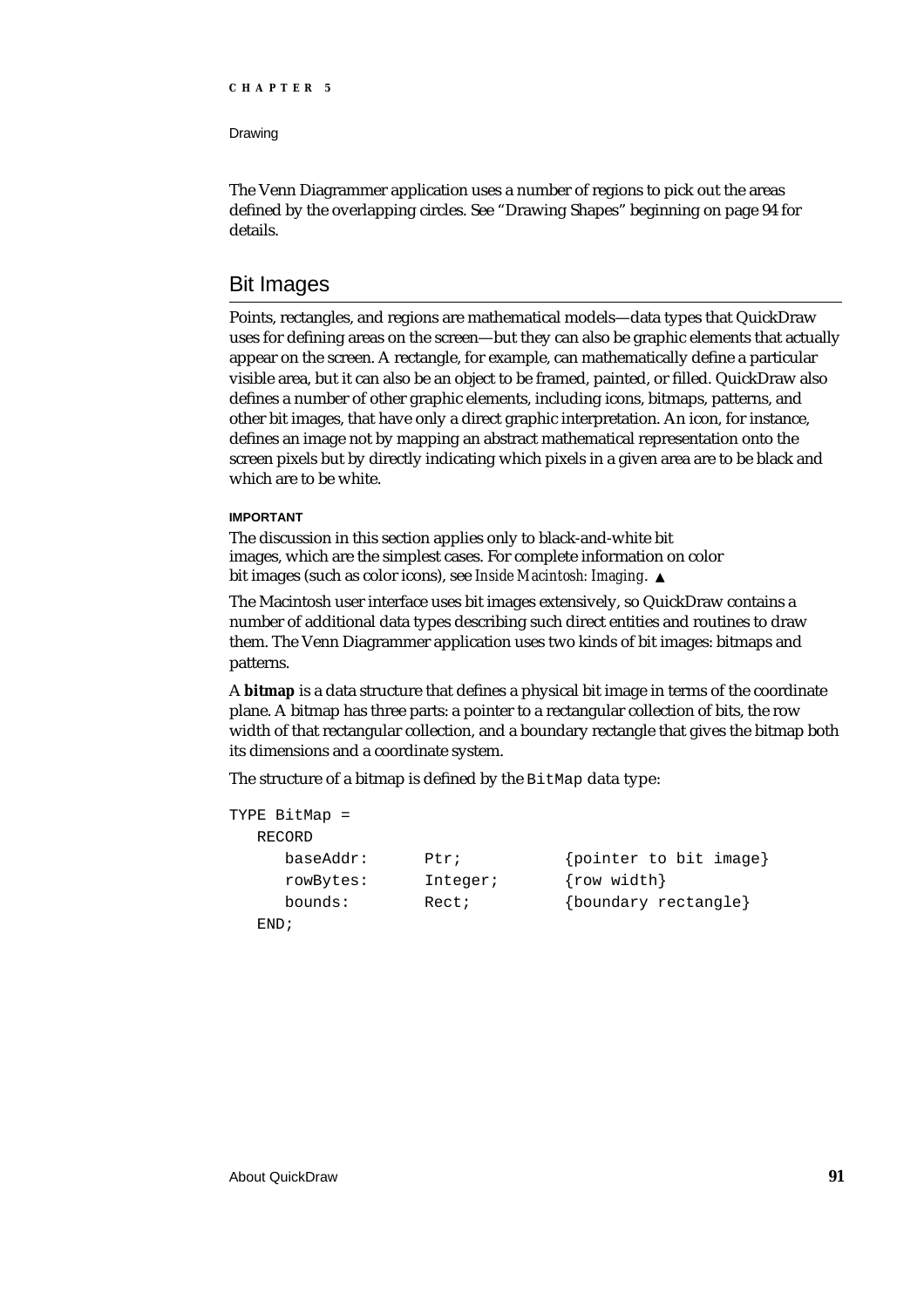```
CHAPTER 5
```
Drawing

Figure 5-6 shows how these three pieces of information define a particular bitmap.



The baseAddr field is a pointer to the beginning of the bit image in memory. The rowBytes field is the row width, in bytes. (Both baseAddr and rowBytes must contain even values.) The bounds field is the bitmap's bounding rectangle. See "Drawing Bit Images" beginning on page 99 for a description of how to display a bitmap.

## Ports and Windows

All drawing takes place in a controlled drawing environment known as a **graphics port.** The graphics port defines a number of drawing parameters, such as the current drawing location, the current font and size used for drawing characters, and so forth. In general, you can think of a graphics port as the window within which you're currently drawing.

A graphics port is defined by the GrafPort data structure.

```
TYPE GrafPort =
  RECORD
     device: Integer; {device-specific information}
     portBits: BitMap; {GrafPort's bit map}
     portRect: Rect; {GrafPort's rectangle}
```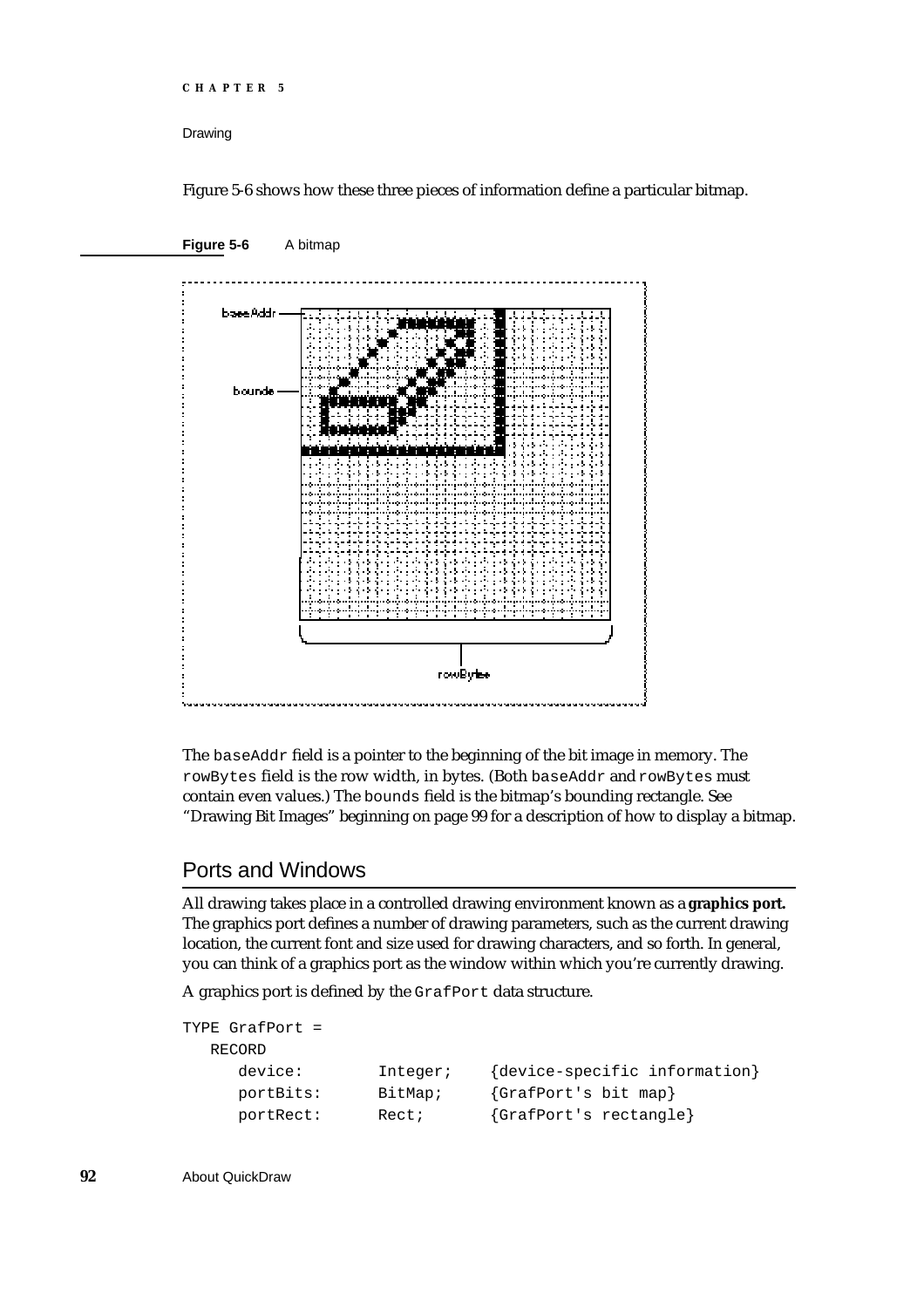| visRgn:         | RgnHandle;  | {visible region}             |
|-----------------|-------------|------------------------------|
| clipRgn:        | RgnHandle;  | {clipping region}            |
| bkPat:          | Pattern;    | {background pattern}         |
| fillPat:        | Pattern;    | ${fill pattern}$             |
| pnLoc:          | Point;      | {pen location}               |
| pnSize:         | Point;      | $\{pen\ size\}$              |
| pnMode:         | Integer;    | {pen's transfer mode}        |
| pnPat:          | Pattern;    | {pen pattern}                |
| pnVis:          | Integer;    | {pen visibility}             |
| txFont:         | Integer;    | {font number for text}       |
| txFace:         | Style;      | {text's character style}     |
| txMode:         | Integer;    | {text's transfer mode}       |
| txSize:         | Integer;    | {font size for text}         |
| $s$ p $Extra$ : | Fixed;      | $\{$ extra space $\}$        |
| fgColor:        | LongInt;    | {foreground color}           |
| bkColor:        | LongInt;    | {background color}           |
| colrBit:        | Integer;    | $\{color\}$                  |
| patStretch:     | Integer;    | {used internally}            |
| picSave:        | Handle;     | {picture being saved}        |
| rqnSave:        | Handle;     | {region being saved}         |
| polySave:       | Handle;     | {polygon being saved}        |
| grafProcs:      | ODProcsPtr; | {low-level drawing routines} |
| <del>.</del> .  |             |                              |

END;

GrafPtr = ^GrafPort;

The fields of a GrafPort data structure are maintained by QuickDraw, and you should never write directly into those fields. You can, and often must, read the fields of a GrafPort structure. For example, it's often useful to read the portRect field of a variable of type GrafPort, because it gives the rectangle around the content area of a window. (That information was used in Listing 1-1 on page 3 to center a text string.)

QuickDraw always performs drawing operations on the current graphics port. As a result, you should explicitly set the graphics port before doing any drawing. A safe strategy is to save and later restore the original graphics port upon entry to any routine that affects the screen. Listing 5-1 shows an example.

### **Listing 5-1** Saving and restoring the current graphics port

```
PROCEDURE DrawInPort(thePort: GrafPtr);
   VAR
     origPort: GrafPtr;
BEGIN
   GetPort(origPort);
```
About QuickDraw **93**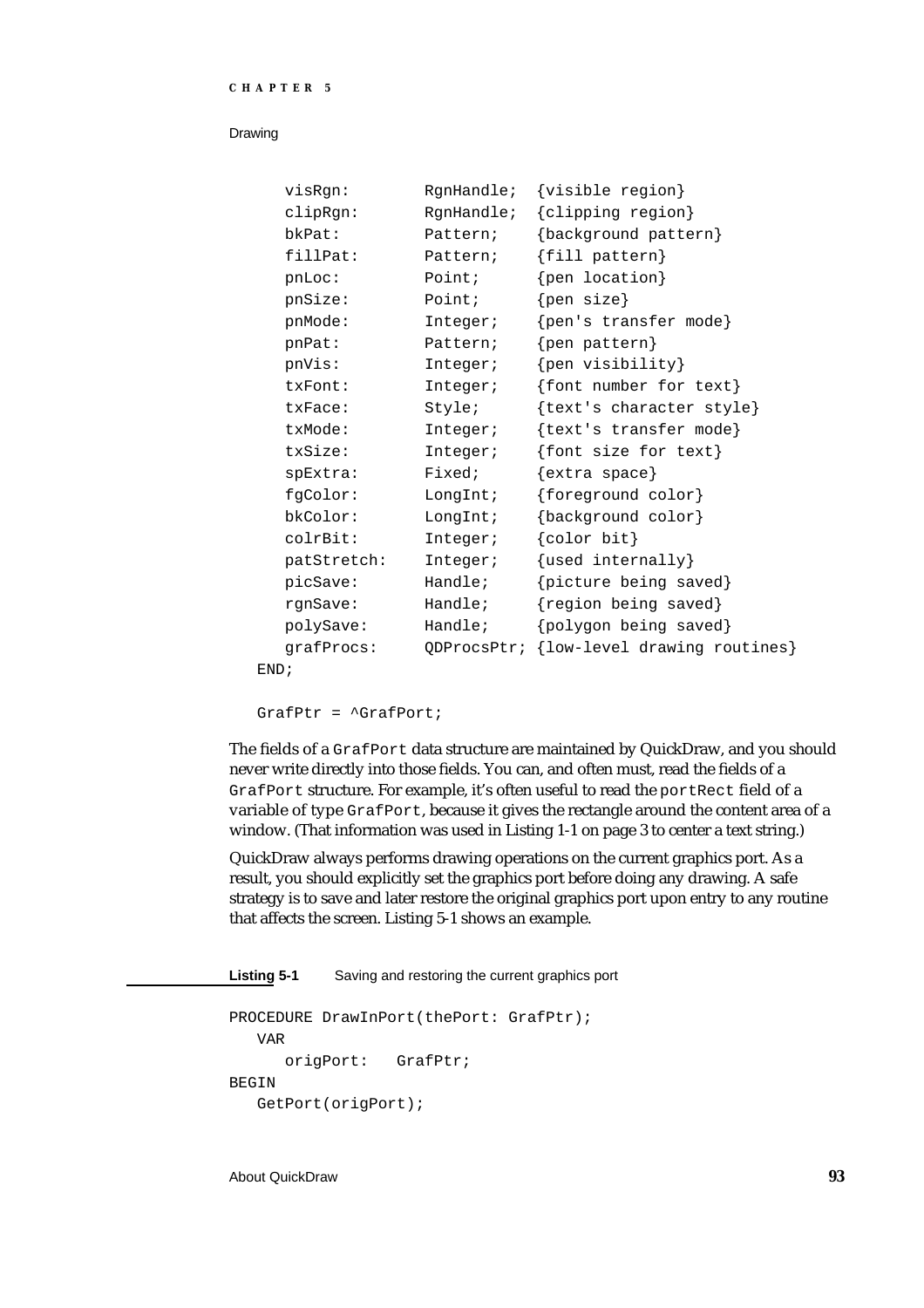```
CHAPTER 5
Drawing
   SetPort(thePort);
   {Do your drawing (erasing, etc.) here.}
   SetPort(origPort);
END;
```
Notice that QuickDraw uses the GrafPtr data type to refer to graphics ports. For historical reasons, the GrafPort data structure is one of the few objects in the Macintosh system software that's referred to by a pointer rather than a handle.

# Drawing Shapes

As you've seen, you can draw circles by calling FrameOval. The Venn Diagrammer application uses code like this to draw the outlines of the five circles:

```
FOR count := 1 TO 5 DO
   FrameOval(gGeometry^^.circleRects[count]);
```
The rectangles defining the circles are stored in an array of rectangles that is one of the fields of an application-defined data structure of type MyGeometryRec. Venn Diagrammer allocates just one of these records when the application first starts up. The global variable gGeometry is a handle to that record.

VAR

gGeometry: MyGeometryHnd; {handle to a geometry record}

Listing 5-2 shows part of the structure of this record.

**Listing 5-2** The structure of a record describing a document window's geometry

```
TYPE MyGeometryRec =
  RECORD
     circleRects: ARRAY[1..5] OF Rect; {squares for the 5 circles}
     circleRgns: ARRAY[1..5] OF RgnHandle; {regions for the 5 circles}
     premiseRgns: ARRAY[1..8] OF RgnHandle; {regions for premises}
     concRgns: ARRAY[1..4] OF RgnHandle; {regions for conclusion}
     {other fields omitted}
  END;
  MyGeometryPtr = ^MyGeometryRec;
  MyGeometryHnd = ^MyGeometryPtr;
```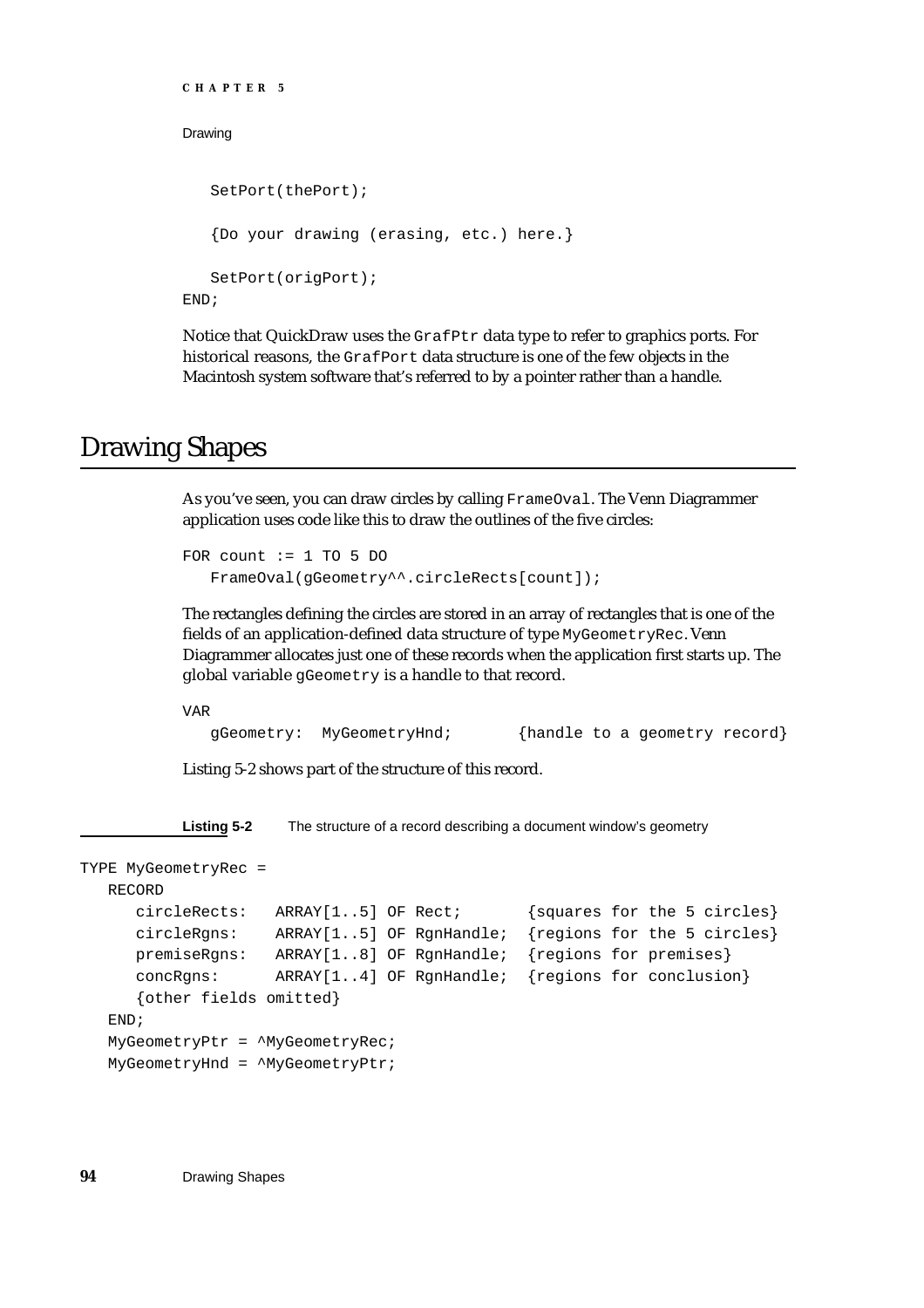```
CHAPTER 5
```
This record contains all the information needed to perform graphics operations on the Venn diagram in a document window. The fields are initialized at application launch time by the application-defined routine DoInitGeometry, shown in Listing 5-3.

**Listing 5-3** Initializing the geometry record

```
PROCEDURE DoInitGeometry;
BEGIN
  {Allocate the memory needed to hold the diagram's geometry.}
  gGeometry := MyGeometryHnd(NewHandleClear(sizeof(MyGeometryRec)));
  IF gGeometry = NIL THEN {mg_{\text{max}}}DoBadError(eNotEnoughMemory); \{ see Listing 9-5 on page 178}
  {Set up the rectangles that define the circles.}
  FOR count := 1 TO 5 DO
     gGeometry^^.circleRects[count] := MyGetIndCircleRect(count);
  {Set up the regions that the circles define.}
  DoSetupCircleRegions;
  {Set up the overlapping regions within the circles.}
  DoSetupOverlapRegions;
END;
```
The DoInitGeometry procedure allocates a geometry record and calls other application-defined routines to initialize the fields of that record. First, it calls MyGetIndCircleRect to determine the rectangle bounding each of the five circles.

### **Note**

The MyGetIndCircleRect function is not defined in this book. You could define such a function in many ways. You could determine in advance where in the window the five rectangles should be and then hard-code that information in constants. Alternatively, you could calculate desirable positions dynamically at run time. The Venn Diagrammer application uses the first method, for speed.

Then DoInitGeometry calls two other application-defined routines to set up a number of regions in the window. The first, DoSetupCircleRegions, defined in Listing 5-4, creates regions corresponding to the area inside each of the five circles. These regions are used in turn by the DoSetupOverlapRegions procedure to calculate the regions of intersection.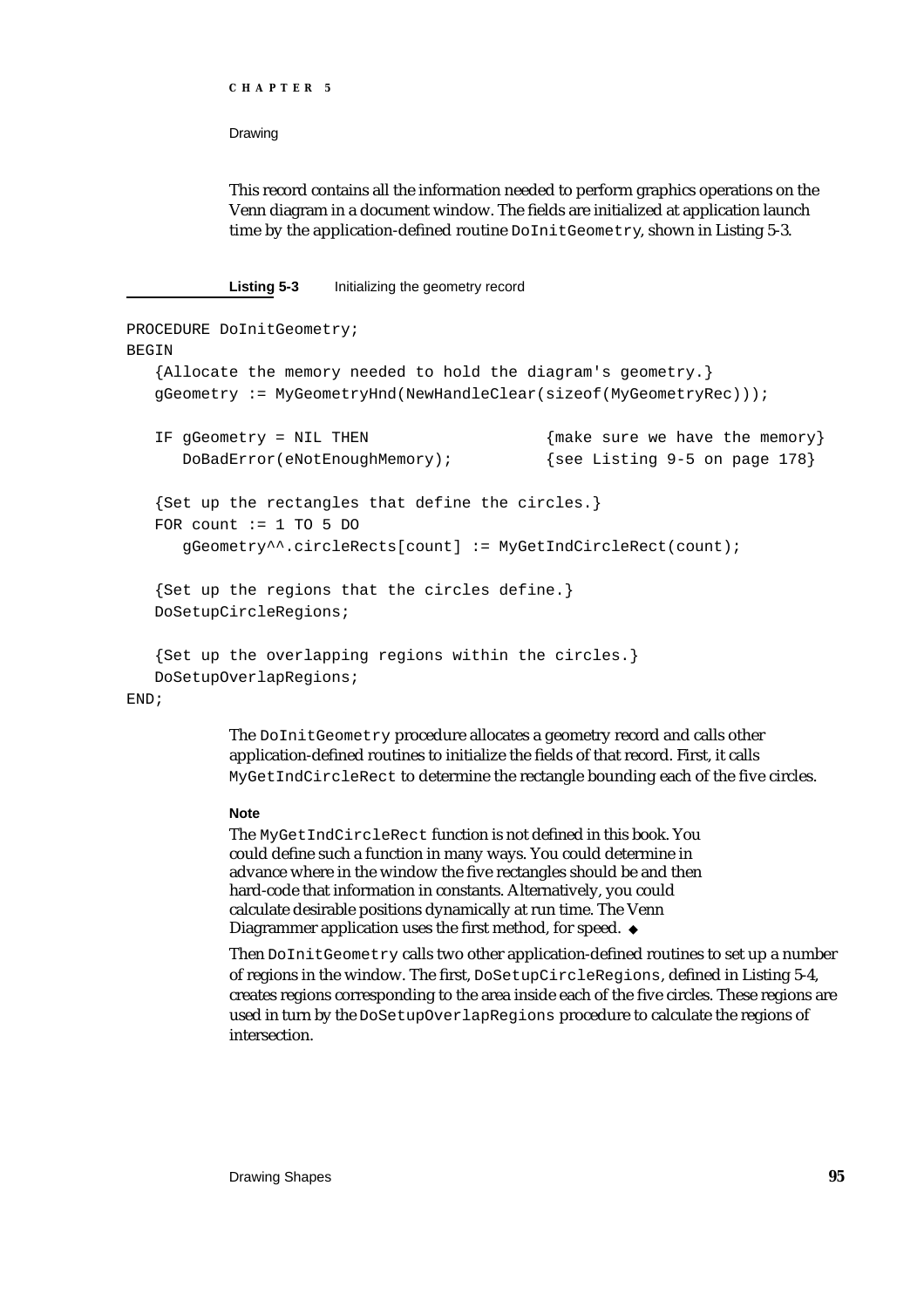```
CHAPTER 5
```

```
Listing 5-4 Defining circular regions
```

```
PROCEDURE DoSetupCircleRegions;
VAR
  count: Integer;
BEGIN
  FOR count := 1 TO 5 DO
   BEGIN
      gGeometry^^.circleRgns[count] := NewRgn;
      OpenRgn;
      FrameOval(gGeometry^^.circleRects[count]);
      CloseRgn(gGeometry^^.circleRgns[count]);
   END;
END;
```
You create a new region by calling the NewRgn function, which allocates storage in your application heap for a structure of type Region and returns a handle (of type RgnHandle) to that region. The newly created region is empty. To add to the region, you call the OpenRgn procedure and then draw the outline of the area you want enclosed by the region. As you can see, DoSetupCircleRegions indicates the desired area by calling the FrameOval procedure on a circle's defining rectangle. When you're done drawing that outline, you call the CloseRgn procedure, passing it a handle to the region to close.

If you simply want to create a region that's empty, you can call NewRgn, OpenRgn, and CloseRgn without doing any drawing.

```
myRegion := NewRgn; \{create an empty region\}OpenRgn;
CloseRgn(myRegion);
```
The DoSetupOverlapRegions procedure, defined in Listing 5-5, uses the circular regions defined by DoSetupCircleRegions to define the regions corresponding to the areas defined by the overlapping circles.

```
Listing 5-5 Defining noncircular regions
```

```
PROCEDURE DoSetupOverlapRegions;
VAR
  myRegion: RgnHandle; {a scratch region}
  count: Integer;
BEGIN
  FOR count := 1 TO 8 DO {create new, empty regions}
     BEGIN
       gGeometry^^.premiseRgns[count] := NewRgn;
```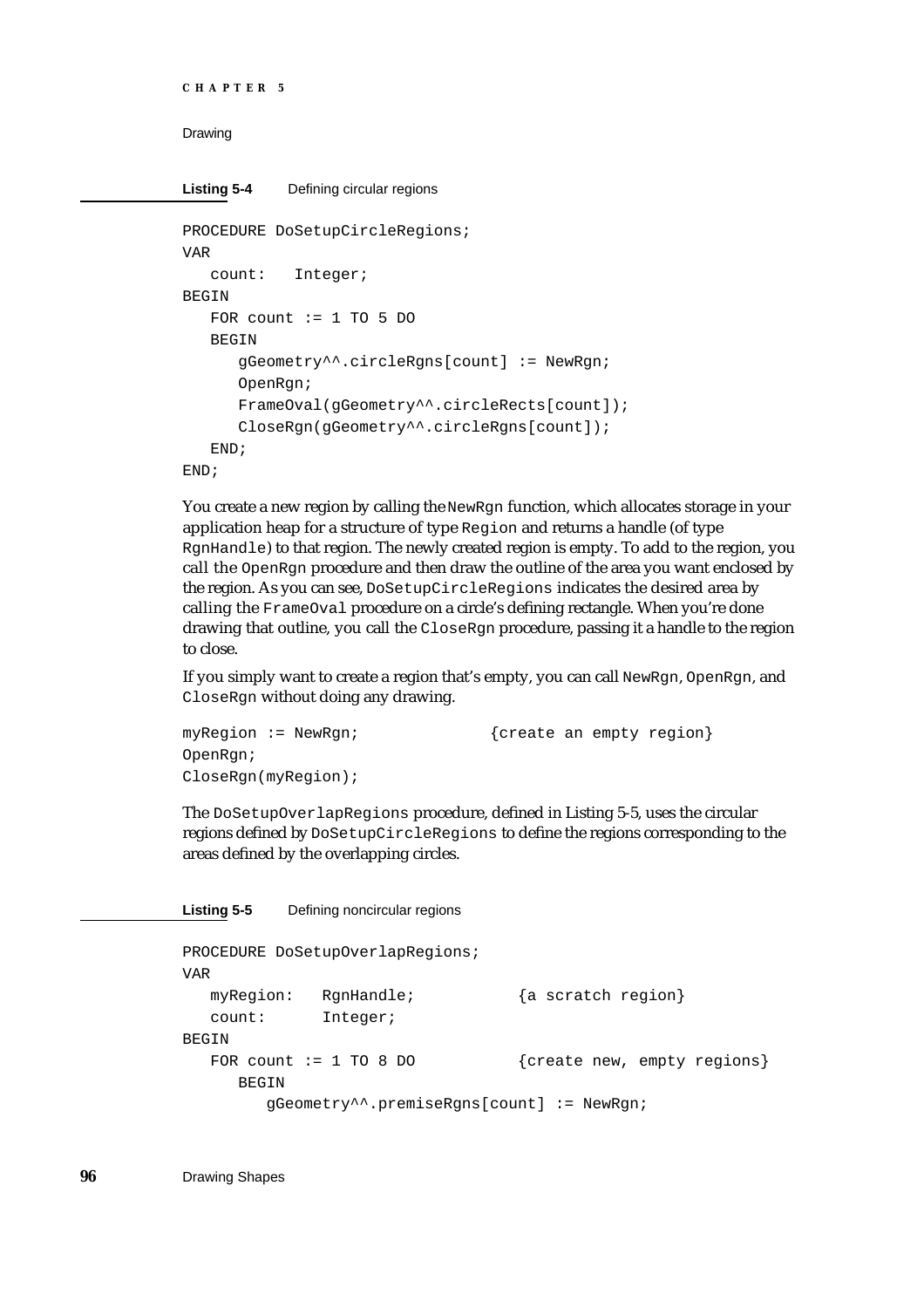```
CHAPTER 5
```

```
OpenRgn;
     CloseRgn(gGeometry^^.premiseRgns[count]);
  END;
myRegion := NewRgn; \{create\ a\ scratch\ region\}OpenRgn;
CloseRgn(myRegion);
{Calculate the overlap regions in the premises diagram.}
HLock(Handle(gGeometry)); {lock the handle}
WITH gGeometry^^ DO
  BEGIN
     DiffRgn(circleRgns[1], circleRgns[2], myRegion);
     DiffRgn(myRegion, circleRgns[3], premiseRgns[1]);
     SectRgn(circleRgns[1], circleRgns[2], myRegion);
     DiffRgn(myRegion, circleRgns[3], premiseRgns[2]);
     DiffRgn(circleRgns[2], circleRgns[1], myRegion);
     DiffRgn(myRegion, circleRgns[3], premiseRgns[3]);
     SectRgn(circleRgns[1], circleRgns[3], myRegion);
     DiffRgn(myRegion, circleRgns[2], premiseRgns[4]);
     SectRgn(circleRgns[1], circleRgns[2], myRegion);
     SectRgn(myRegion, circleRgns[3], premiseRgns[5]);
     SectRgn(circleRgns[2], circleRgns[3], myRegion);
     DiffRgn(myRegion, circleRgns[1], premiseRgns[6]);
     DiffRgn(circleRgns[3], circleRgns[1], myRegion);
     DiffRgn(myRegion, circleRgns[2], premiseRgns[7]);
  END;
HUnlock(Handle(gGeometry)); {unlock the handle}
DisposeRgn(myRegion); {dispose scratch region}
```
END;

The DoSetupOverlapRegions procedure is remarkably straightforward. It initializes the regions in the premises diagram and also creates a temporary scratch region. Then it calculates the seven regions of overlap in that diagram by calling SectRgn and DiffRgn on the circular regions defined in Listing 5-4. The SectRgn procedure takes the intersection of two regions and places it into a third region. The  $\text{Diff}\, \text{Rgn}$  procedure takes the portion of the first region that is outside the second region and places it into the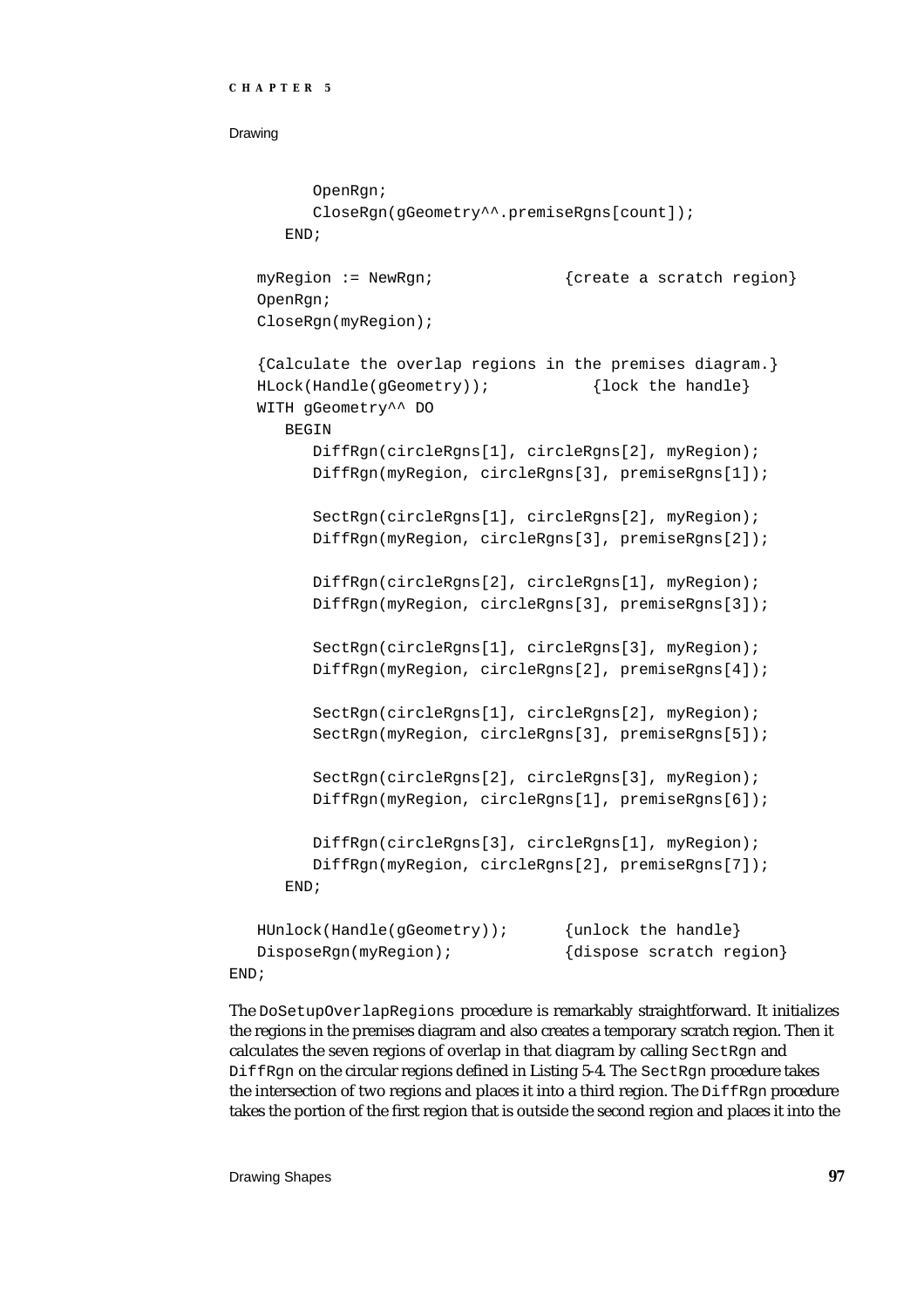```
CHAPTER 5
```
third region. Figure 5-7 shows how the overlap regions are defined by taking intersections and unions of the three circles.



### **Note**

The definition of DoSetupOverlapRegions given in Listing 5-5 is not complete. It omits calculations of the conclusion regions and of the fields omitted from the MyGeometryRec data structure defined in Listing 5-2. u

Now that the Venn Diagrammer application has defined the various regions in the Venn diagram, it's easy to draw in those regions. For instance, to shade the very center of the diagram, you could call the FillRgn procedure, as follows:

FillRgn(gGeometry^^.premiseRgns[5], gEmptyPats[gEmptyIndex]^^);

This fills the specified region with the current emptiness pattern.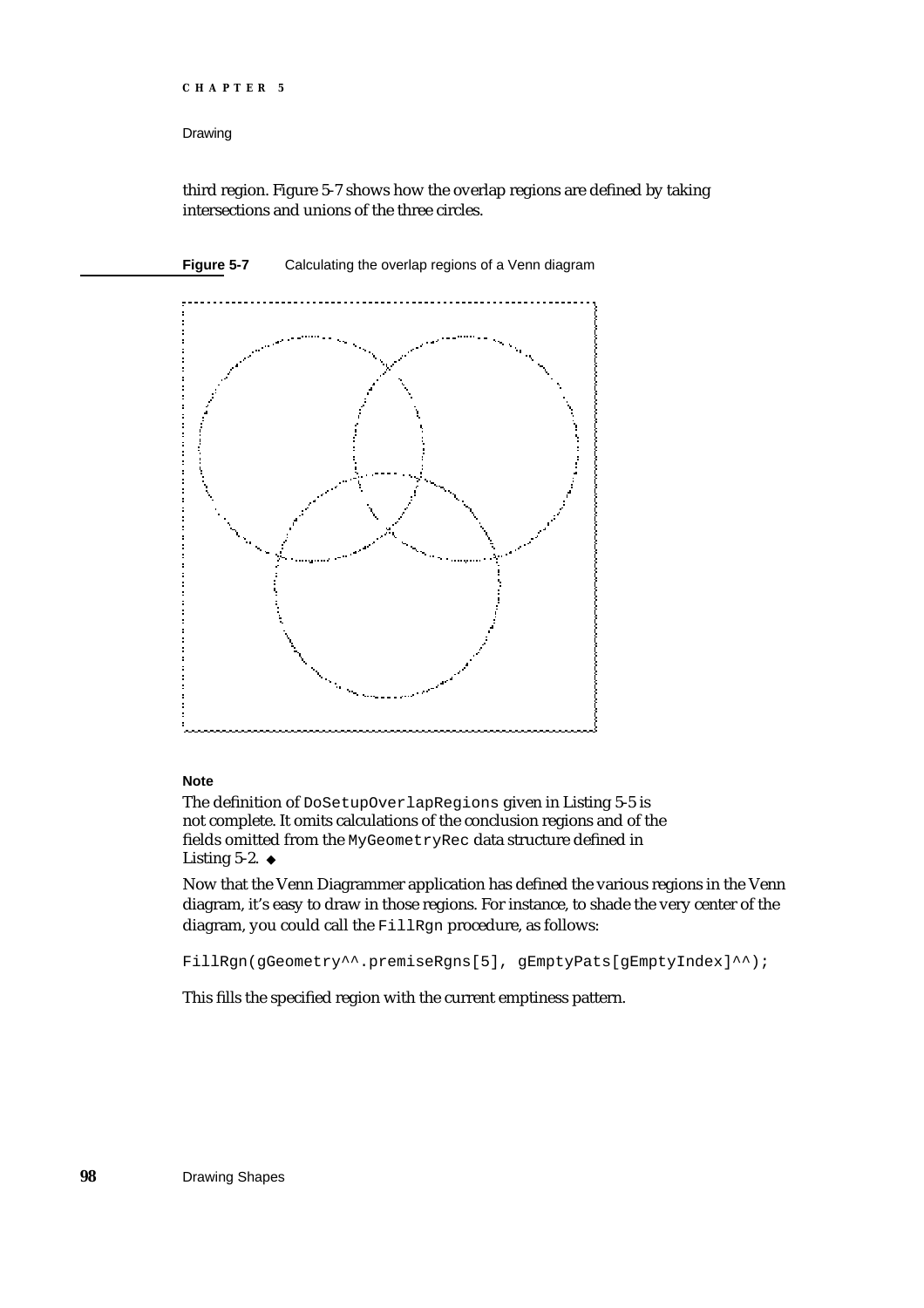# Drawing Bit Images

The Venn Diagrammer application uses bit images to draw several parts of a document window, including

- n the tool symbols at the top of a document window
- $n$  the figure and mood symbols at the bottom of a window
- n the existence symbol within the Venn diagram itself

Figure 5-8 shows the location of these items.



**Figure 5-8** Bit images in a document window

Figure and Mood icons

The standard way to draw a bit image is to read into memory the appropriate bit data and then call the CopyBits routine to move the data into the desired position in the destination window. The Venn Diagrammer application stores the bit data in resources of type 'ICON'. Then it calls its own application-defined routine DoPlotIcon to move the appropriate portion of the icon into a document window. Notice that none of the bit images in a document window is actually as large as an icon (which is 32 pixels by 32 pixels). Venn Diagrammer uses this strategy because ResEdit provides a simple way to create and edit 'ICON' resources.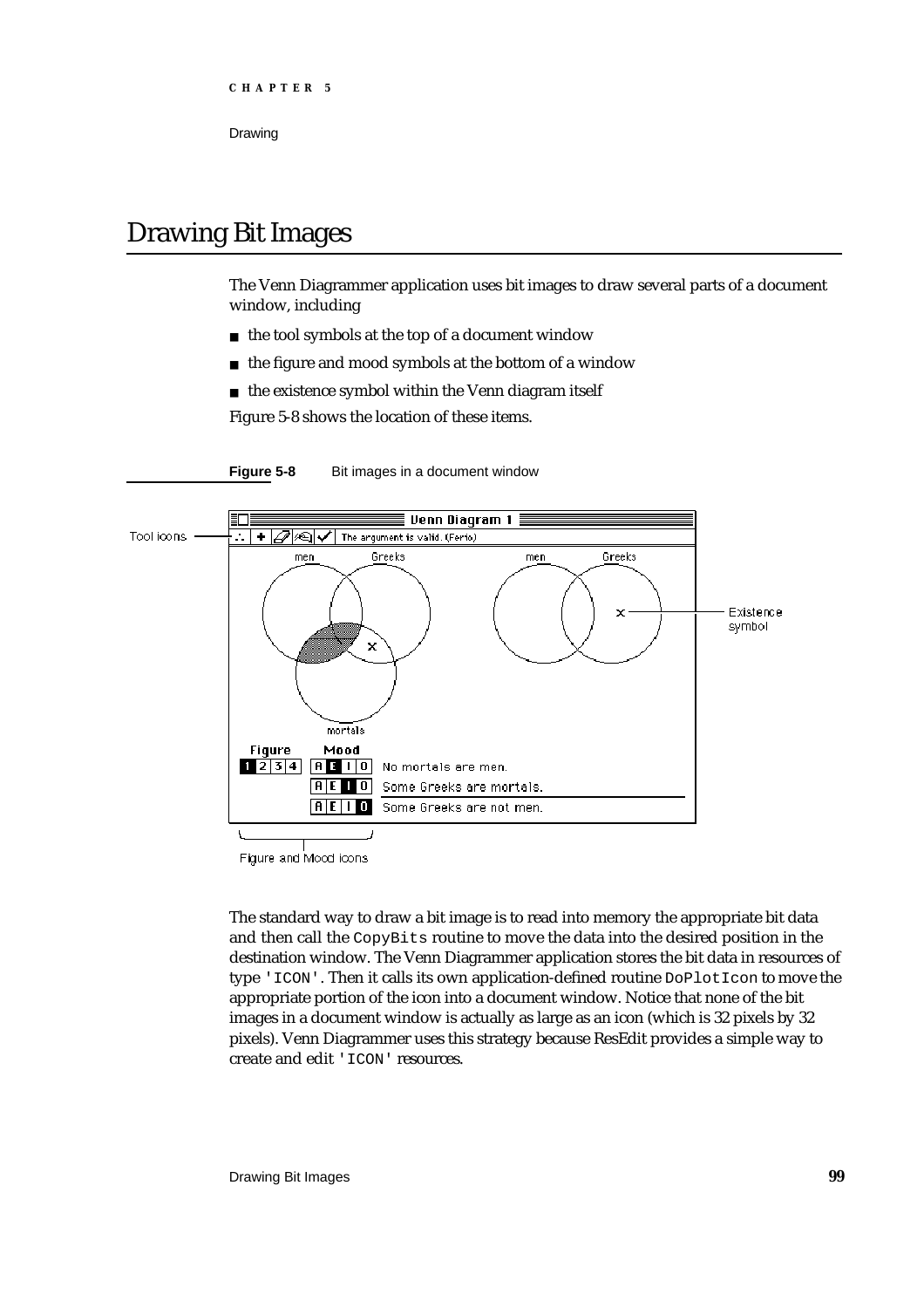**CHAPTER 5**

Drawing

When Venn Diagrammer starts up, it reads the necessary icon resources into memory using the code in Listing 5-6.

Listing 5-6 Reading 'ICON' resources into memory

```
{Get handles to tool icons.}
FOR count := 1 TO kNumTools DO
   gToolsIcons[count] := GetResource('ICON', kToolsIconStart + (count - 1));
{Get handles to available existence-indicating icons.}
FOR count := 1 TO 4 DO
  gExistIcons[count] := GetResource('ICON', kExistID + (count - 1));
{Get handles to mood icons.}
FOR count := 1 TO 4 DO
   gMoodIcons[count] := GetResource('ICON', kMoodIconStart + (count - 1));
{Get handles to figure icons.}
FOR count := 1 TO 4 DO
   gFigureIcons[count] := GetResource('ICON', kFigIconStart + (count - 1));
```
As you can see, the icons in each group are given contiguous resource IDs in the resource file. The handles to each icon are stored in the appropriate array, accessed by global variables.

### **IMPORTANT**

As always, you should make certain that none of the returned handles has the value NIL. For brevity, this check is not shown in Listing 5-6. s

To draw the tools area of a window, for example, Venn Diagrammer uses the code shown in Listing 5-7.

**Listing 5-7** Drawing the tools area of a document window

```
{Redraw the tool area in the window.}
FOR count := 1 TO kNumTools DO
  BEGIN
     SetRect(myRect, kToolWd * (count - 1), 0, kToolWd * count, kToolHt);
     DoPlotIcon(myRect, gToolsIcons[count], myWindow, srcCopy);
  END;
```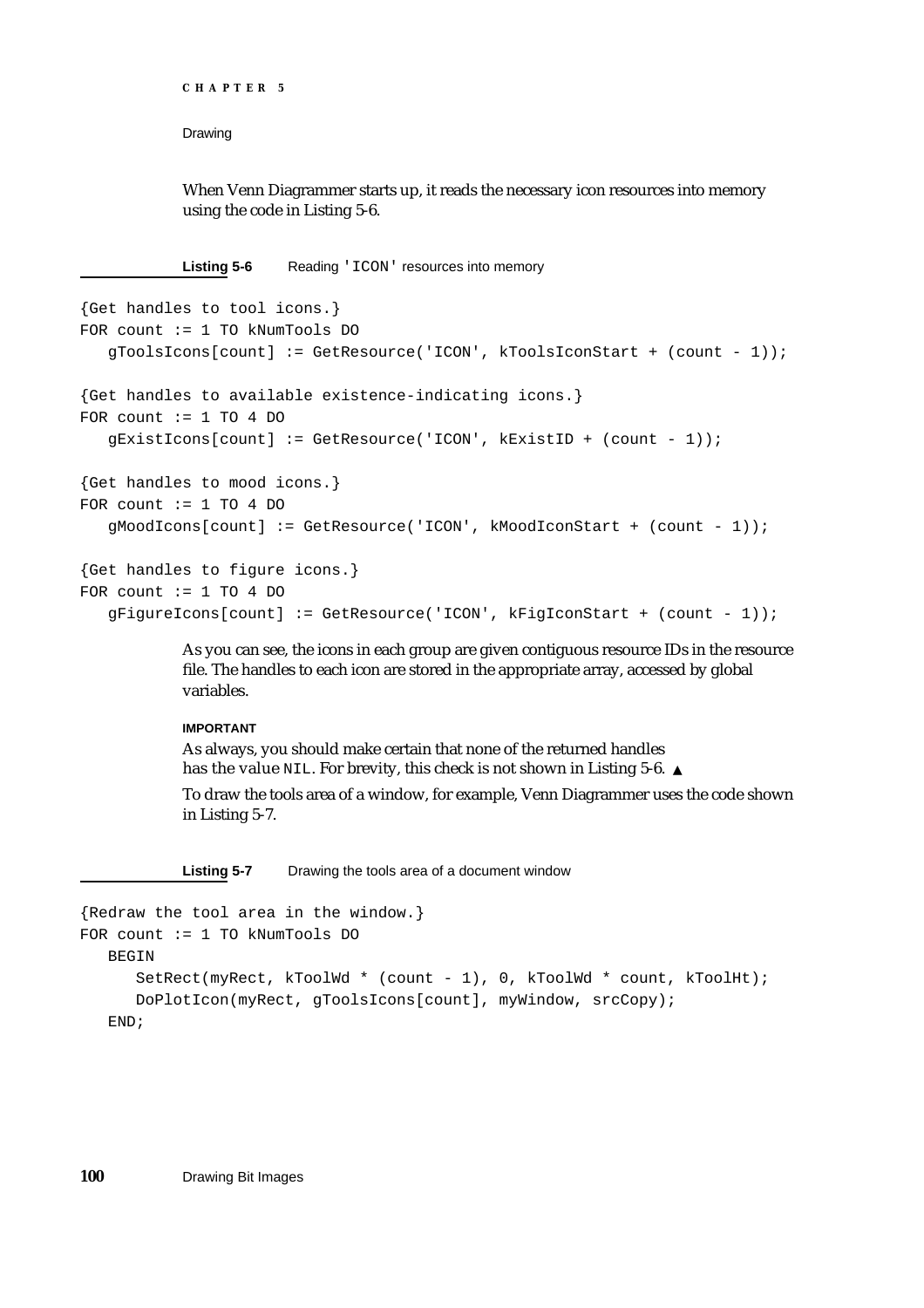```
CHAPTER 5
```
This code fragment calls the application-defined routine DoPlotIcon to draw the appropriate portion of the icon in the specified rectangle. The  $\text{DoPlot}$  con procedure is defined in Listing 5-8.

```
Listing 5-8 Drawing a portion of an icon
```

```
PROCEDURE DoPlotIcon (myRect: Rect; myIcon: Handle; myWindow: WindowPtr;
                                   myMode: Integer);
   VAR
      myBitMap: BitMap;
BEGIN
   myBitMap.baseAddr := myIcon^;
   myBitMap.rowBytes := 4;
   myBitMap.bounds := myRect;
   CopyBits(myBitMap, myWindow^.portBits, myRect, myRect, myMode, NIL);
END;
```
The DoPlotIcon procedure plots a portion of an icon by defining a bitmap that includes the desired portion of the icon. (The desired portion of the icon is specified by the myRect parameter.) Then DoPlotIcon calls the QuickDraw routine CopyBits to copy the appropriate bits from their location in memory to the desired location in the specified window.

The CopyBits procedure transfers a bit image between two existing bit maps. In this case, the two bitmaps are the bitmapped portion of the icon and the bits in the destination window (which are specified by the portBits field of the window's graphics port; see Listing 6-1 on page 112 for details). The myRect parameter specifies the rectangle to copy; it's passed to DoPlotIcon from the calling routine so that DoPlotIcon can be used to plot different parts of the source icon. Finally, DoPlotIcon is passed a **transfer mode,** which indicates how the bits are to be drawn in the existing bit image of the destination rectangle. The constant srcCopy is passed in Listing 5-7 to indicate that the source bitmap is to overwrite the destination bitmap.

# Drawing Text

In addition to the many routines it provides for defining and drawing both simple and complex graphic elements, QuickDraw also provides support for drawing text. You can use QuickDraw to draw characters, words, or other textual elements at any desired size and in any available font. It might seem odd that QuickDraw handles these operations, until you realize that text, like graphics, permeates the Macintosh user interface. Windows, menus, and some controls (for instance, buttons) have titles, which are essential to the user's understanding and manipulation of the application. As a result, it makes sense to treat text fundamentally as a graphic object and to assign basic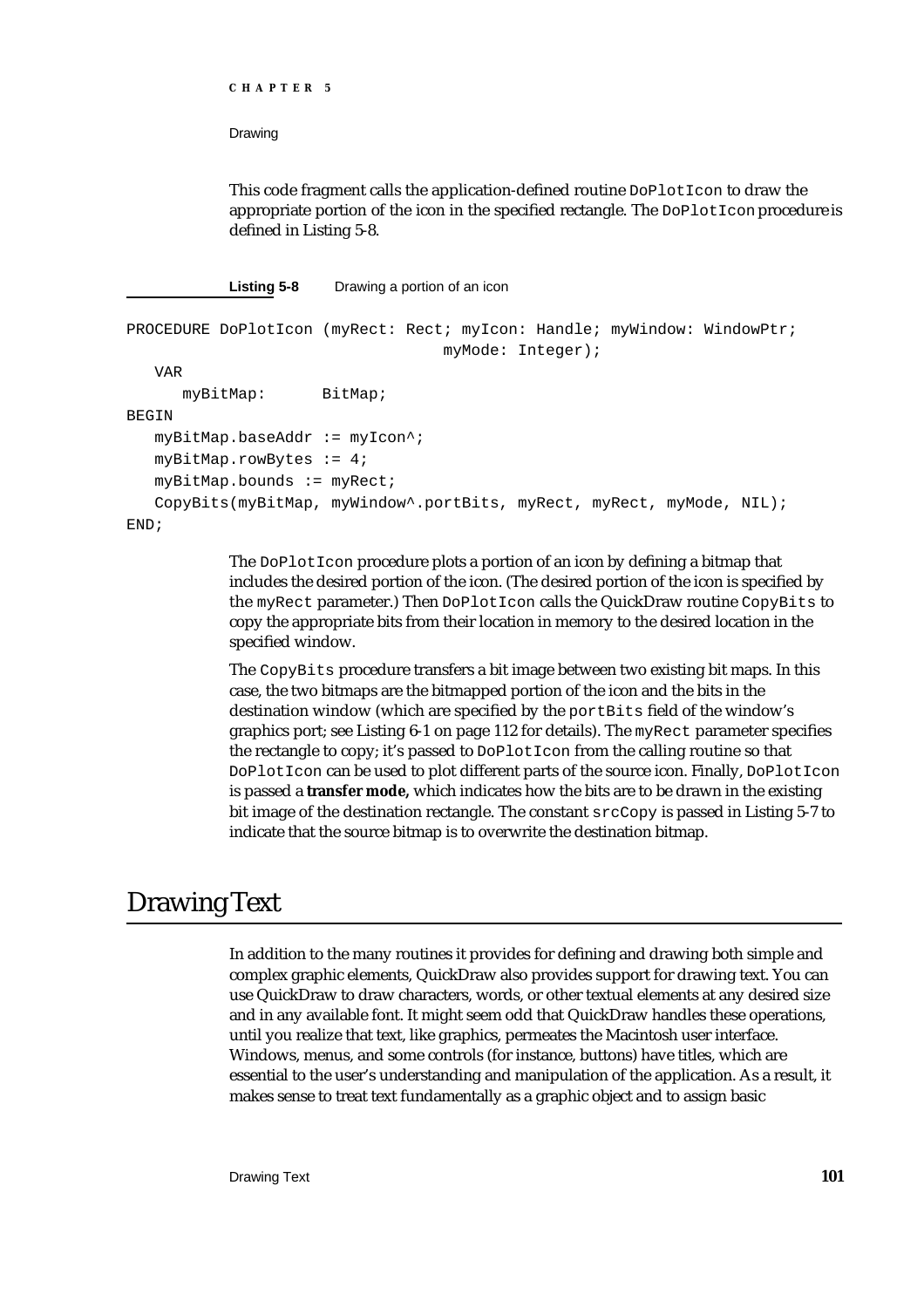```
CHAPTER 5
```
text-drawing responsibilities to QuickDraw, which manages all graphics within the Macintosh system software.

Although QuickDraw is ultimately responsible for drawing text on the screen, you might need to use other Toolbox managers for other text-handling needs. For example, if you want the user to be able to input and edit some small amount of text, you can use TextEdit. TextEdit provides basic text-editing capabilities, such as cutting, copying, pasting, and entering words and characters. TextEdit calls QuickDraw to display the editable text. Similarly, if your application allows the user to display text in a variety of fonts, you might need to use the Font Manager. The Font Manager supports QuickDraw by providing the character bitmaps it needs to draw text in a specified font, size, and style. For a complete description of TextEdit and the Font Manager, see *Inside Macintosh: Text*.

The Venn Diagrammer application has very minimal text-handling requirements. It does not support any text entry or editing by the user. Instead, it obtains all the text it needs from resources stored in its resource fork. As a result, the Venn Diagrammer application can use basic QuickDraw text-drawing routines to display its text. For example, the Venn Diagrammer application draws the message in a window's status area by calling the application-defined routine DoStatusMesg, defined in Listing 5-9.

**Listing 5-9** Retrieving a status message from a resource

```
PROCEDURE DoStatusMesg (myWindow: WindowPtr; myMessageID: Integer);
  VAR
     myText: Str255;
BEGIN
  GetIndString(myText, rVennD, myMessageID);
  DoStatusText(myWindow, myText);
END;
```
As you can see, the DoStatusMesq routine takes two parameters, a window pointer specifying the window whose status area is to be filled in and an integer specifying the index into an 'STR#' resource. Then DoStatusMesg retrieves the appropriate message text and calls the application-defined procedure DoStatusText to print the message in the window.

Venn Diagrammer calls DoStatusMesg whenever it needs to display a message in the status area. For instance, when the user wants to determine if a syllogism is valid or not, Venn Diagrammer checks the syllogism's validity and then executes the code in Listing 5-10.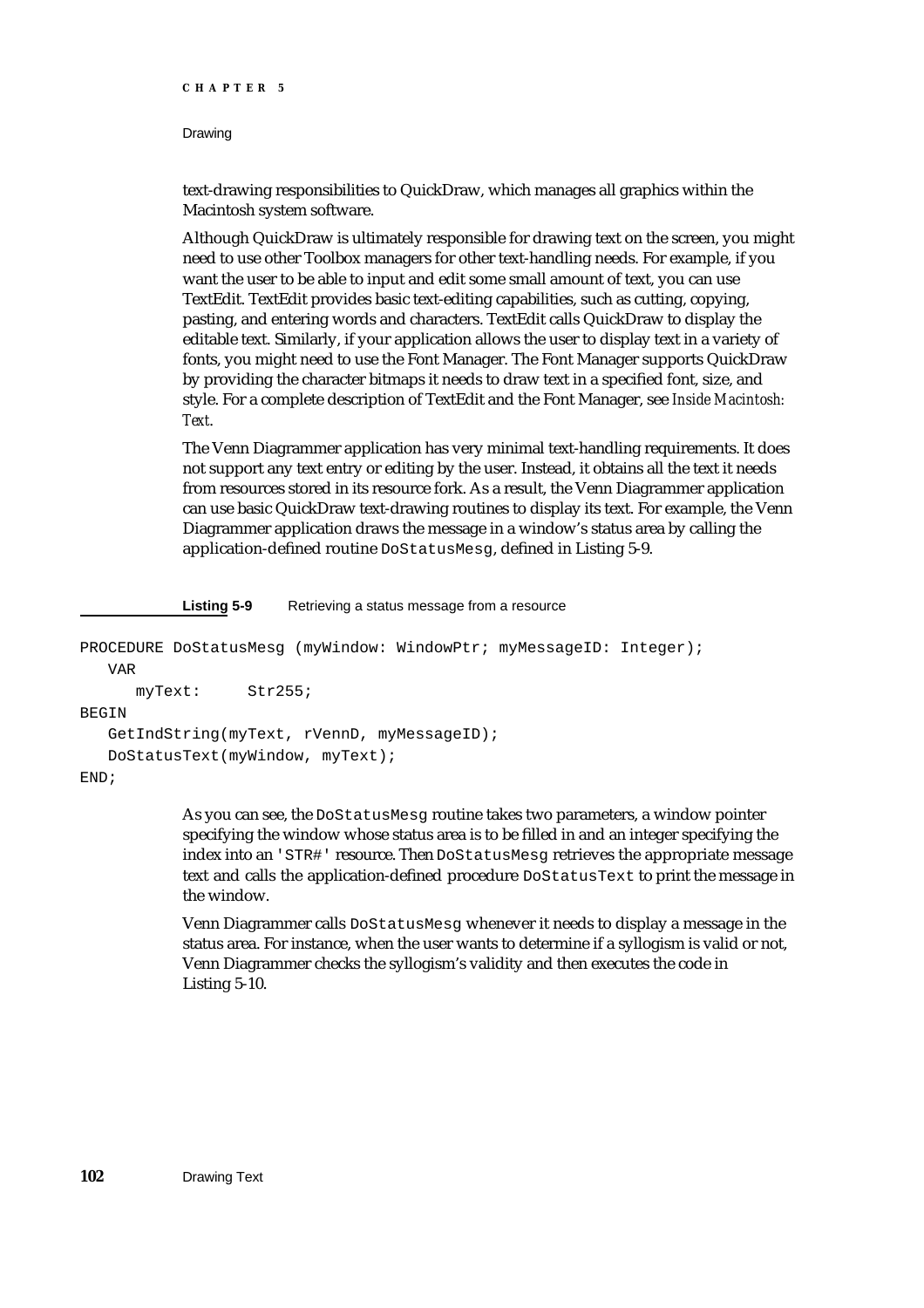```
CHAPTER 5
```
Listing 5-10 Informing the user of an argument's validity or invalidity

```
IF valid THEN
   BEGIN
      IF gShowNames THEN {show names of valid syllogisms?}
         BEGIN
            GetIndString(myMesg, rVennD, eArgIsValid);
            DoGetName(myWindow, myName);
            myMesg := concat(myMesg, ' (', myName, ')');
            DoStatusText(myWindow, myMesg);
         END
      ELSE
         DoStatusMesg(myWindow, eArgIsValid);
   END
ELSE
   DoStatusMesg(myWindow, eArgNotValid);
```
This code fragment illustrates why the Venn Diagrammer application defines two different routines, DoStatusMesg and DoStatusText. The first, DoStatusMesg, retrieves the desired message text from a resource and calls the second, DoStatusText, to display it on the screen. The application also calls DoStatusText at other times, for instance, when it needs to add something to the resource-based message string. In the example shown in Listing 5-10, the application needs to get the name of the valid syllogism, if the user has indicated that this should be done.

The DoStatusText procedure is defined in Listing 5-11. Its job is to display the text passed as a parameter in the status area of the specified window.

**Listing 5-11** Displaying a status message

```
PROCEDURE DoStatusText (myWindow: WindowPtr; myText: Str255);
  VAR
     myRect: Rect;
     origSize: Integer;
     origFont: Integer;
     myHandle: MyDocRecHnd;
  CONST
     kSlop = 4;ksize = 9;kFont = applFont;BEGIN
  IF myWindow <> NIL THEN
     BEGIN
        SetPort(myWindow);
        origSize := myWindow^.txSize; {remember original size and font}
```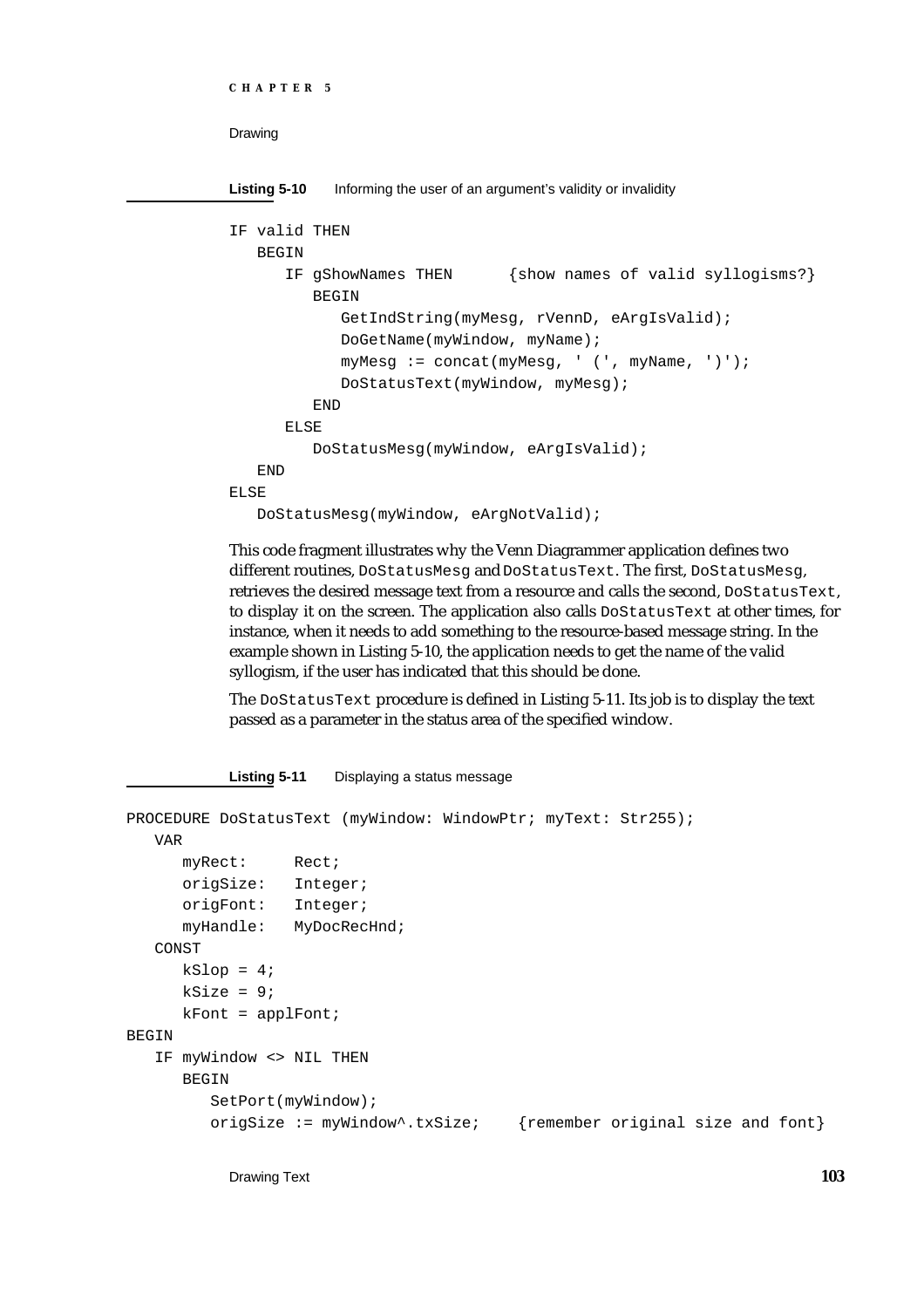```
CHAPTER 5
```

```
origFont := myWindow^.txFont;
  TextSize(kSize); \{set desired size and font\}TextFont(kFont);
  SetRect(myRect, kToolWd * kNumTools, 0,
                      myWindow^.portRect.right, kToolHt);
  EraseRect(myRect);
  IF length(myText) > 0 THEN
     BEGIN
        MoveTo(myRect.left + kSlop, myRect.bottom - kSlop);
        DrawString(myText);
     END;
  TextSize(origSize); {restore original size and font}TextFont(origFont);
   {Remember the last message printed in this window.}
  myHandle := MyDocRecHnd(GetWRefCon(myWindow));
  myHandle^^.statusText := myText;
END;
```
END;

The DoStatusText procedure first remembers the graphics port's existing font and size, so that it can change and then later restore those values. Then DoStatusText sets the desired font and size of the status message by calling the QuickDraw routines TextFont and TextSize. You should always use these routines—instead of changing the fields of the grafPort record—whenever you want to change a graphics port's font and size.

### **IMPORTANT**

Although you should never *change* the fields of a graphics port directly, you sometimes need to *read* those fields directly. In Listing 5-11, the original font and size are determined by reading the appropriate fields (txFont and txSize) of the graphics port record. This is necessary because QuickDraw doesn't provide routines to read that information from a graphics port record.

Once it's set the desired font and size, the DoStatusText procedure calls SetRect to define the rectangle into which the text is to be drawn. Then, DoStatusText erases that rectangle by calling EraseRect. If the string to be displayed consists of at least one character, DoStatusText moves to the appropriate spot in the status area and calls the QuickDraw routine DrawString, which draws the specified string at the current drawing location in the window.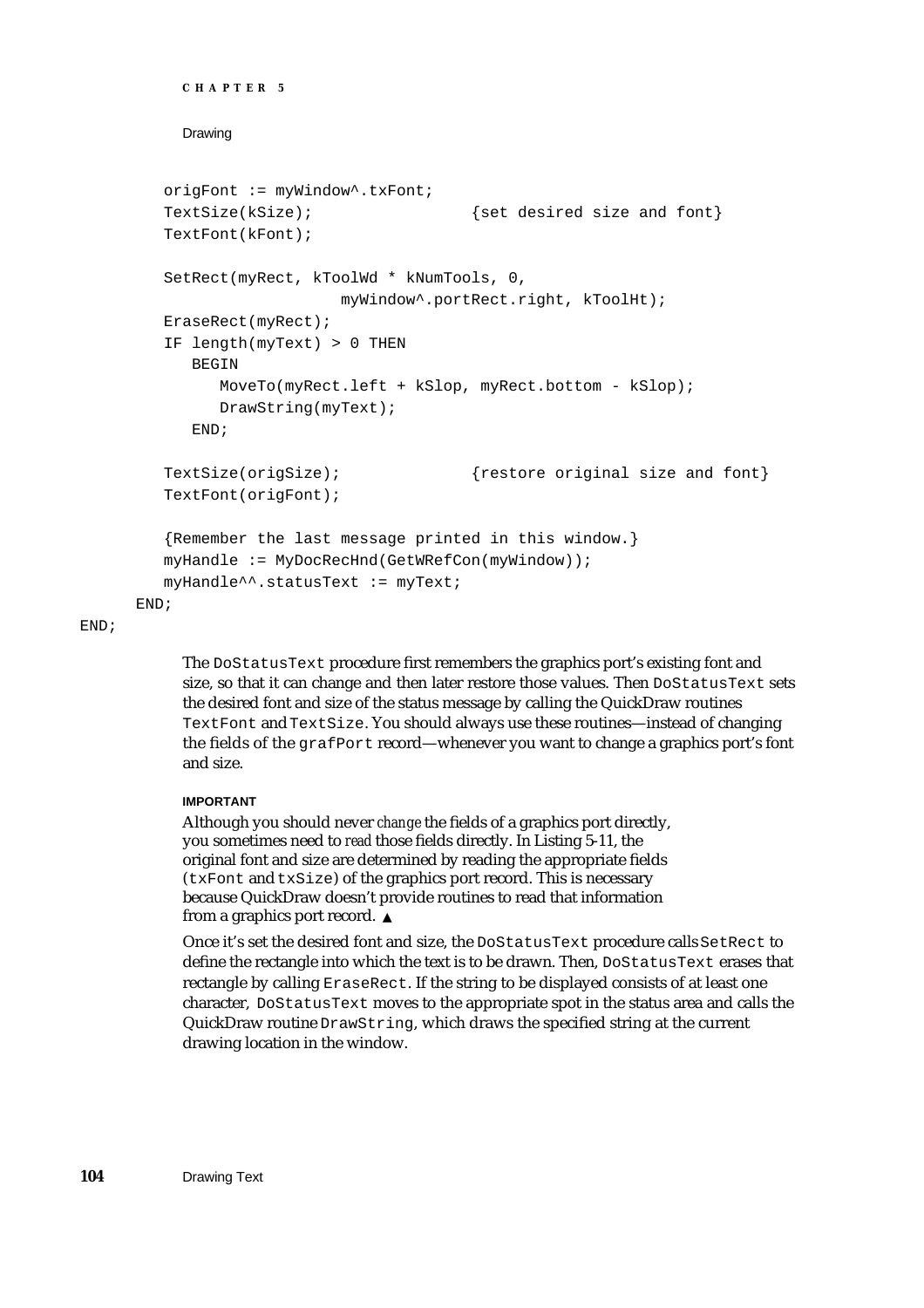### **CHAPTER 5**

### Drawing

Finally, DoStatusText restores the graphics port's original font and size, and then copies the string just drawn into the statusText field of the window's document record. The Venn Diagrammer application needs to remember each window's latest status message so that it can redraw the message whenever necessary (for example, if the message is covered up by another window and then later revealed).

Venn Diagrammer uses similar techniques for all other text drawing it requires. Remember that this application supports only static text (that is, text that cannot be edited) stored in the application's resource fork. To allow the user to enter and edit some text, you need to use more powerful text-handling tools. See *Inside Macintosh: Text* for information about using system software services like the Font Manager and TextEdit to handle editable text. See *Inside Macintosh: Files* for information on storing text and other data in files. Finally, see the chapter "Dialog Manager" in *Inside Macintosh: Macintosh Toolbox Essentials* for information on handling text entry and editing in a dialog box.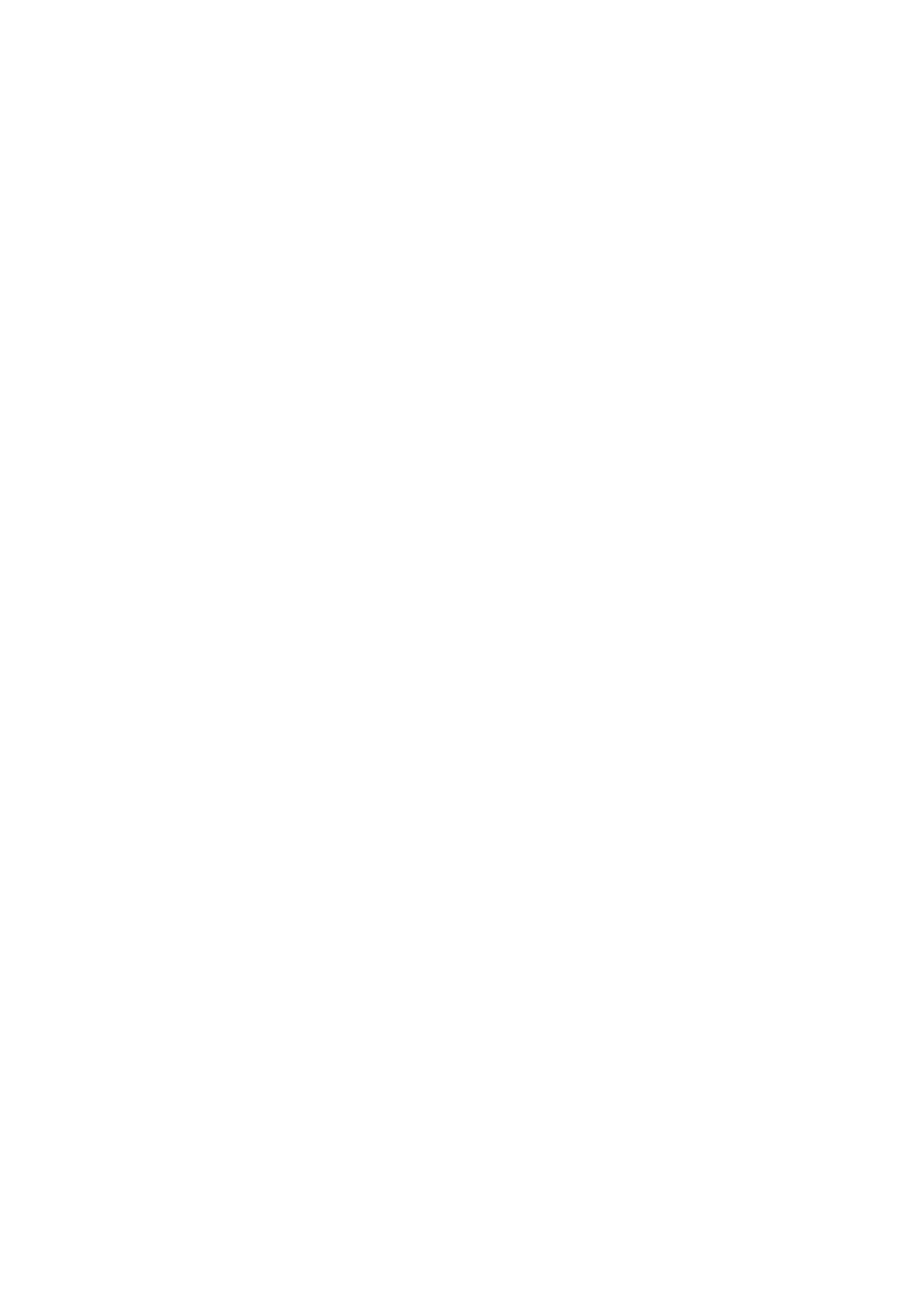# **Contents**

| 109                           |     |
|-------------------------------|-----|
| 110                           |     |
| 112                           |     |
| 113                           |     |
| 115                           |     |
| <b>Handling Window Events</b> | 119 |
| 119                           |     |
| 123                           |     |
| 125                           |     |
| 128                           |     |
|                               |     |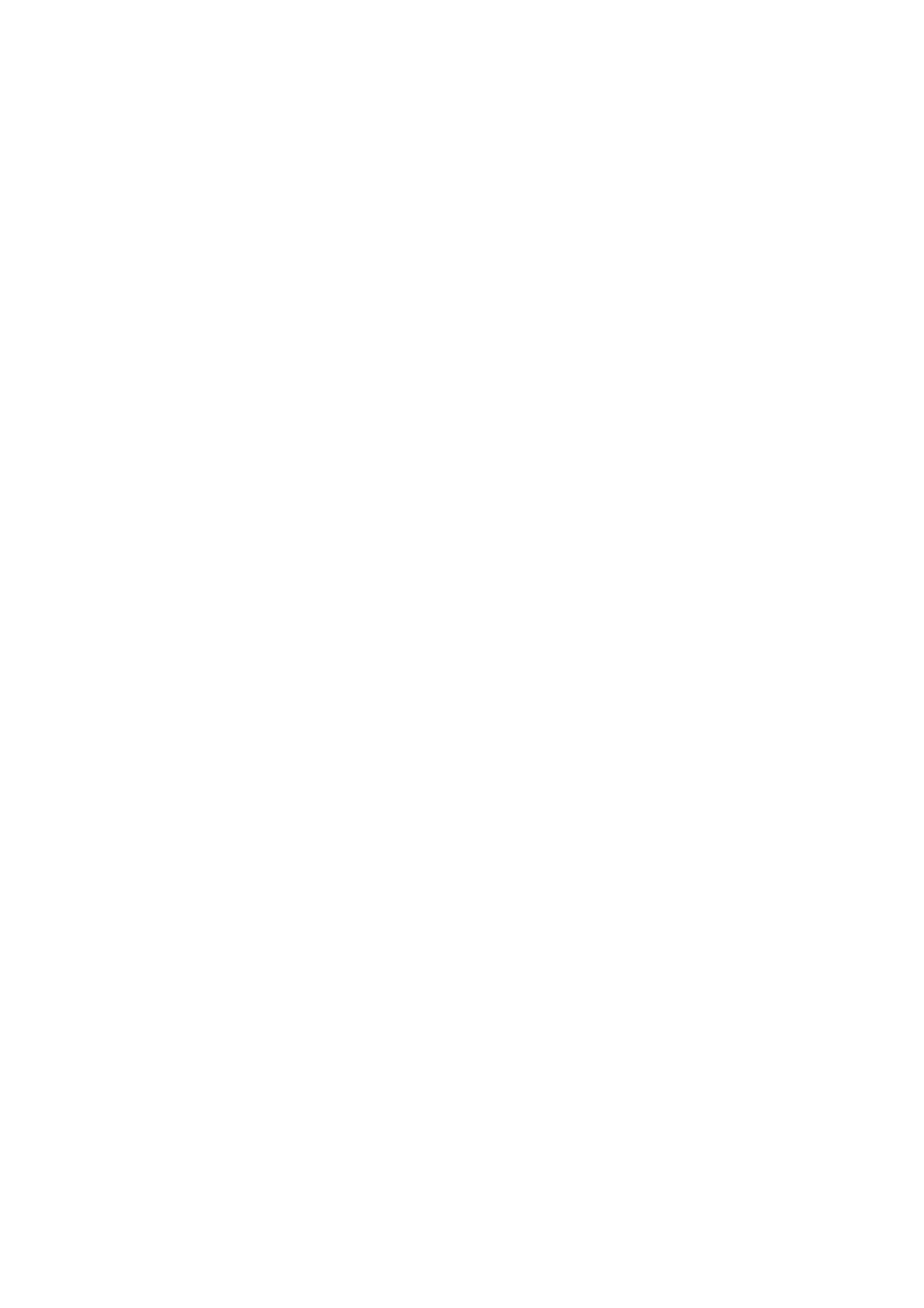#### **CHAPTER 6**

### **Windows**

This chapter describes how your application can use the Window Manager to create and manage windows. Windows delineate the space within which the user enters or views information, and every Macintosh application that has a user interface should use windows to communicate with the user. Any piece of information that your application presents to the user should be displayed in a window. Similarly, any piece of information that your application solicits from the user should involve the user performing appropriate actions (such as typing or clicking) in a window.

There are two general kinds of windows: document windows and dialog boxes. Document windows are used primarily to allow the user to enter and manipulate information, such as text, graphics, or other data. Often, but not always, the information in a document window can be stored in a file, from which the user can later retrieve it. Dialog boxes are used for many other purposes, such as alerting the user of unusual occurrences, soliciting information from the user, and displaying various application settings or user preferences.

This chapter focuses on techniques for handling windows in general, with particular emphasis on document windows. It shows how to

- determine the type of a window
- create and display windows
- handle events in windows n.
- n close and remove windows

For specific information about dialog windows, see the chapter "Dialog Boxes" later in this book. For a complete description of the capabilities of the Window Manager and for code samples illustrating more advanced window-handling techniques, see the chapter "Window Manager" in *Inside Macintosh: Macintosh Toolbox Essentials*.

# About Windows

A **window** is a user interface element that delimits an area on the screen in which the user can enter or view information. Here "information" is intended quite broadly; for example, an application that draws mazes and allows the user to trace a path through the maze by moving the cursor can reasonably be thought of as displaying information (the maze) and allowing the user to enter information (the desired path through the maze). As a result, virtually any interaction with the user that happens outside the menu bar and menus should occur within a window.

The system software provides a wide array of types of window to accommodate the many uses they can have. Window types are distinguished by their appearance and behavior. Some windows have title bars and others do not. Some windows can be moved around on the screen by the user and others cannot. In your choice of a window type, you should be guided by the behavior your application supports in that window.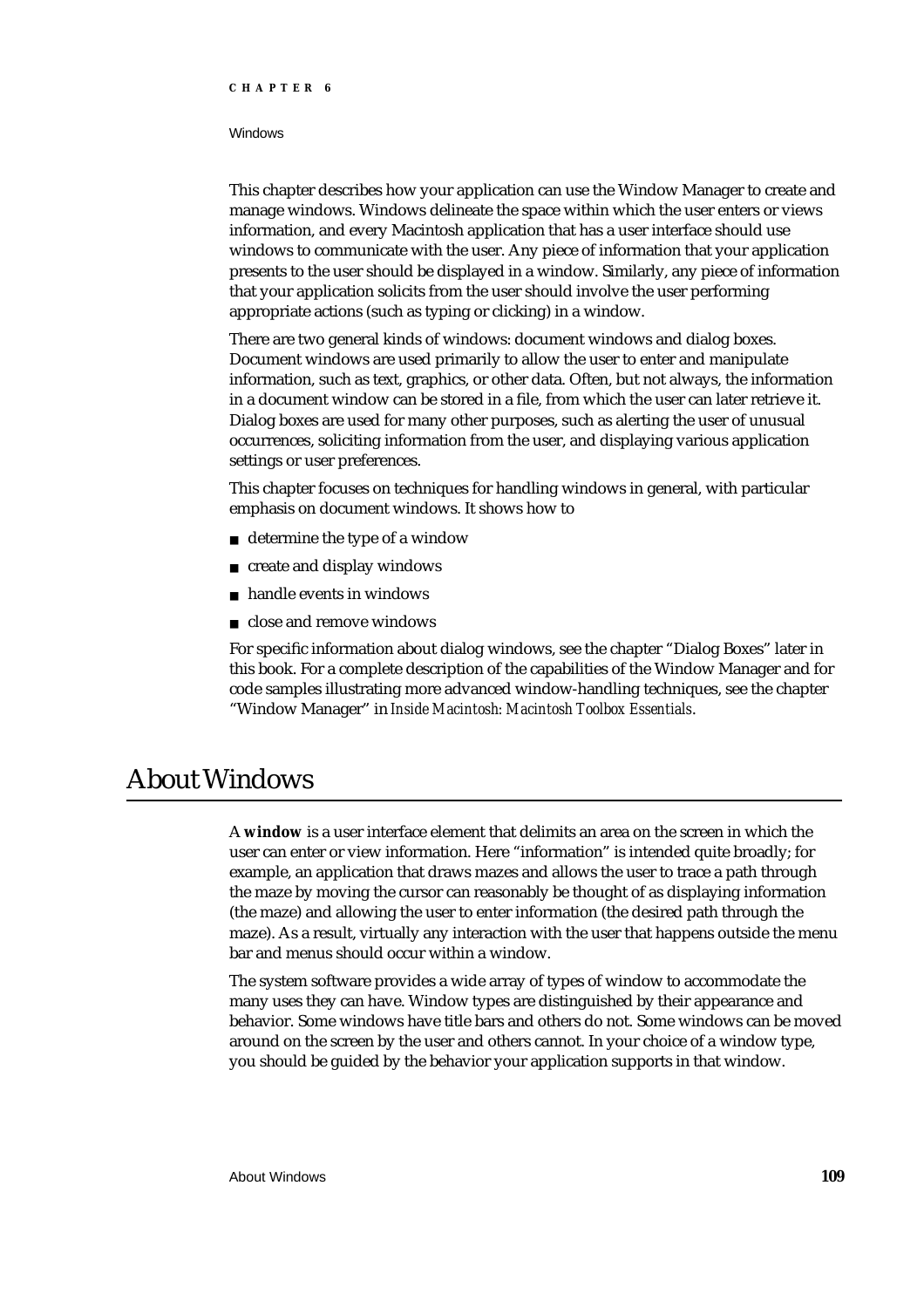### **Note**

You can, if necessary, define your own custom types of windows, with an appearance and behavior unlike the windows provided by the system software. For compatibility reasons, however, this practice is generally discouraged.

As indicated earlier in this chapter, the many types of windows are divided loosely into document windows and dialog boxes. The distinction between windows and dialog boxes is to some degree arbitrary, but in general, you use the Dialog Manager to create and manage dialog boxes and the Window Manager to create and manage document windows. The Dialog Manager essentially just provides a "front-end" to other Toolbox managers, including the Window Manager, the Control Manager, the Event Manager, and TextEdit. The Dialog Manager makes it very easy to create and handle user actions in windows containing controls, text boxes, and other dialog items. However, because dialog boxes are also windows, you might need to use some Window Manager routines as well to manipulate dialog boxes. For example, you can hide a dialog box by calling the HideWindow routine (there is no HideDialog routine).

When you are designing your application, you need to decide whether to use the Dialog Manager or the Window Manager to create and manage any particular window. For some types of windows, the decision is obvious. For document windows that can contain variable amounts of data and therefore probably require scroll bars and a size box, you'll want to use the Window Manager. For simple windows that contain a message and possibly a few buttons, you'll probably want to use the Dialog Manager. As a dialog box becomes more and more complex, however, you'll want to consider using the Window Manager and other Toolbox managers instead. The Window Manager provides the greatest control over the appearance and behavior of a window. In particular, any time you need to do moderately complex drawing in the window, you should probably use the Window Manager (and QuickDraw) instead of the Dialog Manager.

#### **Note**

For a more detailed list of factors that can effect the decision whether to use the Dialog Manager or the Window Manager (and other Toolbox managers) to manage a window, see the chapter "Dialog Manager" in *Inside Macintosh: Macintosh Toolbox Essentials*.

### Window Parts

The Window Manager defines and supports a set of standard window elements through which the user can manipulate windows. It's important that your application follow the standard conventions for drawing, moving, resizing, and closing windows. By presenting the standard interface, you make experienced users instantly familiar with many aspects of your application, allowing them to focus on learning its unique features.

The Venn Diagrammer application supports two kinds of windows, a single dialog box for setting general preferences and an unlimited number of document windows for evaluating categorical syllogisms. A sample document window is shown in Figure 6-1.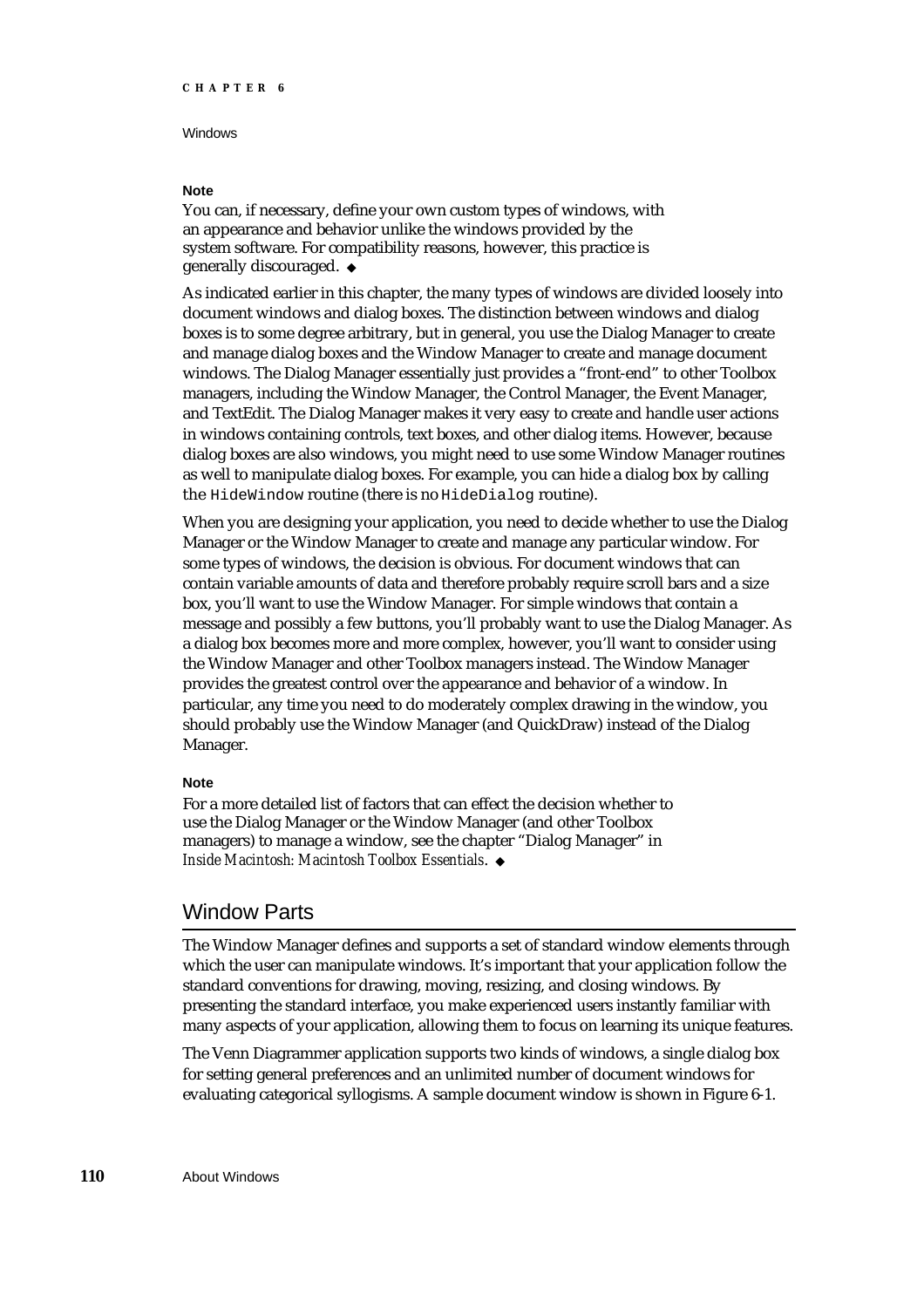### **Figure 6-1** A Venn diagram window



This window contains only two special elements defined by the Window Manager, a title bar and a close box. The **title bar** displays the name of the window and indicates whether it's active or not. The Window Manager displays the title of the window in the center of the title bar, in the system font and system font size. If the system font is in the Roman script system, the title bar is 20 pixels high.

The **close box** offers the user a quick way to close a window. If the user clicks the close box, your application should react exactly as if the user had chosen the Close command from the File menu.

### **Note**

Venn Diagrammer's use of standard window elements is purposely restricted to the title bar and close box. Your application's windows should include as many of the standard window elements as are appropriate.

The window shown in Figure 6-1 also contains a number of elements that are defined and managed by the Venn Diagrammer application. Immediately under the title bar is a row of five tools, which allow the user to manipulate the Venn diagram without leaving the window. To the right of the tools is a status area, where the Venn Diagrammer application displays information and other feedback to the user. In Figure 6-1, the status area contains a message indicating that the syllogism under consideration is valid; the status area also shows the traditional name of that valid syllogism (Ferio).

Underneath the tools area and the status area, the document window contains two sets of overlapping circles, which show the Venn diagram for the syllogism's premises and conclusion. The user can alter the contents of any region of overlap by clicking in that area. Shading indicates that the region is known to be empty; an X indicates that the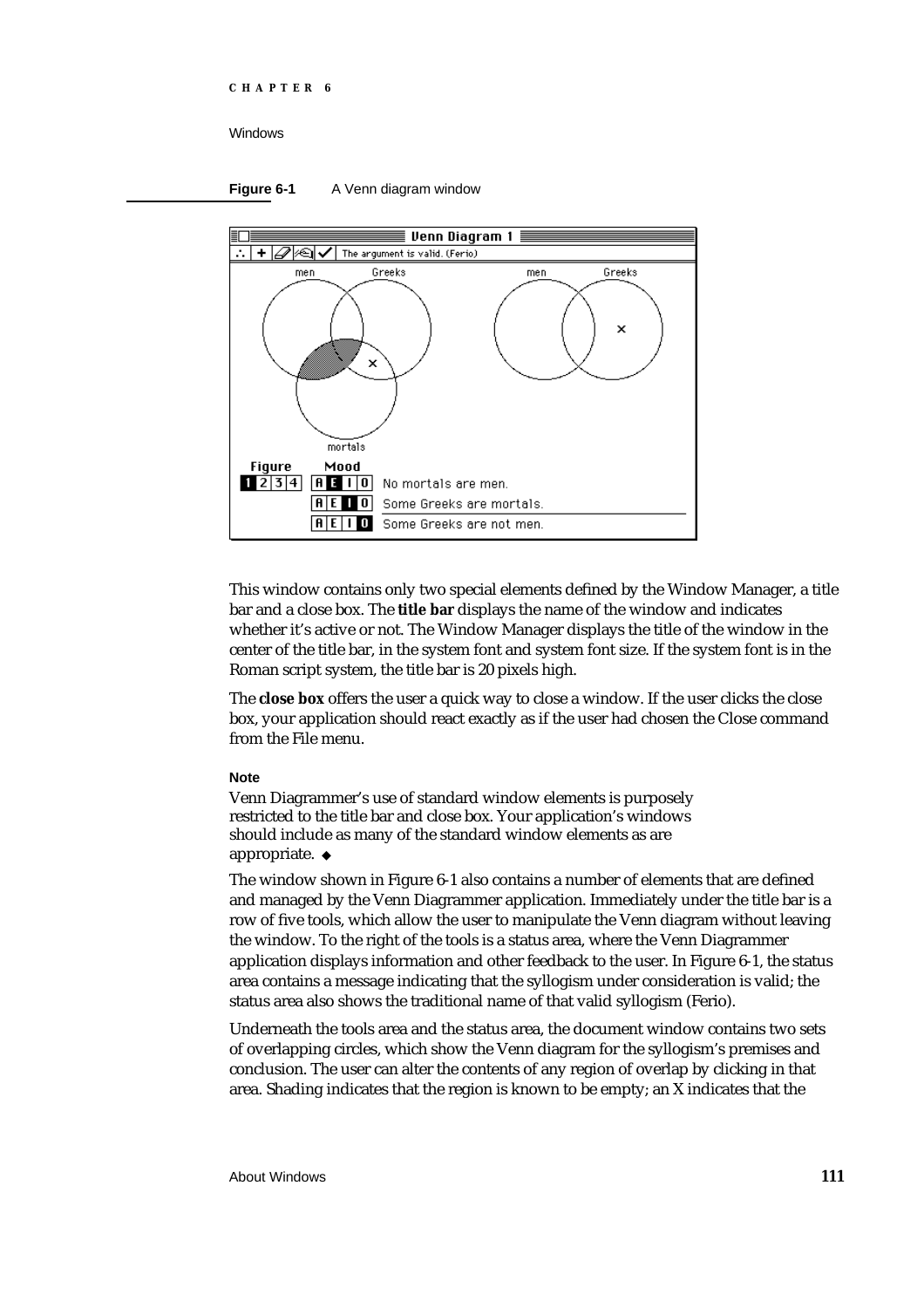region is known to contain something; the lack of either shading or an X indicates that the contents of the region are unknown.

The user can alter the syllogism under consideration by changing the figure of the syllogism and the mood of any of the three statements in the syllogism. Any changes in the figure or mood are instantly reflected in the syllogism shown in the bottom center of the window.

### Window Records

You've already seen, in skeletal form at least, how to create a window by calling NewWindow (see Listing 1-1 on page 3). When you call NewWindow, the Window Manager creates in your application heap a new **window record** that contains information about the new window. The Window Manager defines a window record using the WindowRecord data structure, shown in Listing 6-1.

### **Listing 6-1** The WindowRecord data structure

| TYPE | WindowRecord =         |                |                                |
|------|------------------------|----------------|--------------------------------|
|      | <b>RECORD</b>          |                |                                |
|      | port:                  | GrafPort;      | {window's graphics port}       |
|      | windowKind:            | Integer;       | {class of the window}          |
|      | visible:               | Boolean;       | $\{visitility\}$               |
|      | hilited:               | Boolean;       | {highlighting}                 |
|      | goAwayFlag:            | Boolean;       | {presence of close box}        |
|      | spareFlag:             | Boolean;       | {presence of zoom box}         |
|      | strucRqn:              | RgnHandle;     | {handle to structure region}   |
|      | contRqn:               | RgnHandle;     | {handle to content region}     |
|      | updateRgn:             | RgnHandle;     | {handle to update region}      |
|      | windowDefProc: Handle; |                | {handle to window definition } |
|      |                        |                | function}                      |
|      | dataHandle:            | Handle;        | {handle to window state }      |
|      |                        |                | $\{$ data record $\}$          |
|      | titleHandle:           | StringHandle;  | {handle to window title}       |
|      | titleWidth:            | Integer;       | {title width in pixels}        |
|      | controlList:           | ControlHandle; | {handle to control list}       |
|      | nextWindow:            | WindowPeek;    | {pointer to next window }      |
|      |                        |                | { record in window list}       |
|      | windowPic:             | PicHandle;     | {handle to optional picture}   |
|      | refCon:                | LongInt;       | {storage available to your }   |
|      |                        |                | application}                   |

END;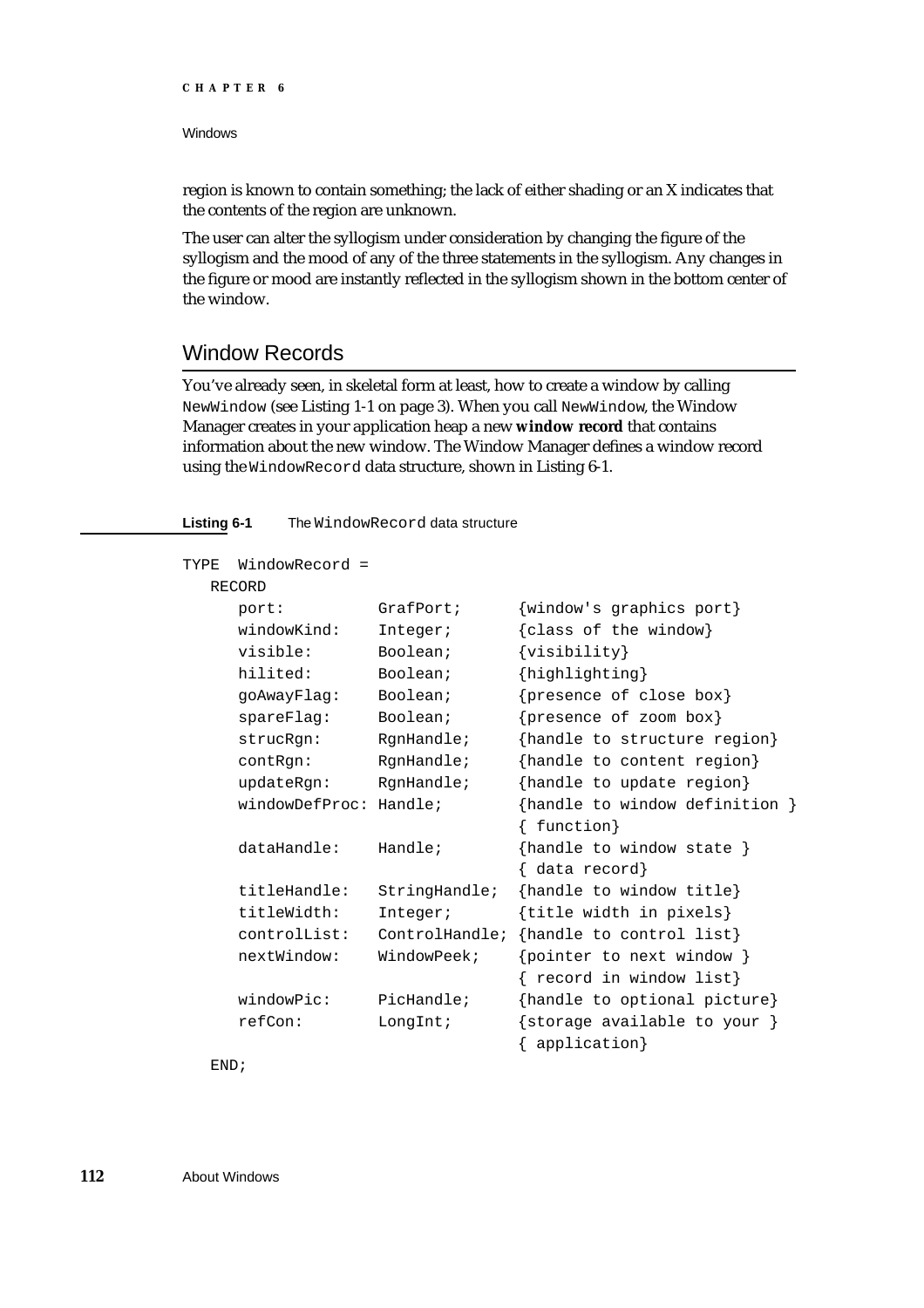As you can see, a window record consists of numerous fields that contain information about the window. The first field  $(port)$  contains the window's graphics port, a drawing environment with its own coordinate system. The graphics port in turn contains information about that drawing environment, such as the location of the port on the screen, the default size and font of any text that is to be drawn in the port, and so forth.

Because many of the operations you'll perform on windows are in reality operations on the window's graphics port, the Window Manager defines the data type  $WindowPut$  as a pointer to the window's graphics port.

```
TYPE
  WindowPtr = Gradient;
```
For example, each time you want to draw in a window, you need to make sure that the window is the current drawing port. To do so, you can simply pass the window pointer to the QuickDraw routine SetPort.

```
SetPort(myWindow);
```
You can do this because a window pointer is simply a pointer to a graphics port, which is the first field in a window record. Similarly, you can determine the location of the window on the screen by inspecting the portRect field of the graphics port. Recall that Listing 1-1 on page 3 centers the text within the window as follows:

```
WITH gWindow<sup>*</sup>.portRect DO {set the position of the pen}
   MoveTo(((right - left) DIV 2) - (StringWidth(gString) DIV 2),
            (bottom - top) DIV 2);
```
Usually you don't need to access or directly modify fields in a window record. If you do need to examine the fields of the window record (other than those contained in the window's graphics port), you can use the WindowPeek data type:

TYPE WindowPeek = ^WindowRecord;

A WindowPeek data type is a pointer to a window record.

### **Note**

Don't get confused here. A window pointer is a pointer to the window's graphics port, not a pointer to the window record. The WindowPeek data type is so called because it lets you "peek" into the fields of the window record beyond the graphics port. u

### Window Types

The windowKind field of a window record indicates the type of window that the window record describes. Your application can, if necessary, read the value in that field to determine how to handle a particular window.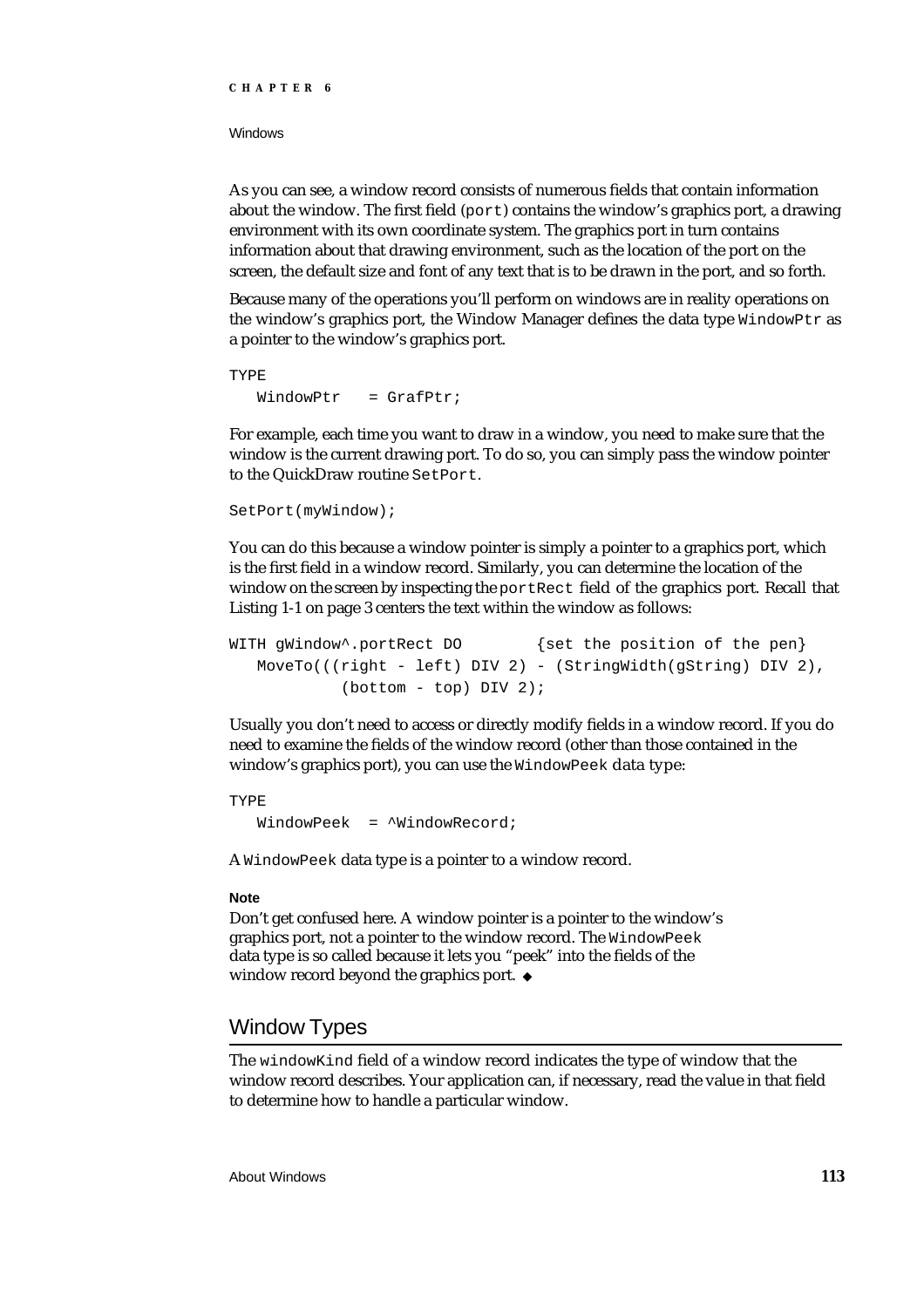```
CHAPTER 6
```
When the Window Manager creates a new window for a desk accessory, it places a negative value (in particular, the reference ID of the desk accessory) in the windowKind field of the window. In all other cases, the Window Manager puts one of two constants into that field:

```
CONST
  dialogKind = 2; \{dialoq or alert window\}userKind = 8; {\text{window created by an application}}
```
You can rely on this behavior to determine what kind of window a given window pointer picks out. Listing 6-2 defines a function IsAppWindow that returns TRUE if the application created the specified window by calling a Window Manager routine directly. In the case of the Venn Diagrammer application, this means that the window is a document window.

**Listing 6-2** Determining if a window is a document window

```
FUNCTION IsAppWindow (myWindow: WindowPtr): Boolean;
BEGIN
  IF myWindow = NIL THEN
      IsAppWindow := FALSE
  ELSE
      IsAppWindow := WindowPeek(myWindow)^.windowKind = userKind;
END;
```
Notice that IsAppWindow coerces the window pointer myWindow to the type WindowPeek before dereferencing it to examine the windowKind field.

You can define similar functions to identify dialog boxes and desk accessory windows. Listing 6-3 defines a function IsDialogWindow that returns TRUE if your application created the specified window by calling a Dialog Manager routine.

**Listing 6-3** Determining if a window is a dialog box

```
FUNCTION IsDialogWindow (myWindow: WindowPtr): Boolean;
BEGIN
  IF myWindow = NIL THEN
      IsDialogWindow := FALSE
  ELSE
      IsDialogWindow := WindowPeek(myWindow)^.windowKind = dialogKind;
END;
```
Finally, Listing 6-4 defines a function IsDAccWindow that returns TRUE if the specified window was created by a desk accessory.

**114** About Windows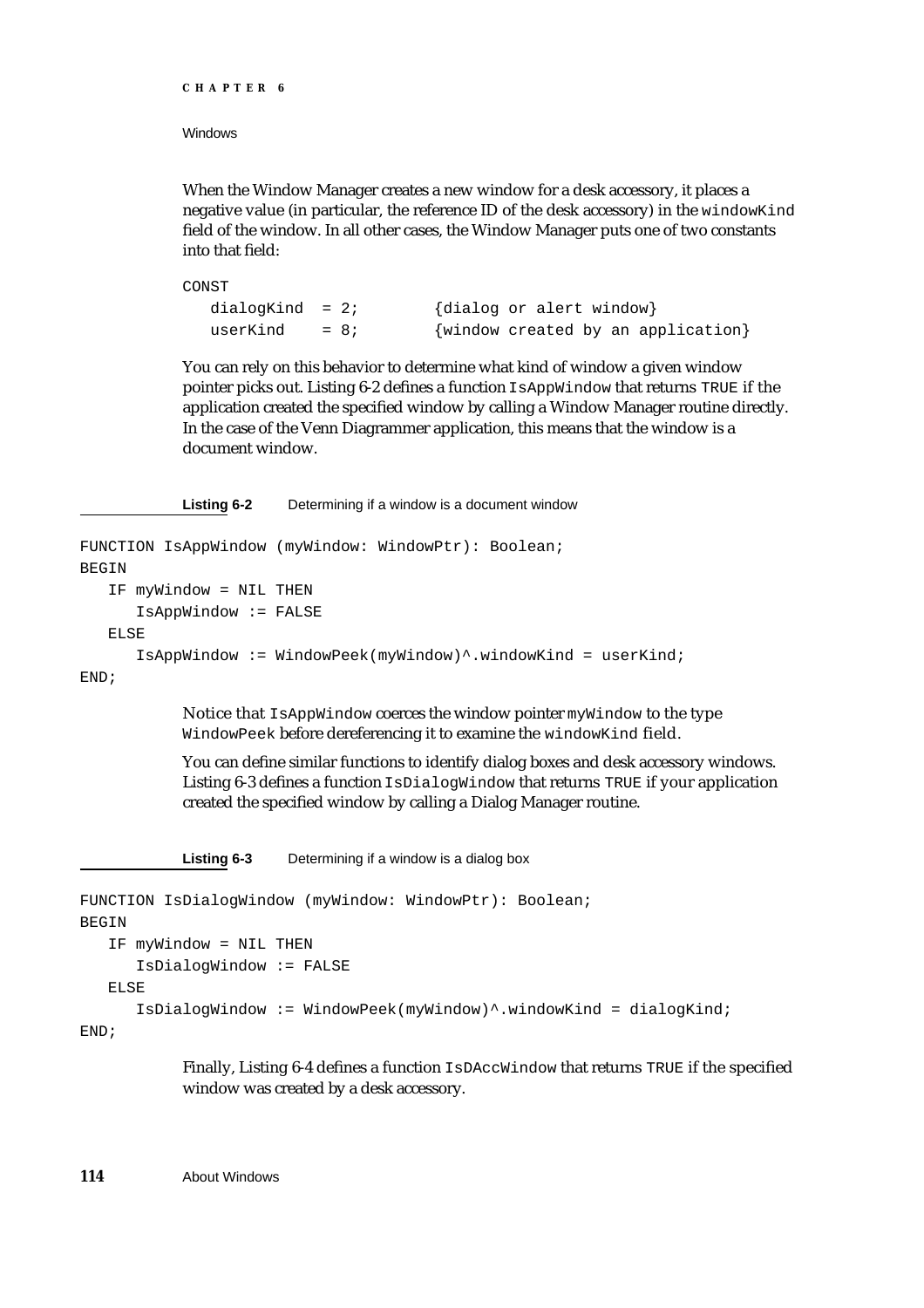```
CHAPTER 6
```
**Listing 6-4** Determining if a window is a desk accessory window

```
FUNCTION IsDAccWindow (myWindow: WindowPtr): Boolean;
BEGIN
   IF myWindow = NIL THEN
      IsDAccWindow := FALSE
   ELSE
      IsDAccWindow := WindowPeek(myWindow)^.windowKind < 0;
END;
```
These three functions are used extensively throughout the code samples in the remainder of this chapter.

### **Note**

The IsDAccWindow function is provided to help maintain compatibility with previous system software versions. When your application is running in System 7, it receives events only for its own windows and for windows belonging to desk accessories that were launched in its partition. u

# Creating Windows

The Venn Diagrammer application allows the user to have multiple document windows (that is, multiple Venn diagram windows) on the desktop at the same time. Each different document window probably displays a different syllogism. As a result, the application needs some way to keep track of each window's current settings.

A standard way to do this is to make use of the refCon field in the window record. The refCon field is reserved specifically for use by applications, which can set the field (using the SetWRefCon procedure) to any 4-byte value. Often, applications store a handle to an application-defined data structure that describes the window. This data structure is often known as a **document record.** Given the window pointer, you can retrieve that handle by calling the GetWRefCon function.

The sample code in this book uses a document record of type MyDocRec (shown in Listing 6-5) to store information about the current contents of a Venn diagram window.

| Listing 6-5               | The structure of a document record for the Venn Diagrammer application |                                                       |  |
|---------------------------|------------------------------------------------------------------------|-------------------------------------------------------|--|
| TYPE MyDocRec =<br>RECORD | {information for a document window}                                    |                                                       |  |
| fiqure:                   | Integer;                                                               | {the figure of the syllogism}                         |  |
| mood:                     |                                                                        | $ARRAY[13]$ OF Integer; {the moods of the statements} |  |
| terms:                    | ARRAY[13] OF Str31;                                                    | {the three terms}                                     |  |
| statusText:               | Str255;                                                                | {most recent status message}                          |  |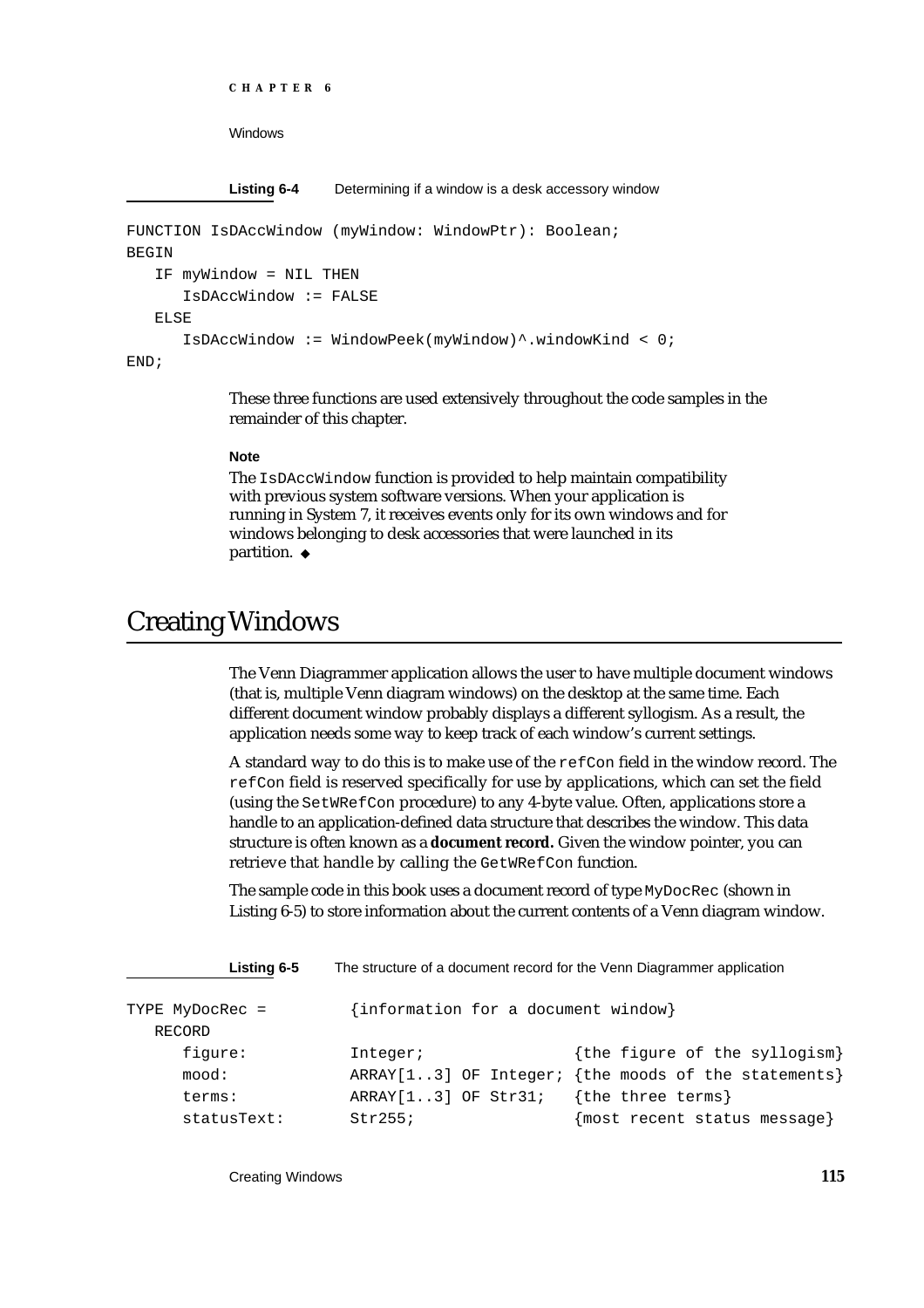```
CHAPTER 6
```

```
userSolution: MyDiagramState; {user's diagram state}
  realSolution: MyDiagramState; {answer's diagram state}
  isAnswerShowing: Boolean; {is the answer showing?}
  isExistImport: Boolean; {stmts imply exists subject?}
  needsAdjusting: Boolean; {diagram \ needs a djusting?}END;
MyDocRecPtr = ^MyDocRec;
MyDocRecHnd = ^MyDocRecPtr;
```
As you can see, the document record used by the Venn Diagrammer application contains fields that describe the current settings of the syllogism in the window, including the figure of the syllogism, the mood of each statement in the syllogism, and the terms used in those statements. The document record also contains fields that maintain information about the current appearance of the window, such as the status message most recently displayed in the window's status area (statusText field) and a Boolean value that indicates whether the answer is visible in the window (isAnswerShowing field). The Venn Diagrammer application uses that Boolean value to determine how to fill in the regions in the overlapping circles. If the value of isAnswerShowing is TRUE, the application displays the correct answer (encoded in the realSolution field); otherwise, the application displays the user's current answer (encoded in the userSolution field).

### **Note**

The structure of the MyDiagramState data type is not shown in this book. u

The MyDocRec data structure also contains two other fields containing Boolean values. These specify whether the statements that make up the syllogism are to be interpreted as having existential import or not, and whether the window needs to be checked for automatic adjustment.

### **IMPORTANT**

If a Venn diagram window contained TextEdit fields or controls (such as radio buttons or scroll bars), the document record could be expanded to include handles to those items. Also, if a file were associated with the window, you'd want the document record to include information about that file. In a nutshell, the document record can contain all relevant information about the window that isn't contained in the window record.<sub>s</sub>

The Venn Diagrammer application creates a document record every time it creates a document window, and it stores a handle to the document record in the refCon field of the window record. Listing 6-6 shows the DoCreateWindow routine, which creates a new document window. This function is called when the application is first launched and whenever the user chooses the New command from the File menu.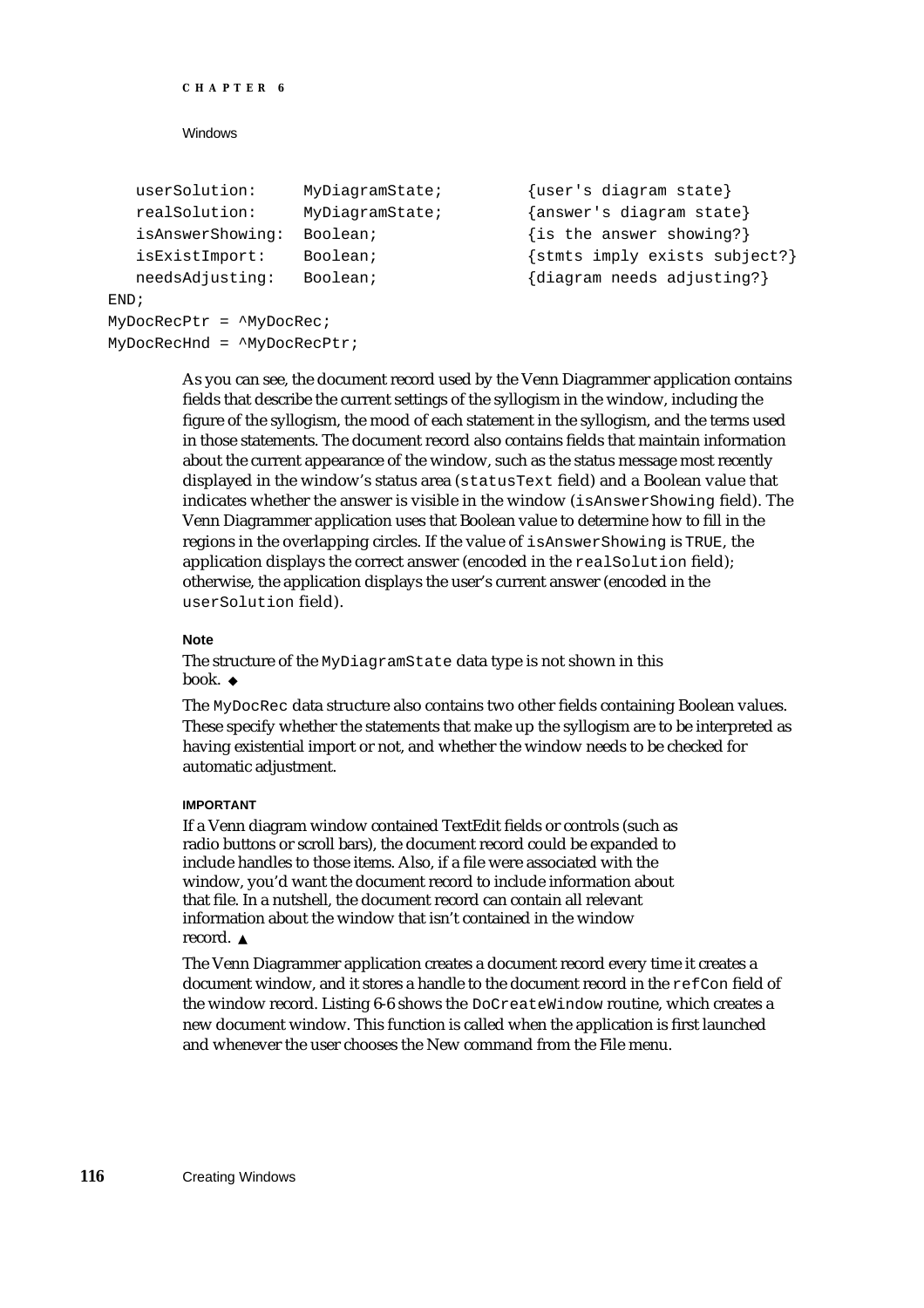```
CHAPTER 6
```

```
Listing 6-6 Creating a new Venn diagram window
FUNCTION DoCreateWindow: WindowPtr;
   VAR
     myPointer: Ptr;
     myWindow: WindowPtr;
     myHandle: MyDocRecHnd;
BEGIN
  myPointer := NewPtr(sizeof(WindowRecord));
   IF myPointer = NIL THEN
     exit(DoCreateWindow);
  myWindow := GetNewWindow(rVennD, myPointer, WindowPtr(-1));
   IF myWindow <> NIL THEN
     BEGIN
         SetPort(myWindow);
         myHandle := MyDocRecHnd(NewHandleClear(sizeof(MyDocRec)));
         IF myHandle <> NIL THEN
            BEGIN
               HLockHi(Handle(myHandle)); {lock the data high in the heap}
               SetWRefCon(myWindow, LongInt(myHandle));
                                             {attach handle to window record}
               DoSetWindowTitle(myWindow); {set the window title}
               {Define initial window settings.}
               WITH myHandle^^ DO
                  BEGIN
                     figure := 1;mod[1] := 1;mod[2] := 1;mod[3] := 1;isAnswerShowing := FALSE;
                     isExistImport := gGiveImport;
                  END;
               DoGetRandomTerms(myWindow);
               DoCalcAnswer(myWindow);
               {Position the window and display it.}
               DoPositionWindow(myWindow);
               ShowWindow(myWindow);
            END {IF myHandle <> NIL}
         ELSE
```
Creating Windows **117**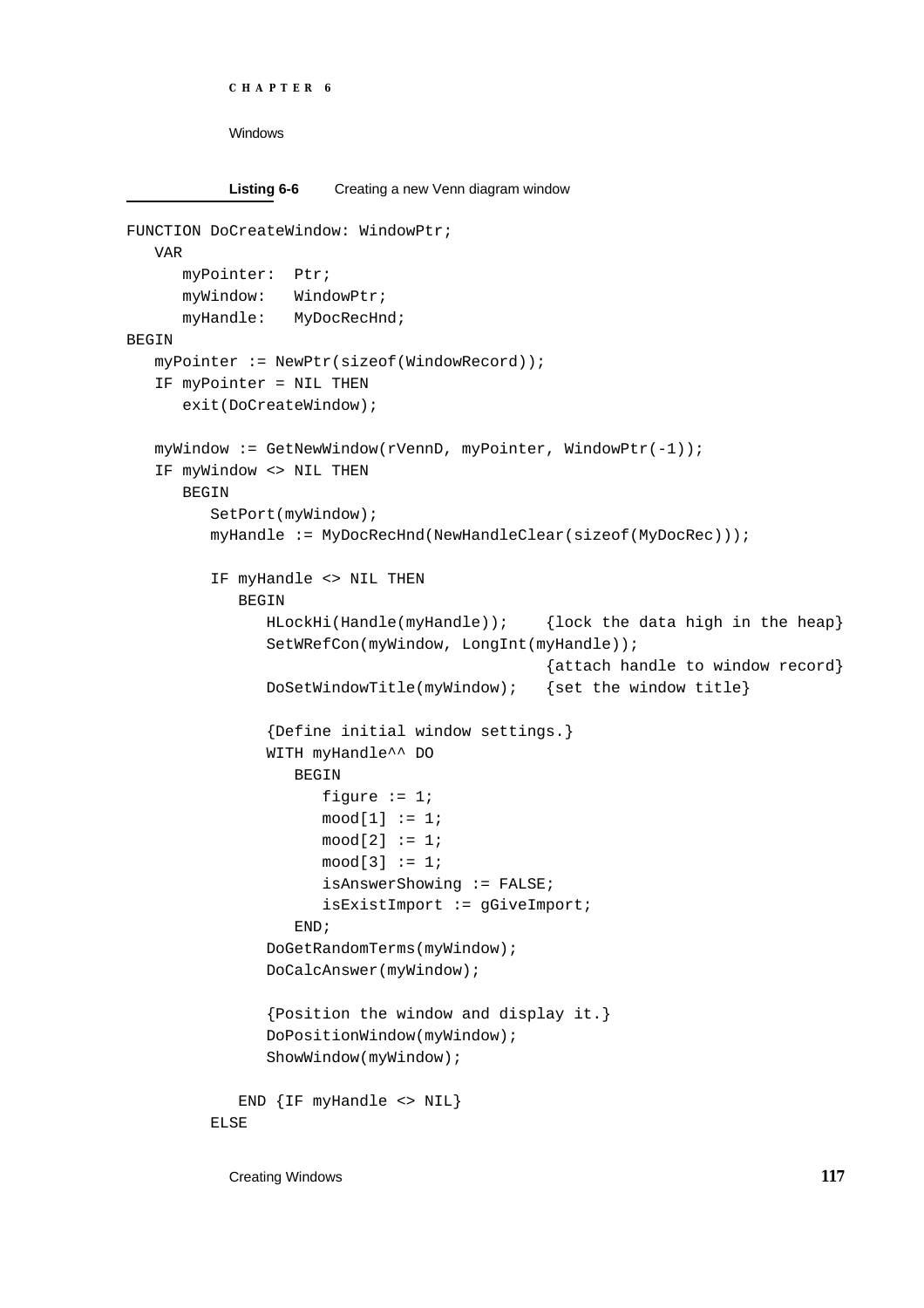```
CHAPTER 6
          Windows
           BEGIN \{couldn \cup t \text{ get a data record}\}CloseWindow(myWindow);
              DisposePtr(Ptr(myWindow));
              myWindow := NIL; {so pass back NIL}
           END;
     END;
  DoCreateWindow := myWindow;
END;
```
The DoCreateWindow function first attempts to allocate space in the heap for a window record by calling the Memory Manager's NewPtr function. If no space is available, DoCreateWindow exits and returns NIL to indicate that no new window was created. Otherwise, DoCreateWindow creates the new window, whose size and type are defined in a window resource of type rVennD.

### CONST

 $rVennD = 131;$  {resource ID of document window}

If the new window is successfully created, DoCreateWindow next tries to allocate space for a document record. Once again, if the space isn't available, DoCreateWindow takes care to dispose of the new window and return NIL to the calling routine. Otherwise, DoCreateWindow locks the handle to the document record high in the heap and attaches the document record to the window record by calling SetWRefCon.

### **Note**

The document record data is locked at the top of the heap to help prevent heap fragmentation. See the chapter "Introduction to Memory Management" in *Inside Macintosh: Memory* for a discussion of when you need to lock data in the heap.

The DoCreateWindow function next sets up the window's title (by calling the application-defined procedure DoSetWindowTitle) and initializes some of the fields in the document record. Then DoCreateWindow calls two further application-defined procedures (DoGetRandomTerms and DoCalcAnswer) to initialize the terms field and the realSolution field of the document record. (As for the userSolution field, the NewHandleClear function, which sets all bytes in the block to 0, automatically initializes it to encode an empty diagram, according to a clever scheme.)

The application-defined procedure DoPositionWindow sets the original position of the new window according to the user's expectations and good human interface design. Then DoCreateWindow calls the Window Manager procedure ShowWindow to display the window. The ShowWindow procedure generates and update event for the newly displayed window, thereby causing the Venn Diagrammer application to draw the content region of the window.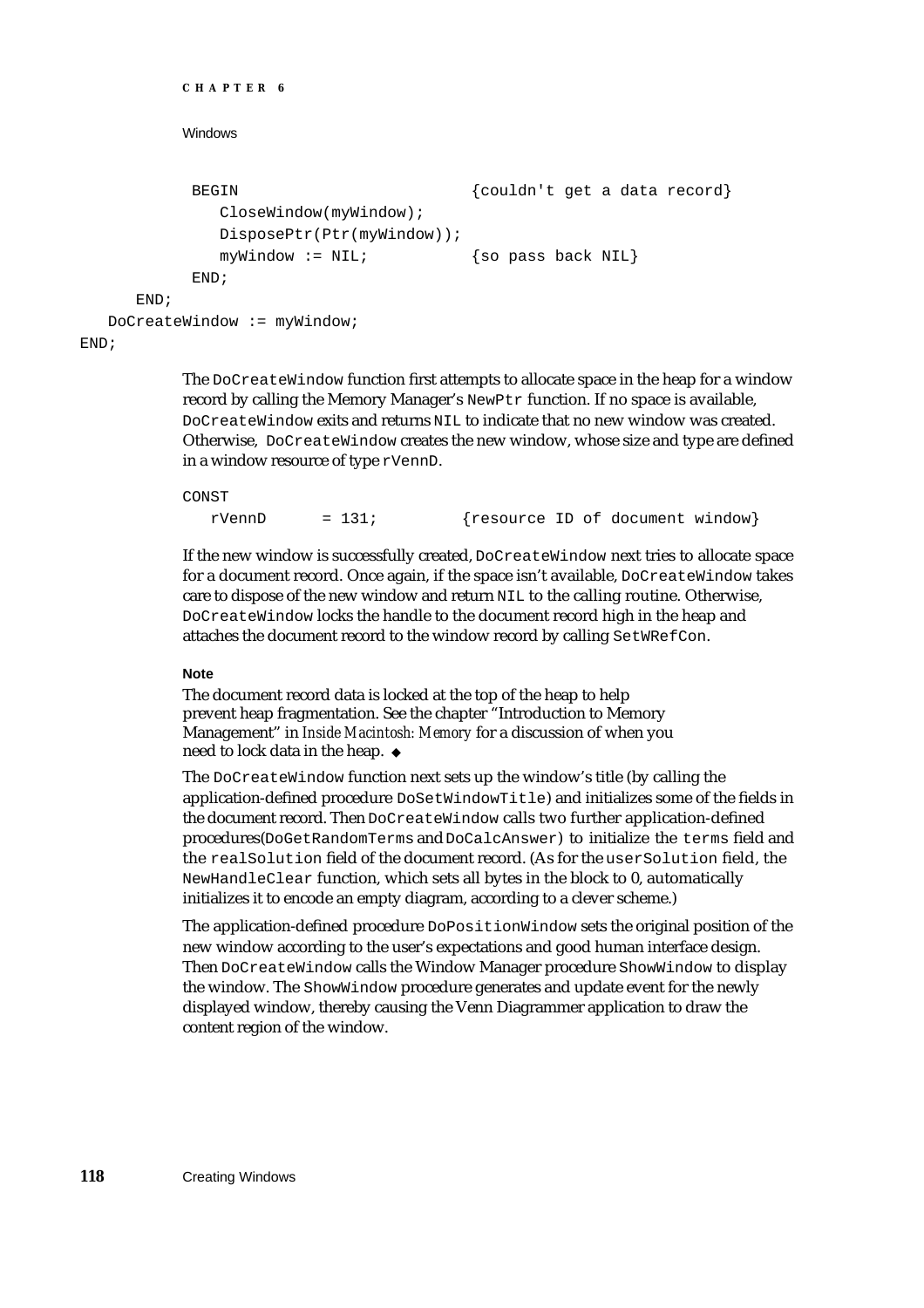### **Note**

The procedure DoPositionWindow is not defined in this book. For a discussion of how to determine the position of a new window, see the chapter "Window Manager" in *Inside Macintosh: Macintosh Toolbox Essentials*.

# Handling Window Events

Your application must be prepared to handle two kinds of window-related events:

- mouse and keyboard events in your application's windows, which are reported by the Event Manager in direct response to user actions
- activate and update events, which are generated by the Window Manager and the Event Manager as an indirect result of user actions

Because Venn Diagrammer does not support text entry, the only relevant keyboard events it needs to handle are keyboard equivalents of menu commands. See the chapter "Menus" in this book for a description of how to handle those events.

This section shows how to handle mouse events as well as update and activate events.

### Mouse Events

When your application is active, it receives notice of all mouse-down events in the menu bar, in one of its windows, or in any windows belonging to desk accessories that were launched in its partition. When it receives a mouse-down event, your application should call FindWindow to determine where the cursor was when the mouse button was pressed. The FindWindow function returns a **part code** that indicates the location of the cursor. These constants define the available part codes:

```
CONST inDesk = 0; {none of the following}
     inMenuBar = 1; {in menu bar}
     inSysWindow = 2; {in desk accessory window}
     inContent = 3; {anywhere in content region except size }
                       { box if window is active, }
                       { anywhere including size box if window }
                       { is inactive}
     indrag = 4; \{in drag (title bar) region\}inGrow = 5; {in size box (active window only)}
     inGoAway = 6; \{in close box\}inZoomIn = 7; {in zoom box (window in standard state)}
     inZoomOut = 8; {in zoom box (window in user state)}
```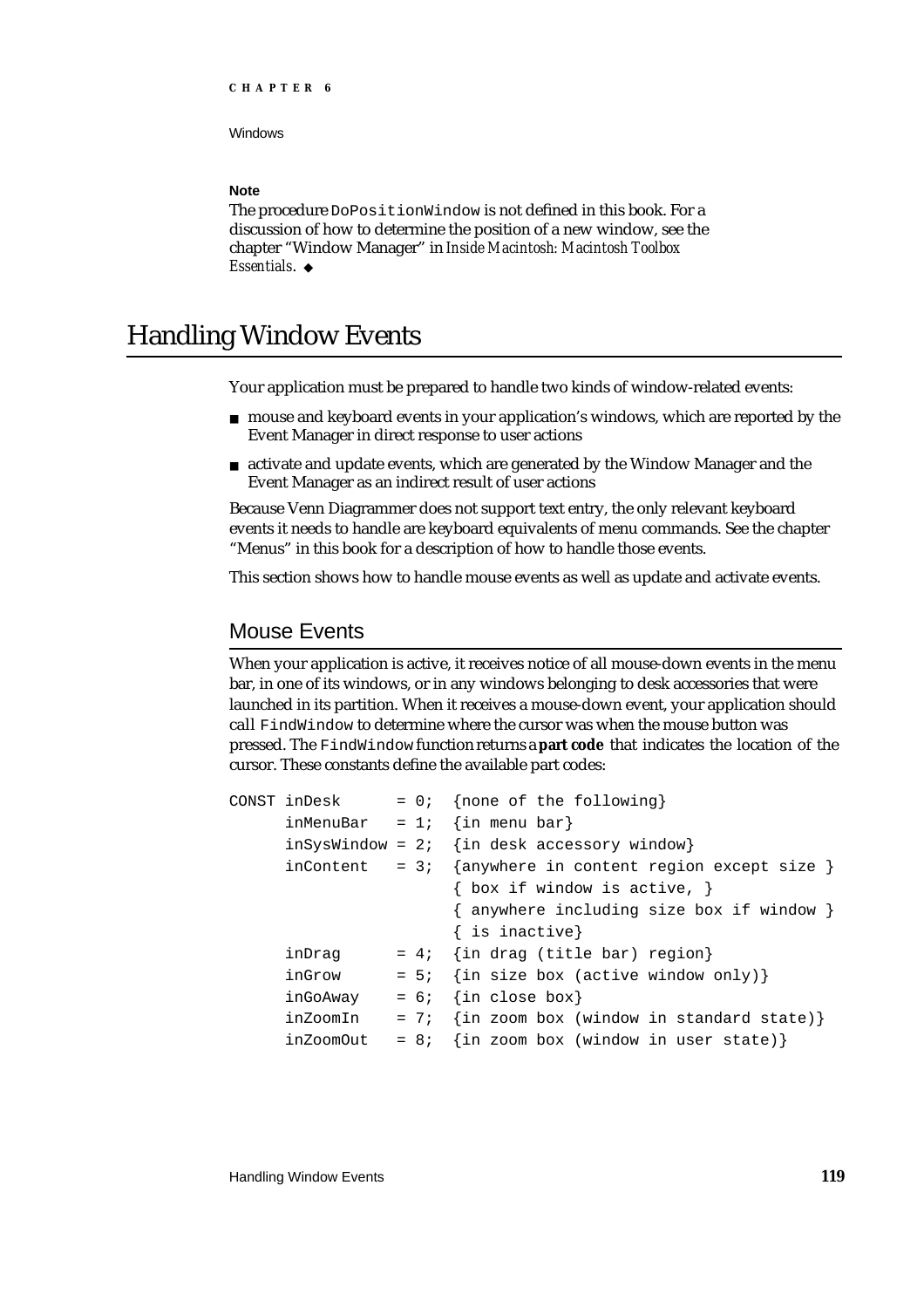```
CHAPTER 6
```
In addition to returning a part code as its function result, FindWindow also returns in its second parameter a pointer to a window, if the user presses the mouse button while the cursor is in a window. Listing 6-7 show how the Venn Diagrammer application handles mouse-down events.

### **Listing 6-7** Handling mouse-down events

```
PROCEDURE DoMouseDown (myEvent: EventRecord);
   VAR
      myPart: Integer;
      myWindow: WindowPtr;
BEGIN
  myPart := FindWindow(myEvent.where, myWindow);CASE myPart OF
      inMenuBar: 
         BEGIN
            DoMenuAdjust;
            DoMenuCommand(MenuSelect(myEvent.where));
         END;
      InSysWindow: 
         SystemClick(myEvent, myWindow);
      inDrag: 
         DoDrag(myWindow, myEvent.where);
      inGoAway: 
         DoGoAwayBox(myWindow, myEvent.where);
      inContent: 
         BEGIN
            IF myWindow <> FrontWindow THEN
               SelectWindow(myWindow)
            ELSE
               DoContentClick(myWindow, myEvent);
         END;
      OTHERWISE
         ;
   END;
END;
```
If the user clicks in the menu bar, DoMouseDown adjusts the menus and calls the application-defined routine DoMenuCommand to handle whatever menu command the user might choose. See the chapter "Menus" in this book for details on handling menu choices.

The FindWindow function returns the part code inSysWindow only when the user presses the mouse button while the cursor is in a window that belongs to a desk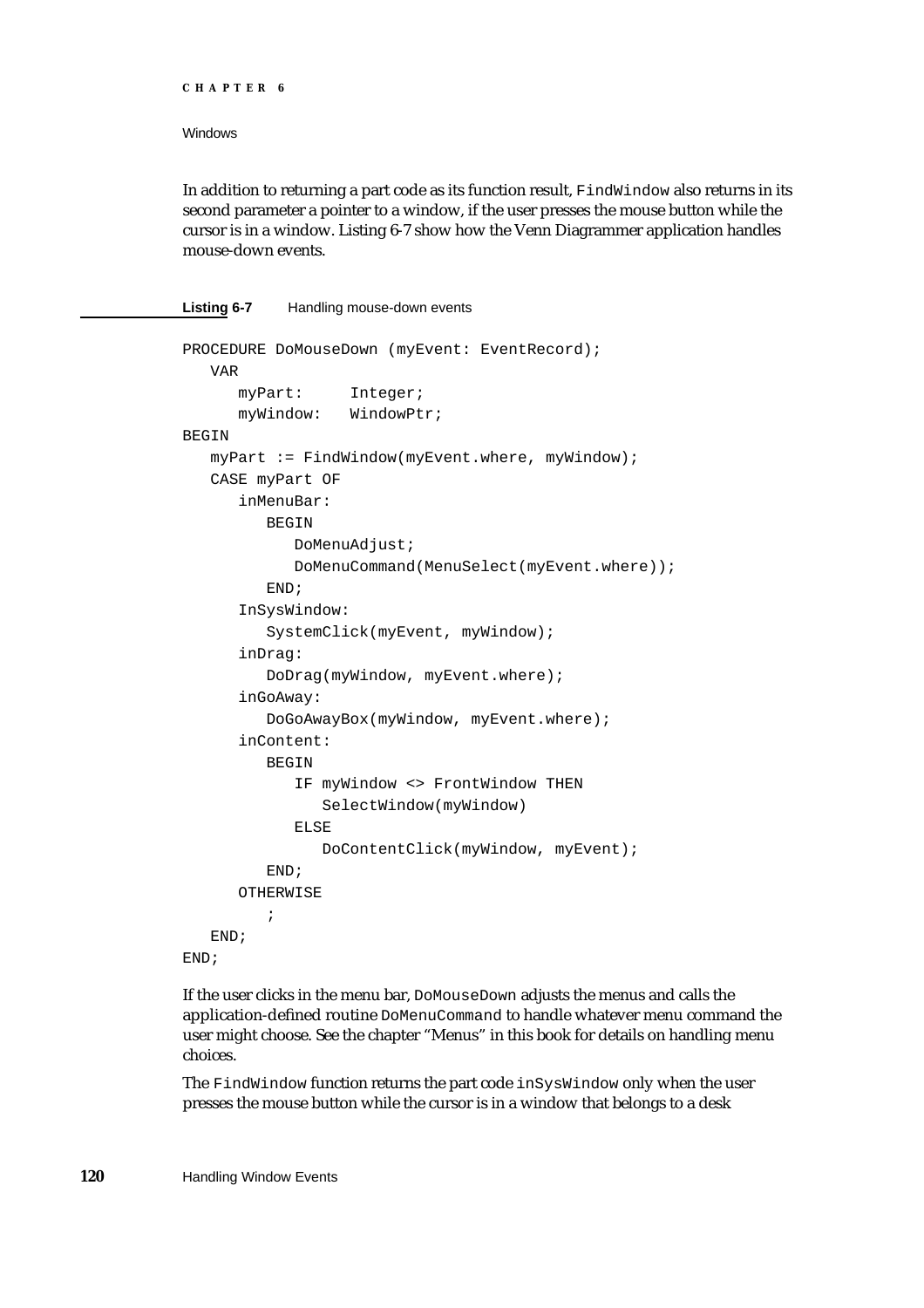#### **CHAPTER 6**

**Windows** 

accessory launched in your application's partition. You can then call the SystemClick procedure, passing it the event record and window pointer. The SystemClick procedure makes sure that the event is handled by the appropriate desk accessory. For more information about SystemClick, see the chapter "Event Manager" in *Inside Macintosh: Macintosh Toolbox Essentials*.

If the user clicks in a window's drag region (identified by the part code inDrag), DoMouseDown calls the application-defined routine DoDrag, defined in Listing 6-8. The DoDrag procedure calls the Window Manager procedure DragWindow, which displays an outline of the window, moves the outline as long as the user continues to drag the window, and calls MoveWindow to draw the window in its new location when the user releases the mouse button.

**Listing 6-8** Dragging a window

```
PROCEDURE DoDrag (myWindow: WindowPtr; mouseloc: Point);
   VAR
      dragBounds: Rect;
BEGIN
   dragBounds := GetGrayRgn^^.rgnBBox;
   DragWindow(myWindow, mouseloc, dragBounds);
END;
```
If the user clicks a window's close box (identified by the part code inGoAway), you can call an application-defined procedure to close that window. See "Closing Windows" beginning on page 128 for a discussion of how to close windows.

Finally, the DoMouseDown procedure defined in Listing 6-7 handles all user clicks in a window's content region either by selecting the window if it isn't already the frontmost window or by calling the routine DoContentClick defined in Listing 6-9.

Listing 6-9 Handling clicks in a window's content region

PROCEDURE DoContentClick (myWindow: WindowPtr; myEvent: EventRecord); VAR myRect: Rect;  $\{temporary rectangle\}$ count: Integer; **BEGIN** IF NOT IsAppWindow(myWindow) THEN exit(DoContentClick); {make sure it's a document window} SetPort(myWindow);  ${s$ et port to our window} GlobalToLocal(myEvent.where); {See if the click is in the tools area.}

Handling Window Events **121**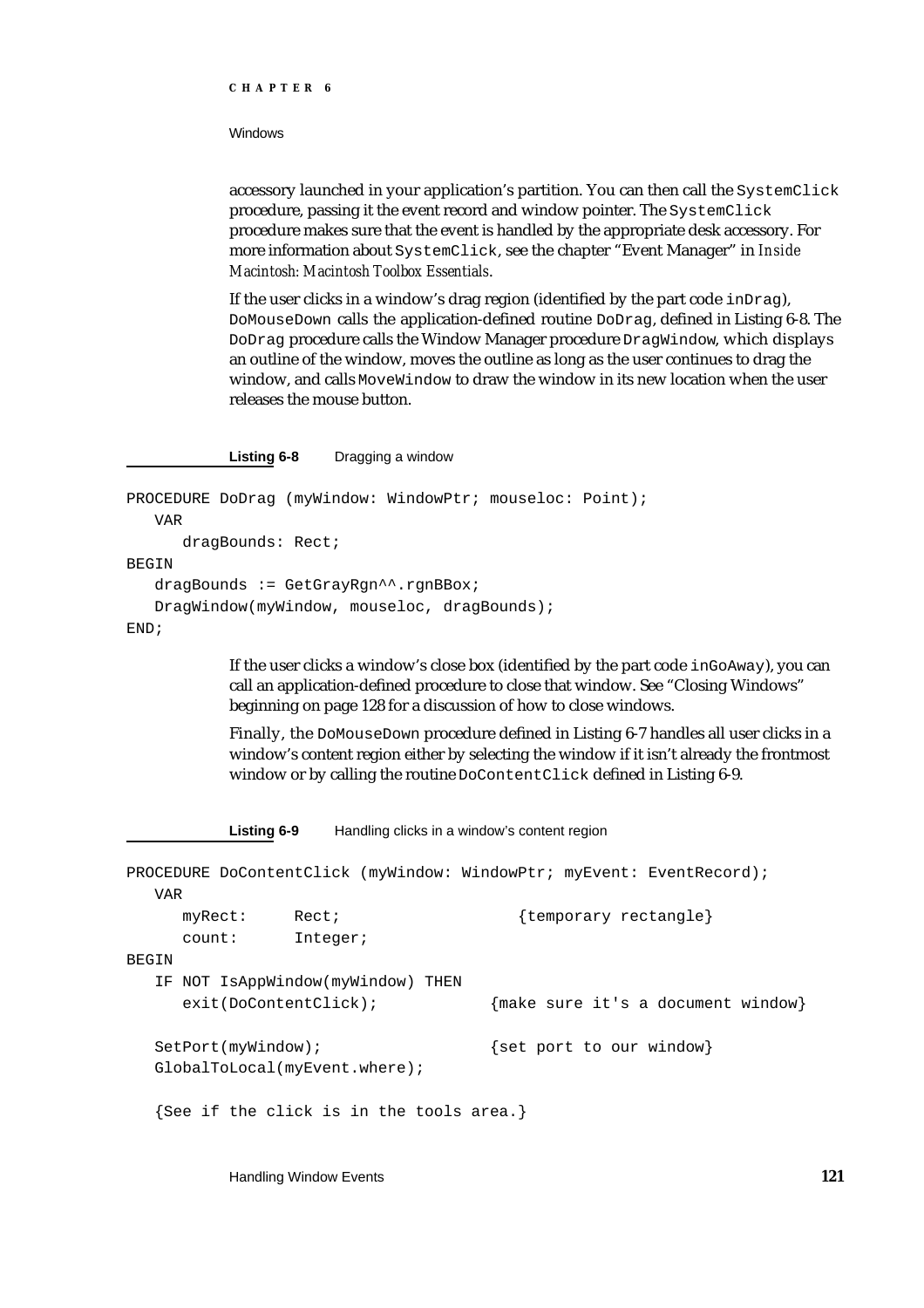```
CHAPTER 6
```

```
SetRect(myRect, 0, 0, kToolWd * kNumTools, kToolHt);
IF PtInRect(myEvent.where, myRect) THEN
  BEGIN \{if so, determine which tool was clicked\}FOR count := 1 TO kNumTools DO
        BEGIN
           SetRect(myRect, (count - 1) * kToolWd, 0, 
                       count * kToolWd, kToolHt);
           IF PtInRect(myEvent.where, myRect) THEN
              Leave; {we found the right tool, so stop looking}END;
     IF DoTrackRect(myWindow, myRect) THEN
        DoMenuCommand(BitShift(mVennD, 16) + 
                  ((kNumTools + 1) - count)); {handle tools selections}
     exit(DoContentClick);
  END;
{See if the click is in the status area.}
SetRect(myRect, kToolWd * kNumTools, 0, 
              myWindow^.portRect.right, kToolHt);
IF PtInRect(myEvent.where, myRect) THEN
  BEGIN
     exit(DoContentClick);
  END;
{The click must be in somewhere in the rest of the window.}
DoVennClick(myWindow, myEvent.where);
```
END;

The general strategy employed in the DoContentClick procedure is to check each part of the content area that is meaningful to the application and determine whether the mouse click occurred there. Then DoContentClick reacts appropriately.

After setting the current drawing port to the specified window, DoContentClick calls the GlobalToLocal procedure to convert the mouse click location from global coordinates to local coordinates. Then DoContentClick checks whether the click occurred in the tools area of the window. If so, DoContentClick handles the tool selection by invoking the corresponding menu command and then exiting.

If the mouse click was in the status area of a window, DoContentClick simply exits. Otherwise, the user must have clicked somewhere in the content area below the tools and status area. In that case, DoContentClick calls the application-defined function DoVennClick to handle the event.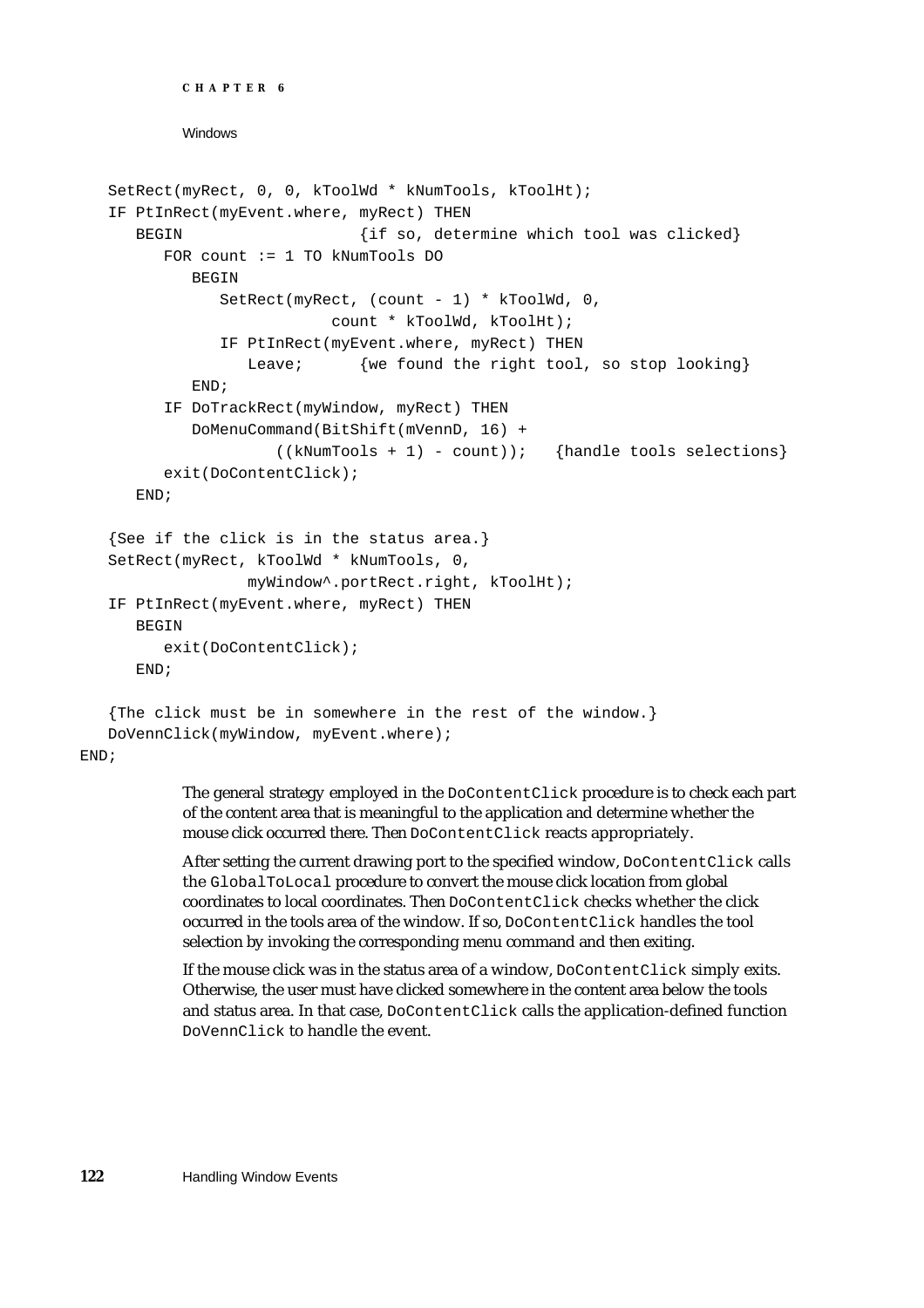### **Note**

The DoVennClick function is not defined in this book, but it's quite simple. It merely checks whether the click occurred in the figure icons, mood icons, or some part of the overlapping circles and, if so, changes the window's document record accordingly and invalidates any affected part of the screen. A portion of DoVennClick is shown in Listing  $6-10.$ u

### Update Events

The Event Manager sends your application an **update event** when part or all of your window's content region needs to be redrawn. Specifically, the Event Manager checks each window's update region every time your application calls WaitNextEvent and generates an update event for every window whose update region is not empty.

The Window Manager typically triggers update events when the moving and relayering of windows on the screen requires that one or more windows be redrawn. If the user moves a window that covers part of an inactive window, for example, the Window Manager first redraws the window frame. It then adds the newly exposed area to the window's update region, triggering an update event. In response, your application updates the content region.

### **Note**

Your application can receive update events when it is in either the foreground or the background. In general, however, it doesn't matter whether your update routine is executed in the foreground or the background. u

Your application can also trigger update events itself by manipulating the update region. You can add areas to a window's update region by calling the Window Manager procedures InvalRect (to add a rectangle to the update region) and InvalRgn (to add an arbitrary region to the update region). For example, when the Venn Diagrammer application detects a mouse click in a figure icon, it reacts as shown in Listing 6-10.

Listing 6-10 Handling a click in a figure icon

```
FOR count := 1 TO 4 DO
  BEGIN
     IF PtInRect(myPoint, gFigureRects[count]) THEN
        IF myHandle^^.figure <> count THEN {new rect differ from prev?}
           BEGIN
              InvalRect(gFigureRects[myHandle^^.figure]);
              myHandle^{\lambda}.figure := count;
              InvalRect(gFigureRects[myHandle^^.figure]);
              InvalRect(gTextBoxes[1]); {invalidate premises}
              InvalRect(gTextBoxes[2]);
              DoCalcAnswer(myWindow); {update the current answer}
```
Handling Window Events **123**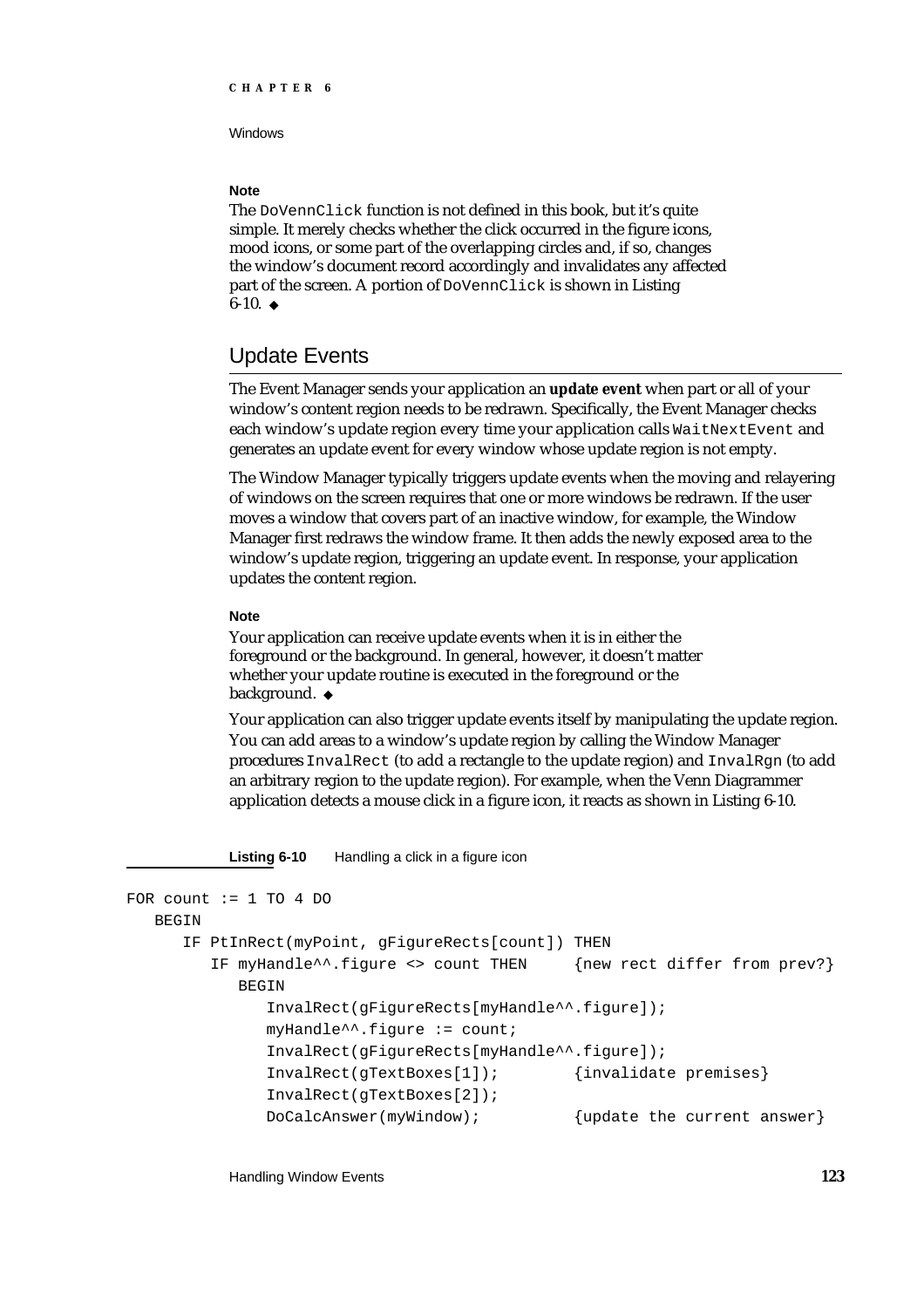```
CHAPTER 6
```

```
DoStatusText(myWindow, ''); {remove any existing message}
END;
```
END;

Your general strategy should be to isolate all drawing that occurs in a document window into your application's update routine. Then, within any other routines, you redraw parts of the window, whenever necessary, by invalidating those parts to add them to the window's update region. Listing 6-11 shows the update routine for Venn Diagrammer.

**Listing 6-11** Handling update events

```
PROCEDURE DoUpdate (myWindow: WindowPtr);
  VAR
     myHandle: MyDocRecHnd;
     myRect: Rect; {tool rectangle}
     origPort: GrafPtr;
     origPen: PenState;
     count: Integer;
BEGIN
  GetPort(origPort); {r \over {remember original drawing port}
  SetPort(myWindow);
  BeginUpdate(myWindow); {clear update region}EraseRect(myWindow^.portRect);
  IF IsAppWindow(myWindow) THEN
     BEGIN
        {Draw two lines separating tools area from work area.}
        GetPenState(origPen); {remember original pen state}
        PenNormal; \{reset\ pen\ to\ normal\ state\}WITH myWindow^ DO
           BEGIN
              MoveTo(portRect.left, portRect.top + kToolHt);
              Line(portRect.right, 0);
              MoveTo(portRect.left, portRect.top + kToolHt + 2);
              Line(portRect.right, 0);
           END;
        {Redraw the tools area in the window.}
        FOR count := 1 TO kNumTools DO
           BEGIN
              SetRect(myRect, kToolWd * (count - 1), 0, kToolWd * count,
                        kToolHt);
```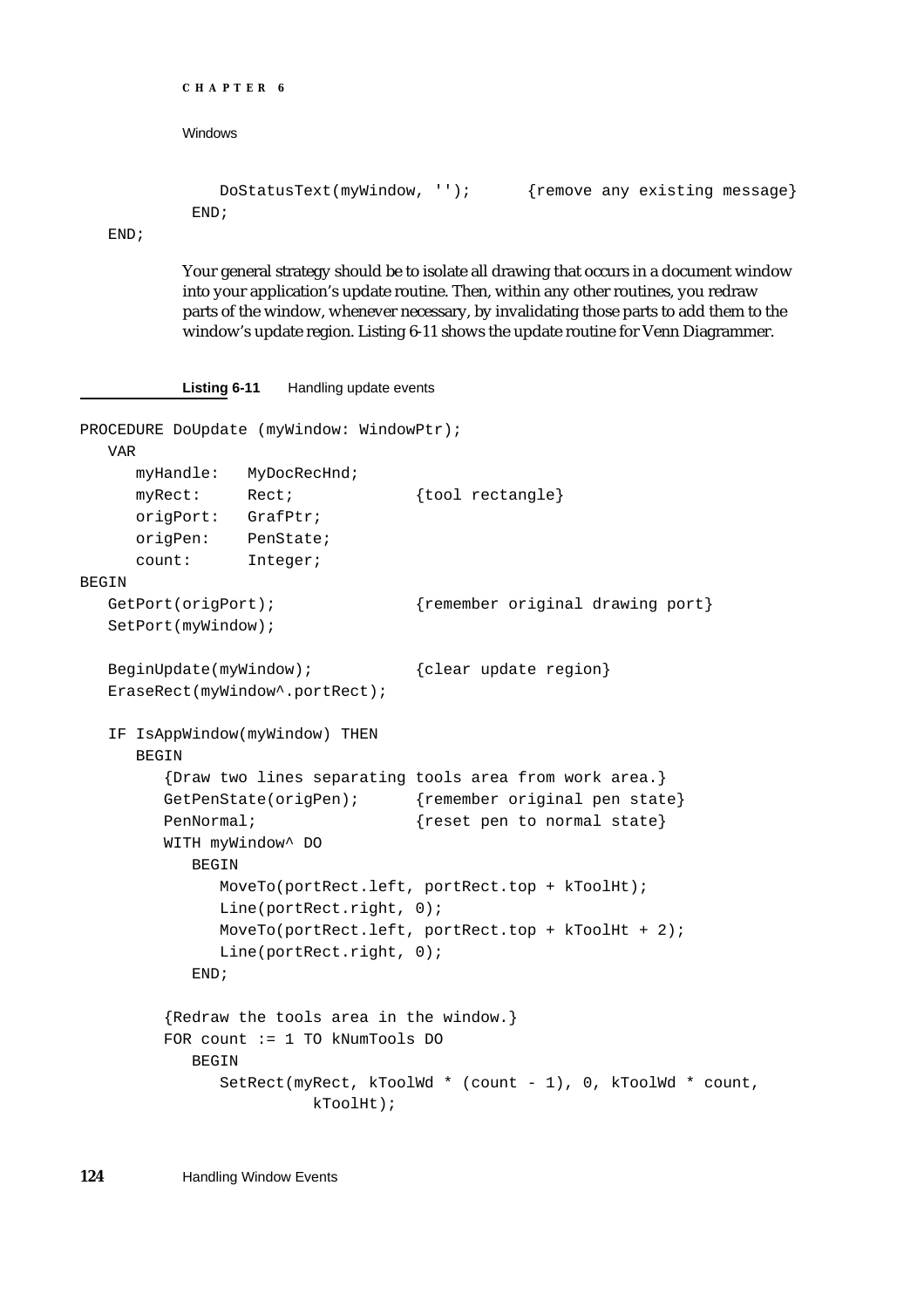```
DoPlotIcon(myRect, gToolsIcons[count], myWindow, srcCopy);
           END;
        {Redraw the status area in the window.}
        myHandle := MyDocRecHnd(GetWRefCon(myWindow));
        DoStatusText(myWindow, myHandle^^.statusText);
        {Draw the rest of the content region.}
        DoVennDraw(myWindow);
        SetPenState(origPen); {restore previous pen state}
     END; {IF IsAppWindow}
  EndUpdate(myWindow);
  SetPort(origPort); {frestore original drawing port}END;
```
In response to an update event, your application calls BeginUpdate, draws the window's contents, and then calls EndUpdate. The BeginUpdate procedure limits the visible region to the intersection of the visible region and the update region. Your application can then update either the visible region or the entire content region because QuickDraw limits drawing to the visible region, only the parts of the window that actually need updating are drawn. The BeginUpdate procedure also clears the update region. After you've updated the window, you call EndUpdate to restore the visible region in the graphics port to the full visible region.

As you can see in Listing 6-11, the Venn Diagrammer application draws the two lines separating the upper portion of the window's content region and redraws the tools icons. Then it redraws the most recently displayed status message (which it has saved in the window's document record). Finally, DoUpdate calls the application-defined routine DoVennDraw to draw the remainder of the content area (the overlapping circles, the figure and mood icons, the term labels on the circles, and the syllogism itself).

### **Note**

**CHAPTER 6**

**Windows** 

The DoVennDraw routine is not shown in this book, but you've already seen portions of it in the chapter "Drawing" earlier in this book.

### Activate Events

The window in which the user is currently working is the **active window.** It's always the frontmost window on the desktop (unless your application supports "floating" windows) and is easily identified by the "racing stripes" in the title bar.

Your application activates and deactivates windows in response to **activate events,** which are generated by the Window Manager to inform your application that a window is becoming active or inactive. Each activate event specifies the window to be changed and the direction of the change (that is, whether it is to be activated or deactivated).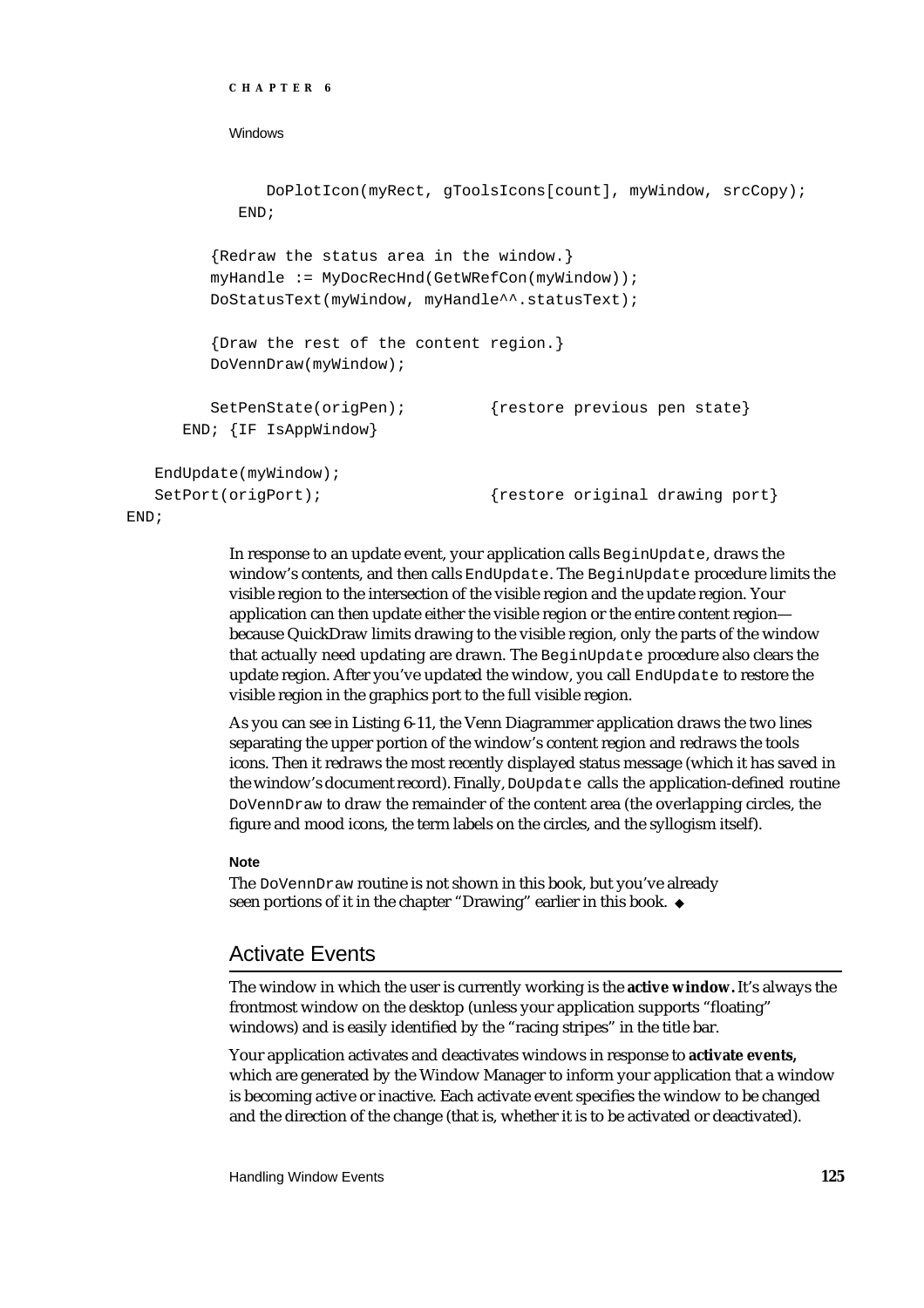#### **CHAPTER 6**

### **Windows**

Your application also triggers activate events itself by calling the SelectWindow procedure. When it receives a mouse-down event in an inactive window, for example, your application calls SelectWindow, which brings the selected window to the front, removes the highlighting from the previously active window, and adds highlighting to the selected window (see Listing 6-7 on page 120). The SelectWindow procedure then generates two activate events: the first one tells your application to deactivate the previously active window; the second, to activate the newly active window.

When you receive the event for the previously active window, you need to do whatever is appropriate to make the window's contents appear inactive. Depending on the design of you application, you might need to

- hide the controls and size box
- $n$  remove or alter any highlighting of selections in the window

When you receive the event for the newly active window, you

- n draw the controls and size box
- $n$  restore the content area as necessary, adding the insertion point in its former location and highlighting any previously highlighted selections

If the newly activated window also needs updating, your application also receives an update event, as described in the previous section, "Update Events."

### **Note**

A switch to one of your application's windows from a different application is handled through suspend and resume events, not activate events. See the chapter "Processes" in this book for a description of how your application can handle suspend and resume events.

Listing 6-12 illustrates the application-defined procedure DoActivate, which handles activate events.

**Listing 6-12** Handling window activations and deactivations

```
PROCEDURE DoActivate (myWindow: WindowPtr; myModifiers: Integer);
  VAR
     myState: Integer; {activation state}
     myControl: ControlHandle;
BEGIN
  myState := BAnd(myModifiers, activeFlag);
  IF IsDialogWindow(myWindow) THEN
     BEGIN
        myControl := WindowPeek(myWindow)^.controlList;
        WHILE myControl <> NIL DO
           BEGIN
              HiliteControl(myControl, myState + 255 mod 256);
```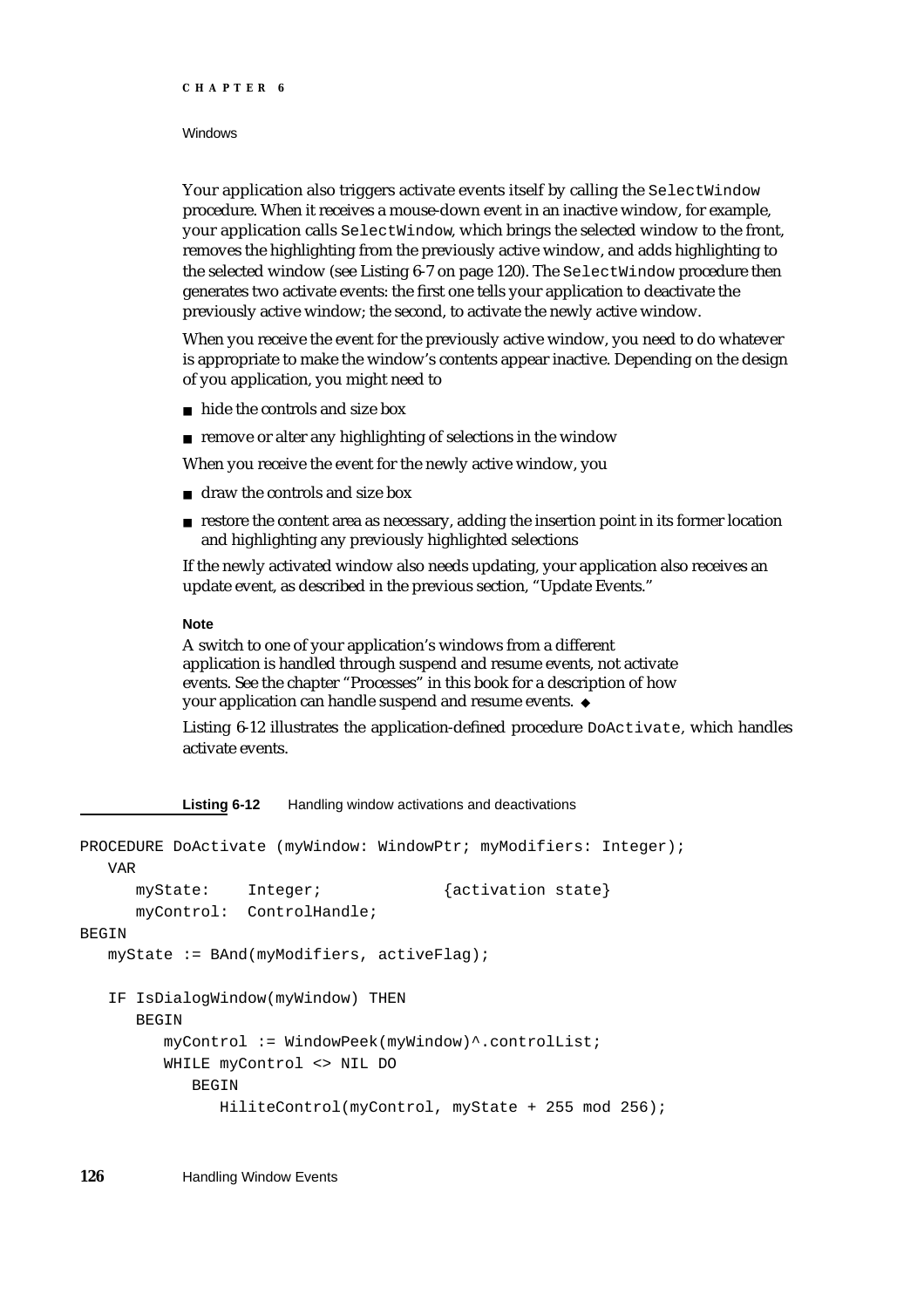```
CHAPTER 6
```

```
myControl := myControl^^.nextControl;
END;
```
END;

END;

The DoActivate procedure is passed a window pointer and the modifiers field from the event record corresponding to the activate event. The modifiers field contains a bit (defined by the activeFlag constant) that indicates whether the event specifies window activation or deactivation.

Notice that DoActivate does nothing to Venn Diagrammer's document windows, because those windows contain no controls, text, or other items whose visual state might depend on the activation state. For document windows belonging to Venn Diagrammer, the Window Manager handles all the necessary activation and deactivation.

### **Note**

If your application's document windows contain controls (such as scroll bars), your application does need to activate them appropriately. For more information, see the chapter "Control Manager" in *Inside Macintosh: Macintosh Toolbox Essentials*.

However, the Preferences dialog box supported by the Venn Diagrammer application does contain controls, so the DoActivate procedure needs to inactivate those controls when the window is deactivated and then reactivate them when the window is activated. The DoActivate procedure checks the window's control list and calls the Control Manager procedure HiliteControl to perform the necessary activation or deactivation. (The head of the window's control list is stored in the controlList field of the window record.) Figure 6-2 shows the Preferences dialog box in its inactive state.

**Figure 6-2** An inactive window containing controls

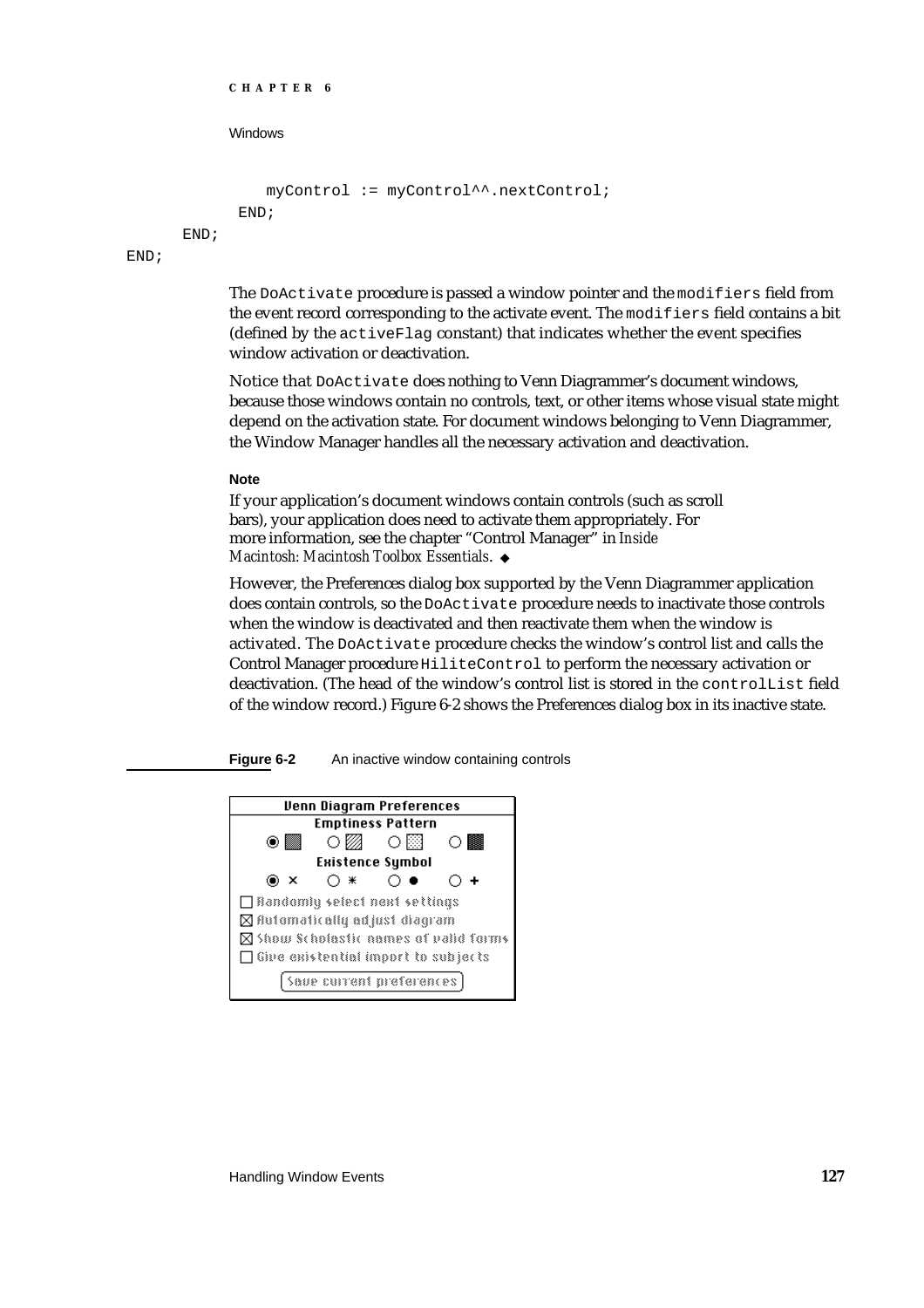# Closing Windows

The user closes a window either by clicking the window's close box (in the upper-left corner of the window) or by choosing the Close command from the File menu. To determine which window to close, you'll proceed in slightly different ways for these two cases. When the user clicks a window's close box, you can get a window pointer for that window by calling the FindWindow function in response to the mouse-down event. When the user chooses a menu command, however, you can't do that; instead, you can call the FrontWindow function to retrieve a pointer to the frontmost window on the screen.

### **Note**

You'll also want to close any windows that might be on the desktop when the user quits your application. You can do that by repeatedly calling FrontWindow until it returns NIL. See Listing 9-4 on page 175. u

When the user presses the mouse button while the cursor is in the close box, your application should call the TrackGoAway function to track mouse movement until the user releases the button, as illustrated in Listing 6-13.

**Listing 6-13** Handling clicks in the close box

```
PROCEDURE DoGoAwayBox (myWindow: WindowPtr; mouseloc: Point);
BEGIN
   IF TrackGoAway(myWindow, mouseloc) THEN
      DoCloseWindow(myWindow);
END;
```
If TrackGoAway returns FALSE, the user released the button while the cursor was outside the close box, and your application should do nothing. If TrackGoAway returns TRUE, your application should invoke its own procedure for closing a window.

Listing 6-14 illustrates an application-defined function that closes a window. Notice that the effect of this function varies according to which kind of window it's being asked to close. If the user wants to close a dialog window, DoCloseWindow simply hides the window; this strategy leaves the data structures associated with the dialog box in memory, in expectation that the user might open the dialog box again. If the user wants to close a desk accessory window, DoCloseWindow calls the Desk Manager routine CloseDeskAcc to close that desk accessory.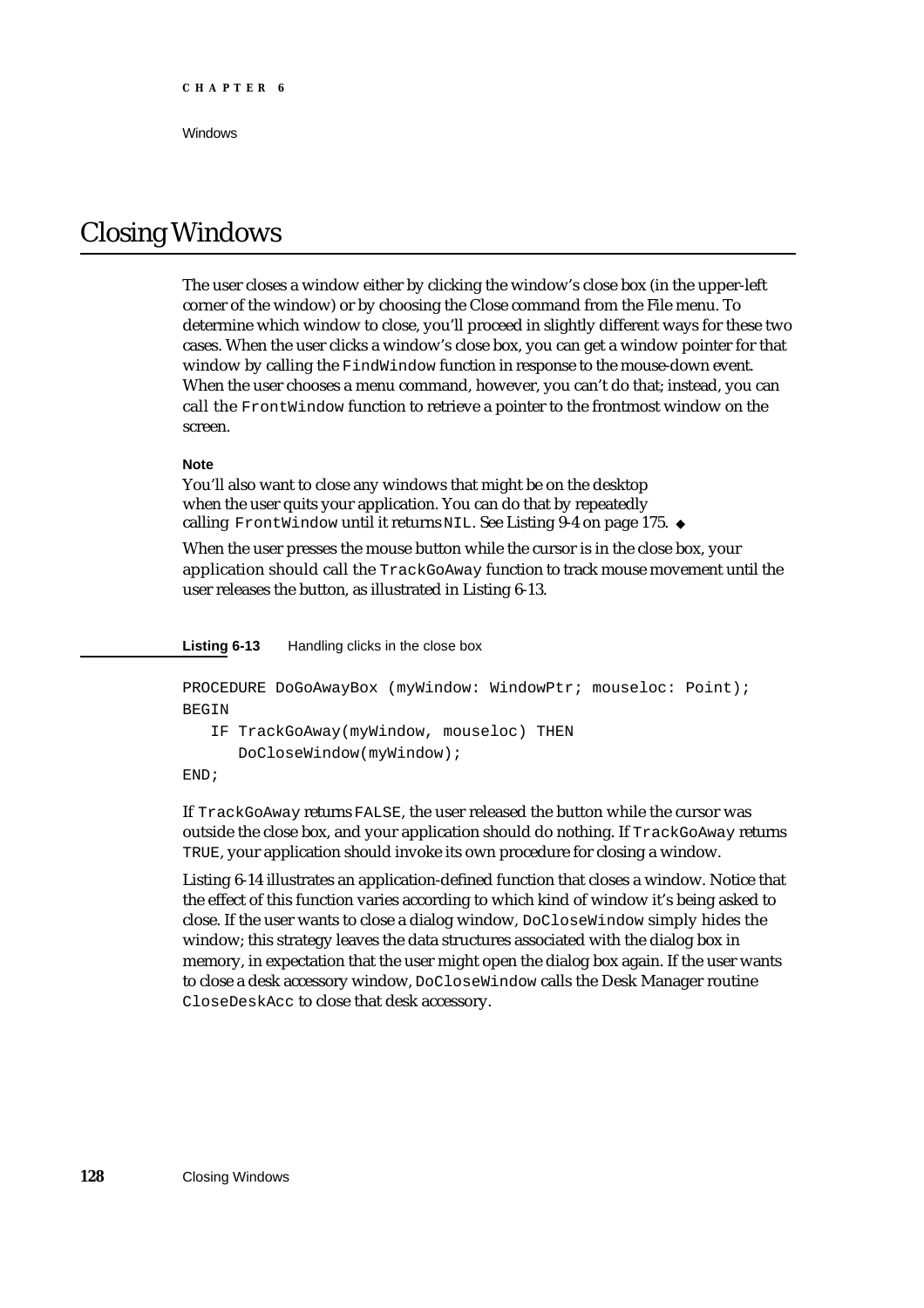```
CHAPTER 6
```
Windows

**Listing 6-14** Closing a window

```
PROCEDURE DoCloseWindow (myWindow: WindowPtr);
BEGIN
  IF myWindow <> NIL THEN
     IF IsDialogWindow(myWindow) THEN {this is a dialog window}
        HideWindow(myWindow)
     ELSE IF IsDAccWindow(myWindow) THEN {this is a DA window}
        CloseDeskAcc(WindowPeek(myWindow)^.windowKind)
     ELSE IF IsAppWindow(myWindow) THEN {this is a document window}
        DoCloseDocWindow(myWindow);
```
END;

If the window to be closed is a document window, DoCloseWindow calls the application-defined procedure DoCloseDocWindow defined in Listing 6-15 to deallocate the document record, close the window, and then deallocate the window record.

**Listing 6-15** Closing a Venn diagram window

```
PROCEDURE DoCloseDocWindow (myWindow: WindowPtr);
  VAR
     myHandle: MyDocRecHnd;
BEGIN
  IF myWindow = NIL THEN
     exit(DoCloseDocWindow) {ignore NIL windows}
  ELSE
     BEGIN
        myHandle := MyDocRecHnd(GetWRefCon(myWindow));
        DisposeHandle(Handle(myHandle));
        CloseWindow(myWindow); { close the window}
        DisposePtr(Ptr(myWindow)); {and release the storage}
     END;
```
END;

The DoCloseDocWindow procedure retrieves a handle to the document record from the window record. Then it calls DisposeHandle to free the memory occupied by the document record. Next DoCloseDocWindow closes the window by calling the Window Manager procedure CloseWindow and deallocates the window record by calling DisposePtr.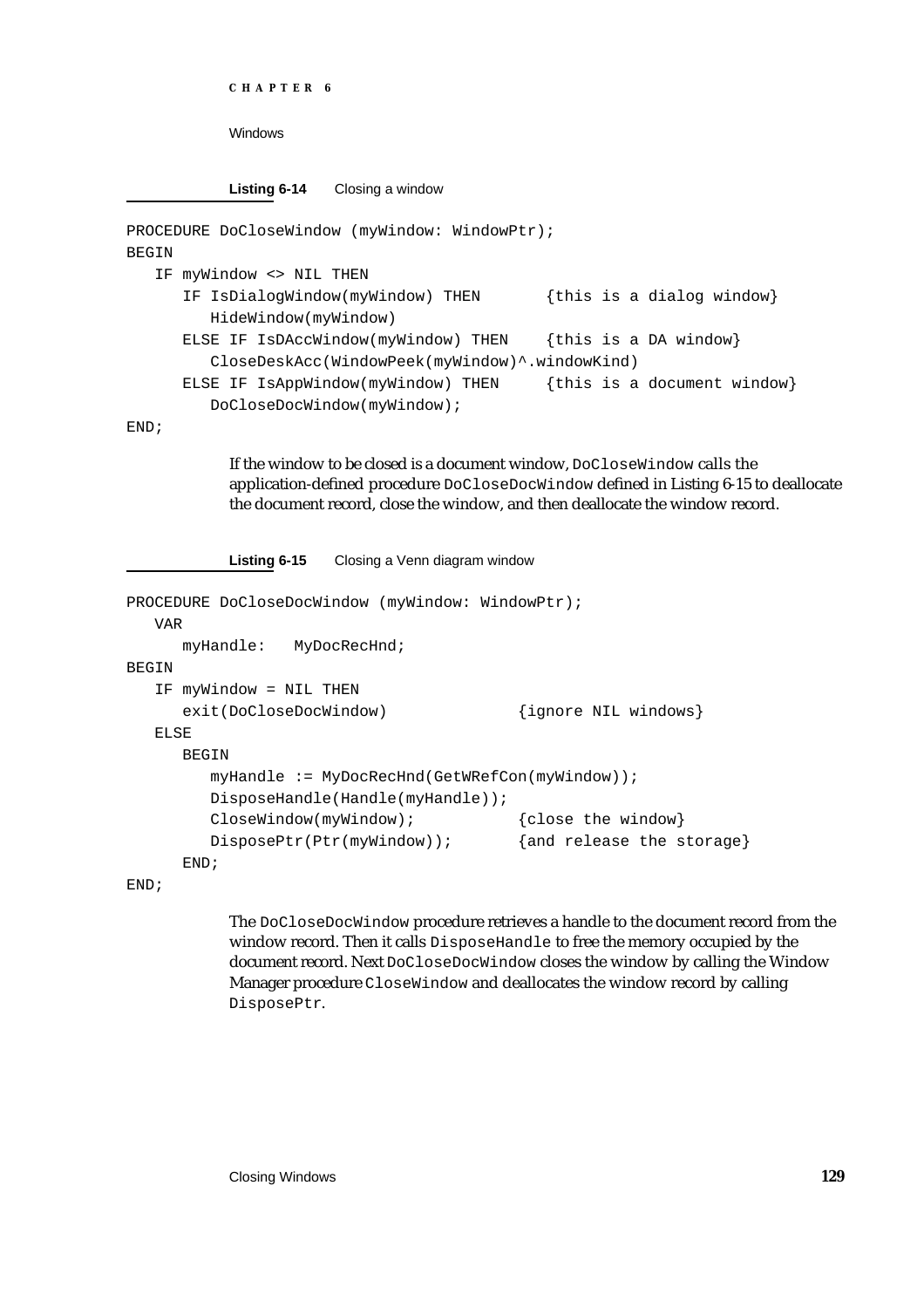### Windows

### **Note**

When you create a window, if you allow the Window Manager to allocate memory for the window record (by passing NIL as the second parameter to GetNewWindow), then you should call the DisposeWindow procedure to close the window, instead of calling CloseWindow and DisposePtr. u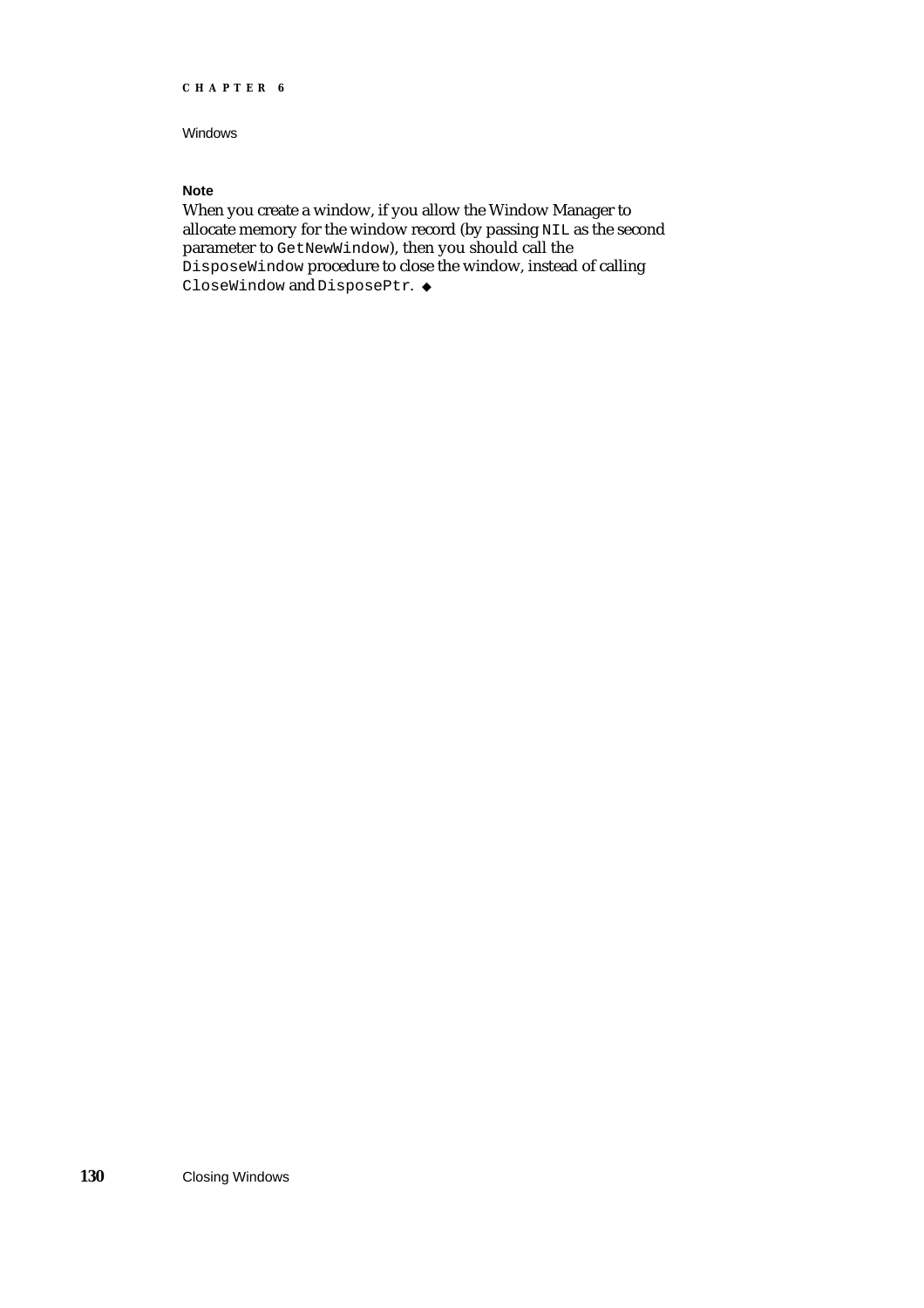# **Contents**

| <b>About Dialog Boxes</b><br>133                   |     |
|----------------------------------------------------|-----|
| <b>Using Modeless Dialog Boxes</b><br>137          |     |
| <b>Creating a Modeless Dialog Box</b><br>137       |     |
| <b>Setting Up Application-Defined Items</b><br>139 |     |
| Handling User Actions in a Modeless Dialog Box     | 141 |
| <b>Using Modal Dialog Boxes</b><br>144             |     |
| Displaying a Modal Dialog Box<br>145               |     |
| Defining a Modal Dialog Filter Function<br>146     |     |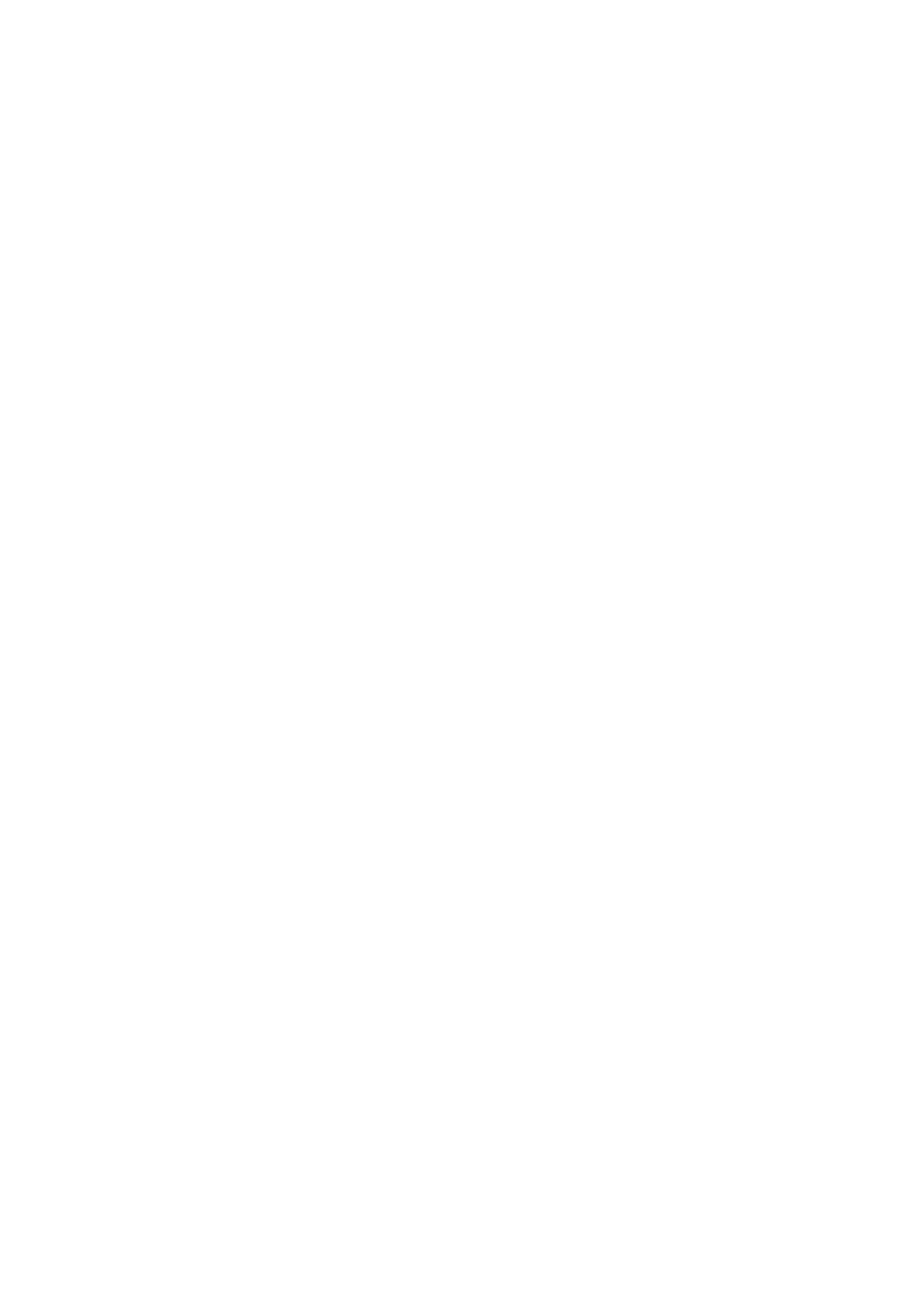#### Dialog Boxes

This chapter describes how your application can use the Dialog Manager to create and manage dialog boxes. You can use dialog boxes to alert the user to unusual situations or to solicit information from the user. The Venn Diagrammer application uses one modeless dialog box and two modal dialog boxes.

This chapter shows how to

- create resources describing dialog boxes and the items in dialog boxes  $\overline{p}$
- open those resources to display a dialog box  $\overline{p}$
- define application-specific dialog items  $\overline{p}$
- handle events associated with both modeless and modal dialog boxes  $\overline{p}$

Most Macintosh applications support a number of dialog boxes and provide more complete event handling in those dialog boxes than is illustrated in this chapter. For example, the dialog boxes supported by the Venn Diagrammer application do not contain text fields. For a complete description of the capabilities of the Dialog Manager and for code samples illustrating more advanced dialog handling, see the chapter "Dialog Manager" in *Inside Macintosh: Macintosh Toolbox Essentials*.

## About Dialog Boxes

A **dialog box** is a window that's used for some special, limited purpose. In the simplest case, you can use a dialog box just to display information to the user. The information might be a report of some error, a greeting, or a progress bar showing what percentage of some operation has completed. Figure 7-1 shows a simple modal dialog box of this ilk; this is the box Venn Diagrammer displays when the user chooses the About Venn Diagrammer command from the Apple menu.



**Figure 7-1** An About box

This kind of dialog box is said to be **modal:** it puts the user in the state or "mode" of being able to work only inside the dialog box. To dismiss the dialog box, the user must click one or the other of the two buttons.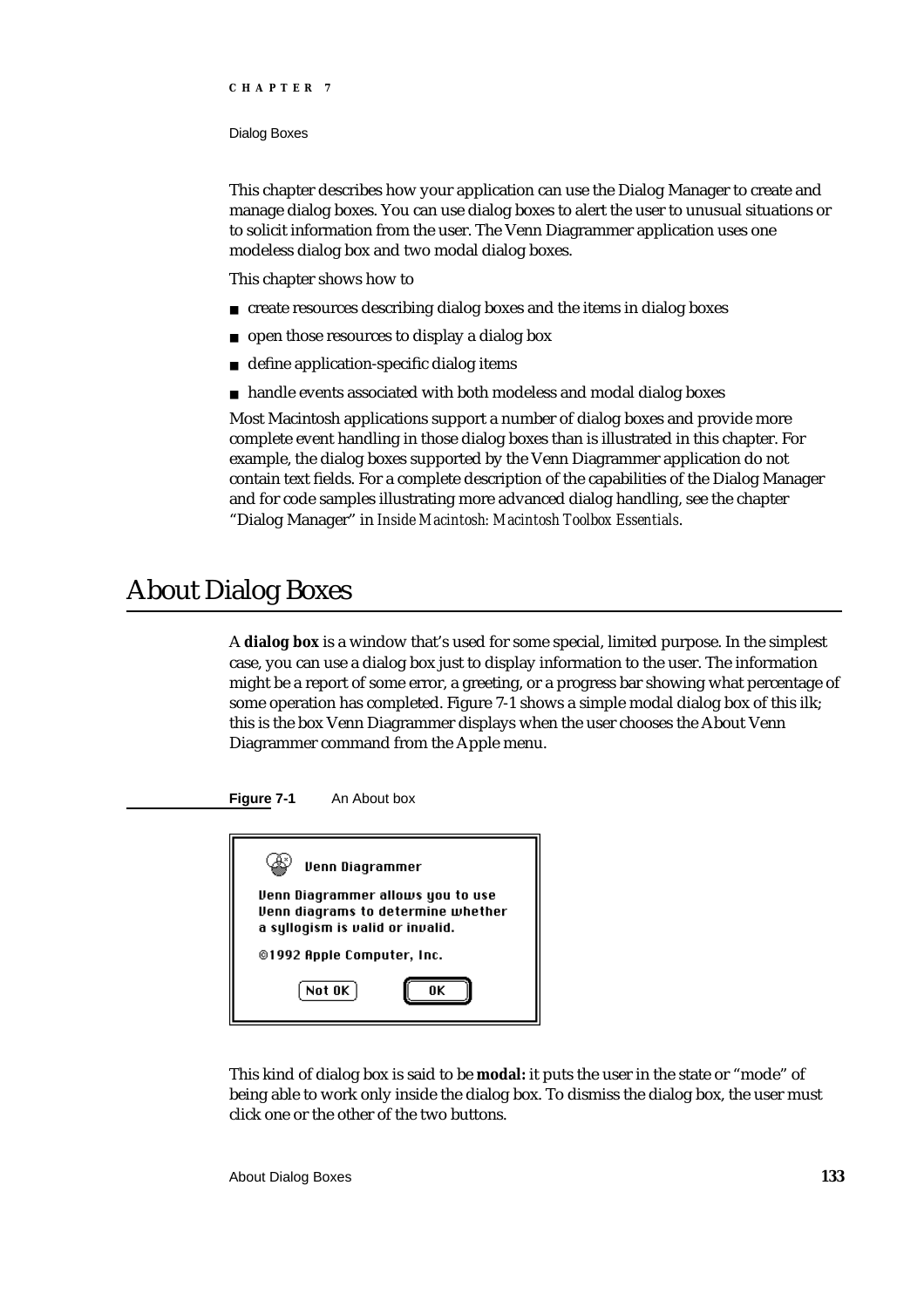Dialog Boxes

The system software distinguishes a special category of modal dialog boxes, called **alert boxes.** You'll use alert boxes to report errors or to give warnings to the user. Figure 7-2 shows an alert box. (Venn Diagrammer displays this alert box if it cannot read the resources it uses to create menus; see Listing 8-1 on page 155.)

**Figure 7-2** An alert box



Other types of dialog boxes both display information to the user and allow the user to enter or change information. You might, for instance, use a dialog box of this sort in an application that allows users to specify a word to be searched for. The Venn Diagrammer application displays the modeless dialog shown in Figure 7-3 when the user chooses the Preferences command from the Venn menu.

**Figure 7-3** A Preferences dialog box



This modeless dialog box contains a **button,** four **checkboxes,** and eight **radio buttons.** It also contains eight application-defined items—the icons used to show the available existence symbols and emptiness patterns.

In contrast to the modal dialog boxes shown in Figure 7-1 and Figure 7-2, the dialog box shown in Figure 7-3 is said to be **modeless:** the user can switch to another window or perform other actions without dismissing the dialog box. The user doesn't have to change any preferences settings or click any buttons to be able to switch to a document window or pull down a menu. Moreover, clicking a button in the modeless dialog box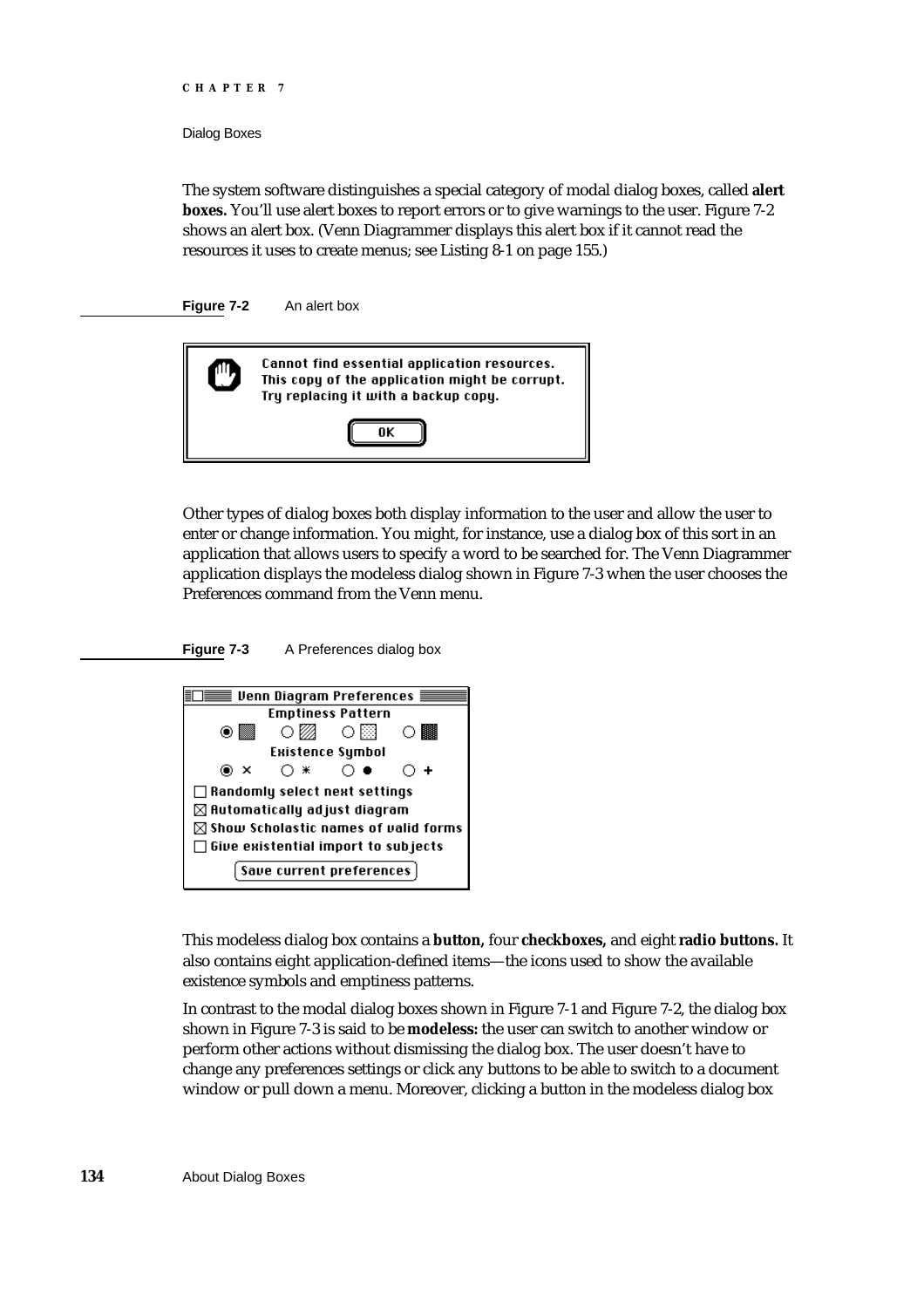#### Dialog Boxes

should not dismiss it; instead, the dialog box should remain on the desktop so that the user can continue to see the information displayed in it or repeat any actions it permits.

### **IMPORTANT**

To give users maximum control and minimum frustration, you should, whenever possible, implement your dialog boxes as modeless dialog boxes.

The distinctive feature of dialog boxes—as opposed to windows—is that they are very easy to create and manage. The Dialog Manager looks in dialog resources to find descriptions of the dialog box and the items in it. Then the Dialog Manager draws the dialog box and handles user actions in the dialog box accordingly. This can be especially useful for managing dialog boxes that contain editable text fields. The Dialog Manager calls TextEdit to handle all the standard text-editing operations such as cutting, pasting, and copying.

To create a dialog box, you first need to define a **dialog resource** and a dialog **item list.** The dialog resource specifies, among other things, the rectangle on the screen in which the dialog box is drawn, a **window definition ID** indicating the type of dialog box to draw, and a resource ID of the dialog item list. A dialog resource is of type 'DLOG'. See Figure 3-2 on page 58 for the ResEdit form of a dialog resource and Listing 3-1 on page 57 for the Rez form of the same dialog resource. Both of these correspond to the dialog box in Figure 7-3.

One of the main pieces of information in a dialog resource is the resource ID of a dialog item list (a resource of type 'DITL'). The item list specifies the items—such as buttons and static text—to display in an alert box or a dialog box. (Once again, you can specify an item list graphically using a utility like ResEdit or textually in the Rez resource description language.) The Dialog Manager uses the item list both to draw the dialog box and also to handle user actions in dialog boxes. It reports user actions to your application by specifying the **item number** of the relevant item. An item's number is simply its rank in the item list. In Listing 7-1, the Venn Diagrammer application defines a number of constants to keep track of the numbers of the items in its Preferences dialog box.

**Listing 7-1** Dialog item numbers

| iEmptylRadio | $= 1:$   |
|--------------|----------|
| iEmpty2Radio | $= 2i$   |
| iEmpty3Radio | $= 3:$   |
| iEmpty4Radio | $= 4:$   |
| iEmptylIcon  | $= 5:$   |
| iEmpty2Icon  | $= 6:$   |
| iEmpty3Icon  | $= 7:$   |
| iEmpty4Icon  | $= 8;$   |
| iExistlRadio | $= 9:$   |
| iExist2Radio | $= 10$ ; |

About Dialog Boxes **135**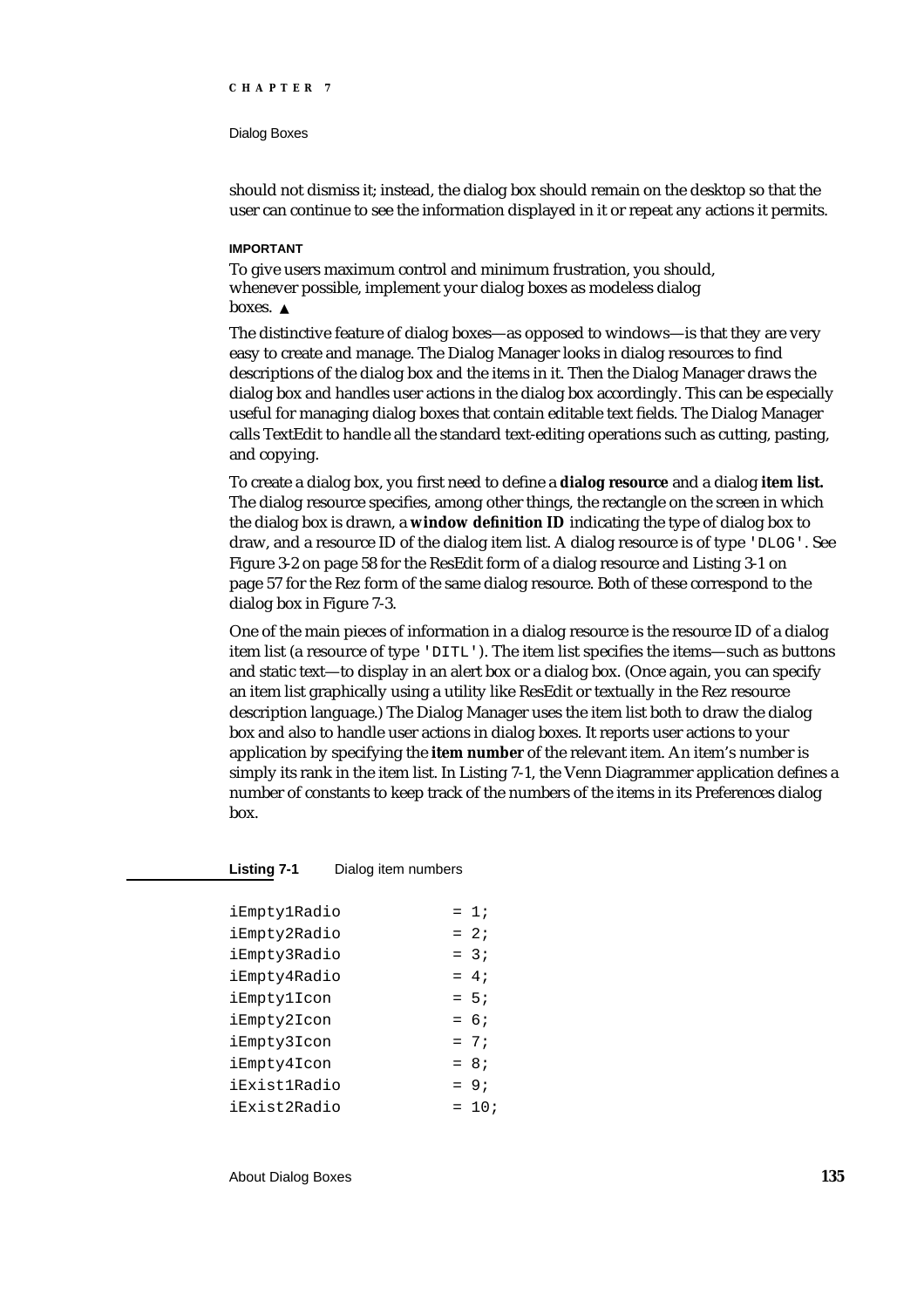#### Dialog Boxes

| iExist3Radio       | $= 11;$ |
|--------------------|---------|
| iExist4Radio       | $= 12i$ |
| <i>iExistlIcon</i> | $= 13;$ |
| iExist2Icon        | $= 14;$ |
| iExist3Icon        | $= 15;$ |
| iExist4Icon        | $= 16$  |
| iGetNextRandomly   | $= 19;$ |
| iAutoAdjust        | $= 20;$ |
| iShowSchoolNames   | $= 21;$ |
| iUseExistImport    | $= 22i$ |
| iSaveVennPrefs     | $= 23;$ |

### **Note**

Notice that several item numbers (namely, 17 and 18) are missing from this list. They are the item numbers of the two text labels "Emptiness Pattern" and "Existence Symbol." Venn Diagrammer ignores those item numbers because clicking them has no effect. u

Dialog boxes can contain various sorts of items, such controls (buttons, checkboxes, and radio buttons) and fields for entering and editing text. The Dialog Manager recognizes these constants for dialog box items:

### CONST

|        | = 4; {add this to the next four constants}     |
|--------|------------------------------------------------|
|        | $= 0$ ; {standard button control}              |
|        | $= 1;$ {standard checkbox control}             |
| $= 2i$ | {standard radio button}                        |
|        | = $3:$ {control defined in a control resource} |
|        | $= 1;$ {help balloons}                         |
|        | $= 8;$ {static text}                           |
|        | $= 16; \{editable text\}$                      |
|        | $= 32; \{icon\}$                               |
|        | $= 64;$ {QuickDraw picture}                    |
|        | $= 0;$ {application-defined item}              |
|        |                                                |

Several Dialog Manager routines return these constants to your application. For instance, you can get information about a particular dialog item by calling the GetDialogItem routine:

GetDialogItem(myDialog, itemNum, myType, myHand, myRect);

Suppose, for example, that itemNum has the value specified by the constant iSaveVennPrefs. Then on return from the procedure call, myType will contain the value ctrlItem+btnCtrl, indicating that the specified item is a standard button control.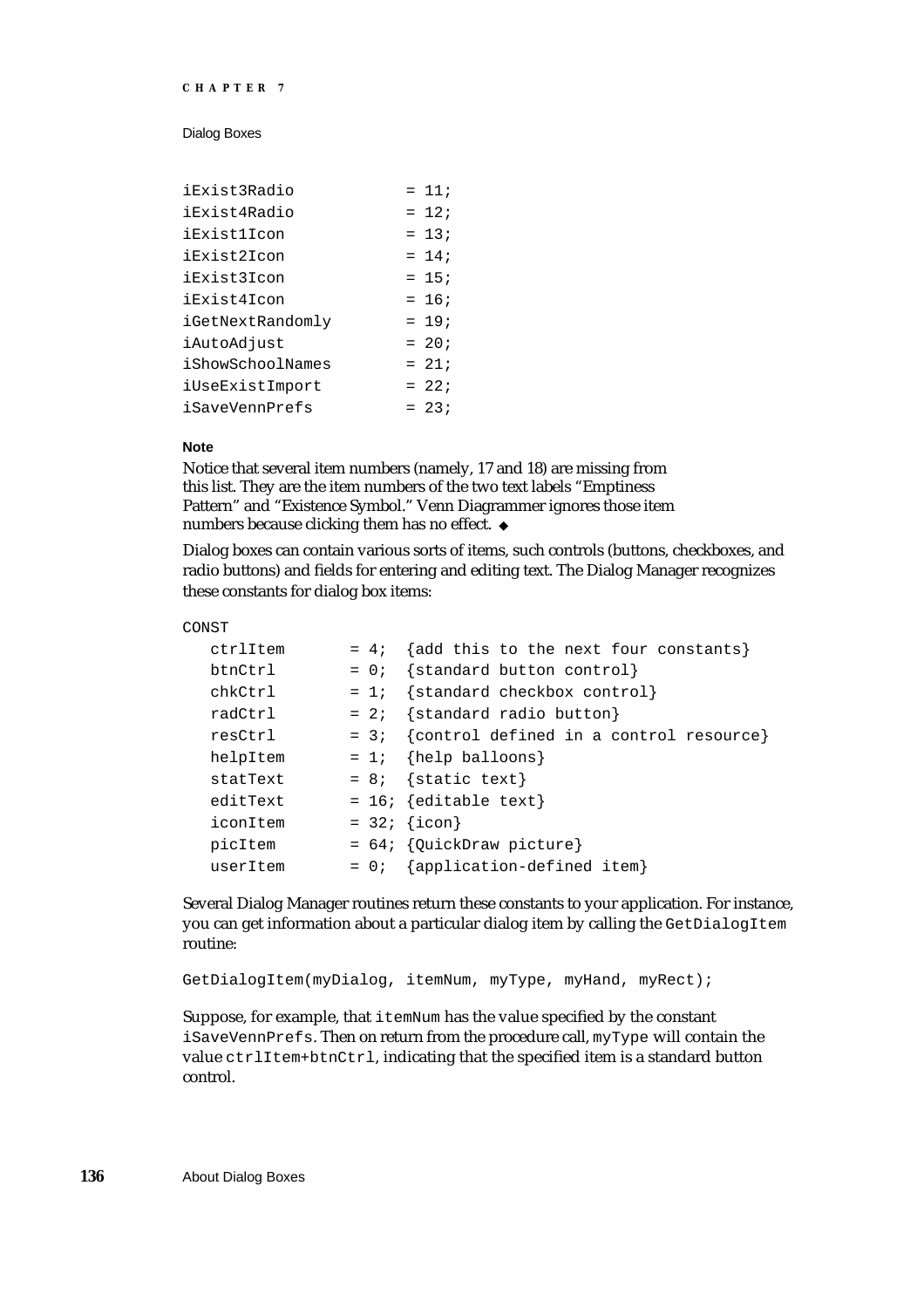Dialog Boxes

As you can see, a dialog box can contain standard user interface elements like buttons, checkboxes, icons, and even arbitrary pictures. If you need to include other kinds of elements in a dialog box, you can create application-defined items. Because the Dialog Manager uses the constant userItem to designate these items, they're often called **user items.** The Venn Diagrammer application employs eight user items in the Preferences dialog box, to draw the four emptiness patterns and the four existence symbols.

When you use any application-defined user items in a dialog box, your application needs to tell the Dialog Manager how to draw the items and what to do in response to user selections of those items. See "Setting Up Application-Defined Items" beginning on page 139 for instructions on implementing user items in a dialog box.

### **Note**

Most dialog boxes don't need to contain user items. The Venn Diagrammer application uses them because it needs to draw bit images (not entire icons) in the dialog box.

## Using Modeless Dialog Boxes

To display a modeless dialog box, you can create the dialog box by calling GetNewDialog. Then you can respond to user actions in the dialog box by intercepting dialog-related events in your main event loop and handling those events. The Dialog Manager calls the Control Manager to draw any controls you've put in the dialog box and handle user actions in them. If the dialog box contains any application-defined user items, you need to provide the Dialog Manager with a drawing procedure so that it knows how to draw the items. You also need to handle user actions for any such application-defined items yourself.

### Creating a Modeless Dialog Box

You can create a modeless dialog box by calling GetNewDialog and passing it the resource ID of an appropriate 'DLOG' resource. The Venn Diagrammer application supports only one modeless dialog box, in which the user can set various application preferences. Venn Diagrammer displays that dialog box after the user chooses the Preferences command from the Venn menu.

### iGetVennPrefs:

DoModelessDialog(rVennDPrefsDial, gPrefsDialog);

As you can see, Venn Diagrammer simply calls the application-defined procedure DoModelessDialog, passing it a resource ID specifying the dialog box to open and a global variable in which to return the dialog pointer created by GetNewDialog. Listing 7-2 defines the DoModelessDialog procedure.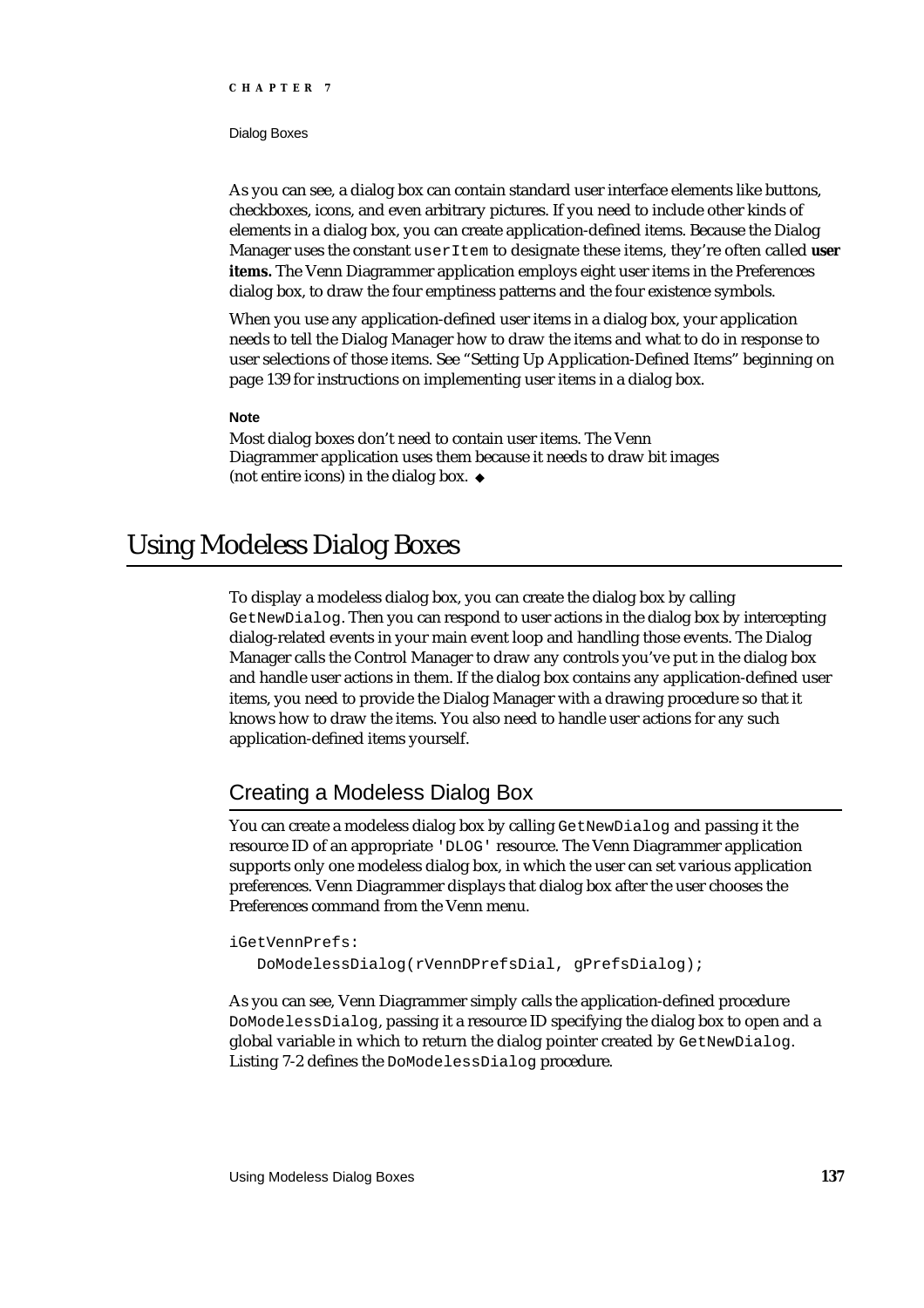```
CHAPTER 7
```
**Listing 7-2** Creating a modeless dialog box

```
PROCEDURE DoModelessDialog (myKind: Integer; VAR myDialog: DialogPtr);
  VAR
     myPointer: Ptr;
BEGIN
  IF myDialog = NIL THEN {the dialog box doesn't exist yet}
     BEGIN
        myPointer := NewPtr(sizeof(DialogRecord));
        IF myPointer = NIL THEN
           exit(DoModelessDialog);
        myDialog := GetNewDialog(myKind, myPointer, WindowPtr(-1));
        IF myDialog <> NIL THEN
           BEGIN
              DoSetupUserItems(myKind, myDialog); {set up user items}
              DoSetupCtrlValues(myDialog); {set up initial values}
           END;
     END
  ELSE
     BEGIN
        ShowWindow(myDialog);
        SelectWindow(myDialog);
        SetPort(myDialog);
     END;
```

```
END;
```
The DoModelessDialog procedure first determines whether the specified dialog box has already been created, by checking the value of the global variable passed to it. If the variable contains any value other than NIL, the dialog box already exists (but is perhaps hidden or obscured by other windows). If so, DoModelessDialog simply makes the dialog box visible (by calling ShowWindow), makes it the active window (by calling SelectWindow), and establishes it as the current graphics port (by calling SetPort).

If, however, the specified dialog box doesn't exist yet, then DoModelessDialog allocates memory for a new dialog record and (if successful) calls GetNewDialog, passing it the appropriate resource ID. If GetNewDialog returns successfully (as indicated by a returned dialog pointer whose value isn't NIL), DoModelessDialog then calls two application-defined routines, DoSetupUserItems and DoSetupCtrlValues, to tell the Dialog Manager how draw the user items in the dialog box and to set the correct initial values for the dialog box's radio buttons and checkboxes.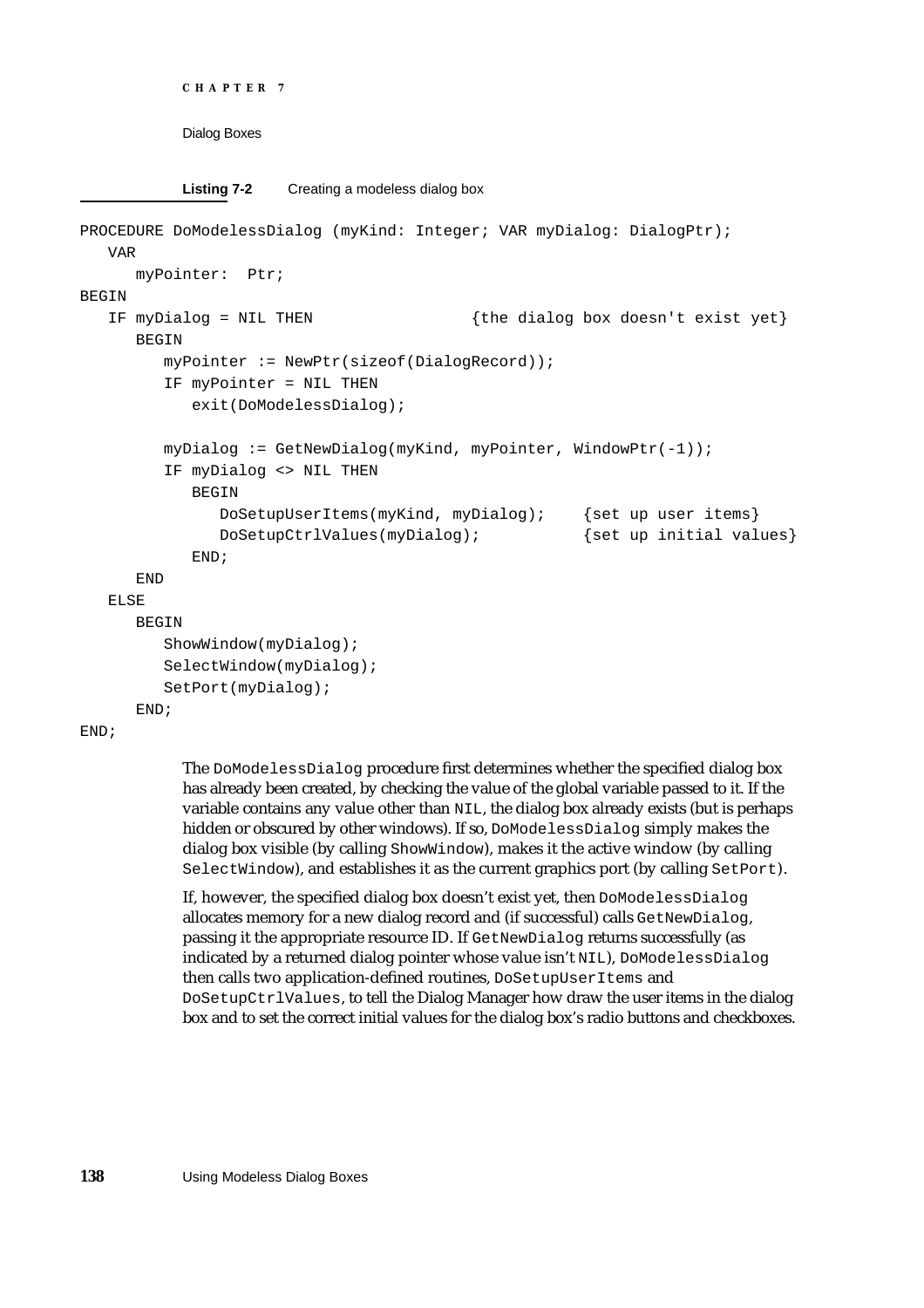```
CHAPTER 7
```
### Setting Up Application-Defined Items

**Listing 7-3** Setting up application-defined dialog items

Whenever a modeless dialog box contains application-defined user items, you need to tell the Dialog Manager how to draw them. You do this by calling the Dialog Manager procedure SetDialogItem for each application-defined item in the dialog box. Listing 7-3 shows the DoSetupUserItems procedure called by DoModelessDialog (defined in Listing 7-2).

```
PROCEDURE DoSetupUserItems (myKind: Integer; VAR myDialog: DialogPtr);
   VAR
     myType: Integer;
     myHand: Handle;
     myRect: Rect;
      count: Integer;
      origPort: GrafPtr;
BEGIN
   GetPort(origPort);
   SetPort(myDialog);
   CASE myKind OF
      rVennDPrefsDial: 
         FOR count := 1 TO kVennPrefsItemCount DO
            IF count IN [iExist1Icon..iExist4Icon, 
                           iEmpty1Icon..iEmpty4Icon] THEN
            BEGIN
              GetDialogItem(myDialog, count, myType, myHand, myRect);
              SetDialogItem(myDialog, count, myType, @DoUserItem, myRect);
            END;
      OTHERWISE
         ;
   END;
   SetPort(origPort);
```

```
END;
```
The DoSetupUserItems procedure simply selects the relevant application-defined items, retrieves information about each item (by calling GetDialogItem), and then calls SetDialogItem to associate a particular application-defined drawing procedure with each item. As you can see, the drawing procedure (DoUserItem) is the same for each user item in the Preferences dialog box. This is possible because the Dialog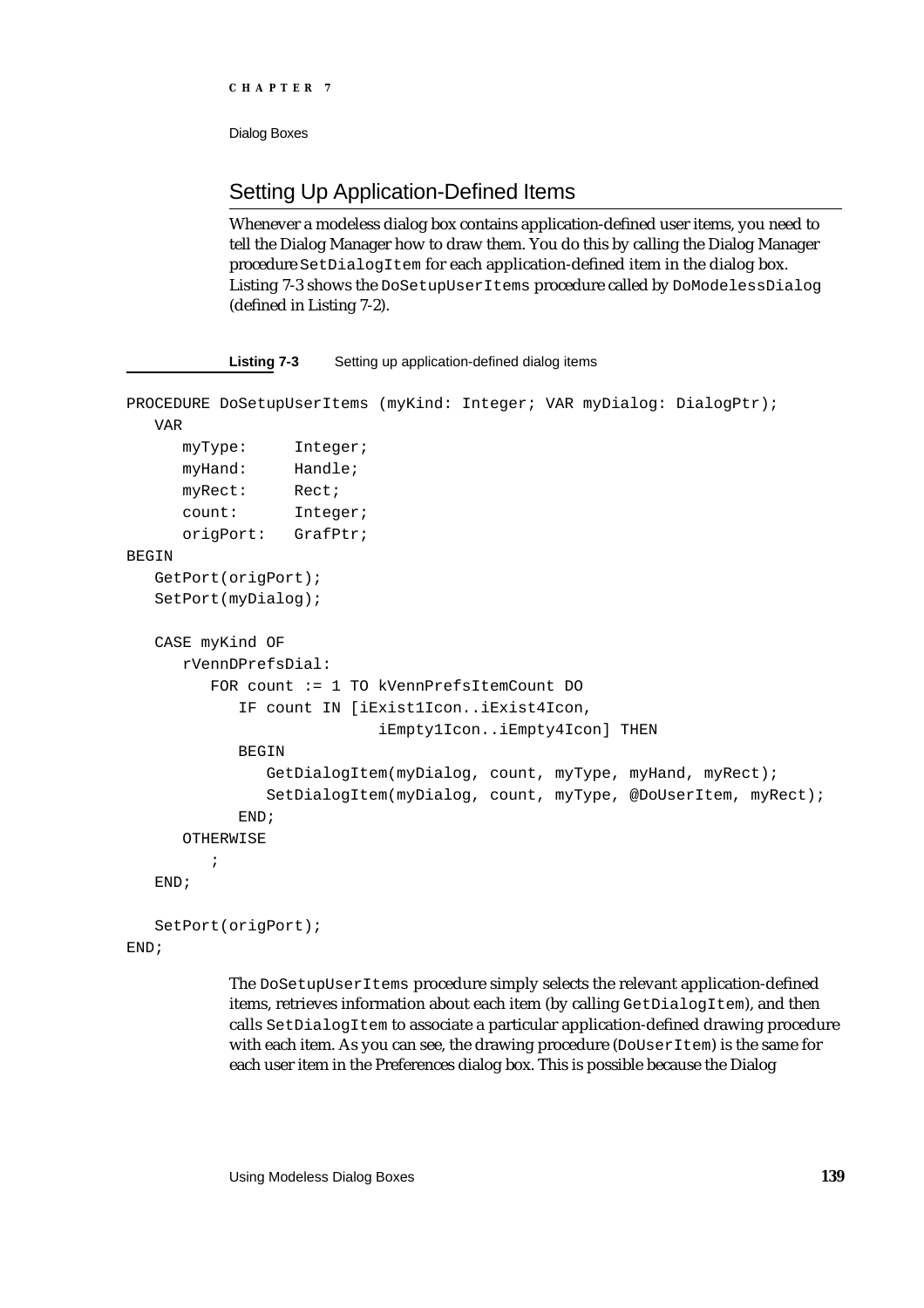```
CHAPTER 7
```
Manager passes the drawing procedure the dialog pointer and item number when it wants a particular item to be drawn. Listing 7-4 defines the Venn Diagrammer procedure that draws user items.

**Listing 7-4** Drawing application-defined dialog items

```
PROCEDURE DoUserItem (myDialog: DialogPtr; myItem: Integer);
  VAR
     myType: Integer;
     myHand: Handle;
     myRect: Rect;
     origPort: GrafPtr;
BEGIN
  GetPort(origPort);
  SetPort(myDialog);
  GetDialogItem(myDialog, myItem, myType, myHand, myRect);
  IF myDialog = gPrefsDialog THEN
     CASE myItem OF
        iExist1Icon..iExist4Icon: 
           BEGIN
              DoPlotIcon(myRect, GetIcon(kExistID + myItem - iExist1Icon),
                          myDialog, srcCopy);
           END;
        iEmpty1Icon..iEmpty4Icon: 
           BEGIN
              DoPlotIcon(myRect, GetIcon(kEmptyID + myItem - iEmpty1Icon),
                          myDialog, srcCopy);
              FrameRect(myRect);
           END;
        OTHERWISE
            ;
     END; {CASE}
  SetPort(origPort); {restore original port}
END;
```
The DoUserItem procedure is also fairly simple. It makes sure that the dialog pointer passed to it picks out the Preferences dialog box. Then it calls the application-defined procedure DoPlotIcon (defined in Listing 5-8 on page 101) to draw the appropriate part of an icon in the item rectangle. If the emptiness patterns are being drawn, DoUserItem also draws a box around the pattern (by calling FrameRect).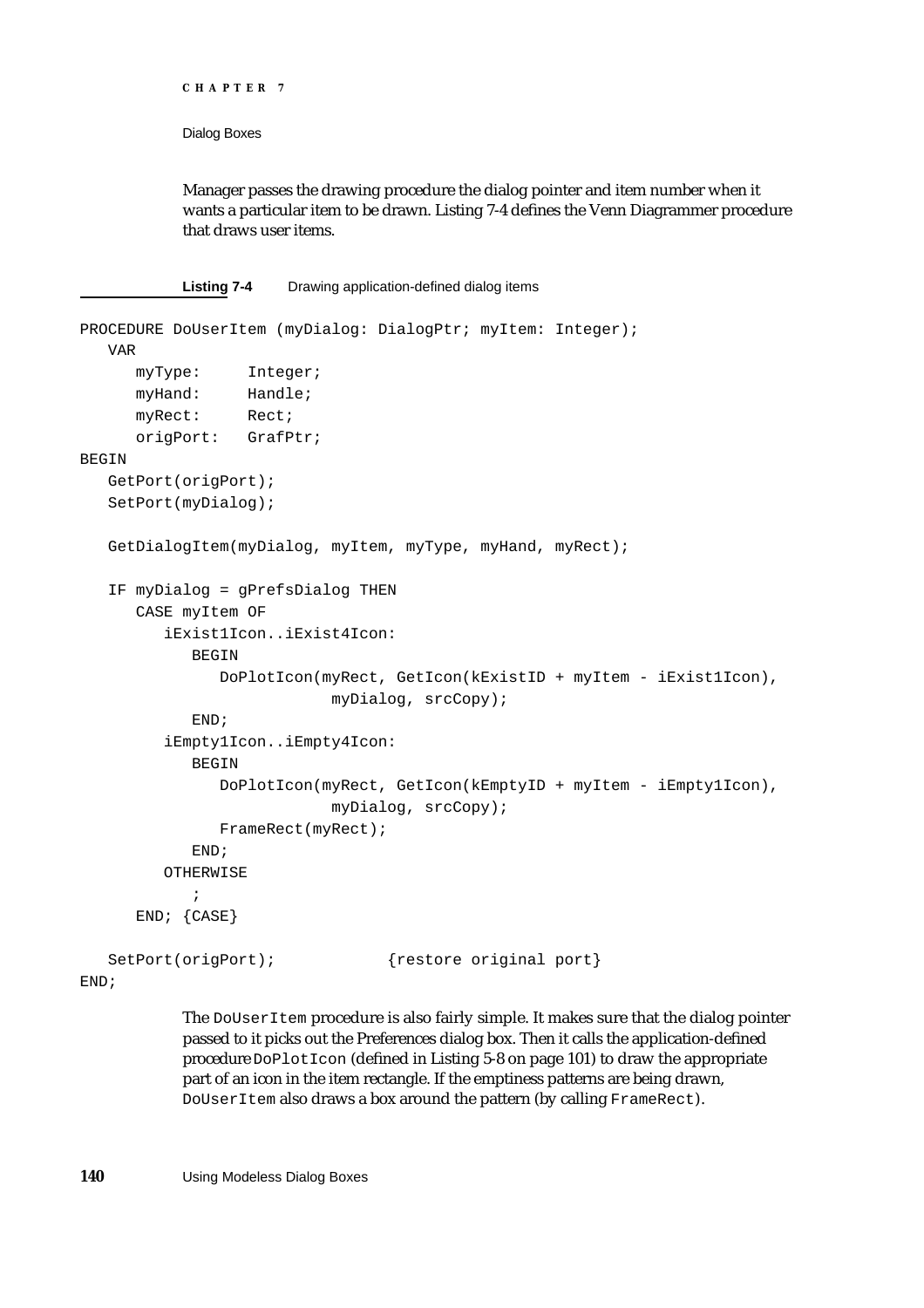### Handling User Actions in a Modeless Dialog Box

The Venn Diagrammer application calls its DoHandleDialogEvent function for each event it retrieves from the Event Manager. Its strategy is to determine if the returned event applies to a dialog box. If so, DoHandleDialogEvent handles the event and returns TRUE to indicate that it did so; otherwise, DoHandleDialogEvent just returns FALSE to indicate that it didn't handle the event. Listing 7-5 defines DoHandleDialogEvent. (See Listing 4-4 on page 77 to see when DoHandleDialogEvent is called.)

### **Listing 7-5** Handling events in a modeless dialog box

```
FUNCTION DoHandleDialogEvent (myEvent: EventRecord): Boolean;
  VAR
      eventHandled: Boolean; {did we handle the event?}
      myDialog: DialogPtr;
      myItem: Integer;
BEGIN
   eventHandled := FALSE;
   IF FrontWindow <> NIL THEN
      IF IsDialogEvent(myEvent) THEN
         IF DialogSelect(myEvent, myDialog, myItem) THEN
            BEGIN
              eventHandled := TRUE;
              SetPort(myDialog);
               IF myDialog = gPrefsDialog THEN
                 BEGIN
                    CASE myItem OF
                        iEmpty1Radio..iEmpty4Radio: 
                          gEmptyIndex := myItem;
                        iEmpty1Icon..iEmpty4Icon: 
                          qEmptyIndex := myItem - 4;iExist1Radio..iExist4Radio: 
                           gExistIndex := myItem - iEmpty4Icon;
                        iExist1Icon..iExist4Icon: 
                           gExistIndex := myItem - (iEmpty4Icon + 4);
                        iGetNextRandomly: 
                           gStepRandom := NOT gStepRandom;
                        iAutoAdjust: 
                           gAutoAdjust := NOT gAutoAdjust;
                        iShowSchoolNames: 
                           gShowNames := NOT gShowNames;
                        iUseExistImport:
```
Using Modeless Dialog Boxes **141**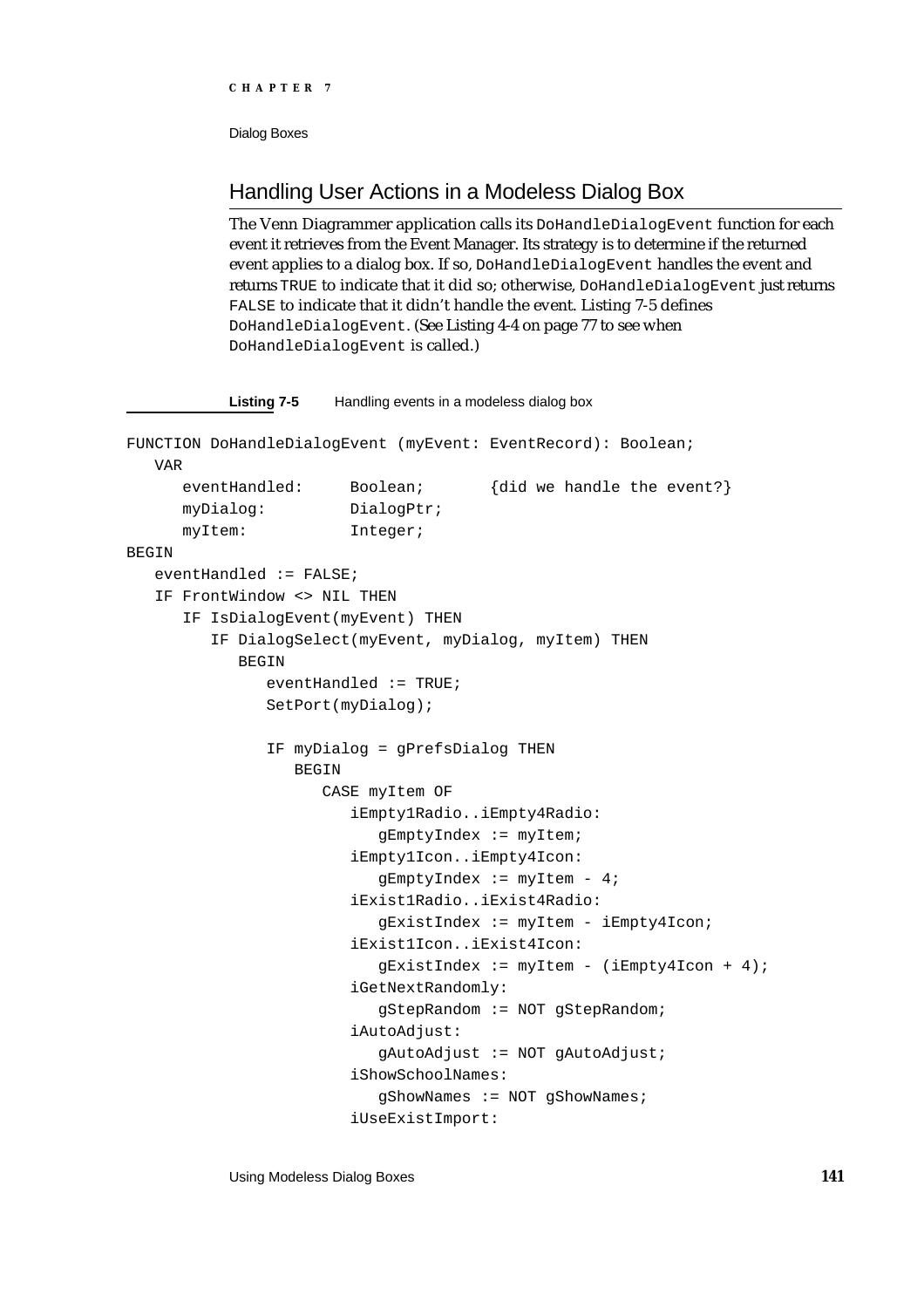```
CHAPTER 7
```

```
gGiveImport := NOT gGiveImport;
            iSaveVennPrefs: 
               DoSavePrefs;
            OTHERWISE
               ;
        END;
        DoSetupCtrlValues(myDialog); {update values}
      END;
END;
```
DoHandleDialogEvent := eventHandled;

END;

The DoHandleDialogEvent function calls the Dialog Manager's IsDialogEvent function to determine whether at the time of the event the frontmost window is a dialog box. If not, then DoHandleDialogEvent just exits and returns the value FALSE. If, however, the event did occur while a dialog box was active, then the event might apply to that dialog box. To determine whether it does apply, DoHandleDialogEvent calls the Dialog Manager's DialogSelect function, which handles most of the events relating to a dialog box. For example, if the event is an update or activate event for the dialog box, DialogSelect updates or activates the dialog box and returns FALSE (to indicate that no further processing is required by the calling application).

If the event involves an enabled item in the dialog box, DialogSelect returns a function result of TRUE. In the my<sub>Item</sub> parameter, it returns the item number of the item selected by the user. In the  $myDialoq$  parameter, it returns a pointer to the dialog record for the dialog box where the event occurred. In all other cases, the DialogSelect function returns FALSE. When DialogSelect returns TRUE, you should do whatever is appropriate as a response to the event involving that item in that particular dialog box; when it returns FALSE, you should do nothing.

The DoHandleDialogEvent function uses a very simple technique for handling user selections of items in the Preferences dialog box. As you can see, it sets the appropriate application global variables for clicks of the radio buttons, and it toggles the appropriate global variables for clicks of the checkboxes. Then DoHandleDialogEvent calls the application-defined procedure DoSetupCtrlValues to change the values of those controls, turning the radio buttons and checkboxes off or on, as appropriate. Listing 7-6 gives the definition of DoSetupCtrlValues.

**Listing 7-6** Setting the state of radio buttons and checkboxes

```
PROCEDURE DoSetupCtrlValues (myDialog: DialogPtr);
  VAR
     count: Integer;
     myType: Integer;
```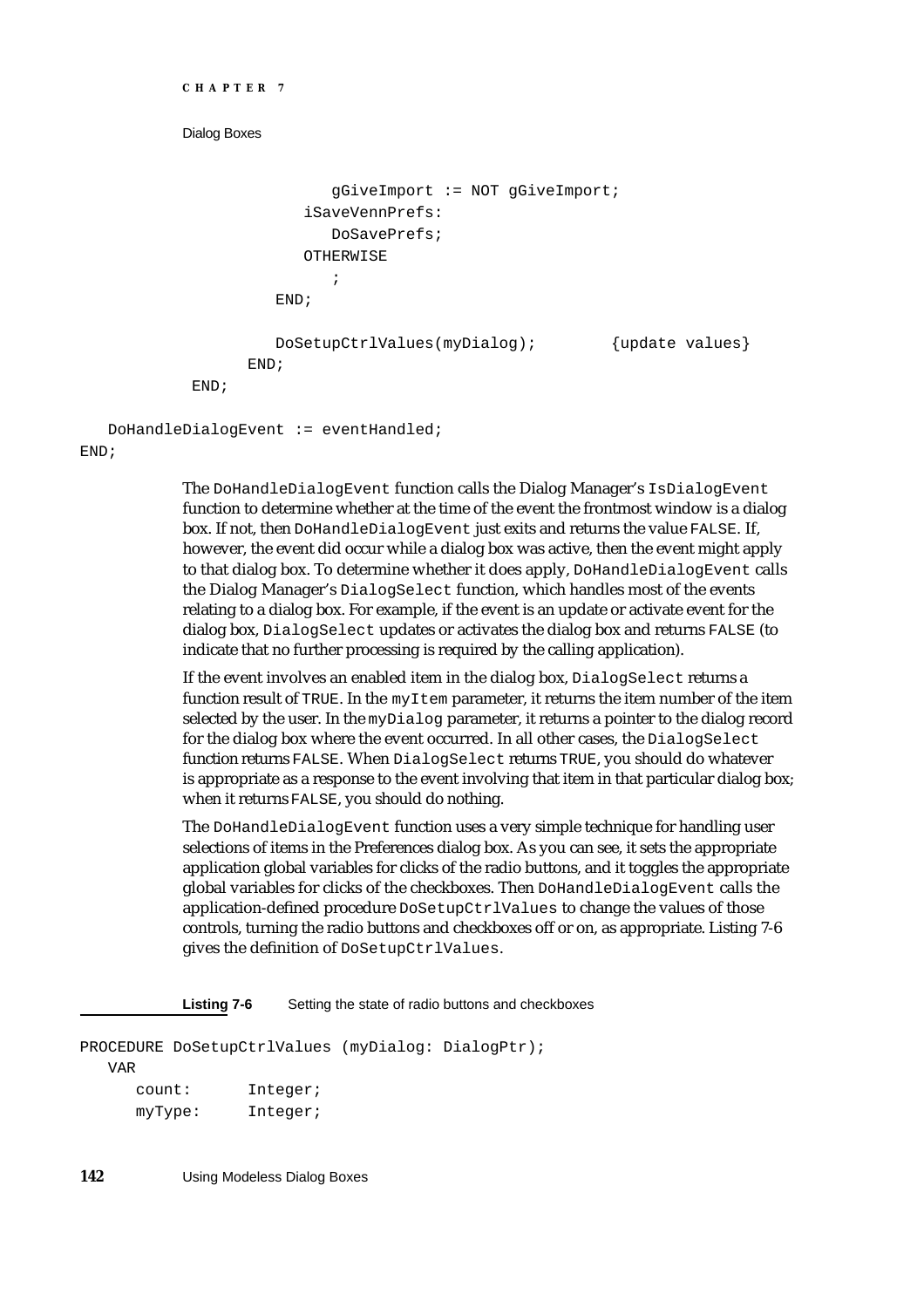```
CHAPTER 7
```

```
myHand: Handle;
      myRect: Rect;
      origPort: GrafPtr;
BEGIN
   IF myDialog = NIL THEN
      exit(DoSetupCtrlValues);
   GetPort(origPort); \{ \text{save the current graphics port} \}SetPort(myDialog); {always do this before drawing}ShowWindow(myDialog);
   IF myDialog = gPrefsDialog THEN
      BEGIN
         FOR count := 1 TO kVennPrefsItemCount DO
            BEGIN
               GetDialogItem(myDialog, count, myType, myHand, myRect);
               IF myType = ctrlItem + radCtrl THEN
                  CASE count OF
                     iExist1Radio..iExist4Radio: 
                        SetCtlValue(ControlHandle(myHand),
                           ORD(gExistIndex = count - (ikxistIRadio - 1))));
                     iEmpty1Radio..iEmpty4Radio: 
                        SetCtlValue(ControlHandle(myHand),
                           ORD(gEmptyIndex = count - (iEmpty1Radio - 1))));
                  OTHERWISE
                     ;
                  END;
               IF myType = ctrlItem + chkCtrl THEN
                  CASE count OF
                     iGetNextRandomly: 
                        SetCtlValue(ControlHandle(myHand),
                                      ORD(gStepRandom = TRUE));
                     iShowSchoolNames: 
                        SetCtlValue(ControlHandle(myHand), 
                                      ORD(gShowNames = TRUE));
                     iUseExistImport: 
                        SetCtlValue(ControlHandle(myHand),
                                      ORD(gGiveImport = TRUE));
                     iAutoAdjust: 
                        SetCtlValue(ControlHandle(myHand),
                                      ORD(gAutoAdjust = TRUE));
                  OTHERWISE
                     ;
```
Using Modeless Dialog Boxes **143**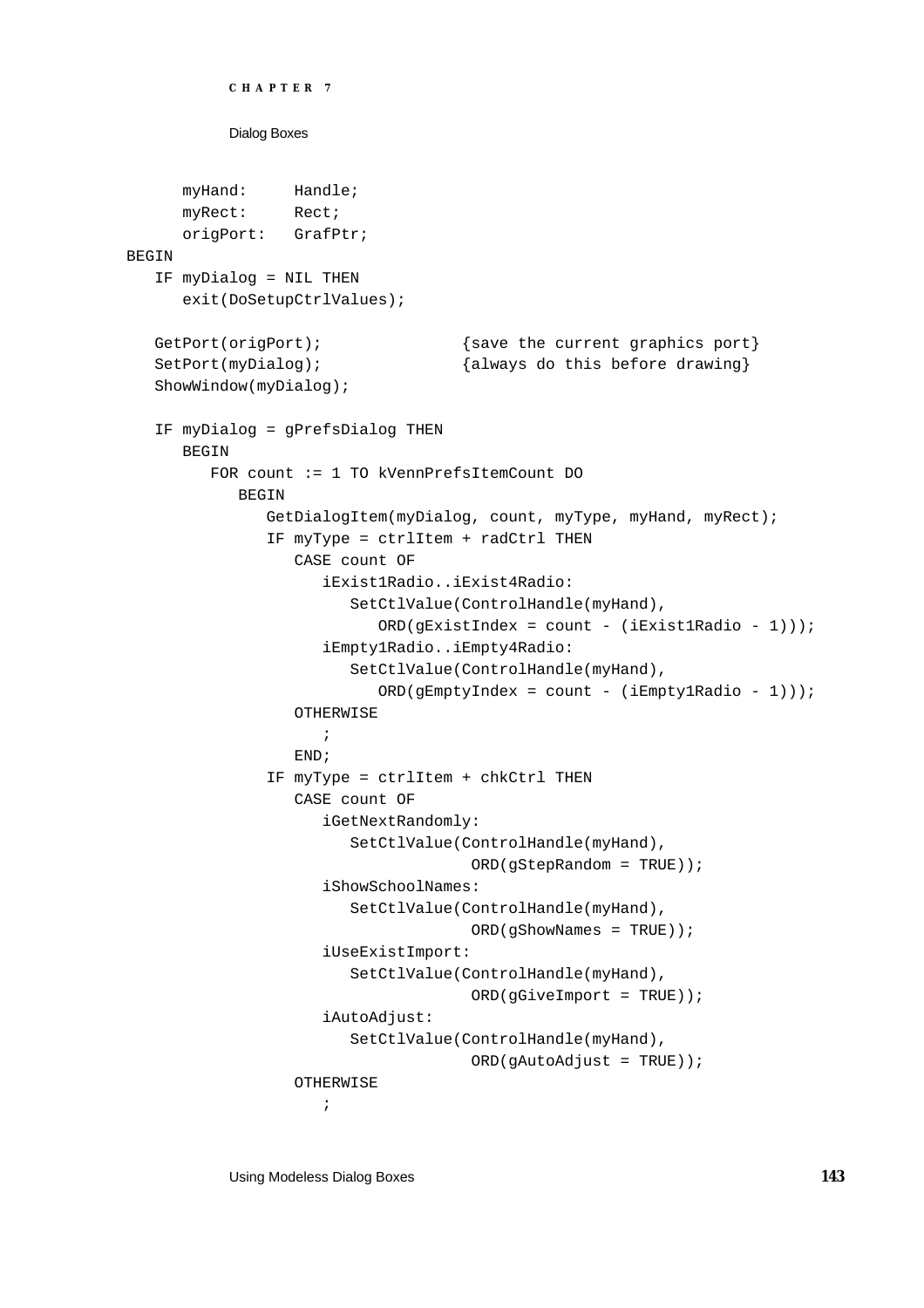```
CHAPTER 7
           Dialog Boxes
                  END;
            END;
      END;
   SetPort(origPort); {restore the previous graphics port}END;
           The DoSetupCtrlValues procedure simply calls the Control Manager procedure
```
SetCtlValue to set the value of each control in the dialog box according to the value of some global variable. This makes it easy to toggle checkboxes and to group radio buttons in such a way that exactly one radio button in each group is on.

### **IMPORTANT**

The strategy for handling dialog box events described in this section might not be the best or most efficient strategy for your application. For a more complete discussion of handling dialog box events, see the chapter "Dialog Manager" in *Inside Macintosh: Macintosh Toolbox Essentials*.

# Using Modal Dialog Boxes

Remember that a modal dialog box puts the user into the state or "mode" of being able to work only inside the dialog box. The user cannot move the dialog box and can dismiss it only by clicking its buttons (perhaps after supplying some necessary information).

### **Note**

The Dialog Manager also provides **movable modal dialog boxes;** these are modal dialog boxes that contain a title bar so that the user can drag the dialog box. You should use movable modal dialog boxes whenever the user might need to move a modal dialog box to see what it obscures or whenever you want allow the user to switch to another application while the dialog box is displayed. u

In general, it's easier to create and handle simple modal dialog boxes than it is to create and handle modeless dialog boxes. The reason is that the Dialog Manager provides special routines that you can call to display alerts and other simple dialog boxes. The Dialog Manager also provides the ModalDialog procedure, which you can call to manage all user actions in modal dialog boxes.

### **IMPORTANT**

Ease of implementation is not a sufficient reason for using modal dialog boxes instead of modeless ones. You should avoid using modal dialog boxes except when absolutely necessary. s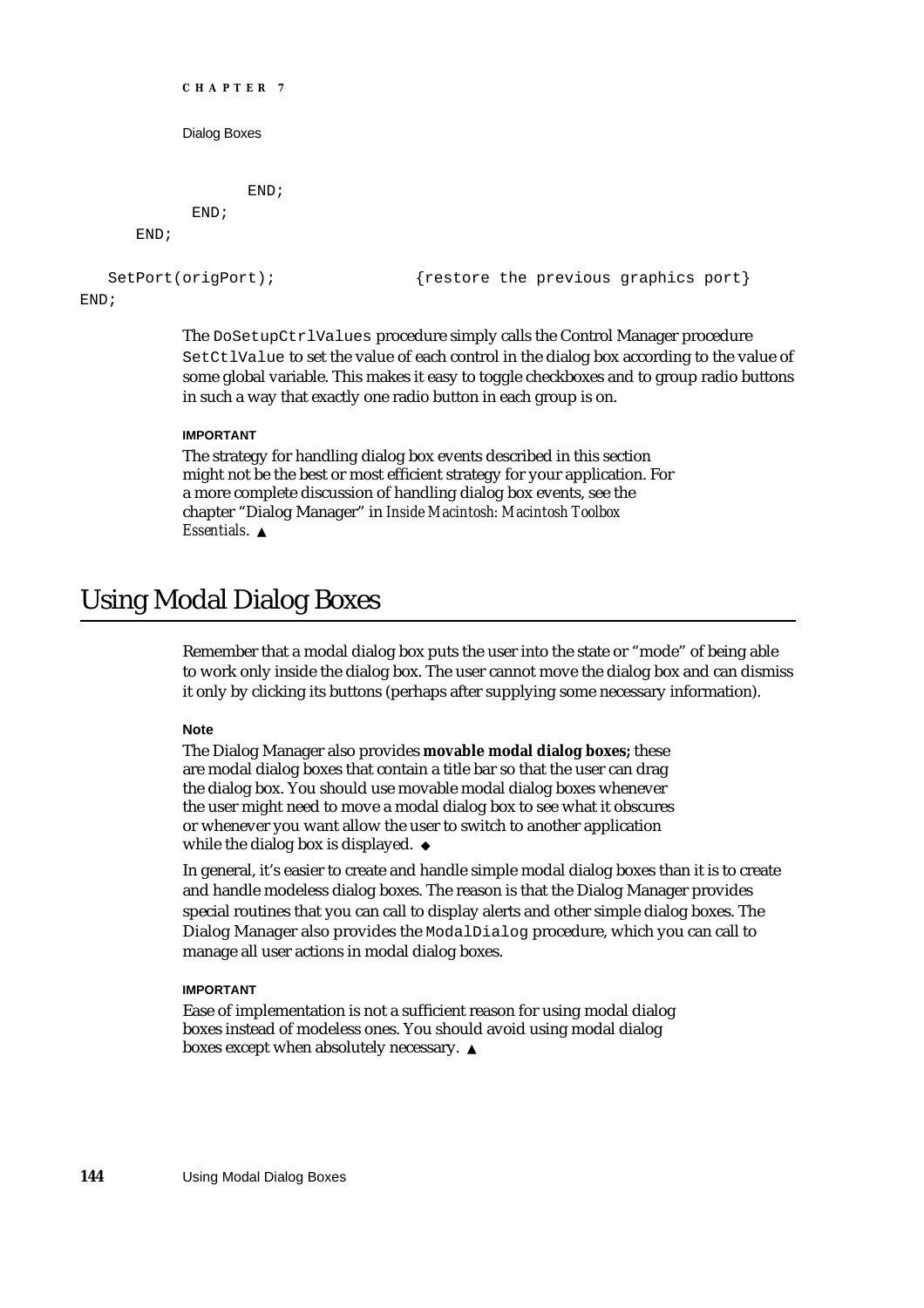### Displaying a Modal Dialog Box

Listing 7-7 shows a standard way to display a modal dialog box. It defines the procedure DoAboutBox, which is called after the user chooses the About Venn Diagrammer command from the Apple menu.

**Listing 7-7** Displaying a modal dialog box PROCEDURE DoAboutBox (myWindow: WindowPtr); VAR myWindow: WindowPtr; myDialog: DialogPtr; myItem: Integer; **BEGIN** myWindow := FrontWindow; IF myWindow <> NIL THEN DoActivate(myWindow, 1 - activeFlag); myDialog := GetNewDialog(rAboutDial, NIL, WindowPtr(-1)); IF myDialog <> NIL THEN **BEGIN** SetPort(myDialog); DoDefaultButton(myDialog); REPEAT ModalDialog(@MyModalFilter, myItem); UNTIL myItem = iOK; DisposeDialog(myDialog); SetPort(myWindow); END; END;

When you display a modal dialog box, you should first deactivate any existing front window. The DoAboutBox procedure retrieves a window pointer to the front window and passes that pointer to the application-defined activate routine DoActivate. Then DoAboutBox calls GetNewDialog to open the dialog box specified by the resource ID rAboutDial:

```
CONST
  rAboutDial = 7000; {resource ID of About dialog}
```
If GetNewDialog returns a dialog pointer whose value is not NIL, then DoAboutBox calls SetPort to establish the new dialog box as the current drawing port. Then it calls the application-defined procedure DoDefaultButton (defined in Listing 7-8) to draw a

Using Modal Dialog Boxes **145**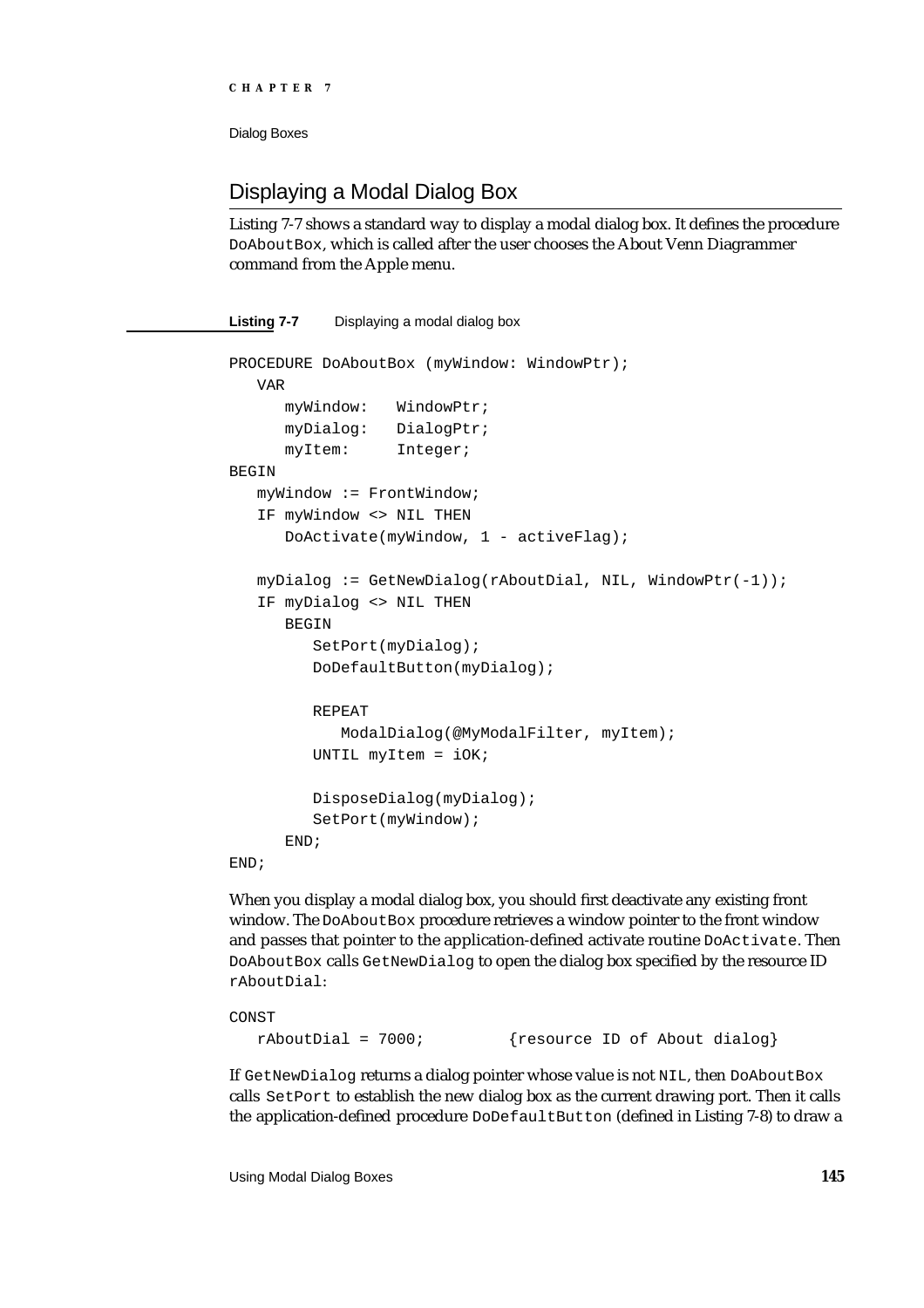```
CHAPTER 7
```
thick border around the default button. This indicates that the user can dismiss the dialog box by pressing the Return key or the Enter key.

**Listing 7-8** Outlining the default button of a modal dialog box

```
PROCEDURE DoDefaultButton (myDialog: DialogPtr);
  VAR
     myType: Integer;
     myHand: Handle;
     myRect: Rect;
BEGIN
  GetDialogItem(myDialog, iOK, myType, myHand, myRect);
  DoOutlineControl(myHand);
END;
```
The DoDefaultButton procedure simply calls the application-defined procedure DoOutlineControl to outline the dialog item whose item number is 1 (identified by the constant iOK). See page 200 for a definition of DoOutlineControl.

At this point, the modal dialog box is displayed on the screen. The DoAbout Box procedure loops indefinitely, repeatedly calling ModalDialog until the user clicks the OK button. The ModalDialog procedure handles all mouse, keystroke, and update events that occur inside the dialog box until an event involving an enabled dialog item occurs. When that happens, ModalDialog exits and returns the dialog item number in the second parameter. Your application can then do whatever is appropriate in response to an event in that item. In DoAboutBox, ModalDialog is called repeatedly until a click in the OK button occurs. At that time, the modal dialog is removed from the screen, and DoAboutBox calls SetPort to reinstate the original drawing port.

### Defining a Modal Dialog Filter Function

The actions of ModalDialog are guided by the **modal dialog filter function** whose address is passed in its first parameter. If you pass NIL as the first parameter to the ModalDialog procedure, you'll get the standard event filtering provided by the Dialog Manager. The standard event filter function returns TRUE and causes ModalDialog to return item number 1 (the number of the default button) when the user presses the Return or the Enter key.

For most modal dialog boxes, the standard modal dialog filter function is too simple. Your application should define a modal dialog filter function that performs the following tasks:

- $n$  return TRUE and the item number for the default button if the user presses the Return key or the Enter key
- $n$  return TRUE and the item number for the Cancel button if the user presses the Escape key or the Command-period combination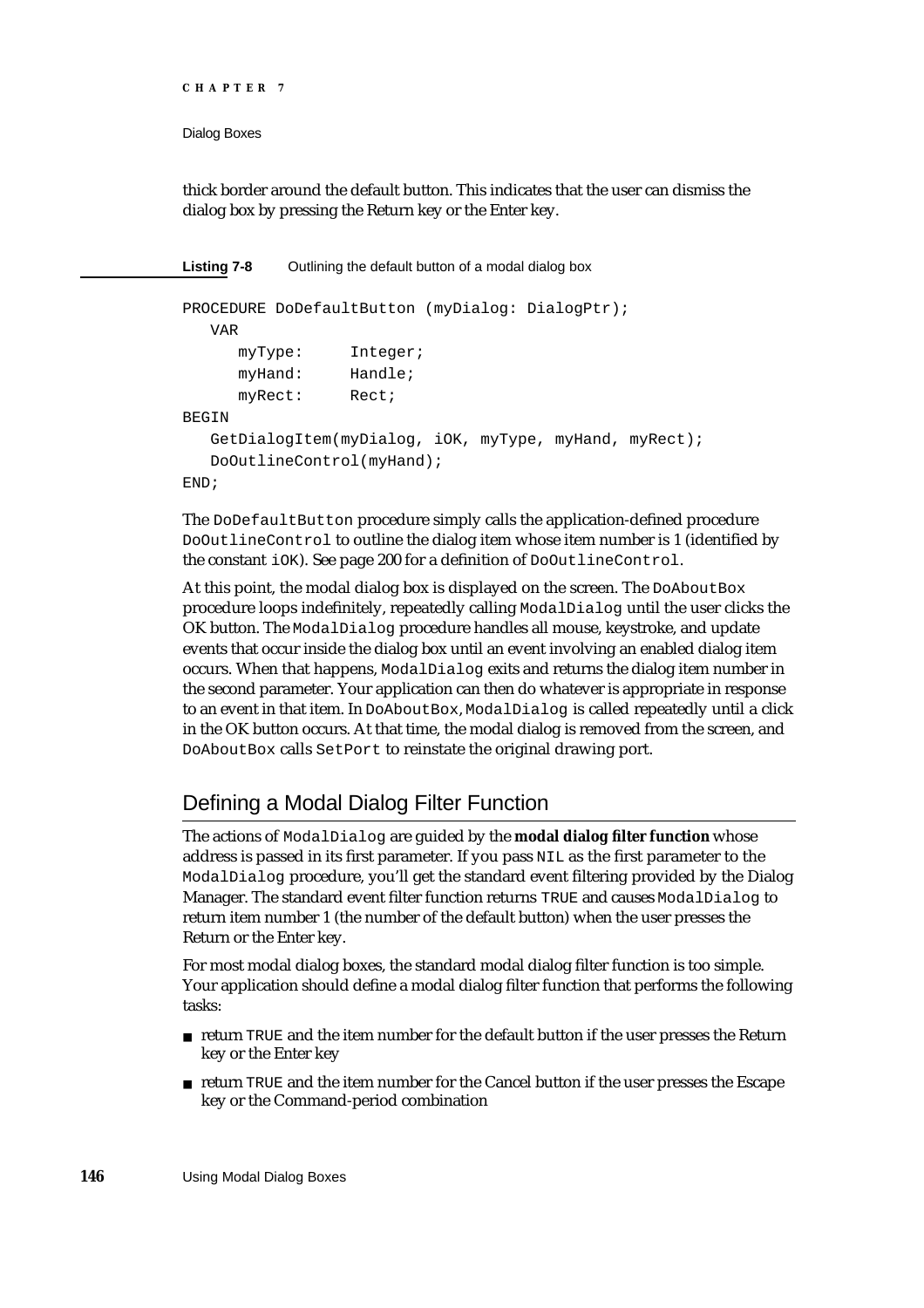```
CHAPTER 7
```
- $n$  allow background applications to receive update events and return FALSE when they do
- return FALSE for all other events that your event filter doesn't handle

Listing 7-9 defines a modal dialog filter function that accomplishes these tasks. In addition, the filter function MyModalFilter handles any disk-inserted events that occur while the modal dialog box is displayed.

Listing 7-9 A modal dialog filter function

```
FUNCTION MyModalFilter (myDialog: DialogPtr; VAR myEvent: EventRecord;
                          VAR myItem: Integer): Boolean;
  VAR
     myType: Integer;
     myHand: Handle;
     myRect: Rect;
     myKey: Char;
     myIgnore: LongInt;
BEGIN
  MyModalFilter := FALSE; {asume we don't handle the event}CASE myEvent.what OF
     updateEvt: 
        BEGIN
           IF WindowPtr(myEvent.message) <> myDialog THEN
              DoUpdate(WindowPtr(myEvent.message));
                                   {update the window behind}
        END;
     keyDown, autoKey: 
        BEGIN
           myKey := char(BAnd(myEvent.message, charCodeMask));
           {if Return or Enter pressed, do default button}
           IF (myKey = kReturn) OR (myKey = kEnter) THEN
              BEGIN
                 GetDialogItem(myDialog, iOK, myType, myHand, myRect);
                 HiliteControl(ControlHandle(myHand), 1);
                             {make button appear to have been pressed}
                 Delay(kVisualDelay, myIgnore);
                 HiliteControl(ControlHandle(myHand), 0);
                 MyModalFilter := TRUE;
                 myItem := iOK;END;
```
Using Modal Dialog Boxes **147**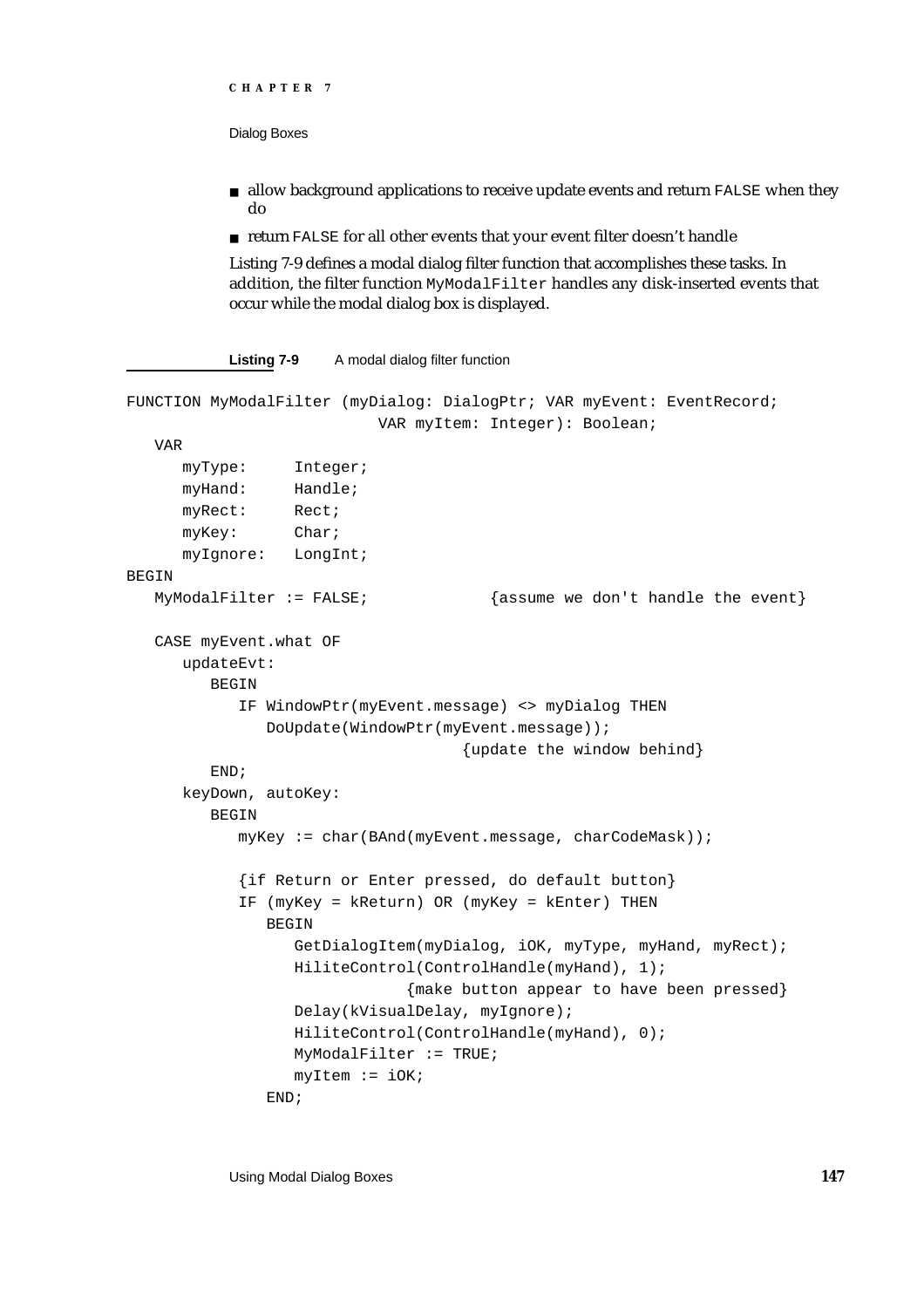```
CHAPTER 7
```

```
{if Escape or Cmd-. pressed, do Cancel button}
         IF (myKey = kEscape)
            OR ((myKey = kPeriod)
                  AND (BAnd(myEvent.modifiers, CmdKey) <> 0)) THEN
            BEGIN
               GetDialogItem(myDialog, iCancel, myType, myHand, myRect);
               HiliteControl(ControlHandle(myHand), 1);
                           {make button appear to have been pressed}
               Delay(kVisualDelay, myIgnore);
               HiliteControl(ControlHandle(myHand), 0);
               MyModalFilter := TRUE;
               myItem := iCancel;
            END;
      END;
   diskEvt: 
     BEGIN
         DoDiskEvent(myEvent);
         MyModalFilter := TRUE; {show we've handled the event}END;
   OTHERWISE
      ;
END; {CASE}
```
### END;

An interesting part of MyModalFilter is the way it intercepts key-down events and translates them into button clicks. When, for instance, it detects that the Return key was pressed, it calls GetDialogItem to retrieve a handle to the first item in the item list (by convention, the OK button). Then MyModalFilter calls HiliteControl to invert the state of the button, waits for a specified number of ticks, and then calls HiliteControl once again to restore the button to its original state. Finally, it sets the function result and the variable parameter myItem, thus informing the calling routine that the event was handled.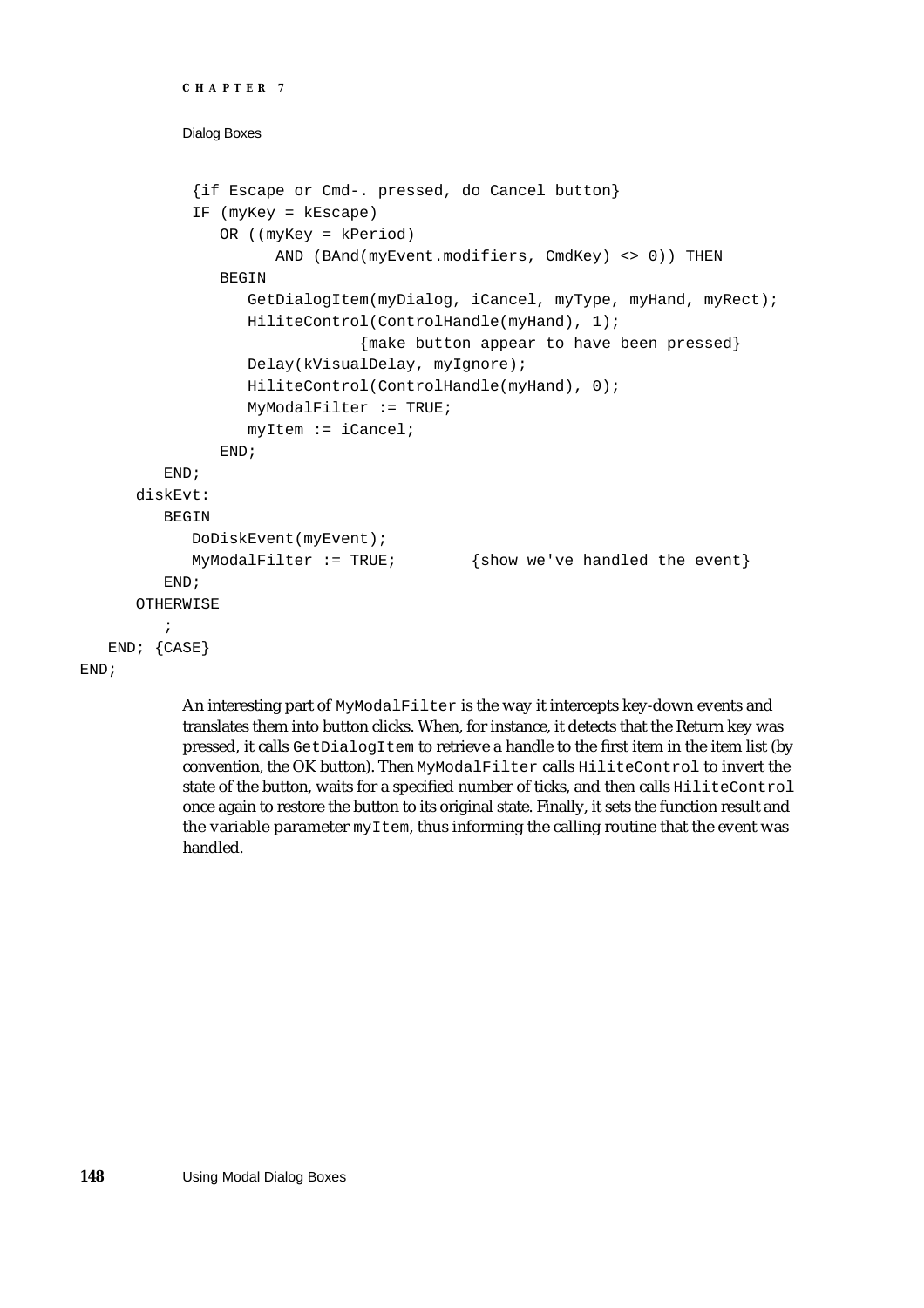## Contents

About Menus 151 Creating Menus 152 Creating a Menu Resource 152 Creating a Menu Bar Resource 154 Setting Up the Menu Bar and Menus 154 Handling Menu Choices 156 Handling Keyboard Equivalents 160 Adjusting Menus 161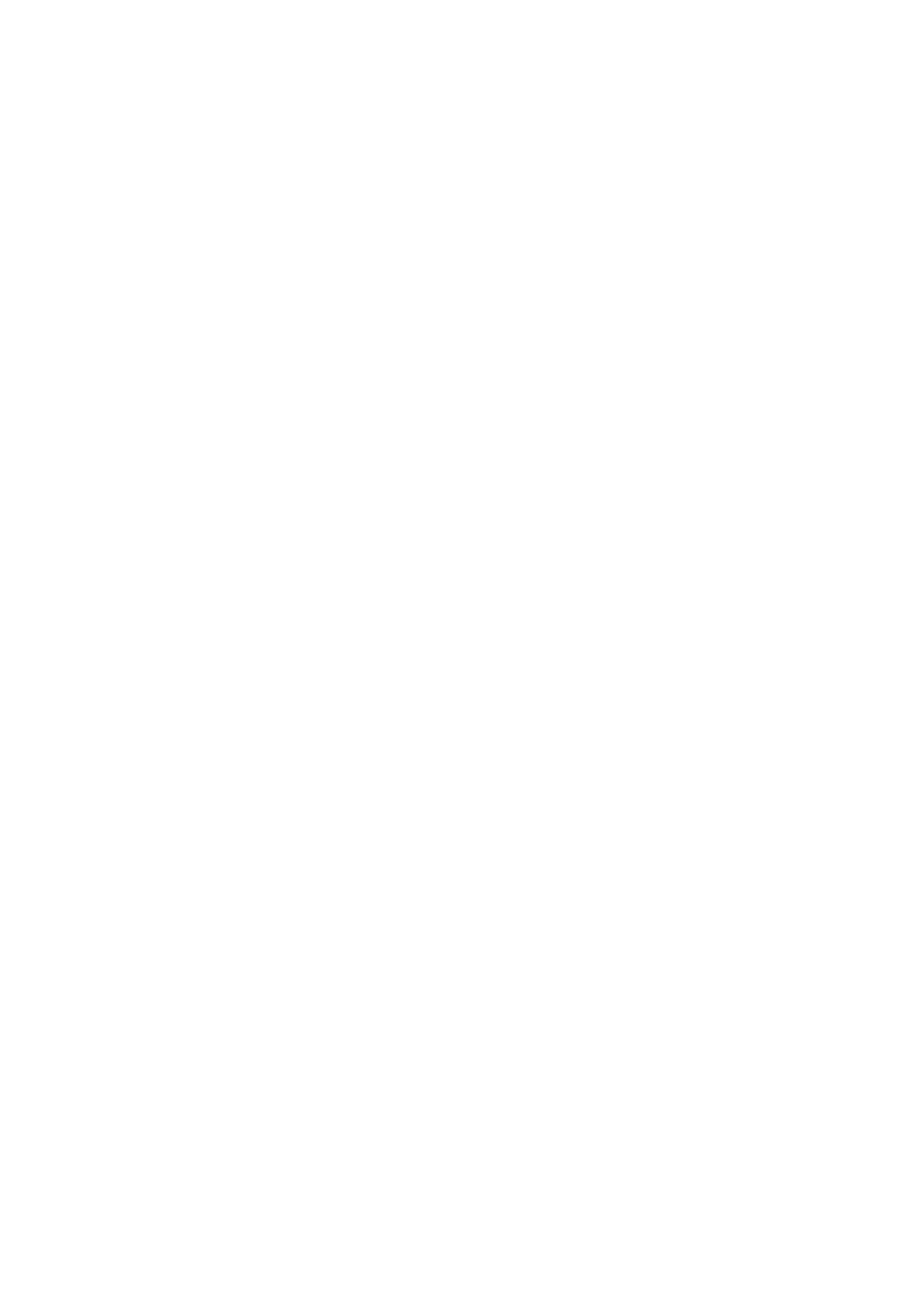This chapter describes how your application can use the Menu Manager to create and manage menus. Menus provide a simple and standard method for the user to view or choose from a list of commands and settings that your application provides. Every Macintosh application that has a user interface should support pull-down menus (that is, menus that the user "pulls down" by pressing the mouse button when the cursor is over the menu title in the menu bar).

This chapter shows how to

- create menu and menu bar resources
- n open those resources to display the menu bar
- handle user clicks in the menu bar  $\overline{a}$
- handle user choices of menu items  $\overline{p}$
- handle keyboard equivalents of menu commands  $\overline{p}$
- enable and disable menu items n.

Most Macintosh applications provide more menu handling than is illustrated in this chapter. For example, you might want to use pop-up menus in a window or dialog box. For a complete description of the capabilities of the Menu Manager and for code samples illustrating more advanced menu-handling techniques, see the chapter "Menu Manager" in *Inside Macintosh: Macintosh Toolbox Essentials*.

### About Menus

A **menu** is a user interface element that your application can create to allow the user to view or choose an item from a list of commands and options that your application provides. For example, the sample application Venn Diagrammer provides a menu (shown in Figure 8-1) that contains a list of commands for manipulating Venn diagrams.

**Figure 8-1** A typical pull-down menu

| Venn                     |    |
|--------------------------|----|
| Check                    | ЖK |
| Show Solution            | Ж6 |
| Clear                    | ЖB |
| <b>Get Next Settings</b> |    |
| Assess Validity          |    |
| Preferences              | ж٧ |

This kind of menu is known as a **pull-down menu,** because the user "pulls down" the menu by clicking the **menu title** (the word "Venn" in the menu bar). A pull-down menu always has associated with it one or more **menu items,** rectangles containing text and other characteristics that identify a command that the user can choose to perform an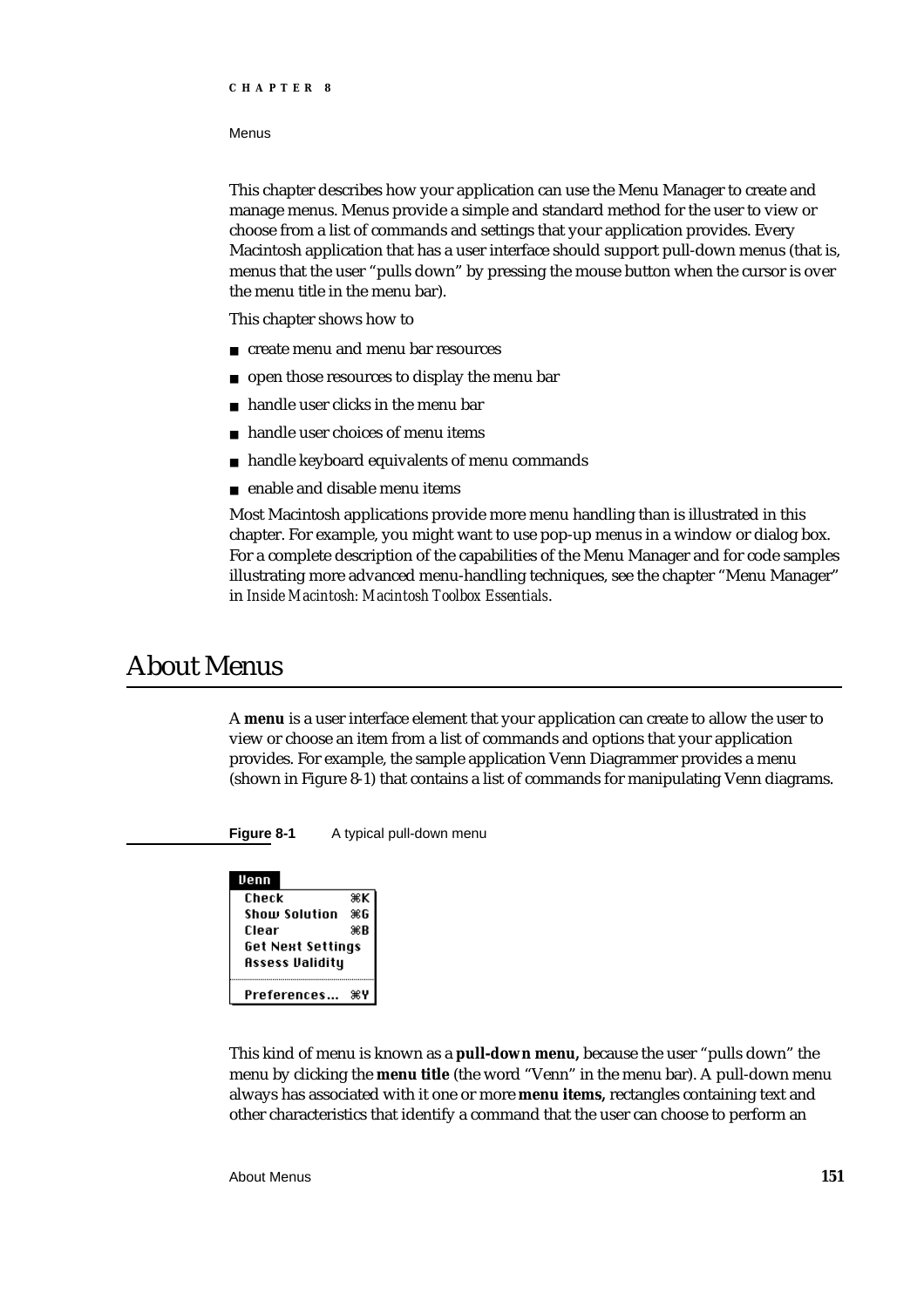#### Menus

action. The menu shown in Figure 8-1 contains six menu items and one **divider** (the gray line used to separate the first five items from the last one). In addition, four of the menu items in that menu have **keyboard equivalents** associated with them. The user can invoke the menu command by pressing the appropriate combination of characters on the keyboard. For example, the user can make the Preferences dialog box appear by pressing the combination Command-Y.

### **Note**

This chapter shows how to create and handle pull-down menus only. The word "menu" should therefore be understood to mean "pull-down menu." u

The Menu Manager provides routines that allow you to create your application's **menu bar** and menus, and to handle user actions in the menu bar and in individual menus. You'll call these routines when you detect that a mouse-down event has occurred in the menu bar or when you detect that the user has typed a keyboard equivalent of a menu command. You'll also call the Menu Manager to perform other operations on menus, such as changing menu item text or enabling and disabling menu items.

All Macintosh applications should support at least three standard menus: the Apple menu, the File menu, and the Edit menu. In addition, you'll want to support other menus that contain commands and options specific to your application. The Venn Diagrammer application supports only one application-specific menu along with the three standard menus.

### Creating Menus

The easiest way to define menu titles and commands is to use a resource editor like ResEdit to create resources describing your application's menu bar and the individual menus. It's also possible to define your menu bar and menu items internally in your application, but you can make your application significantly easier to localize by isolating that information in resources.

### **Note**

As you learned in the chapter "Resources," you can also create resources using the Rez resource-description language and a resource compiler. This chapter shows how to use ResEdit to create menu-related resources. u

### Creating a Menu Resource

You can define the menu title and characteristics of each individual menu item in a **menu resource** (a resource of type 'MENU'). Figure 8-2 shows the appearance of ResEdit's 'MENU' resource editor.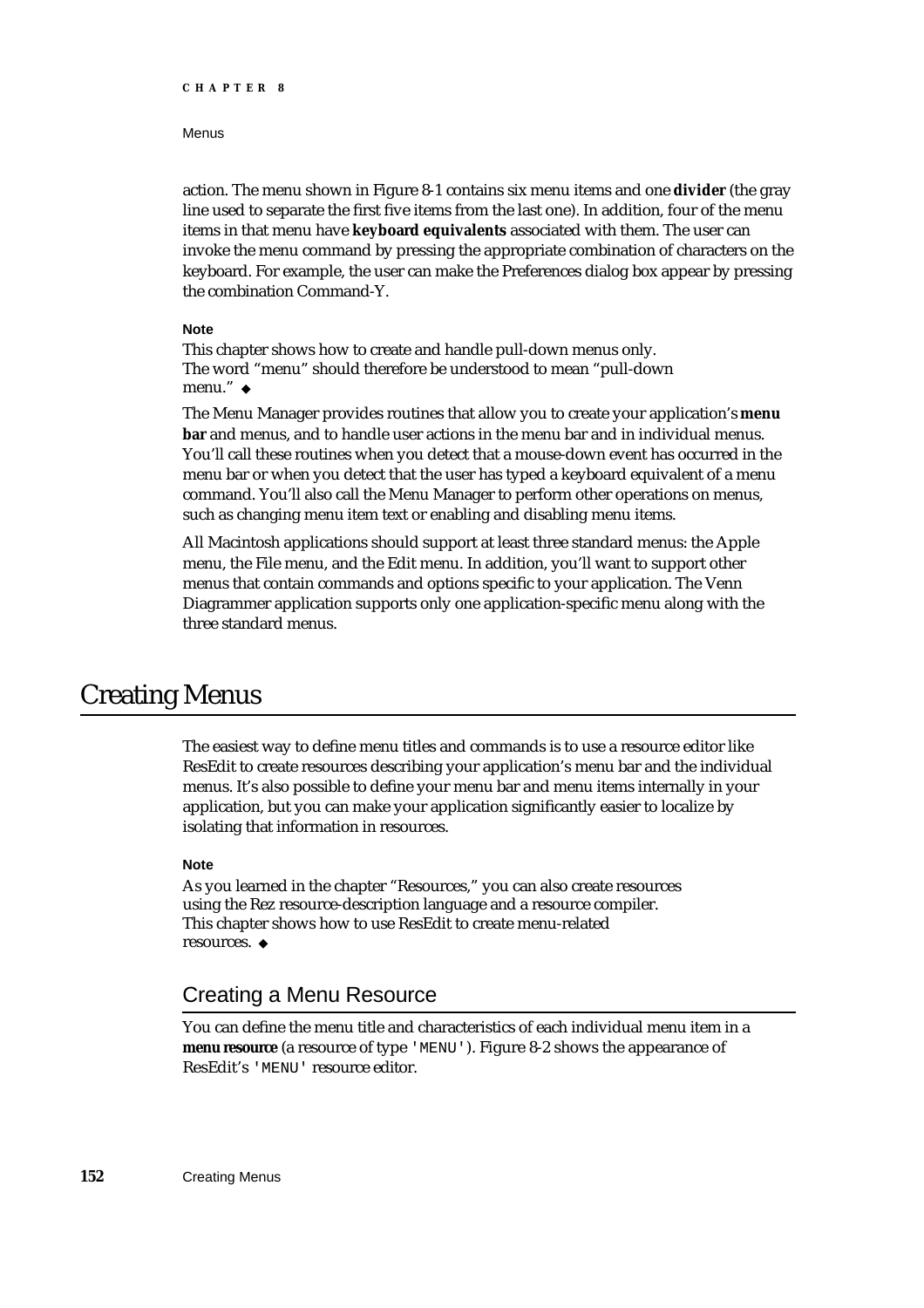**Figure 8-2** Defining a 'MENU' resource

| MENU "Venn Diagram menu" ID = 131 from Venn Resources $\equiv$ |    |                                   |                           |  |
|----------------------------------------------------------------|----|-----------------------------------|---------------------------|--|
| Venn                                                           |    | <b>Entire Menu:</b>               | $\boxtimes$ Enabled       |  |
| Check                                                          | ЖK |                                   |                           |  |
| <b>Show Solution</b>                                           | ЖG | Venn<br>Title: $•$                |                           |  |
| Clear                                                          | жB |                                   |                           |  |
| <b>Get Next Settings</b>                                       |    | $\bigcirc$ $\bullet$ (Apple menu) |                           |  |
| <b>Assess Validity</b>                                         |    |                                   |                           |  |
|                                                                |    |                                   | Color                     |  |
| Preferences                                                    | жY |                                   | Title:                    |  |
|                                                                |    |                                   | <b>Item Text Default:</b> |  |
|                                                                |    |                                   | Menu Background:          |  |

As you can see, the menu title is currently selected. ResEdit allows you to change the menu title text or to designate this menu as the Apple menu. This window also lets you set the menu as initially enabled or disabled. In most cases, you'll want to have your menus initially enabled. The Venn Diagrammer application, however, disables the Edit menu because it does not support any text editing.

To edit the text of a menu command, you can click it. ResEdit highlights the selected command and changes the controls in the right side of the window, as shown in Figure 8-3.

**Figure 8-3** Editing a menu command



You can use the controls in the right side of the window to change the menu item text, the keyboard equivalent, the menu's mark, and several other items. You can also designate the menu item as initially enabled or disabled. Once again, you'll probably want most items to be initially enabled. You can disable and reenable menu items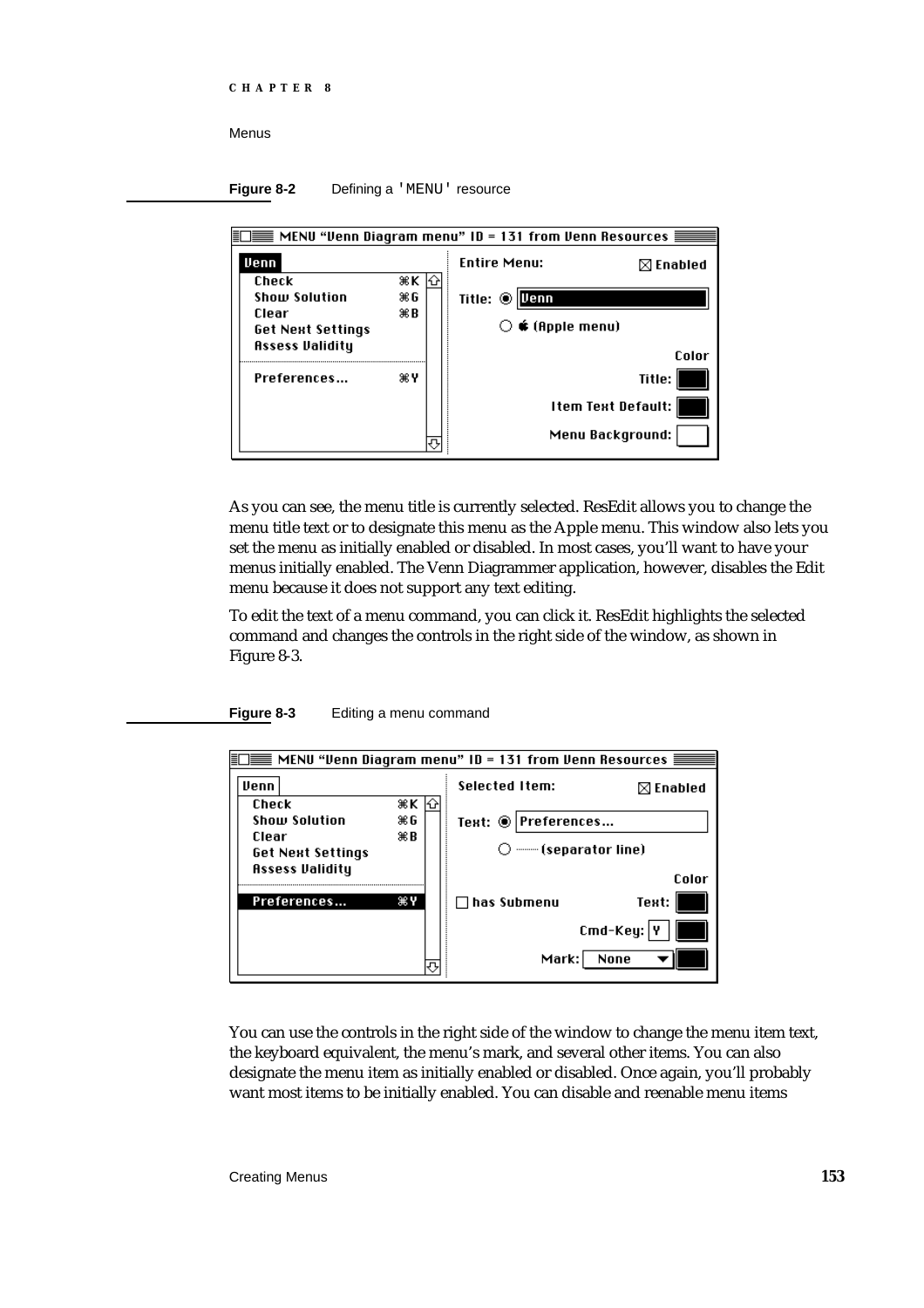Menus

dynamically during your application's execution; see "Handling Menu Choices" beginning on page 156 for details.

### Creating a Menu Bar Resource

You can define the order and resource IDs of the menus in your application in a **menu bar resource** (a resource of type 'MBAR'). You should define your 'MBAR' resource in such a way that the Apple menu is the first menu in the menu bar. You should define the next two menus as the File and Edit menus, followed by any other menus that your application uses. You do not need to define the Keyboard, Help, or Application menus in your 'MBAR' resource; the Menu Manager automatically adds them to your application's menu bar if your application calls the GetNewMBar function and your menu bar includes an Apple menu or if your application inserts the Apple menu into the current menu list using the InsertMenu procedure.

You can use ResEdit to create an 'MBAR' resource. Figure 8-4 shows the 'MBAR' resource window for the Venn Diagrammer application.



**Figure 8-4** An 'MBAR' resource in ResEdit

An 'MBAR' resource is simply a list of the **menu IDs,** in the order you want the corresponding menu titles to appear from left to right in the menu bar.

### Setting Up the Menu Bar and Menus

One of the very first things you need to do when your application starts running is set up your menu bar and menus. You can do this by calling the Menu Manager function GetNewMBar, which reads a specified 'MBAR' resource from your application's resource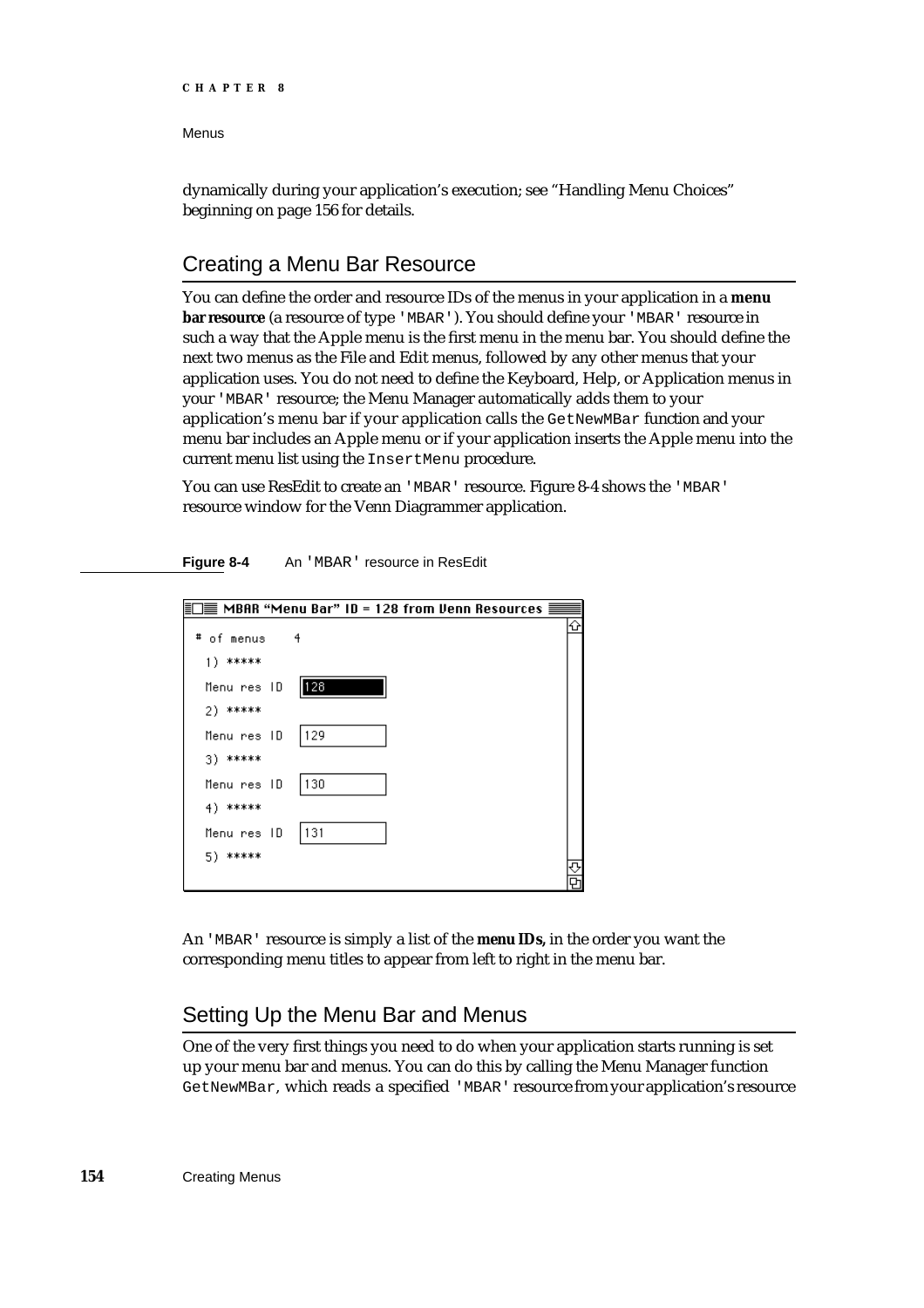Menus

fork and inserts each menu described there into the menu bar. You can define a constant that indicates which 'MBAR' resource to open.

```
CONST
```
rMenuBar = 128;<br>
{menu bar resource ID}

Listing 8-1 shows a standard way to call GetNewMBar.

| Listing 8-1 | Setting up the menu bar and menus             |
|-------------|-----------------------------------------------|
|             | PROCEDURE DoSetupMenus;                       |
| VAR         |                                               |
|             | menuBar: Handle;                              |
| BEGIN       |                                               |
|             | $m$ enuBar := GetNewMBar(rMenuBar);           |
|             | IF menuBar = NIL THEN                         |
|             | DoBadError(eCantFindMenus);                   |
|             |                                               |
|             | SetMenuBar(menuBar);                          |
|             | DisposeHandle(menuBar);                       |
|             | AppendResMenu(GetMenuHandle(mApple), 'DRVR'); |
|             | DrawMenuBar;                                  |
| END:        |                                               |

The routine DoSetupMenus creates the application's menu bar by reading in the definition from the 'MBAR' resource with resource ID rMenuBar. The GetNewMBar function returns a handle to the menu bar information stored in that resource and in the 'MENU' resources whose IDs are contained in the 'MBAR' resource. Notice that DoSetupMenus makes sure that the value of the returned handle isn't NIL; if it is, you shouldn't continue.

### **Note**

Checking that GetNewMBar returns handle with a non-NIL value is probably overkill. It's extremely unlikely that the Menu Manager will have a problem reading your menu-related resources or finding enough free memory to hold the menu list to which menuBar is a handle. Nonetheless, it's best to make sure, because passing AppendResMenu a handle whose value is NIL is likely to cause your application to crash. As a result, DoSetupMenus calls the application-defined routine DoBadError (defined in Listing 9-5 on page 178) to alert the user of the problem and terminate the application. If the application can't even put up its menu bar, there's no point in continuing to run. (See Figure 7-2 on page 134 for the alert box displayed if the menu resources can't be found.) u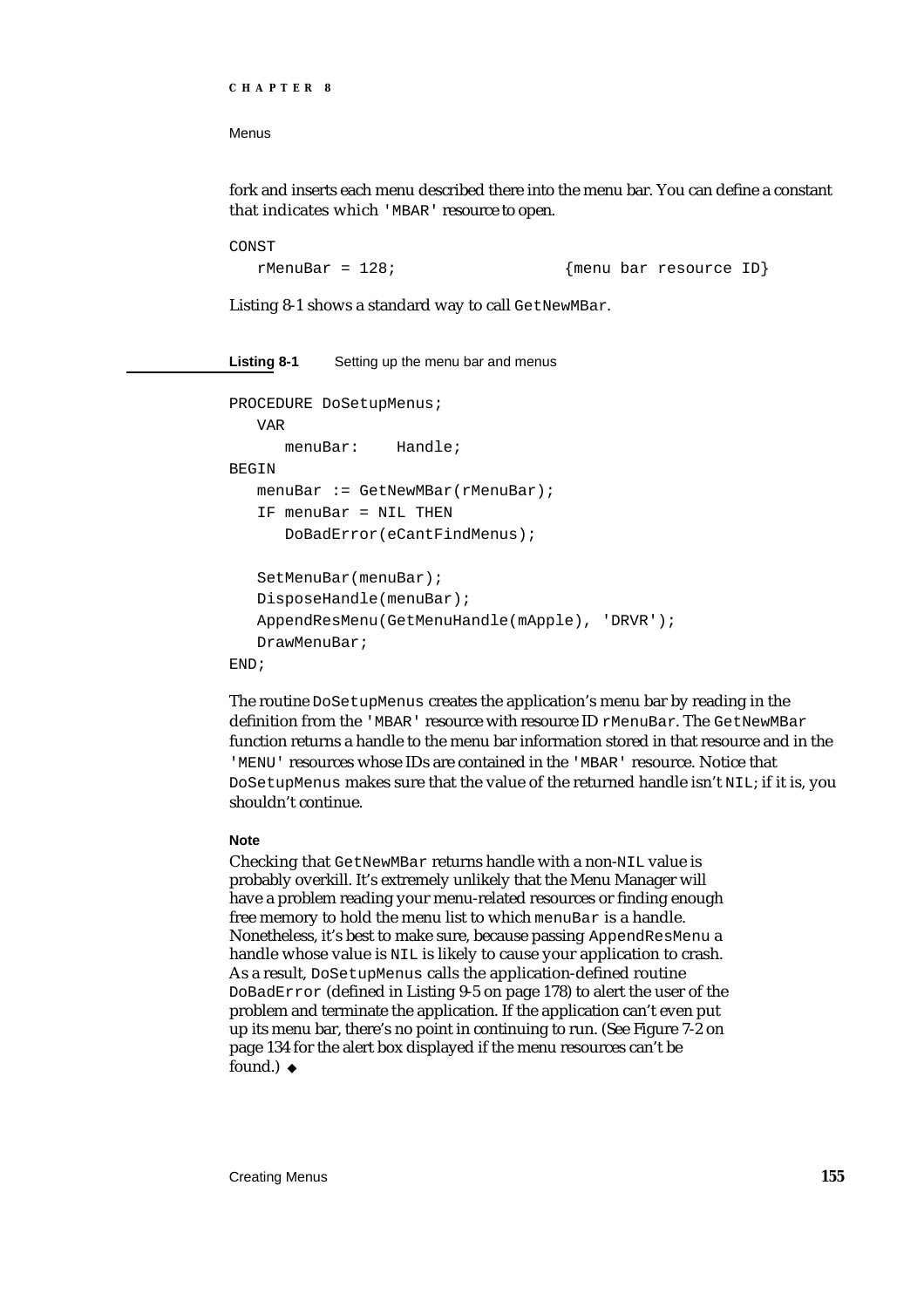### Menus

If GetNewMBar returns a handle with a non-NIL value, then DoSetupMenus calls the procedure SetMenuBar to install the individual menus into the menu bar. At that point, you no longer need the handle and you can dispose of it (by calling the Memory Manager routine DisposeHandle). Next DoSetupMenus calls the AppendResMenu procedure to add the items in the Apple Menu Items folder to the Apple menu. Finally, the DoSetupMenus procedure displays the menu bar by calling the DrawMenuBar procedure.

## Handling Menu Choices

Your application is informed of user menu choices in a slightly roundabout fashion. First, your application receives a mouse-down event indicating that the user has clicked in the menu bar. At that time, you should call the Menu Manager function MenuSelect to determine which menu and menu item, if any, the user chose. When you call MenuSelect, the Menu Manager pulls down the appropriate menu and tracks all subsequent mouse movement in the menu. When the user releases the mouse button, MenuSelect exits and returns to your application a long integer that indicates which menu and item the user chose. The high-order word of that long integer contains the menu number, and the low-order word contains the menu item number.

To coordinate the menu numbers and menu item numbers with the menus and menu items as defined in your 'MBAR' and 'MENU' resources, you'll probably want to define a set of constants, as shown in Listing 8-2.

| CONST  |          |                    |                             |
|--------|----------|--------------------|-----------------------------|
| mApple | $= 128;$ |                    | {resource ID of Apple menu} |
| iAbout | $= 1i$   | {our About dialog} |                             |
| mFile  | $= 129;$ |                    | {resource ID of File menu}  |
| iNew   | $= 1i$   |                    |                             |
| iClose | $= 2i$   |                    |                             |
| iQuit  | $= 4i$   |                    |                             |
|        |          |                    |                             |
| mEdit  | $= 130;$ |                    | {resource ID of Edit menu}  |
| iUndo  | $= 1i$   |                    |                             |
| iCut   | $= 3i$   |                    |                             |
| iCopy  | $= 4i$   |                    |                             |
| iPaste | $= 5i$   |                    |                             |
| iClear | $= 6i$   |                    |                             |
| mVenn  | $= 131;$ |                    |                             |
|        |          |                    | {resource ID of Venn menu}  |

**Listing 8-2** Defining menu numbers and menu item numbers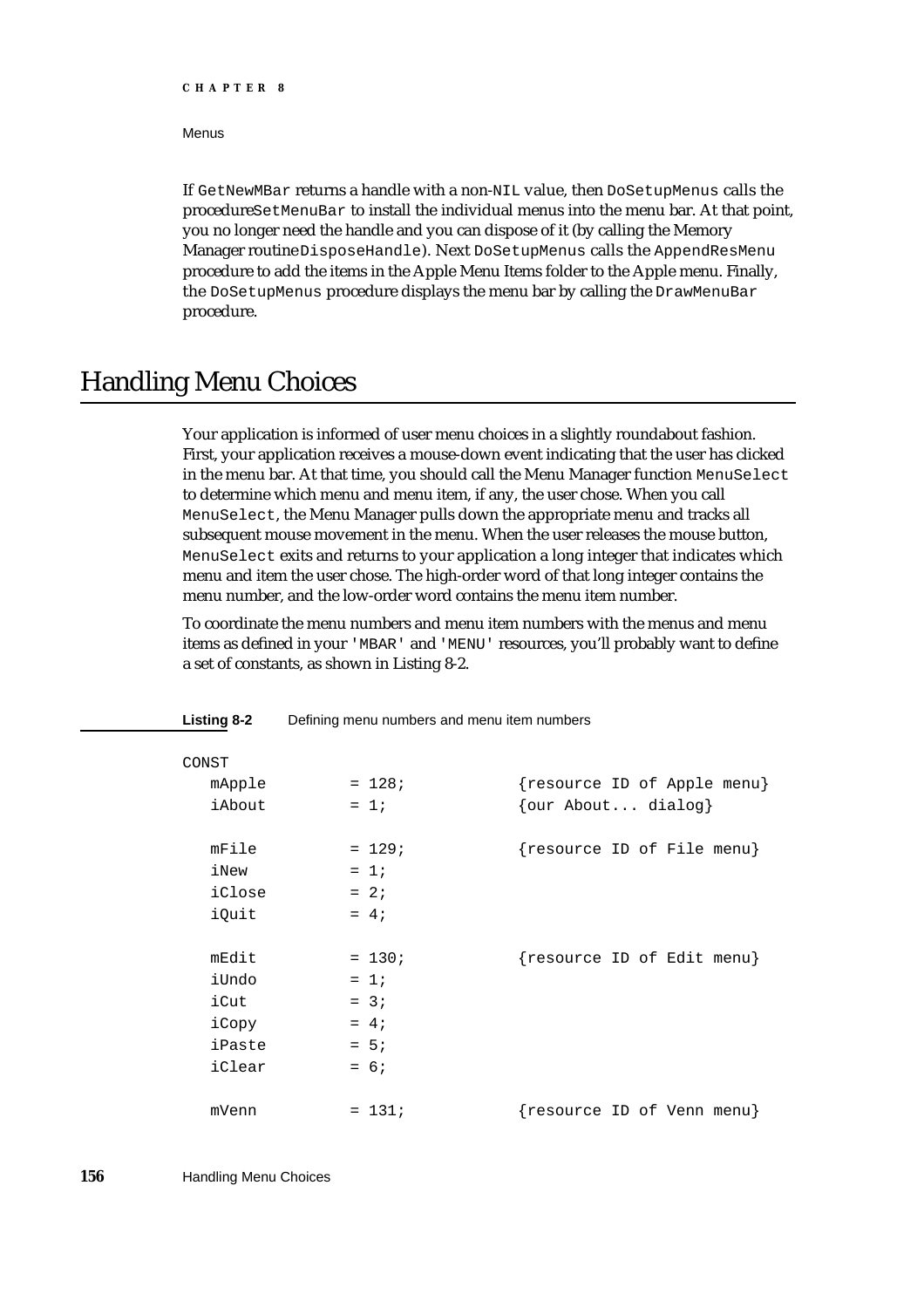Menus

| iCheckVenn    | $= 1;$ |
|---------------|--------|
| iDoVenn       | $= 2i$ |
| iClearVenn    | $= 3:$ |
| iNextTask     | $= 4:$ |
| iCheckArq     | $= 5:$ |
| iGetVennPrefs | $= 7:$ |

### **Note**

The divider in a menu counts as a menu item, even though the user can't choose it.

In general, you'll define a routine like DoMenuCommand shown in Listing 8-3 to handle all menu choices. Both your mouse-down event handler (Listing 6-9 on page 121) and your key-down event handler (Listing 8-5 on page 160) call MenuSelect. It is passed either the result of MenuSelect (for menu selections) or MenuKey (for keyboard equivalents of menu selections).

### **Listing 8-3** Handling menu selections

```
PROCEDURE DoMenuCommand (menuAndItem: LongInt);
  VAR
      myMenuNum: Integer;
      myItemNum: Integer;
      myResult: Integer;
      myDAName: Str255;
      myWindow: WindowPtr;
BEGIN
   myMenuNum := HiWord(menuAndItem);
   myItemNum := LoWord(menuAndItem);
   GetPort(myWindow);
   CASE myMenuNum OF
      mApple: 
         CASE myItemNum OF
            iAbout: 
               BEGIN
                  DoAboutBox;
               END;
            OTHERWISE
               BEGIN
                  GetMenuItemText(GetMenuHandle(mApple), myItemNum,
                                     myDAName);
                  myResult := OpenDeskAcc(myDAName);
               END;
```
Handling Menu Choices **157**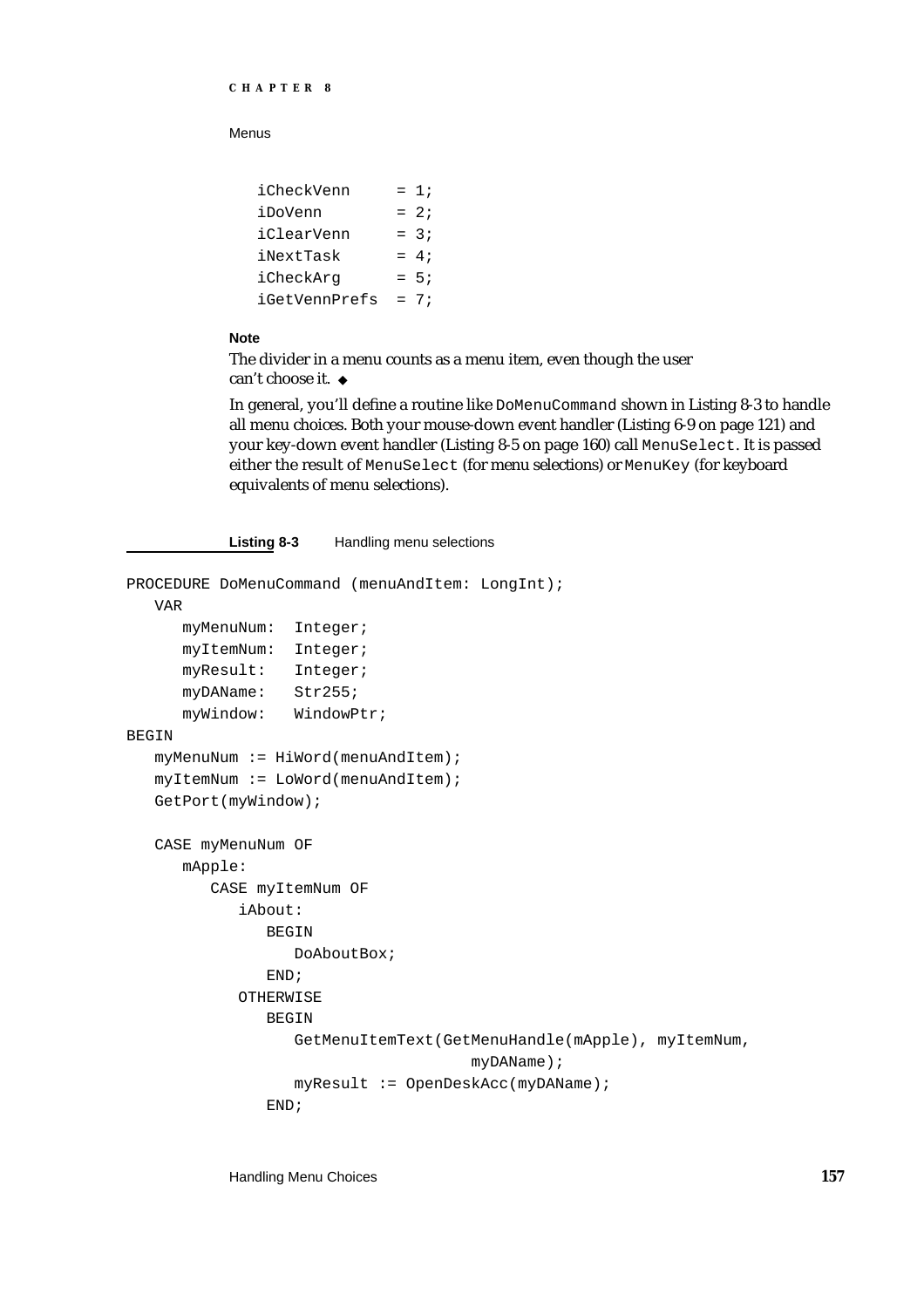```
CHAPTER 8
     Menus
   END;
mFile: 
   BEGIN
      CASE myItemNum OF
         iNew: 
            myWindow := DoCreateWindow;
         iClose: 
            DoCloseWindow(FrontWindow);
         iQuit: 
            DoQuit;
         OTHERWISE
            ;
      END;
   END;
mEdit:
   BEGIN
      IF NOT SystemEdit(myItemNum - 1) THEN
         ;
   END;
mVennD: 
   BEGIN
      myWindow := FrontWindow;
      CASE myItemNum OF
         iCheckVenn: 
            DoVennCheck(myWindow);
         iDoVenn: 
            DoVennAnswer(myWindow);
         iClearVenn: 
            DoVennClear(myWindow);
         iNextTask: 
            DoVennNext(myWindow);
         iCheckArg: 
            DoVennAssess(myWindow);
         iGetVennPrefs: 
            DoModelessDialog(rVennDPrefsDial, gPrefsDialog);
         OTHERWISE
            ;
      END;
   END;
OTHERWISE
   ;
```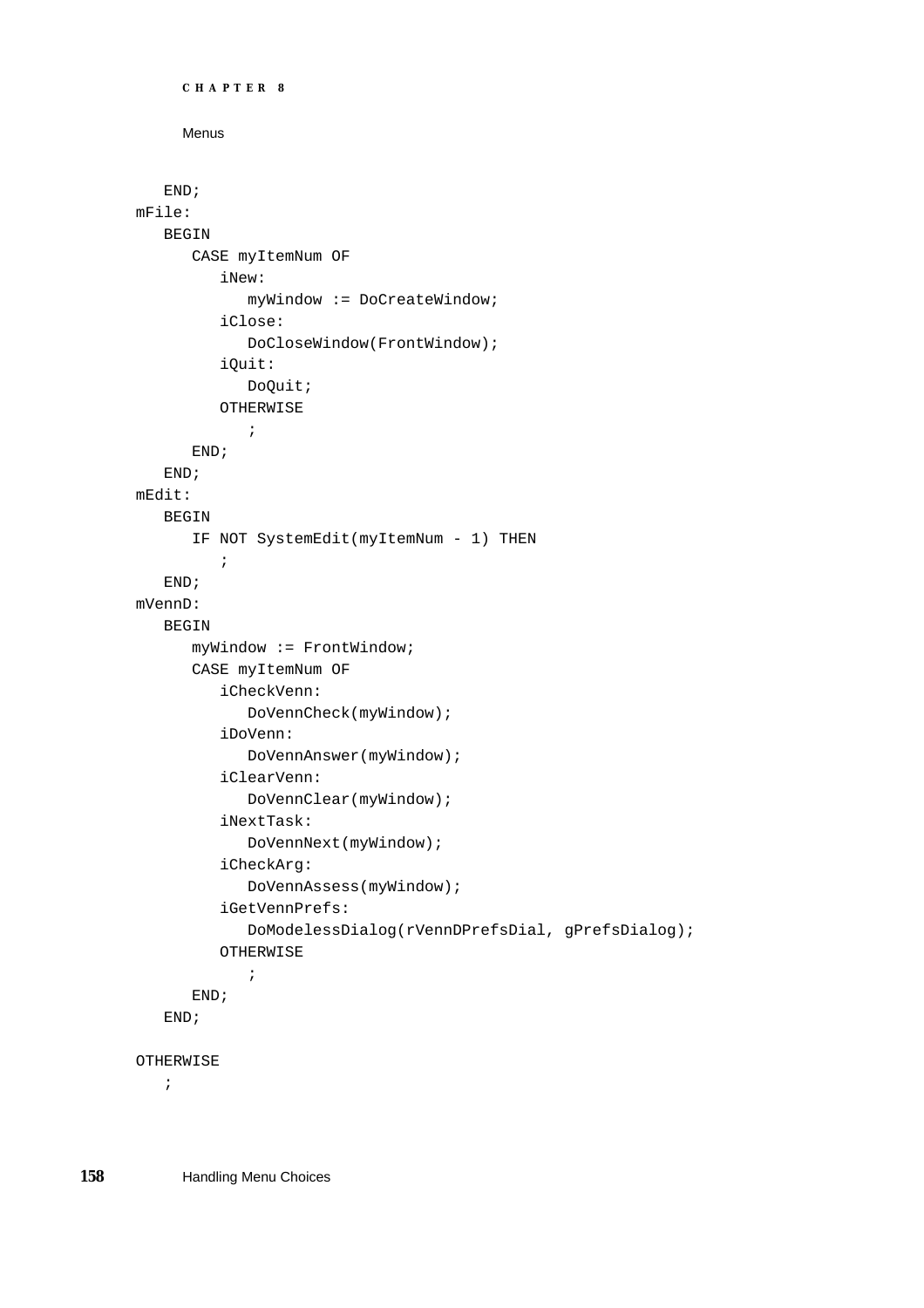```
CHAPTER 8
```

```
END;
   HiliteMenu(0);
END;
```
The DoMenuCommand procedure is passed a long integer that encodes the menu number and item number of the chosen item. As you can see, DoMenuCommand consists mainly of a CASE statement that branches on the menu number. Each menu number, in turn, consists mainly of a CASE statement that branches on the menu item number. In this simple way, you can handle all menus and all menu items.

Most of the innermost branches just call application-defined routines to handle the appropriate menu item choice. (For example, if the user chooses Quit from the File menu, then DoMenuCommand calls the application-defined routine DoQuit.) The code that handles choices in the Apple menu (Listing 8-4) is slightly different, however.

**Listing 8-4** Handling Apple menu selections

```
iAbout: 
   BEGIN
      DoAboutBox;
   END;
OTHERWISE
   BEGIN
      GetMenuItemText(GetMenuHandle(mApple), myItemNum, myDAName);
      myResult := OpenDeskAcc(myDAName);
   END;
```
If the user chooses the command About Venn Diagrammer (picked out by the constant iAbout), then DoMenuCommand calls the application-defined routine DoAboutBox (see Listing 7-7 on page 145). Otherwise, the user must have chosen a desk accessory or other item in the Apple menu. In that case, DoMenuCommand retrieves the name of the desk accessory (by calling GetMenuItemText) and passes that name to the OpenDeskAcc function.

Because Venn Diagrammer doesn't support any text editing, it simply calls the system software routine SystemEdit to handle user choices in the Edit menu. SystemEdit checks whether the frontmost window belongs to a desk accessory; if so, it passes the menu choice to the desk accessory and returns TRUE. The parameter to SystemEdit is interpreted so you can pass the item number less 1 of the standard Edit menu commands.

Before exiting, DoMenuCommand calls the Menu Manager procedure HiliteMenu to undo the menu title highlighting provided automatically by MenuSelect or MenuKey.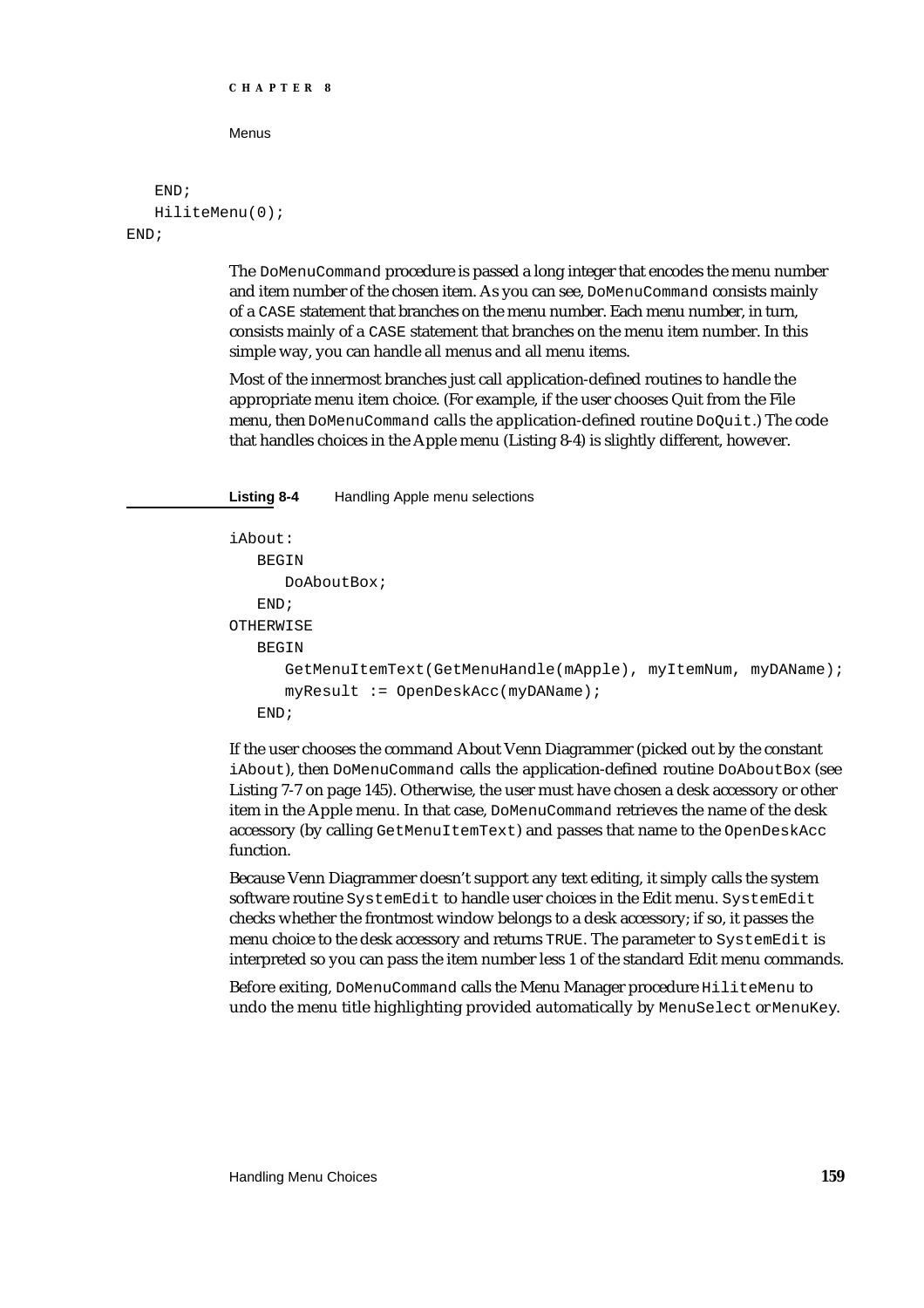# Handling Keyboard Equivalents

Keyboard equivalents of menu commands allow the user to invoke a menu command from the keyboard. You can determine if the user chose the keyboard equivalent of a menu command by examining the event record for a key-down event. If the user pressed the Command key in combination with another character, you can then determine if this combination maps to a known **Command-key equivalent** by calling the Menu Manager function MenuKey. Listing 8-5 shows the Venn Diagrammer application's DoKeyDown procedure, which handles key-down events and determines if a keyboard equivalent was pressed.

### **Listing 8-5** Handling Command-key equivalents

```
PROCEDURE DoKeyDown (myEvent: EventRecord);
   VAR
     myKey: char;
BEGIN
  myKey := chr(BAnd(myEvent.message, charCodeMask));
   IF (BAnd(myEvent.modifiers, CmdKey) <> 0) THEN
      BEGIN
         DoMenuAdjust;
         DoMenuCommand(MenuKey(myKey));
      END;
END;
```
The DoKeyDown procedure first extracts the pressed key from the message field of the event record and then examines the modifiers field to determine whether the Command key was also pressed. If so, the application first adjusts its menus and then calls the DoMenuCommand procedure defined in Listing 8-3 on page 157. In turn, DoKeyDown passes to DoMenuCommand the value returned from the MenuKey function. If the key combination pressed by the user is not the keyboard equivalent of any currently enabled menu item, then MenuKey sets the high-order word of its return value to 0.

### **Note**

The Venn Diagrammer application does not accept any text input from the user. As a result, the DoKeyDown procedure shown in Listing 8-5 doesn't need an ELSE clause to handle keypresses in which the Command key is not held down.

Several keyboard equivalents (listed in Table 8-1) are reserved for common commands in the File and Edit menus. If your application supports these commands, you should assign these equivalents to the specified commands. Otherwise, you should ignore these keyboard equivalents.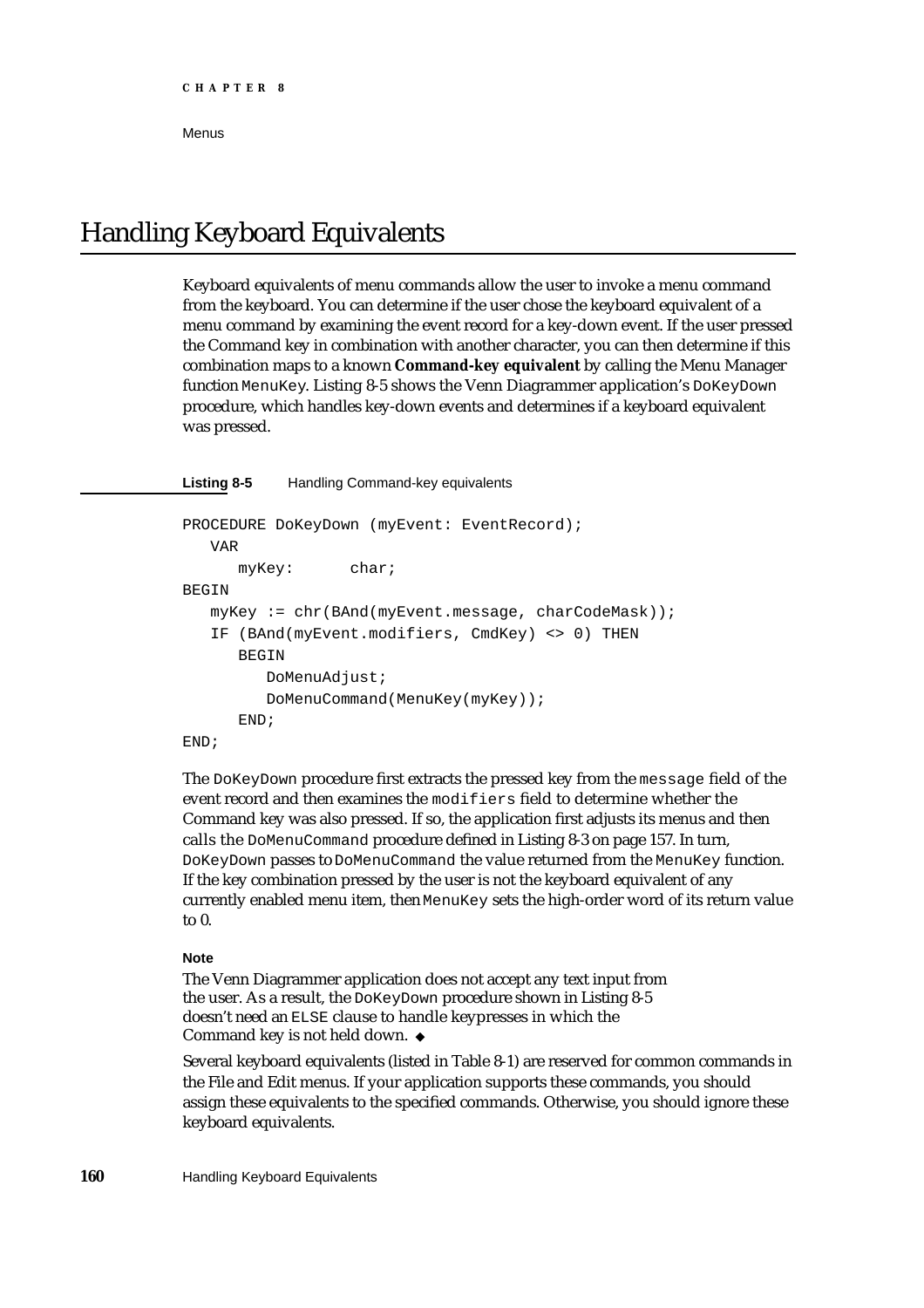| Table 8-1                 | Reserved keyboard equivalents |      |  |
|---------------------------|-------------------------------|------|--|
|                           |                               |      |  |
| <b>Keys</b>               | Command                       | Menu |  |
| $# - A$                   | Select All                    | Edit |  |
| $#$ -C                    | Copy                          | Edit |  |
| #N                        | New                           | File |  |
| #O                        | Open                          | File |  |
| $\mathbf{H} - \mathbf{P}$ | Print                         | File |  |
| $\#Q$                     | Quit                          | File |  |
| $# -S$                    | <b>Save</b>                   | File |  |
| $# - V$                   | Paste                         | Edit |  |
| #W                        | Close                         | File |  |
| $\#$ -X                   | Cut                           | Edit |  |
| #Z                        | Undo                          | Edit |  |

### **IMPORTANT**

You should never assign the keyboard equivalents listed in Table 8-1 to other menu commands. This helps ensure predictable behavior among all applications. s

# Adjusting Menus

At any given time during the execution of your application, it's likely that some of the commands in your menus will not be appropriate. For example, if the front window is a dialog window, then any menu commands that manipulate only document windows should be disabled. Similarly, if the desktop shows no windows belonging to your application, then the Close command in the File menu should be disabled. When a menu item is disabled, it is drawn in a dimmed text and is not highlighted when the cursor passes over it. This disabling prevents the user from choosing those commands.

An easy way to achieve this effect is to call an application-defined routine that adjusts the menus according to the current application context just before you call either MenuSelect or MenuKey. Listing 8-6 shows the version of DoMenuAdjust used by the Venn Diagrammer application.

**Listing 8-6** Adjusting menus

PROCEDURE DoMenuAdjust;

| VAR.      |             |
|-----------|-------------|
| myWindow: | WindowPtr;  |
| myMenu:   | MenuHandle; |
| count:    | Integer;    |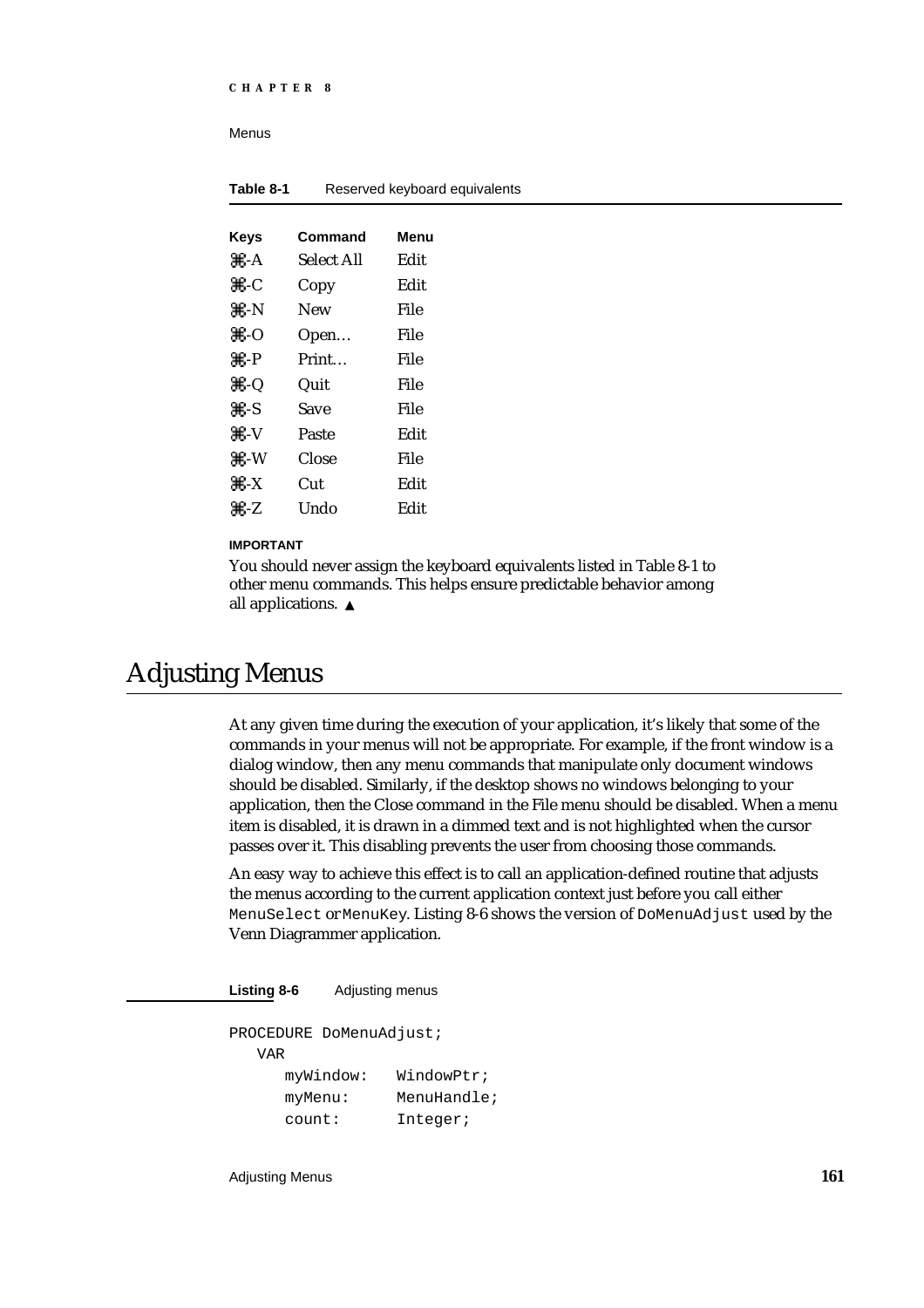```
CHAPTER 8
```

```
BEGIN
  myWindow := FrontWindow;
   IF myWindow = NIL THEN
      DisableMenuItem(GetMenuHandle(mFile), iClose)
   ELSE
      EnableMenuItem(GetMenuHandle(mFile), iClose);
   myMenu := GetMenuHandle(mVennD);
   IF IsAppWindow(myWindow) THEN
      FOR count := 1 TO kNumTools DO
         EnableMenuItem(myMenu, count)
   ELSE
      FOR count := 1 TO kNumTools DO
         DisableMenuItem(myMenu, count);
   IF IsDAccWindow(myWindow) THEN
      EnableMenuItem(GetMenuHandle(mEdit), 0)
   ELSE
      DisableMenuItem(GetMenuHandle(mEdit), 0);
   DrawMenuBar;
END;
```
The DoMenuAdjust procedure calls FrontWindow to get a pointer to the frontmost window belonging to the Venn Diagrammer application. If there is no window belonging to the Venn Diagrammer application, DoMenuAdjust disables the Close menu command in the File menu. Conversely, if there is a window belonging to the application, DoMenuAdjust enables the Close command.

If the front window is a document window, then DoMenuAdjust enables all the document-specific commands in the Venn menu; otherwise, it disables all those commands. (DoMenuAdjust retrieves the menu handle by calling GetMenuHandle and passes that handle to EnableMenuItem or DisableMenuItem.)

You can disable or enable an entire menu by passing DisableMenuItem or EnableMenuItem the value  $\theta$  in place of a menu item number. This is the strategy that DoMenuAdjust follows for the Edit menu. Venn Diagrammer does no editing of its own, so DoMenuAdjust makes certain to enable the Edit menu only when a desk accessory window is frontmost. When you call DisableMenuItem or EnableMenuItem in this way, however, you also need to call the Menu Manager procedure DrawMenuBar to update the menu bar's appearance.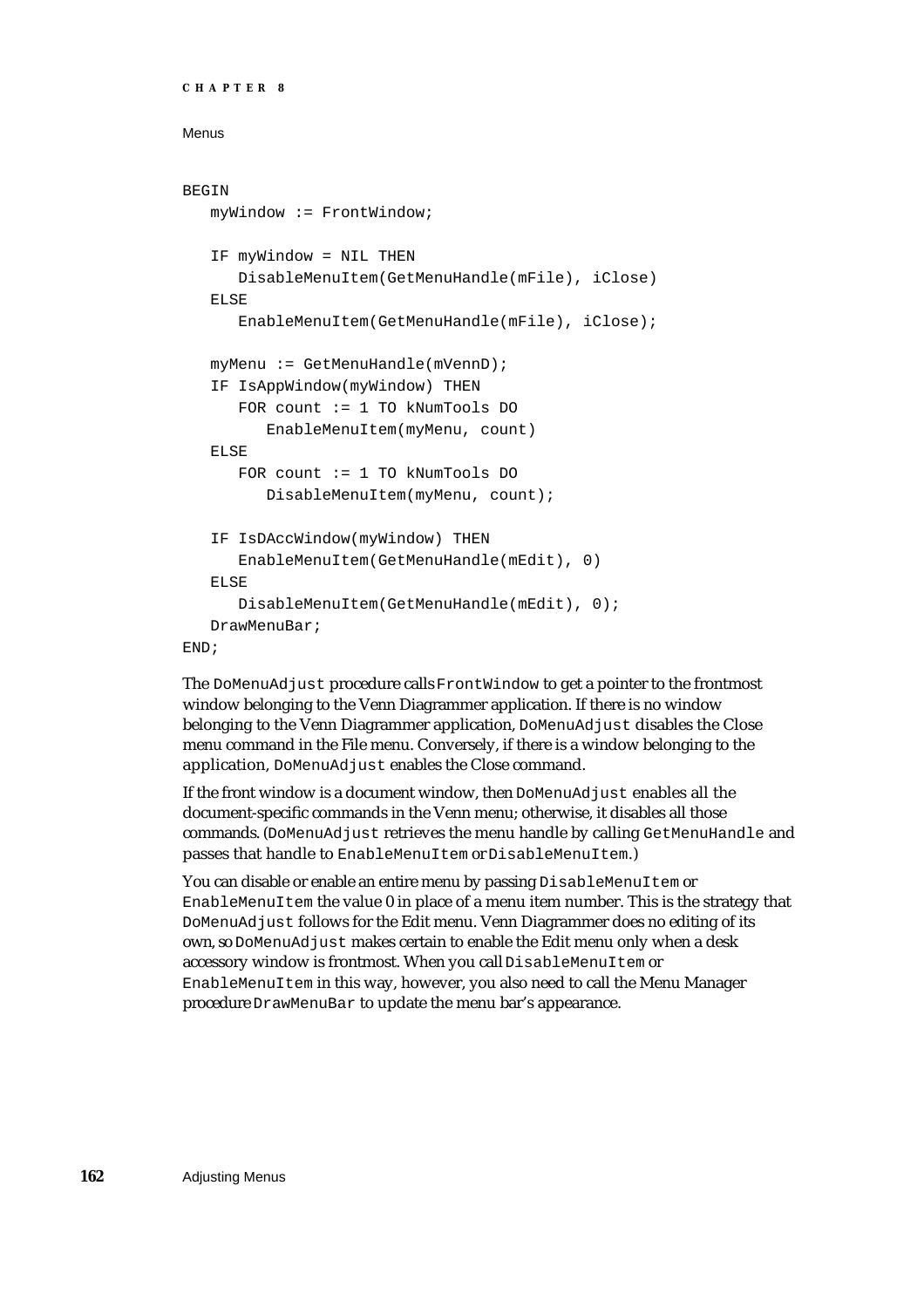# Processes

### Contents

About Processes 165 Specifying Processing Options 168 Handling Suspend and Resume Events 170 Handling Null Events 173 Quitting an Application 175 Handling Errors 176 Checking the Operating Environment 178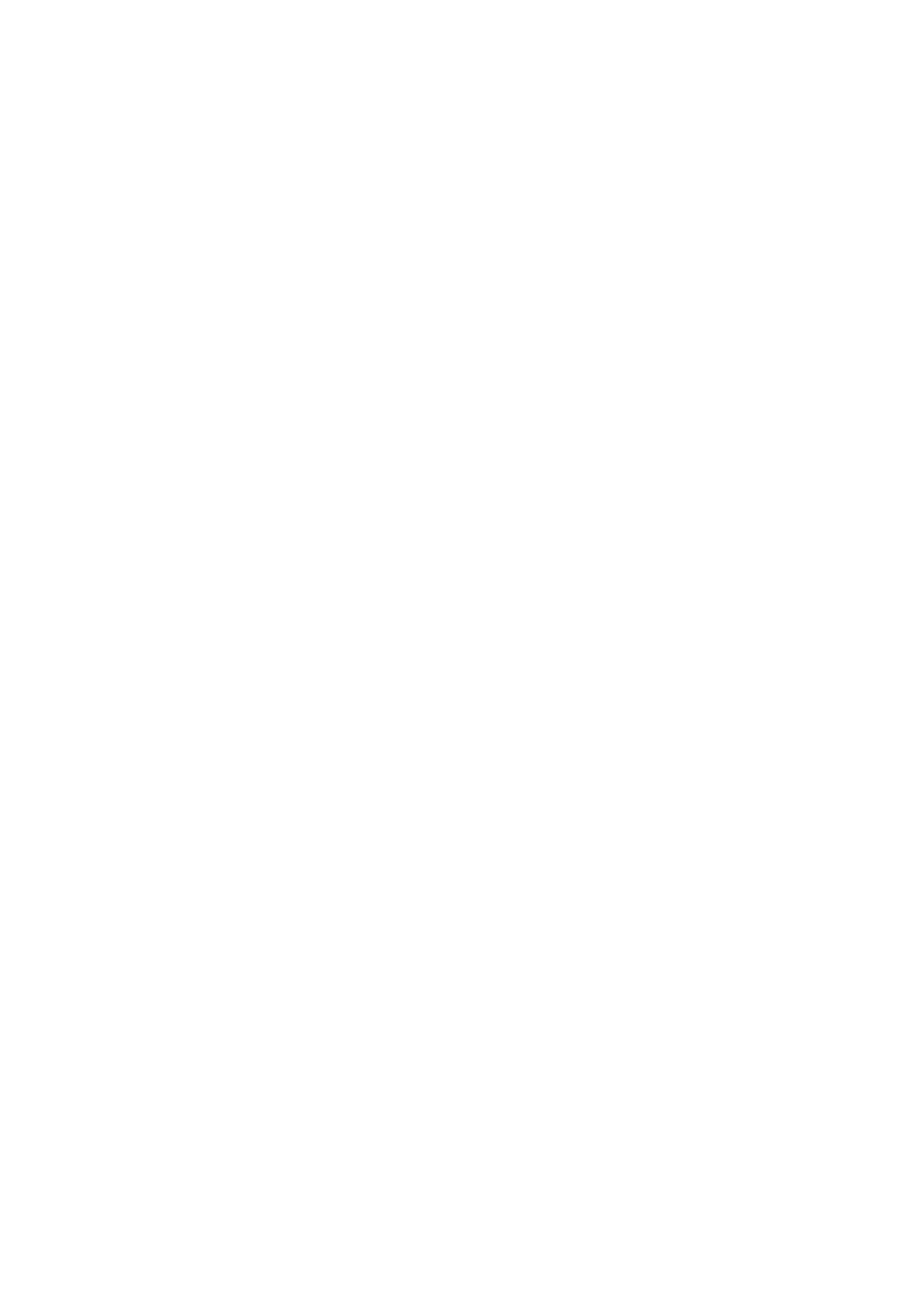#### Processes

Your application is usually only one of several applications that a user has open at one time. Your application must therefore share the available system resources such as the central processing unit (CPU) and the available random-access memory (RAM). The Macintosh Operating System uses a very simple and elegant method for your application to coordinate its actions with those of other open applications. The Process Manager sends events, through the Event Manager, to your application informing it of impending changes in your application's processing status. Your application needs to respond to those events in the appropriate way to ensure the smooth operation of all open applications.

This chapter describes what you need to do to ensure that your application operates smoothly in the Macintosh Operating System. It describes how your application is launched and how the Operating System controls access to the CPU and other system resources to create a cooperative multitasking environment in which your application and any other open applications execute. This environment is managed primarily by the Process Manager, which is responsible for launching processes, scheduling their use of the available system resources, and handling their termination. This chapter shows how to

- $n$  indicate the desired size of your application's memory partition
- suspend your application's execution when another application needs the CPU  $\overline{p}$
- resume execution when your application regains control of the CPU  $\overline{p}$
- terminate your application when the user quits or when a serious error occurs  $\overline{p}$
- determine what software and hardware features are available on a particular machine n

For a complete description of the cooperative multitasking environment, see the chapter "Process Manager" in *Inside Macintosh: Processes*. For a complete description of how to handle suspend and resume events, see the chapter "Event Manager" in *Inside Macintosh: Macintosh Toolbox Essentials*.

## About Processes

The Macintosh Operating System, the Finder, and several other system software components work together to provide a **multitasking environment** in which a user can have multiple applications open at once and can switch between open applications as desired. To run in this environment, however, your application must follow certain rules governing its use of the available system resources. Because the smooth operation of all applications depends on their cooperation, this environment is known as a **cooperative multitasking environment.**

#### **Note**

The cooperative multitasking environment is available in system software versions 7.0 and later, and when the MultiFinder option is enabled in earlier system software versions.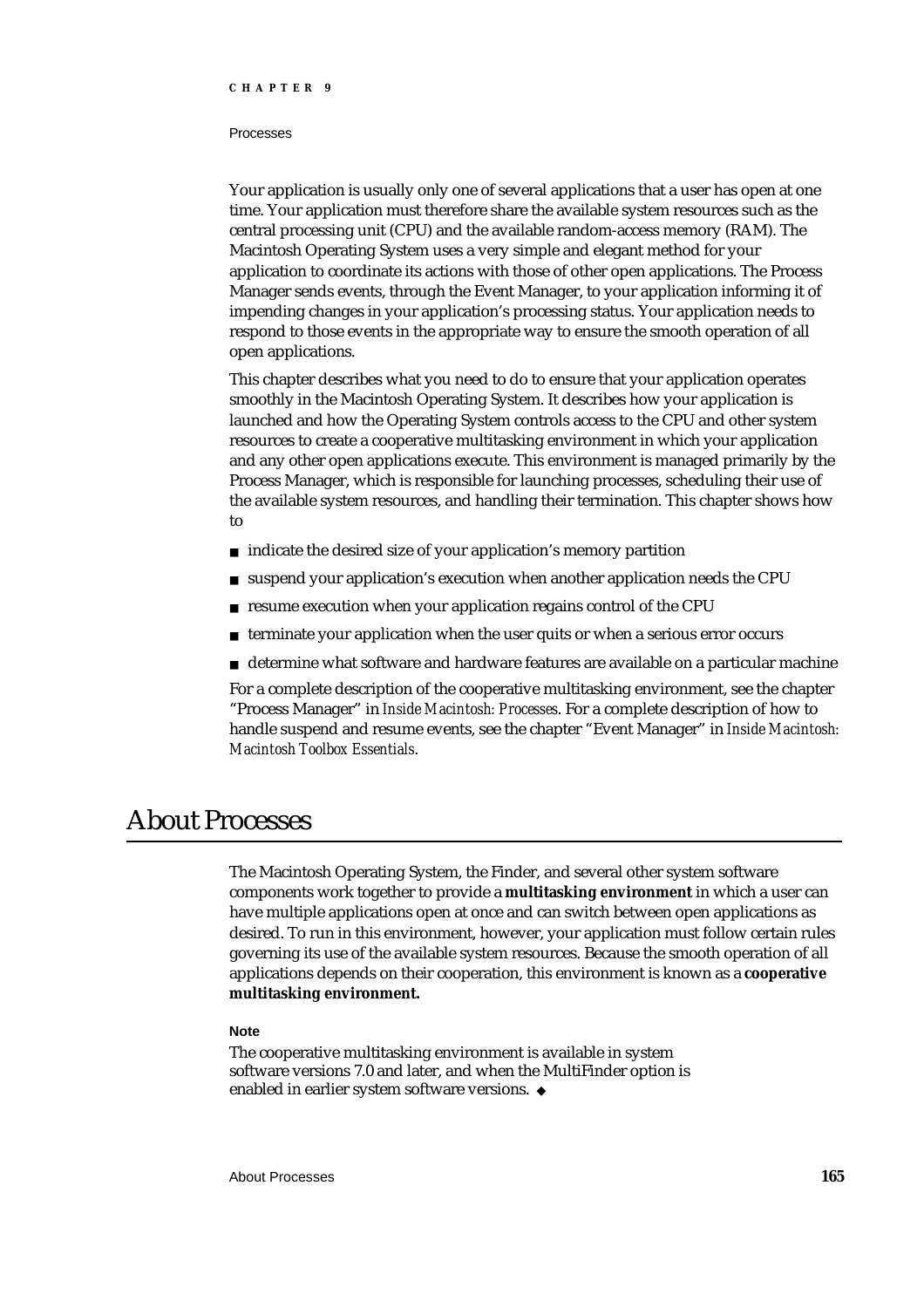#### Processes

Although a number of documents and applications can be open at the same time, only one application is the active application. The **active application** is the application currently interacting with the user; its icon appears at the right side of the menu bar. The active application displays its menu bar and is responsible for highlighting the controls of its frontmost window. In Figure 9-1, Venn Diagrammer is the active application. Windows of other applications are visible on the desktop behind the frontmost window.

#### **Figure 9-1** The desktop with several applications open



The Operating System schedules the processing of all applications and desk accessories, known collectively as **processes.** When a user opens an application, the Operating System loads the application code into memory and schedules the application to run at the next available opportunity, usually when the current process relinquishes the CPU. In most cases, the application runs immediately (or so it appears to the user).

When your application is first launched, it is the **foreground process.** Usually the foreground process has control of the CPU and other system resources, but it can agree to relinquish control of the CPU if there are no events (other than null events) pending for it. A process that is open but that isn't currently the foreground process is said to be a **background process.**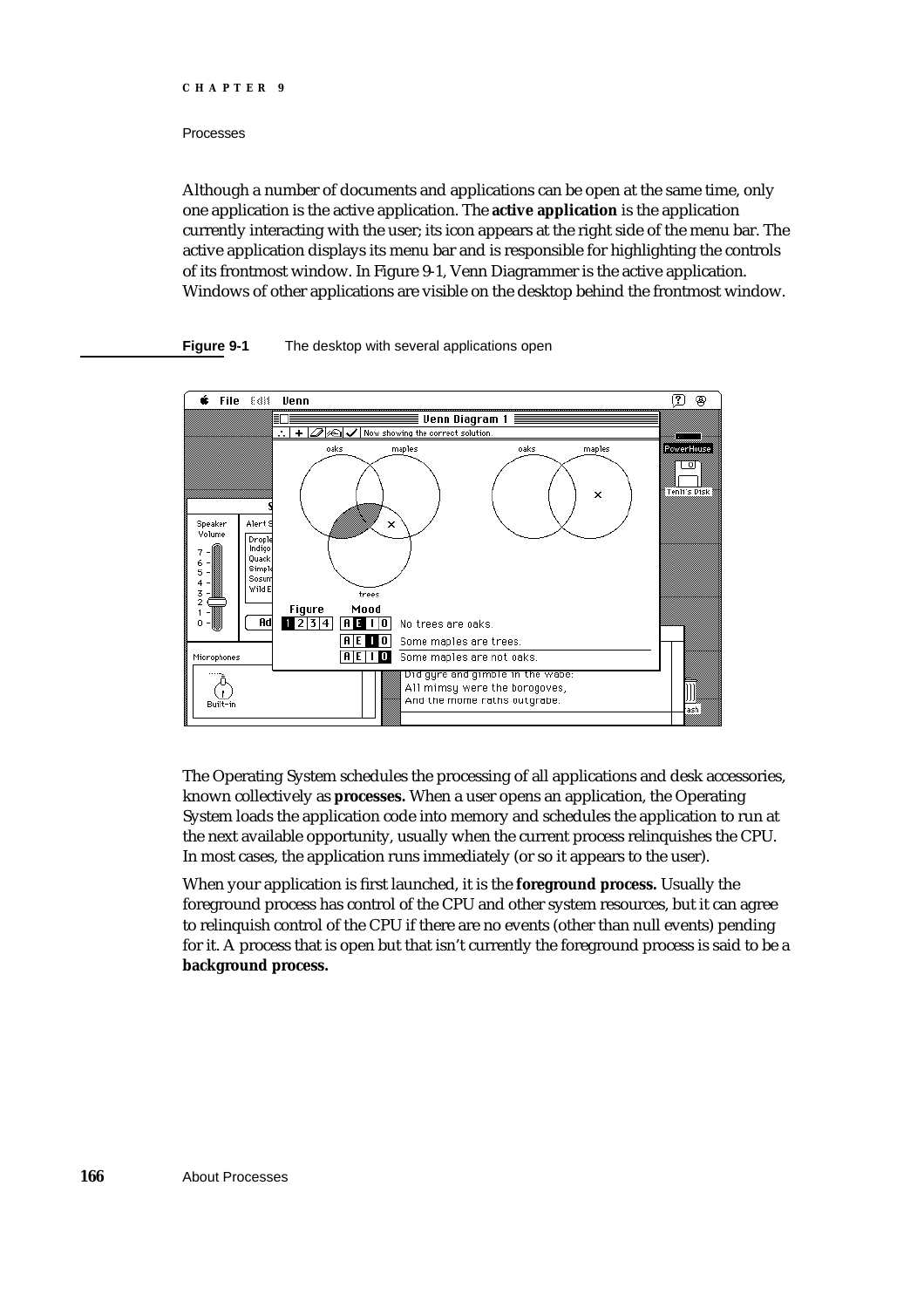#### Processes

A background process can receive processing time when the foreground process makes an event call (that is, calls WaitNextEvent or EventAvail) and there are no events pending for that foreground process. The Process Manager sends a null event to the background process, thereby informing it that it is now the current process and can perform whatever background processing it desires. The background process should make an event call periodically in order to relinquish the CPU and ensure a timely return to foreground processing when necessary.

The CPU is available only to the current application, whether it is running in the foreground or the background. The application can be interrupted only by hardware interrupts, which are transparent to the application. However, to give processing time to background applications and to allow the user to interact with your application and others, you must periodically call the Event Manager's WaitNextEvent or EventAvail function to allow your application to relinquish control of the CPU for short periods. By using these event routines in your application, you allow the user to interact not only with your application but also with other applications.

The method by which the available processing time is distributed among multiple processes is known as **context switching** (or just **switching**). All switching occurs at a well-defined time, namely, when an application calls WaitNextEvent. When a context switch occurs, the Process Manager allocates processing time to a process other than the one that had been receiving processing time. Two types of context switching may occur: major and minor.

A **major switch** is a complete context switch: an application's windows are moved from the back to the front, or vice versa. In a major switch, two applications are involved, the one being switched to the foreground and the one being switched to the background. The Process Manager switches the A5 worlds of both applications, as well as the relevant low-memory environments. If those applications can handle suspend and resume events, they are so notified at the time that a major switch occurs.

A **minor switch** occurs when the Process Manager gives time to a background process without bringing the background process to the front. The two processes involved in a minor switch can be two background processes or a foreground process and a background process. As in a major switch, the Process Manager switches the A5 worlds and the low-memory environments of the two processes. However, the order of windows is not switched, and neither process receives either suspend or resume events.

When the frontmost window is an alert box or modal dialog box, major switching does not occur, although minor switching can. To determine whether major switching can occur, the Operating System checks (among other things) whether the window definition procedure of the frontmost window is dBoxProc, because the type dBoxProc is specifically reserved for alert boxes and modal dialog boxes. (If the frontmost window is a movable modal dialog box, major switching can still occur.)

#### **Note**

Your application can also be switched out if it calls a system software routine that internally makes an event call. For example, when your application calls ModalDialog, a minor switch can occur. u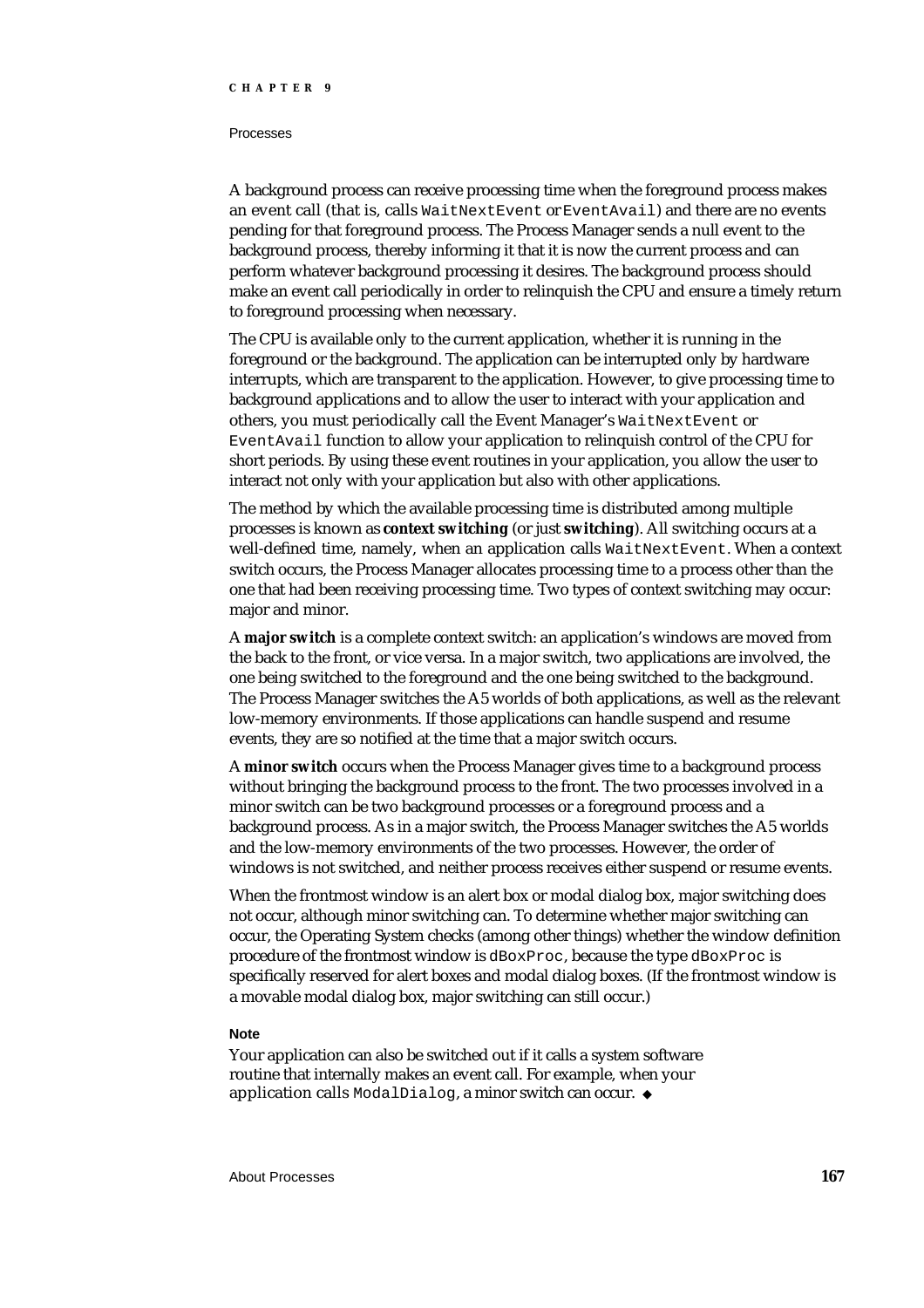Processes

## Specifying Processing Options

To take full advantage of the cooperative multitasking environment provided by the Macintosh system software, you need to inform the Operating System about the processing capabilities and requirements of your application. You need to indicate, for example, the partition size your application needs in order to execute most effectively. You also need to indicate whether your application can do any processing while it is in the background. If it cannot do any background processing, there's no use in having the Process Manager give your application access to the CPU while it's in the background.

You specify these and other processing options to the Operating System by including in your application's resource fork a resource of type 'SIZE', known as its **size resource.** The size resource contains several long integers and many flag bits, which together give the Process Manager the information it needs to launch your application and control its processing.

#### **IMPORTANT**

Every application executing in system software version 7.0 and later, as well as every application executing in system software version 6.0 with MultiFinder, should contain a size resource.

A 'SIZE' resource consists of a 16-bit flags field, followed by two 32-bit size fields. The flags field specifies operating characteristics of your application, and the size fields indicate the minimum and preferred partition sizes for your application. The **minimum partition size** is the actual limit below which your application will not run. The **preferred partition size** is the memory size at which your application can run most effectively. The Operating System attempts to secure this preferred amount of memory when your application is launched. If that amount of memory is unavailable, your application is placed into the largest contiguous block available, provided that it is larger than the specified minimum size.

#### **Note**

If the amount of available memory is between the minimum and the preferred sizes, the Finder displays a dialog box asking if the user wants to run the application using the amount of memory available. If your application does not have a 'SIZE' resource, it is assigned a default partition size of 512 KB, and the Process Manager uses a default value of FALSE for all specifications normally defined by constants in the flags field. u

When you define a 'SIZE' resource, you should give it a resource ID of -1. A user can modify the preferred size in the Finder's information window for your application. If the user does alter the partition size, the Operating System creates a new 'SIZE' resource having a resource ID of 0 in your application's resource fork. At application launch time, the Process Manager looks for a 'SIZE' resource with ID 0; if this resource is not found, the Process Manager uses your original 'SIZE' resource (with ID –1). This new 'SIZE' resource is also created when the user modifies any of the other settings in the resource.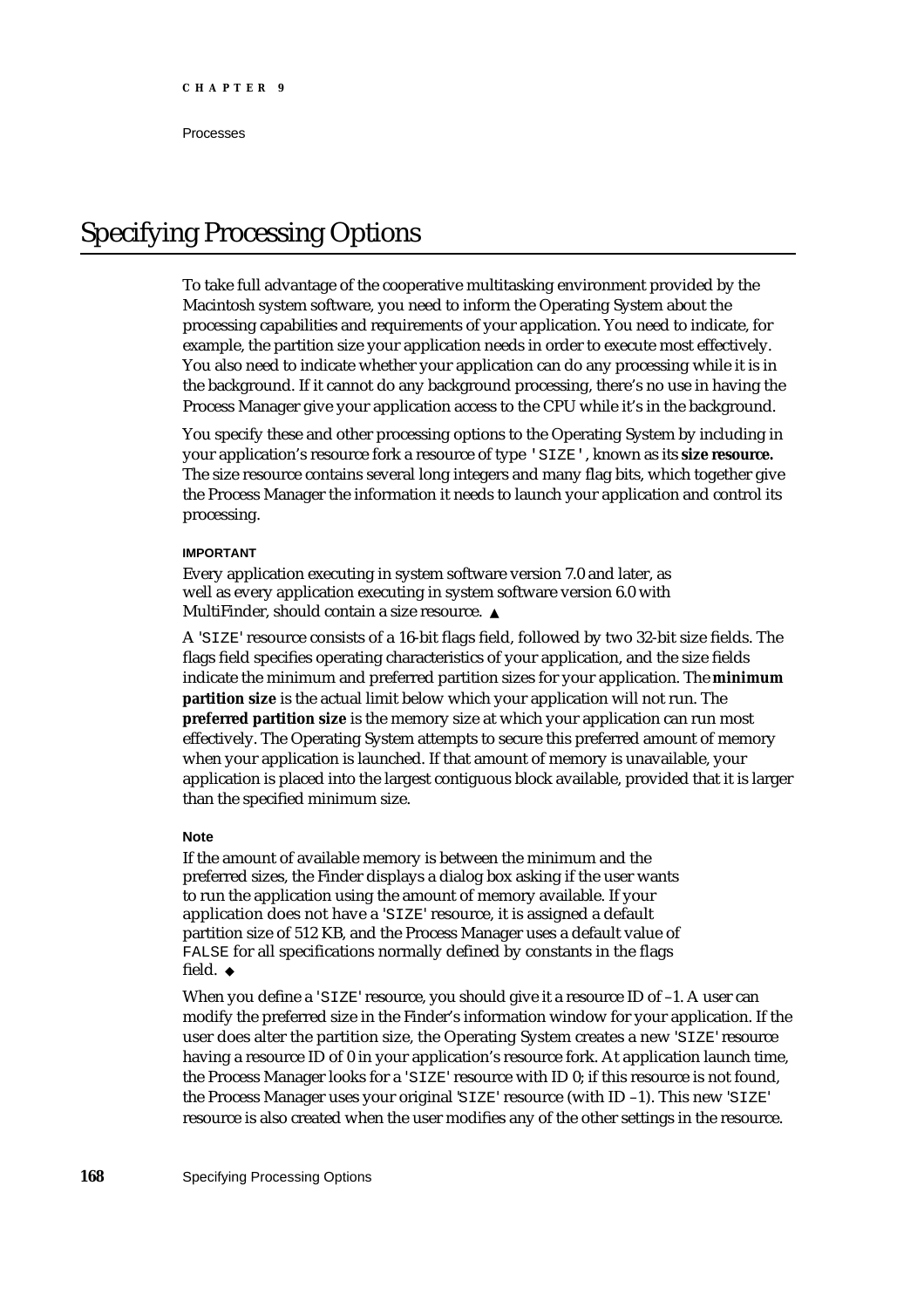```
CHAPTER 9
```
Processes

#### Listing 9-1 shows the Rez input for a sample 'SIZE' resource.

| Listing 9-1 | The Rez input for a sample 'SIZE' resource |  |  |
|-------------|--------------------------------------------|--|--|
|-------------|--------------------------------------------|--|--|

```
resource 'SIZE' (-1) {
  reserved, /*reserved*/
  acceptSuspendResumeEvents, /*accepts suspend and resume events*/
  reserved, /*reserved*/
  cannotBackground, /*can't use background null events*/
  doesActivateOnFGSwitch, \overline{\phantom{a}} /*activates own windows in */
                           /* response to OS events*/
  backgroundAndForeground, /*application has a user interface*/
  dontGetFrontClicks, \sqrt{*}don't return mouse events *//* in front window on resume*/
  ignoreAppDiedEvents, /*doesn't want app-died events*/
  is32BitCompatible, /*works with 24- or 32-bit addr*/
  notHighLevelEventAware, /*can't use high-level events*/
  onlyLocalHLEvents, /*can't use remote high-level events*/
  notStationeryAware, /*can't use stationery documents*/
  dontUseTextEditServices, /*can't use inline input services*/
  reserved, /*reserved*/
  reserved, /*reserved*/
  reserved, /*reserved*/
  kPrefSize * 1024, /*preferred memory size*/
  kMinSize * 1024 /*minimum memory size*/
```
};

The 'SIZE' resource specification in Listing 9-1 indicates, among other things, that the application accepts suspend and resume events, does no processing in the background, activates or deactivates any windows as necessary in response to operating-system events, has a user interface, and doesn't want to receive any mouse event associated with a resume event that was caused by the user clicking in the application's front window. In this example, the Rez input file must define values for the constants kPrefSize and kMinSize; for example, if kPrefSize is set to 50, the preferred partition size is 50 KB.

#### **Note**

See the chapter "Event Manager" in *Inside Macintosh: Macintosh Toolbox Essentials* for a more complete description of the 'SIZE' resource.

The numbers you specify as your application's preferred and minimum partition sizes depend on the particular memory requirements of your application. Your application's memory requirements depend in turn on the size of your application's A5 world, heap, and stack. (See the chapter "Memory" earlier in this book for details about these areas of your application's partition.)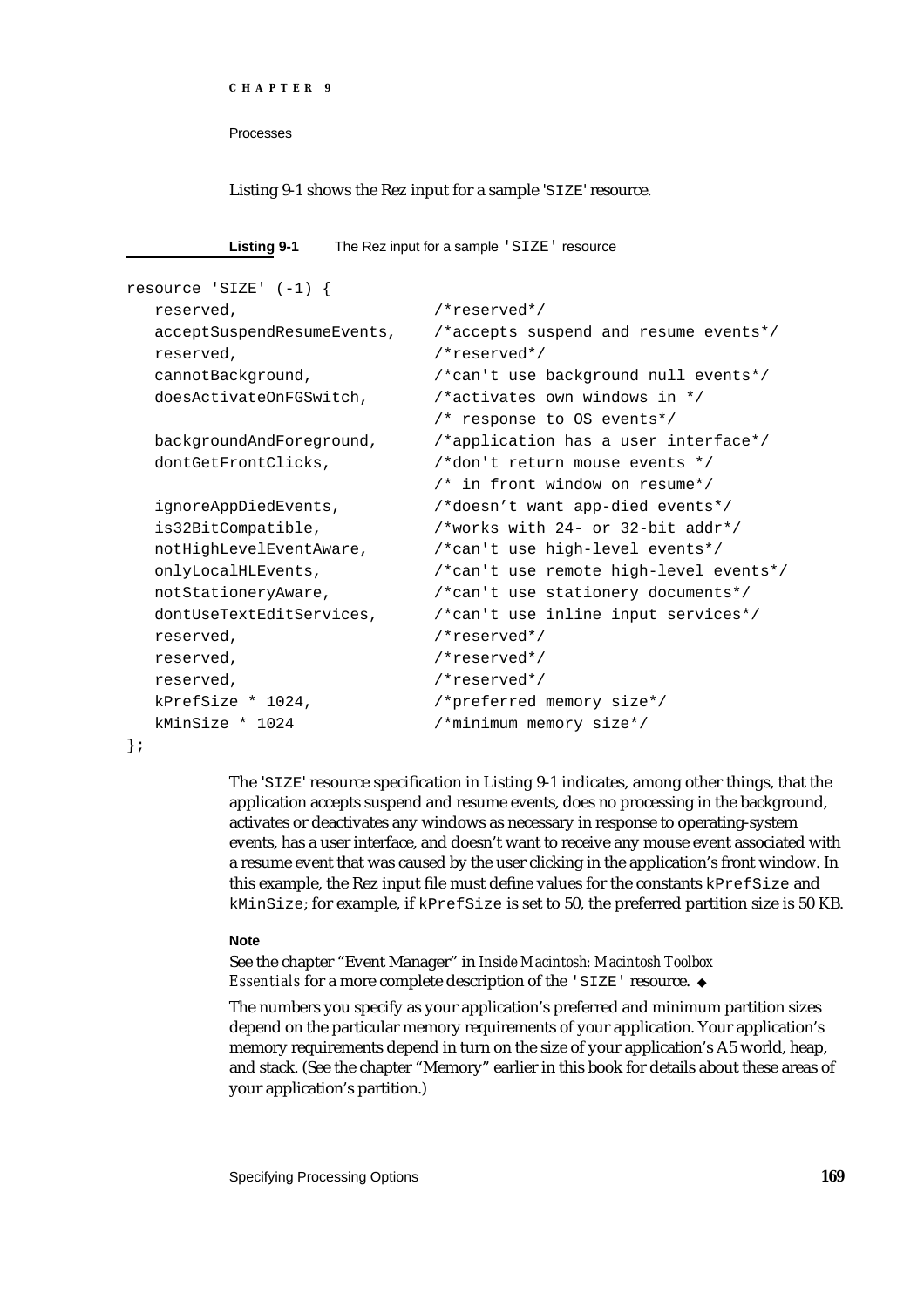#### Processes

You can usually make a fairly reliable estimate of the size of your application's A5 world by determining the size of your application's global variables and its jump table (whose size you can determine by looking at the size of your compiled application's 'CODE' resource with ID 0). You can also make a good guess about the size of your application's static heap objects—objects that are always present during the execution of your application (for example, code segments, Toolbox data structures for window records, and so on).

It's a little bit more work to determine the amount of space you'll need to reserve for dynamic heap objects. These include objects created on a per-document basis (which may vary in size proportionally with the document itself) and objects required for specific commands or functions. Perhaps the best advice to follow in determining your application's minimum and preferred partition sizes is to experiment with reasonable values and make sure that there is always enough memory to meet reasonable requests from the user. You can also use tools such as MacsBug's heap-exploring commands to help empirically determine your application's dynamic memory requirements.

## Handling Suspend and Resume Events

Your application receives suspend and resume events as a result of changes in its processing status. When your application is in the foreground and the Process Manager wants to switch it into the background, the Process Manager sends it a **suspend event.** This is a signal to your application to prepare to be switched out. Your application isn't actually switched out immediately. Instead, the Process Manager gives your application a chance to handle the suspend event. Your application is switched out at the *next* event call it makes. Similarly, the application that is about to be switched into the foreground is sent a **resume event** once it's actually switched. The resume event is a signal to that application that it can resume normal foreground processing.

Upon receiving a suspend event, your application should deactivate the front window, remove the highlighting from any selections, and hide any floating windows. Your application should also convert any private scrap into the global scrap, if necessary. If your application shows a window that displays the Clipboard contents, you should hide this window also, because the user might change the contents of the Clipboard before returning to your application. Your application can also do anything else necessary to get ready for a major switch. Then your application should call WaitNextEvent to relinquish the processor and allow the Operating System to schedule other processes for execution.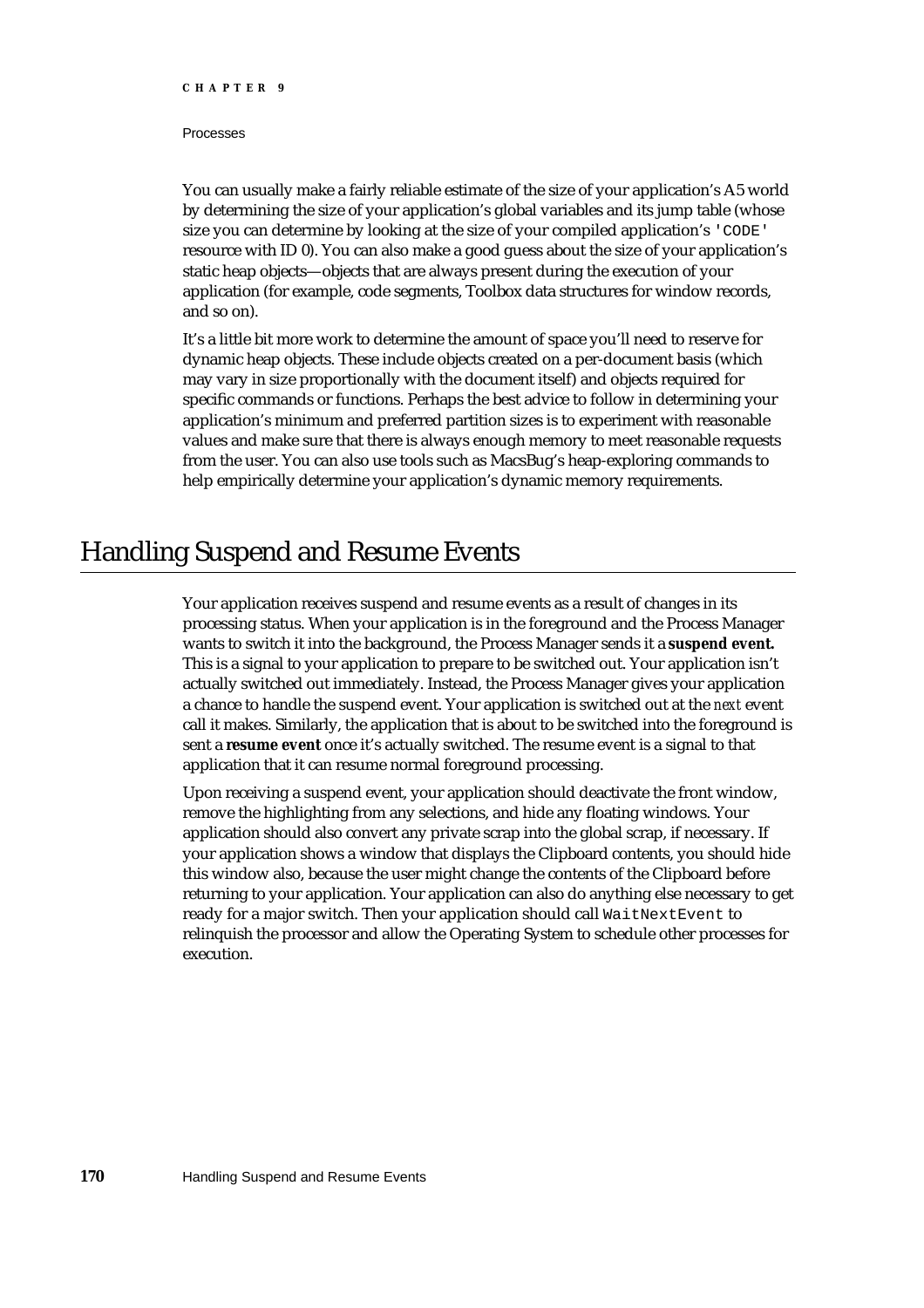#### Processes

Upon receiving a resume event, your application should activate the front window and restore any windows to the state the user left them in at the time of the previous suspend event. For example, your application should show scroll bars, restore any selections that were previously in effect, and show any floating windows. Your application should copy the contents of the Clipboard and convert the data back to its private scrap, if necessary. If your application shows a window that displays the Clipboard contents, you can update the contents of the window after reading in the scrap. Your application can then resume interacting with the user.

Responding to a suspend or resume event usually involves activating or deactivating windows. If you set the acceptSuspendResumeEvents flag and the doesActivateOnFGSwitch flag in your application's 'SIZE' resource, your application is responsible for activating or deactivating its windows when it handles suspend and resume events.

Listing 9-2 defines the routine called by the Venn Diagrammer application to handle operating-system events.

#### **Listing 9-2** Handling operating-system events

```
PROCEDURE DOOSEvent (myEvent: EventRecord);
  VAR
     myWindow: WindowPtr;
BEGIN
  CASE BSR(myEvent.message, 24) OF
     mouseMovedMessage: 
        BEGIN
           DoIdle(myEvent); \{right\} now, do nothing}
        END;
     suspendResumeMessage: 
        BEGIN
           myWindow := FrontWindow;
           IF (BAnd(myEvent.message, resumeFlag) <> 0) THEN
              DoActivate(myWindow, activeFlag) {activate window}
           ELSE
              DoActivate(myWindow, 1 - activeFlag); {deactivate window}
        END;
     OTHERWISE
        ;
  END;
END;
```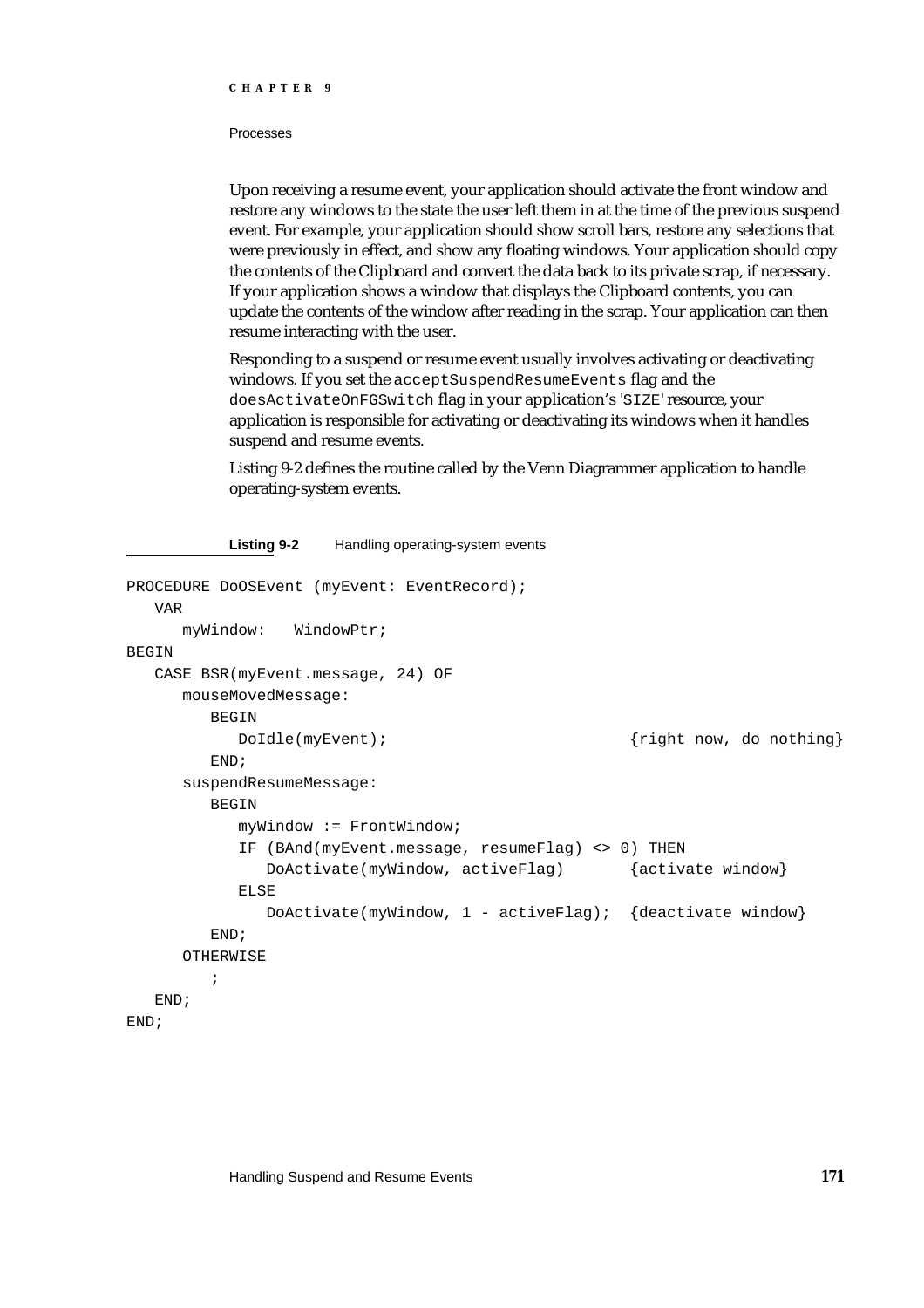#### Processes

The procedure DoOSEvent is called by the main event loop (Listing 4-4 on page 77) whenever the what field of an event record contains the constant  $\circ$  Evt. You need to inspect the message field of that event record to determine what kind of operating-system event you've received. Table 9-1 shows the information contained in the bits of the message field.

| Bit       | <b>Contents</b>                                                                                  |
|-----------|--------------------------------------------------------------------------------------------------|
|           | 0 if a suspend event<br>1 if a resume event                                                      |
|           | 0 if Clipboard conversion is not required<br>1 if Clipboard conversion is required               |
| $2 - 23$  | Reserved                                                                                         |
| $24 - 31$ | suspendResumeMessage if a suspend or resume<br>event<br>mouseMovedMessage if a mouse-moved event |

**Table 9-1** The bits in the message field of an operating-system event record

As you can see, you need to inspect bits 24–31 to determine what kind of operating-system event you've received. Those eight bits contain one of two constants:

CONST

| suspendResumeMessage | $=$ \$01;   | {suspend or resume event} |
|----------------------|-------------|---------------------------|
| mouseMovedMessage    | $=$ $SFA$ ; | {mouse-moved event}       |

If the event is a suspend or resume event, you then need to examine bit 0 to determine whether that event is a suspend or resume event. (Bits 0 and 1 are meaningful only if bits 24–31 indicate that the event is a suspend or resume event.) You can use the resumeFlag constant to determine whether the event is a suspend or resume event. If the event is a resume event, you can use the convertClipboardFlag constant to determine whether Clipboard conversion from the Clipboard to your application's scrap is required.

```
CONST
```

```
resumeFlag = 1; {resume event}
convertClipboardFlag = 2; {Clipboard conversion required}
```
The procedure DoOSEvent defined in Listing 9-2 first checks what kind of event it has received. If the event is a mouse-moved event, DoOSEvent ignores the event, treating it like a null event. If the event is a suspend or resume event, DoOSEvent then activates or deactivates the front window, depending on whether the event is a resume or a suspend event.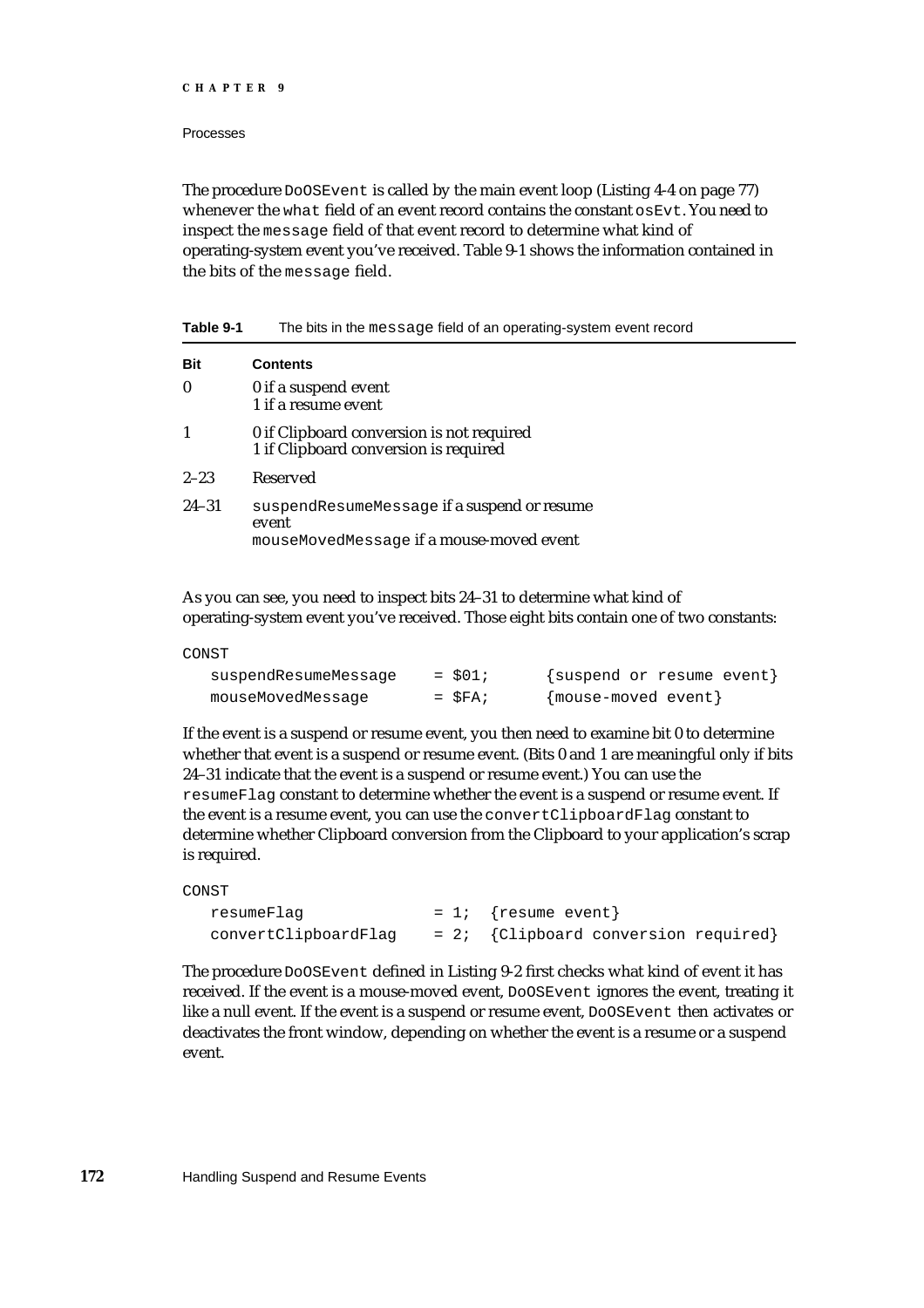Processes

#### **Note**

Because the Venn Diagrammer application doesn't support cutting or pasting, it doesn't need to worry about converting the Clipboard.

## Handling Null Events

Recall that the Event Manager sends your application a null event when there are no other events to report. The WaitNextEvent function reports a null event by returning a function result of FALSE and by setting the what field of the event record to nullEvt.

When your application receives a null event, it can perform idle processing. Your application should do only minimal processing in response to a null event, so that other processes can use the CPU and so that the foreground process (or your application, when it is in the foreground) can respond promptly to the user. For example, if your application is in the foreground when it receives a null event, you can make the insertion point blink in the active window (if your application supports text entry).

If your application receives a null event in the background, it can perform tasks or do other processing while in the background. However, your application should not perform any tasks that would slow down the responsiveness of the foreground process. Your application also should not interact with the user if it is in the background.

#### **Note**

Remember that your application receives null events while it is in the background only if you've set the canBackground flag in your application's 'SIZE' resource. If you don't want your application to receive null events when it is in the background, you should set the cannotBackground flag. u

The Venn Diagrammer application uses null events in a somewhat interesting way. Whenever the application receives a null event, it calls the application-defined procedure DoIdle, which checks to see whether the user wants it to automatically adjust the Venn diagram and whether the diagram might need adjusting. If both of these are true, then DoIdle calls the application-defined procedure DoVennIdle to perform the automatic adjustment. The DoIdle procedure is defined in Listing 9-3.

**Listing 9-3** Handling null events

```
PROCEDURE DoIdle (myEvent: EventRecord);
   VAR
      myWindow: WindowPtr;
      myHandle: MyDocRecHnd;
BEGIN
   myWindow := FrontWindow;
   IF IsAppWindow(myWindow) THEN
      IF gAutoAdjust THEN
```
Handling Null Events **173**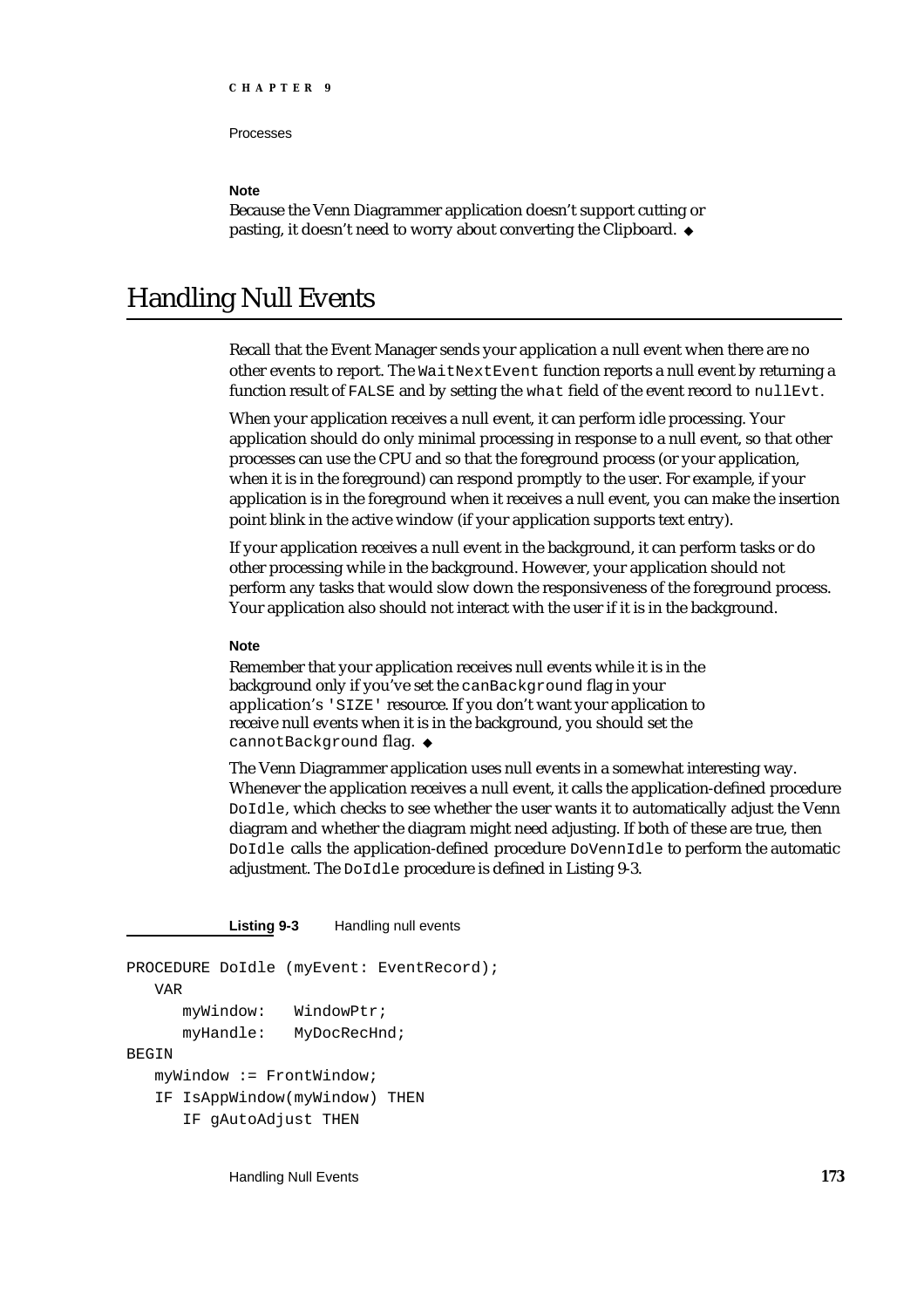```
CHAPTER 9
  Processes
BEGIN
  myHandle := MyDocRecHnd(GetWRefCon(myWindow));
   IF myHandle^^.needsAdjusting THEN
      DoVennIdle(myWindow);
END;
```
END;

The document record contains the field needsAdjusting, which is set to TRUE each time the user clicks anywhere within the Venn diagram circles. If the user's preference is for automatic diagram adjustment, then DoIdle calls the application-defined procedure DoVennIdle to adjust the diagram. Figure 9-2 shows the state of a diagram needing adjustment, and Figure 9-3 shows the same diagram after DoVennIdle has adjusted the diagram.

#### **Note**

The DoVennIdle procedure is not defined in this book. In addition to determining whether and how to adjust the diagram, DoVennIdle resets the needsAdjusting field of the document record to FALSE.



**Figure 9-2** A Venn diagram before automatic adjusting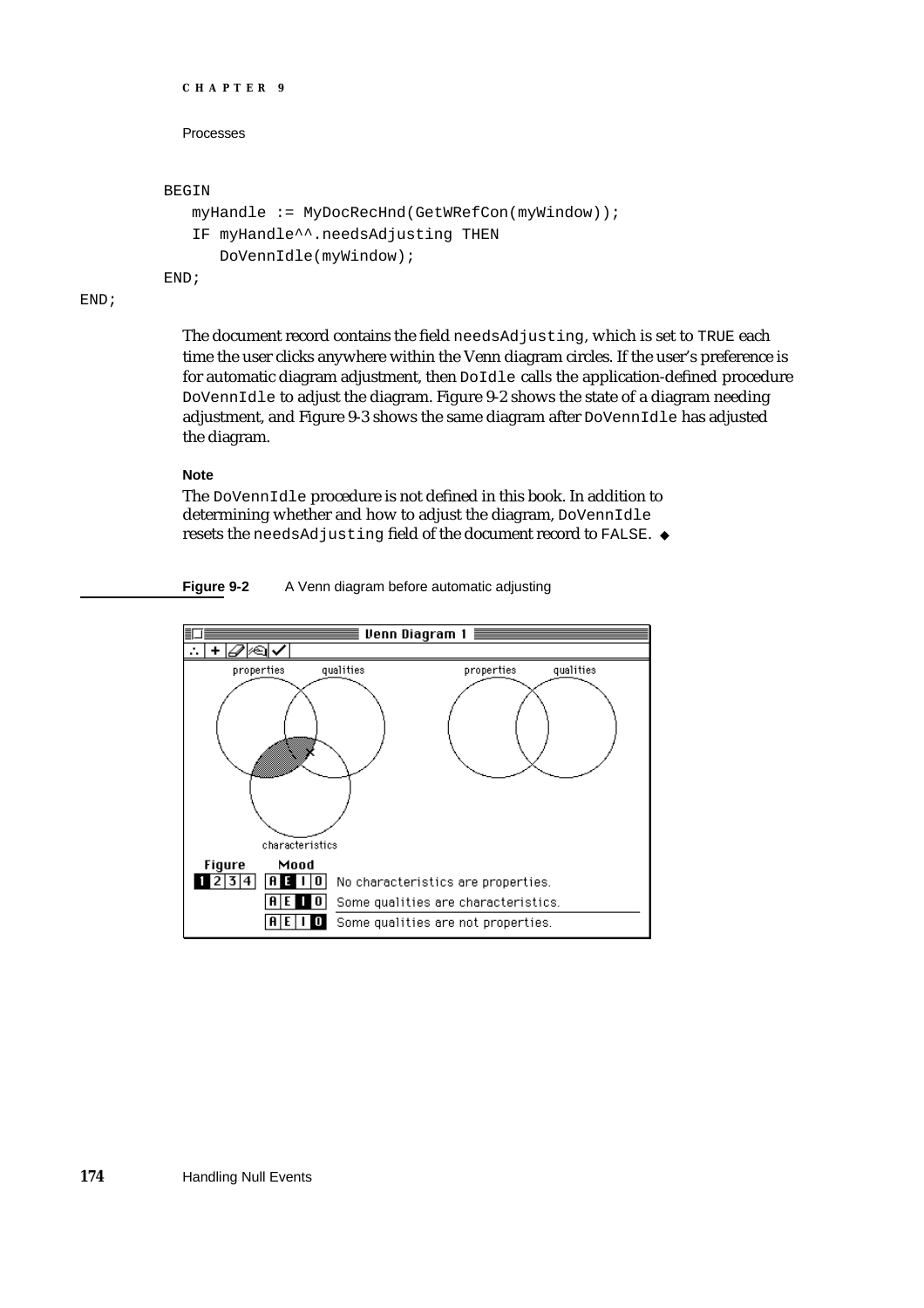```
CHAPTER 9
```
Processes





## Quitting an Application

Eventually the user will quit your application, usually by choosing Quit from the File menu (or by pressing the usual keyboard equivalent, Command-Q). At that time, you should close all windows, release any memory you still are holding, and exit your main event loop. Listing 9-4 shows the DoQuit routine called by the Venn Diagrammer application when the user chooses Quit from the File menu.

```
Listing 9-4 Quitting your application
PROCEDURE DoQuit;
  VAR
     myWindow: WindowPtr;
BEGIN
  myWindow := FrontWindow; {close all windows}
  WHILE myWindow <> NIL DO
     BEGIN
        DoUpdate(myWindow); {force redrawing window}
        DoCloseWindow(myWindow);
        myWindow := FrontWindow;
```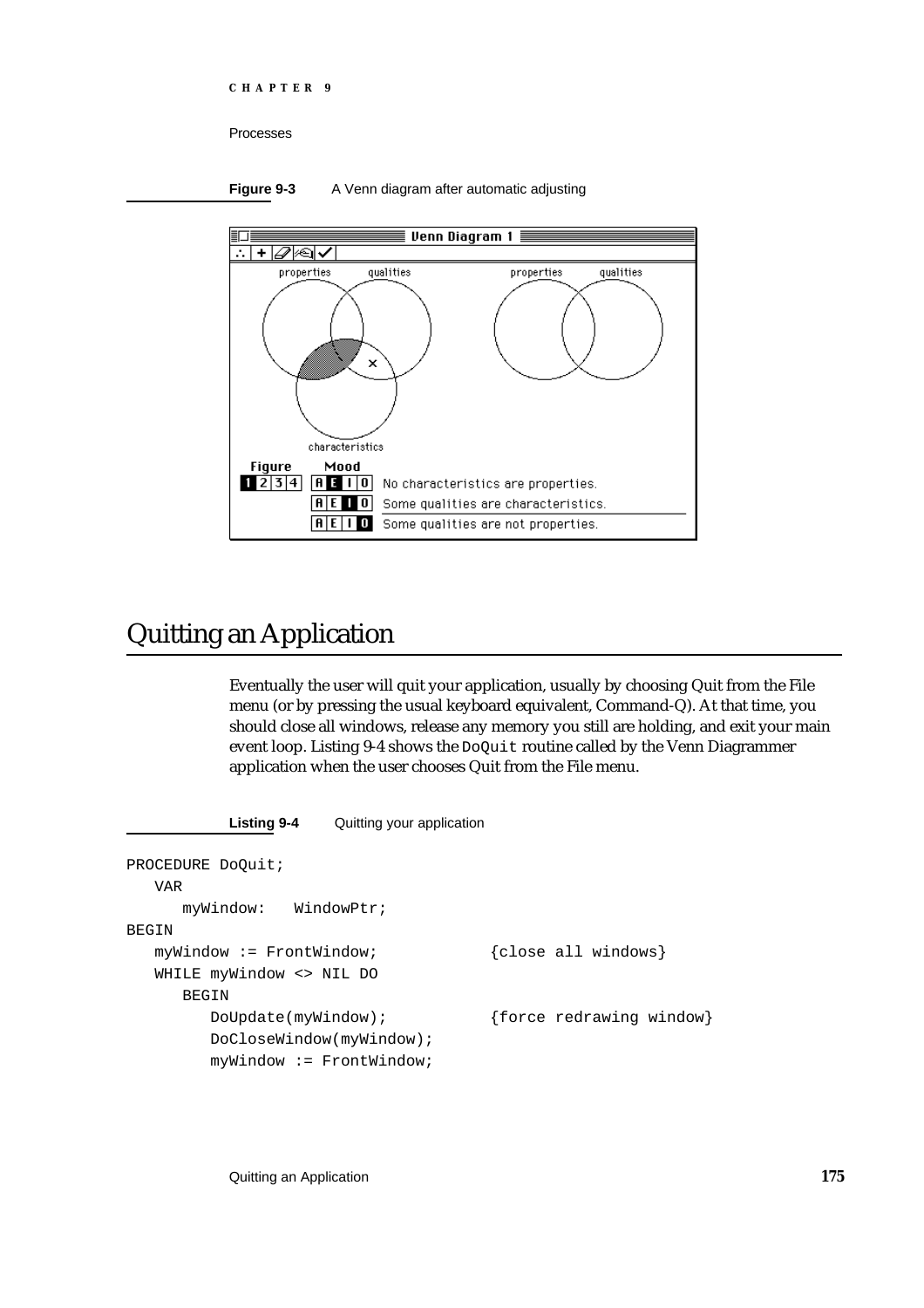```
CHAPTER 9
     Processes
END;
```
gDone := TRUE;  $\{ set \ flag \ to \ exit \ main \ event \ loop\}$ 

END;

The DoQuit procedure simply closes all windows belonging to the application and then sets the application global variable gDone to indicate that the user has finished using the application. Recall that the main event loop (Listing 4-4 on page 77) terminates when gDone is TRUE.

#### **Note**

The Process Manager automatically deallocates your application partition and closes all windows when your application terminates. As a result, the Venn Diagrammer application could simply have set gDone to TRUE in response to the Quit command. However, DoQuit illustrates how to close all windows because your version of DoCloseWindow might need to prompt the user to save any unsaved data in document windows currently on the desktop. u

## Handling Errors

Occasionally, a system software routine might be unable to perform the service you've requested of it. You might, for instance, pass GetResource a resource specification that doesn't apply to any resource in any of the open resource files. Or, the user might have opened so many document windows that there simply isn't enough space in your application's heap to open another one. In these situations, you need to determine that an error has occurred and react to it in some appropriate manner.

The system software has several ways of informing your application that a requested service is not possible. Many functions return a result code that indicates whether the function completed successfully, and if not, what the reason for failure was. These functions return a result of type OSErr. Here's an example:

```
myResult := FindFolder(kOnSystemDisk, kPreferencesFolderType,
                          kDontCreateFolder, myVRefNum, myDirID);
IF myResult = noErr THEN
   ...
ELSE
   ...;
```
Other routines—mainly procedures and functions that return other types of results don't return a result code directly. To find out whether these kinds of routines were successful, you need to call an additional system software routine. For example, some Resource Manager procedures don't directly indicate if the resource operation was successful or not. To find that out, you can call the ResError function. The DoSavePrefs routine (defined in Listing 3-6 on page 66) uses this strategy to update a preferences resource: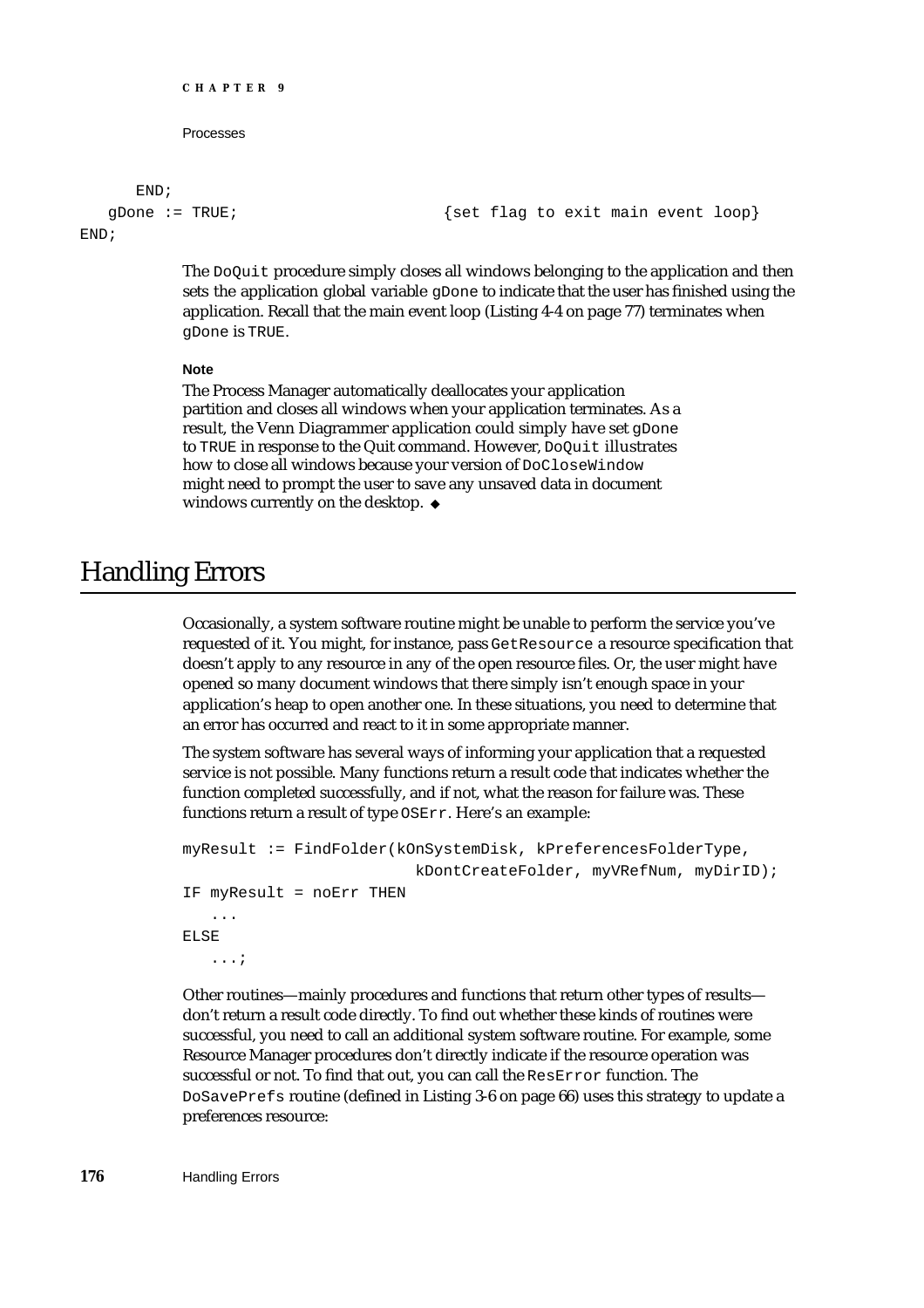#### Processes

```
RmveResource(myHandle);
```

```
IF ResError = noErr THEN
  AddResource(myPrefData, kPrefResType, kPrefResID, myName);
IF ResError = noErr THEN
   WriteResource(myPrefData);
```
Similarly, the Resource Manager routine Get1Resource returns a handle to the specified resource data. If for some reason the resource cannot be opened, the function returns a handle whose value is NIL. You can inspect the returned value to determine whether it's safe to proceed.

```
myHandle := Get1Resource(kPrefResType, kPrefResID);
IF myHandle <> NIL THEN
   ...;
```
You could also call ResError to determine if Get1Resource succeeded. In other words, the following lines are equivalent to the preceding ones:

```
myHandle := Get1Resource(kPrefResType, kPrefResID);
IF ResError <> noErr THEN
   ...;
```
The Memory Manager provides the MemError function, which works much as ResError does. For Memory Manager functions that return a value, you can either inspect the returned value or call MemError to determine if the function completed successfully.

This book has used a fairly simple strategy for detecting and reacting to the normal kinds of problems. When calling a function that returns a pointer or handle, Venn Diagrammer checks that the value of that pointer or handle isn't NIL. If it is NIL, Venn Diagrammer usually just skips any code that uses that pointer or handle.

#### **IMPORTANT**

Venn Diagrammer's error-handling strategy is far too simple for most applications, and it runs afoul of good human interface principles. For example, if the DoCreateWindow function (defined in Listing 6-6 on page 117) cannot allocate the memory it needs, it exits and returns a NIL window pointer to the calling routine. The net result is that no new window is created, in spite of the user's desire to create one. At the very least, DoCreateWindow should inform the user that a new window could not be created because sufficient memory was not available.

Occasionally, an application might run into some more serious problem during its execution that renders further processing impossible or undesirable. For example, if the Venn Diagrammer application isn't able to allocate enough memory for the data structure it uses to maintain information about a document window's geometry, there's no point in continuing to run, because the application won't be able to draw anything in any document windows. In that case, the application should gracefully terminate its own execution. (See Listing 5-3 on page 95.)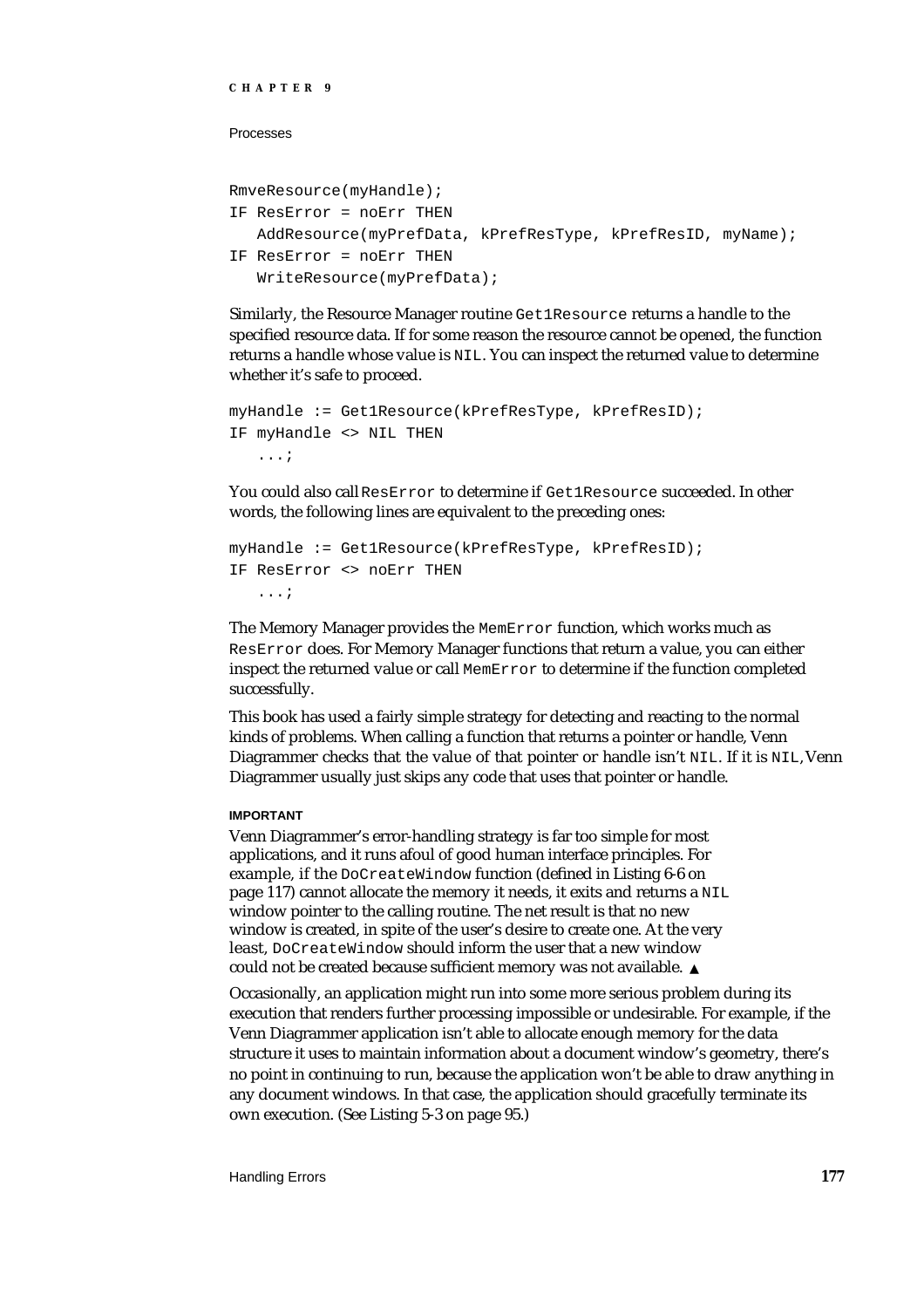```
CHAPTER 9
```
Processes

To do this, the Venn Diagrammer application defines the DoBadError procedure and calls it whenever there is a problem serious enough to warrant such drastic action. The DoBadError procedure is defined in Listing 9-5.

**Listing 9-5** Handling serious errors

```
PROCEDURE DoBadError (myError: Integer);
VAR
  myItem: Integer;
  myMessage: Str255;
BEGIN
  SetCursor(arrow); \{set curvesor \}GetIndString(myMessage, kErrorStrings, myError);
  ParamText(myMessage, '', '', '');
  myItem := Alert(rErrorAlert, NIL); {display message}
  ExitToShell; { {terminate execution}</sub>
END;
```
The application passes DoBadError an index into a resource of type 'STR#' that contains messages indicating the types of serious errors. First DoBadError sets the cursor to the standard arrow cursor (this step is necessary only if your application ever changes the cursor). Then DoBadError retrieves the appropriate message from the application's resource fork and calls the Dialog Manager routine ParamText to substitute the message into the alert box text. After that, DoBadError displays the alert box by calling the Dialog Manager routine Alert. (See Figure 7-2 on page 134 for an example of this alert box.) Finally, DoBadError calls the Process Manager procedure ExitToShell to terminate the application immediately.

## Checking the Operating Environment

Calling ExitToShell is the preferred way to terminate your application if for some reason you don't want to return to your main event loop. You might also want to call DoBadError to terminate your application before you even get to the main event loop. This might happen if your application requires system software routines that aren't available in all operating environments. In general, if your application uses any system software routines that aren't available in all operating environments, you need to make sure that they are available in the current environment. Otherwise, your application will crash.

For example, the Venn Diagrammer application uses the FindFolder function to find the Preferences folder containing the application's preferences file (see Listing 3-3 on page 62). Because FindFolder was introduced in system software version 7.0, Venn Diagrammer will crash if it calls FindFolder when running in an earlier system software version.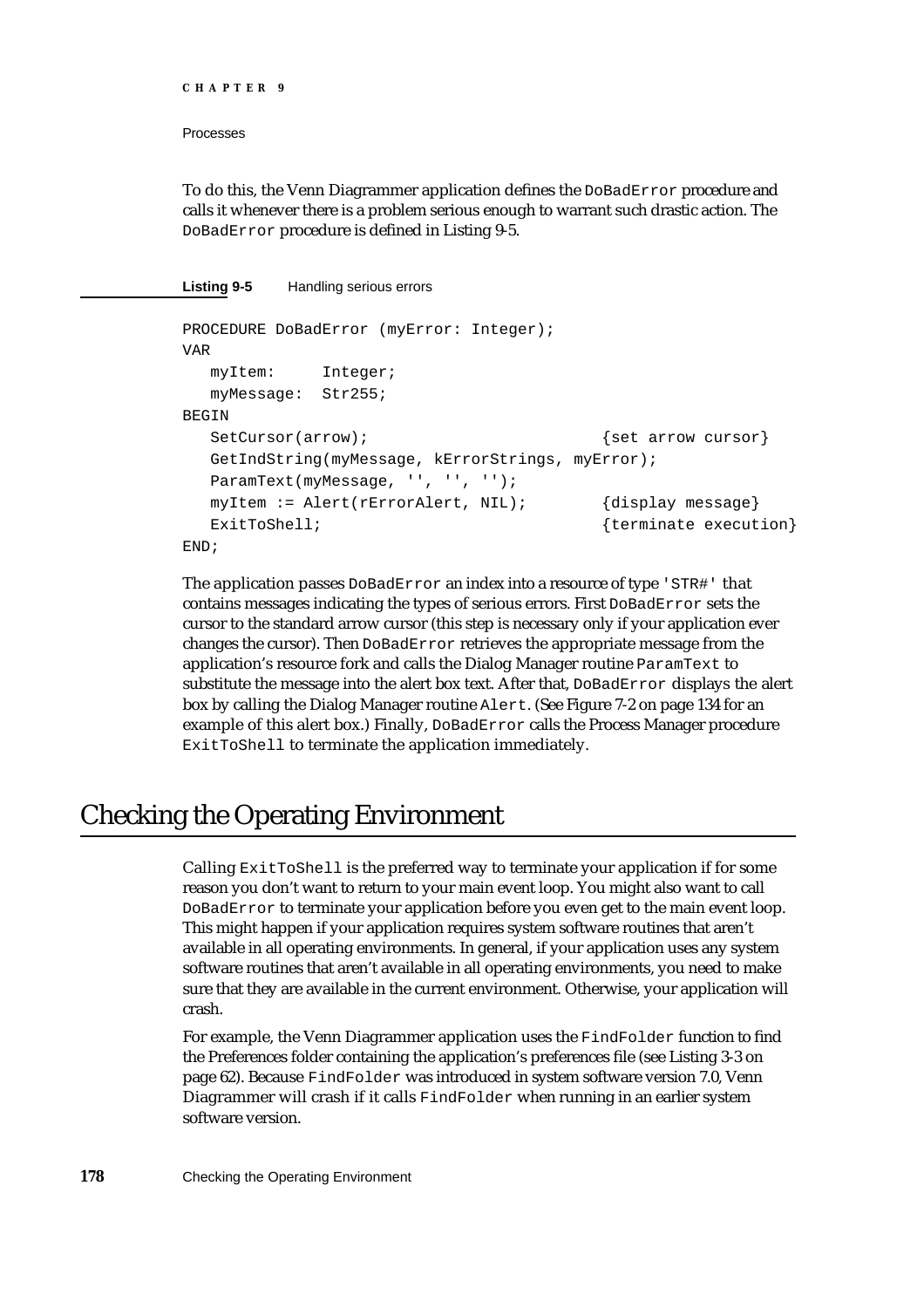#### Processes

To avoid crashing in environments that don't support the FindFolder function, the Venn Diagrammer application makes sure that the function is available before calling it. It calls the Gestalt function to see if FindFolder is present, as shown in Listing 9-6.

**Listing 9-6** Checking that FindFolder is present

```
FUNCTION IsFindFolder: Boolean;
VAR
  myResult: OSErr;
  myFeature: LongInt;
BEGIN
  IsFindFolder := FALSE; {assume it's not available}
  myResult := Gestalt(gestaltFindFolderAttr, myFeature);
  IF myResult = noErr THEN 
      IsFindFolder := BTST(myFeature, gestaltFindFolderPresent);
END;
```
The Gestalt function is part of the Gestalt Manager, which you can use to determine what software and hardware features are available in the current operating environment. When passed the gestaltFindFolderAttr selector code, the Gestalt function fills in the long integer passed in its second parameter (myFeature) with a bit field that encodes information about the features of the FindFolder function. Currently only one bit is defined, specified using the constant gestaltFindFolderPresent. If that bit is set, then FindFolder is present in the operating environment. The Venn Diagrammer application calls IsFindFolder as follows (see Listing 3-3 on page 62):

```
IF IsFindFolder THEN
  myResult := FindFolder(kOnSystemDisk, kPreferencesFolderType,
                           kDontCreateFolder, myVRefNum, myDirID);
```
#### **Note**

For complete details about using the Gestalt function to determine the features of the current operating environment, see the chapter "Gestalt Manager" in *Inside Macintosh: Operating System Utilities*.

If FindFolder function isn't available, Venn Diagrammer looks in the **default directory** instead of in the Preferences folder for the user's preferences file. This isn't the best strategy possible, but it's good enough for a simple application like Venn Diagrammer. More generally, however, you need to decide what the base system software requirements of your application are and how you want to react if necessary services aren't available. In some cases, working around a problem isn't so easy. In those cases, informing the user that your software won't run in the current system configuration and then exiting is probably the right thing to do.

A second way to determine the availability of a particular system software routine is to test directly for the existence of the routine by inspecting its trap number (a number that identifies each system software routine), using the technique illustrated in Listing 9-7.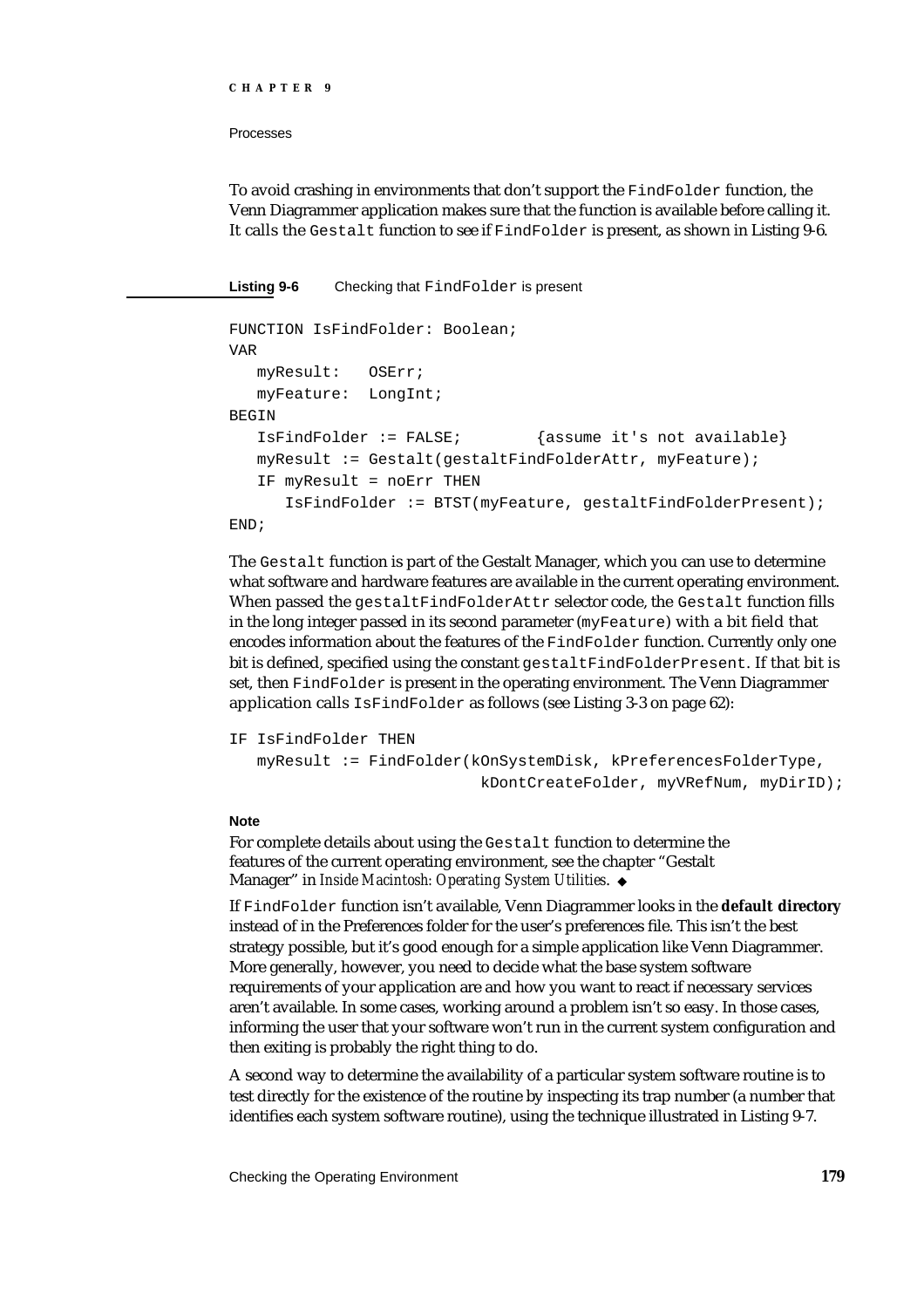```
CHAPTER 9
```
#### Processes

You should use this method to test for the existence of routines not included in managers about which Gestalt can report.

**Listing 9-7** Determining whether a trap is available

```
FUNCTION NumToolboxTraps: Integer;
BEGIN
   IF NGetTrapAddress(_InitGraf, ToolTrap) = 
                     NGetTrapAddress($AA6E, ToolTrap) THEN
      NumToolboxTraps := $200
   ELSE
     NumToolboxTraps := $400;
END;
FUNCTION GetTrapType (theTrap: Integer): TrapType;
CONST
   TrapMask = $0800;
BEGIN
   IF BAND(theTrap, TrapMask) > 0 THEN
      GetTrapType := ToolTrap
   ELSE
      GetTrapType := OSTrap;
END;
FUNCTION TrapAvailable (theTrap: Integer): Boolean;
VAR
   tType: TrapType;
BEGIN
   tType := GetTrapType(theTrap);
  IF tType = ToolTrap THEN
  BEGIN
      theTrap := BAND(theTrap, $07FF);
      IF theTrap >= NumToolboxTraps THEN
         theTrap := _Unimplemented;
   END;
   TrapAvailable := NGetTrapAddress(theTrap, tType) <>
                     NGetTrapAddress(_Unimplemented, ToolTrap);
END;
```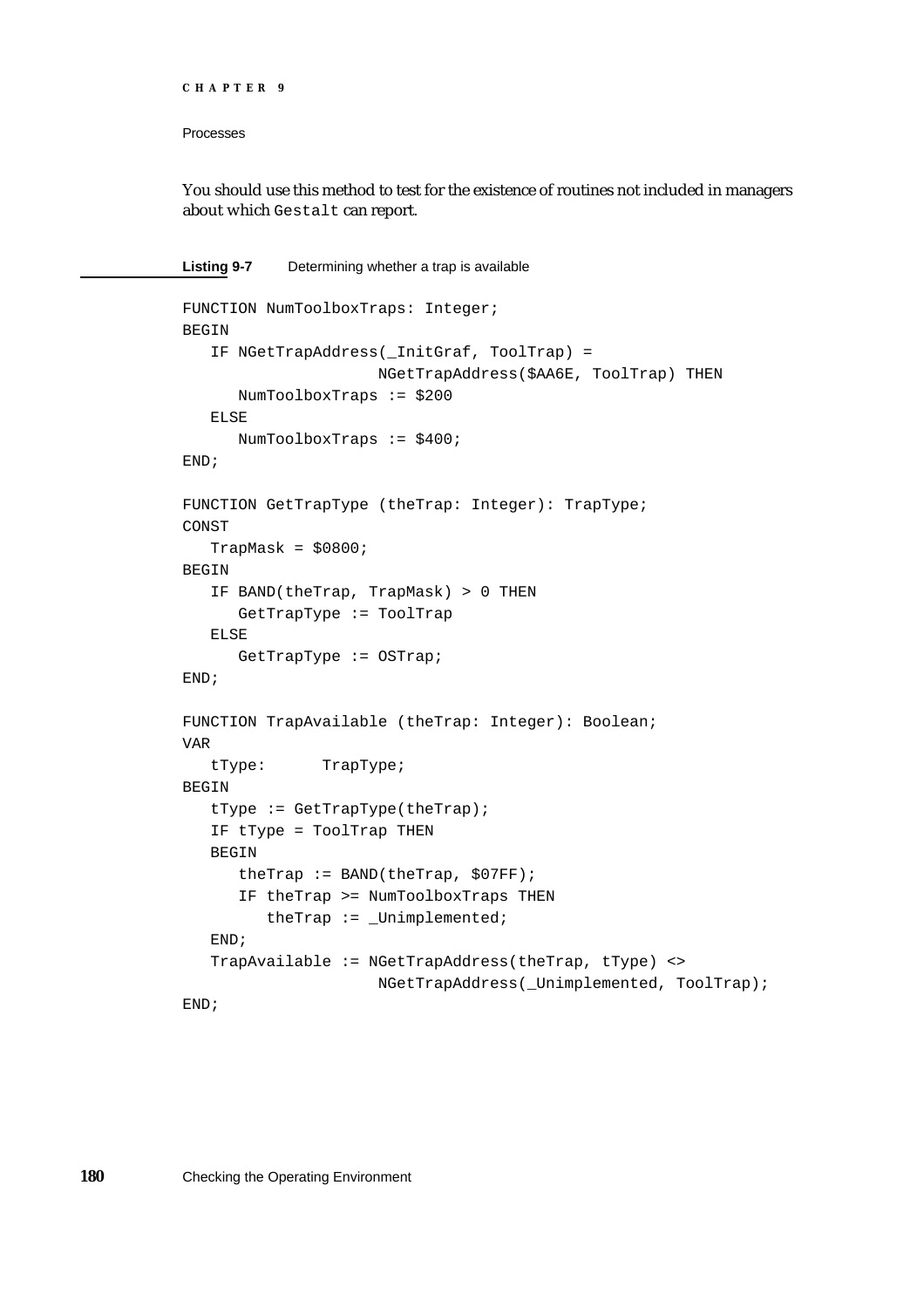#### Processes

Listing 9-8 shows how to use the TrapAvailable function defined in Listing 9-7 to determine whether the WaitNextEvent function is available.

**Listing 9-8** Checking for the availability of the WaitNextEvent function

```
FUNCTION WNEAvailable: Boolean;
CONST
   _MWaitNextEvent = $A860; {trap number of WaitNextEvent}
BEGIN
  WNEAvailable := TrapAvailable(_WaitNextEvent);
END;
```
The NumToolboxTraps function relies on the fact that the InitGraf trap (trap number \$A86E) is always implemented. If the trap dispatch table is large enough (that is, has more than \$200 entries), then \$AA6E always points to either \_Unimplemented or something else, but never to InitGraf. As a result, you can check the size of the trap dispatch table by checking to see if the address of trap \$A86E is the same as \$AA6E.

After receiving the information about the size of the dispatch table, the TrapAvailable function first checks to see if the trap to be tested has a trap number greater than the total number of traps available on the machine. If so, it sets the theTrap variable to \_Unimplemented before testing it against the \_Unimplemented trap. See the discussion of the trap dispatch table utilities in *Inside Macintosh: Operating System Utilities* for complete details on trap numbers and the trap dispatch table.

#### **IMPORTANT**

There's one final twist in this story. Your software development system might provide glue routines that mimic the operation of some system software routines, thereby allowing you to call them in earlier system software versions. (For instance, MPW versions 3.2 and later provide glue that allows you to call FindFolder in system software versions prior to 7.0.) However, you cannot in general use Gestalt or the technique shown in Listing 9-7 to test for the availability of routines provided as glue. Instead, you'll need to consult the documentation for your development system to find out what glue routines it provides.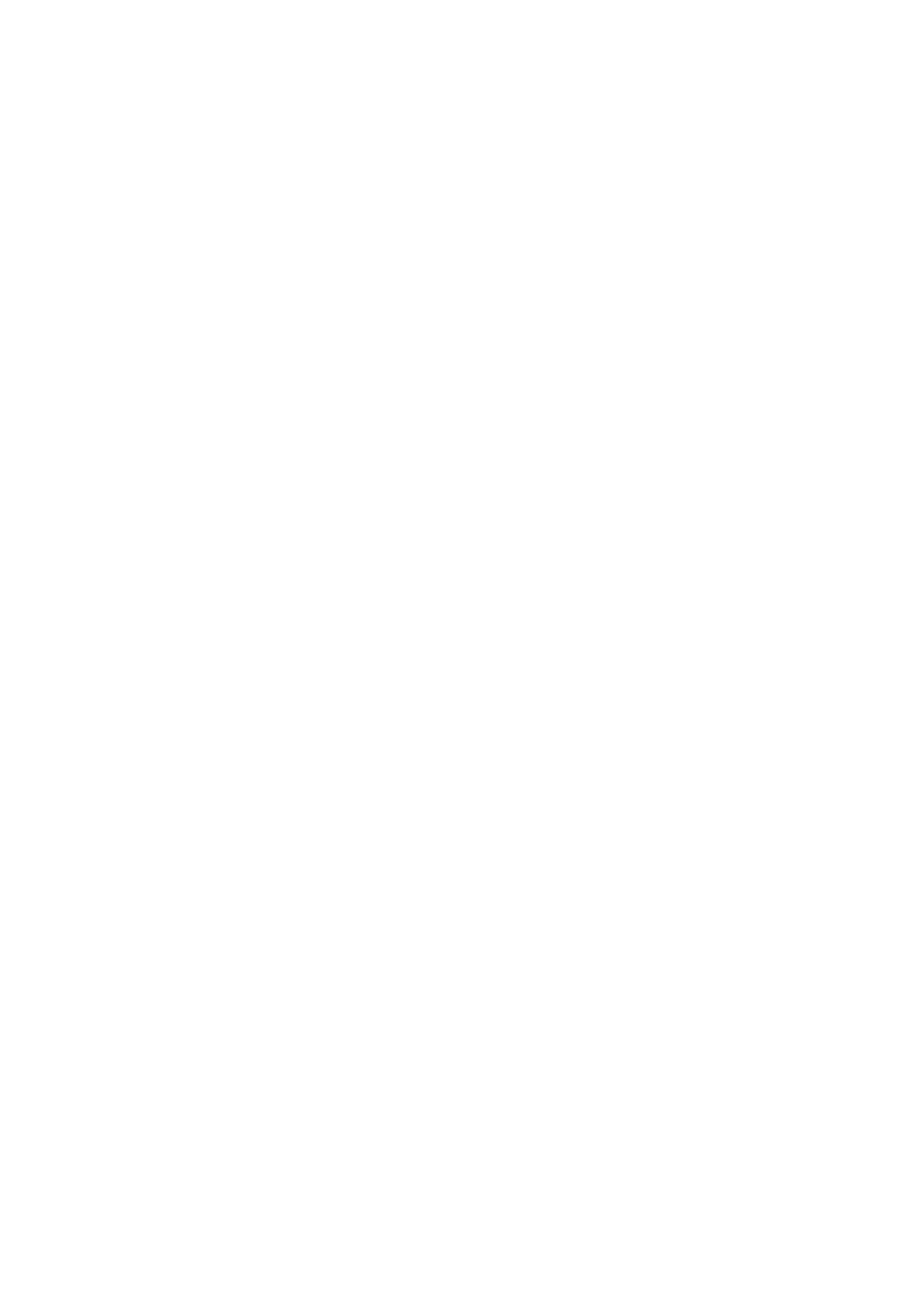# Going Further

If you've made it this far, you've learned quite a bit about putting a Macintosh application together. You've seen how to create and manage menus, windows, dialog boxes, and preference files. You know how to get information about the user's actions, and you know how to respond to many of those actions. You also know, at least in overview, how your application shares the available system resources with the Operating System and other open applications. Congratulations; that's a lot to learn in less than 200 pages.

No doubt, however, you want to learn more. The Venn Diagrammer application fails to implement a number of very fundamental elements of a typical Macintosh application. It provides no text-input or editing capabilities, no support for user drawing, no support for color, and virtually no support for the many important features introduced in System 7. The following section briefly describes some of these capabilities and refers you to the *Inside Macintosh* books that give more information about implementing those capabilities.

This afterword also provides some hints on writing your application so that it is compatible with all existing Macintosh computers and system software versions and so that it can be easily localized to different languages. This afterword ends with a list of additional developer services provided by Apple Computer, Inc.

## Implementing Further Features

Venn Diagrammer succeeds in its basic goal, which is to illustrate how to implement many of the essential user interface components of a typical Macintosh application and to introduce the very simplest features of the Operating System. It shows how to do basic drawing in a window and how to handle many user actions. Best of all, it's a real application that does useful, albeit limited, work.

It's important to realize that although some parts of the source code presented throughout this book are purposely simplified, other parts are not. The code for handling dialog boxes, for instance, is designed to be easily amplified to handle other modeless dialog boxes. The basic event loop and the menu-handling code are also quite typical of what you'd find in a commercial Macintosh application. The Venn Diagrammer source code is not intended as a shell on which to base your application, but chances are you'll do at least a few things in the same way.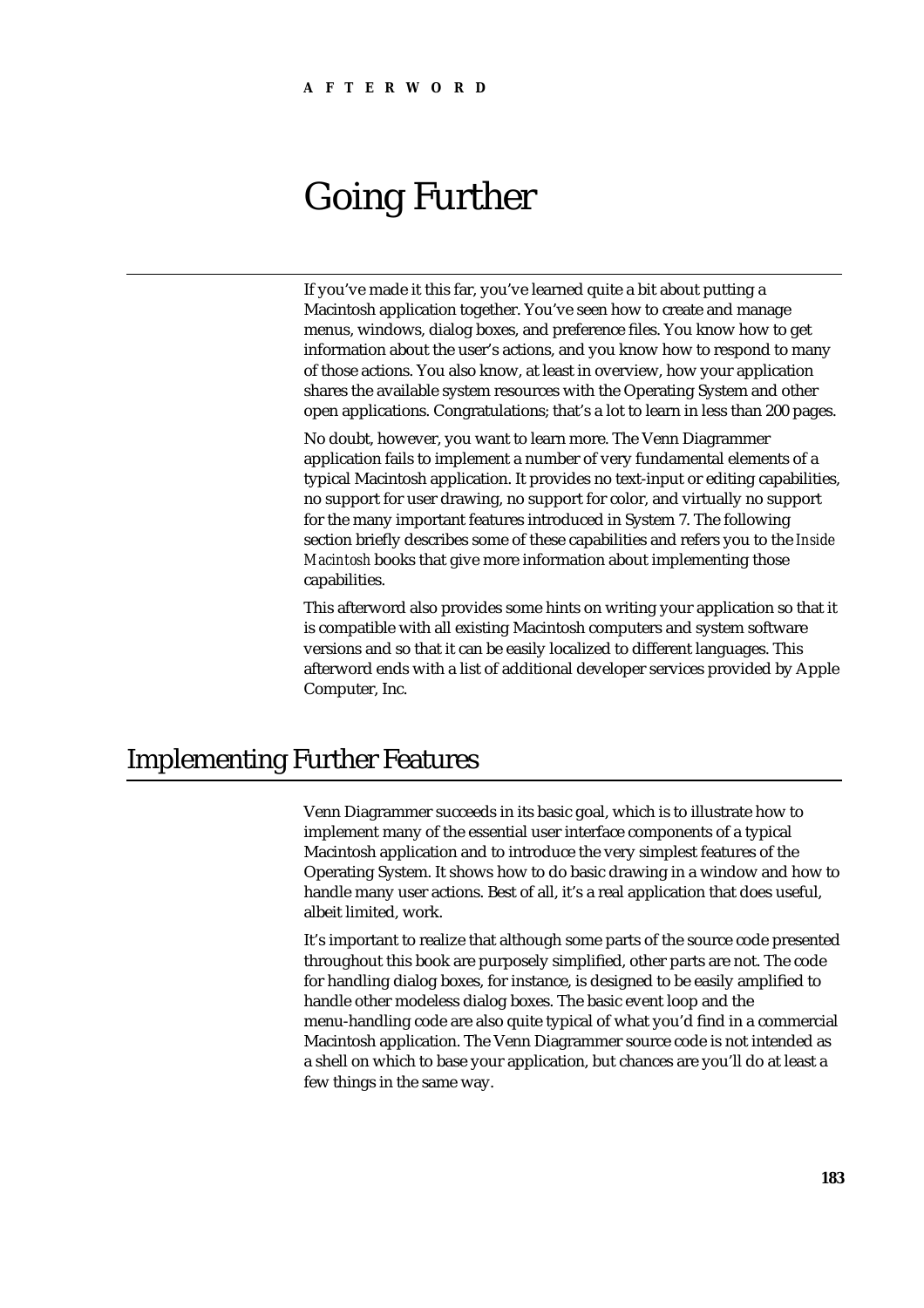Still, the Venn Diagrammer source code fails to illustrate how to implement a number of important Macintosh features. Here's a moderately complete list of what's missing and where you can look to get the information you need to add these features to your application:

- **Windows.** The document windows created by the Venn Diagrammer application are of fixed size, so they don't need to contain zoom boxes, size boxes, or scroll bars. In all likelihood, however, your application will allow the user to enter and edit information (such as text or graphics) that will usually not fit in a fixed-size window. As a result, you will probably want to include support for these window elements. To learn how to handle zoom and size boxes, see the chapter "Window Manager" in *Inside Macintosh: Macintosh Toolbox Essentials*. To learn how to implement scroll bars, see the chapter "Control Manager" in that same book.
- **Menus.** The Macintosh system software provides support for several kinds of menus in addition to the standard "pull-down" menus used by the Venn Diagrammer application. A very useful adaptation of the pull-down menu is the **pop-up menu,** which you can put in dialog boxes and document windows. Moreover, both pop-up menus and pull-down menus can contain **hierarchical menus,** where an entire menu is attached to a menu item. For information about these additional kinds of menus, see the chapter "Menu Manager" in *Inside Macintosh: Macintosh Toolbox Essentials*. That chapter also shows how to modify a menu item's text and style, how to add a mark to a menu item, and how to associate an icon with a menu item. Because pop-up menus are actually very complex controls, you'll also need to read the chapter "Control Manager" in *Inside Macintosh: Macintosh Toolbox Essentials* to learn how to handle pop-up menus.
- **Text.** Most Macintosh applications support some form of text entry and editing, even if just to solicit some piece of information from the user in a dialog box. The system software includes TextEdit, which you can use to provide basic text-handling capabilities for your application. Although TextEdit was originally designed to handle edit fields in a dialog box, you can also use it for other purposes. For example, if you're writing a spreadsheet application, you might use TextEdit to handle small amounts of text. TextEdit is not, however, suitable for large amounts of text (greater than about 32,000 characters). If you're writing a word-processing application, you'll need to write your own custom text-handling routines. To learn how to handle text entry and editing in dialog boxes, see the chapter "Dialog Manager" in *Inside Macintosh: Macintosh Toolbox Essentials*. To learn how to use TextEdit directly, see the chapter "TextEdit" in *Inside Macintosh: Text*. This latter book also describes a number of other text-related facilities provided by the Macintosh system software, such as support for multiple fonts and non-Roman character sets.
- **Files.** The Venn Diagrammer application can create, read, and write resource files only (which contain the user's preferences). Most applications allow the user to create and edit information of arbitrary size, and they store that information in a file's data fork. The data fork can contain any kind of information you care to put there. You read and write data from a file's data fork using the File Manager, and you present the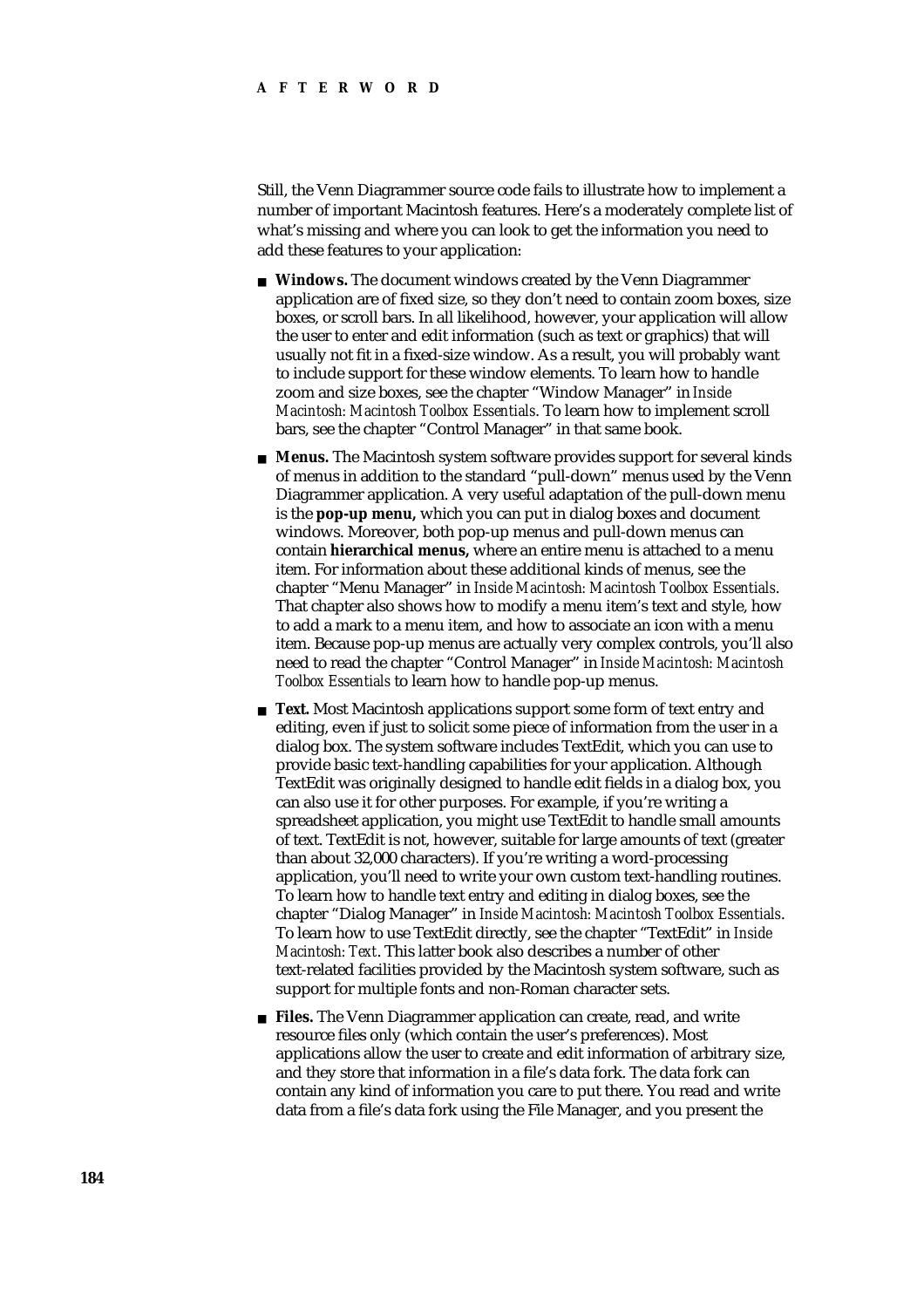#### **AFTERWORD**

standard user interface for opening and saving files using the Standard File Package. The chapter "Introduction to File Management" in *Inside Macintosh: Files* shows how to use these and other services to implement the typical File menu commands (Open, Save, Save As, Revert, and so forth). Other chapters in that book provide more detailed information about the structure of the file system used on Macintosh computers and about the system software managers you can use to manipulate objects in the file system. For more complete information on reading and writing resource files, see the chapter "Resource Manager" in *Inside Macintosh: More Macintosh Toolbox*.

- **Icons.** To learn how to define icons for your application and its document files, see the chapter "Finder Interface" in *Inside Macintosh: Macintosh Toolbox Essentials*.
- **Help.** Every application should include the resources necessary to allow the Help Manager to display help balloons after the user has chosen the Show Balloons command from the Help menu. Usually you can add support for help balloons simply by adding resources to your application's resource fork, without having to change or recompile its source code. In some cases, however, you might also need to modify the source code to provide help balloons. For complete details on implementing help balloons, see the chapter "Help Manager" in *Inside Macintosh: More Macintosh Toolbox*.
- **Printing.** One of the easiest features to add to the Venn Diagrammer application is the capability to print a Venn diagram window. Printing essentially involves just drawing the window into a special graphics port called a printing graphics port. Before doing that, however, you need to present the standard dialog boxes to set up a page and to send a print job to a printer. If, as is usually the case, there are multiple pages to be printed, you'll want to structure your printing code into a printing loop. A complete printing loop is provided in the chapter "QuickDraw Printing Manager" in *Inside Macintosh: Imaging*. That chapter also shows how to handle a number of other printing-related tasks.
- **Memory.** The Venn Diagrammer application is surprisingly naive in its management of the memory in its own partition. For the most part, it simply tries to allocate the memory it needs for some particular operation, and if it fails to get that memory, it just does the safest thing it can to work around that failure. You'll want to implement a much more robust scheme to manage the memory you're allocated when your application starts up. You need to make sure that your application's memory requirements don't consume too much of your partition, because many system software routines (especially many QuickDraw routines) also use memory in your application partition. For a simple but effective memory-management strategy, see the chapter "Introduction to Memory Management" in *Inside Macintosh: Memory*. For some advice on how to segment your application's executable code to minimize its memory footprint, see the chapter "Segment Manager" in *Inside Macintosh: Processes*.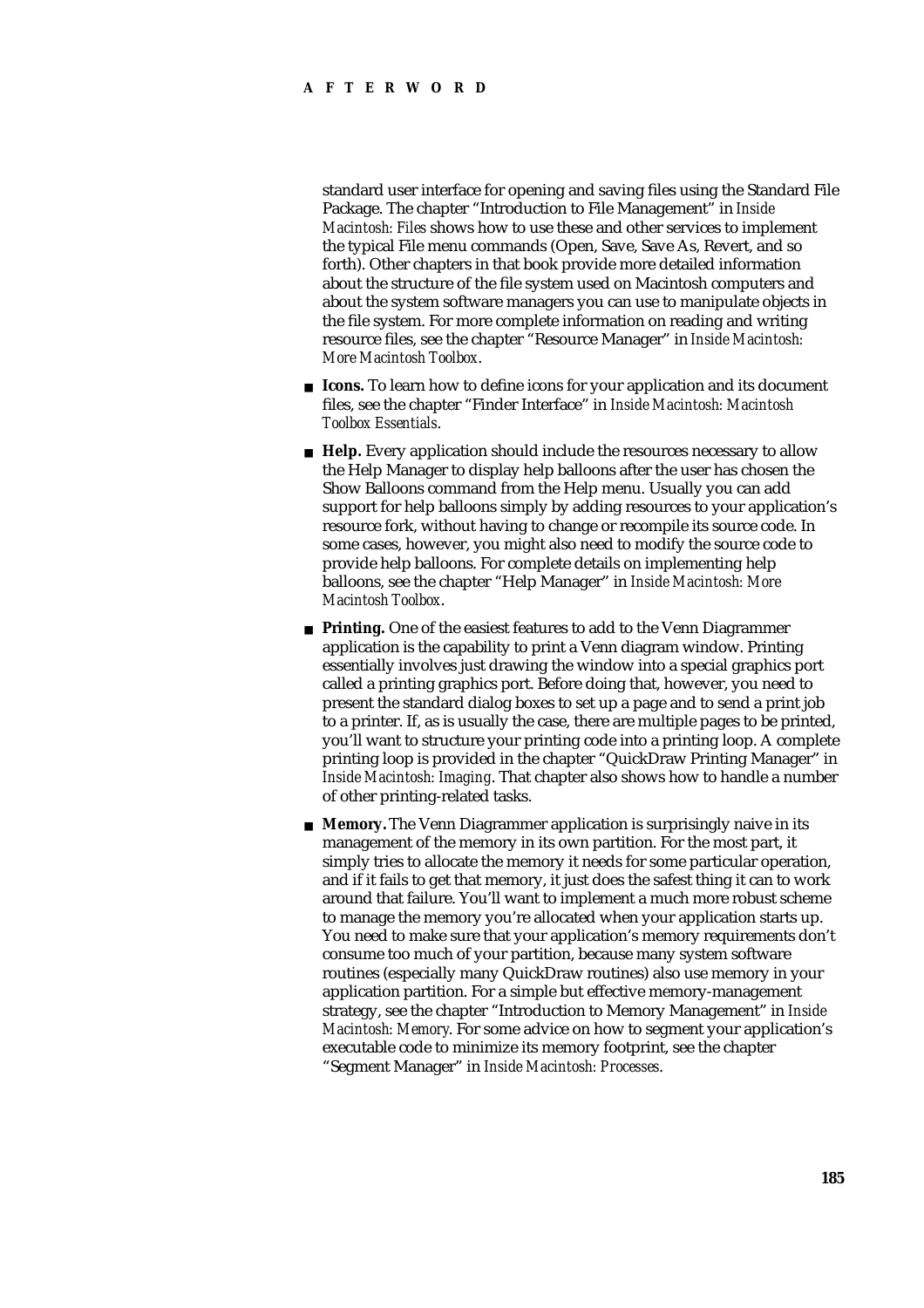- **Interapplication Communication.** To take full advantage of the cooperative multitasking environment provided in system software versions 7.0 and later, your application should be able to communicate effectively with other open applications. The system software provides several ways in which you can interact with other applications. You can support the publish and subscribe capabilities of the Edition Manager (described earlier in "Interapplication Communication" beginning on page 14) and you can support high-level events such as Apple events. For complete details on how to communicate and share data with other applications, see the book *Inside Macintosh: Interapplication Communication*.
- **Sound.** You can enhance the perceived quality of your application by appropriately including sounds in its user interface. When, for example, the user asks the Venn Diagrammer application to check the user's diagram, the application might play some agreeable sound if the diagram is correct and some discordant sound otherwise. Sound can provide user feedback that is not achievable using text and graphics alone. Other applications are more directly involved with recording or producing sound. To learn how to add sound capabilities to your application, see the chapter "Introduction to Sound" in *Inside Macintosh: Sound*.
- **Color.** Like sound, color might be either an enhancement to or a fundamental feature of your application. For example, Venn Diagrammer might allow the user to fill empty regions with colored patterns. You can use QuickDraw to draw shapes, regions, and even text in any color supported by the available video devices. For complete information on supporting color in your application, see the appropriate chapters in *Inside Macintosh: Imaging*.

#### **IMPORTANT**

You don't have to read all of the books mentioned in this list to develop a Macintosh application. Which of the many *Inside Macintosh* books you'll need depends on the particular requirements of your application. (The Venn Diagrammer application, for instance, draws mainly on four books only: *Inside Macintosh: Macintosh Toolbox Essentials*, *Inside Macintosh: More Macintosh Toolbox*, *Inside Macintosh: Memory*, and *Inside Macintosh: Imaging*.) Moreover, you don't necessarily have to read all of a chapter to get started using a certain manager. Most chapters in *Inside Macintosh* contain advanced material that is likely to be of interest only to developers with very specialized needs.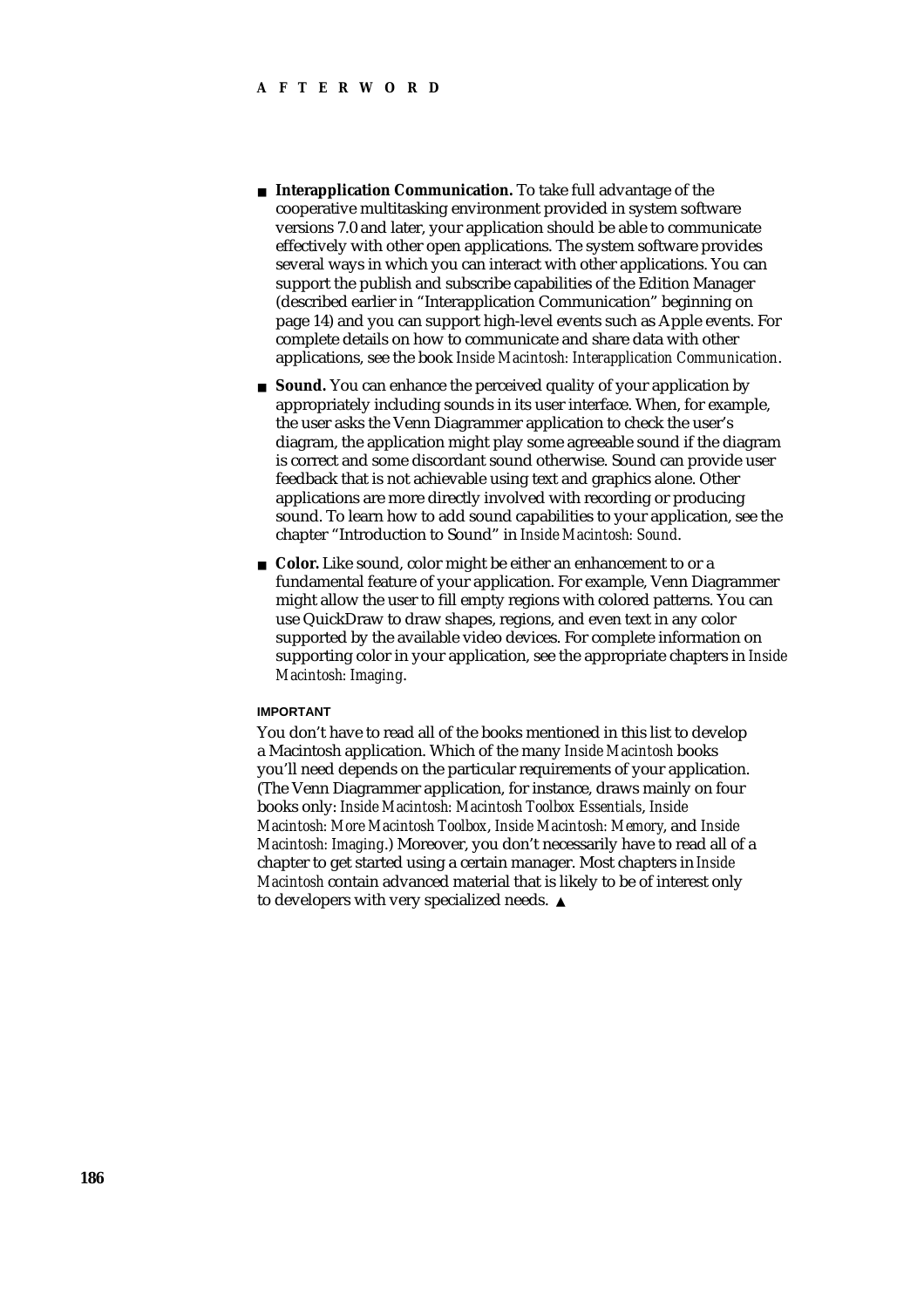## Maintaining Compatibility

**Compatibility** is the ability of an application to execute properly in different operating environments. Compatibility is important if you want to write software that runs, with little or no modification, on all members of the Macintosh family and in all system software versions.

The key to achieving compatibility is not to depend on things that may change. *Inside Macintosh* contains numerous warnings about which information is likely to change. As the Operating System and Toolbox evolve to accommodate the needs of developers and users, many of their elements will vary. Whenever possible, Apple Computer strives to add features without altering existing programming interfaces. In general, you can assume that Operating System and Toolbox routines are less likely to change than data structures. Therefore, you should never directly manipulate data structures that are internal to a manager or system software routine, even if their structure is documented. Instead, you should manipulate those structures only indirectly, by calling Operating System and Toolbox routines that achieve the desired effect. In particular, you should never alter any portion of a data structure marked as unused or reserved.

Another key to writing compatible code is to code defensively. Do not assume that users perform actions in a particular order, and do not assume that function and procedure calls always succeed. You should always test the return values of routines for errors, as illustrated in most of the code samples presented in this book.

Here are some more specific guidelines to keep in mind as you write your application:

- n Never address hardware directly; whenever possible, use the routines provided by the various device drivers and managers to send data to the available hardware. The addresses of memory-mapped hardware are always subject to change, as is the hardware itself. More important, direct access to such hardware is not possible in every operating environment. In multi-user systems like A/UX, for instance, the operating system manipulates all hardware; applications simply cannot write directly to hardware addresses.
- Avoid writing directly to the screen. Use QuickDraw routines whenever possible to draw on the screen. If you absolutely must write directly to the screen, do not assume that the screen is a fixed size or that it is in a fixed location. The location, size, and bit depth of the screen differ in various machines.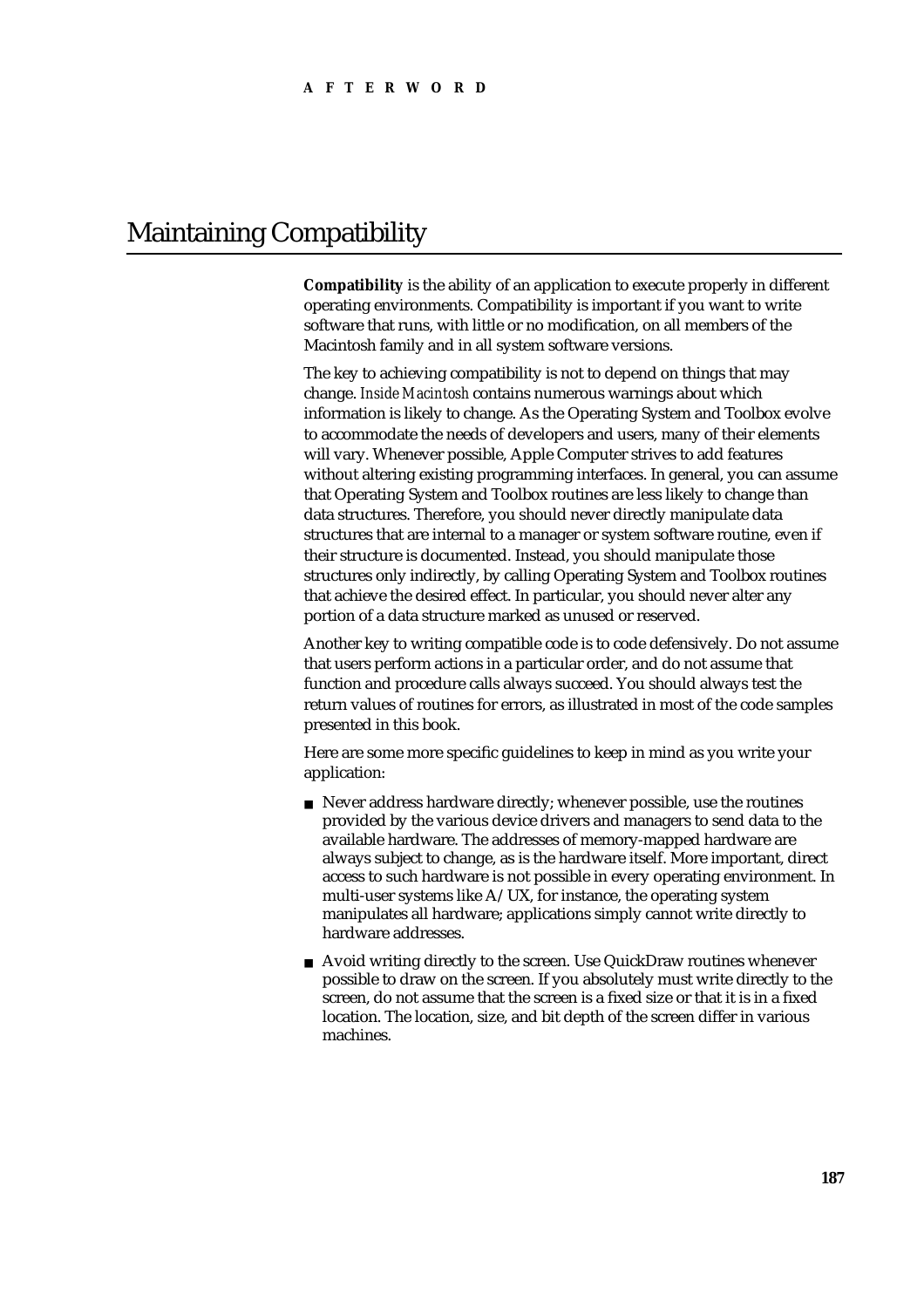n Don't rely on system global variables. Many of these variables are documented in *Inside Macintosh,* but many are not. In particular, you must avoid undocumented system global variables because they are most likely to change. But you should try to avoid even well-known system global variables because they may not be available in all environments or in the future. In general, you can avoid using system global variables by using available routines that return the same information. (For example, the TickCount function returns the same value that is contained in the system global variable Ticks.)

## Making Your Application Localizable

**Localization** is the process of adapting an application to a specific language, culture, and region. By planning ahead and making localization relatively painless, you'll ensure that your product is ready for international markets in the future. This section provides a brief overview of what you need to do to make it easy to localize your application. For the complete account of writing software that is compatible with Macintosh computers throughout the world, see *Inside Macintosh: Text* and *Guide to Macintosh Software Localization.*

The key to easy localization is to store region-dependent information used by your application as resources (rather than within the application's code). Text seen by the user can then be translated without modifying the code. In addition, storing such information in resources means that your application can be adapted for a different area of the world simply by substituting the appropriate resources. Make sure that at least the following kinds of information are stored in resources:

- all text, including special characters and delimiters
- menus and keyboard equivalents for menu commands (if available)  $\overline{p}$
- character, word, phrase, and text translation tables  $\sf n$
- address formats, including zip codes and telephone numbers n.

When you create resources for your applications, remember the following key points:

- n text needs room to grow (up, down, and sideways)
	- n translated text is often 50 percent larger than the U.S. English text
	- diacritical marks, widely used outside the United States, may extend up to the ascent line
	- some system fonts contain characters that extend to *both* the ascent and descent lines
- n text location within a window should be easy to change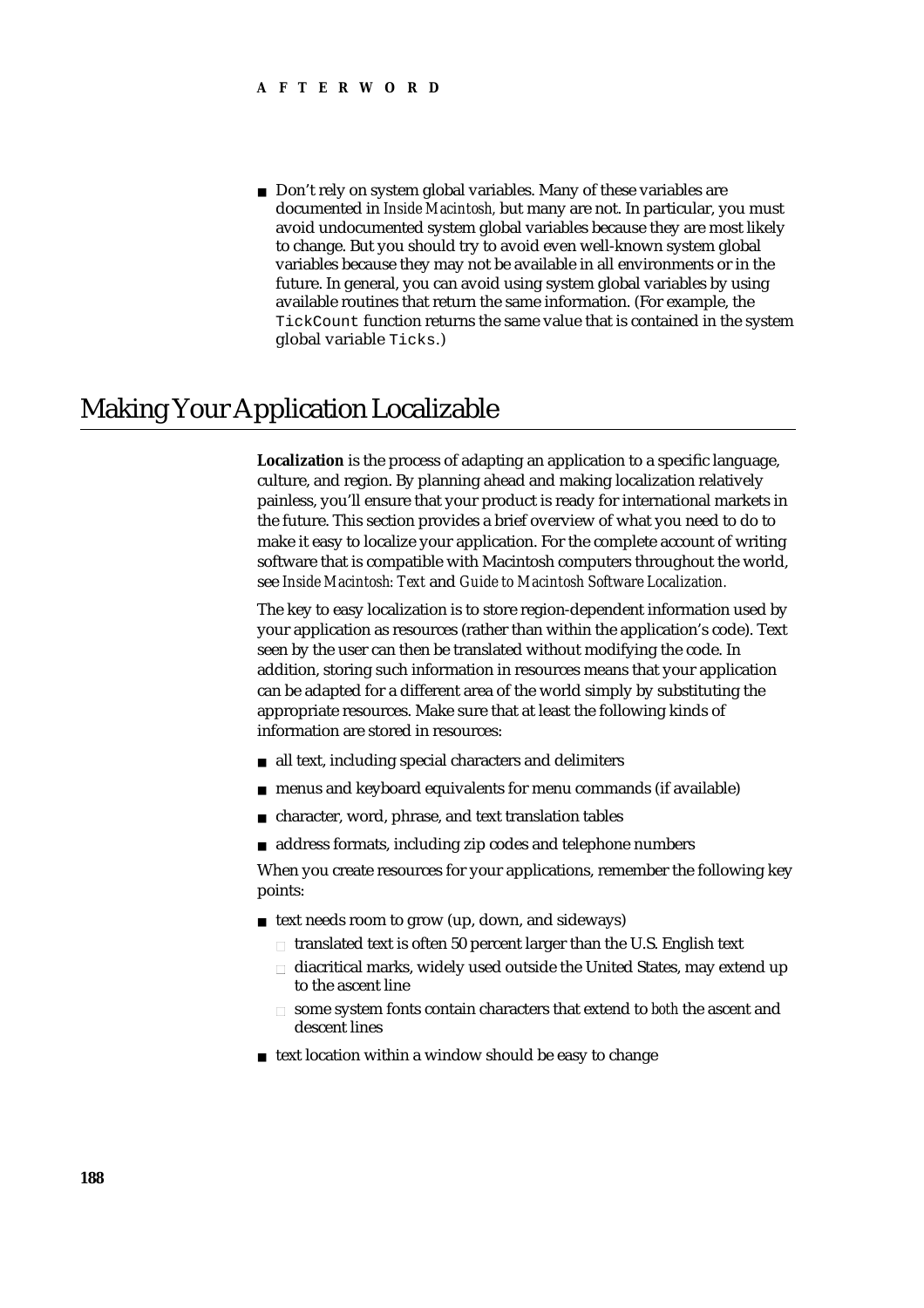## Using Developer Services

In addition to the *Inside Macintosh* library of books, Apple Computer provides a number of other services that you can use to learn more about programming for Macintosh computers and simplify your software development process. Apple's goal in making these services available is to provide you with the resources you need to create outstanding Macintosh applications. These services include

- books and other technical publications  $\overline{p}$
- programming languages and tools  $\overline{p}$
- programming classes and self-paced training materials  $\mathbf{r}$
- conferences and workshops  $\overline{a}$
- n technical support

Most of these products and services are available to anyone interested in programming for Macintosh computers. You can get information about them by contacting APDA, Apple's source for developer tools. See the Preface (page xv) for details on contacting APDA.

Some of the services just listed—in particular, technical support and invitations to some developer conferences and workshops—are provided only to members of the Apple Associates and Partners Program. For information about Apple's support programs for commercial developers, call the Developer Hotline at (408) 974-4897. These programs are available to developers in the United States and Canada only.

### Technical Publications

Apple provides a number of technical publications that can assist you in writing Macintosh applications. Here's a brief description of three books that you'll probably need right now:

- *Macintosh Human Interface Guidelines.* A complete description of the Apple Desktop Interface and an indispensable set of guidelines governing the appearance and behavior of Macintosh applications. You will need this book to ensure that your application conforms to those guidelines.
- *Technical Introduction to the Macintosh Family*. A general introduction to the family of Macintosh computers, with emphasis on the features that make it a desirable platform for application developers. This book also provides details on Macintosh hardware and on A/UX, Apple's version of the  $UNIX^{\omega}$  operating system.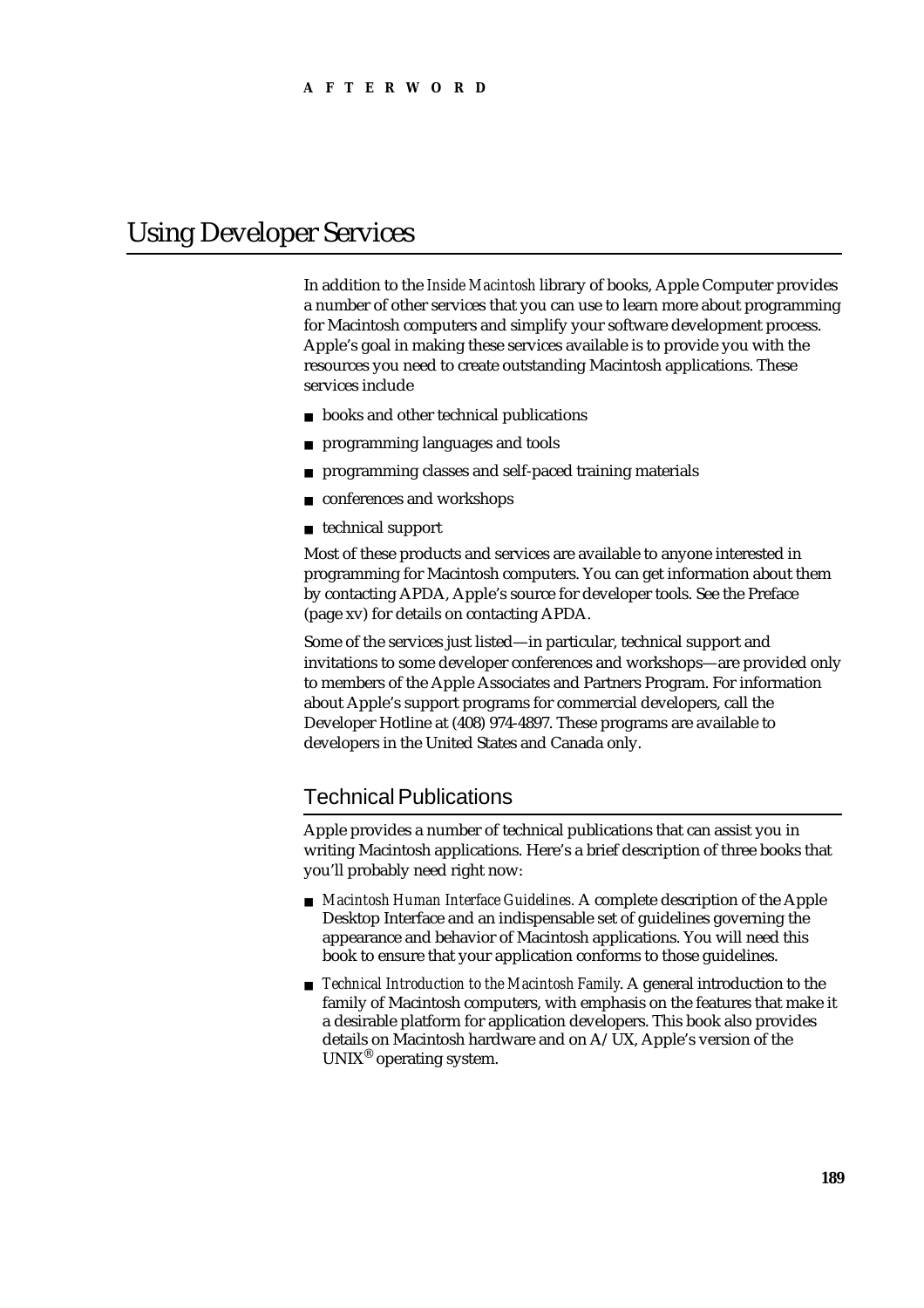*Guide to Macintosh Software Localization*. A guide to the process of localizing application software for Macintosh computers around the world. You'll want to read this book for essential information about making your product marketable worldwide.

If you are an Apple Associate or Partner, you'll automatically receive a subscription to *develop, The Apple Technical Journal*. This magazine is intended to complement other reference materials like *Inside Macintosh*. It doesn't try to replace or reword those books; instead, it's designed to help you understand them by illustrating some of the techniques they describe. For subscription information, contact

*develop* Apple Computer, Inc. P.O. Box 531 Mount Morris, IL 61054-7858

| <b>Telephone</b> | 800-877-5548 (United States)<br>815-734-6309 (All other countries) |
|------------------|--------------------------------------------------------------------|
| Fax              | 815-734-4205                                                       |
| AppleLink        | <b>DEV.SUBS</b>                                                    |

#### **Training**

Apple Developer University offers a broad range of Macintosh programming instruction through hands-on classes and self-paced training products. Classes are offered in Cupertino, at Apple training facilities worldwide, on an on-site basis, and through selected third-party University and Corporate trainers.

Developer University provides expert instruction for all levels of Macintosh programmers. These course teach programmers to produce fast, efficient code that takes maximum advantage of the Macintosh Toolbox and Operating System.

Apple Developer University is open to all individuals worldwide who have an interest in mastering leading-edge technology. To reserve your place in a class, schedule an on-site training class, or for more information, contact

Apple Developer University Training Registrar Apple Computer, Inc. 20525 Mariani Avenue M/S 75-6U Cupertino, CA 95014 Telephone 408-974-6215 (United States) Fax 408-974-0544 AppleLink DEVUNIV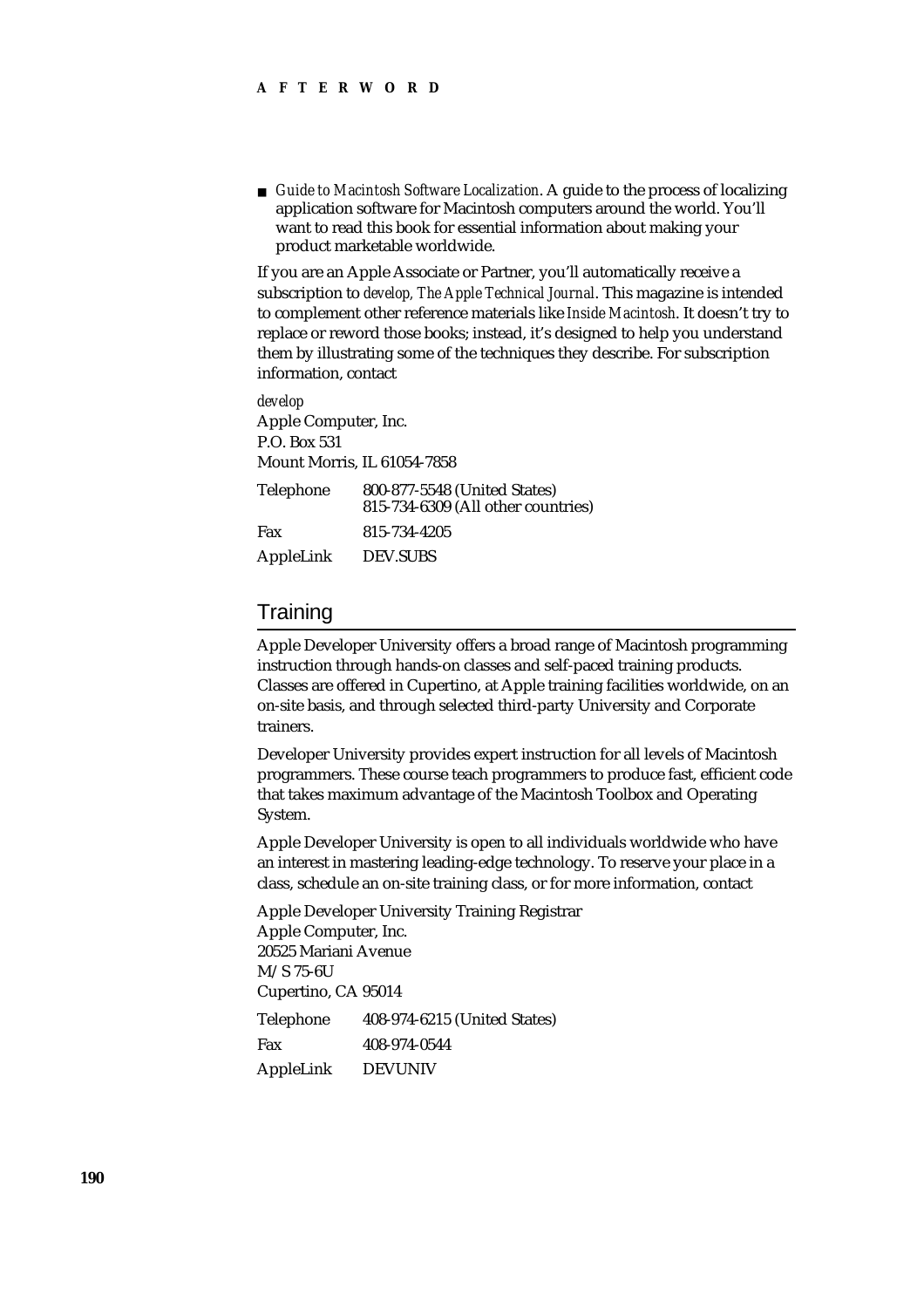#### **AFTERWORD**

## Technical Support

If you are an Apple Associate or Partner, you'll have access to various levels of technical support from Apple. Both Associates and Partners receive monthly mailings that include a newsletter, Apple II and Macintosh Technical Notes, pertinent Developer Programs information, and the latest news relating to Apple products. Mailings also usually include the latest developer CD-ROM, which contains system software, programming utilities, code samples illustrating how to use various parts of the Macintosh system software, and the latest on-line technical documentation.

In addition, Apple Partners receive discounts on Apple equipment and technical assistance from the staff of Apple's Developer Technical Support department.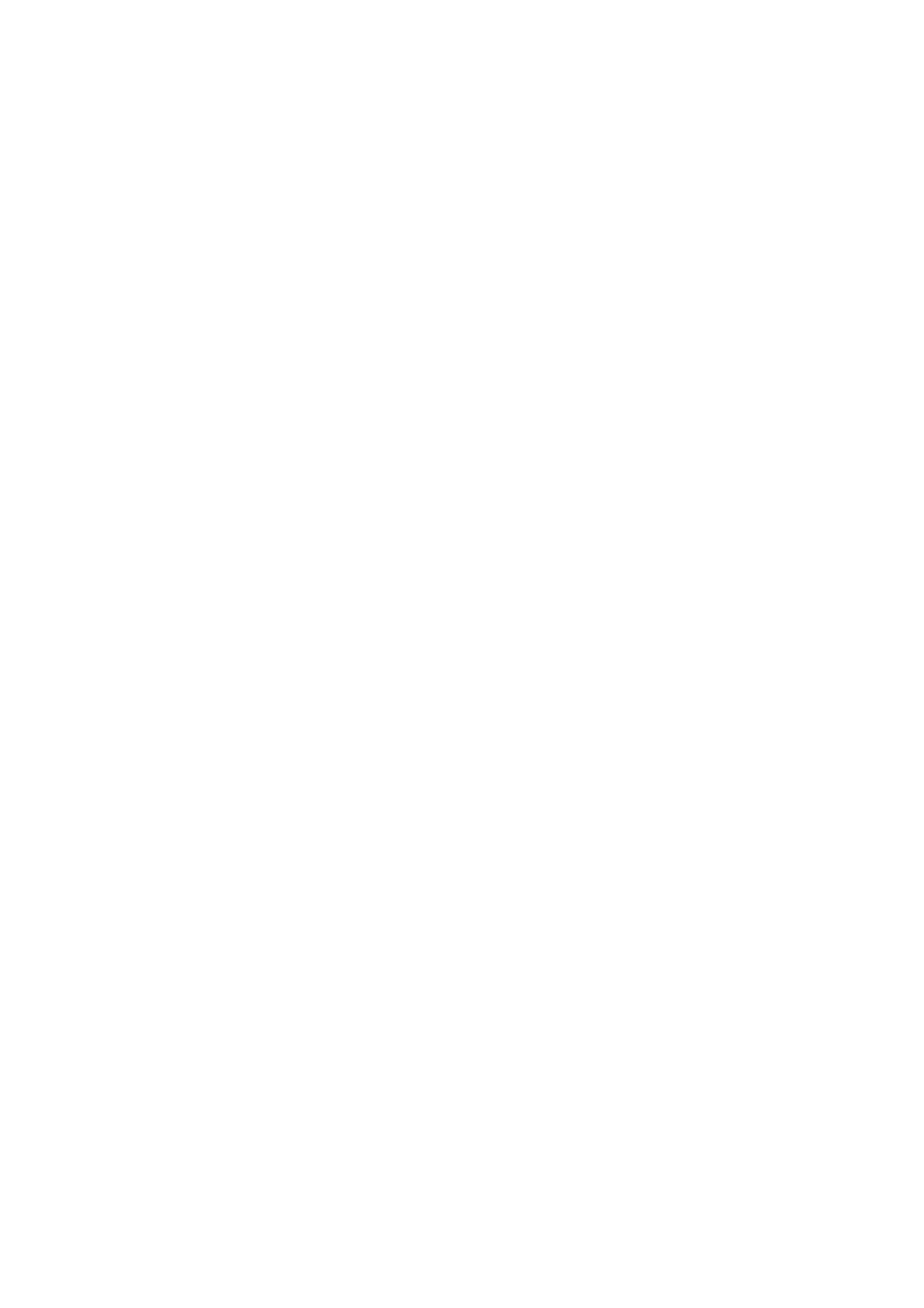# Appendixes

The following five appendixes provide complete source code listings of the parts of the Venn Diagrammer application whose operations are explained in this book. For clarity, the source code is divided into five parts:

- Appendix A, "Constants, Types, and Variables", beginning on page 195, defines the constants, data types, and global variables used by the Venn Diagrammer application
- Appendix B, "Utility Routines", beginning on page 199, defines a number of utility procedures and functions used by the remaining code samples
- Appendix C, "Dialog Code", beginning on page 205, defines a handful of procedures that manage dialog boxes
- n Appendix D, "Resource Code", beginning on page 211, shows how to read and write a simple set of application preferences
- $n_A$  Appendix E, "User Interface Code", beginning on page 217, shows the code that manages the basic application setup, event handling, and user interface

Code that is specific to handling Venn diagrams (such as the procedures that handle the first five menu commands in the Venn menu) is not shown in this book.

#### **IMPORTANT**

As explained in the preface to this book, this code is provided for explanatory purposes only. The code listed in these appendixes might not be appropriate for the particular needs of your application.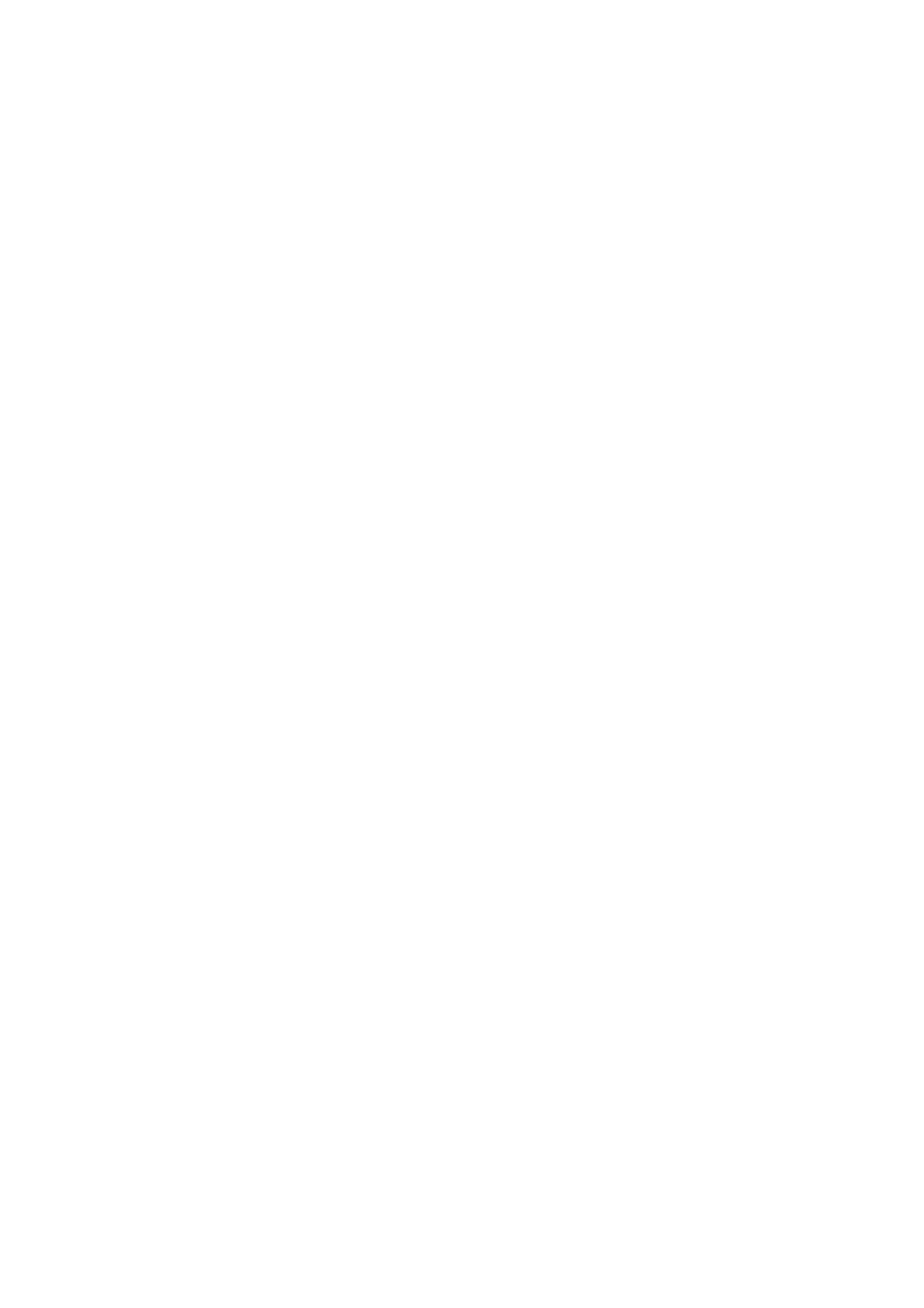## Constants, Types, and Variables

This appendix defines most of the constants, data types, and global variables used by the Venn Diagrammer application.

```
UNIT Global;
INTERFACE
```

```
CONST
  {menu constants (resource IDs and menu command numbers)}
  rMenuBar = 128; {\text{mean}} bar resource ID}
  mApple = 128; {resource ID of Apple menu}iAbout = 1; \{our About... dialog\}mFile = 129; {resource ID of File menu}iNew = 1;iClose = 2;iOuit = 4;
  mEdit = 130; {resource ID of Editor menu}iUndo = 1;
  iCut = 3;
  iCopy = 4;iPaste = 5iiClear = 6;mVennD = 131; {resource ID of Venn menu}iCheckVenn = 1;iDoVenn = 2;
  iClearVenn = 3;
  iNextTask = 4;
  iCheckArg = 5;iGetVennPrefs = 7;
  kNumTools = 5;rVennD = mVennD; {resource ID of Venn diagram window}
  {dialog boxes and their associated items}
  r\text{AboutDial} = 7000; \{r\text{esource ID of About dialog}\}
```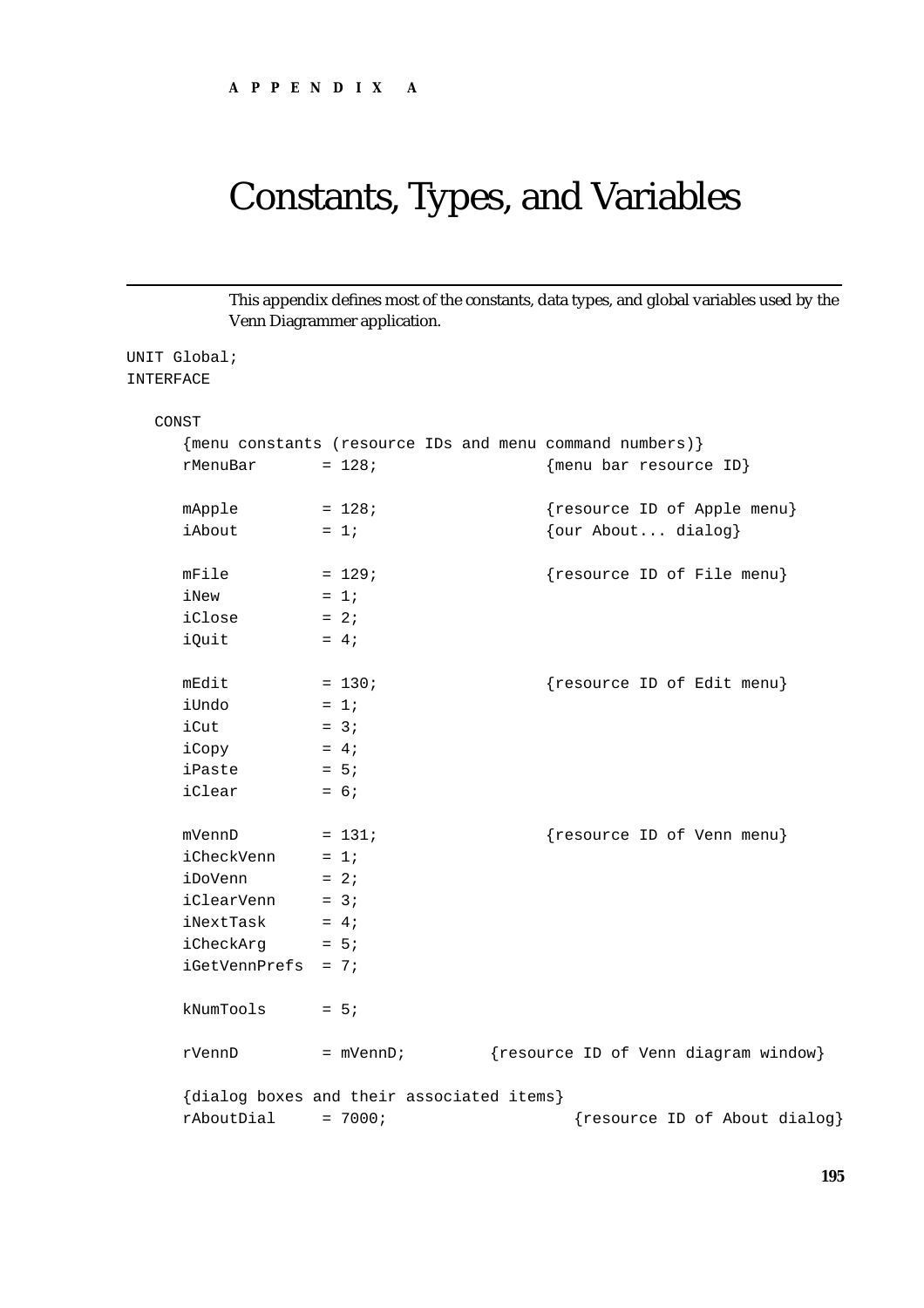```
APPENDIX A
```
Constants, Types, and Variables

| iOK                       | $= 1i$      | $\{OK\ button\}$                                               |
|---------------------------|-------------|----------------------------------------------------------------|
| iCancel                   | $= 2i$      | {Cancel button}                                                |
|                           |             |                                                                |
| $rVennDPrefsDial = 3040;$ |             | {resource ID of Preferences dialog}                            |
| iEmptylRadio              |             | {dialog item numbers}<br>$= 1i$                                |
| iEmpty2Radio              |             | $= 2i$                                                         |
| iEmpty3Radio              |             | $= 3i$                                                         |
| iEmpty4Radio              |             | $= 4i$                                                         |
| iEmptylIcon               |             | $= 5i$                                                         |
| iEmpty2Icon               |             | $= 6i$                                                         |
| iEmpty3Icon               |             | $= 7i$                                                         |
| iEmpty4Icon               |             | $= 8;$                                                         |
| iExist1Radio              |             | $= 9i$                                                         |
| iExist2Radio              |             | $= 10;$                                                        |
| iExist3Radio              |             | $= 11;$                                                        |
| iExist4Radio              |             | $= 12i$                                                        |
| <i>iExistlIcon</i>        |             | $= 13;$                                                        |
| iExist2Icon               |             | $= 14;$                                                        |
| iExist3Icon               |             | $= 15;$                                                        |
| iExist4Icon               |             | $= 16;$                                                        |
| iGetNextRandomly          |             | $= 19;$                                                        |
| iAutoAdjust               |             | $= 20;$                                                        |
| iShowSchoolNames          |             | $= 21;$                                                        |
| iUseExistImport           |             | $= 22i$                                                        |
| iSaveVennPrefs            |             | $= 23;$                                                        |
| kVennPrefsItemCount       |             | $= 23;$                                                        |
|                           |             |                                                                |
| kVisualDelay              | $= 8;$      | {ticks to invert a button to simulate press}                   |
| kCntlActivate             | $= 0;$      | {enabled control's hilite state}                               |
| kCntlDeactivate           | $=$ $SFF$ ; | {disabled control's hilite state}                              |
|                           |             |                                                                |
| kToolHt                   | $= 14;$     | {height of a tool icon}                                        |
| kToolWd                   | $= 21;$     | {width of a tool icon}                                         |
|                           |             |                                                                |
|                           |             | kVennToolsIconStart = $768i$ {base resource ID of tools icons} |
| kExistID                  |             | = 2000; {first (of four) icons showing existence}              |
| kEmptyID                  |             | = 3000; {first (of four) patterns showing emptiness}           |
|                           |             |                                                                |
|                           |             | {Text strings printed in a Venn diagram window.}               |
| rMiscStrings              |             | = 1004; {resource ID of 'STR#' for text items}                 |
|                           |             | $k$ ShowAnswerText = 1; {in Venn menu}                         |
|                           |             | $k$ ShowUserText = 2; {in Venn menu}                           |
| kAllText                  | $= 3i$      |                                                                |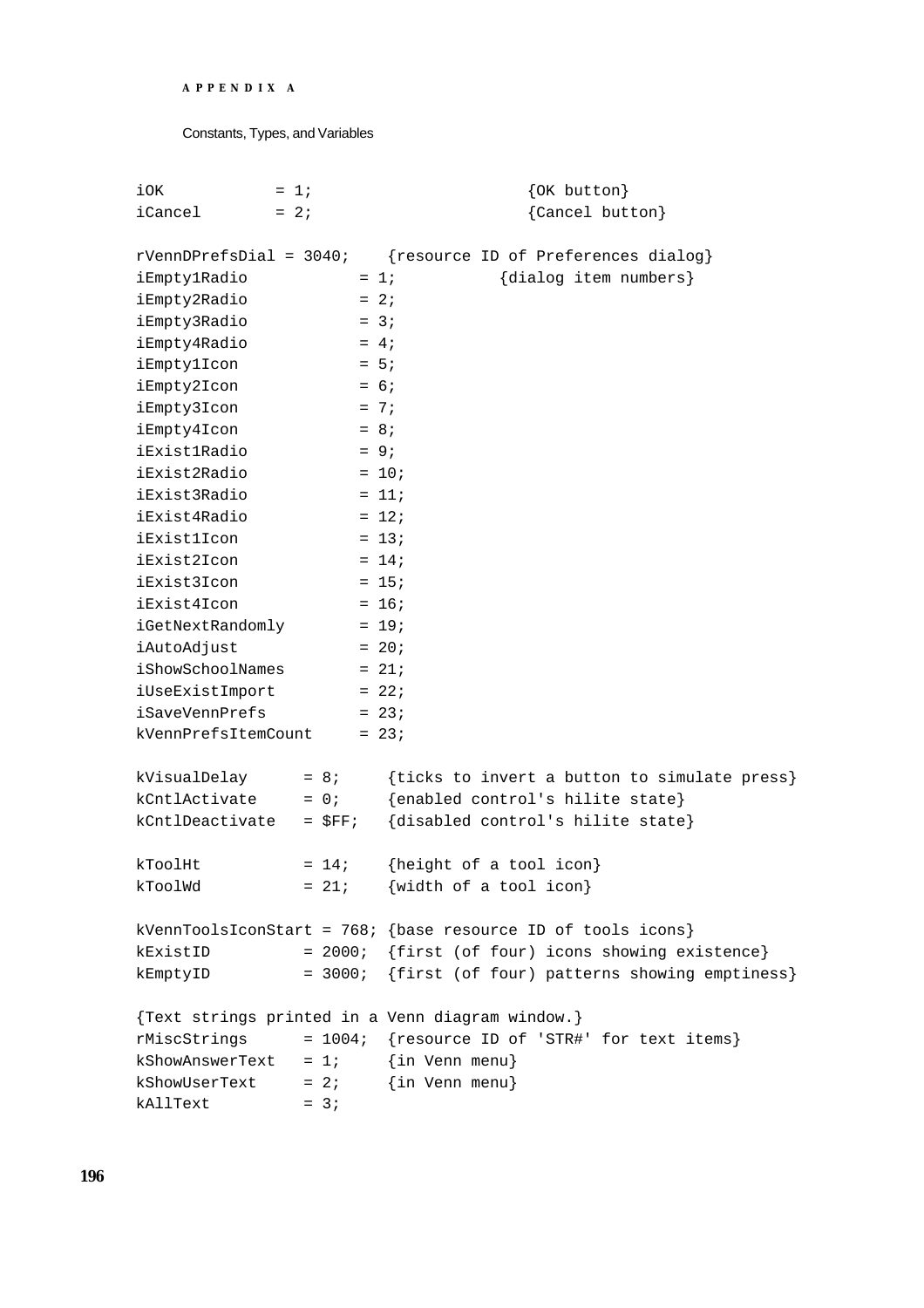#### **APPENDIX A**

#### Constants, Types, and Variables

| kNoText     | $= 4:$ |
|-------------|--------|
| kSomeText   | $= 5:$ |
| kAreText    | $= 6:$ |
| kAreNotText | $= 7$  |
| kFiqureText | $= 8:$ |
| kMoodText   | $= 9:$ |
|             |        |

```
{Venn Diagram window status messages: 'STR#' resource ID = rVennD}
  eDiagramCorrect = 1;
  eDiagramIncorrect = 2;
  eHereIsSolution = 3;
  eHereIsYourWork = 4;
  eCannotEditAnswer = 5;
  eCannotEraseAnswer = 6;eArgIsValid = 7;
  eArgNotValid = 8;
  eExistNotPossible = 9;
  rErrorAlert = 129; {res ID of 'ALRT' resource for error mesgs}
  kErrorStrings = 1005; {res ID of 'STR#' resource for error mesgs}
  eCantFindMenus = 1; {can't read menu bar resource}
  eNotEnoughMemory = 2; \{insufficient memory for operation\}{constants defining several keyboard characters}
  kEnter = char(3); {the enter character}
  kReturn = char(13); {the return character}
  kEscape = char(27); {the escape character}
  kPeriod = '.'; {\text{the period character}}TYPE 
  {record to hold the current settings of a Venn Diagram window}
  MyDocRec = 
    RECORD {information about a document window}
       figure: Integer; {the figure of the syllogism}
       mood: ARRAY[1..3] of Integer;
                                     {the moods of the statements}
```

|                  |                          | The moves of the statements?  |
|------------------|--------------------------|-------------------------------|
| terms:           | $ARRAY[13]$ of $Str31$ ; | {the three terms}             |
| statusText:      | Str255;                  | {most recent status message}  |
| userSolution:    | MyDiagramState;          | {user's diagram state}        |
| realSolution:    | MyDiagramState;          | {answer's diagram state}      |
| isAnswerShowing: | Boolean;                 | $\{is the answer showing? \}$ |
| isExistImport:   | Boolean;                 | {stmts imply exists subject?} |
| needsAdjusting:  | Boolean;                 | {diagram needs adjusting?}    |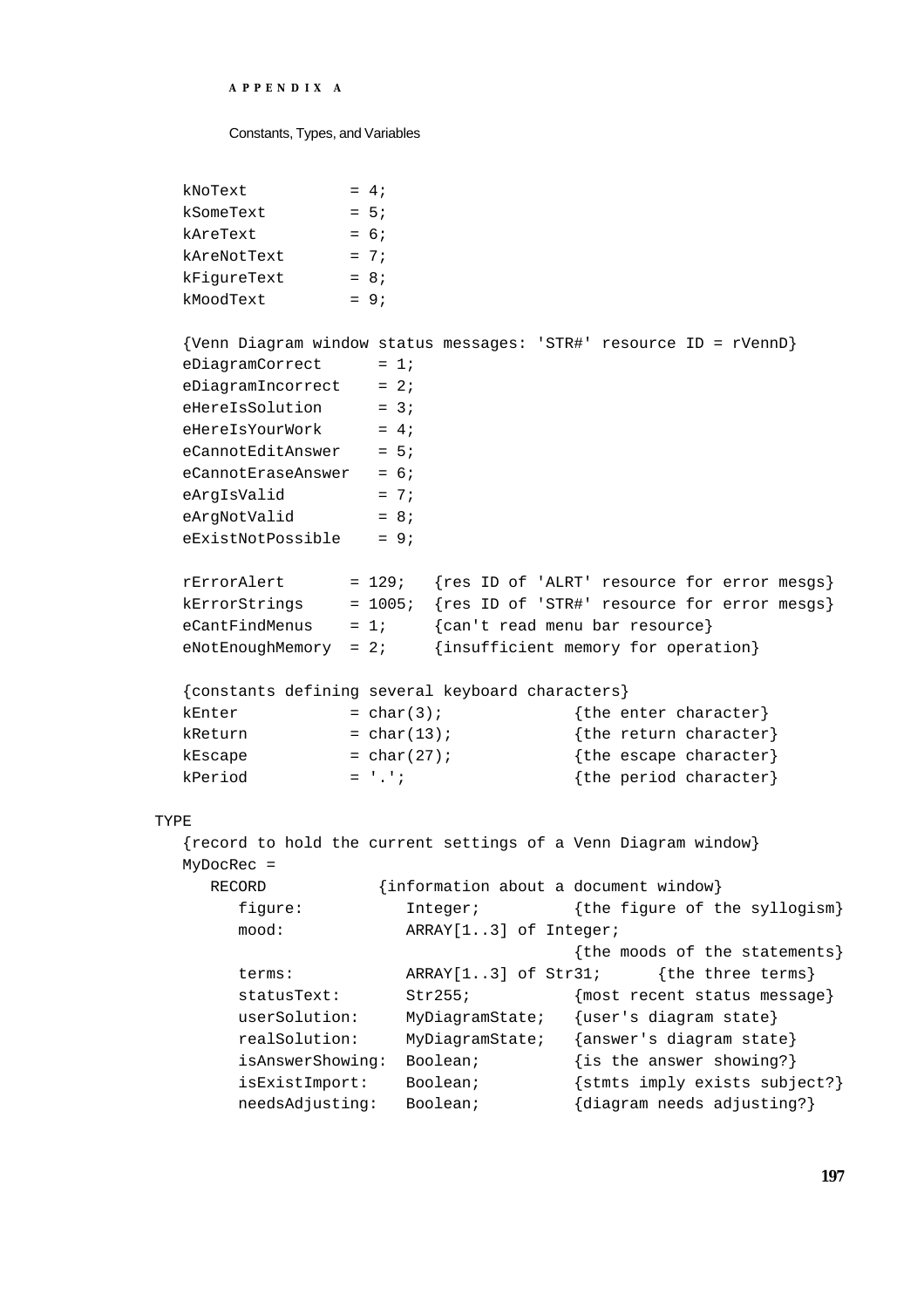```
APPENDIX A
```
Constants, Types, and Variables

#### END;

MyDocRecPtr = ^MyDocRec; MyDocRecHnd = ^MyDocRecPtr;

#### VAR

| gNumDocWindows:    | Integer;             | {the number of open document windows}  |
|--------------------|----------------------|----------------------------------------|
| qPrefsDialoq:      | DialogPtr;           | {pointer to Preferences dialog window} |
| qAppsResourceFile: | Integer;             | {reference number of app's res file}   |
| gPreferencesFile:  | Integer;             | {reference number of app's prefs file} |
| qToolsIcons:       |                      | ARRAY[1kNumTools] of Handle;           |
|                    |                      | {handles to tools icons}               |
| gEmptyPats:        |                      | ARRAY[14] of PatHandle;                |
|                    |                      | {handles to emptiness patterns}        |
| gExistIcons:       | ARRAY[14] of Handle; |                                        |
|                    |                      | {handles to existence symbols}         |
| qMoodIcons:        | ARRAY[14] of Handle; |                                        |
|                    |                      | {handles to mood icons}                |
| gFigureIcons:      | ARRAY[14] of Handle; |                                        |
|                    |                      | {handles to figure icons}              |
| gExistIndex:       | Integer;             | {rank of icon showing existence}       |
| gEmptyIndex:       | Integer;             | {rank of icon showing emptiness}       |
| qStepRandom:       | Boolean;             | {generate next setup randomly?}        |
| gAutoAdjust:       | Boolean;             | {automatically adjust the diagram?}    |
| gGiveImport:       | Boolean;             | {do subjects have existential import?} |
| qShowNames:        | Boolean;             | do we show names of valid forms?}      |

IMPLEMENTATION END. {UNIT Global}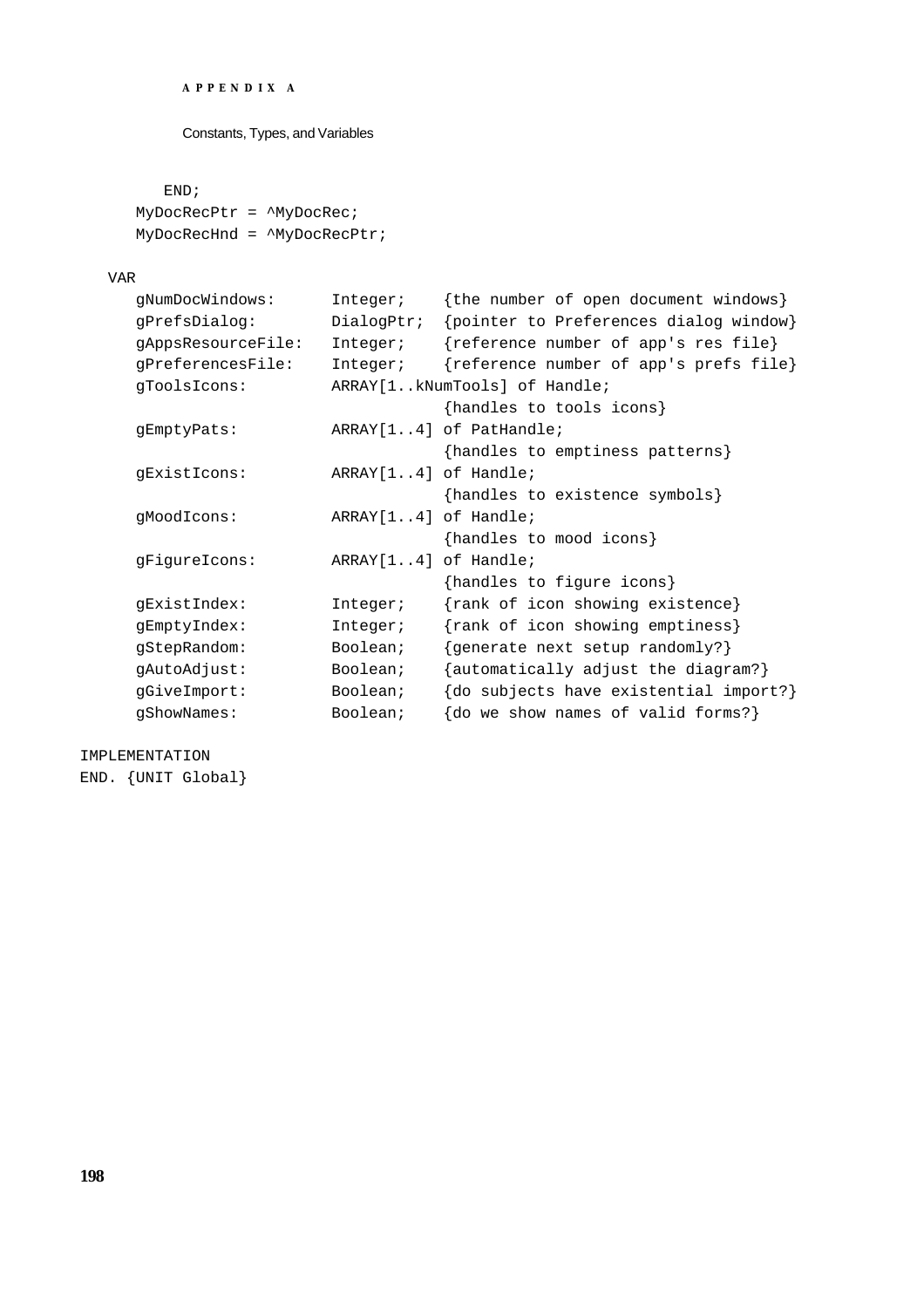# Utility Routines

This appendix defines a number of utility procedures and functions that are called by other parts of the Venn Diagrammer application.

```
UNIT Utilities;
INTERFACE
  USES
     Global;
   PROCEDURE DoPlotIcon (myRect: Rect; myIcon: Handle; myWindow: WindowPtr;
                          myMode: Integer);
   PROCEDURE DoOutlineControl (myControl: univ ControlHandle);
   PROCEDURE DoDefaultButton (myDialog: DialogPtr);
   FUNCTION IsDAccWindow (myWindow: WindowPtr): Boolean;
   FUNCTION IsAppWindow (myWindow: WindowPtr): Boolean;
   FUNCTION IsDialogWindow (myWindow: WindowPtr): Boolean;
   PROCEDURE DoPositionWindow (myWindow: WindowPtr);
   PROCEDURE DoSetWindowTitle (myWindow: WindowPtr);
   FUNCTION DoTrackRect (myWindow: WindowPtr; myRect: Rect): Boolean;
   PROCEDURE DoStatusText (myWindow: WindowPtr; myText: Str255);
   PROCEDURE DoStatusMesg (myWindow: WindowPtr; myMessage: Integer);
   PROCEDURE DoBadError (myError: Integer);
   FUNCTION IsFindFolder: Boolean;
   FUNCTION MyRandom (last: Integer): Integer;
IMPLEMENTATION
{DoPlotIcon: plot a piece of an icon in a specified rectangle}
   PROCEDURE DoPlotIcon (myRect: Rect; myIcon: Handle; myWindow: WindowPtr;
                             myMode: Integer);
     VAR
        myBitMap: BitMap;
   BEGIN
     myBitMap.baseAddr := myIcon^;
     myBitMap.rowBytes := 4;
     myBitMap.bounds := myRect;CopyBits(myBitMap, myWindow^.portBits, myRect, myRect, myMode, NIL);
   END;
```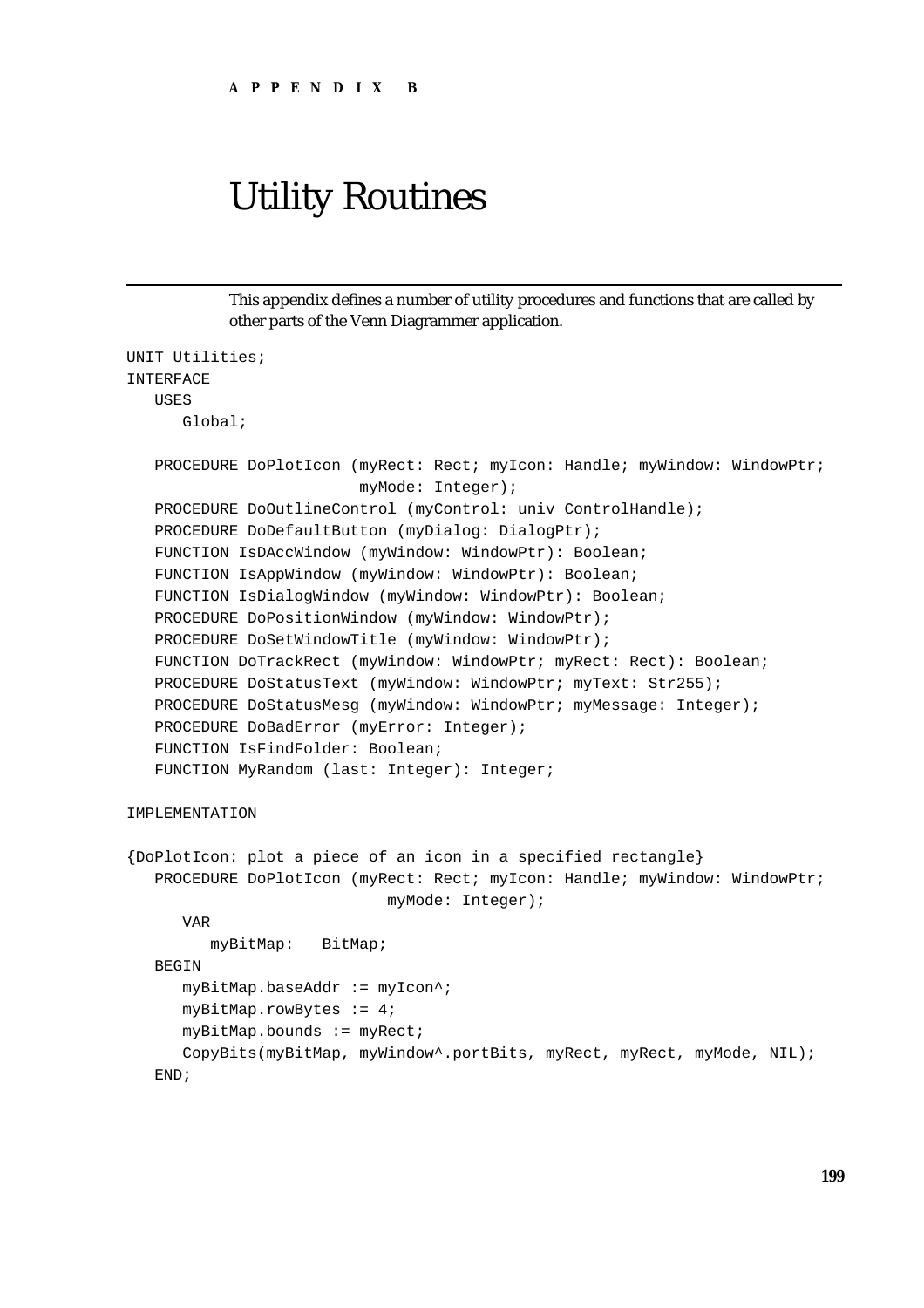```
APPENDIX B
```
Utility Routines

```
{DoOutlineControl: draw bold outline around a control}
  PROCEDURE DoOutlineControl (myControl: UNIV ControlHandle);
     VAR
        myOval: Integer;
        myRect: Rect;
        origPen: PenState;
        origPort: GrafPtr;
  BEGIN
     IF myControl <> NIL THEN
        BEGIN
           GetPort(origPort);
           SetPort(myControl^^.contrlOwner);
           GetPenState(origPen);
           PenNormal;
           myRect := myControl^^.contrlRect;
           InsetRect(myRect, -4, -4);
           myOval := ((myRect.bottom - myRect.top) DIV 2) + 2;IF (myControl^^.contrlHilite = kCntlActivate) THEN
              PenPat(black)
           ELSE
              PenPat(gray);
           PenSize(3, 3);
           FrameRoundRect(myRect, myOval, myOval);
           SetPenState(origPen); {r} {restore previous pen state}
           SetPort(origPort);
        END;
  END;
{DoDefaultButton: draw bold outline around default button in a dialog}
{this procedure assumes that the default button is item number 1 (i.e., iOK)}
  PROCEDURE DoDefaultButton (myDialog: DialogPtr);
```

```
VAR
```

```
myType: Integer;
     myHand: Handle;
     myRect: Rect;
BEGIN
  GetDialogItem(myDialog, iOK, myType, myHand, myRect);
  DoOutlineControl(myHand);
END;
```
{IsDAccWindow: determine if specified window belongs to a desk accessory}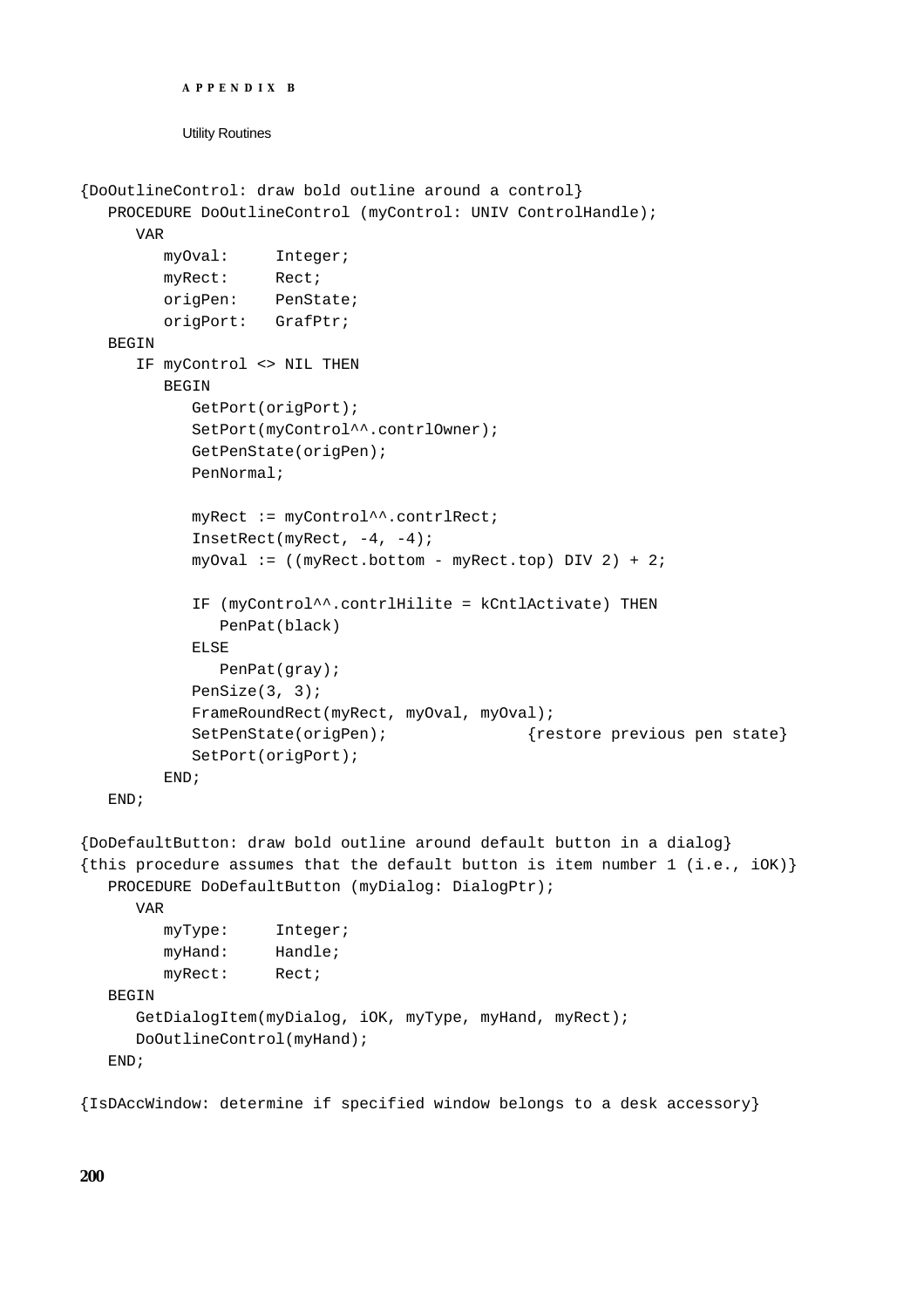```
APPENDIX B
           Utility Routines
  FUNCTION IsDAccWindow (myWindow: WindowPtr): Boolean;
  BEGIN
     IF myWindow = NIL THEN
         IsDAccWindow := FALSE
     ELSE
         IsDAccWindow := WindowPeek(myWindow)^.windowKind < 0;
  END;
{IsAppWindow: determine if specified window belongs to my app}
  FUNCTION IsAppWindow (myWindow: WindowPtr): Boolean;
  BEGIN
      IF myWindow = NIL THEN
         IsAppWindow := FALSE
     ELSE
         IsAppWindow := WindowPeek(myWindow)^.windowKind = userKind;
  END;
{IsDialogWindow: determine if specified window is a dialog}
  FUNCTION IsDialogWindow (myWindow: WindowPtr): Boolean;
  BEGIN
      IF myWindow = NIL THEN
         IsDialogWindow := FALSE
     ELSE
         IsDialogWindow := WindowPeek(myWindow)^.windowKind = dialogKind;
  END;
{DoPositionWindow: set the position of a new window}
  PROCEDURE DoPositionWindow (myWindow: WindowPtr);
  BEGIN
  END;
{DoSetWindowTitle: construct a title for a new window}
  PROCEDURE DoSetWindowTitle (myWindow: WindowPtr);
     VAR
        myName: Str255;
        myRank: Str255;
  BEGIN
     GetWTitle(myWindow, myName);
      gNumDocWindows := gNumDocWindows + 1;
     NumToString(gNumDocWindows, myRank);
     myName := concat(myName, ' ', myRank);
     SetWTitle(myWindow, myName);
```

```
END;
```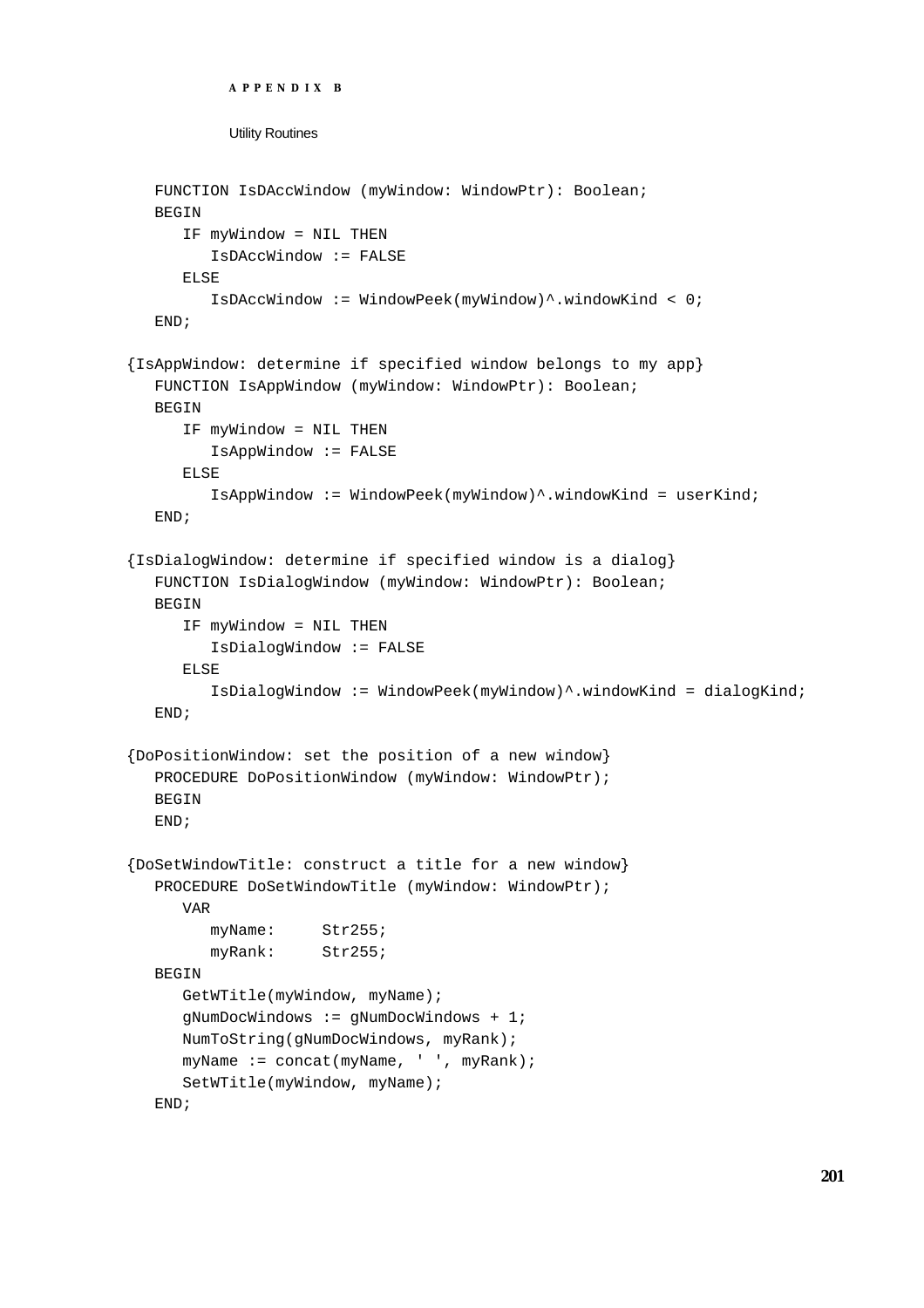```
APPENDIX B
```
Utility Routines

```
{DoTrackRect: do "TrackBox" for a random rectangle}
{this is used to process clicks in a window tool}
  FUNCTION DoTrackRect (myWindow: WindowPtr; myRect: Rect): Boolean;
     VAR
        myIgnore: LongInt;
        myPoint: Point;
  BEGIN
     InvertRect(myRect); {invert the rectangle}
     REPEAT
        Delay(kVisualDelay, myIgnore)
     UNTIL NOT StillDown; {keep} inversion until mouse is released}
     InvertRect(myRect);
     GetMouse(myPoint); {get mouse location in local coordinates}
     DoTrackRect := PtInRect(myPoint, myRect);
  END;
{DoStatusText: print a message in a window's status area}
  PROCEDURE DoStatusText (myWindow: WindowPtr; myText: Str255);
     VAR
        myRect: Rect;
        origSize: Integer;
        origFont: Integer;
        myHandle: MyDocRecHnd;
     CONST
        kSlop = 4;ksize = 9;kFont = applFont;BEGIN
     IF myWindow <> NIL THEN
        BEGIN
           SetPort(myWindow);
           origSize := myWindow^.txSize; {remember original size and font}
           origFont := myWindow^.txFont;
           TextSize(kSize); {set desired size and font}TextFont(kFont);
           SetRect(myRect, kToolWd * kNumTools, 0,
                              myWindow^.portRect.right, kToolHt);
           EraseRect(myRect);
           IF length(myText) > 0 THEN
              BEGIN
```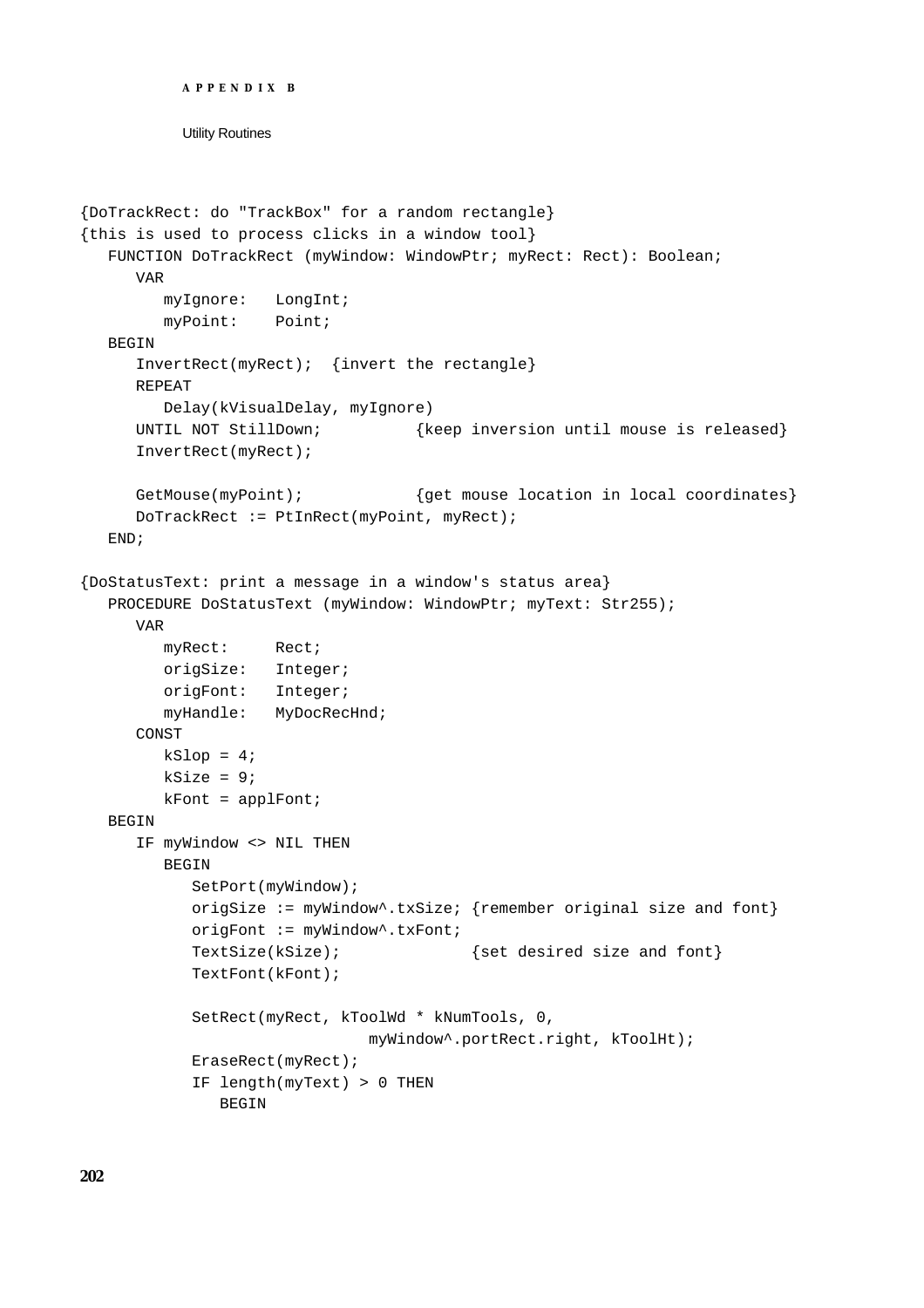```
APPENDIX B
          Utility Routines
                MoveTo(myRect.left + kSlop, myRect.bottom - kSlop);
                DrawString(myText);
              END;
           TextSize(origSize); {restore original size and font}
           TextFont(origFont);
           {Remember the last message printed in this window.}
           myHandle := MyDocRecHnd(GetWRefCon(myWindow));
           myHandle^^.statusText := myText;
        END;
  END;
{DoStatusMesg: call DoStatusText, getting the text from a resource}
  PROCEDURE DoStatusMesq (myWindow: WindowPtr; myMessageID: Integer);
     VAR
        myText: Str255;
  BEGIN
     GetIndString(myText, rVennD, myMessageID);
     DoStatusText(myWindow, myText);
  END;
{DoBadError: inform the user of fatal errors, then terminate the app}
  PROCEDURE DoBadError (myError: Integer);
     VAR
        myItem: Integer;
        myMessage: Str255;
  BEGIN
     SetCursor(arrow); \{set curvesor\}GetIndString(myMessage, kErrorStrings, myError);
     ParamText(myMessage, '', '', '');
     myItem := Alert(rErrorAlert, NIL); {display message}
     ExitToShell; \{ terminate execution\}END;
{IsFindFolder: is the FindFolder function available?}
  FUNCTION IsFindFolder: Boolean;
  VAR
     myResult: OSErr;
     myFeature: LongInt;
  BEGIN
     IsFindFolder := FALSE; {assume it's not available}
     myResult := Gestalt(gestaltFindFolderAttr, myFeature);
```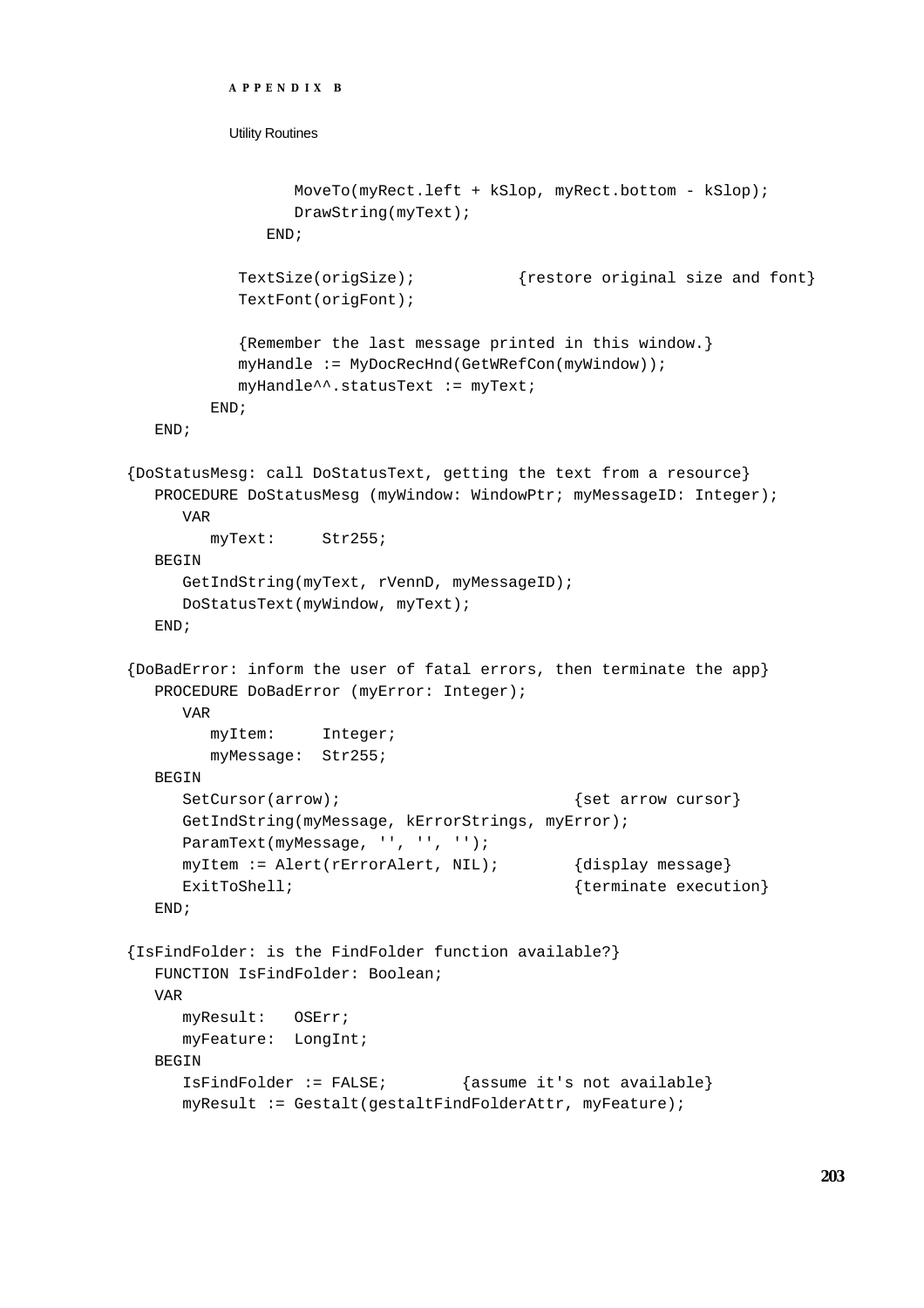```
APPENDIX B
           Utility Routines
      IF myResult = noErr THEN 
         IsFindFolder := BTST(myFeature, gestaltFindFolderPresent);
  END;
{MyRandom: generate a reasonably random number between 0 and last}
  FUNCTION MyRandom (last: Integer): Integer;
  BEGIN
      MyRandom := ABS(Random) MOD SUCC(last);
  END;
END.
```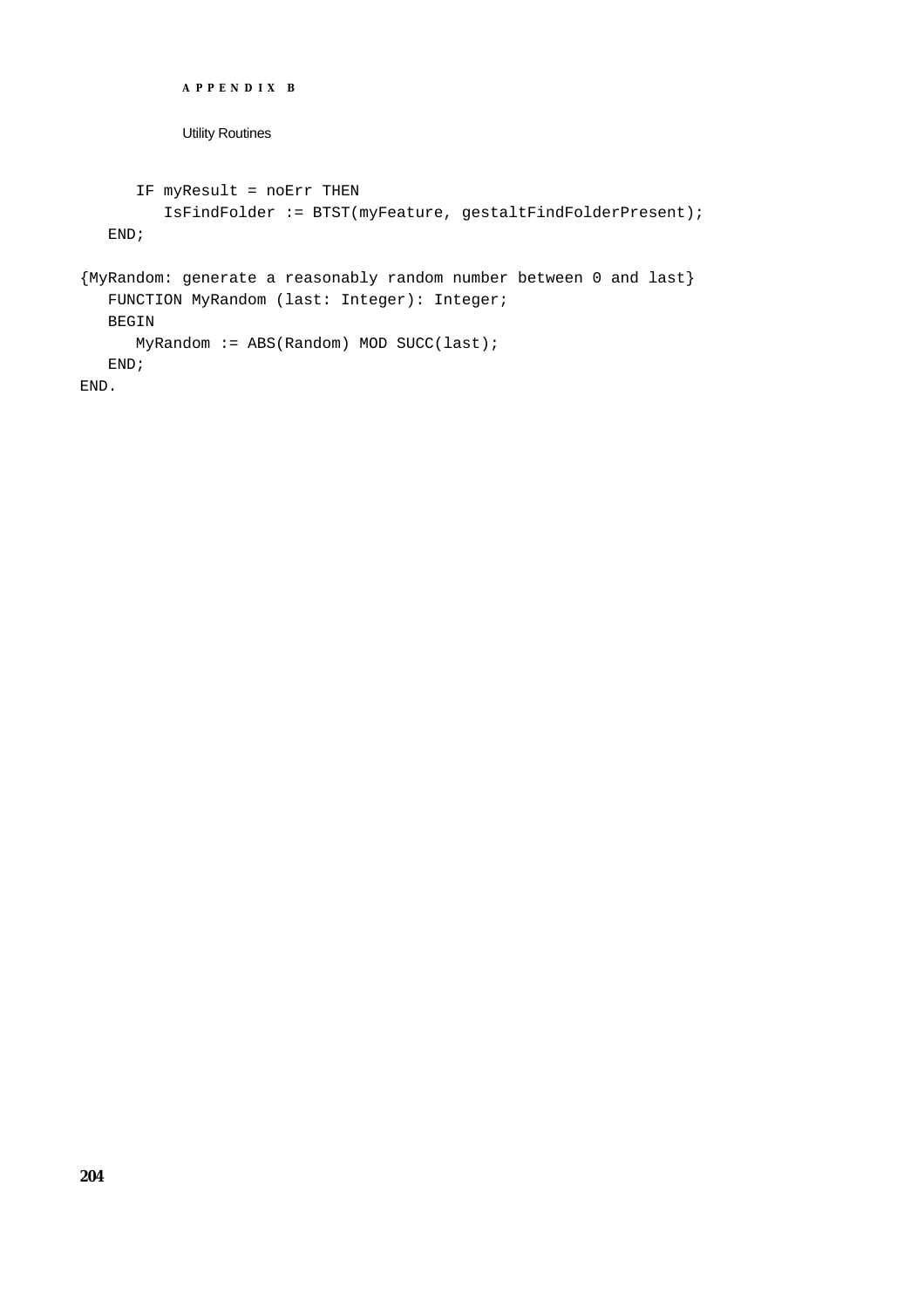# Dialog Code

This appendix defines several procedures used by the Venn Diagrammer application to manage dialog boxes.

```
UNIT Dialog; {v {routines to handle dialog boxes}
INTERFACE
  USES
      Global, Utilities, Preferences, VennProcs;
   PROCEDURE DoSetupUserItems (myKind: Integer; VAR myDialog: DialogPtr);
   PROCEDURE DoSetupCtrlValues (myDialog: DialogPtr);
   PROCEDURE DoUserItem (myDialog: DialogPtr; myItem: Integer);
   PROCEDURE DoModelessDialog (myKind: Integer; VAR myDialog: DialogPtr);
   FUNCTION DoHandleDialogEvent (myEvent: EventRecord): Boolean;
IMPLEMENTATION
{DoSetupUserItems: set up application-defined ("user") items in a dialog box}
   PROCEDURE DoSetupUserItems (myKind: Integer; VAR myDialog: DialogPtr);
     VAR
        myType: Integer;
        myHand: Handle;
        myRect: Rect;
        count: Integer;
        origPort: GrafPtr;
   BEGIN
      GetPort(origPort);
     SetPort(myDialog);
      CASE myKind OF
        rVennDPrefsDial: 
            FOR count := 1 TO kVennPrefsItemCount DO
              IF count IN [iExist1Icon..iExist4Icon, 
                              iEmpty1Icon..iEmpty4Icon] THEN
              BEGIN
                 GetDialogItem(myDialog, count, myType, myHand, myRect);
                 SetDialogItem(myDialog, count, myType, @DoUserItem,
                                                                   myRect);
              END;
         OTHERWISE
```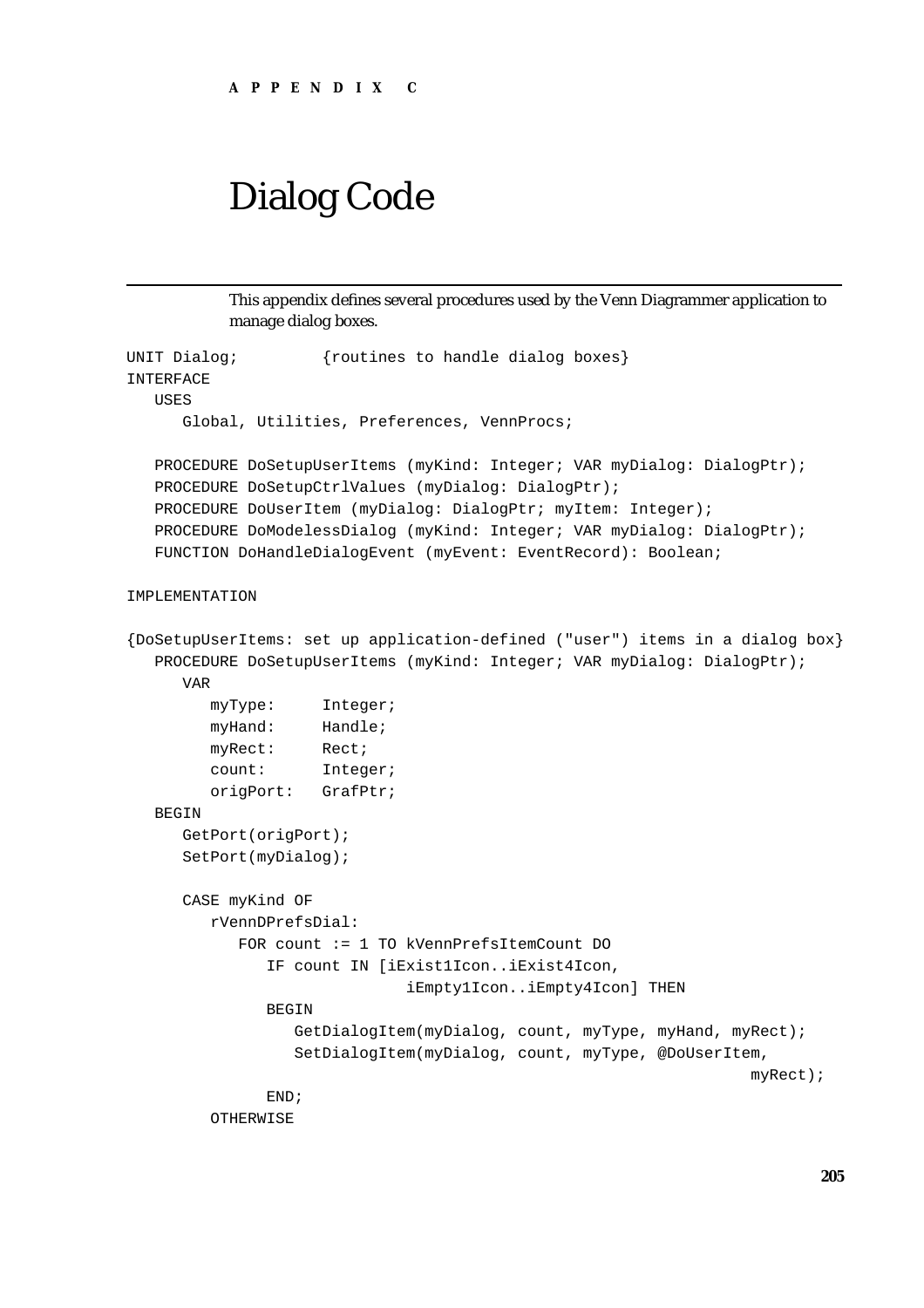```
APPENDIX C
          Dialog Code
            ;
     END;
     SetPort(origPort);
  END;
{DoSetupCtrlValues: install initial values in a dialog}
  PROCEDURE DoSetupCtrlValues (myDialog: DialogPtr);
     VAR
        count: Integer;
        myType: Integer;
        myHand: Handle;
        myRect: Rect;
        origPort: GrafPtr;
  BEGIN
     IF myDialog = NIL THEN
        exit(DoSetupCtrlValues);
     GetPort(origPort); {sqrt{\frac{1}{n}} {save the current graphics port}
     SetPort(myDialog); {always do this before drawing}ShowWindow(myDialog);
     IF myDialog = gPrefsDialog THEN
        BEGIN
           FOR count := 1 TO kVennPrefsItemCount DO
              BEGIN
                 GetDialogItem(myDialog, count, myType, myHand,
                                  myRect);
                 IF myType = ctrlItem + radCtrl THEN
                    CASE count OF
                       iExist1Radio..iExist4Radio: 
                          SetCtlValue(ControlHandle(myHand),
                             ORD(gExistIndex = count - (iExist1Radio - 1)));
                       iEmpty1Radio..iEmpty4Radio: 
                          SetCtlValue(ControlHandle(myHand),
                             ORD(gEmptyIndex = count - (iEmpty1Radio - 1))));
                    OTHERWISE
                        ;
                    END;
                 IF myType = ctrlItem + chkCtrl THEN
                    CASE count OF
                       iGetNextRandomly: 
                          SetCtlValue(ControlHandle(myHand),
```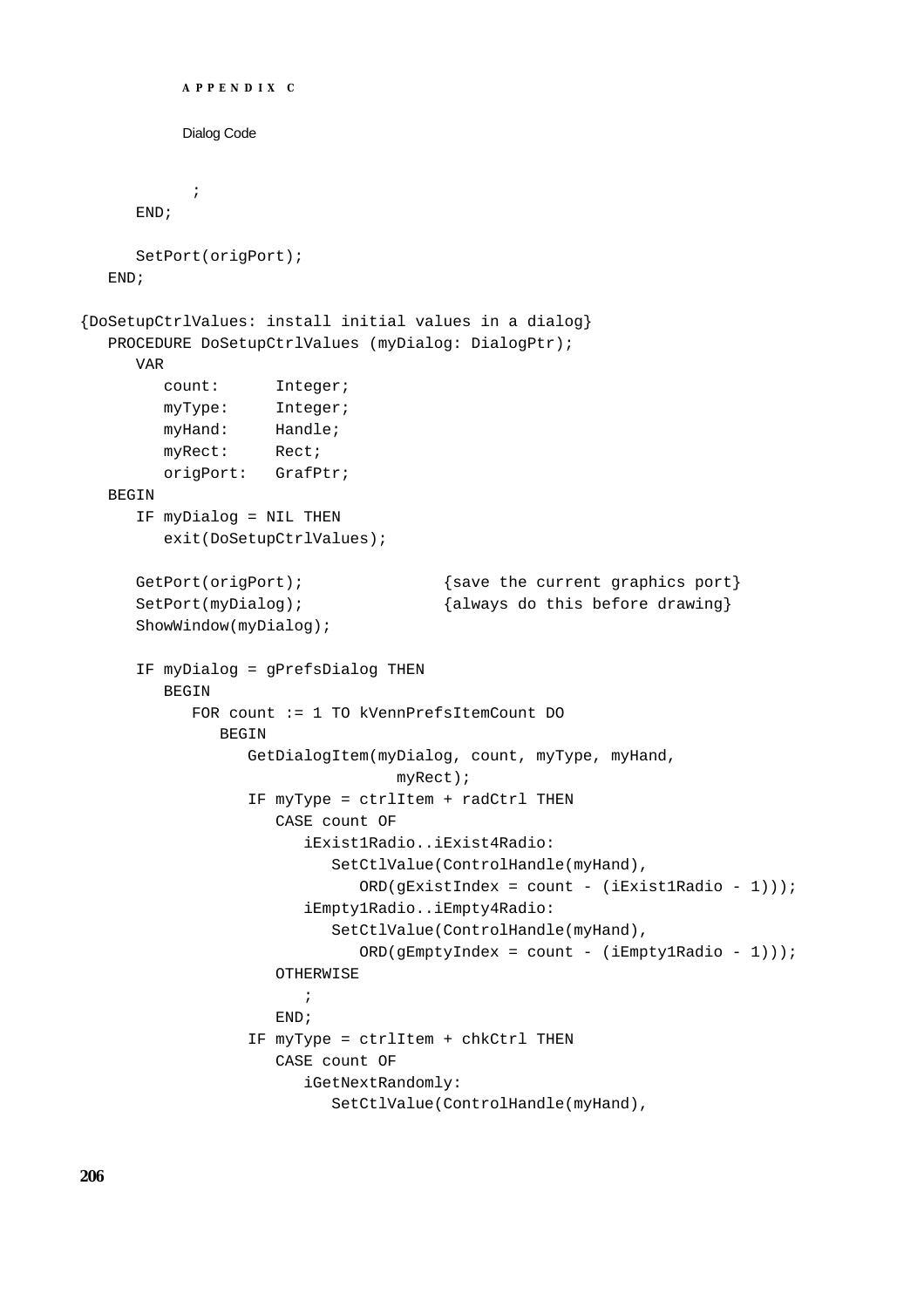```
APPENDIX C
```
Dialog Code

```
 ORD(gStepRandom = TRUE));
                        iShowSchoolNames: 
                           SetCtlValue(ControlHandle(myHand), 
                                        ORD(gShowNames = TRUE));
                        iUseExistImport: 
                           SetCtlValue(ControlHandle(myHand),
                                         ORD(gGiveImport = TRUE));
                        iAutoAdjust: 
                           SetCtlValue(ControlHandle(myHand),
                                         ORD(gAutoAdjust = TRUE));
                    OTHERWISE
                       ;
                    END;
              END;
        END;
     SetPort(origPort); {restore the previous graphics port}END;
{DoUserItem: handle drawing of application-defined items in a dialog box}
  PROCEDURE DoUserItem (myDialog: DialogPtr; myItem: Integer);
     VAR
        myType: Integer;
        myHand: Handle;
        myRect: Rect;
        origPort: GrafPtr;
  BEGIN
     GetPort(origPort);
     SetPort(myDialog);
     GetDialogItem(myDialog, myItem, myType, myHand, myRect);
     IF myDialog = gPrefsDialog THEN
        CASE myItem OF
           iExist1Icon..iExist4Icon: 
              BEGIN
                 DoPlotIcon(myRect, 
                             GetIcon(kExistID + myItem - iExist1Icon),
                             myDialog, srcCopy);
              END;
           iEmpty1Icon..iEmpty4Icon: 
              BEGIN
                 DoPlotIcon(myRect,
```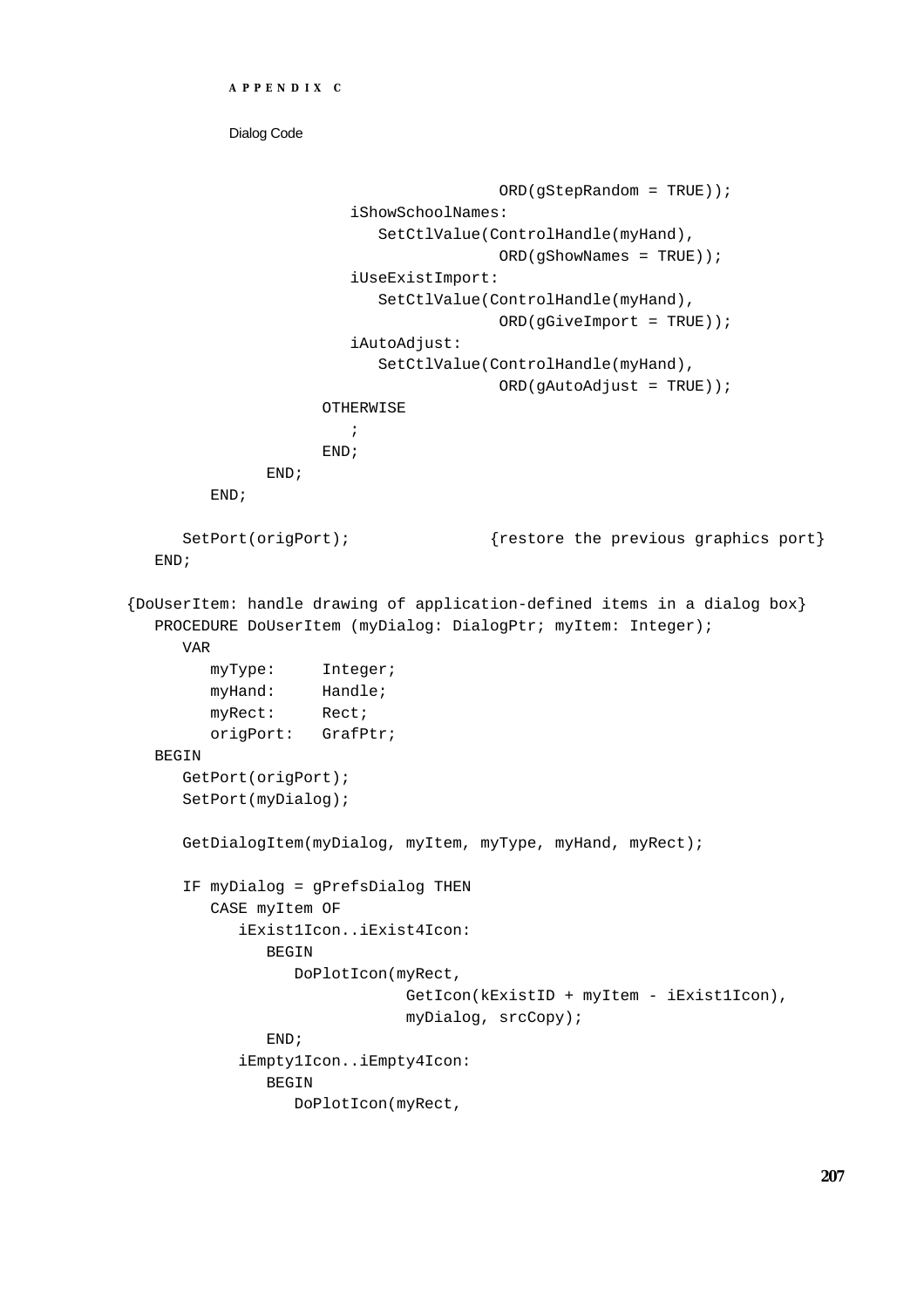```
Dialog Code
                            GetIcon(kEmptyID + myItem - iEmpty1Icon),
                            myDialog, srcCopy);
                 FrameRect(myRect);
              END;
           OTHERWISE
              ;
        END; {CASE}
     SetPort(origPort); {restore original port}
  END;
{DoModelessDialog: put up a modeless dialog box}
  PROCEDURE DoModelessDialog (myKind: Integer; VAR myDialog: DialogPtr);
     VAR
        myPointer: Ptr;
  BEGIN
     IF myDialog = NIL THEN {the dialog box doesn't exist yet}
        BEGIN
           myPointer := NewPtr(sizeof(DialogRecord));
           IF myPointer = NIL THEN
              exit(DoModelessDialog);
           myDialog := GetNewDialog(myKind, myPointer, WindowPtr(-1));
           IF myDialog <> NIL THEN
              BEGIN
                 DoSetupUserItems(myKind, myDialog); {set up user items}
                 DoSetupCtrlValues(myDialog); {set up initial values}
              END;
        END
     ELSE
        BEGIN
           ShowWindow(myDialog);
           SelectWindow(myDialog);
           SetPort(myDialog);
        END;
  END;
{DoHandleDialogEvent: handle events in modeless dialog boxes}
  FUNCTION DoHandleDialogEvent (myEvent: EventRecord): Boolean;
     VAR
        eventHandled: Boolean; {did we handle the event?}
        myDialog: DialogPtr;
        myItem: Integer;
```
**APPENDIX C**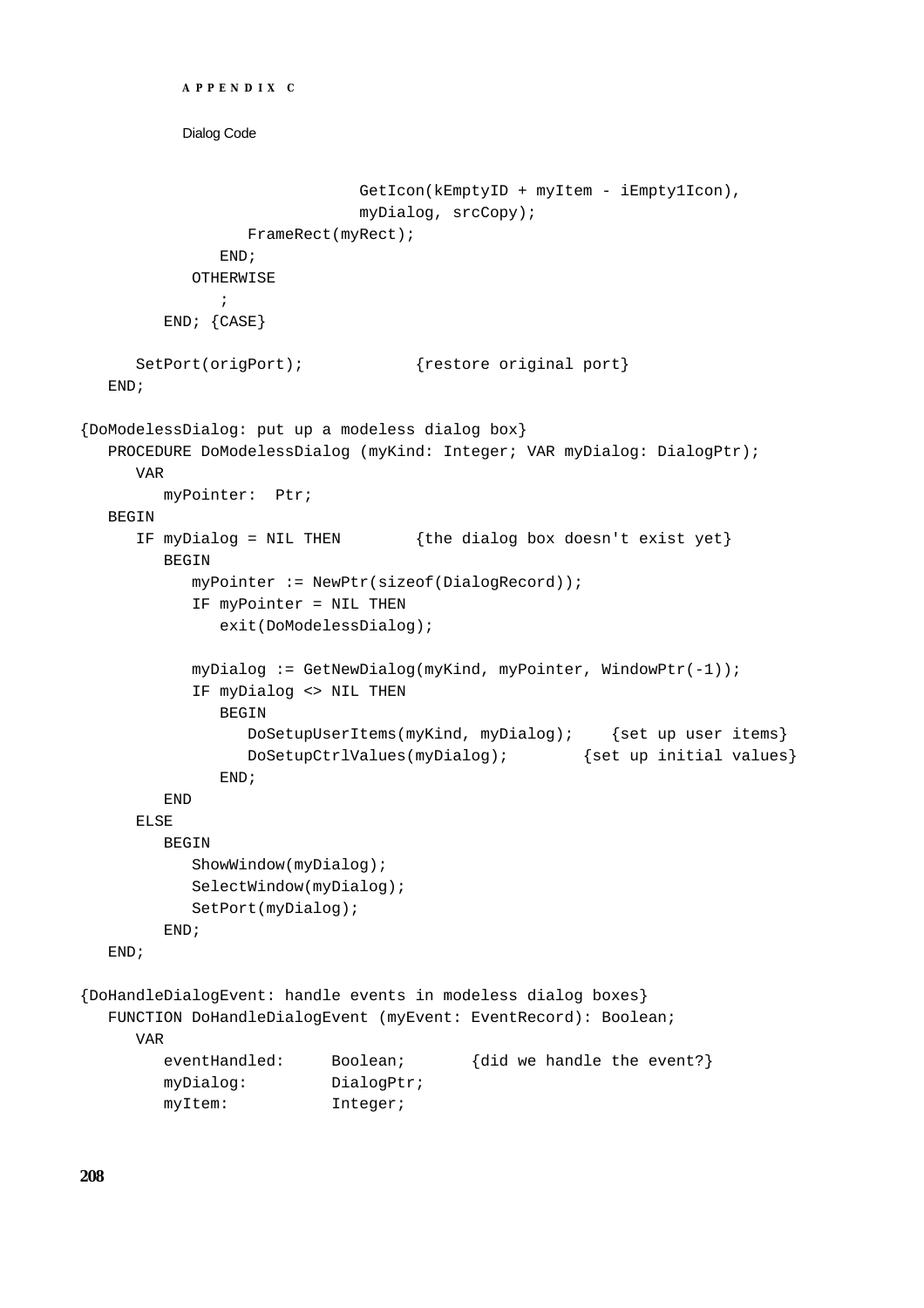```
APPENDIX C
```
Dialog Code

### BEGIN

```
eventHandled := FALSE;
  IF FrontWindow <> NIL THEN
      IF IsDialogEvent(myEvent) THEN
         IF DialogSelect(myEvent, myDialog, myItem) THEN
            BEGIN
               eventHandled := TRUE;
               SetPort(myDialog);
               IF myDialog = gPrefsDialog THEN
                  BEGIN
                     CASE myItem OF
                        iEmpty1Radio..iEmpty4Radio: 
                           gEmptyIndex := myItem;
                        iEmpty1Icon..iEmpty4Icon: 
                           gEmptyIndex := myItem - 4;
                        iExist1Radio..iExist4Radio: 
                           gExistIndex := myItem - iEmpty4Icon;
                        iExist1Icon..iExist4Icon: 
                           gExistIndex := myItem - (iEmpty4Icon + 4);iGetNextRandomly: 
                           gStepRandom := NOT gStepRandom;
                        iAutoAdjust: 
                           gAutoAdjust := NOT gAutoAdjust;
                        iShowSchoolNames: 
                           gShowNames := NOT gShowNames;
                        iUseExistImport: 
                           gGiveImport := NOT gGiveImport;
                        iSaveVennPrefs: 
                           DoSavePrefs;
                        OTHERWISE
                           ;
                     END;
                     DoSetupCtrlValues(myDialog); {update values}
                  END;
            END;
  DoHandleDialogEvent := eventHandled;
END;
```
END.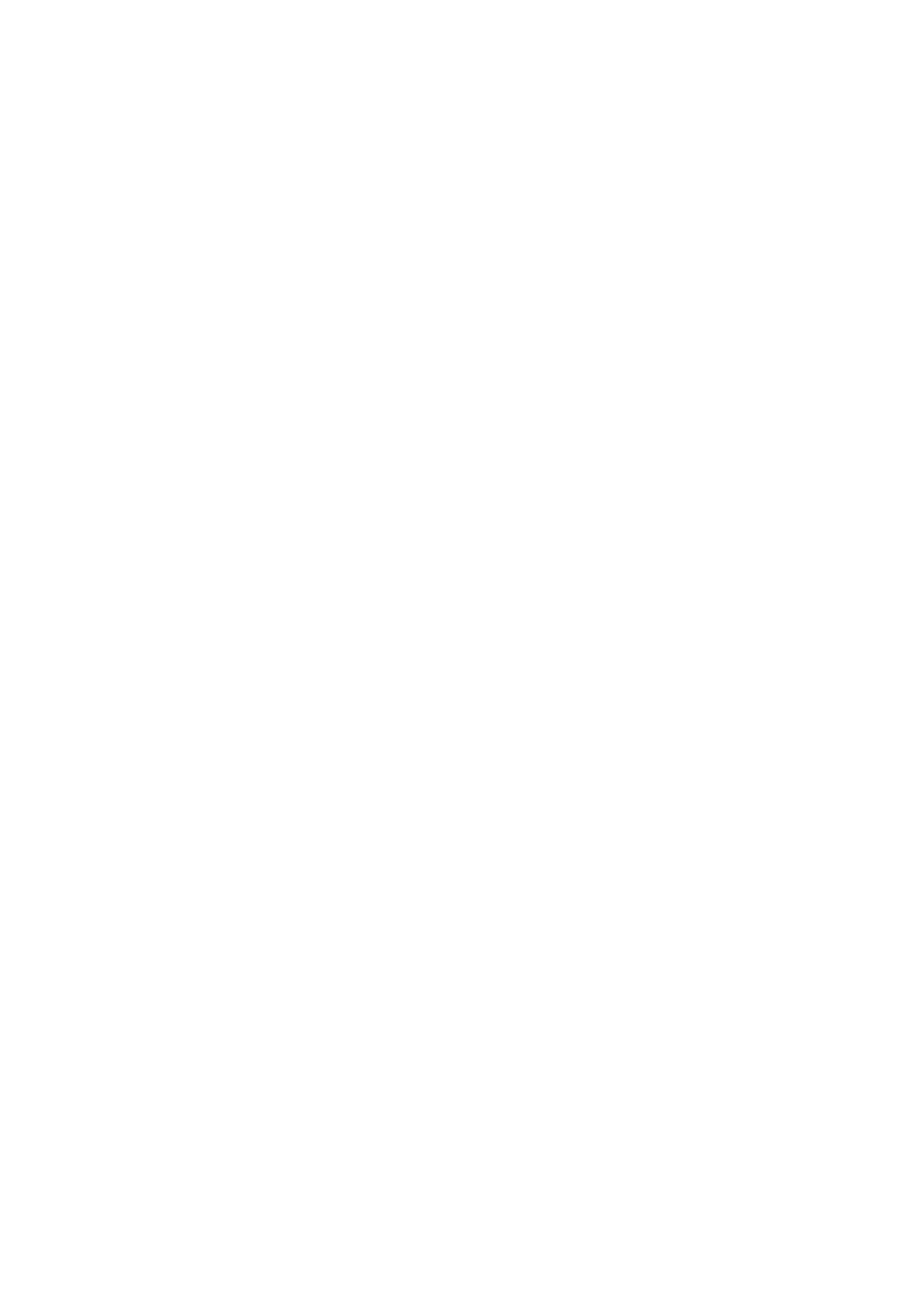This appendix defines the routines used by the Venn Diagrammer application to create, read, and write the resources it uses to store the user's preferences. The application expects to find those resources in a file named "Venn Diagrammer Preferences" in the Preferences folder in the currently-active System folder. If no such file is found, the application creates a new file of the desired name in that location; then it copies into that file a default set of preferences settings that is contained in the application's resource file.

```
UNIT Preferences;
INTERFACE
  USES
     Folders, Global, Utilities;
  CONST
     kPrefResType = 'PRFN'; {type of preferences resource}
     kPrefResID = 259; {resource ID of preferences resource}
  TYPE
     {structure of a resource that contains Venn diagram preferences}
     MyPrefsRec = RECORD
        autoDiag: Boolean; {do we automatically fix the diagram?}
        showName: Boolean; {do we show names of valid arguments?}
        isImport: Boolean; {do subjects have existential import?}
        isRandom: Boolean; {do we select next setting randomly?}
        emptyInd: Integer; {index of the desired emptiness pattern}
        existInd: Integer; {index of the desired existence symbol}
     END;
     MyPrefsPtr = ^MyPrefsRec;
     MyPrefsHnd = ^MyPrefsPtr;
  FUNCTION DoCopyResource (rType: ResType; rID: Integer; source: Integer;
                              dest: Integer): OSErr;
  PROCEDURE DoReadPrefs;
  PROCEDURE DoSavePrefs;
IMPLEMENTATION
```

```
{DoCopyResource}
{copy a resource from one open resource file [source] to another [dest];}
{make sure not to alter the current resource file }
```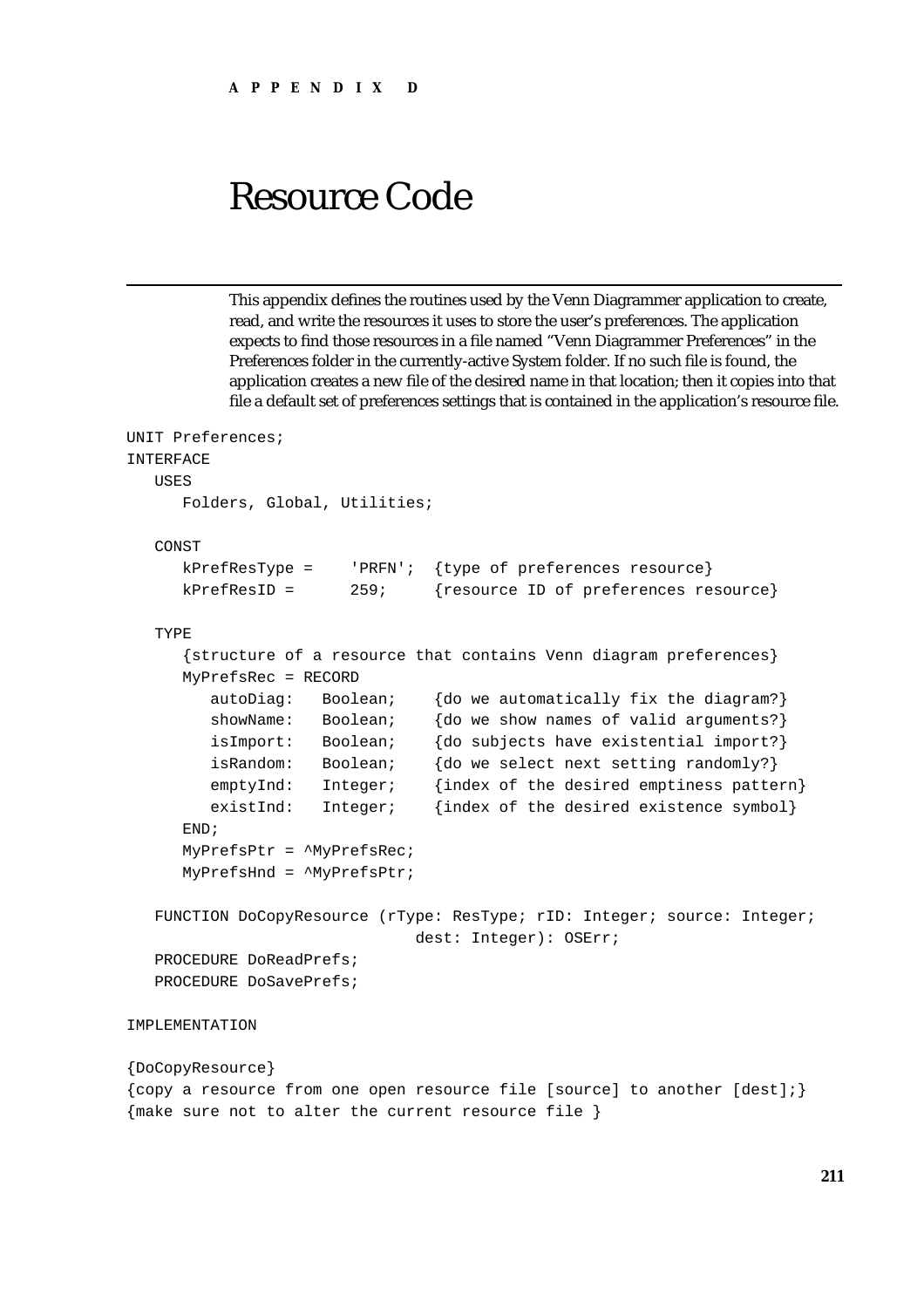```
APPENDIX D
```

```
{ and to preserve resource attributes}
  FUNCTION DoCopyResource (rType: ResType; rID: Integer; source: Integer;
                             dest: Integer): OSErr;
     VAR
        myHandle: Handle; {h}andle to resource to copy
       myName: Str255; {name of resource to copy}
       myAttr: Integer; {resource attributes}
       myType: ResType; {ignored; used for GetResInfo}
       myID: Integer; {ignored; used for GetResInfo}
       myResult: OSErr;
       myCurrent: Integer; {\text{current} \times \text{current} \times \text{reward}}BEGIN
     myCurrent := CurResFile; {remember current resource file}
     UseResFile(source); {set the source resource file}myHandle := Get1Resource(rType, rID); {open the source resource}
     IF myHandle <> NIL THEN
       BEGIN
          GetResInfo(myHandle, myID, myType, myName); {get res name}
          myAttr := GetResAttrs(myHandle); {get res attributes}
          DetachResource(myHandle); {so we can copy the resource}
          UseResFile(dest); \{set\} fet destination resource file}
          IF ResError = noErr THEN
             AddResource(myHandle, rType, rID, myName);
          IF ResError = noErr THEN
             SetResAttrs(myHandle, myAttr);{set res attributes of copy}
          IF ResError = noErr THEN
             ChangedResource(myHandle); {mark resource as changed}
          IF ResError = noErr THEN
             WriteResource(myHandle); {write resource data}
        END;
     DoCopyResource := ResError; {return result code}
     ReleaseResource(myHandle); {qet rid of resource data}UseResFile(myCurrent); {r} {restore original resource file}
  END;
{DoCreatePrefsFile:}
{Create a preferences file in the specified location.}
{The initial settings are just those in the app's resource file.}
  FUNCTION DoCreatePrefsFile (myVRefNum: Integer; myDirID: LongInt;
                               myName: Str255): Integer;
     VAR
       myResNum: Integer;
```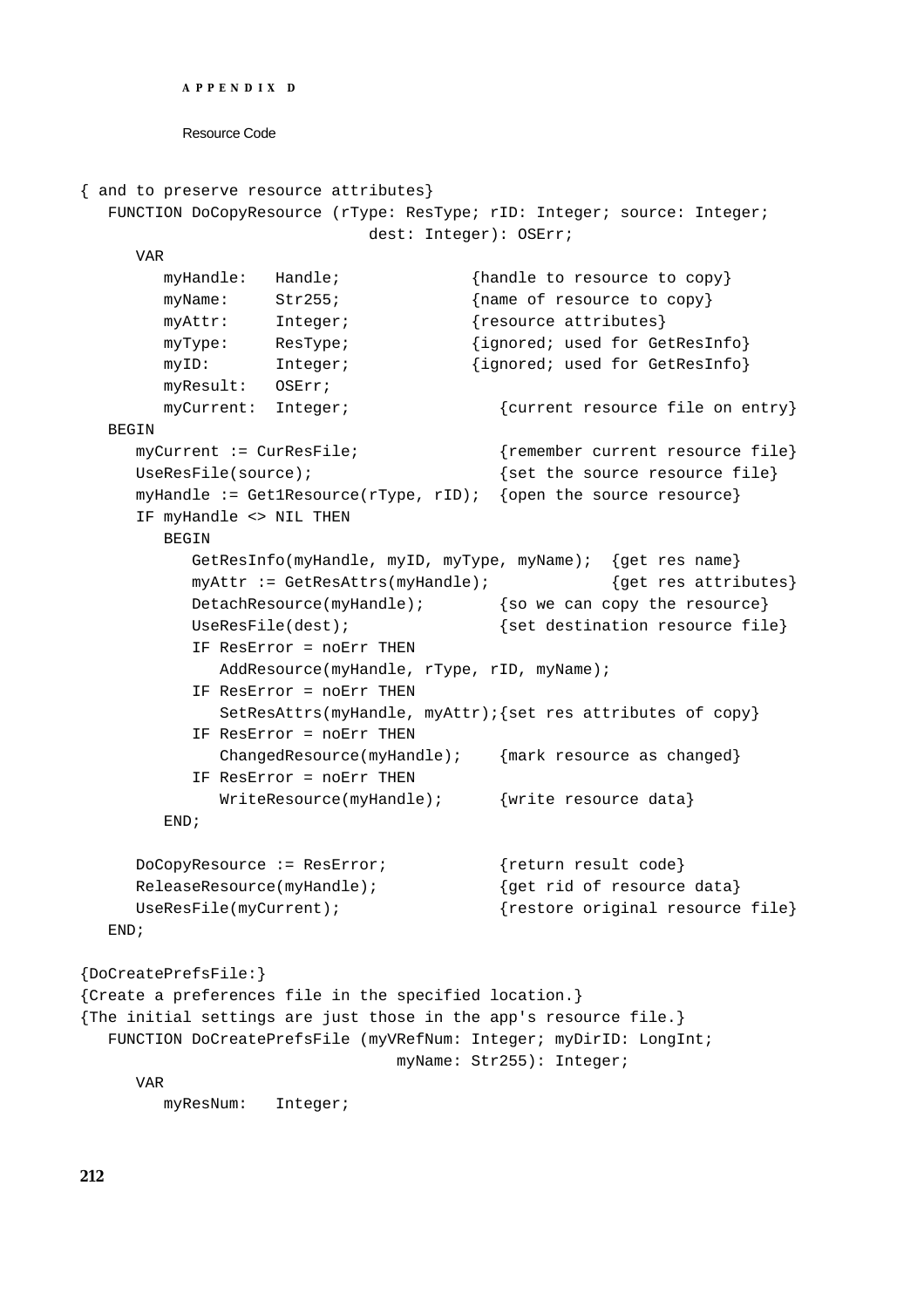```
APPENDIX D
```

```
myResult: OSErr;
        myID: Integer; {resource ID of resource in app's res fork}
        myHandle: Handle; {handle to resource in app's res fork}
        myType: ResType; {ignored; used for GetResInfo}
  BEGIN
     myResult := noErr;
     HCreateResFile(myVRefNum, myDirID, myName);
     IF ResError = noErr THEN
        BEGIN
           myResNum := HOpenResFile(myVRefNum, myDirID, myName, fsCurPerm);
           IF myResNum <> -1 THEN
              BEGIN
                 UseResFile(gAppsResourceFile);
                 myHandle := Get1Resource(kPrefResType, kPrefResID);
                 IF ResError = noErr THEN
                    BEGIN
                       GetResInfo(myHandle, myID, myType, myName);
                       myResult := DoCopyResource(kPrefResType, myID,
                                             gAppsResourceFile, myResNum);
                    END
                 ELSE
                    BEGIN
                       CloseResFile(myResNum);
                       myResult := HDelete(myVRefNum, myDirID, myName);
                       myResNum := -1;END;
              END;
           DoCreatePrefsFile := myResNum;
        END;
  END; {DoCreatePrefsFile}
{DoReadPrefs:}
{Open the application's global preferences file and read indicated settings.}
  PROCEDURE DoReadPrefs;
     VAR
        myVRefNum: Integer;
        myDirID: LongInt;
        myName: Str255; {name of this application}
        myPrefs: Handle; {handle to actual preferences data}
        myResNum: Integer; {reference number of opened resource file}
        myResult: OSErr;
     CONST
```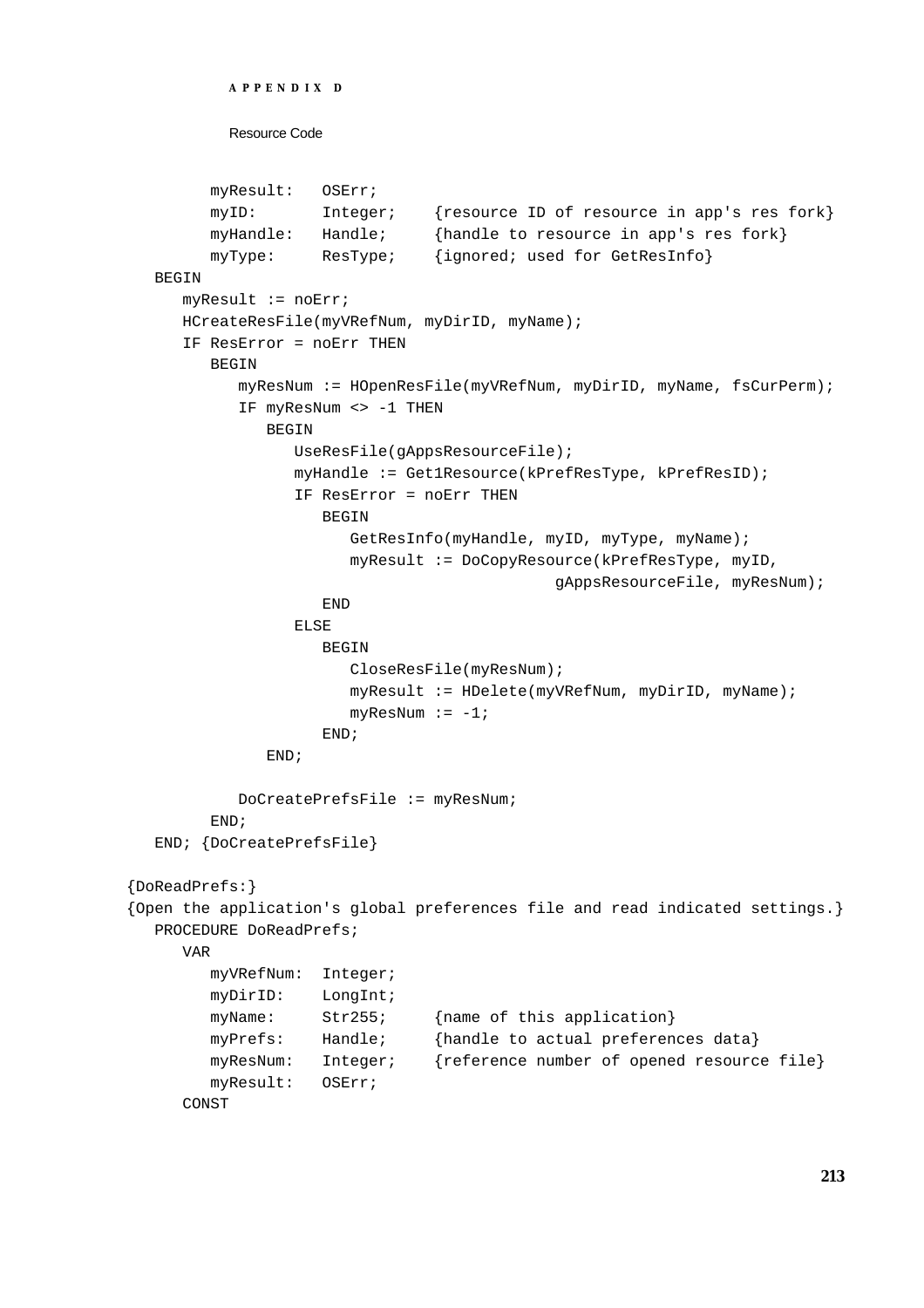```
APPENDIX D
```

```
kNameID = 4000; {resource ID of 'STR#' with filename}
BEGIN
   {Determine the name of the preferences file.}
  GetIndString(myName, kNameID, 1);
  {Figure out where the preferences file is.}
  IF IsFindFolder THEN
     myResult := FindFolder(kOnSystemDisk, kPreferencesFolderType,
                               kDontCreateFolder, myVRefNum, myDirID)
  ELSE
     myResult := -1;IF myResult <> noErr THEN
     BEGIN
        myVRefNum := 0; {use default volume}
        myDirID := 0; {use default directory}
     END;
   {Open the preferences resource file.}
  myResNum := HOpenResFile(myVRefNum, myDirID, myName, fsCurPerm);
  {If no preferences file successfully opened, create one }
  { by copying default preferences in app's resource file.}
  IF myResNum = -1 THEN
     myResNum := DoCreatePrefsFile(myVRefNum, myDirID, myName);
  IF myResNum <> -1 THEN \{if we successfully opened the file...}
     BEGIN
        UseResFile(myResNum); { make the new resource file current one}
        myPrefs := Get1Resource(kPrefResType, kPrefResID);
        IF myPrefs = NIL THEN
           exit(DoReadPrefs);
        WITH MyPrefsHnd(myPrefs)^^ DO
           BEGIN \{read the preferences settings\}gAutoAdjust := autoDiag;
              gShowNames := showName;
              gGiveImport := isImport;
              gStepRandom := isRandom;
              gEmptyIndex := emptyInd;
              gExistIndex := existInd;
           END;
```
{Make sure some preferences globals make sense.}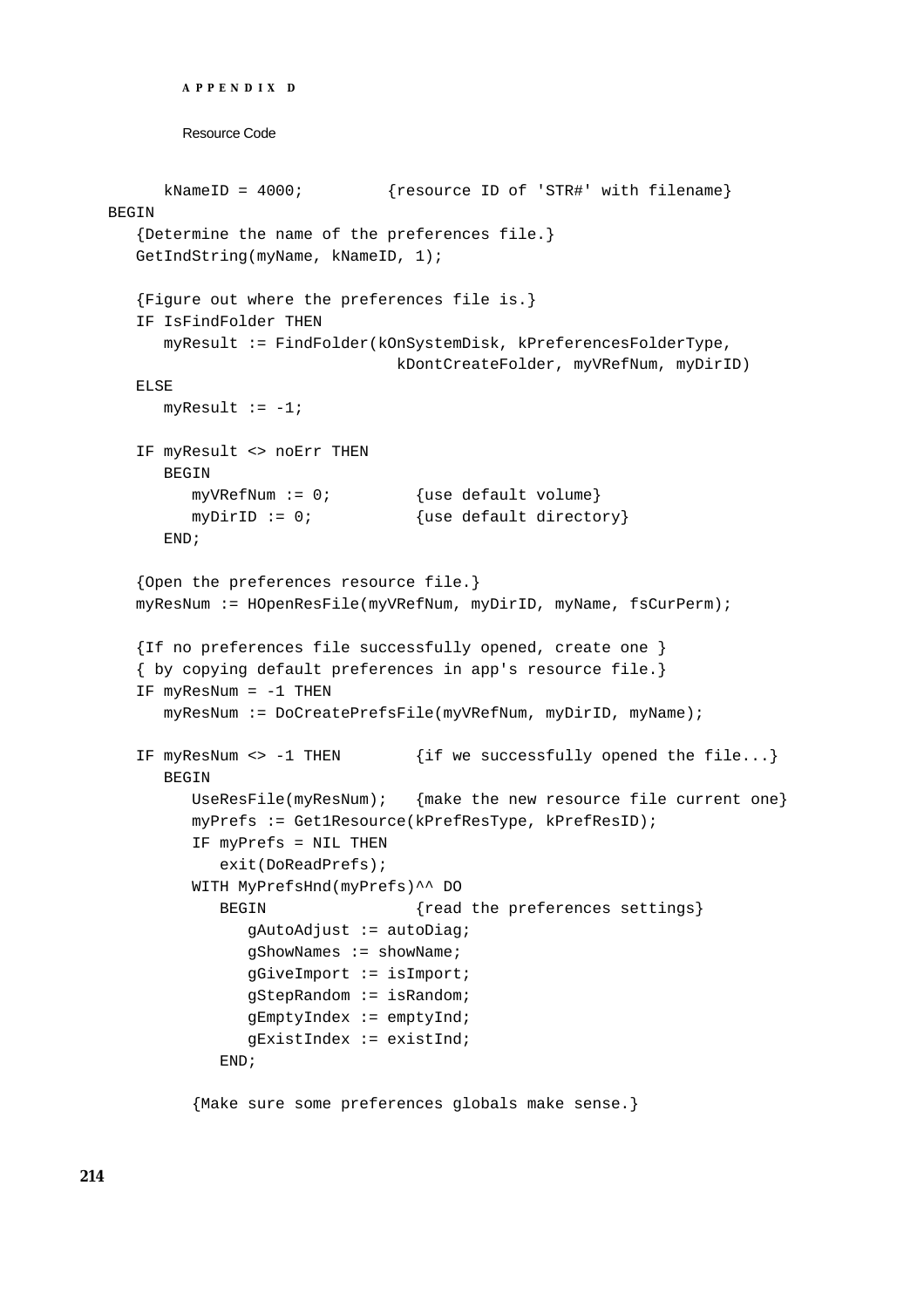```
APPENDIX D
          Resource Code
           IF NOT (gExistIndex IN [1..4]) THEN
              gExistIndex := 1;
           IF NOT (gEmptyIndex IN [1..4]) THEN
              gEmptyIndex := 1;
           {Reinstate the application's resource file.}
           UseResFile(gAppsResourceFile);
        END;
     gPreferencesFile := myResNum; {remember its resource ID}
  END; {DoReadPrefs}
{DoSavePrefs:}
{Save the current preference settings.}
  PROCEDURE DoSavePrefs;
     VAR
        myPrefData: Handle; {handle to new resource data}
        myHandle: Handle; {handle to resource to replace}
        myName: Str255; {name of resource to copy}
        myAttr: Integer; {resource attributes}
        myType: ResType; {ignored; used for GetResInfo}
        myID: Integer; {ignored; used for GetResInfo}
  BEGIN
     {Make sure we have an open preferences file.}
     IF gPreferencesFile = -1 THEN
        exit(DoSavePrefs);
     myPrefData := NewHandleClear(sizeof(MyPrefsRec));
     HLock(myPrefData);
     WITH MyPrefsHnd(myPrefData)^^ DO
        BEGIN
           autobiag := gAutodjust;showName := gShowNames;
           isImport := gGiveImport;
           isRandom := gStepRandom;
           emptyInd := gEmptyIndex;
           existInd := gExistIndex;
        END;
     UseResFile(qPreferencesFile); {use}</math> [use preferences file]myHandle := Get1Resource(kPrefResType, kPrefResID);
     IF myHandle <> NIL THEN
        BEGIN
```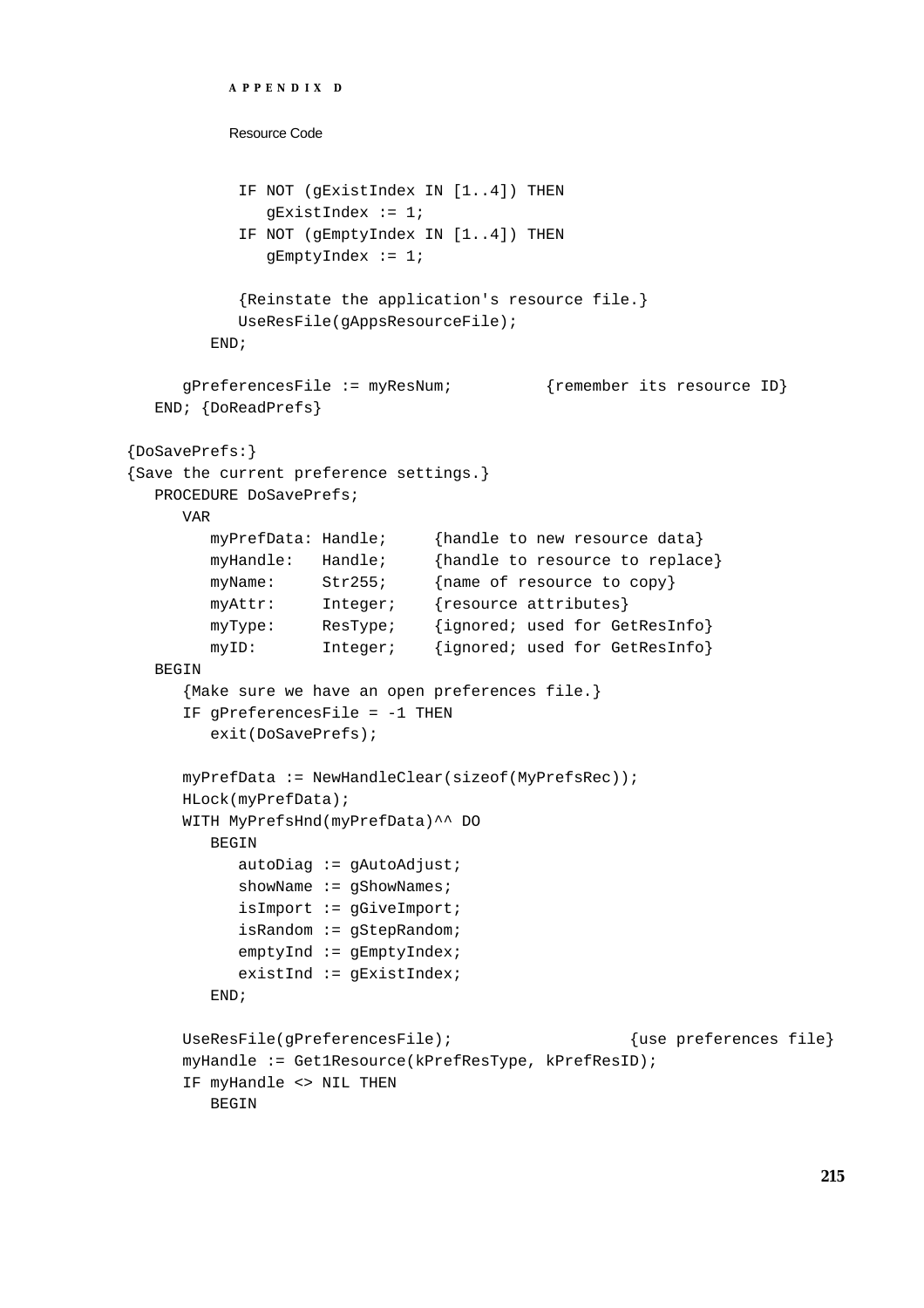```
Resource Code
        GetResInfo(myHandle, myID, myType, myName); {get res name}
        myAttr := GetResAttrs(myHandle); {get res attributes}
        RmveResource(myHandle);
        IF ResError = noErr THEN
           AddResource(myPrefData, kPrefResType, kPrefResID, myName);
        IF ResError = noErr THEN
           WriteResource(myPrefData);
     END;
  HUnlock(myPrefData);
  ReleaseResource(myPrefData);
  UseResFile(gAppsResourceFile); {r} {restore app's resource file}
END; {DoSavePrefs}
```

```
END. {UNIT Preferences}
```
**APPENDIX D**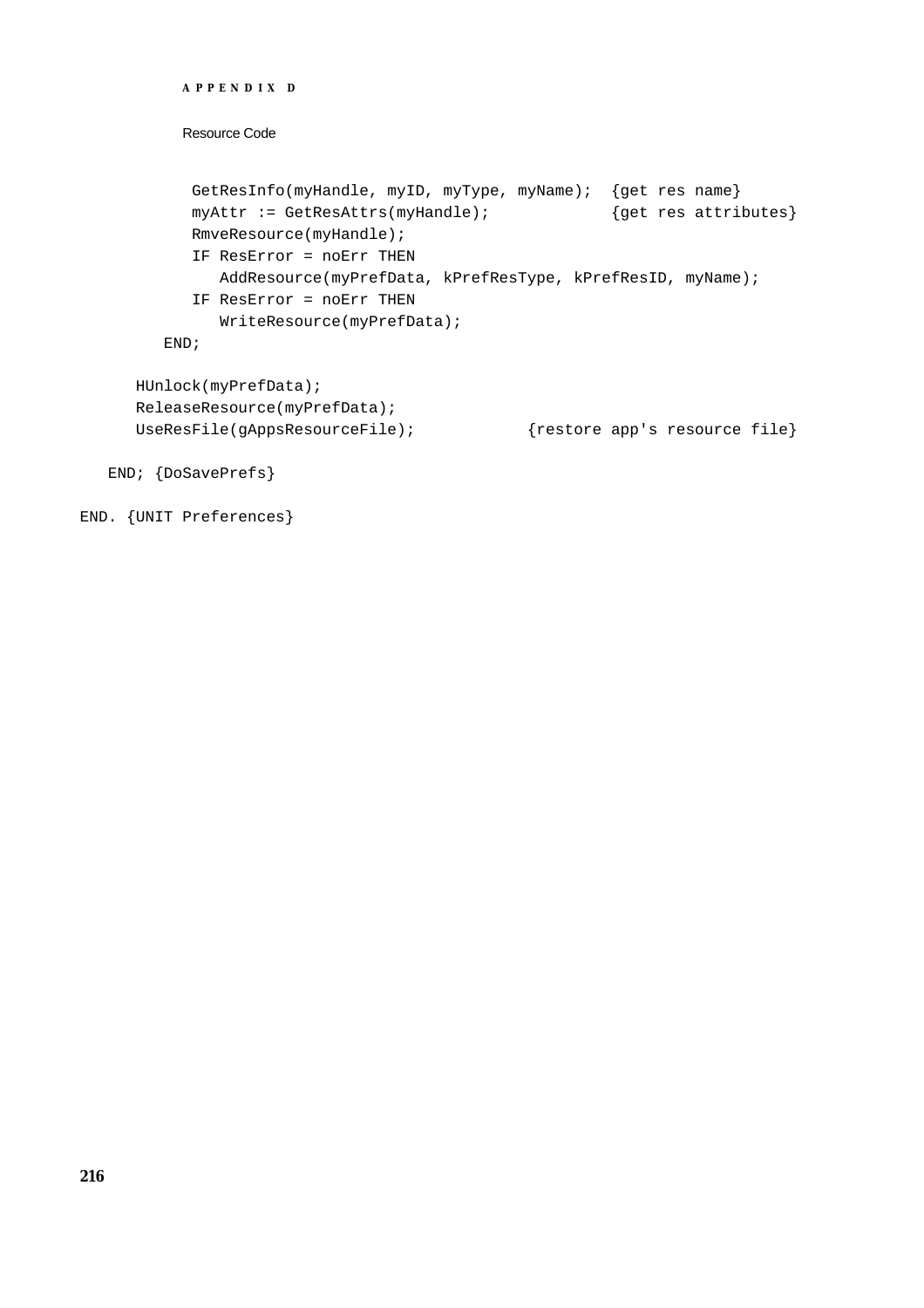This appendix shows the source code that manages the basic setup and user interface for the Venn Diagrammer application.

```
PROGRAM VennDiagrammer;
  USES
     Global, Utilities, Dialog, Preferences, VennProcs;
  VAR
     gDone: Boolean;
{DoInitManagers: initialize Toolbox Managers}
  PROCEDURE DoInitManagers;
  BEGIN
     MaxApplZone; \{extend\text{heap zone to limit}\}MoreMasters; {qet 64 more master pointers}InitGraf(@thePort); {initialize QuickDraw}
     InitFonts; \{initialize Font Manager\}InitWindows; {initialize Window Manager}
     InitMenus; {initialize Menu Manager}
     TEInit; \{initialize \; TextEdit\}InitDialogs(NIL); {initialize Dialog Manager}
     FlushEvents(everyEvent, 0); {clear event queue}
     InitCursor; \{initialize cursor to arrow\}END;
{DoSetupMenus: set up the menu bar}
  PROCEDURE DoSetupMenus;
     VAR
       menuBar: Handle;
  BEGIN
     menuBar := GetNewMBar(rMenuBar);
     IF menuBar = NIL THEN
       DoBadError(eCantFindMenus);
     SetMenuBar(menuBar);
     DisposeHandle(menuBar);
     AppendResMenu(GetMenuHandle(mApple), 'DRVR');
```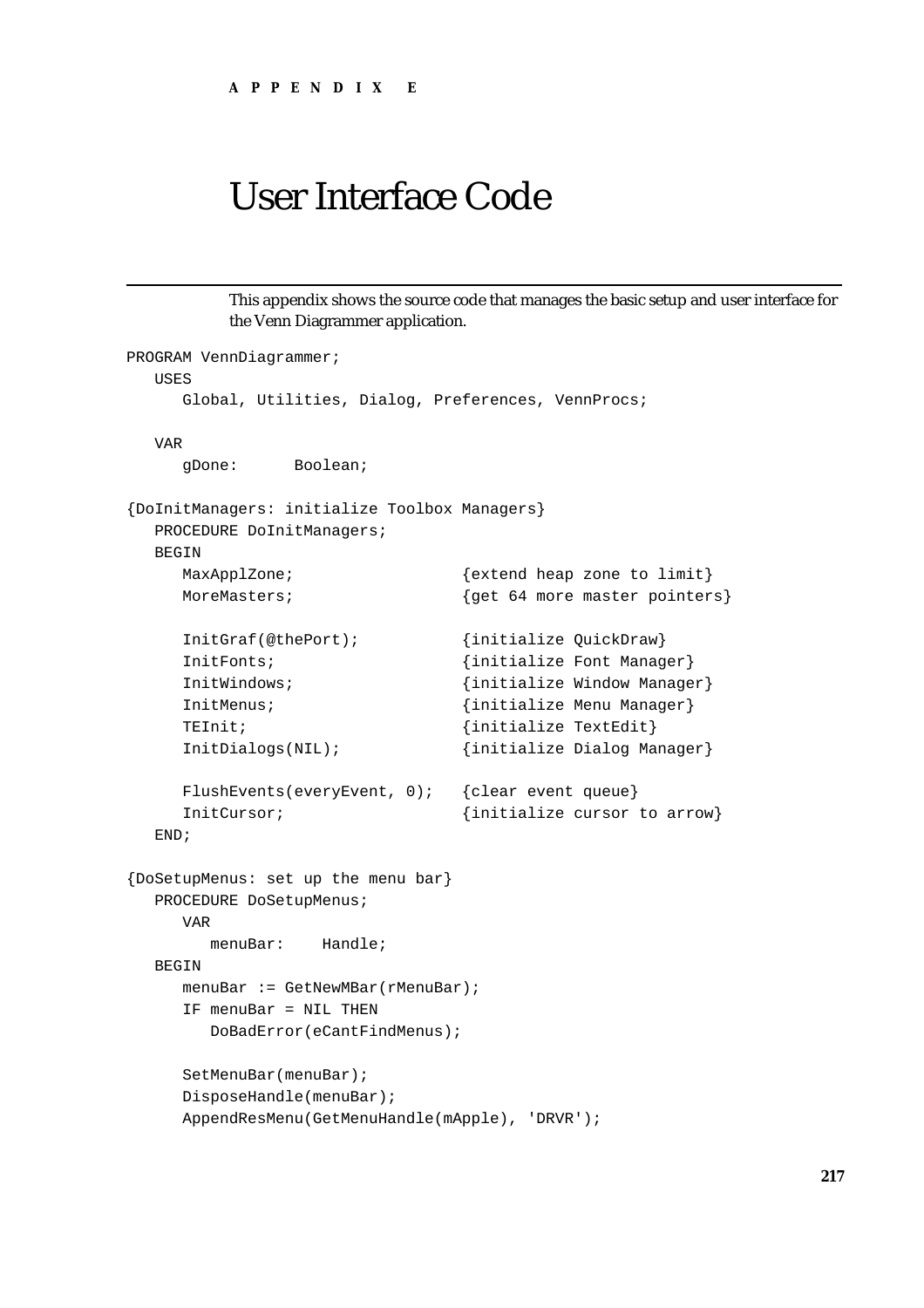```
APPENDIX E
          User Interface Code
     DrawMenuBar;
  END;
{DoUpdate: update a window}
  PROCEDURE DoUpdate (myWindow: WindowPtr);
     VAR
        myHandle: MyDocRecHnd;
        myRect: Rect; {tool rectangle}
        origPort: GrafPtr;
        origPen: PenState;
        count: Integer;
  BEGIN
     GetPort(origPort); { fremember original drawing port}
     SetPort(myWindow);
     BeginUpdate(myWindow); {clear update region}EraseRect(myWindow^.portRect);
     IF IsAppWindow(myWindow) THEN
        BEGIN
           {Draw two lines separating tools area from work area.}
           GetPenState(origPen); {remember original pen state}
           PenNormal; {reset pen to normal state}WITH myWindow^ DO
              BEGIN
                 MoveTo(portRect.left, portRect.top + kToolHt);
                 Line(portRect.right, 0);
                 MoveTo(portRect.left, portRect.top + kToolHt + 2);
                 Line(portRect.right, 0);
              END;
           {Redraw the tools area in the window.}
           FOR count := 1 TO kNumTools DO
              BEGIN
                 SetRect(myRect, kToolWd * (count - 1), 0, kToolWd * count,
                           kToolHt);
                 DoPlotIcon(myRect, gToolsIcons[count], myWindow, srcCopy);
              END;
           {Redraw the status area in the window.}
           myHandle := MyDocRecHnd(GetWRefCon(myWindow));
```
DoStatusText(myWindow, myHandle^^.statusText);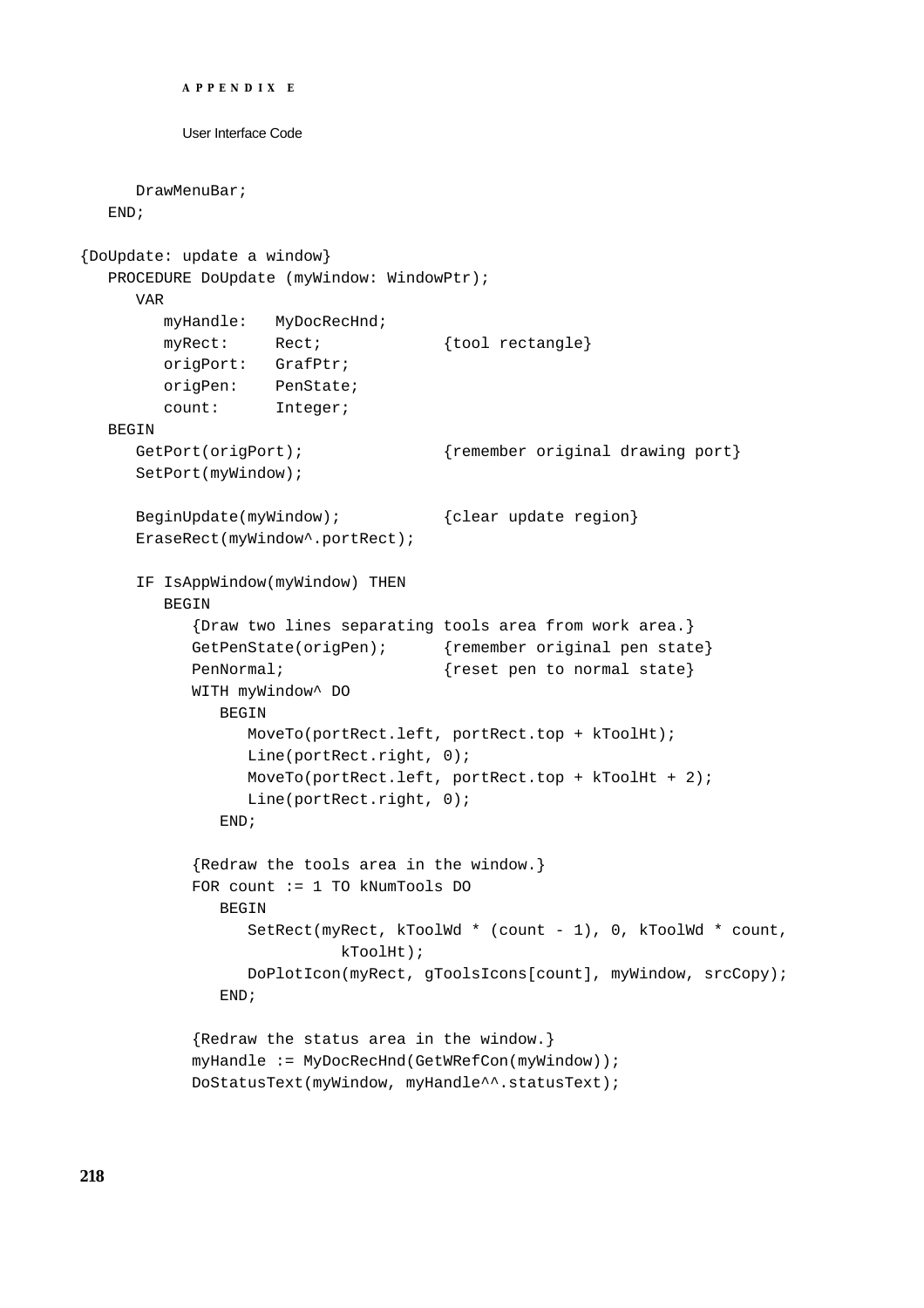```
APPENDIX E
          User Interface Code
           {Draw the rest of the content region.}
           DoVennDraw(myWindow);
           SetPenState(origPen); {restore previous pen state}
        END; {IF IsAppWindow}
     EndUpdate(myWindow);
     SetPort(origPort); {r}{s} {restore original drawing port}
  END;
{DoCreateWindow: create a new window}
  FUNCTION DoCreateWindow: WindowPtr;
     VAR
        myPointer: Ptr;
        myWindow: WindowPtr;
        myHandle: MyDocRecHnd;
  BEGIN
     myPointer := NewPtr(sizeof(WindowRecord));
     IF myPointer = NIL THEN
        exit(DoCreateWindow);
     myWindow := GetNewWindow(rVennD, myPointer, WindowPtr(-1));
     IF myWindow <> NIL THEN
        BEGIN
           SetPort(myWindow);
           myHandle := MyDocRecHnd(NewHandleClear(sizeof(MyDocRec)));
           IF myHandle <> NIL THEN
              BEGIN
                 HLockHi(Handle(myHandle));
                                      {lock the data high in the heap}
                 SetWRefCon(myWindow, LongInt(myHandle));
                                      {attach data handle to window record}
                 DoSetWindowTitle(myWindow); {set the window title}
                 {Define initial window settings.}
                 WITH myHandle^^ DO
                    BEGIN
                       figure := 1;mod[1] := 1;mod[2] := 1;mod[3] := 1;
```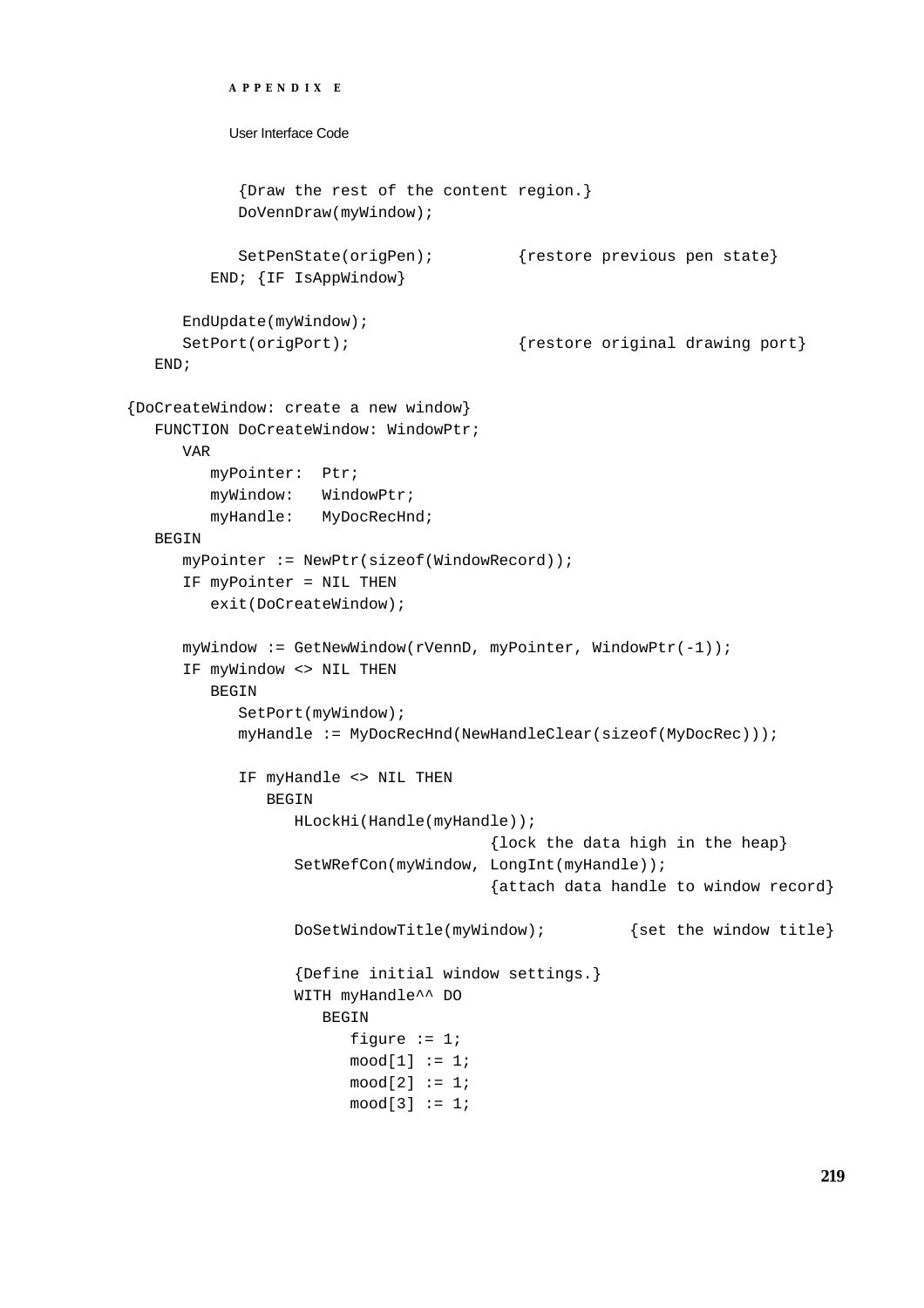```
APPENDIX E
          User Interface Code
                       isAnswerShowing := FALSE;
                       isExistImport := gGiveImport;
                    END;
                 DoGetRandomTerms(myWindow);
                 DoCalcAnswer(myWindow);
                 {Position the window and display it.}
                 DoPositionWindow(myWindow);
                 ShowWindow(myWindow);
              END {IF myHandle <> NIL}
           ELSE
              BEGIN \{couldn' t \text{ get a data record}\}CloseWindow(myWindow);
                    DisposePtr(Ptr(myWindow));
                    myWindow := NIL; {so pass back NIL}
              END;
        END;
     DoCreateWindow := myWindow;
  END;
{DoCloseDocWindow: dispose a document window and all its data structures}
  PROCEDURE DoCloseDocWindow (myWindow: WindowPtr);
     VAR
        myHandle: MyDocRecHnd;
  BEGIN
     IF myWindow = NIL THEN
        exit(DoCloseDocWindow) {ignore NIL windows}
     ELSE
        BEGIN
           myHandle := MyDocRecHnd(GetWRefCon(myWindow));
           DisposeHandle(Handle(myHandle));
           CloseWindow(myWindow); { close the window}
           DisposePtr(Ptr(myWindow)); {and release the storage}
        END;
  END;
{DoCloseWindow: close a window}
  PROCEDURE DoCloseWindow (myWindow: WindowPtr);
  BEGIN
     IF myWindow <> NIL THEN
        IF IsDialogWindow(myWindow) THEN {this is a dialog window}
```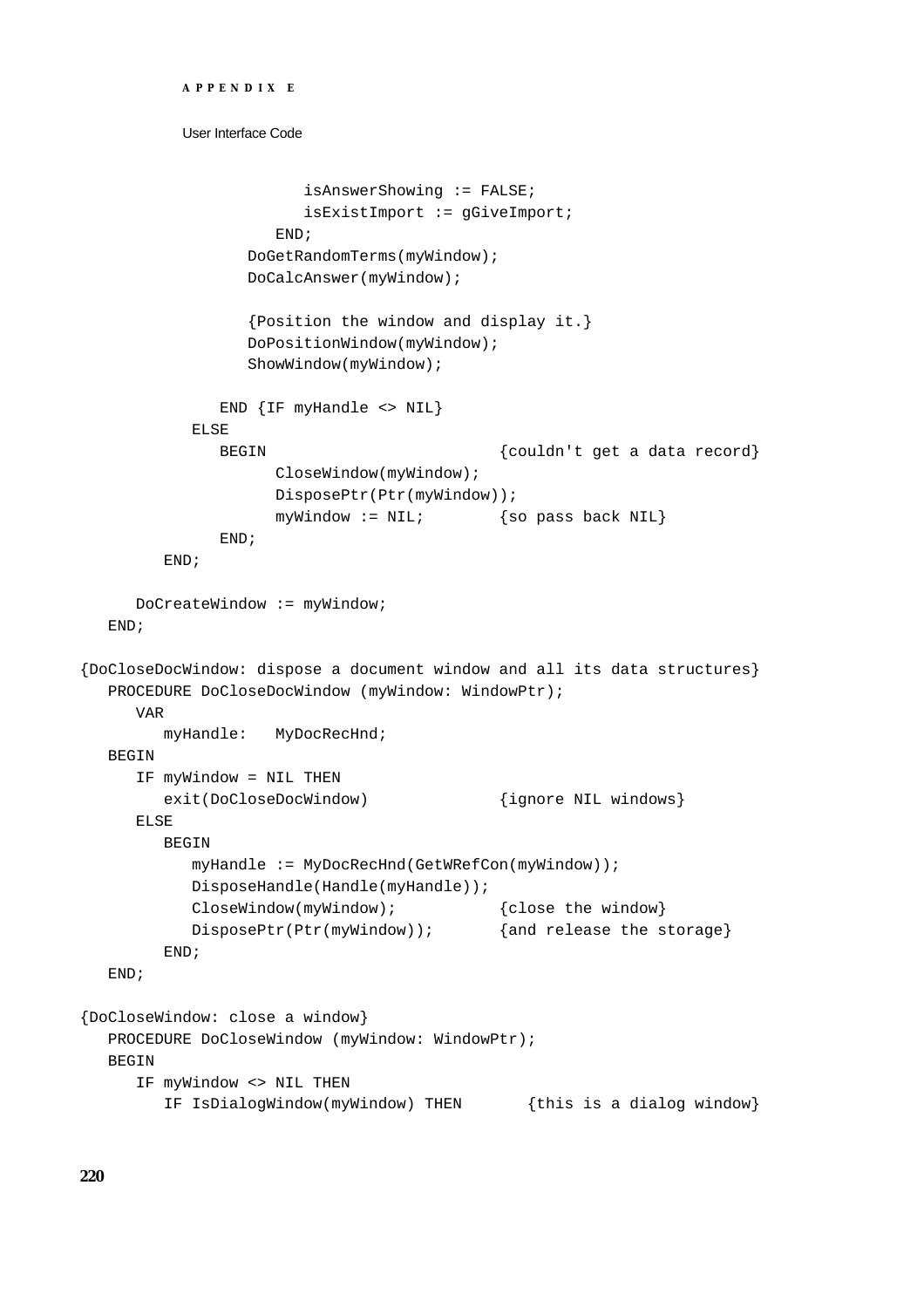```
APPENDIX E
          User Interface Code
           HideWindow(myWindow)
        ELSE IF IsDAccWindow(myWindow) THEN {this is a DA window}
           CloseDeskAcc(WindowPeek(myWindow)^.windowKind)
        ELSE IF IsAppWindow(myWindow) THEN {this is a document window}
           DoCloseDocWindow(myWindow);
  END;
{DoDrag: handle window dragging}
  PROCEDURE DoDrag (myWindow: WindowPtr; mouseloc: Point);
     VAR
        dragBounds: Rect;
  BEGIN
     dragBounds := GetGrayRqn^^.rqnBBox;
     DragWindow(myWindow, mouseloc, dragBounds);
  END;
{DoGoAwayBox: process a click in close box}
  PROCEDURE DoGoAwayBox (myWindow: WindowPtr; mouseloc: Point);
  BEGIN
     IF TrackGoAway(myWindow, mouseloc) THEN
        DoCloseWindow(myWindow);
  END;
{DoQuit: quit the program}
  PROCEDURE DoQuit;
     VAR
        myWindow: WindowPtr;
  BEGIN
     myWindow := FrontWindow; {close all windows}
     WHILE myWindow <> NIL DO
        BEGIN
           DoUpdate(myWindow); {force redrawing window}
           DoCloseWindow(myWindow);
           myWindow := FrontWindow;
        END;
     gDone := TRUE; \{ set \ flag \ to \ exit \ main \ event \ loop\}END;
{DoActivate: handle activate and deactivate events for the specified window}
  PROCEDURE DoActivate (myWindow: WindowPtr; myModifiers: Integer);
     VAR
        myState: Integer; {activation state}
```
myControl: ControlHandle;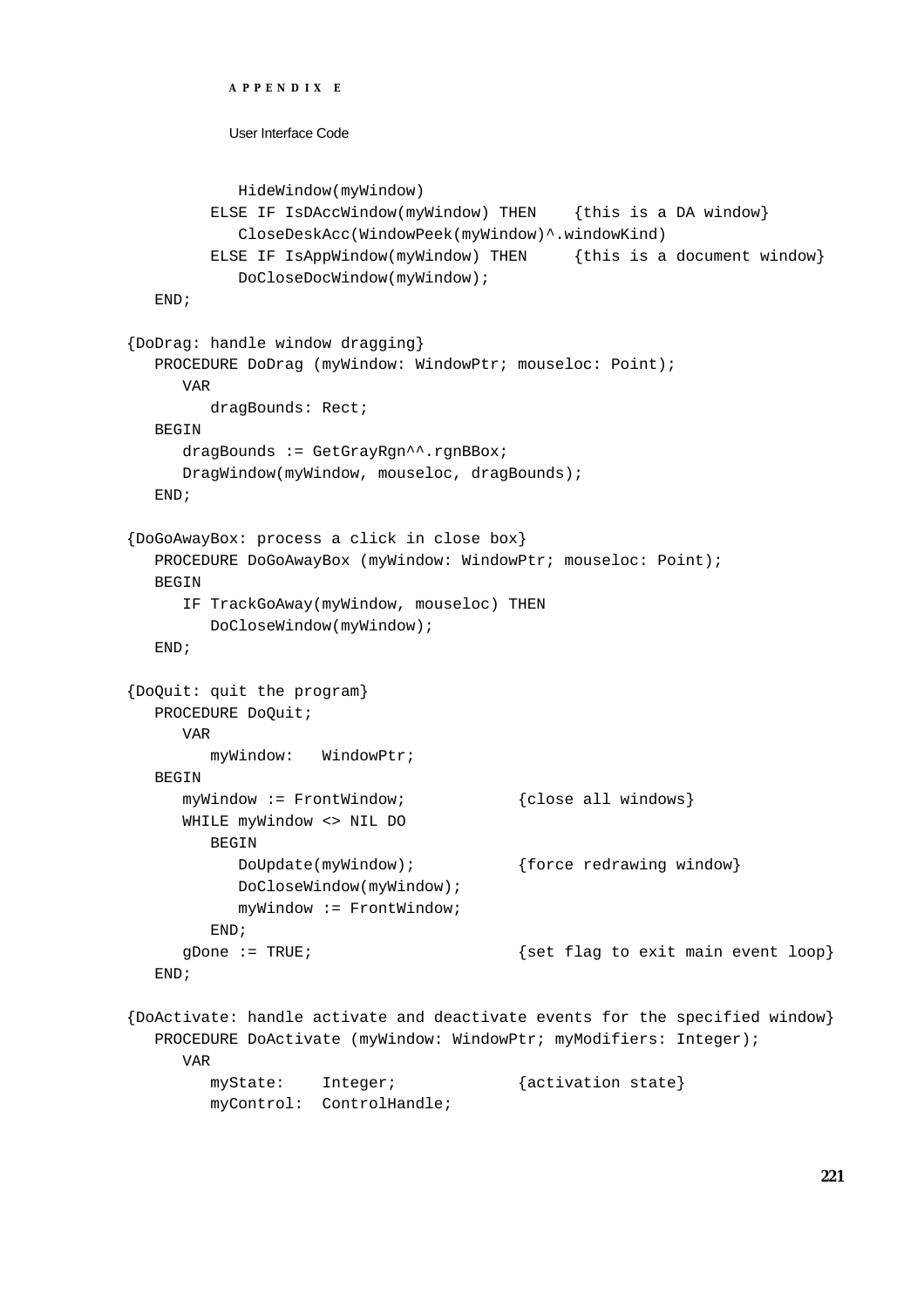```
APPENDIX E
```
#### BEGIN

```
myState := BAnd(myModifiers, activeFlag);
     IF IsDialogWindow(myWindow) THEN
        BEGIN
           myControl := WindowPeek(myWindow)^.controlList;
           WHILE myControl <> NIL DO
              BEGIN
                 HiliteControl(myControl, myState + 255 mod 256);
                 myControl := myControl^^.nextControl;
              END;
        END;
  END;
{DoDiskEvent: handle disk-inserted events}
  PROCEDURE DoDiskEvent (myEvent: EventRecord);
     VAR
        myResult: Integer;
        myPoint: Point;
  BEGIN
     IF HiWord(myEvent.message) <> noErr THEN
        BEGIN
           SetPt(myPoint, 100, 100);
           myResult := DIBadMount(myPoint, myEvent.message);
        END;
  END;
{MyModalFilter: a basic modal dialog filter function}
  FUNCTION MyModalFilter (myDialog: DialogPtr; VAR myEvent: EventRecord; 
                             VAR myItem: Integer): Boolean;
     VAR
        itemType: Integer;
        itemHand: Handle;
        itemRect: Rect;
        myKey: Char;
        myIgnore: LongInt;
  BEGIN
     MyModalFilter := FALSE; {assume we don't handle the event}
     CASE myEvent.what OF
        updateEvt: 
           BEGIN
              IF WindowPtr(myEvent.message) <> myDialog THEN
```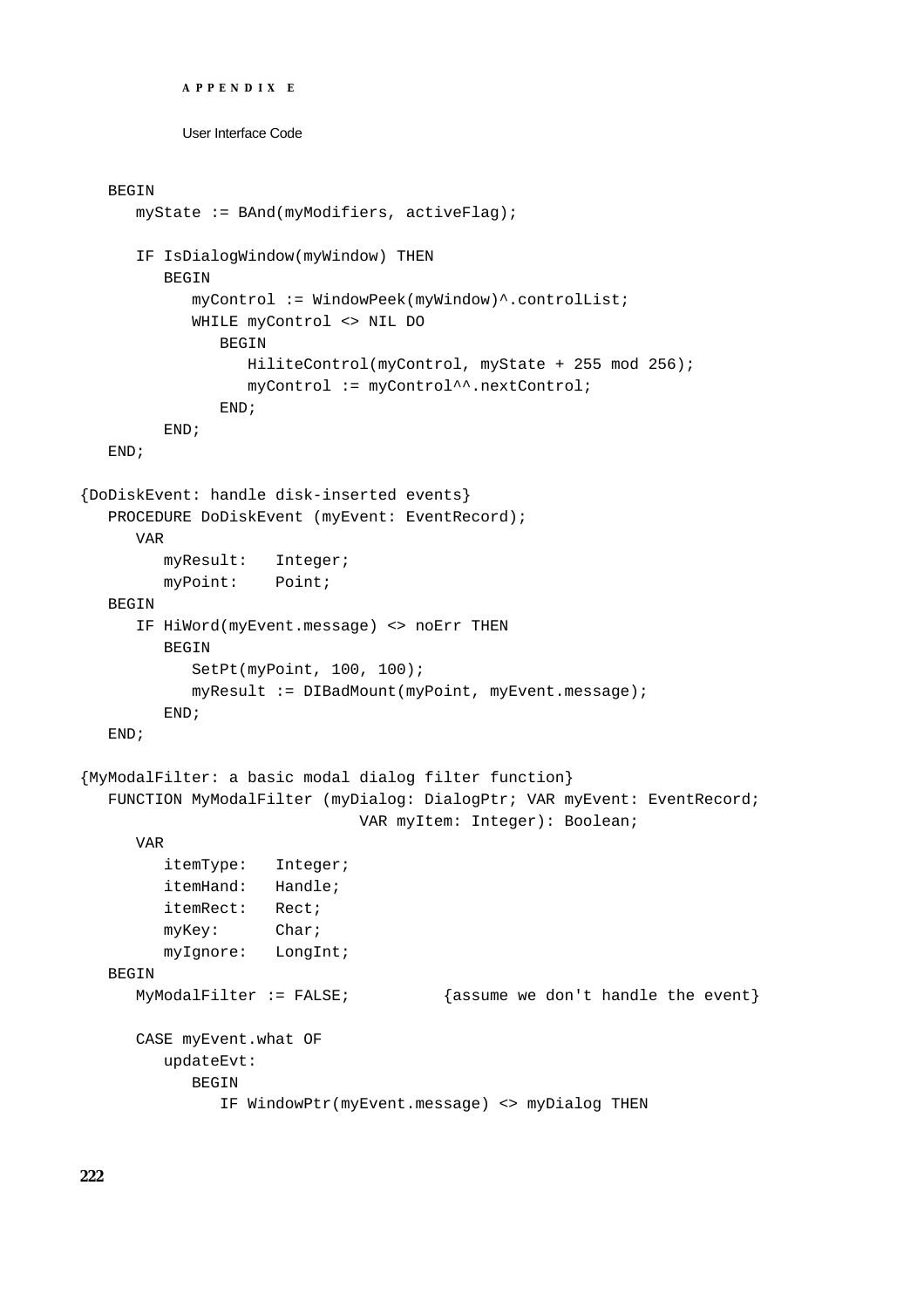```
APPENDIX E
```

```
DoUpdate(WindowPtr(myEvent.message));
                                       {update the window behind}
            END;
         keyDown, autoKey: 
            BEGIN
               myKey := char(And(myEvent.message, charCodeMask));
               {if Return or Enter pressed, do default button}
               IF (myKey = kReturn) OR (myKey = kEnter) THEN
                  BEGIN
                     GetDItem(myDialog, iOK, itemType, itemHand, itemRect);
                     HiliteControl(ControlHandle(itemHand), 1);
                                 {make button appear to have been pressed}
                     Delay(kVisualDelay, myIgnore);
                     HiliteControl(ControlHandle(itemHand), 0);
                     MyModalFilter := TRUE;
                     myItem := iOK;END;
               {if Escape or Cmd-. pressed, do Cancel button}
               IF (myKey = kEscape) 
                  OR ((myKey = kPeriod) 
                     AND (BAnd(myEvent.modifiers, CmdKey) <> 0)) THEN
                  BEGIN
                     GetDItem(myDialog, iCancel, itemType, itemHand, 
itemRect);
                     HiliteControl(ControlHandle(itemHand), 1);
                                 {make button appear to have been pressed}
                     Delay(kVisualDelay, myIgnore);
                     HiliteControl(ControlHandle(itemHand), 0);
                     MyModalFilter := TRUE;
                     myItem := iCancel;
                  END;
            END;
         diskEvt: 
            BEGIN
               DoDiskEvent(myEvent);
               MyModalFilter := TRUE; {show we've handled the event}END;
         OTHERWISE
           ;
     END; {CASE}
   END;
```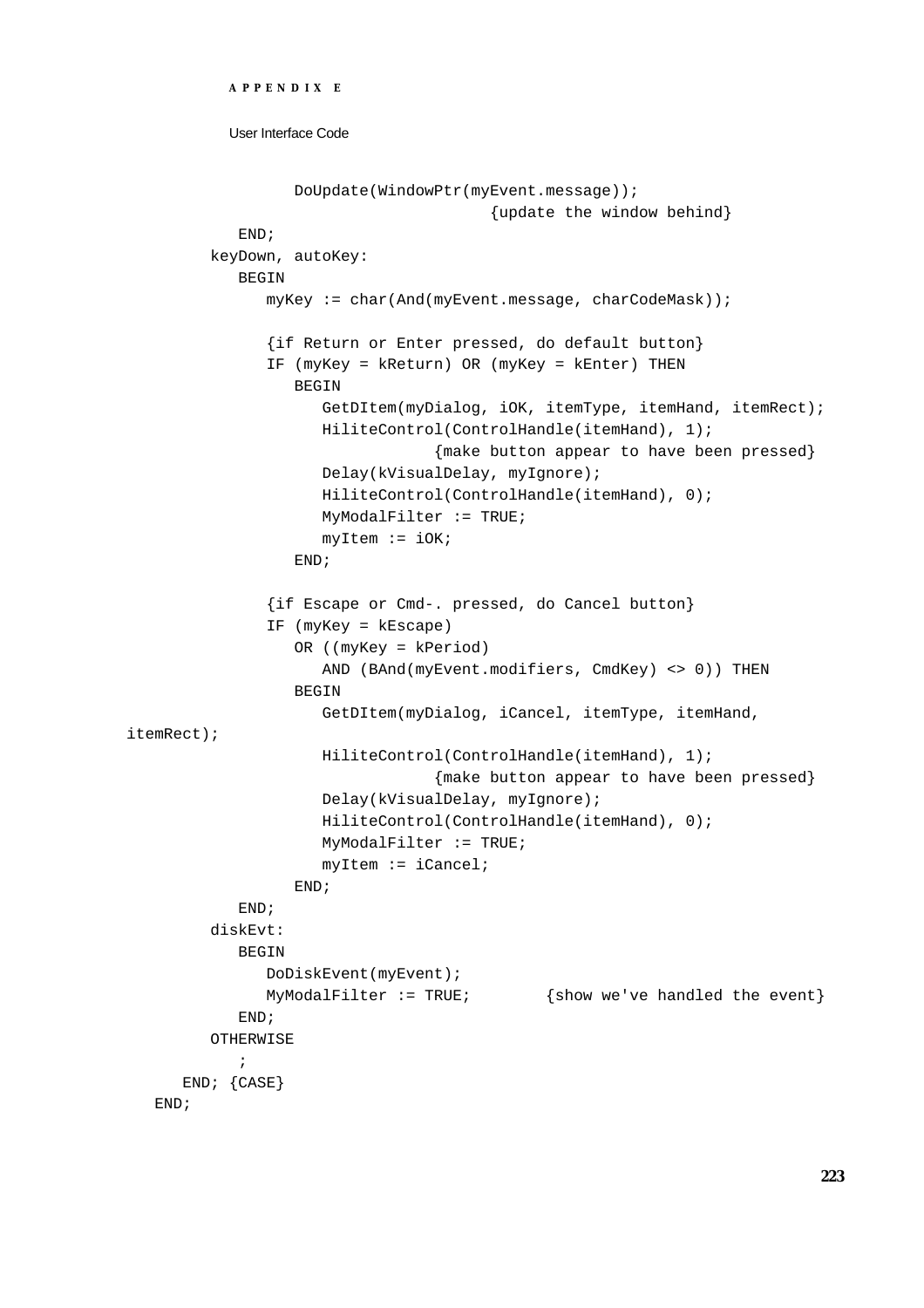```
APPENDIX E
```

```
{DoAboutBox: handle About... selections}
  PROCEDURE DoAboutBox (myWindow: WindowPtr);
     VAR
        myWindow: WindowPtr;
        myDialog: DialogPtr;
        myItem: Integer;
  BEGIN
     myWindow := FrontWindow;
     IF myWindow <> NIL THEN
        DoActivate(myWindow, 1 - activeFlag);
     myDialog := GetNewDialog(rAboutDial, NIL, WindowPtr(-1));
     IF myDialog <> NIL THEN
        BEGIN
           SetPort(myDialog);
           DoDefaultButton(myDialog);
           REPEAT
              ModalDialog(@MyModalFilter, myItem);
           UNTIL myItem = iOK;
           DisposeDialog(myDialog);
           SetPort(myWindow);
        END;
  END;
{DoMenuAdjust: adjust menus by enabling and disabling items}
  PROCEDURE DoMenuAdjust;
     VAR
        myWindow: WindowPtr;
        myMenu: MenuHandle;
        count: Integer;
  BEGIN
     myWindow := FrontWindow;
     IF myWindow = NIL THEN
        DisableMenuItem(GetMenuHandle(mFile), iClose)
     ELSE
        EnableMenuItem(GetMenuHandle(mFile), iClose);
     myMenu := GetMenuHandle(mVennD);
     IF IsAppWindow(myWindow) THEN
```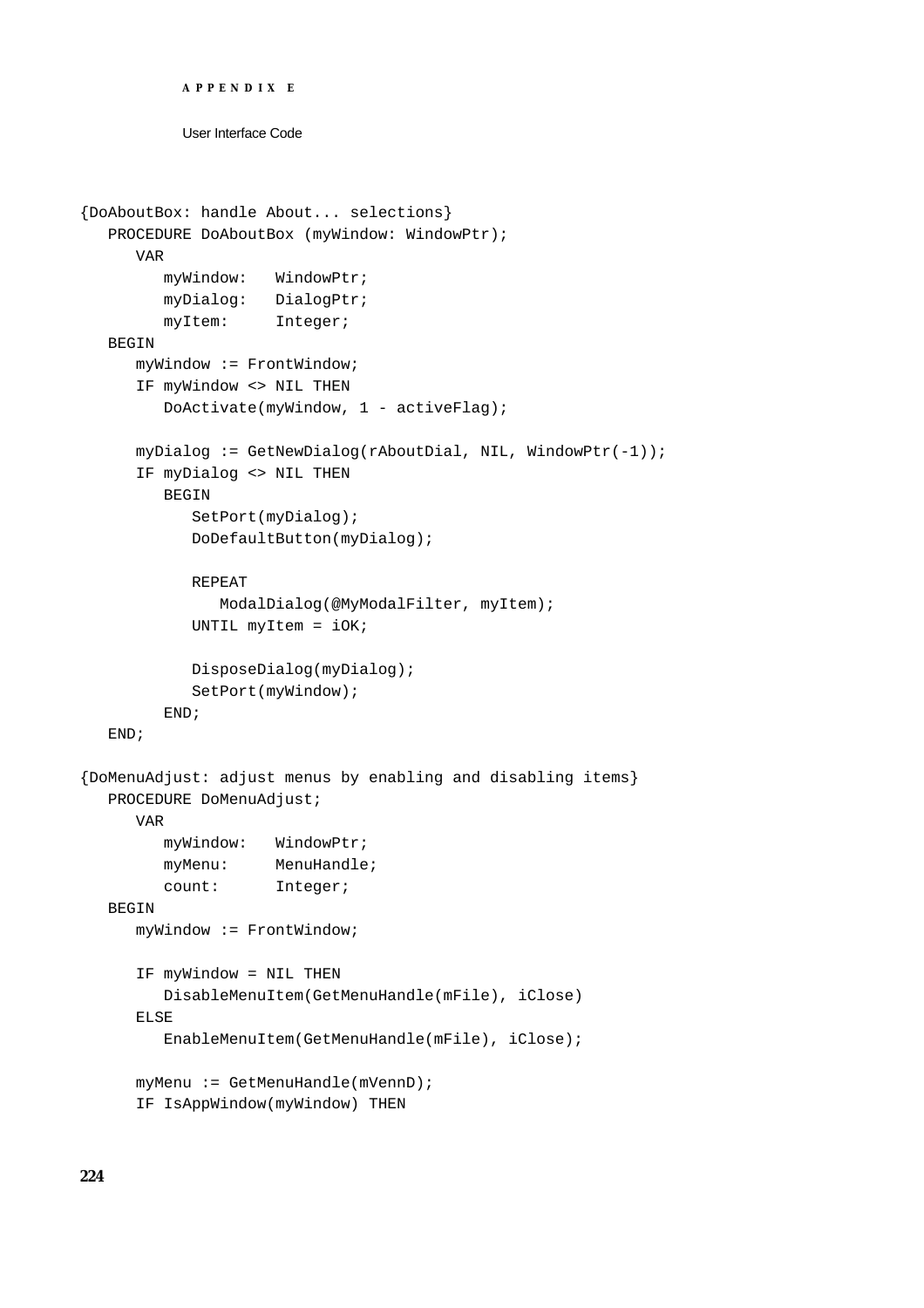```
APPENDIX E
           User Interface Code
         FOR count := 1 TO kNumTools DO
            EnableMenuItem(myMenu, count)
     ELSE
         FOR count := 1 TO kNumTools DO
            DisableMenuItem(myMenu, count);
      IF IsDAccWindow(myWindow) THEN
         EnableMenuItem(GetMenuHandle(mEdit), 0)
     ELSE
         DisableMenuItem(GetMenuHandle(mEdit), 0);
     DrawMenuBar;
  END;
{DoMenuCommand: interpret and act on menu selections}
  PROCEDURE DoMenuCommand (menuAndItem: LongInt);
     VAR
         myMenuNum: Integer;
         myItemNum: Integer;
         myResult: Integer;
        myDAName: Str255;
        myWindow: WindowPtr;
  BEGIN
     myMenuNum := HiWord(menuAndItem);myItemNum := LoWord(menuAndItem);
     GetPort(myWindow);
     CASE myMenuNum OF
         mApple: 
            CASE myItemNum OF
               iAbout: 
                  BEGIN
                     DoAboutBox;
                  END;
               OTHERWISE
                  BEGIN
                     GetMenuItemText(GetMenuHandle(mApple), myItemNum,
                                        myDAName) ;
                     myResult := OpenDeskAcc(myDAName);
                  END;
            END;
         mFile: 
            BEGIN
               CASE myItemNum OF
```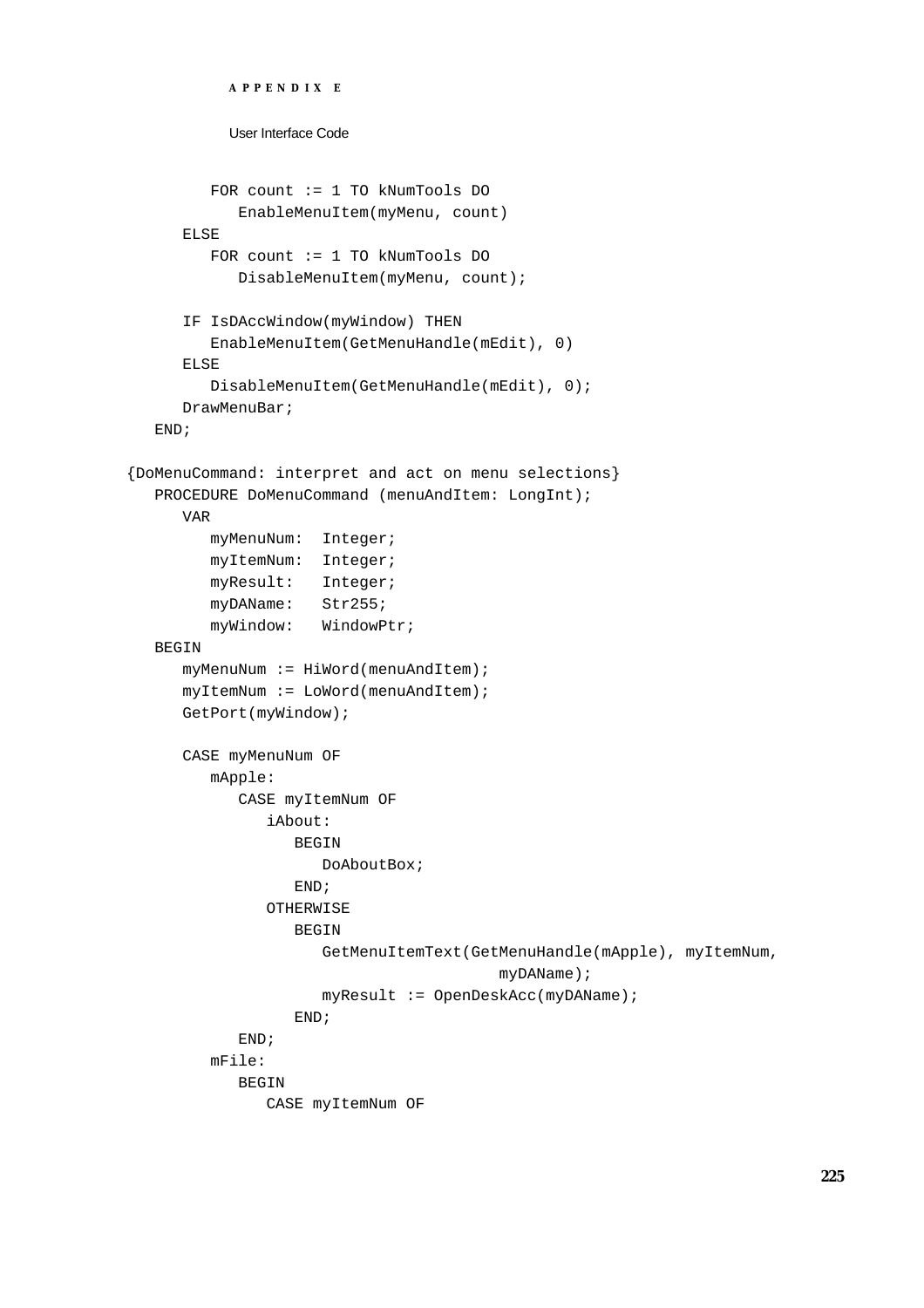```
APPENDIX E
```

```
User Interface Code
```

```
iNew: 
                   myWindow := DoCreateWindow;
                iClose: 
                   DoCloseWindow(FrontWindow);
                iQuit: 
                   DoQuit;
               OTHERWISE
                   ;
            END;
         END;
      mEdit: 
         BEGIN
            IF NOT SystemEdit(myItemNum - 1) THEN
               ;
         END;
      mVennD: 
         BEGIN
            myWindow := FrontWindow;
            CASE myItemNum OF
               iCheckVenn: 
                  DoVennCheck(myWindow);
               iDoVenn: 
                   DoVennAnswer(myWindow);
               iClearVenn: 
                   DoVennClear(myWindow);
               iNextTask: 
                   DoVennNext(myWindow);
               iCheckArg: 
                  DoVennAssess(myWindow);
                iGetVennPrefs: 
                   DoModelessDialog(rVennDPrefsDial, gPrefsDialog);
               OTHERWISE
                   ;
            END;
         END;
      OTHERWISE
         ;
   END;
   HiliteMenu(0);
END; {DoMenuCommand}
```
{DoContentClick: handle a mouse click in the content area of a window}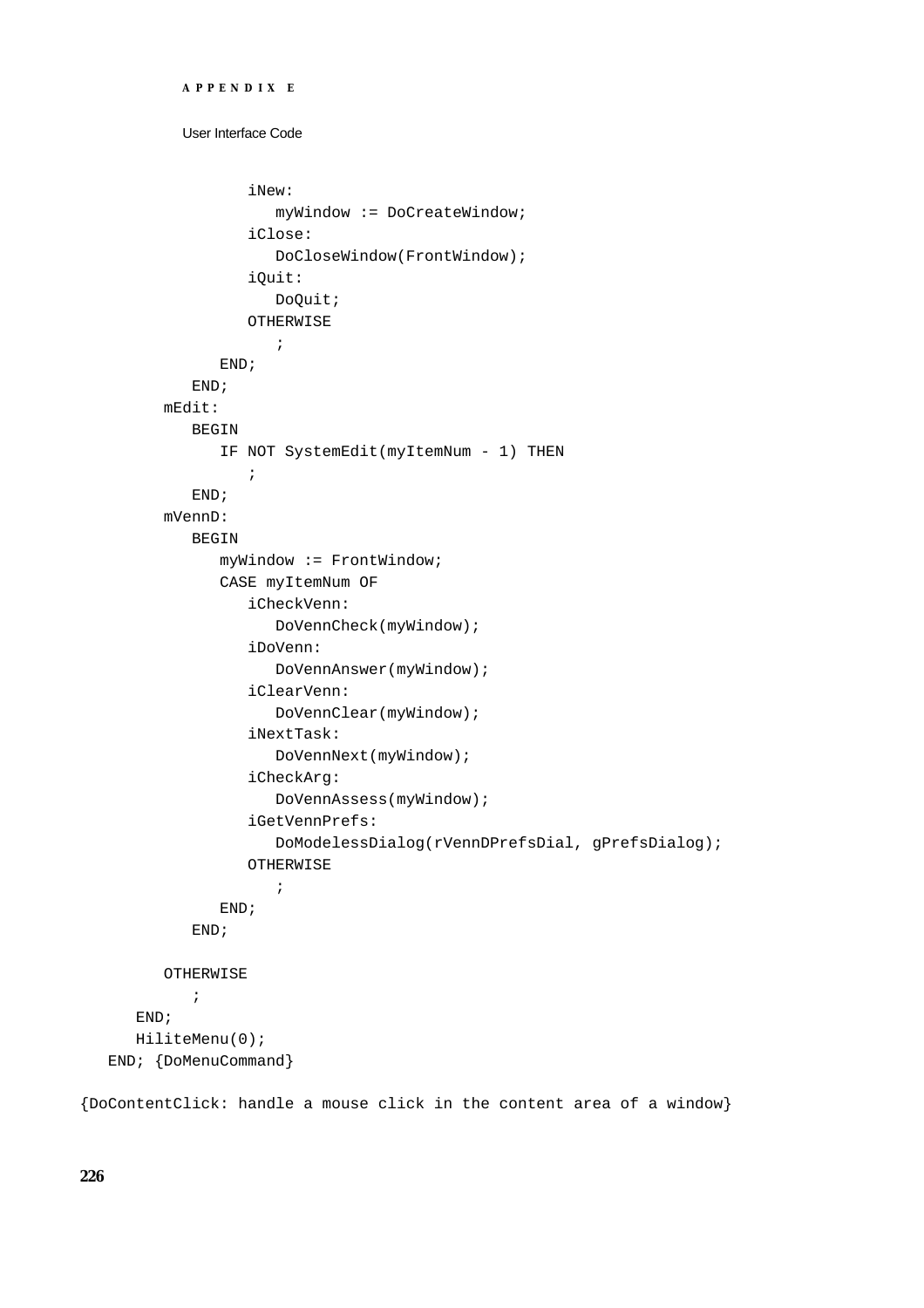```
APPENDIX E
```

```
PROCEDURE DoContentClick (myWindow: WindowPtr; myEvent: EventRecord);
     VAR
        myRect: Rect; \{temporary rectangle\}count: Integer;
  BEGIN
     IF NOT IsAppWindow(myWindow) THEN
        exit(DoContentClick); {max} in {max} it's a document window}
     SetPort(myWindow); \{ set port to our window}
     GlobalToLocal(myEvent.where);
  {See if the click is in the tools area.}
     SetRect(myRect, 0, 0, kToolWd * kNumTools, kToolHt);
     IF PtInRect(myEvent.where, myRect) THEN
        BEGIN \{if so, determine which tool was clicked\}FOR count := 1 TO kNumTools DO
              BEGIN
                 SetRect(myRect, (count - 1) * kToolWd, 0, 
                            count * kToolWd, kToolHt);
                 IF PtInRect(myEvent.where, myRect) THEN
                   Leave; {we found the right tool, so stop looking}END;
           IF DoTrackRect(myWindow, myRect) THEN
              DoMenuCommand(BitShift(mVennD, 16) + 
                       ((kNumTools + 1) - count)); {handle tools selections}
           exit(DoContentClick);
        END;
  {See if the click is in the status area.}
     SetRect(myRect, kToolWd * kNumTools, 0, 
                   myWindow^.portRect.right, kToolHt);
     IF PtInRect(myEvent.where, myRect) THEN
        BEGIN
           exit(DoContentClick);
        END;
  {The click must be in somewhere in the rest of the window.}
     DoVennClick(myWindow, myEvent.where);
  END;
{DoMouseDown: process mouseDown events}
  PROCEDURE DoMouseDown (myEvent: EventRecord);
     VAR
```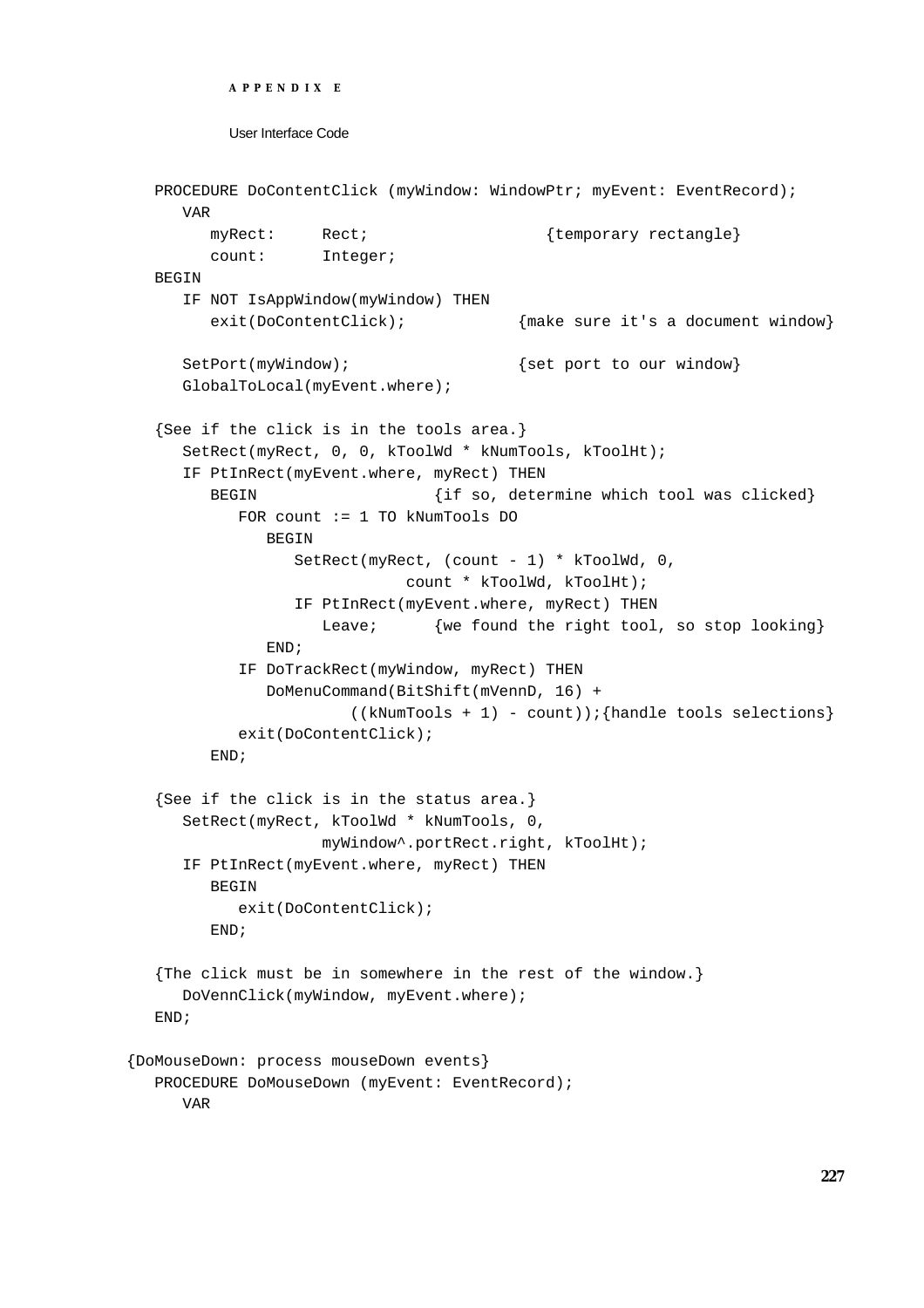```
APPENDIX E
           User Interface Code
        myPart: Integer;
        myWindow: WindowPtr;
  BEGIN
     myPart := FindWindow(myEvent.where, myWindow);CASE myPart OF
        inMenuBar: 
            BEGIN
               DoMenuAdjust;
               DoMenuCommand(MenuSelect(myEvent.where));
            END;
         InSysWindow: 
            SystemClick(myEvent, myWindow);
         inDrag: 
            DoDrag(myWindow, myEvent.where);
         inGoAway: 
            DoGoAwayBox(myWindow, myEvent.where);
         inContent: 
            BEGIN
               IF myWindow <> FrontWindow THEN
                  SelectWindow(myWindow)
               ELSE
                  DoContentClick(myWindow, myEvent);
            END;
        OTHERWISE
            ;
      END;
  END;
{DoKeyDown: respond to keyDown events}
  PROCEDURE DoKeyDown (myEvent: EventRecord);
     VAR
        myKey: char;
  BEGIN
     myKey := chr(BAnd(myEvent.message, charCodeMask));
      IF (BAnd(myEvent.modifiers, CmdKey) <> 0) THEN
        BEGIN
            DoMenuAdjust;
            DoMenuCommand(MenuKey(myKey));
        END;
  END;
{DoIdle: handle null events}
{currently we use this for auto-processing in Venn diagram windows}
```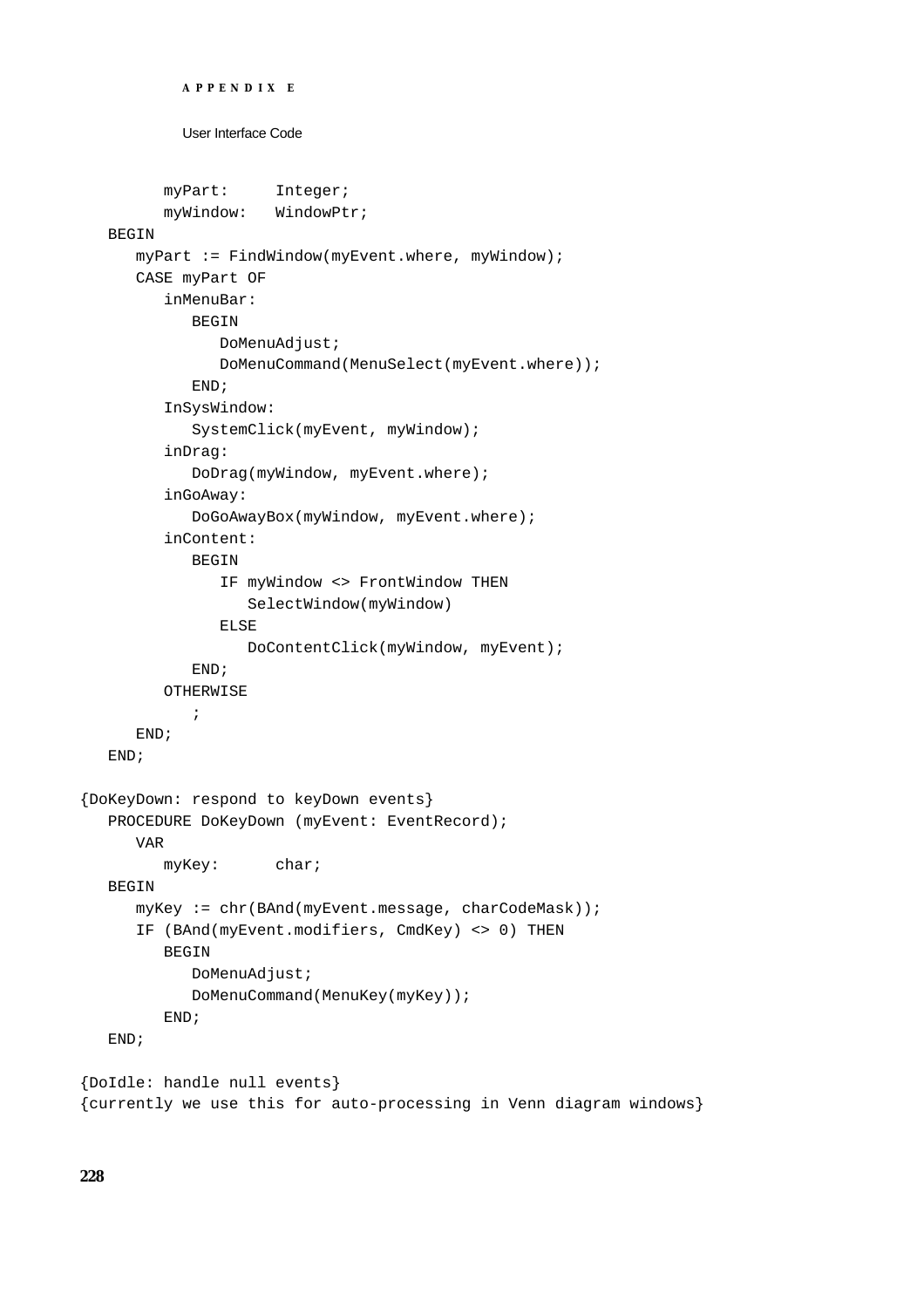```
APPENDIX E
          User Interface Code
  PROCEDURE DoIdle (myEvent: EventRecord);
     VAR
        myWindow: WindowPtr;
        myHandle: MyDocRecHnd;
  BEGIN
     myWindow := FrontWindow;
     IF IsAppWindow(myWindow) THEN
        IF gAutoAdjust THEN
           BEGIN
              myHandle := MyDocRecHnd(GetWRefCon(myWindow));
              IF myHandle^^.needsAdjusting THEN
                 DoVennIdle(myWindow);
           END;
  END; {DoIdle}
{DoOSEvent: handle OS events}
  PROCEDURE DOOSEvent (myEvent: EventRecord);
     VADmyWindow: WindowPtr;
  BEGIN
     CASE BSR(myEvent.message, 24) OF
        mouseMovedMessage: 
           BEGIN
              DoIdle(myEvent); {right now, do nothing}
           END;
        suspendResumeMessage: 
           BEGIN
              myWindow := FrontWindow;
              IF (BAnd(myEvent.message, resumeFlag) <> 0) THEN
                 DoActivate(myWindow, activeFlag) {activate window}
              ELSE
                 DoActivate(myWindow, 1 - activeFlag); {deactivate window}
           END;
        OTHERWISE
            ;
     END;
  END;
{DoMainEventLoop: the main event loop}
  PROCEDURE DoMainEventLoop;
     VAR
        myEvent: EventRecord;
        gotEvent: Boolean; {is returned event for me?}
```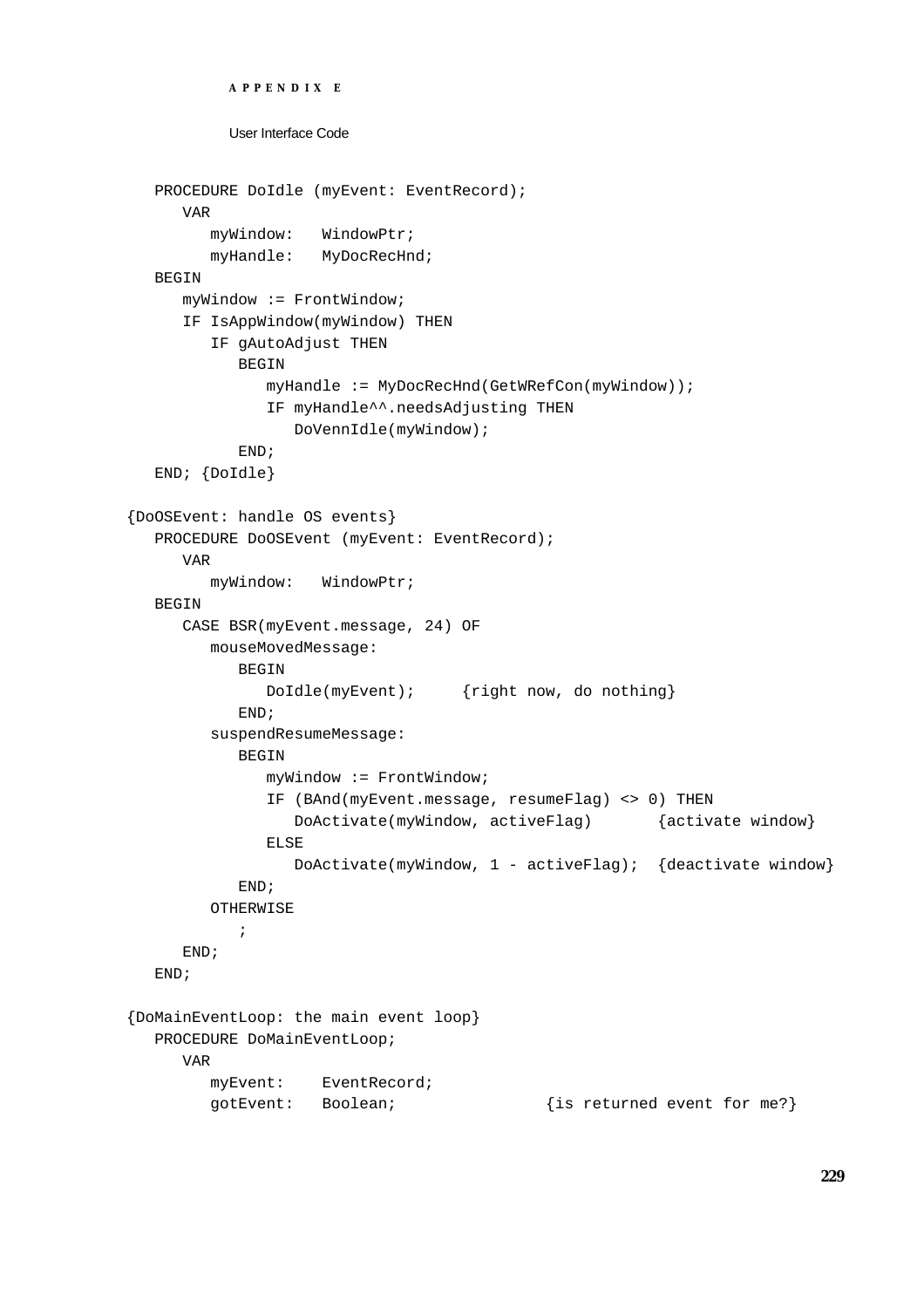```
APPENDIX E
```
### BEGIN

```
REPEAT
        gotEvent := WaitNextEvent(everyEvent, myEvent, 15, NIL);
        IF NOT DoHandleDialogEvent(myEvent) THEN
           IF gotEvent THEN
              BEGIN
                CASE myEvent.what OF
                   mouseDown: 
                      DoMouseDown(myEvent);
                   keyDown, autoKey: 
                      DoKeyDown(myEvent);
                   updateEvt: 
                      DoUpdate(WindowPtr(myEvent.message));
                   diskEvt: 
                      DoDiskEvent(myEvent);
                   activateEvt: 
                      DoActivate(WindowPtr(myEvent.message),
                                   myEvent.modifiers);
                   osEvt:
                      DoOSEvent(myEvent);
                   keyUp, mouseUp: 
                      ;
                   nullEvent: 
                      DoIdle(myEvent);
                   OTHERWISE
                      ;
                END; {CASE}
              END
           ELSE
              DoIdle(myEvent);
     UNTIL gDone; \{loop until user quite}\}END;
BEGIN
  DoInitManagers; \{initialize Toolbox managers\}DoSetupMenus; \{initialize menus\}gDone := FALSE; {initialize global variables}
  gNumDocWindows := 0; {initialize count of open doc windows}
  gPrefsDialog := NIL; {initialize ptr to Preferences dialog}
  gAppsResourceFile := CurResFile; {get refnum of the app's resource file}
  gPreferencesFile := -1; \{initialize res ID of preferences file\}
```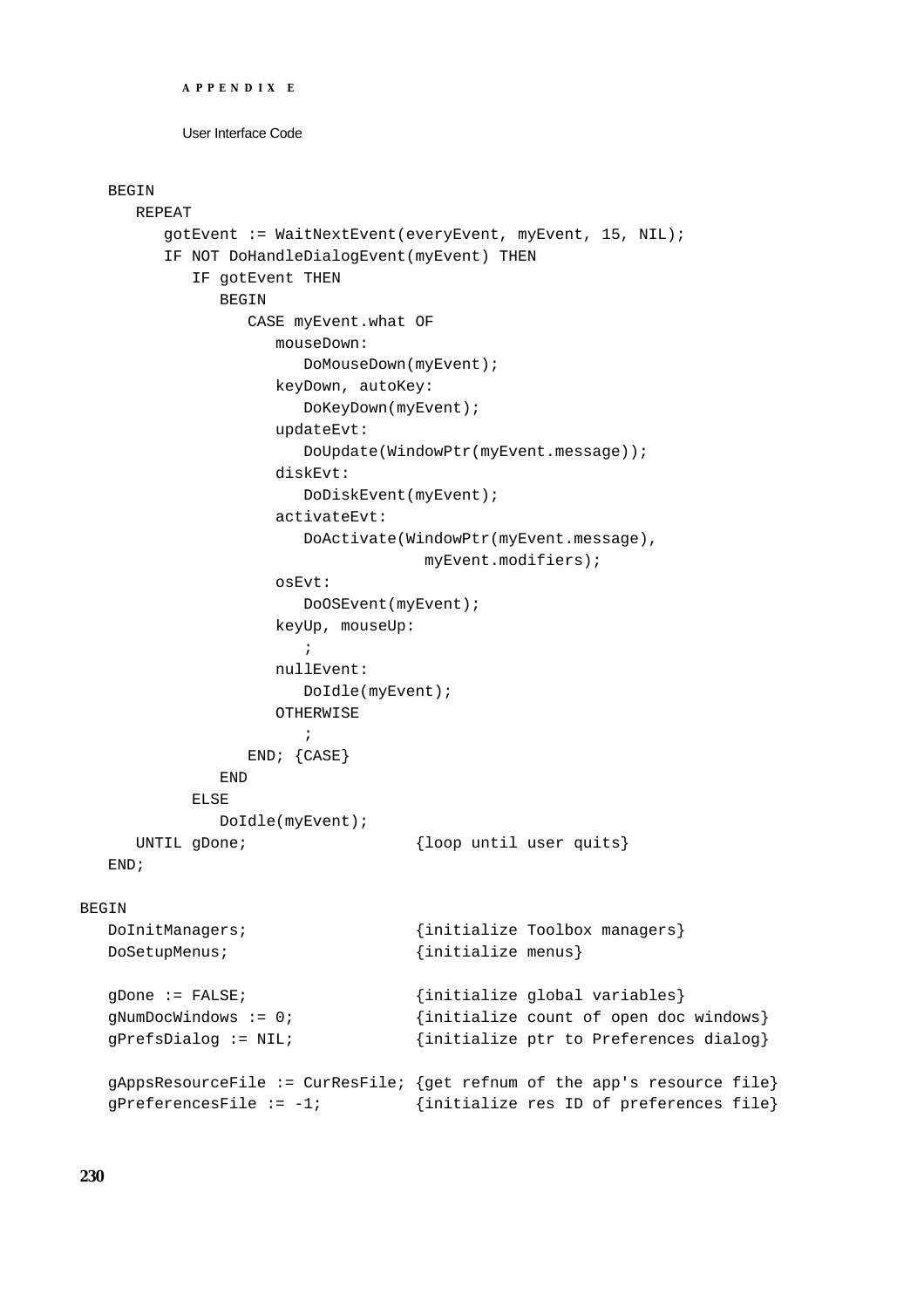**APPENDIX E**

User Interface Code

DoReadPrefs;  ${realP}$   ${real}$  the user's preference settings}

DoVennInit; END.

DoMainEventLoop;  ${and then loop forever...}$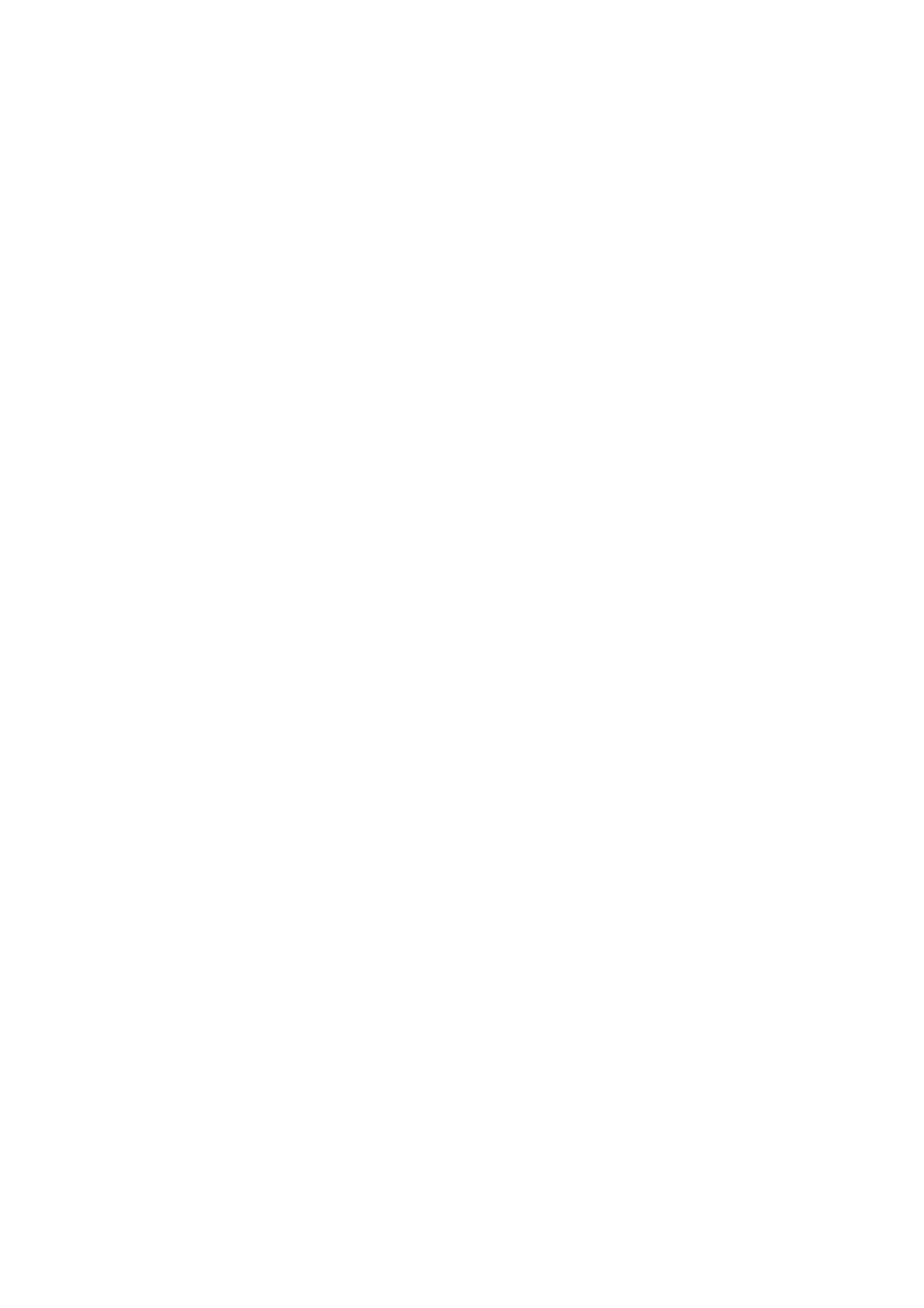# Glossary

**A5 world** An area of memory in an application's partition that contains the QuickDraw global variables, the application global variables, the application parameters, and the jump table—all of which are accessed through the A5 register.

**action procedure** A procedure that performs an action in response to the user holding the mouse button down while the cursor is in a control.

**activate event** An event indicating that a window is becoming active or inactive. Each activate event specifies the window to be changed and the direction of the change (that is, whether it's becoming active or becoming inactive).

**active application** The application currently interacting with the user. Its icon appears on the right side of the menu bar. See also **current process, foreground process.**

**active control** A control in which the Control Manager responds to a user's mouse actions by providing visual feedback.

**active window** The frontmost window on the desktop, the one in which the user is currently working. The active window is designated by racing stripes in the title bar, active controls, and highlighted selections.

**address** A number that specifies the location of a byte in memory.

**alert** An alert sound, an alert box, or both. Alerts warn the user of an unusual or potentially undesirable situation occurring within an application. See also **alert box.**

**alert box** A window that an application displays on the screen to warn the user or to report an error to the user. An alert box typically consists of text describing the situation and buttons that require the user to acknowledge or rectify the problem. An alert box may or may not be accompanied by an alert sound.

**alert resource** A resource (of type 'ALRT') that specifies alert sounds, a display rectangle, and an item list for an alert box.

**alert sound** An audible signal from the Macintosh speaker that warns the user of an unusual or potentially undesirable situation occurring within an application. An alert sound may or may not be accompanied by an alert box.

**Alias Manager** The part of the Operating System that helps you to locate specified files, directories, or volumes at a later time. The Alias Manager creates and resolves alias records.

**alias record** A data structure created by the Alias Manager to identify a file, directory, or volume.

**allocate** To assign an area of memory for use.

**Apple event** A high-level event whose structure and interpretation are determined by the Apple Event Interprocess Messaging Protocol.

**Apple Event Manager** The part of the Macintosh system software that allows applications to send and respond to Apple events.

**Apple Menu Items folder** A directory located in the System Folder for storing desk accessories, applications, folders, and aliases that the user wants to display in and access from the Apple menu.

**application global variables** A set of variables stored in the application's A5 world that are global to the application.

**application heap** An area of memory in the application heap zone in which memory is dynamically allocated and released on demand. The heap contains the application's 'CODE' segment 1, data structures, resource map, and other code segments as needed.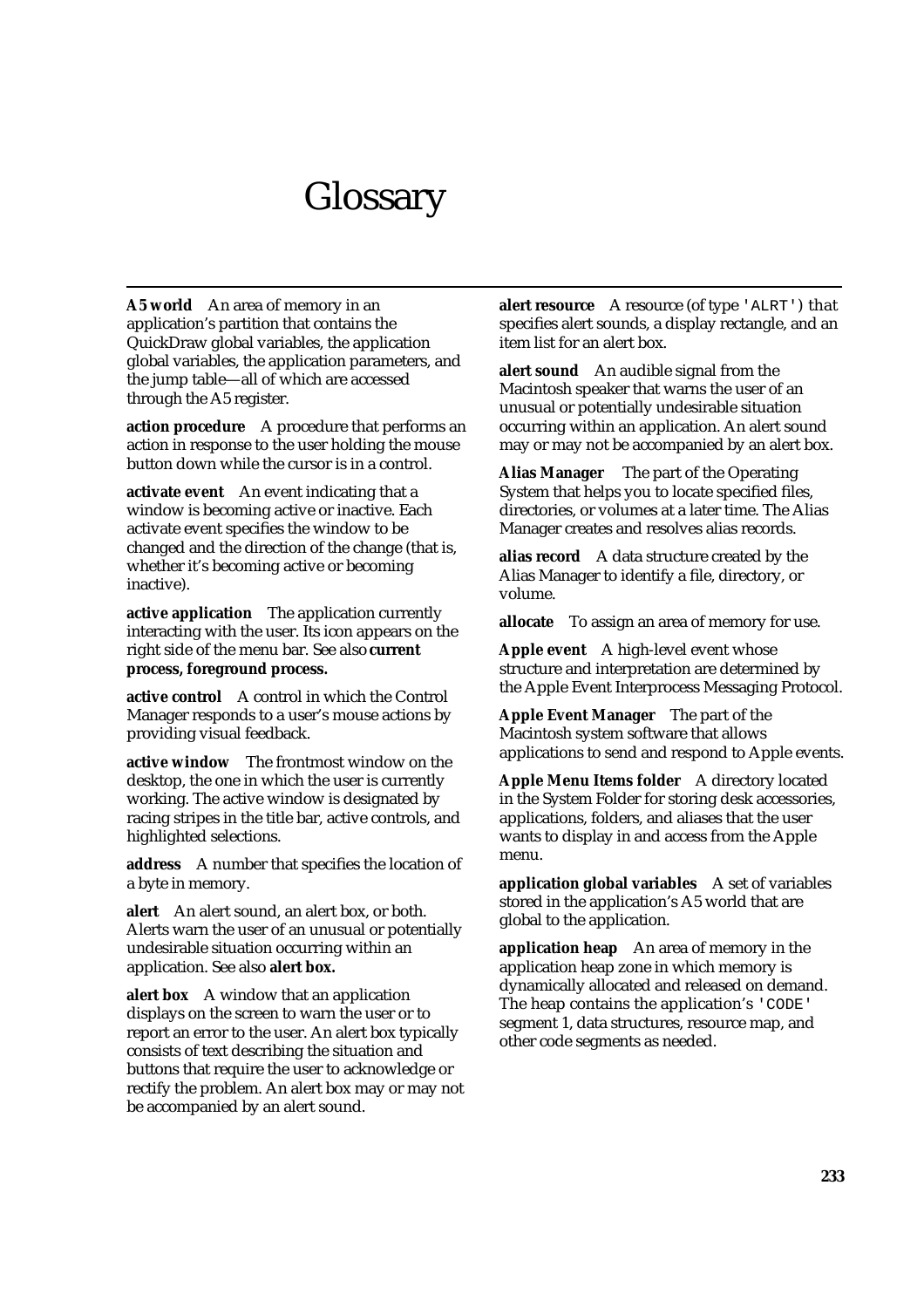**application parameters** Thirty-two bytes of memory in the application partition that are reserved for system use. The first long word is the address of the first QuickDraw global variable.

**application partition** A partition of memory reserved for use by an application. The application partition consists of free space, the application heap, the application's stack, and the application's A5 world.

**auto-key event** An event indicating that a key is still down after a certain amount of time has elapsed.

**background-only application** An application that does not have a user interface.

**background process** A process that isn't currently interacting with the user. Compare **foreground process.**

**bitmap** A set of bits that represents the positions and states of a corresponding set of items, such as pixels.

**block** See **memory block.**

**button** A control that appears on the screen as a rounded rectangle with a title centered inside. When the user clicks a button, the application performs the action described by the button's title. Button actions are usually performed instantaneously. Examples include completing operations defined by a dialog box and acknowledging an error message in an alert box.

**checkbox** A control that appears onscreen as a small square with an accompanying title. A checkbox displays one of two settings: on (indicated by an X inside the box) or off. When the user clicks a checkbox, the application reverses its setting. See also **radio button.**

**close box** The small white box on the left side of the title bar of an active window. Clicking it closes the window.

**Command-key equivalent** Refers specifically to a keyboard equivalent that the user invokes by holding down the Command key and pressing another key (other than a modifier key) at the same time.

**Communications Toolbox** A part of the Macintosh system software that you can use to provide your application with basic networking and communications services.

**compact** See **heap compaction.**

**compatibility** The ability of an application to execute properly in different operating environments.

**content region** The part of a window in which the contents of a document, the size box, and the window controls (including the scroll bars) are displayed.

**context** The information about a process maintained by the Process Manager. This information includes the current state of the process, the address and size of its partition, its type, its creator, a copy of its low-memory globals, information about its 'SIZE' resource, and a process serial number.

**context switch** A major or minor switch.

**control** An onscreen object that the user can manipulate with the mouse. By manipulating a control, the user can take an immediate action or change a setting to modify a future action.

**control definition function** A function that defines the appearance and behavior of a control. A control definition function, for example, draws the control. See also **standard control definition functions.**

**control definition ID** A number passed to control-creation routines to indicate the type of control. It consists of the control definition function's resource ID and a variation code.

**control list** A series of entries pointing to the descriptions of the controls associated with the window.

**Control Manager** A collection of routines that applications use to create and manipulate controls, especially those in windows.

**control record** A data structure of type ControlRecord, which the Control Manager uses to store all the information it needs for its operations on a control.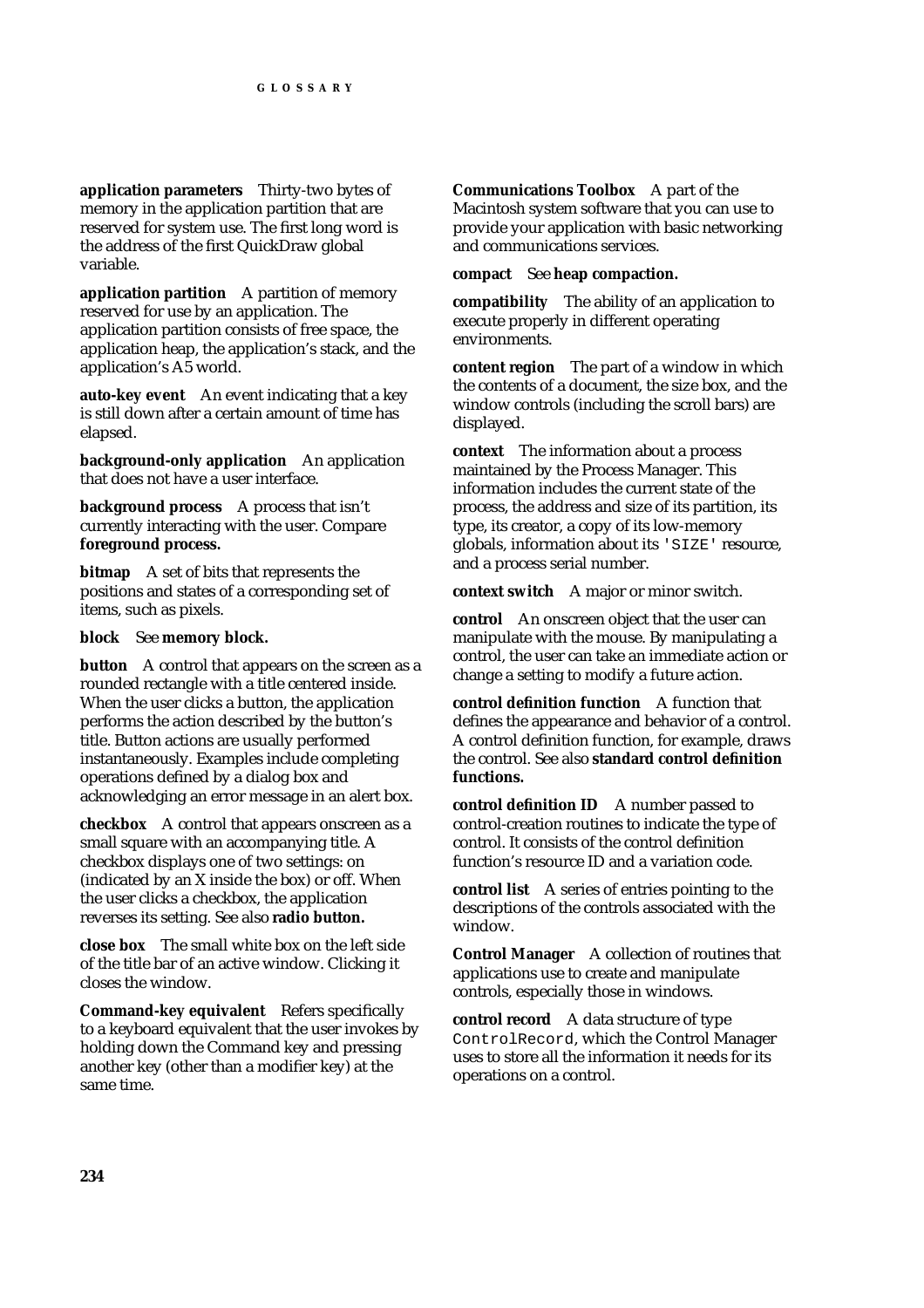**cooperative multitasking environment** A multitasking environment in which applications explicitly cooperate to share the available system resources. See also **multitasking environment.**

**current directory** The directory whose contents are listed in the dialog box displayed by the Standard File Package. See also **default directory.**

**current menu list** A data structure that contains handles to the menu records of all menus in the current menu bar and the menu records of any submenus or pop-up menus that an application inserts into the list.

**current process** The process that is currently executing and whose A5 world is valid; this process can be in the background or the foreground.

**cursor** Any 256-bit image, defined by a 16-by-16-bit square. The mouse driver displays the current cursor and maps the movement of the mouse to relative locations on the screen as the user moves the mouse.

**dangling pointer** A copy of a master pointer that no longer points to the correct memory address.

**data fork** The part of a file that contains data accessed using the File Manager. The data usually corresponds to data entered by the user; the application creating a file can store and interpret the data in the data fork in whatever manner is appropriate.

**default button** In an alert box or a dialog box, the button whose action is invoked when the user presses the Return key or the Enter key. The Dialog Manager automatically draws a bold outline around the default button in alert boxes; applications should draw a bold outline around the default button in dialog boxes. The default button should invoke the preferred action which, whenever possible, should be a "safe" action that is, one that doesn't cause loss of data.

**default directory** The directory used in File Manager routines whenever you don't explicitly specify some directory. See also **current directory.**

**default volume** The volume that contains the default directory.

**desk accessory** A "mini-application" that is available from the Apple menu regardless of which application you're using—for example, the Calculator, Note Pad, Alarm Clock, Puzzle, Scrapbook, Key Caps, and Chooser.

**desktop** The working environment displayed on the Macintosh computer: the gray background area on the screen.

**Device Manager** The part of the Macintosh Operating System that supports device I/O.

**dialog box** A window that's used for some special or limited purpose, such as to solicit information from the user before the application carries out the user's command. See also **modal dialog box, modeless dialog box,** and **movable modal dialog box.**

**Dialog Manager** The part of the Macintosh Toolbox that provides routines for creating and manipulating alerts and dialog boxes.

**dialog record** A data structure of type DialogRecord that the Dialog Manager uses to create dialog boxes and alerts.

**dialog resource** A resource (of type 'DLOG') that specifies the window type, display rectangle, and item list for a dialog box.

**directory** A subdivision of a volume, available in the hierarchical file system. A directory can contain files and other directories (known as subdirectories).

**disabled item** In an alert box or a dialog box, an item for which the Dialog Manager does not report user events. An example of a disabled item is static text, which typically does not respond to clicks.

**disk** A physical medium capable of storing information.

**disk initialization** The process of making a disk usable by the Macintosh Operating System.

**Disk Initialization Manager** The part of the Macintosh Operating System that manages the process of initializing disks.

**disk-inserted event** An event indicating that a disk has been inserted into a disk drive.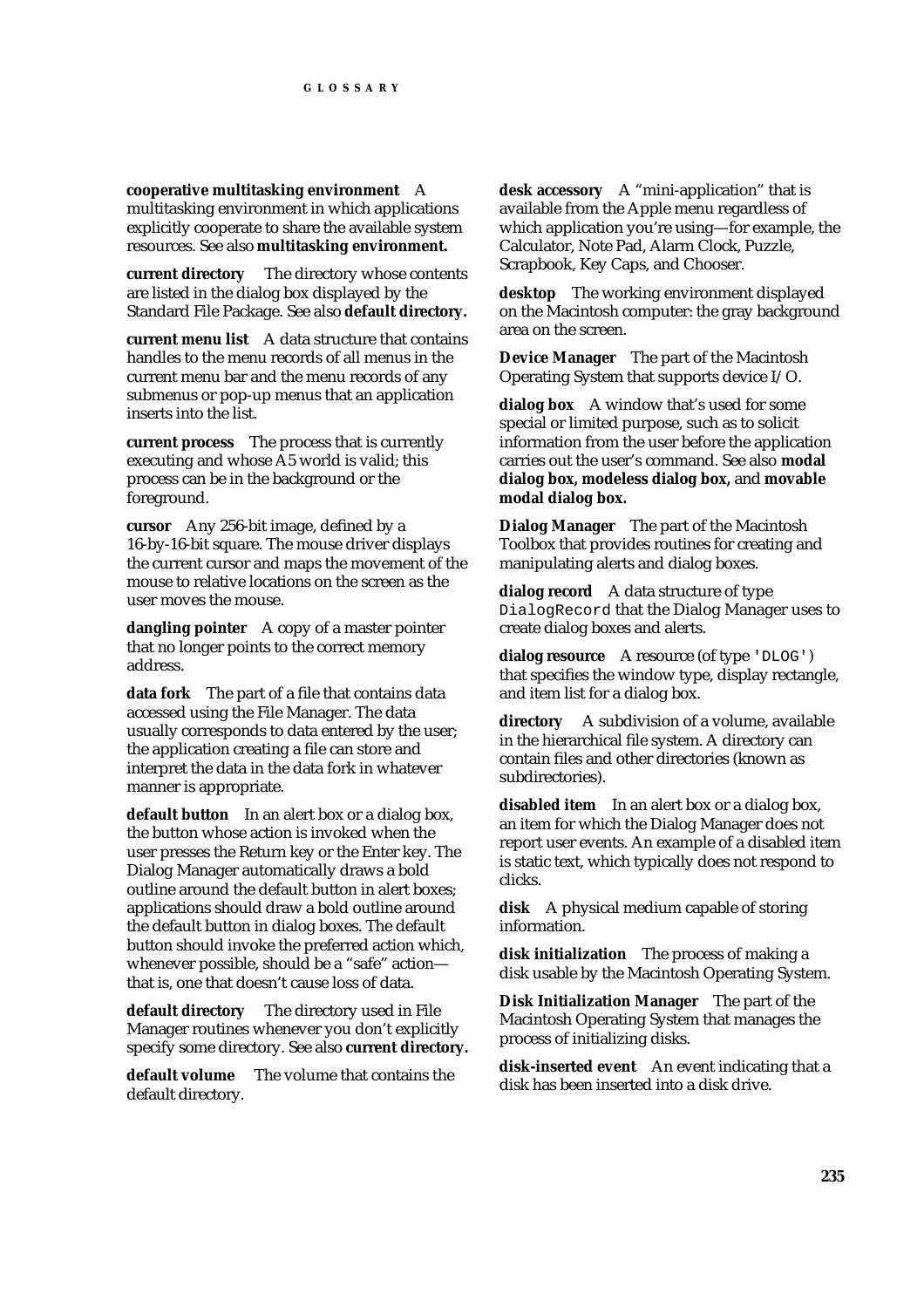**display rectangle** A rectangle that defines the size and location of an item in an alert box or a dialog box. The display rectangle is specified in an item list and uses coordinates local to the alert box or a dialog box.

**disposed handle** A handle whose associated relocatable block has been disposed of.

**divider** A gray line used in menus to separate groups of menu items.

**document** (1) A file that a user can create and edit. A document is usually associated with a single application, which the user expects to be able to open by double-clicking the document's icon in the Finder. (2) Any collection of information that is displayed in a document window.

**document record** An application-defined data structure that contains information about the window, any controls in the window (such as scroll bars), and the file (if any) whose contents are displayed in the window.

**document window** A window in which the user enters text, draws graphics, or otherwise enters or manipulates data.

**double indirection** The means by which the Memory Manager or an application accesses the data associated with a handle variable.

**drag region** The area occupied by a window's title bar, except for the close box and zoom box. The user can move a window on the desktop by dragging the drag region.

**edition** The data written to an edition container by a publisher. A publisher writes data to an edition whenever a user saves a document that contains a publisher, and subscribers in other documents may read the data from the edition whenever it is updated.

**Edition Manager** The part of the Macintosh system software that allows applications to automate copy and paste operations between applications, so that data can be shared dynamically.

**empty handle** A handle whose master pointer has the value NIL (possibly indicating that the underlying relocatable block has been purged).

**enabled item** In an alert box or a dialog box, an item for which the Dialog Manager reports user events. For example, the Dialog Manager reports clicks in an enabled OK button.

**event** The means by which the Event Manager communicates information about user actions, changes in the processing status of the application, and other occurrences that require a response from the application.

**event-driven programming** A way of structuring an application so that it is guided by events reporting a user's actions and other occurrences in the computer.

**event filter function** An application-defined routine that supplements the Dialog Manager's ability to handle events—for example, an event filter function can test for disk-inserted events and can allow background applications to receive update events.

**event loop** A section of code that repetitively retrieves events from the Event Manager and dispatches to the appropriate event-handler.

**Event Manager** The collection of routines that an application can use to receive information about actions performed by the user, to receive notice of changes in the processing status of the application, and to communicate with other applications.

**event priority** The order in which an event of a particular type is returned to an application.

**event record** A data structure of type EventRecord that your application uses when retrieving information about an event. The Event Manager returns, in an event record, information about what type of event occurred (a mouse click or keypress, for example) and additional information associated with the event.

**extension** See **system extension.**

**Extensions folder** A directory located in the System Folder for storing system extension files such as printer and network drivers and files of types 'INIT', 'scri', and 'appe'.

**file** A named, ordered sequence of bytes stored on a Macintosh volume, divided into a data fork and a resource fork.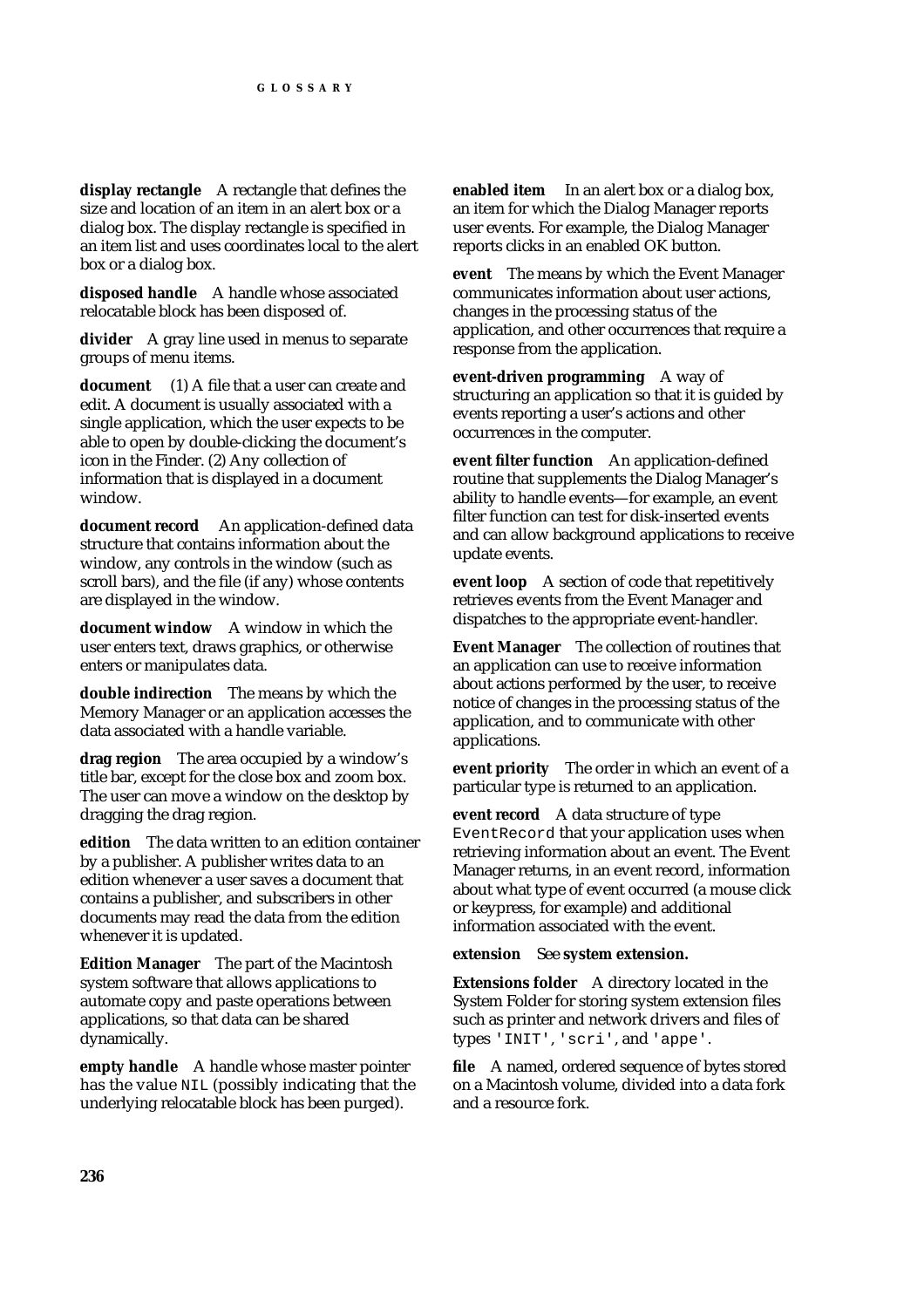**file fork** One of the two parts of a file. See also **data fork** and **resource fork.**

**File Manager** The part of the Macintosh Operating System that manages the organization, reading, and writing of data located on physical data storage devices such as disk drives.

**file system** A method of organizing files and directories on a volume.

**Finder** An application that works with the system software to keep track of files and manage the user's desktop display.

**Finder Interface** A set of routines, data structures, and resources that you can use to coordinate your application with the Finder.

**folder** A directory. See **directory.**

**Fonts folder** A directory located in the System Folder for storing fonts.

**foreground process** The process currently interacting with the user; it appears to the user as the active application. The foreground process displays its menu bar, and its windows are in front of the windows of other applications. Compare **background process.**

**fork** See **file fork.**

**fragmentation** See **heap fragmentation.**

**frame** The part of a window drawn automatically by the Window Manager, namely, the title bar, including the close box and zoom box, and the window's outline.

**free block** A memory block containing space available for allocation.

**global coordinate system** The coordinate system that represents all potential QuickDraw drawing space. The origin of the global coordinate system—that is, the point (0,0)—is at the upper-left corner of the main screen. Compare **local coordinate system.**

#### **global variables** See **application global variables, system global variables,** and **QuickDraw global variables.**

**glue routine** A routine, usually written in assembly-language, that allows a high-level language to call a low-level routine. Also, any short special-purpose assembly-language routine. **graphics port** A complete, individual drawing environment with an independent coordinate system. Each window is drawn in a graphics port.

**handle** A variable containing the address of a master pointer, used to access a relocatable block. See also **pointer.**

**heap** An area of memory in which space is dynamically allocated and released on demand, using the Memory Manager. See also **application heap.**

**heap compaction** The process of moving allocated blocks within a heap to collect the free space into a single block.

**heap fragmentation** The state of a heap when the available free space is scattered throughout the heap in numerous unused blocks.

**help balloon** A rounded-rectangle window that contains explanatory information for the user. With tips pointing at the objects they annotate, help balloons look like bubbles used for dialog in comic strips. Help balloons are turned on by the user from the Help menu; when Balloon Help assistance is on, a help balloon appears whenever the user moves the cursor over an area that is associated with it.

**hierarchical menu** A menu to which a submenu is attached.

**high-level event** An event sent from one application to another requesting transfer of information or performance of some action.

**high-level event queue** A separate queue that the Event Manager maintains to store high-level events transmitted to an application. The Event Manager maintains a high-level event queue for each open application capable of receiving high-level events.

**icon** An image that represents an object, a concept, or a message.

**inactive control** A control that has no meaning or effect in the current context—for example, the scroll bars in an empty window. The Control Manager dims inactive controls or otherwise visually indicates their inactive state.

**inactive window** A window in which the user is not working.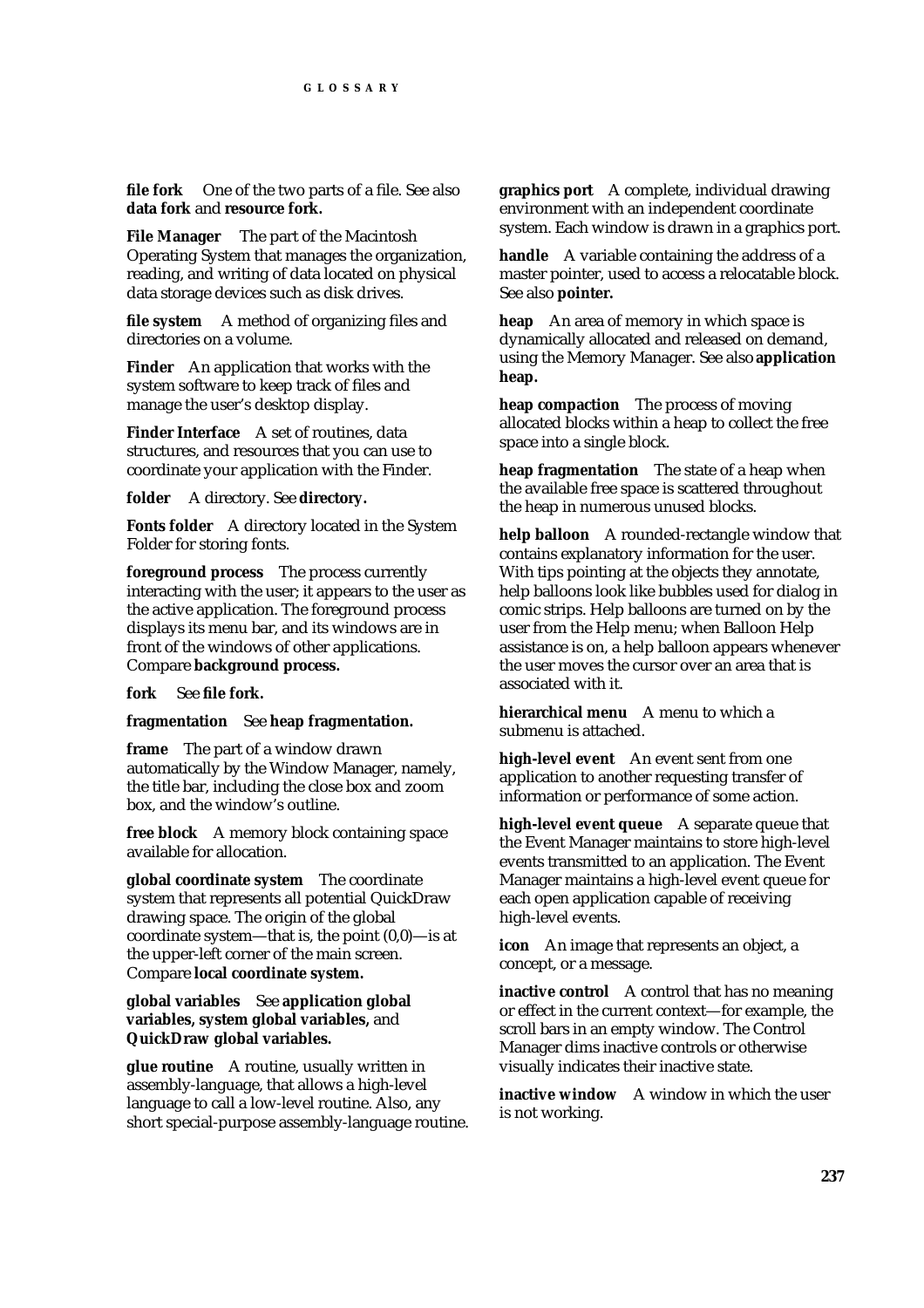**interapplication communications (IAC) architecture** A standard and extensible mechanism for communicating among Macintosh applications.

**item list** A resource (of type 'DITL') that specifies the items—such as buttons and static text—to display in an alert box or a dialog box.

**item number** An integer that identifies an item in either a menu or dialog box. Menu items are assigned item numbers starting with 1 for the first menu item in the menu, 2 for the second menu item in the menu, and so on, up to the number of the last menu item in the menu. Dialog items are assigned numbers that correspond to the item's position in its item list. For example, the first item listed in a dialog item list is item number 1.

**jump table** An area of memory in an application's A5 world that contains one entry for every externally referenced routine in every code segment of the application. The jump table is the means by which the loading and unloading of segments is implemented.

**keyboard equivalent** A keyboard combination of one or more modifier keys and another key that invokes a corresponding menu command when pressed by the user. See also **Command-key equivalent.**

**key-down event** An event indicating that the user pressed a key on the keyboard.

**key-up event** An event indicating that the user released a key on the keyboard.

**local coordinate system** The coordinate system defined by the port rectangle of a graphics port. When the window manager creates a window, it places the origin of the local coordinate system at the upper-left corner of the window's port rectangle. Compare **global coordinate system.**

**localization** The process of adapting an application to a specific language, culture, and region.

**lock** To temporarily prevent a relocatable block from being moved during heap compaction.

**low-level events** The type of event returned by the Event Manager to report very low level hardware and software occurrences. Low-level

events report actions by the user, changes in windows on the screen, and that the Event Manager has no other events to report. Compare **high-level events, operating-system events.** 

**low-memory system global variables** See **system global variables.**

**Macintosh Operating System** The part of Macintosh system software that manages basic low-level operations such as file reading and writing, memory allocation and deallocation, process execution, and interrupt handling.

**Macintosh script management system** The Script Manager, script-aware parts of other text managers, the WorldScript extensions, and one or more script systems.

**Macintosh system software** A collection of routines that you can use to simplify your development of Macintosh applications. See also **Macintosh Toolbox** and **Macintosh Operating System.**

**Macintosh Toolbox** The part of the Macintosh system software that allows you to implement the standard Macintosh user interface in your application.

#### **Macintosh User Interface Toolbox** See **Macintosh Toolbox**.

**major switch** A change of the foreground process. The Process Manager switches the context of the foreground process with the context of a background process (including the A5 worlds and low-memory globals) and brings the background process to the front, sending the previous foreground process to the background. See also **context, minor switch.**

**manager** A part of the Macintosh system software.

**master pointer** A pointer to a relocatable block, maintained by the Memory Manager and updated whenever the block is moved, purged, or reallocated. All handles to a relocatable block refer to it by double indirection through the master pointer.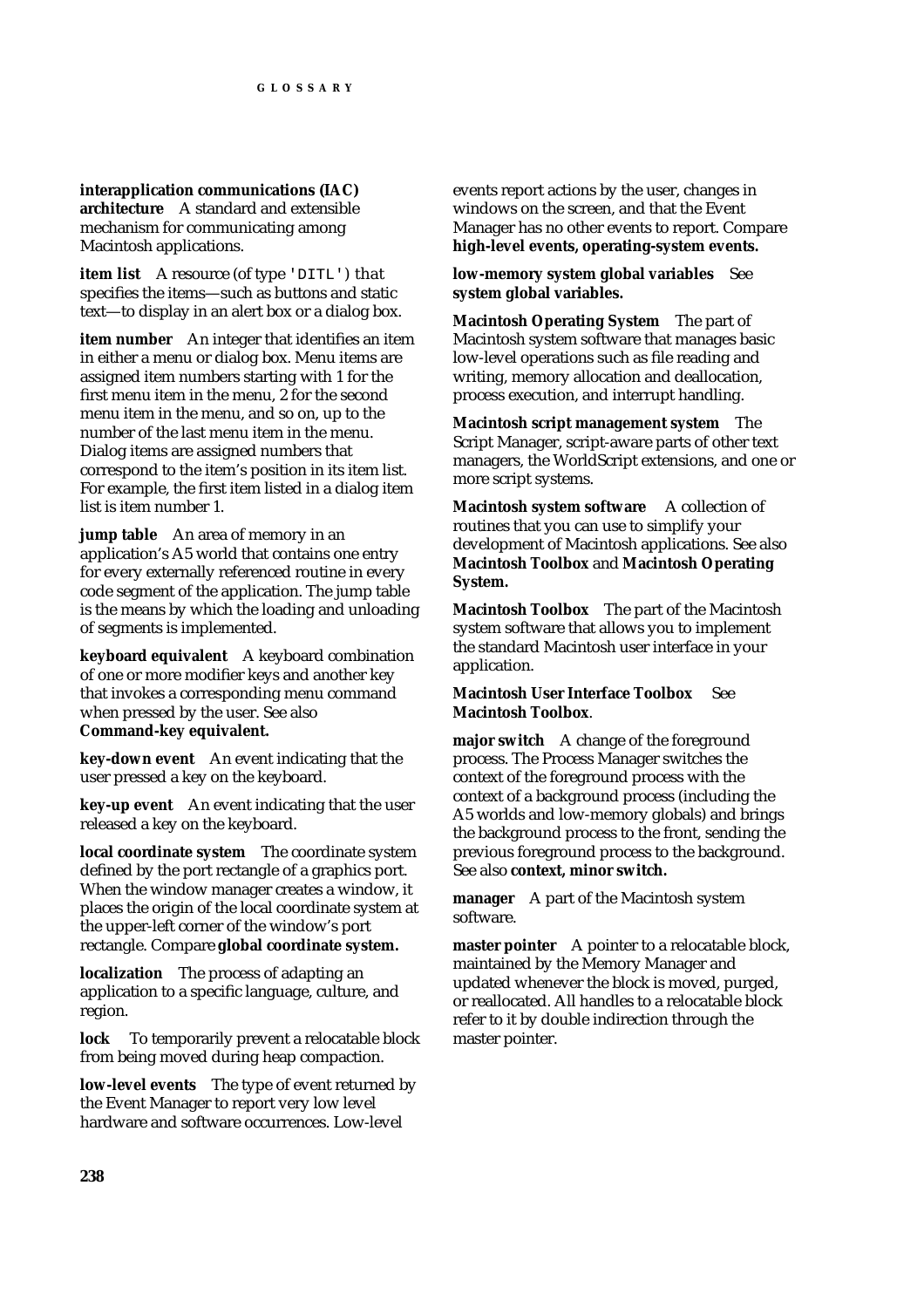**master pointer block** A nonrelocatable block of memory that contains master pointers. A master pointer block in your application heap contains 64 master pointers, and a master pointer block in the system heap contains 32 master pointers.

**memory block** An area of contiguous memory within a heap.

**Memory Manager** The part of the Operating System that dynamically allocates and releases memory space in the heap.

**menu** A user interface element you can use in your application to allow the user to view or choose an item from a list of choices and commands that your application provides. See also **hierarchical menu, pull-down menu, pop-up menu,** and **submenu.**

**menu bar** A white rectangle that is tall enough to display menu titles in the height of the system font and system font size, and with a black lower border that is one pixel tall. The menu bar extends across the top of the startup screen and contains the title of each available pull-down menu.

**menu bar definition function** A function that draws the menu bar and performs most of the drawing activities related to the display of menus when the user moves the cursor between menus. This function, in conjunction with the menu definition procedure, defines the general appearance and behavior of menus.

**menu bar resource** A resource (of type 'MBAR') that specifies the order and resource ID of each menu in a menu bar.

**menu definition procedure** A procedure that performs all the drawing of menu items within a specific menu. This procedure, in conjunction with the menu bar definition function, defines the general appearance and behavior of menus.

**menu ID** A number that you assign to a menu in your application. Each menu in your application must have a unique menu ID.

**menu item** In a menu, a rectangle with text and other characteristics identifying a command that the user can choose.

**menu list** A data structure that contains handles to the menu records of one or more menus (although a menu list can be empty). Compare **current menu list.**

**Menu Manager** The collection of routines that an application can use to create, display, and manage its menus.

**menu record** A data structure of type MenuInfo that the Menu Manager uses to maintain information about a menu.

**menu resource** A resource (of type 'MENU') that specifies the menu title and the individual characteristics of items in a menu.

**menu title** The word or icon in the menu bar or in a window that shows the location of a menu.

**minimum partition size** The actual partition size limit below which an application cannot run.

**minor switch** A change in the context of a process. The Process Manager switches the context of a process to give time to a background process without bringing the background process to the front. See also **context, major switch.**

**modal dialog box** A dialog box that puts the user in the state or "mode" of being able to work only inside the dialog box. A modal dialog box resembles an alert box. The user cannot move a modal dialog box and can dismiss it only by clicking its buttons. See also **modeless dialog box** and **movable modal dialog box.**

**modal dialog filter function** An application-defined function that filters events passed from the Event Manager to your application when one of its modal dialog boxes is being displayed.

**modeless dialog box** A dialog box that looks like a document window without a size box or scroll bars. The user can move a modeless dialog box, make it inactive and active again, and close it like any document window. See also **modal dialog box** and **movable modal dialog box.**

**modifier keys** The Shift, Option, Command, Control, and Caps Lock keys.

**mouse-down event** An event indicating that the user pressed the mouse button.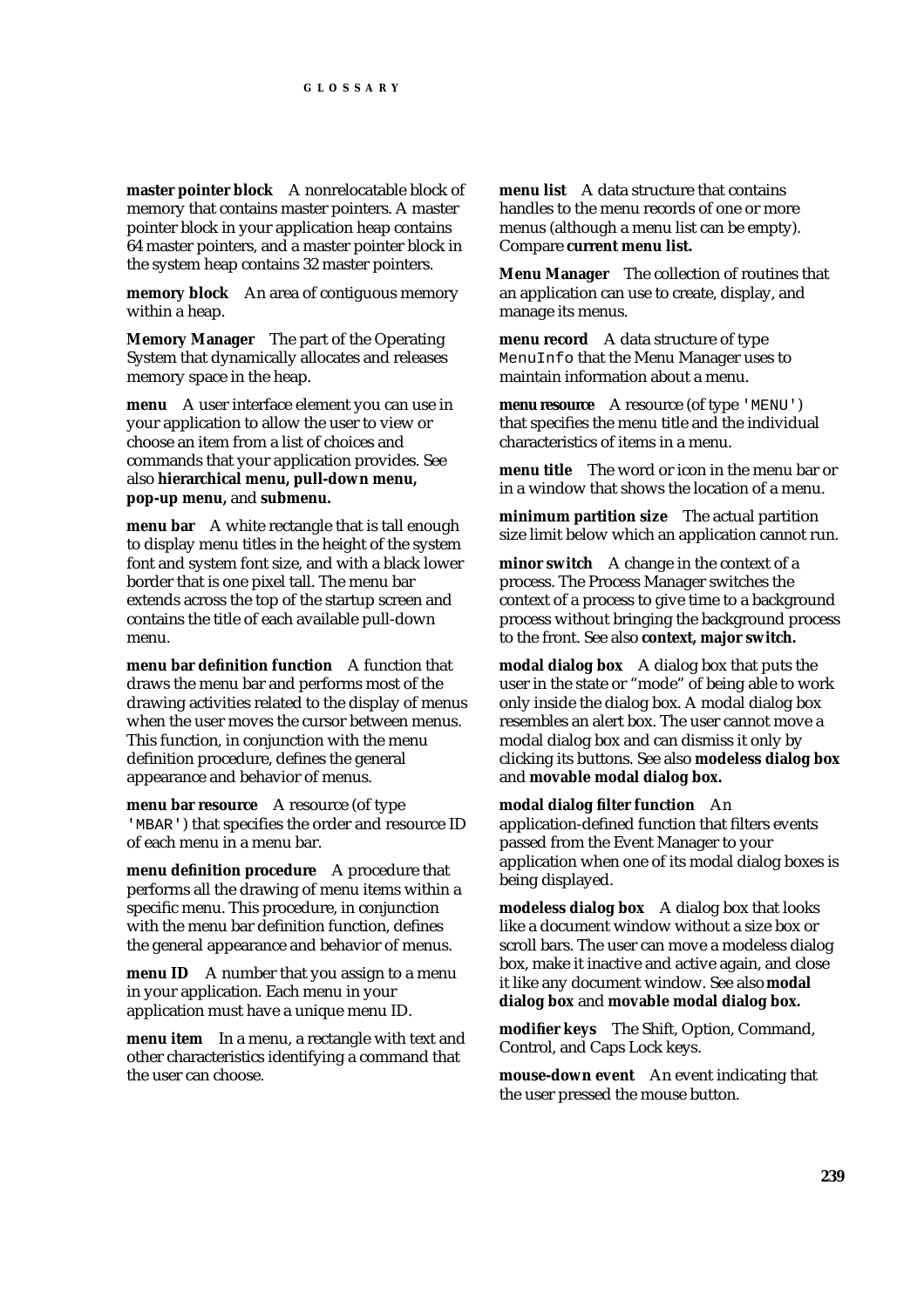**mouse location** The location of the cursor at the time an event occurred.

**mouse-moved event** An event indicating that the cursor is outside of a specified region.

**mouse-up event** An event indicating that the user released the mouse button.

**movable modal dialog box** A modal dialog box that has a title bar (with no close box) by which the user can drag the dialog box. See also **dialog box, modal dialog box,** and **modeless dialog box.** 

**multitasking environment** An environment in which several independent applications or other processes can be open at once. See also **cooperative multitasking environment.**

**nonrelocatable block** A block whose location in the heap is fixed. This block can't be moved during heap compaction or other memory operations.

**null event** An event indicating that no events of the requested types exist in the application's event stream.

**open application** An application that is loaded into memory.

**Operating System** See **Macintosh Operating System.**

**operating-system event** An event returned by the Event Manager to communicate information about changes in the operating status of applications (suspend and resume events) and to report that the user has moved the mouse outside of an area specified by the application (mouse-moved events). Compare **low-level events, high-level events.**

**Operating System Event Manager** The collection of low-level routines that manage the Operating System event queue.

**Operating System event queue** A queue that the Operating System Event Manager creates and maintains. The Operating System Event Manager detects and reports low-level hardware-related events such as mouse clicks, keypresses, and disk insertions and places these events in the Operating System event queue.

**package** A collection of system software routines that's stored as a resource and brought into memory only when needed. See also **manager.**

**part code** An integer between 1 and 253 that stands for a particular part of a control. The FindControl and TrackControl functions return a part code to indicate the location of the cursor when the user presses the mouse button.

**partition** A contiguous block of memory reserved for use by the Operating System or by an application. See also **application partition** and **system partition.**

**patch** To replace a piece of ROM code with other RAM-based code (by storing a new entry into the trap dispatch table). Also, a resource that contains the new code.

**pixel** The smallest dot you can draw on the screen.

**point** The intersection of a horizontal grid line and a vertical grid line in the coordinate plane. Defined by the Point data type.

**pointer** A variable containing the address of a byte in memory. See also **handle.**

**pop-up menu** A menu that appears elsewhere than the menu bar. The Control Manager provides a control definition function for applications to use when implementing pop-up menus.

#### **PPC Toolbox** See **Program-to-Program Communications (PPC) Toolbox.**

**preferences file** A file, usually located in the Preferences folder, that records a user's configuration settings for an application.

**Preferences folder** A directory located in the System Folder for holding files that record users' configuration settings for applications on a particular Macintosh computer.

**preferred partition size** The partition size at which an application can run most effectively. The Operating System attempts to secure this partition size upon launch of the application.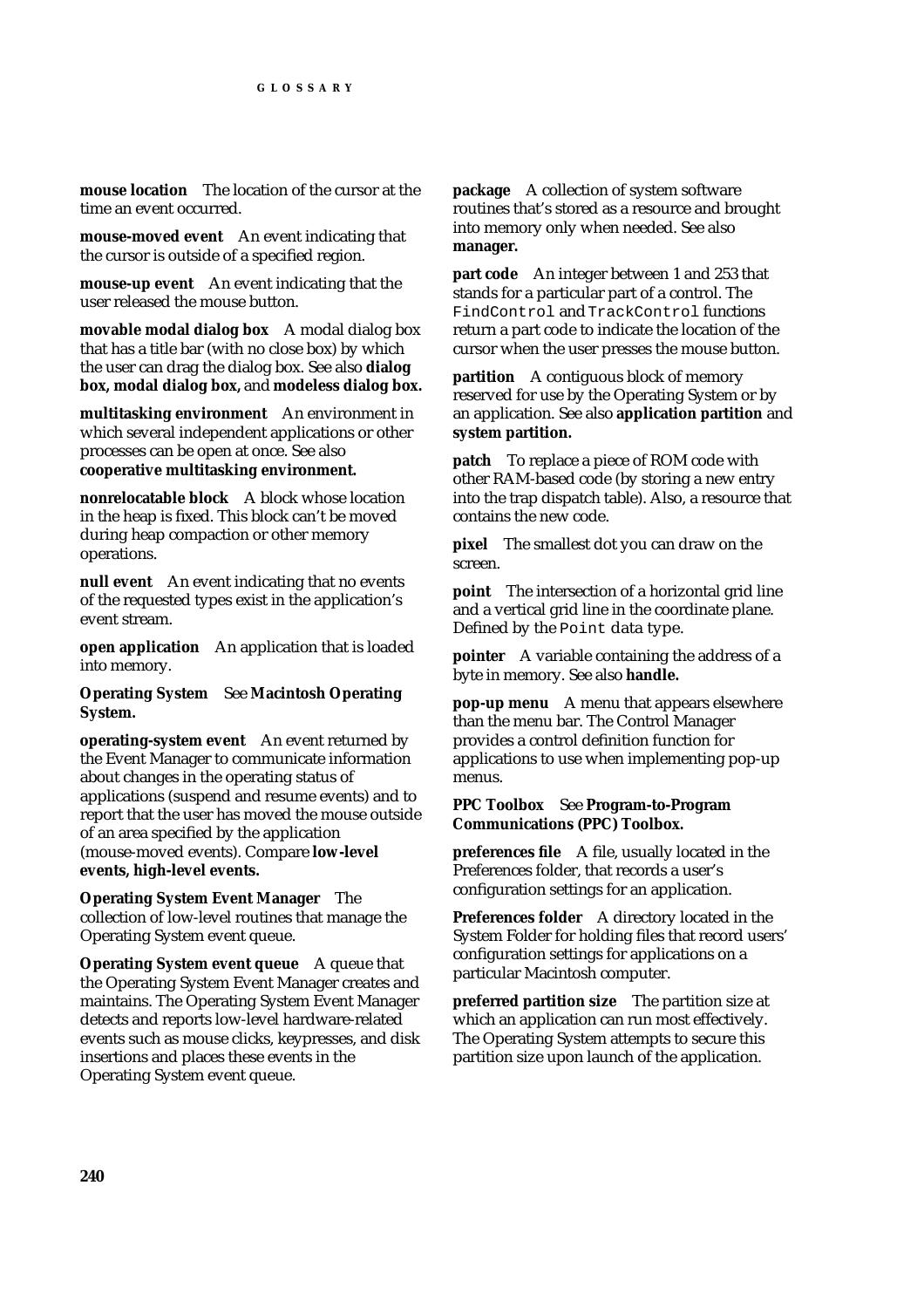**process** An open application, or, in some cases, an open desk accessory. (Only desk accessories that are not opened in the context of another application are considered processes.)

**Process Manager** The part of the Macintosh Operating System that provides a cooperative multitasking environment by controlling access to shared resources and managing the scheduling, execution, and termination of applications.

**process serial number** A number assigned by the Process Manager to identify a particular instance of an application during a single boot of the local machine.

**Program-to-Program Communications (PPC) Toolbox** The part of the Macintosh system software that allows applications to exchange blocks of data with each other by reading and writing low-level message blocks.

**pull-down menu** A menu that is identified by a menu title (a word or an icon) in the menu bar.

**purge** To remove a relocatable block from the heap, leaving its master pointer allocated but set to NIL.

**purgeable block** A relocatable block that can be purged from the heap.

**QuickDraw** The part of the Macintosh Toolbox that performs all graphics operations on the Macintosh screen.

**QuickDraw global variables** A set of variables stored in the application's A5 world that contain information used by QuickDraw.

**QuickTime** A collection of managers and other system software components that allow your application to control time-based data.

**radio button** A control that appears on screen as a small circle. A radio button displays one of two settings: on (indicated by a black dot inside the circle) or off. A radio button is always a part of a group of related radio buttons in which only one button can be on at a time. When the user clicks an unmarked radio button, the application turns that button on and turns the other buttons in its group off.

**RAM** See **random-access memory.**

**RAM disk** A portion of the available RAM reserved for use as a temporary storage device. A user can configure a RAM disk or disable it altogether using controls in the Memory control panel.

**random-access memory (RAM)** Memory whose contents can be changed. The RAM in a Macintosh computer contains exception vectors, buffers used by hardware devices, the system and application heaps, the stack, and other information used by applications.

**read-only memory (ROM)** Memory whose contents are permanent. The ROM in a Macintosh computer contains routines for the Toolbox and the Operating System, and the various system traps.

**reallocate** To allocate new space in the heap for a purged block and to update the block's master pointer to point to its new location.

**rectangle** The area picked by intersecting the grid lines of any two points in the coordinate plane.

**release** (1) To free an allocated area of memory, making it available for reuse. (2) To allow a previously held range of pages to be movable in physical memory.

**relocatable block** A block that can be moved within the heap during compaction.

**resource** Any data stored according to a defined structure in a resource fork of a file; the data in a resource is interpreted according to its resource type.

**resource file** The resource fork of a file.

**resource fork** The part of a file that contains the files' resources. A resource fork consists of a resource map and resources.

**resource ID** A number that identifies a specific resource of a given resource type.

**resource map** In a resource file, data that is read into memory when the file is opened and that, given a resource specification, leads to the corresponding resource data.

**resource name** A string that, together with the resource type, identifies a resource in a resource file. A resource may or may not have a name.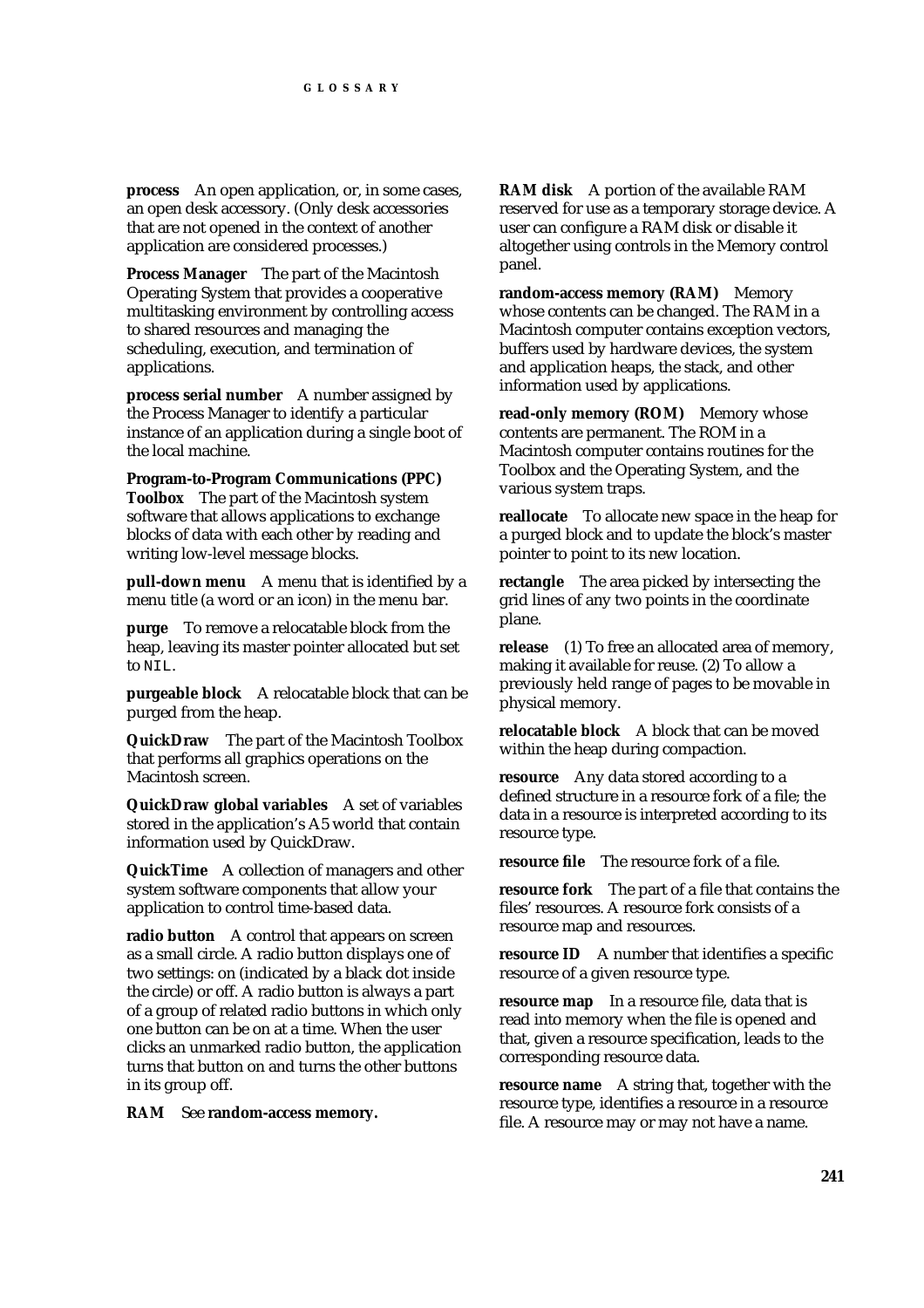**resource specification** A resource type and either a resource ID or a resource name.

**resource type** A sequence of four characters that uniquely identifies a specific type of resource.

**resume event** An event indicating that an application has been switched back into the foreground and can resume interacting with the user. See also **suspend event.**

**return receipt** A high-level event that indicates whether the other application accepted the high-level event sent to it by your application.

**ROM** See **read-only memory.**

**script** A writing system for a human language.

**Script Manager** The part of the Macintosh system software that manages script systems.

**script system** A collection of software facilities that provides for the representation of a specific writing system. It consists of keyboard resources, a set of international resources, one or more fonts, and possibly a script system extension.

**segment** One of several logical divisions of the code of an application. Not all segments need to be in memory at the same time.

**Segment Manager** The part of the Macintosh Operating System that loads and unloads your application's code segments into and out of memory.

**signature** A resource whose type is defined by a four-character sequence that uniquely identifies an application to the Finder. A signature is located in an application's resource fork.

**size box** A box in the lower-right corner of windows that can be resized. Dragging the size box resizes the window.

**size region** The area occupied by a window's size box. See **size box.**

**size resource** A resource (of type 'SIZE') that specifies the operating characteristics, minimum partition size, and preferred partition size of an application.

**stack** An area of memory in the application partition that is used to store temporary variables. **stack frame** The area of the stack used by a routine for its parameters, return address, local variables, and temporary storage.

**Standard File Package** The part of system software that allows you to present the standard user interface when a file is to be saved or opened.

**stationery pad** A document that a user creates to serve as a template for other documents. The Finder tags a document as a stationery pad by setting the isStationery bit in the Finder flags field of the file's file information record. An application that is asked to open a stationery pad should copy the template's contents into a new document and open the document in an untitled window.

**submenu** A menu that is attached to another menu.

**suspend event** An event indicating that the execution of your application is about to be suspended as the result of either a major or minor switch. The application is suspended at the application's next call to WaitNextEvent or EventAvail. See also **resume event.**

#### **switch** See **major switch** and **minor switch.**

**system extension** A file of type 'INIT' that contains executable code. System extensions are loaded into memory at system startup time.

**System file** A file, located in the System Folder, that contains the basic system software plus some system resources, such as sound and keyboard resources.The System file behaves like a folder in this regard: although it looks like a suitcase icon, double-clicking it opens a window that reveals movable resource files (such as sounds, keyboard layouts, and script system resource collections) stored in the System file.

**System Folder** A directory containing the software that Macintosh computers use to start up. The System Folder includes a set of folders for storing related files, such as preferences files that an application might need when starting up.

**system global variables** A collection of global variables stored in the system partition.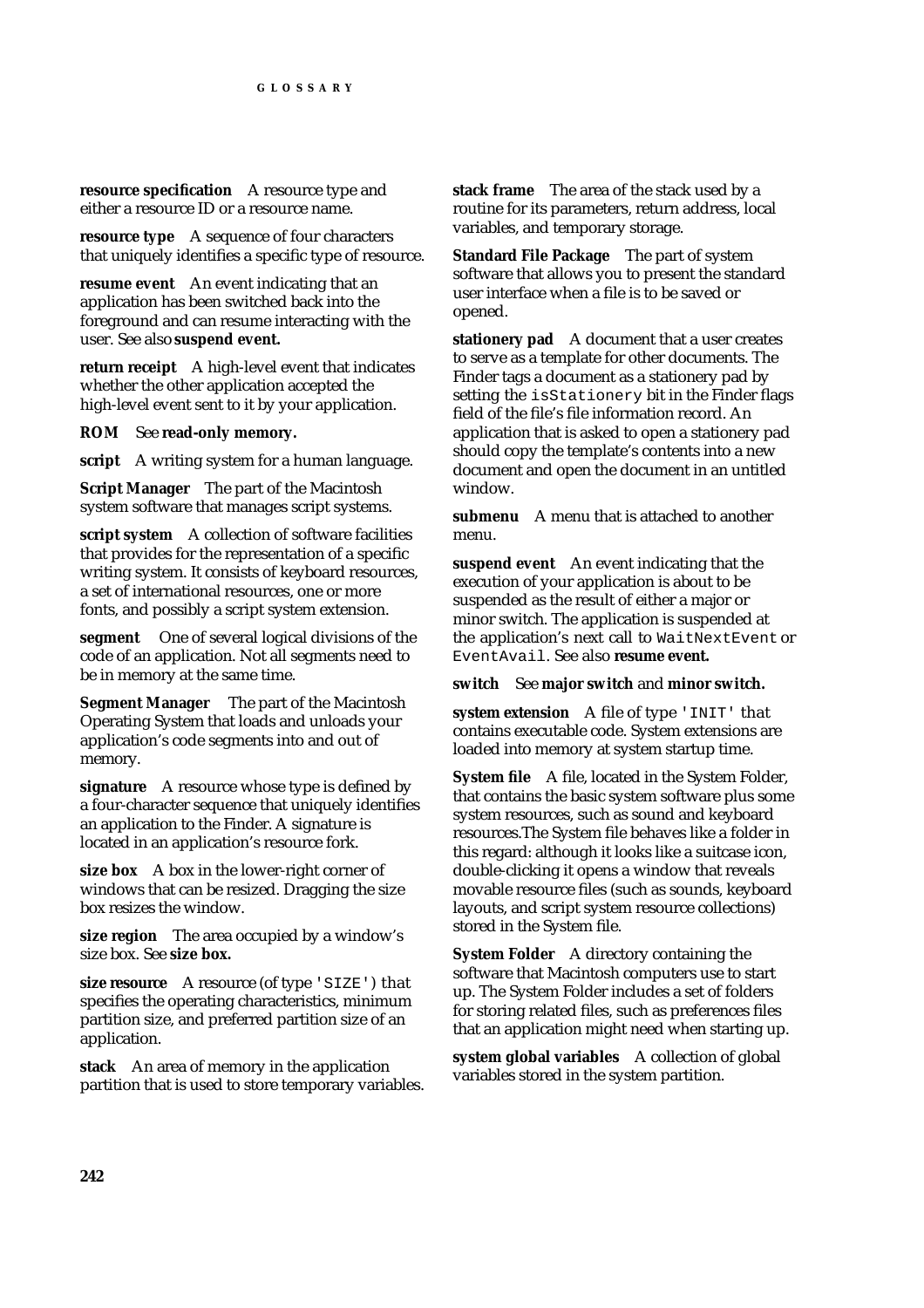**system heap** An area of memory in the system partition reserved for use by the Operating System.

**system partition** A partition of memory reserved for use by the Operating System.

**system resource** A resource in the system resource file.

**terminate** To end the execution of a process. A process can terminate by crashing, by quitting, or by being killed by some other process.

**Text Services Manager** The part of the system software that manages the interactions between applications that request text services and text service components that provide them.

**Time Manager** The part of the Macintosh Operating System that lets you schedule the execution of a routine after a certain time has elapsed.

**title bar** The bar at the top of a window that displays the window name, contains the close and zoom boxes, and indicates whether the window is active.

#### **Toolbox Event Manager** See **Event Manager.**

**transfer mode** A specification of which Boolean operation QuickDraw should perform when drawing or when transferring a bit image from one bitmap to another.

**unlock** To allow a relocatable block to be moved during heap compaction.

**unpurgeable block** A relocatable block that can't be purged from the heap.

**update event** An event indicating that the contents of a window need updating.

**update region** A region maintained by the Window Manager that includes the parts of a window's content region that need updating. The Event Manager generates update events as necessary, based on the contents of the update region, telling your application to update a window.

**user items** Items in a dialog box that are managed largely by an application, not by the Dialog Manager. These items are designated by the constant userItem.

**user state** The size and location that the user has established for a window.

**Vertical Retrace Manager** The part of the Operating System that schedules and executes tasks during a vertical retrace interrupt.

**visible region** The part of a window's graphics port that's actually visible on the screen—that is, the part that's not covered by other windows.

**volume** A portion of a storage device that is formatted to contain files.

**window** An area on the screen that displays information, including user documents as well as communications such as alert boxes and dialog boxes. The user can open or close a window; move it around on the desktop; and sometimes change its size, scroll through it, and edit its contents.

**window definition function** A function that defines the general appearance and behavior of a window. The Window Manager calls the window definition function to draw the window's frame, determine what region of the window the cursor is in, draw the window's size box, draw the window's zoom box, move and resize the window, and calculate the window's structure and content regions.

window definition **ID** An integer that specifies the resource ID of a window definition function in the upper 12 bits and an optional variation code in the lower 4 bits. When creating a new window, your application supplies a window definition ID either as a field in the 'WIND' resource or as a parameter to the NewWindow or NewCWindow function.

**window list** A list maintained by the Window Manager of all windows on the desktop. The frontmost window is first in the window list, and the remaining windows appear in the order in which they are layered on the desktop.

**Window Manager** The part of the Macintosh Toolbox that provides routines for creating and manipulating windows.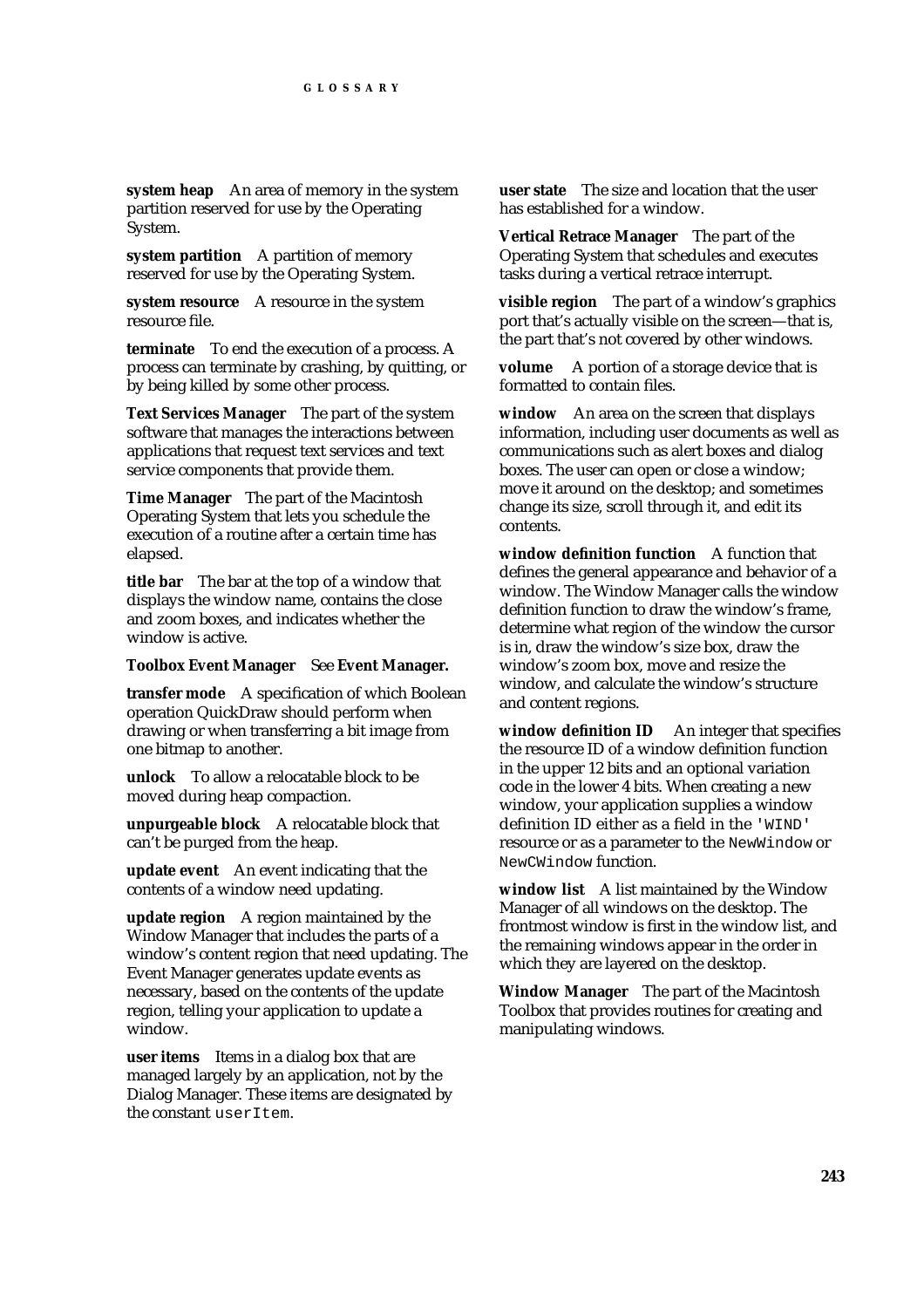**Window Manager port** A graphics port that represents the desktop area on the main monitor—that is, a rounded-corner rectangle that occupies all of the main monitor except for the area occupied by the title bar.

**window record** A data structure of type WindowRecord (or CWindowRecord) in which the Window Manager stores a window's characteristics, including the window's graphics port, title, visibility status, and control list.

**window type** A collection of characteristics such as the shape of the window's frame and the features of its title bar—that describe a window.

**zoom box** A box in the right side of a window's title bar that the user can click to alternate between two different window sizes (the user state and the standard state).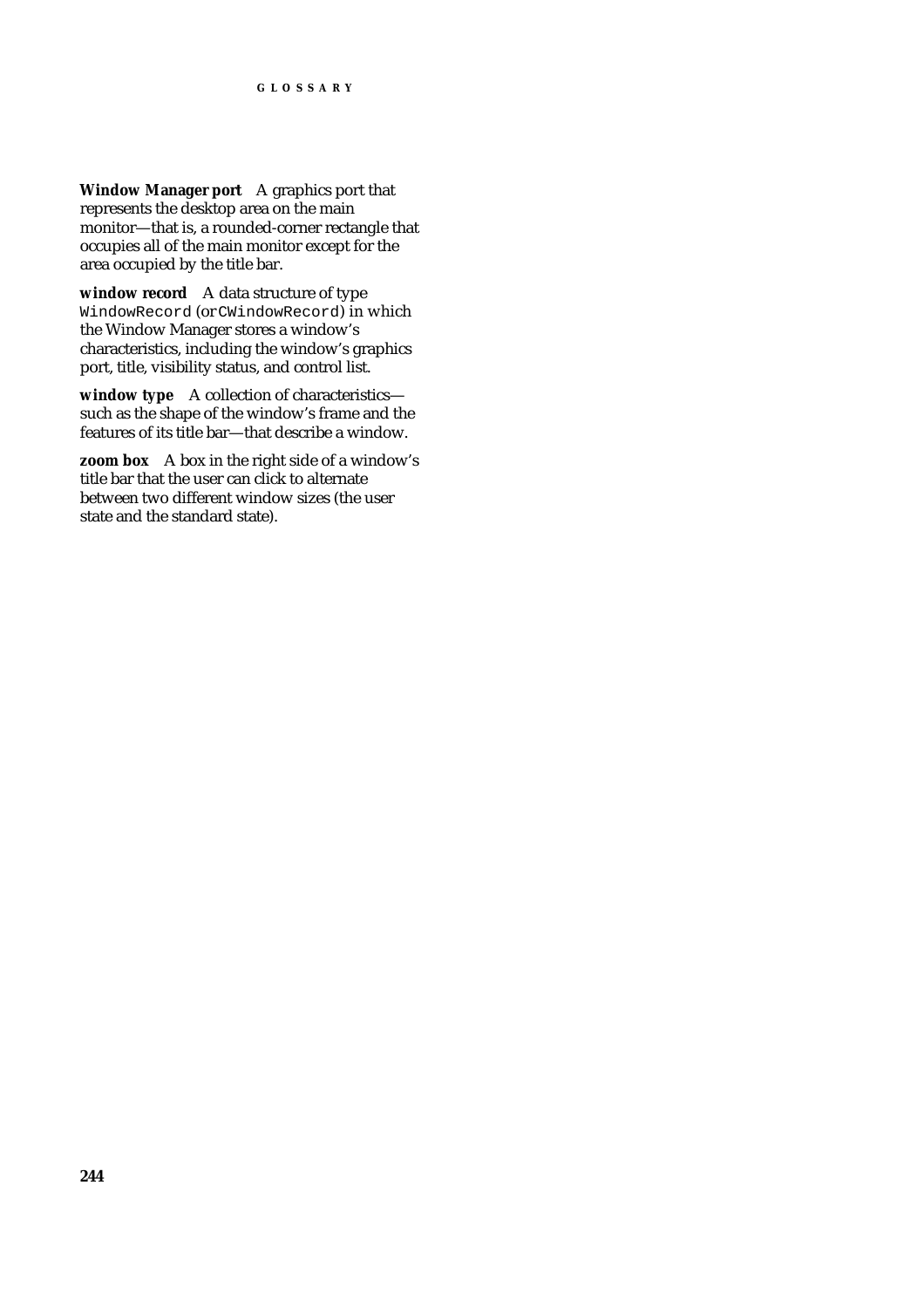# Index

#### Symbols

@ operator 46

#### A

A5 register 38 A5 world and context switching 167 defined 37 size of 170 activate events handling 125–127 active application 166 AddResource procedure 66 alert boxes 134 Alias Manager 12 APDA xv, 189 AppendResMenu procedure 156 Apple Event Interprocess Messaging Protocol 16 Apple Event Manager 15, 16–17 Apple events 16–17 Core suite 17 functional-area suites 17 Required suite 17 sent by the Finder 17 Apple menu 159 application global variables 37 application heap 34–36, 169 defined 34 application parameters 38 application partitions 29, 32–38 applications initializing 74–75 quitting 175–176 ApplLimit global variable 31, 33 ApplZone global variable 31

# B

background process 166 Balloon Help 10 BeginUpdate procedure 125 bit images 91–92, 99–101 BitMap data type 91

bitmaps 91 blocks, memory defined 35 purging and reallocating 43–44 buttons drawing an outline around 146 Byte data type 44 coercing to Char data type 47

## C

Cancel button in modal dialog boxes 146 Char data type coercing to Byte data type 47 check boxes handling user clicks on 142–144 circles 89, 94 Clipboard 170 close box 111 handling clicks in 121 handling mouse-down events in 128–129 Close command (File menu) 161, 162 CloseRgn procedure 96 CloseWindow procedure 129 Command key 160 Communications Resource Manager 19 Communications Toolbox 18–19 compaction. *See* heap compaction compatibility and the Toolbox 7 guidelines 187–188 trap availability 178–181 Connection Manager 19 content region handling mouse-down events in 121–123 context of a process switching 167 Control Manager 10 controls drawing an outline around 146. *See also* check boxes, radio buttons setting values of 142–144 cooperative multitasking environment 165–167 coordinate plane 86 CopyBits procedure 99, 101 CurrentA5 global variable 31, 38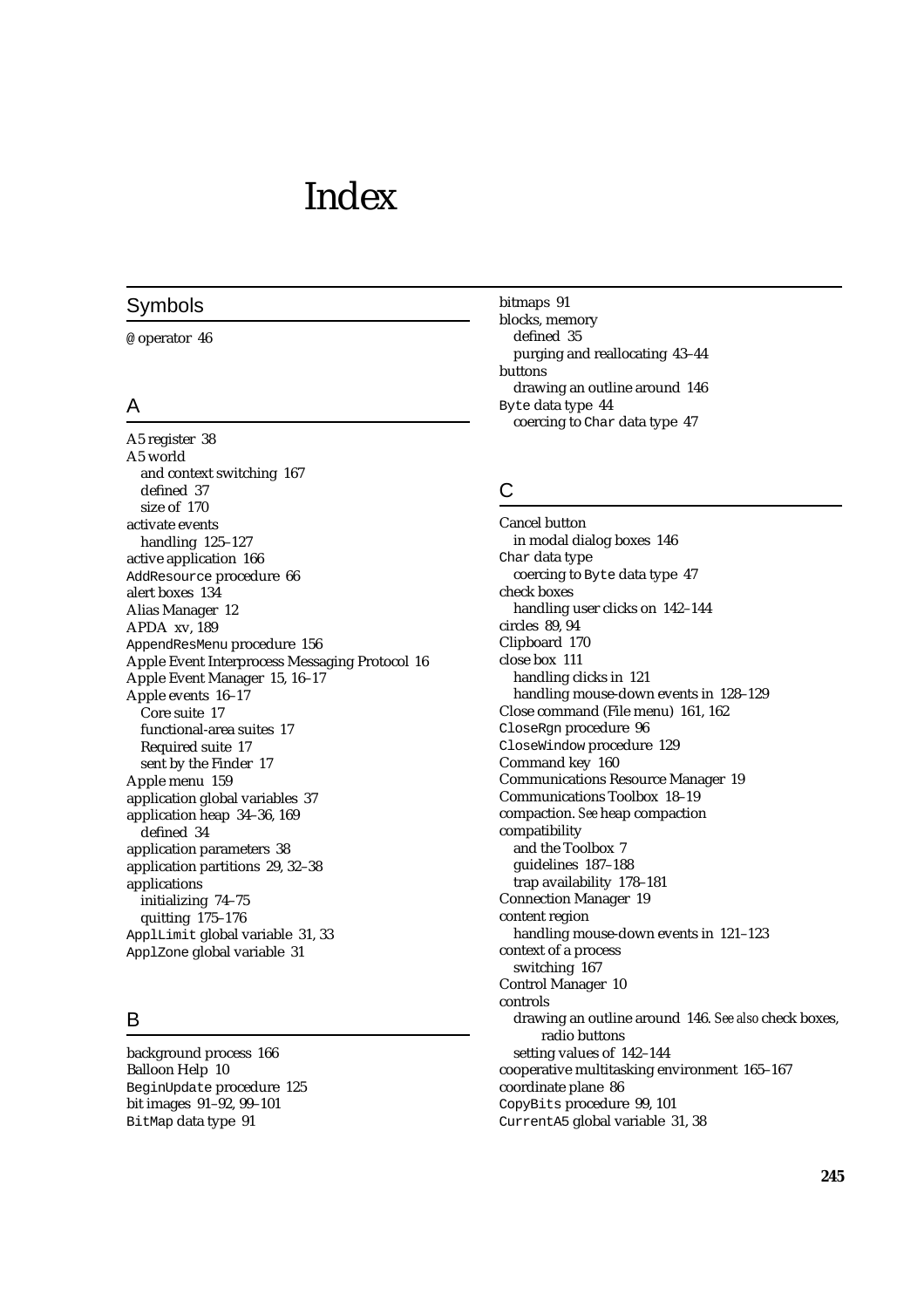current process 166 CurResFile function 52 cursors, initializing 9

## $\mathsf{D}$

dangling pointers 42 data, exchanging with other applications 15 data types, general purpose 39–40, 44–46 dBoxProc window type 167 default button 146 Delay procedure 80 desk accessories 114, 121 closing 128 desktop 166 DetachResource procedure 66 Device Manager 11, 12 dialog boxes 133–148 closing 128 defined 133 event handling in 78 introduced 109 items in. *See* item lists Dialog Manager 10, 110, 133–148 dialog resources 57, 135 DialogSelect function 142 DIBadMount function 77 DiffRgn procedure 97 DisableMenuItem procedure 162 Disk Initialization Manager 12 disk-inserted events handling 76–77 in modal dialog boxes 147 DisposeHandle procedure 129, 156 DisposePtr procedure 129–130 DisposeWindow procedure 130 'DITL' resource type 135 dividers 152, 157 'DLOG' resource type 135 document records 115–118 document windows 110, 114 closing 128–129 double indirection 40 drag region 121 DragWindow procedure 121 drawing 85–106 DrawMenuBar procedure 156, 162 DrawString procedure 5, 104

## E

Edition Manager 14, 15–16 Edit menu 159, 160 EnableMenuItem procedure 162 EndUpdate procedure 125 Enter key in modal dialog boxes 146 EraseRect procedure 104 errors and Resource Manager routines 66 handling 176–178 Escape key in modal dialog boxes 146 EventAvail function 167 event-driven programming 71 event loop 75, 77 Event Manager 10, 15, 71–81 event priority 75 event record 76 EventRecord data type 76 events 71 activate 125–127 high-level 15, 72 key-down 148 key-up 79 low-level 72 mouse-up 79–81 null 72 operating-system 72 priority 75 receiving 75–79 types of 72, 76 ExitToShell procedure 178 extensions. *See* system extensions

## F

figures, syllogistic 23 File Manager 11, 12 File menu xii, 160 Close command 128, 161, 162 New command 116 Quit command 175 files specifying in a document record 116 File Transfer Manager 19 FillRect procedure 89 FillRgn procedure 98 Finder 6, 10 sending Apple events 17 Finder Interface 6, 10 FindFolder function 63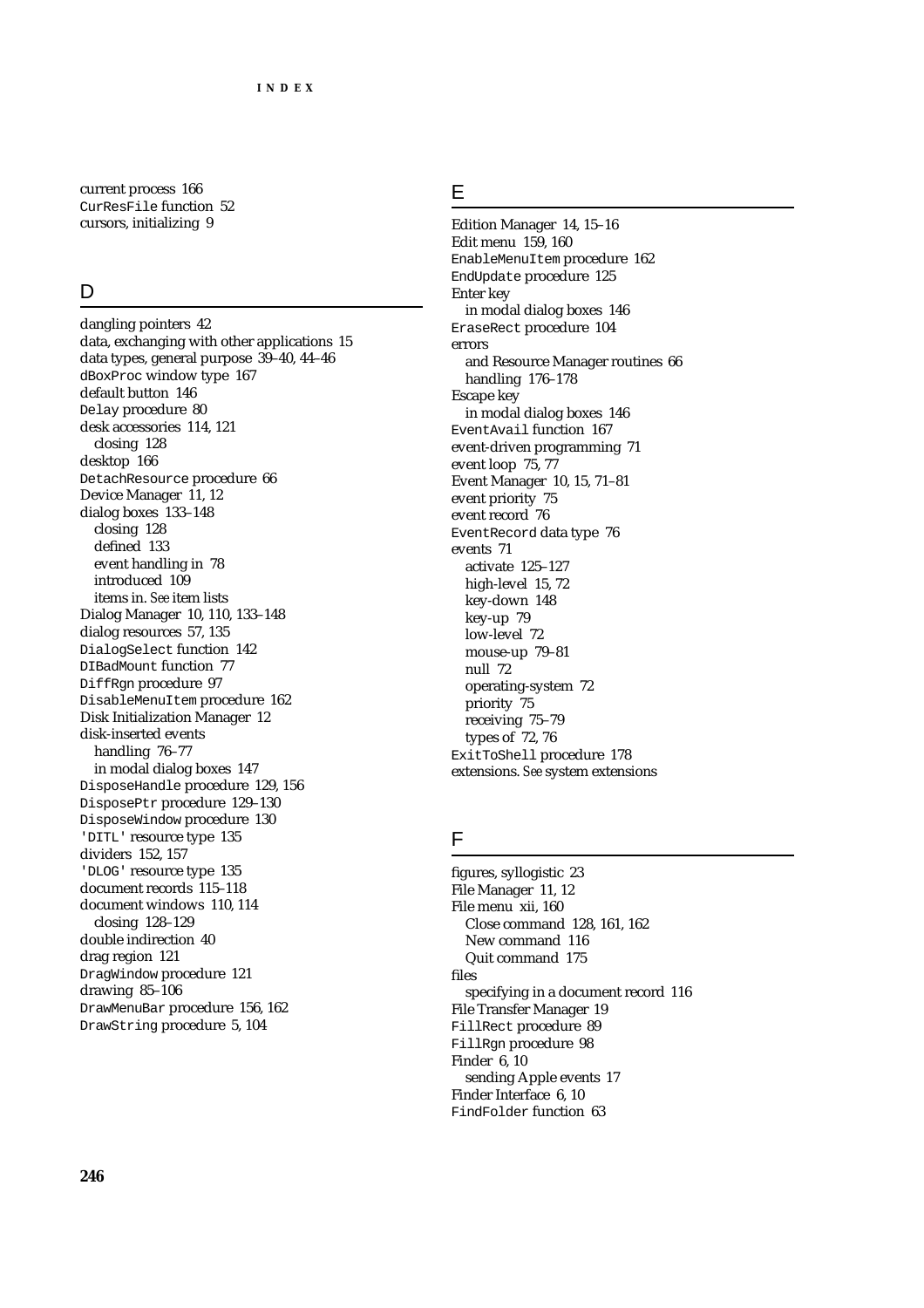checking for availability 178–179 FindWindow function 119 Font Manager 9, 13, 102 foreground process 166 FrameOval procedure 96 FrameRect procedure 89 free blocks 38 FrontWindow function 128, 162 FSpCreate function 21

# G

Gestalt function 20, 179 Gestalt Manager 179 Get1Resource function 54 GetDialogItem procedure 47, 136, 140, 148 GetIndString procedure 52 GetMenuHandle function 162 GetMenuItemText procedure 159 GetNewDialog function 60, 137, 137–138, 145 GetNewMBar function 154–156 GetNewWindow function 60, 130 GetPattern function 60 GetPort procedure 94 GetResource function 54, 60 GetWRefCon function 115 GlobalToLocal procedure 122 glue routines 20, 181 GrafPort data type 92 GrafPtr data type 93, 113 graphics ports 92–94 and window records 113 setting and restoring 93–94

## H

Handle data type 40, 44 handles 40 heap compaction 36 heap fragmentation 35 heap purging 43–44 heap. *See* application heap; system heap help balloons 185 Help Manager 10, 185 HideWindow procedure 110 high-level events 72 HiliteControl procedure 127, 148 HiliteMenu procedure 159 HLock procedure 42, 47 HOpenResFile function 54, 63 HUnlock procedure 42

I

'ICON' resource type 99 icons 91, 99 Image Compression Manager 17 InitCursor procedure 9, 75 InitFonts procedure 9 InitGraf procedure 9, 181 InitWindows procedure 9 InsertMenu procedure 154 *Inside Macintosh* xii–xiv code conventions 24–25 format conventions xiii–xiv integers coercing to long integers 47 coercing to pointers 47 interapplication communication 14–17 InvalRect procedure 123 InvalRgn procedure 123 IsDialogEvent function 142 item lists 135 item numbers 135 items in alerts and dialog boxes 136–137

#### J

jump table 38

## K

keyboard equivalents 152, 157 handling 160–161 reserved 160 key-down events 148 key-up events 79

#### L

lines 89 List Manager 11 localization 52 localization guidelines 188 locking relocatable blocks 42–43 long integers coercing to integers 47 coercing to pointers 47 low-level events 72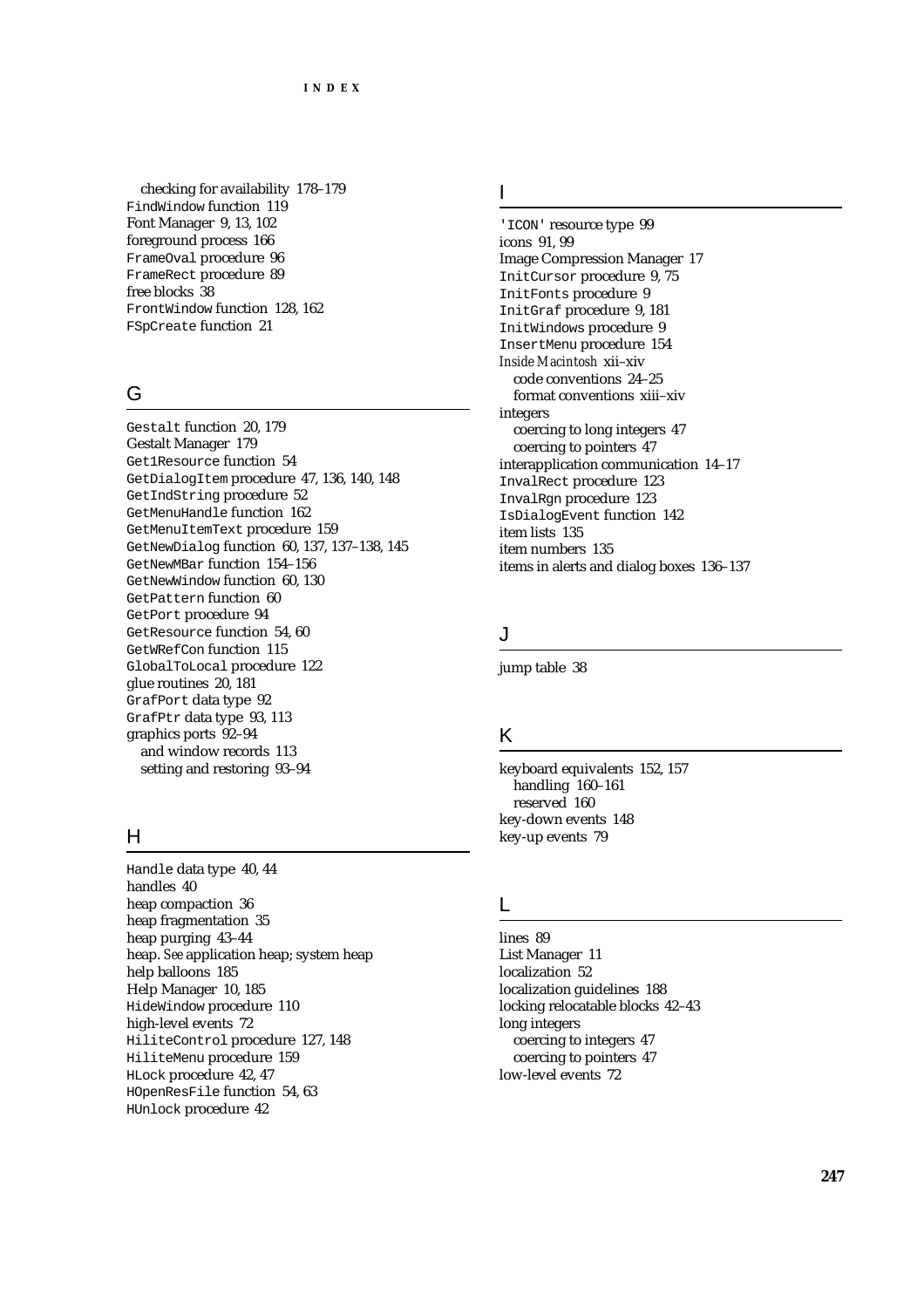#### M

Macintosh Operating System 11–12 Macintosh script management system 13 Macintosh system software 3 Macintosh Toolbox 7–11 major switches 167 managers 6. *See also* system software master pointer blocks 40 master pointers 40 MaxApplZone procedure and ApplLimit global variable 33 'MBAR' resource type 154 'MDEF' resource type 52 MemError function 177 memory allocating 35, 38, 40, 42 locking  $42-43$ organization of 29–38 purging 43–44 Memory Manager 11 and application heap 35–36 data types 39–40 menu bar creating 74 specifying 154 menu commands keyboard equivalents 119, 152, 157 menu item numbers 156 menu items 151 disabling 162 enabling 162 MenuKey function 160, 161 Menu Manager 10, 151–162 introduced 6 menu numbers 156 'MENU' resource type 152–154 menus 151–162 adjusting 161–162 creating 74, 152–156 defined 151 disabling 162 dividers in 152, 157 enabling 162 handling selections 156–159 required 152 MenuSelect function 156, 161 menu titles 151 minimum partition size 168 minor switches 167 modal dialog boxes 133–134, 144–148 creating 145–146 modal dialog filter functions 146–148 ModalDialog procedure 144, 146, 167 modeless dialog boxes 134–135, 137–144

creating 137–138 handling events in 141–144 moods, syllogistic 23 MoreMasters procedure 41 mouse-down events in menu bar 156 in the menu bar 120 in windows 119–123 mouse-up events 79–81 movable modal dialog boxes 144 MoveTo procedure 5 MoveWindow procedure 121 movies 17 Movie Toolbox 17 MPW 57 MultiFinder 165 multitasking environment 165–167

#### N

NewHandleClear function 21, 118 NewHandle function 20, 42, 43 NewPtr function 40, 118 NewRgn function 96 NewWindow function 4–5, 42, 112 nonrelocatable blocks advantages of 42 data type for 40 defined 38 null events 72, 167 handling 173–174

# $\Omega$

OpenDeskAcc function 159 OpenRgn procedure 96 operating environment checking features of 20, 178–181 operating-system events 72 OSErr data type 176 ovals 89

#### P

packages 8, 20 PaintRect procedure 89 part codes 119 partitions 29. *See also* application partitions; system partition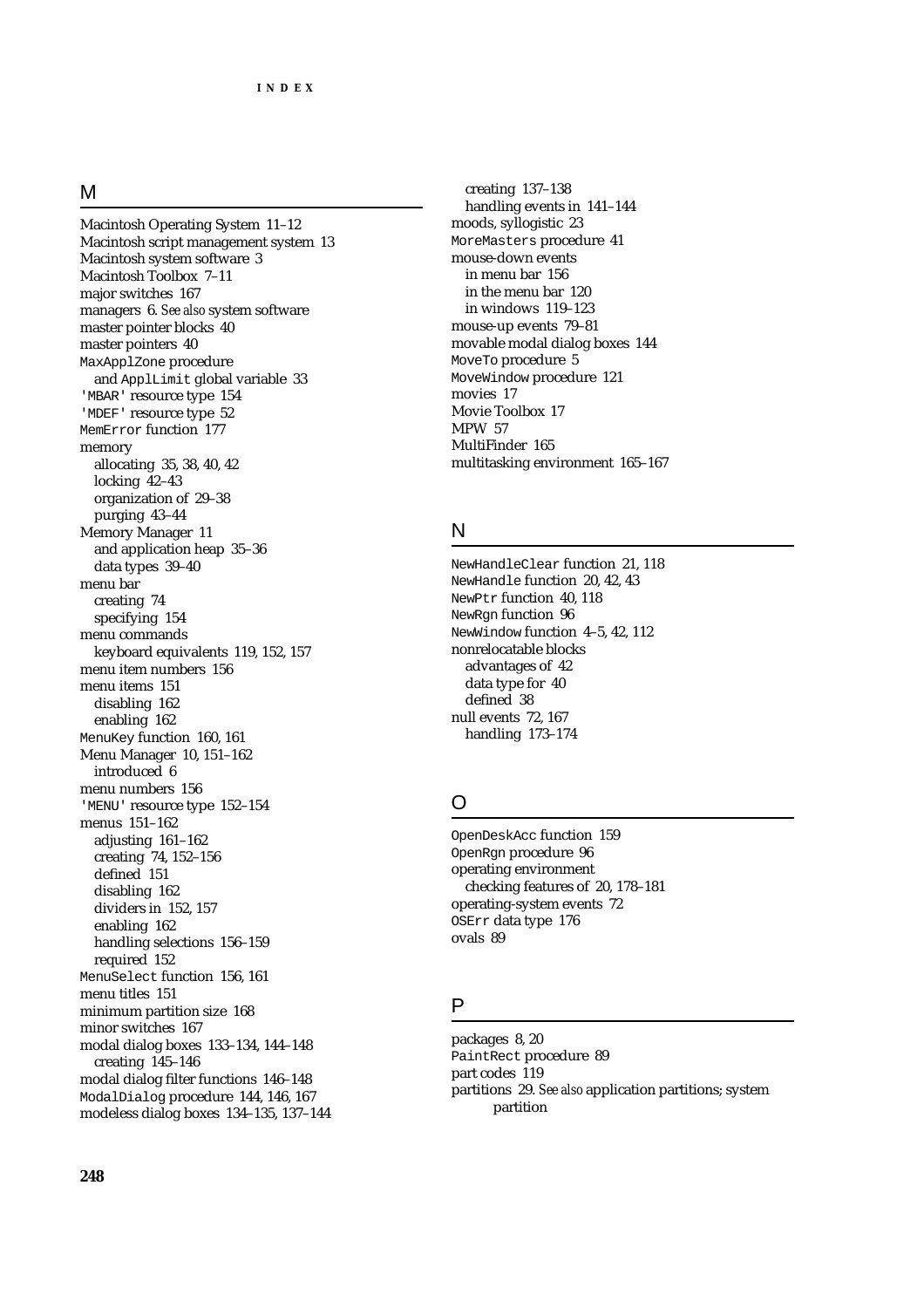sizes of 168 patches 20 patterns 91 PBHCreate function 21 pixels 88 Point data type 87 pointers 39 coercing to integers 47 coercing to long integers 47 to procedures and functions 46 points 86–87 PPC Toolbox 15 preferences files creating 64–66 managing 60–67 names of 61 reading 61–64, 74 updating 66–67 Preferences folder 53 preferred partition size 168 processes background 166 context of 167 current 166 foreground 166 switching between 167 processing options specifying 168–170 Process Manager 11 ProcPtr data type 46 Program-to-Program Communications Toolbox 15 PtInRect function 81 Ptr data type 39, 44 pull-down menus 151, 152. *See also* menus purging relocatable blocks 43–44

# Q

QuickDraw 9, 10, 85–106 capabilities 9, 85 drawing text 101–105 initializing 9 QuickDraw global variables 38 QuickTime 17–18

# R

radio buttons handling user clicks on 142–144 RAM 19 random-access memory. *See* RAM

read-only memory. *See* ROM ReallocateHandle procedure 43 reallocating relocatable blocks 43–44 rectangles 87–89, 89 Rect data type 88 Region data type 90 regions 89–91 defining 95–98 drawing in 98 empty 96 relocatable blocks data type for 39 defined 38 disadvantages of 42 locking 42–43 properties of 42–43 purging 43–44 reallocating 43–44 unlocking 42–43 ResEdit resource editor 57–58, 152–154 ResError function 66, 176–177 resource files creating 64–66 current 64 defined 51 determining reference number of 52 managing 60–67 reading 61–64 updating 66–67 Resource Manager 10, 51–68 checking for errors 66 resource maps 56 resource paths 52–54 resources 51–68 compiled 58 defined 51 standard types 55 structure of 56–58 specifying using ResEdit 57–58 specifying using Rez 57 types 55–56 typical locations of 53 using custom 60–67 using standard 59–60 using to facilitate localization 52 using to store static data 51 resource specifications 55 resource types 'DITL' 60, 135 'DLOG' 60, 135 'ICON' 99 'MBAR' 154 'MDEF' 52 'MENU' 152–154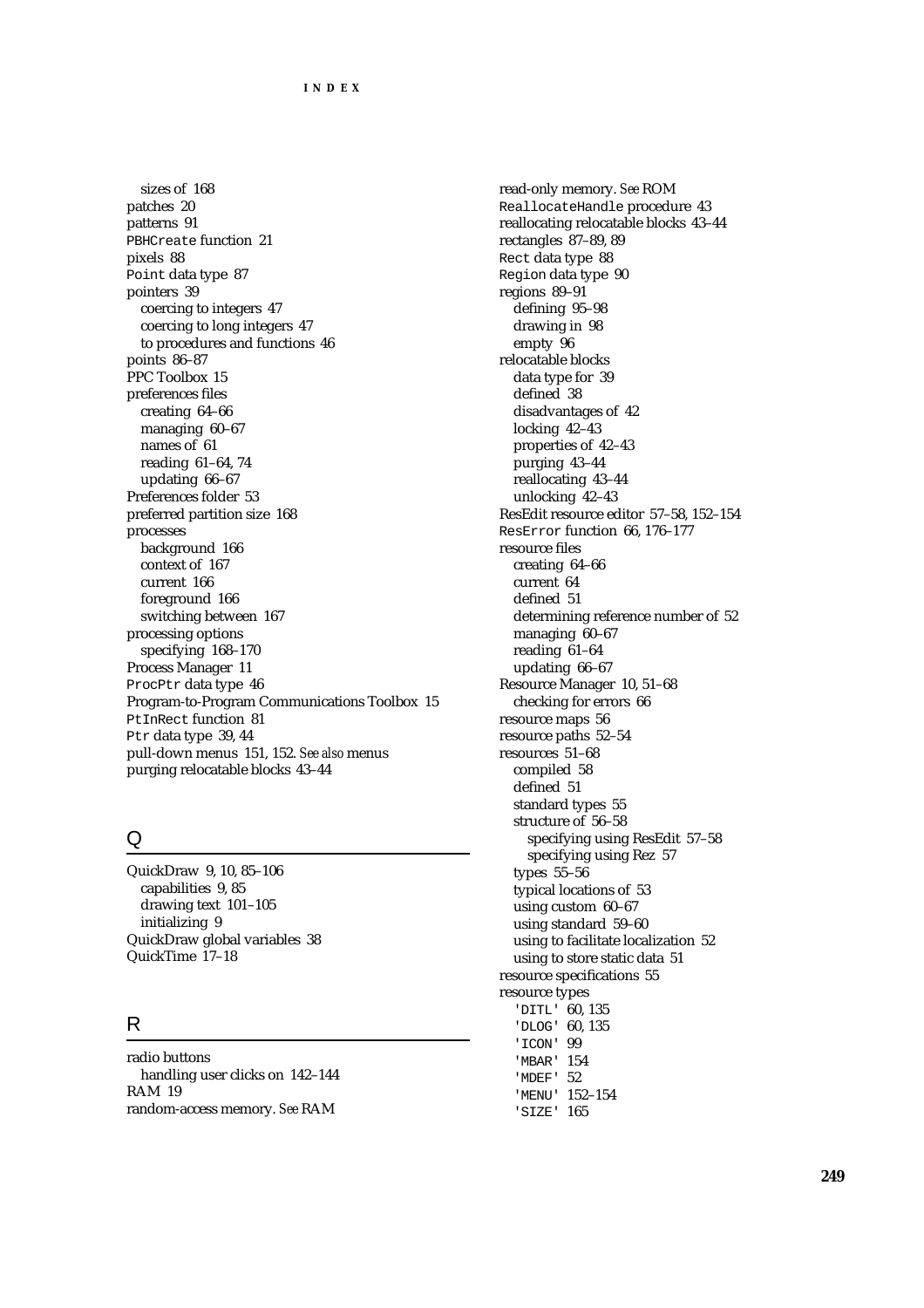'STR#' 52, 102 'WIND' 60 resource types. *See* resources, types ResType data type 55 resume events 126 handling 170–173 Return key in modal dialog boxes 146, 148 Rez resource description language 57, 152 ROM 19

# S

Scrap Manager 10 script management system. *See* Macintosh script management system Script Manager 13 script systems 13 SCSI Manager 12 SectRgn procedure 97 SelectWindow procedure 126, 138 SetCtlValue procedure 144 SetDialogItem procedure 139–140 SetMenuBar procedure 156 SetPort procedure 5, 94, 113, 138, 146 SetRect procedure 4, 89, 104 SetResFile procedure 54 SetWRefCon procedure 115, 118 ShowWindow procedure 118 Shutdown Manager 12 SignedByte data type 39, 44 size resources 168 'SIZE' resource type sample Rez input 169 setting flags of 168 specifying partition size 165 Sound Input Manager 11 Sound Manager 11 stack 33 stack frame 34 stack sniffer 33 Standard File Package 10 StillDown function 80 'STR#' resource type 52, 102 Str15 data type 45 Str255 data type 45 Str27 data type 45 Str31 data type 45 Str63 data type 45 StringHandle data type 45 StringPtr data type 45 strings drawing 5

in C 46 in Pascal 45 suspend events 126 handling 170–173 switching context 167 major 167 minor 167 SystemClick procedure 121 SystemEdit function 159 system extensions 20 System file 20 system global variables 31, 188 system heap 31 system partition 29–31. *See also* system heap; system global variables system resources 52 system software 6–19

#### T

Terminal Manager 19 text centering in a window 5, 113 drawing 5, 101–105 setting font of 104 setting size of 104 TextEdit 10, 102 TextFont procedure 104 text service components 14 Text Services Manager 14 TextSize procedure 104 Text Utilities 13 TickCount function 188 Ticks global variable 31, 188 Time Manager 12 title bar 111 TrackGoAway function 79, 128 tracking the mouse 79–81 tracks 17 transfer modes 101 trap dispatch table 181 trap numbers 181 type casting 47 type coercion 47

#### U

unlocking relocatable blocks 42–43 update events and activate events 126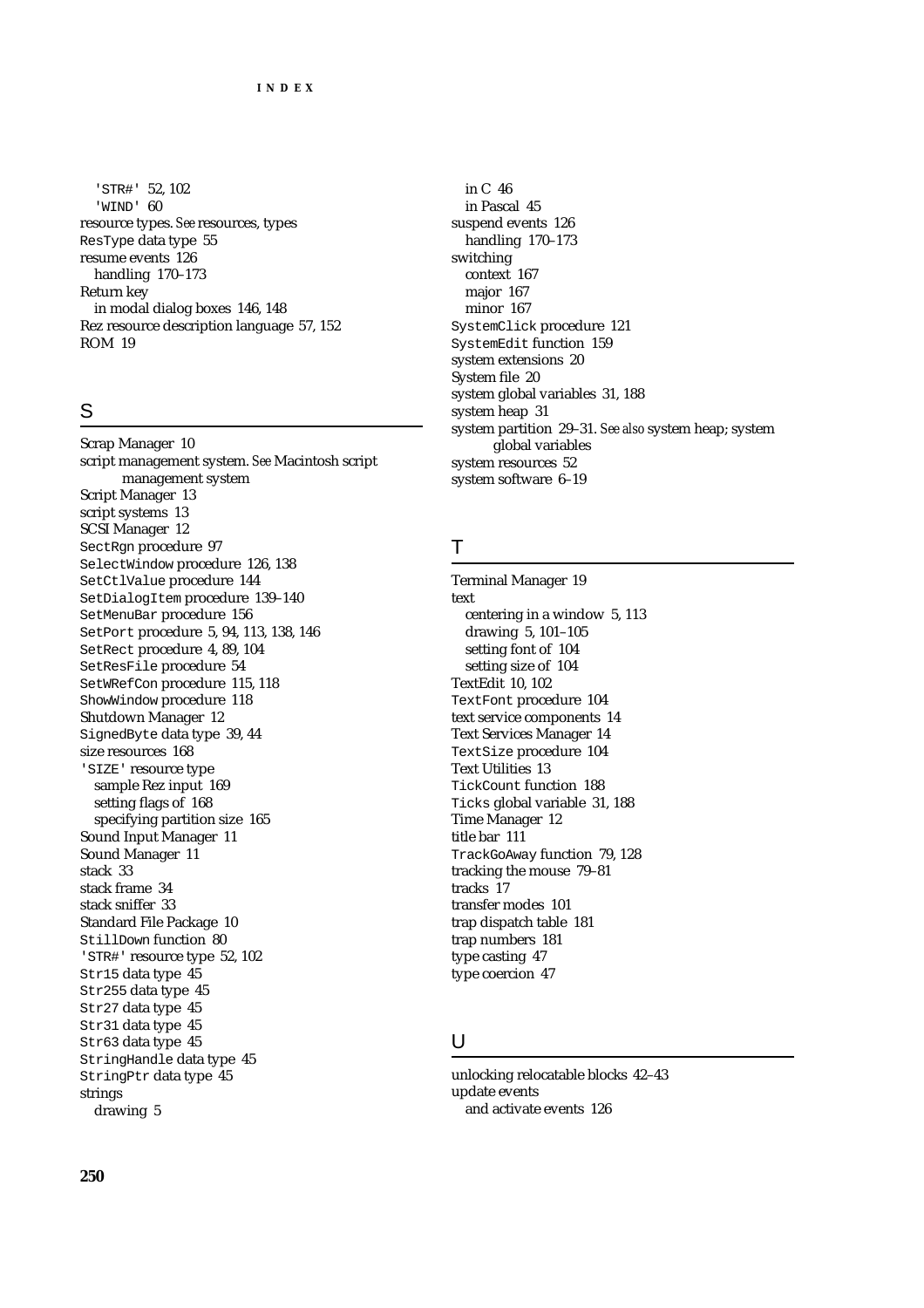**INDEX**

handling 123–125 in modal dialog boxes 147 user-centered design 71, 79 UseResFile procedure 64 user items 137 setting up 139–140

## V

Venn Diagrammer 21–24 Vertical Retrace Manager 12 Virtual Memory Manager 12

# W, X, Y, Z

WaitNextEvent function 75, 78, 123, 167, 173, 181 and multitasking 170 Window Manager 6, 9, 10, 109–130 WindowPeek data type 113 window pointer 5 WindowPtr data type 113 window record 5 WindowRecord data type 112 window records 112 reference constant in 115, 116 windows 109–130 activating 125–127 active 125 and dialog boxes 109 and graphics ports 113 closing 128–130, 176 creating 4 creating a new window 115–119 deactivating 145 desk accessory 114 dialog boxes 114 document 114 dragging 121 drawing content region 124–125 events in 119–127 introduced 109 mouse-down events in 119–123 origin in 6 parts of 110–112 positioning 118 setting title 118 types 109, 113–115 updating 118, 123–125 WorldScript 13